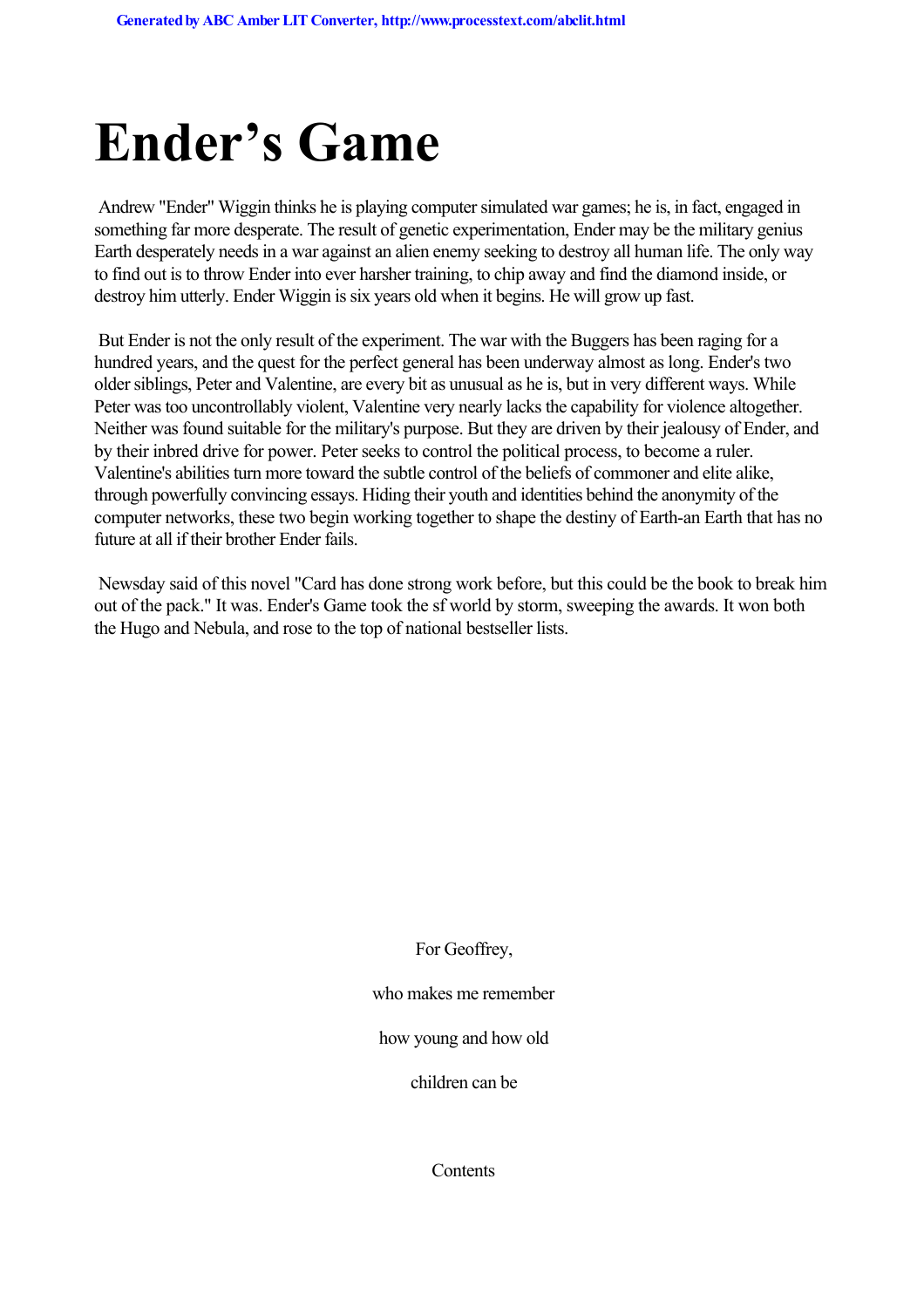# Acknowledgments

# **Introduction**

- 1. Third
- 2. Peter
- 3. Graff
- 4. Launch
- 5. Games
- 6. TheGiant's Drink
- 7. Salamander
- 8. Rat
- 9. Lockeand Demosthenes
- 10. Dragon
- 11. Veni Vidi Vici
- 12. Bonzo
- 13. Valentine
- 14. Ender's Teacher
- 15. Speaker for the Dead

# Acknowledgments

 Portions of this book were recounted in my first published science fiction story, "Ender's Game," in the August 1977*Analog,* edited by Ben Boya; his faith in me and this story are the foundation of my career.

 Harriet McDougal of Tor is that rarest of editors--one who understands a story and can help the author make it exactly what he meant it to be. They don't pay her enough. Harriet's task was made more than a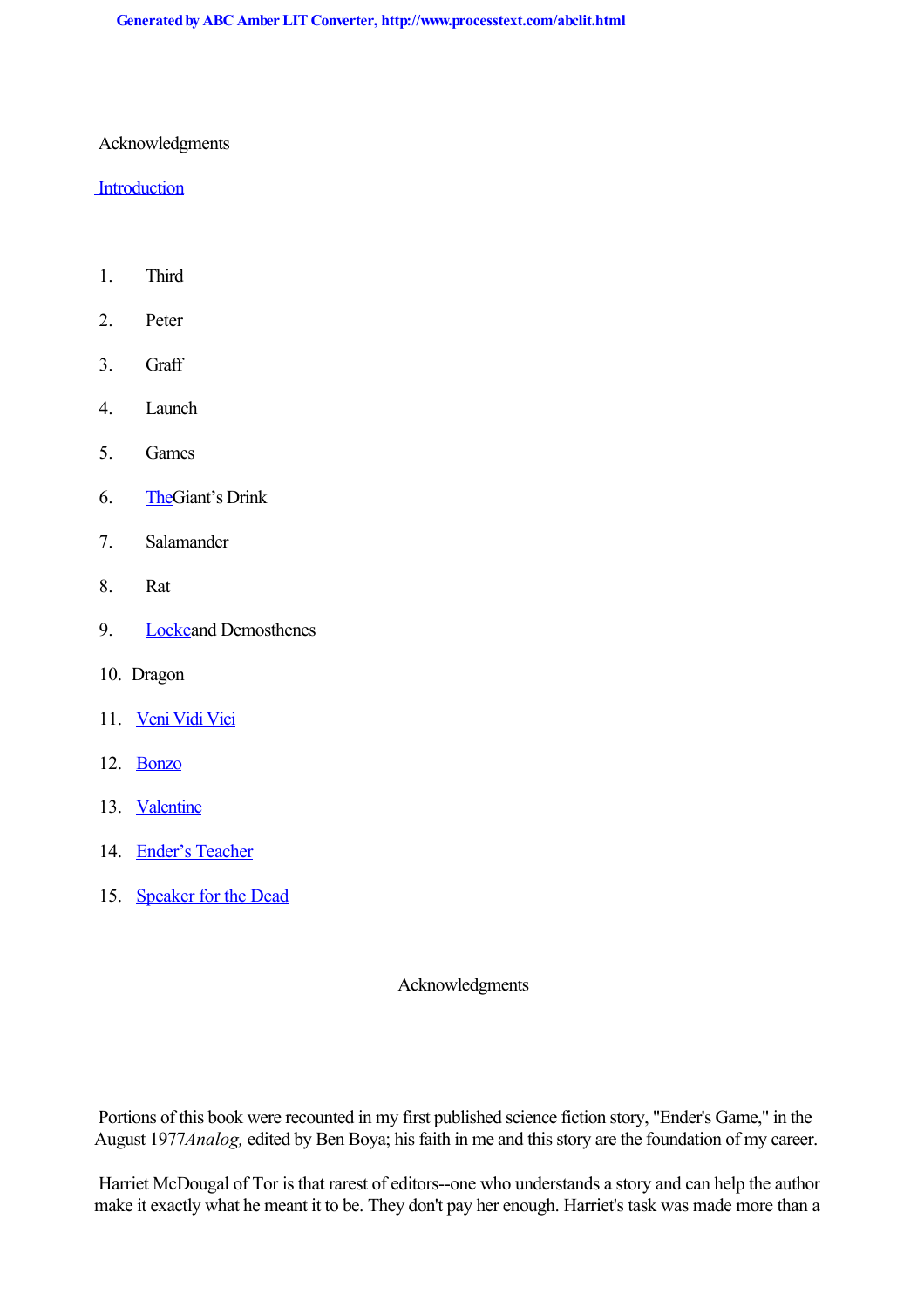little easier, however, because of the excellent work of my resident editor, Kristine Card. I don't pay her enough, either.

 I am grateful also to Barbara Boya, who has been my friend and agent through thin and, sometimes, thick; and to Tom Doherty, my publishers who let me talk him into doing this book at the ABA in Dallas, which shows either his' superb judgment or how weary one can get at a convention.

# **Introduction**

 It makes me a little uncomfortable, writing an introductionto*Ender's Game.* After all, the book has been in print for six years now, and in all that time, nobody has ever written to me to say, "You know,*Ender's Game* was a pretty good book, but you know what it really needs? An introduction!" And yet when a novel goes back to print for a new hardcover edition, there ought to be*something* new in it to mark the occasion (something besides the minor changes as I fix the errors and internal contradictions and stylistic excesses that have bothered me ever since the novel first appeared). So be assured-the novel stands on its own, and if you skip this intro and go straight to the story, I not only won't stand in your way, I'll even *agree* with you!

 The novelet "Ender's Game" was my first published science fiction. It was based on an idea--the Battle Room--that came to me when I6 was sixteen years old. I had just read Isaac Asimov's*Foundation tr* ilogy, which was (more or less) an extrapolation of the ideas in Gibbon's*Decline and Fall of the Roman Empire,* applied to a galaxy-wide empire in some far future time.

 The novel set me, not to dreaming, but to*thinking,* which is Asimov's most extraordinary ability as a fiction writer. What*would* the future be like? How would things change? What would remain the same? The premise of*Foundation* seemed to be that even though you might change the props and the actors, the play of human history is always the same. And yet that fundamentally pessimistic premise (you mean we'll*never*change?) was tempered by Asimov's idea of a group of human beings who, not through genetic change, but through learned skills, are able to understand and heal the minds of other people.

 It was an idea that rang true with me, perhaps in part because of my Mormon upbringing and beliefs: Human beings may be miserable specimens, in the main, but we*can* learn, and, through learning, become decent people.

 Those were some of the ideas that played through my mind as Iread*Foundation,* curled on my bed--a thin mattress on a slab of plywood, a bed my father had made for me--in my basement bedroom in our little rambler on 650 East in Orem, Utah. And then, as so many science fiction readers have done over the years, I felt a strong desire to write stories that would do for others what Asimov's story had done for me.

 In other genres, that desire is usually expressed by producing thinly veiled rewrites of the great work: Tolkien's disciples far too often simply rewrite Tolkien, for example. In science fiction, however, the whole point is that the ideas are fresh and startling and intriguing; you imitate the great ones, not by rewriting their stories, but. rather by creating stories that are just as startling and new.

 But new in what way? Asimov was a scientist, and approached every field of human knowledge in a scientific manner--assimilating data, combining it in new and startling ways, thinking through the implications of each new idea. I was no scientist, and unlikely ever to be one, at least not a*real* scientist--not a physicist, not a chemist, not a biologist, not even an engineer. I had no gift for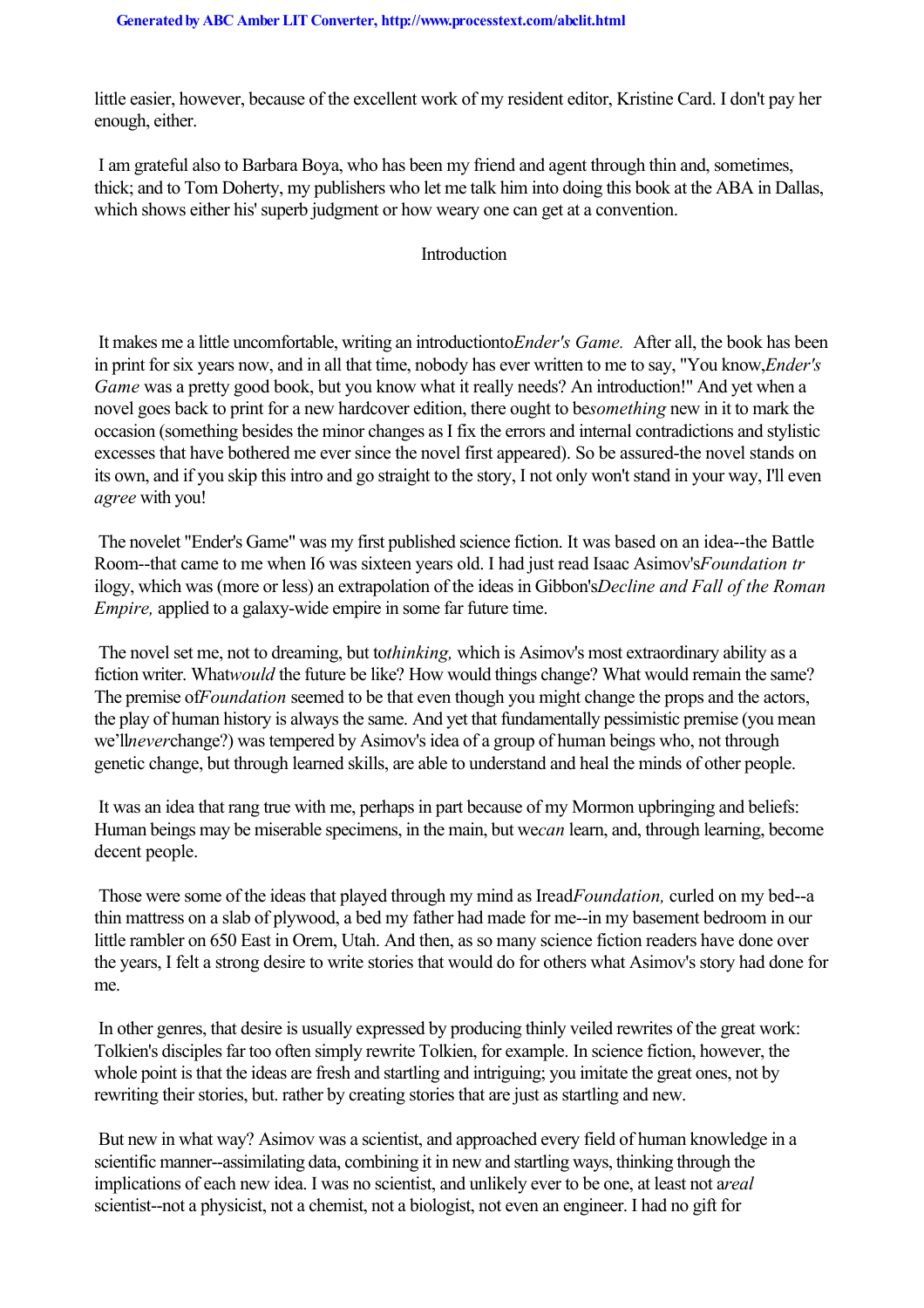mathematics and no great love for it, either. Though I relished the study of logic and languages, and virtually inhaled histories and biographies, it never occurred to me at the time that these were just as valid sources of science fiction stories as astronomy or quantum mechanics'

 How, then, could I possibly conic up with a science fiction idea? What. did*I* actually know about anything?

 At that time my older brother Bill was in the army, stationed at Fort Douglas in Salt Lake City; he was nursing a hip-to-heel cast from a bike-riding accident, however, and came home on weekends. It was then that he had met his future wife, Laura Dene Low, while attending a church meeting on the BYU campus; and it was Laura who gaveme*Foundation* to read. Perhaps, then, it was natural for my thoughts to turn to things military.

 To me, though, the military didn't mean the Vietnam War, which was then nearing its peak of American involvement. I had no experience of that, except for Bill's stories of the miserable life in basic training, the humiliation of officer's candidate school, and his lonely but in many ways successful life as a noncom in Korea. Far more deeply rooted in my mind was my experience, five or six years earlier, of reading Bruce Catton's three-volume*Army of thePotomac.* I remembered so well the stories of the commanders in that war--the struggle to find a Union general capable of using McClellan's magnificent army to defeat Lee and Jackson and Stuart, and then, finally, Grant, who brought death to far too many of his soldiers, but also made their deaths mean something, by grinding away at Lee, keeping him from dancing and maneuvering out of reach. It was because of Catton's history that I had stopped enjoying chess, and had to revise the rules of*Risk* in order to play it--I had come to understand something of war, and not just because of the conclusions Catton himself had reached. I found meanings of my own in that history.

 I learned that history is shaped by the use of power, and that different people, leading the same army, with, therefore, approximately the same power, applied it so differently that the army seemed to change from a pack of noble fools at Fredericksburg to panicked cowards melting away at Chancellorsville, then to the grimly determined, stubborn soldiers who held the ridges at Gettysburg, and then, finally, to the disciplined, professional army that ground Lee to dust in Grant's long campaign. It wasn't the soldiers who changed. It was the leader. And even though I could not then have articulated what I understood of military leadership, I knew that I*did* understand it. I understood, at levels deeper than speech, how a great military leader imposes his will on his enemy, and makes his own army a willing extension of himself.

 So one morning, as my Dad drove me to Brigham Young High School along Carterville Road in the heavily wooded bottoms of the Provo River, I wondered: How would you train soldiers for combat in the future? I didn't bother thinking of new land-based weapons systems--what was on my mind, after *Foundation,* was space. Soldiers and commanders would have to think very differently in space, because the old ideas of up and down simply wouldn't apply anymore. I had read in Nordhoffs and Hall's history of World War I flying that it was very hard at first for new pilots to learn to look above and below them rather than merely to the right and left, to find the enemy approaching them in the air. How much worse, then, would it be to learn to think with no up and down at all?

 The essence of training is to allow error without consequence. Three-dimensional warfare would need to be practiced in an enclosed space, so mistakes wouldn't send trainees flying off to Jupiter. It would need to offer a way to practice shooting without risk of injury; and yet trainees who were "hit" would need to be disabled, at least temporarily. The environment would need to be changeable, to simulate the different conditions of warfare--near a ship, in the midst of debris, near tiny asteroids. And it would need to have some of the confusion of real battle, so that the play-combat didn't evolve into something as rigid and formal as the meaningless marching and maneuvers that still waste an astonishing amount of a trainee's precious hours in basic training in our modem military.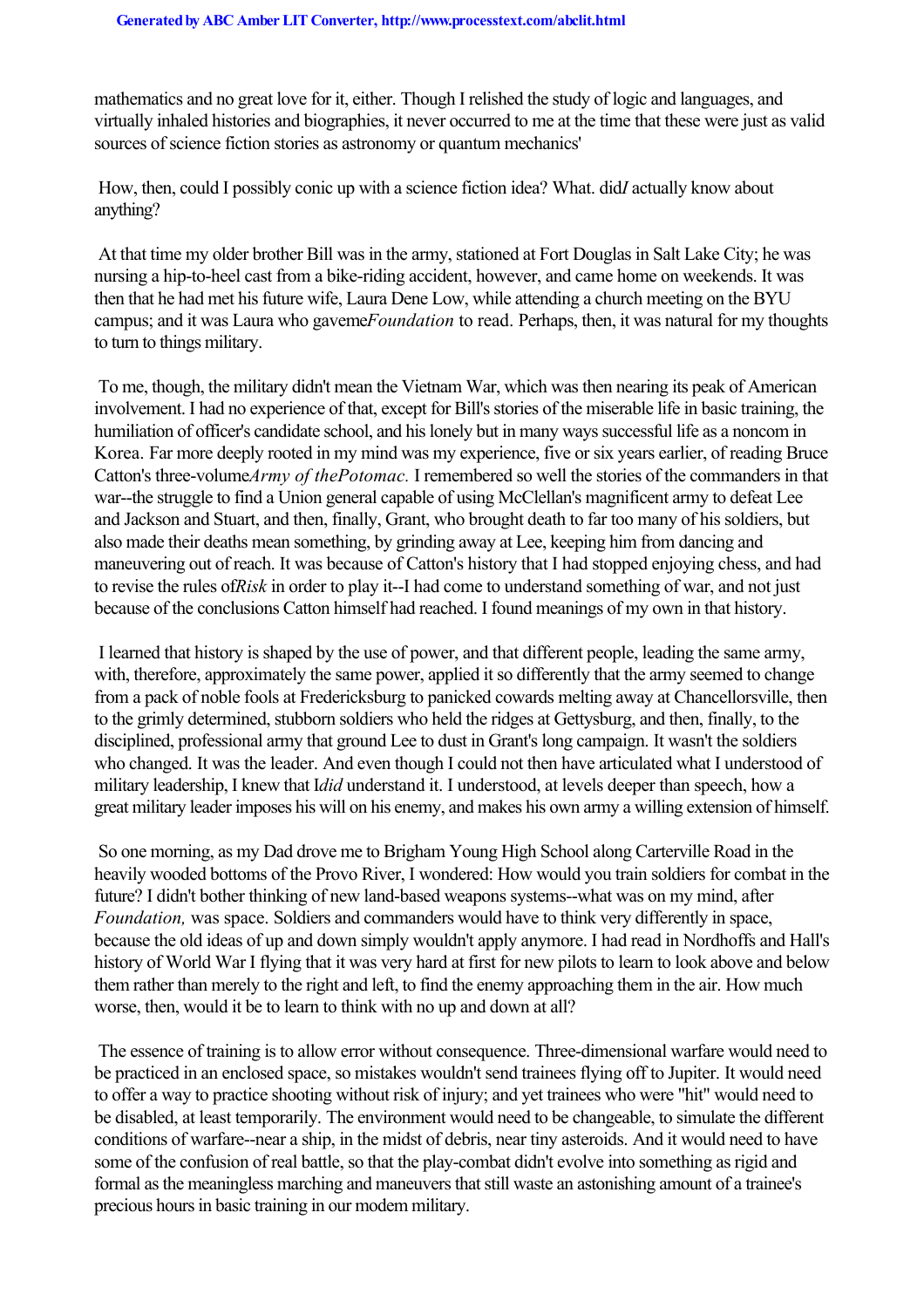The result of my speculations that morning was the Battle Room, exactly as you will see it (or have already seen it) in this book. It was a good idea, and something like it will certainly be used for training if ever there is a manned military in space. (Something very much like it has already been used in various amusement halls throughout America.)

 But, having thought of the Battle Room, I hadn't the faintest idea of how to go about turning the idea into a story. It occurred to me then for the first time that the*idea* of the story is nothing compared to the importance of knowing how to find a character and a story to tell around that idea. Asimov, having had the idea of paralleling*The Decline andFall* , still had no story; his genius--and the soul of the story--came when he personalized his history, making the psychohistorian Hari Seldon the god-figure, the planmaker, the apocalyptic prophet of the story. I had no such character, and no idea of how to make one.

 Years passed. I graduated from high school as a junior (just in time--Brigham Young High School was discontinued with the class of 1968) and went on to Brigham Young University. I started there as an archaeology major, but quickly discovered that doing archaeology is unspeakably boring compared to reading die books by Thor Heyerdahl*(Aku-Aku, Kon-Tiki),* Yigael Yadin*(Masada),* and James Michener*(The Source) that* had set me dreaming. Potsherds! Better to be a*dentist*than to spend your life trying to put together fragments of old pottery in endless desert landscapes in the Middle East.

 By the time I realized that not even the semi-science of archaeology was for someone as impatient as me, I was already immersed in my real career. At the time, of course, I misunderstood myself: I thought I was in theatre because I loved performing. And I*do* love performing don't get me wrong. Give me an audience and I'll hold onto them as long as I can, on any subject. But I'm not a good actor, and theatre was not to be my career. At the time, though, all I cared about was doing plays. Directing them. Building sets. and making costumes and putting on makeup for them.

 And, above all,*rewriting* those*lousy* scripts. I kept thinking, Why couldn't the playwright hear how dull that speech was? This scene could so easily be punched up and made far more effective.

 Then I tried my hand at writing adaptations of novels for a reader's theatre class, and my fate was sealed. I was a playwright.

 People came to my plays and clapped at the end. I learned--from actors and from audiences--how to shape a scene, how to build tension, and--above all--the necessity of being harsh with your own material, excising or rewriting anything that doesn't work. I learned to separate the*story* from the*writing,* probably the most important thing that any storyteller has to learn--that there are a thousand right ways to tell a story, and ten million wrong ones, and you're a lot more likely to find one of the latter than the former your first time through the tale.

 My love of theatre lasted through my mission for the LDS Church. Even while I was in São Paulo, Brazil, as a missionary, I wrote a play called*Stone Tables* about the relationship between Moses and Aaron in the book of Exodus, which had standing-room-only audiences at its premiere (which I didn't attend, since I was still in Brazil!).

At the same time, though, that original impetus to write science fiction persisted.

 I had taken fiction writing courses at college, for which I don't think I ever wrote science fiction. But on the side, I had started a series of stories about people with psionic powers (I had no idea this was a sci-fi cliché at the time) that eventually grew into*The Worthing Saga. I* had even sent one of the stories off to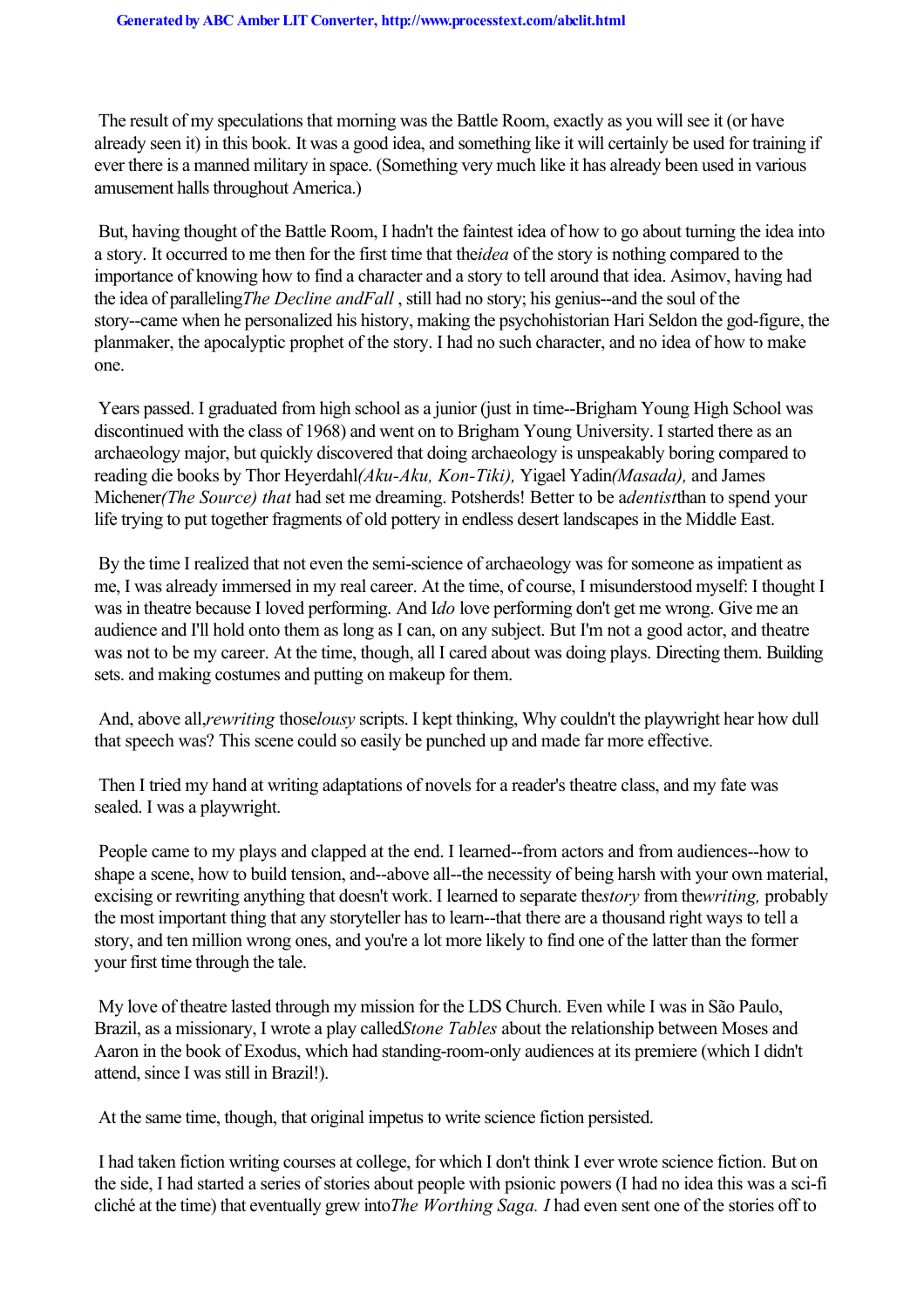*Analog* magazine before my mission, and on my mission I wrote several long stories in the same series (as well as a couple of stabs at mainstream stories).

 In all that time, the Battle Room remained an idea in the back of my mind. It wasn't until 1975, though, that I dusted it off and tried to write it. By then I had started a theatre company that managed to do reasonably well during the first summer and then collapsed under the weight of bad luck and bad management (myself) during the fall and Winter. I was deeply in debt on the pathetic salary of an editor at BYU Press. Writing was the only thing I knew how to do*besides* proofreading and editing. It was time to get serious about writing something that might actually earn some money--and, plainly, playwriting wasn't going to be it.

 I first rewrote and sent out "Tinker," the first Worthing story I wrote and the one that was still most effective. I got a rejection letter from Ben Bova at*Analog,* pointing out that "Tinker" simply didn't feel like science fiction--it felt like fantasy. So the Worthing stories were out for the time being.

 What was left? The old Battle Room idea. It happened one spring day that a friend of mine, Tammy Mikkelson, was taking her boss's children to the circus in Salt Lake City; would I like to come along? I would. And since there was no ticket for me (and I've always detested the circus anyway--the clowns drive me up a wall), I spent the hours of the performance out on the lawn of the Salt Palace with a notebook on my lap, writing "Ender's Game" as I had written all my plays, in longhand on narrow-ruled paper. "Remember," said Ender. "The enemy's gate is*down.*"

 Maybe it was because of the children in the car on the way up that I decided that the trainees in the Battle Room were so young. Maybe it was because I, barely an adolescent myself, understood only childhood well enough to write about it. Or maybe it was because of something that impressed me in Catton's*Army of the Potomac:* that the soldiers were all so young and innocent. That they shot and bayoneted the enemy, and then slipped across the neutral ground between armies to trade tobacco, jokes, liquor, and food. Even though it was a deadly game, and the suffering and fear were terrible and real, it was still a game played by children, not all that different from the wargames my brothers and I had played, firing water-filled squirt bottles at each other.

 "Ender's Game" was written and sold. I knew it was a strong story because*I* cared about it and believed in it. I had no idea that it would have the effect it had on the science fiction audience. While most people ignored it, of course, and continue to live full and happy lives without reading it or anything else by me, there was still a surprisingly large group who responded to the story with some fervency.

 Ignored on the Nebula ballot. "Ender's Game" got onto the Hugo ballot and came in second. More to the point, I, was awarded the John W. Campbell Award for best new writer. Without doubt, "Ender's Game" wasn't just my first sale--it was the launching pad of my career.

 The same story did it again in 1985, when I rewrote it at novel length--the book, now slightly revised, that you are holding in your hands. At that point I thought of*Ender'sGame,* the novel, existing only to set up the much more powerful (I thought) story of*Speaker for the Dead.* But when I finished the novel, I knew that the story had new strength. I had learned a great deal, about life and about writing, in the decade since I wrote the novelet, and it came together for the first time in this book. Again the audience was kind to me: the Nebula and Hugo awards, foreign translations, and strong, steady sales that, for the first time in my career, actually earned out my advance and allowed me to receive royalties.

 But it wasn't just a matter of having a quiet little cult novel that brought in a steady income. There was something more to the way that people responded to*Ender's Game.*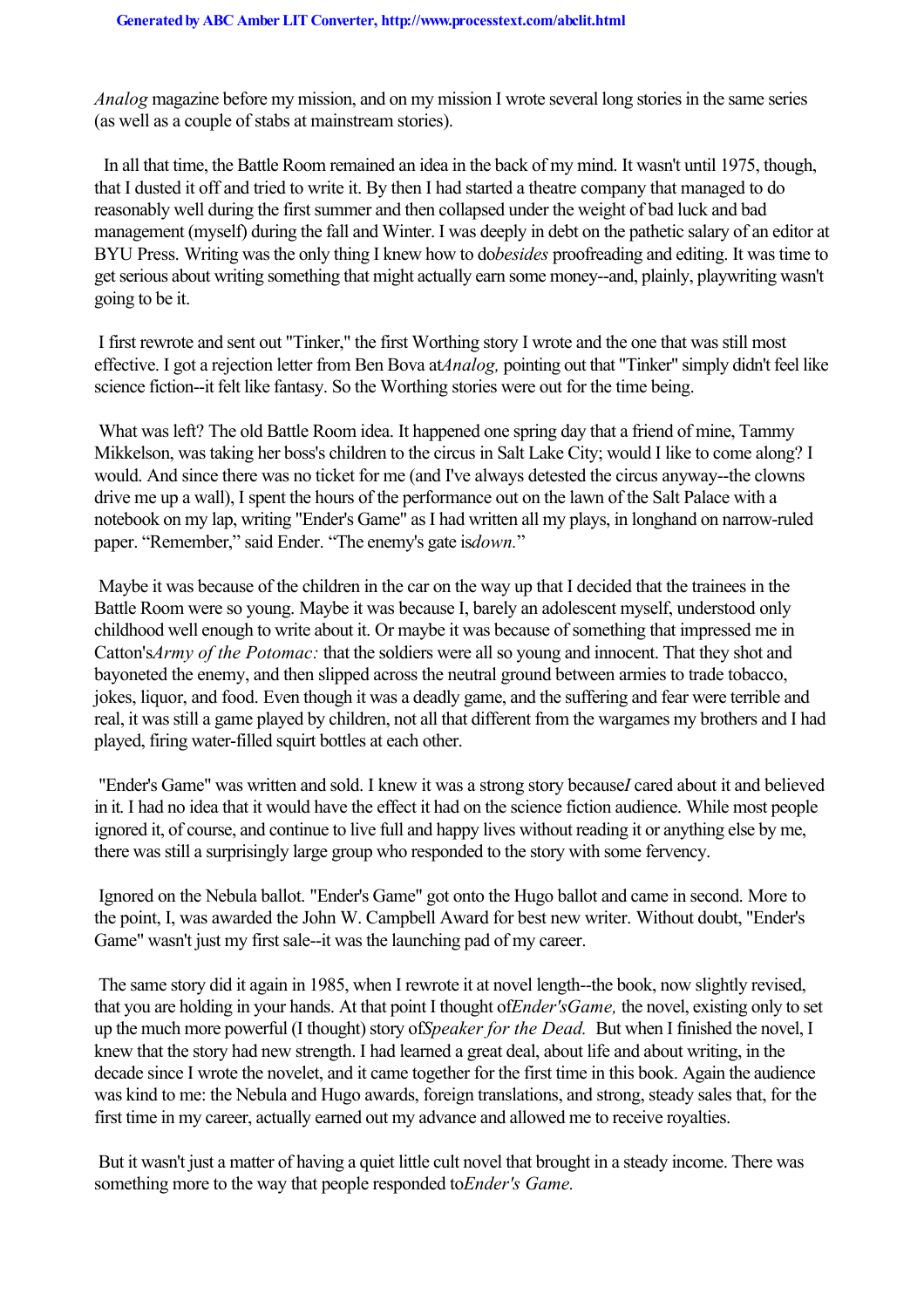For one thing, the people that hated it*really* hated it. The attacks on the novel--and on me—were astonishing. Some of it I expected--I have a master's degree in literature, and in writing*Ender's Game* I deliberately avoided all the little literary games and gimmicks that make "fine" writing so impenetrable to the general audience. All the layers of meaning are there to be decoded, if you like to play the game of literary criticism--but if you don't care to play that game, that's fine with me. I designed*Ender's Game* to be as clear and accessible as any story of mine could possibly be. My goal was that the reader wouldn't have to be trained in literature or even in science fiction to receive the tale in its simplest, purest form. And, since a great many writers and critics have based their entire careers on the premise that anything that the general public can understand without mediation is worthless drivel, it is not surprising that they found my little novel to be despicable. If everybody came to agree that stories should be told this clearly, the professors of literature would be out of a job, and the writers of obscure, encoded fiction would be, not honored, but pitied for their impenetrability.

 For some people, however, the loathing for*Ender's Game* transcended mere artistic argument. I recall a letter to the editor of*Isaac Asimov's Science Fiction Magazine,* in which a woman who worked as a guidance counselor for gifted children re ported that she had only picked up*Ender's Game* to read it because her son had kept telling her it was a wonderful book. She read it and loathed it. Of course, I wondered what kind of guidance counselor would hold her son's tastes up to public ridicule, but the criticism that left me most flabbergasted was her assertion that my depiction of gifted children was hopelessly unrealistic. They just don't talk like that, she said. The don't*think* like that.

 And it wasn't just her. There have been others with that criticism. Thus I began to realize that, as it is, *Ender's Game* disturbs some people because it challenges their assumptions about reality. In fact, the novel's very clarity may make it*more* challenging, simply because the story's vision of the world is so relentlessly plain. It was important to her, and to others, to believe that children don't actually think or speak the way the children in*Ender's Game* think and speak.

 Yet I knew--I*knew* --that this was one of the truest things about*Ender's Game.* In fact, I realized in retrospect that this may indeed be part of the reason why it was so important to me, there on the lawn in front of the Salt Palace, to write a story in which gifted children are trained to fight in adult wars. Because never in my entire childhood did I feel like a child. I felt like a person all along--the same person that I am today. I never felt that I spoke childishly. I never felt that my emotions and desires were somehow less real than adult emotions and desires. And in writing*Ender'sGame, I forced* the audience to experience the lives of these children from that perspective--the perspective in which their feelings and decisions are just as real and important as any adult's.

 The nasty side of myself wanted to answer that guidance counselor by saying, The only reason you don't think gifted children talk this way is because they know better than to talk this way in front of*you* . But the truer answer is that*Ender's Game* asserts the personhood of children, and those who are used to thinking of children in another way--especially those whose whole career is based on that--are going to find*Ender's Game* a very unpleasant place to live.

 Children are a perpetual, self-renewing underclass, helpless to escape from the decisions of adults until they become adults themselves. And*Ender's Game,* seen in that context, might even be a sort of revolutionary tract.

 Because the book*does ring* true with the children who read it. The highest praise I ever received for a book of mine was when the school librarian at Farrer Junior High in Provo, Utah, told me, "You know, *Ender's Game* is our most-lost book."

And then there are the letters. This one, for instance, which I received in March of 1991: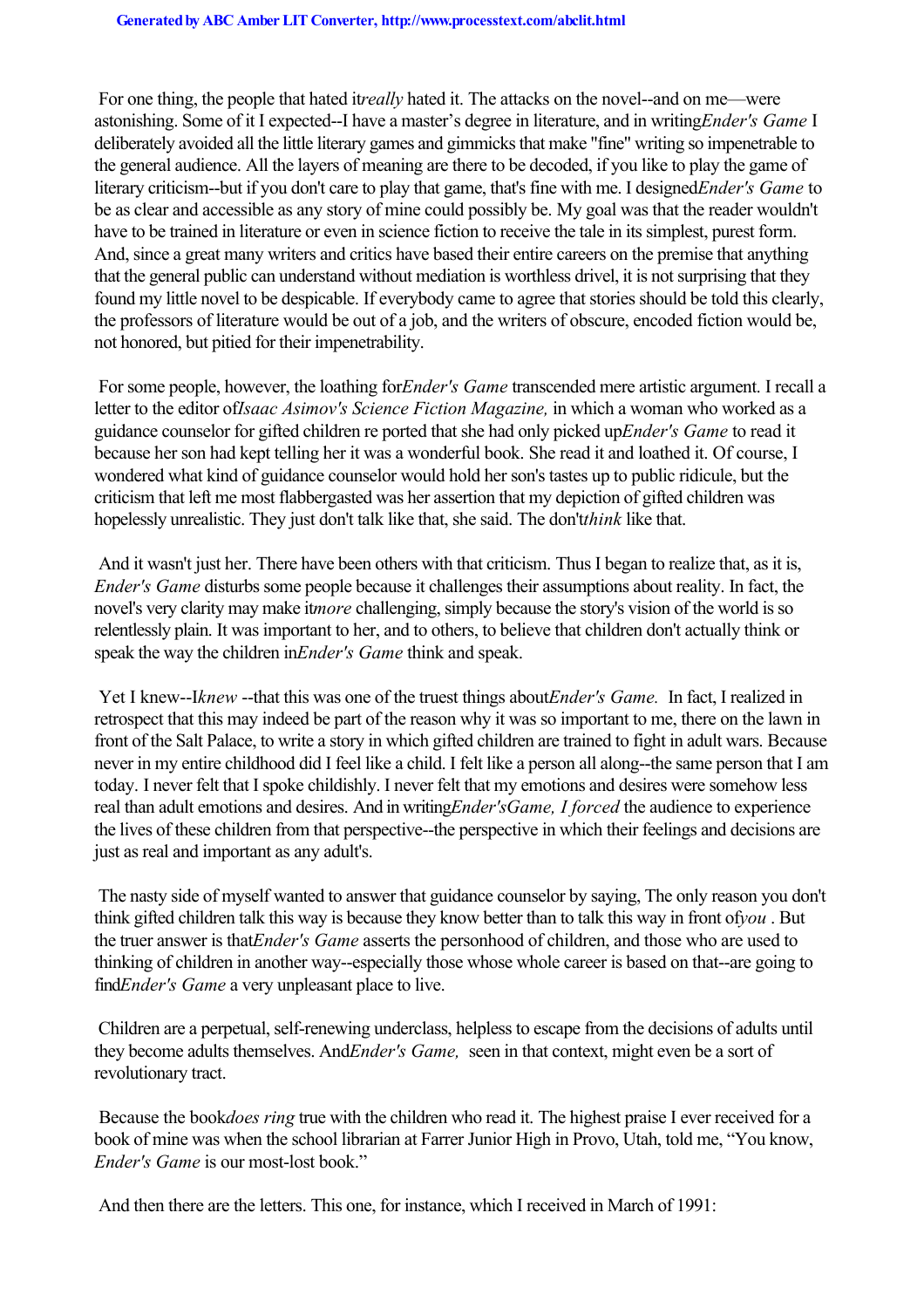Dear Mr. Card,

 I am writing to you on behalf of myself and my twelve friends and fellow students who joined me at a two-week residential program for gifted and talented students at Purdue University this summer. We attended the class, "Philosophy and Science Fiction," instructed by Peter Robinson, and we range in age from thirteen through fifteen.

We are all in about the same position; we are very intellectually oriented and have found few people at home who share this trait. Hence. most of us are lonely, and have been since kindergarten. When teachers continually compliment you, your chances of "fitting in" are about nil.

 All our lives we've unconsciously been living by the philosophy "The only way to gain respect is doing so well you can't be ignored." And, for me and Mike, at least. "beating the system" at school is how we've chosen to do this. Both Mike and I plan to be in calculus our second year of high school, schedules permitting. ( Both of us are interested in science/math related careers.) Not to get me wrong; we're all bright and at the top of our class. However, in choosing these paths, most of us have wound up satisfied in ourselves, but very lonely.

 This is why*Ender's Game and Speaker for theDead* really hit home for us. These books were our "texts" for the class. We would read one hundred to two hundred pages per night and then discuss them (and other short stories and essays) during the day. At Purdue, it wasn't a "classroom" discussion, however. It was a group of friends talking about how their feelings and philosophies corresponded to .or differed from the books'.

 You couldn't*imagine* the impact your books had on us;*we* are the Enders of today. Almost everything written in*Ender's Game*and*Speaker* applied to each one of us on a very, very personal level. No, the situation isn't as drastic today, but all the feelings are there. Both your books, along with the excellent work of Peter Robinson, unified us into a tight web of people.

 Ingrid's letter goes on, talking of the*Phoenix Rising,*the magazine that these students publish together in order to maintain their sense of community. (In response I have given them this introduction to publish in their magazine before its appearance in book form.)

 Of course, I'm always glad when people like a story of mine; but something much more important is gong on here. These readers found that*Ender's Game* was not merely a 'mythic" story, dealing with general truths, but something much more personal. To them,*Ender's Game* was an epic tale, a story that expressed who they are as a community, a story that distinguished them from the other people around them. They didn't love Ender, or pity Ender (a frequent adult response); they*were* Ender, all of them. Ender's experience was not foreign or strange to them; in their minds, Ender's life echoed their own lives. The truth of the story was not truth in general, but*their* truth.

 Stories can be read so differently--even clear stories, even stories that deliberately avoid surface ambiguities. For instance, here's another letter, likewise one that I received in mid-March of 1991. It was written on 16 February and postmarked the 18th. Those dates are important.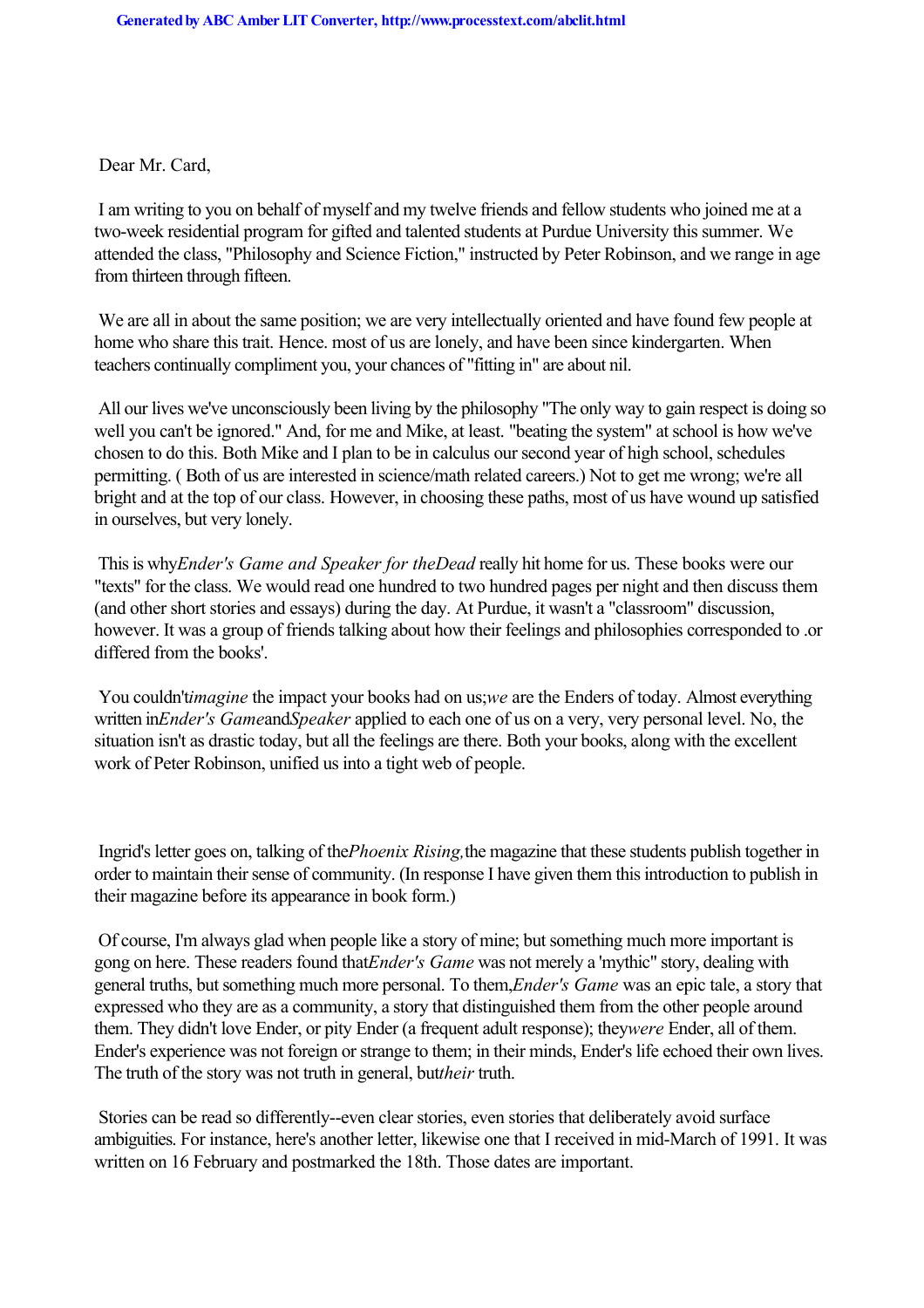## Mr. Card,

 I'm an army aviator waiting out a sandstorm in Saudi Arabia. I've always wanted to write you and since my future is in doubt--I know when the ground war will begin--I decided today would be the day I'd write.

 I read*Ender's Game* during flight school four years ago. I'm a warrant officer, and our school, at least the first six weeks, is very different from the commissioned officers'. I was eighteen years old when I arrived at Ft. Rucker to start flight training, and the first six weeks almost beat me. Ender gave me courage then and many times after that. I've experienced the tiredness Ender felt, the kind that goes deep to your soul. It would be interesting to know what caused you to feel the same way. No one could describe it unless they experienced it, but I understand how personal that can be. There is one other novel that describes that frame of soul and mind that I cherish as much as*Ender's Game.* It's called *Armour* and its author is John Steakley. Ender and Felix (the protagonist of Armour) are always close by in my mind. Sadly, there is no sequel to*Armour* as there is to*Ender's Game.*

We are the bastards of military aviation. Our helicopters may be the best in the world, but the equipment we wear and the systems in our helicopter, such as the navigation instruments, are at least twenty years behind the Navy and Air Force. I am very happy with the Air Force's ability to bomb with precision, but if they miss, the bombs still land on the enemy's territory. If we screw up, the guys we haul to the battle, the "grunts," die. We don't even have the armour plate for our chests--"chicken plate"--that the helicopter pilots did in Vietnam. Last year in El Salvador, army aviators flew a couple of civilian VIPs and twenty reporters over guerrilla-controlled territory and there were no flares in their launchers to counteract the heat-seeking missiles we know the rebels had. One of our pilots and a crew member were killed last year on a training flight because they flew the sling load they were carrying into the  $\sim$  at 70 miles an hour. It could have been prevented if our night vision goggles had a heads-up display like the Air Force has had for forty*years.* I'm sure you beard about Colonel Pickett being shot down in a Huey in El Salvador just a few months ago. That type of aircraft is at least thirty years. old and there are no survivability measures installed. He was a good man, I knew him.

 The reason I told you about these things is because I wanted to paint a picture for you. I love my job but we aren't like the "zoomies" that everyone makes movies about. We do our job with less technology, less political support, less recognition, and more risk than the rest, while the threat to us continues to modernize at an

 unbelievable rate. I'm not asking for sympathy but I was wondering if you and Mr. Steakley could write a novel about helicopters and the men that fly them for the Army twenty years in the future. There are many of us thatread science fiction and after I read*Ender's Game*and*Armour* three times each I started letting my comrades read them. My wife cried when she read*Ender's Game.* There is a following here for a book like the one I requested. We have no speaker for us, the ones that will soon die, or the ones that survive...

 As with those gifted young students who read this book as "their" story, this soldier--who, like most but not all of the Army aviators in the Gulf War survived--did not read*Ender's Game* as a "work of literature." He read it as epic, as a story that helped define his community. It was not his only epic, of course--Armour, John Steakley's fine novel, was an equal candidate to be part of his self-story. What matters most, though, was his clear sense that, no matter how much these stories spoke to him, they were still not*exactly* his community's epic. He still felt the need for a "speaker for the dead" and for the living.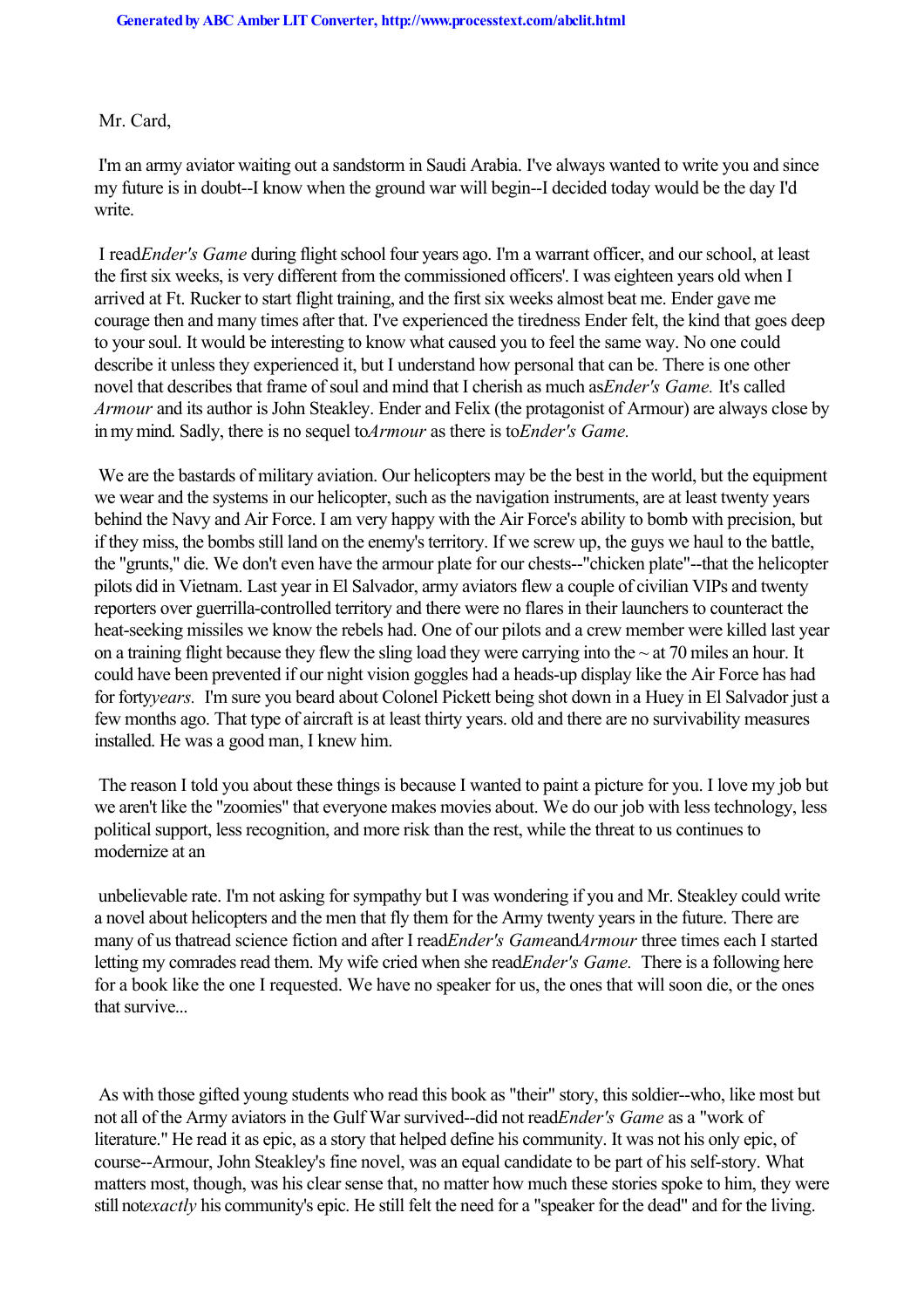He still felt a hunger, especially at a time when death might well be near, to have his own story, his friends' stories, told.,

 Why else do we read fiction, anyway? Not to be impressed by somebody's dazzling language—or at least I hope that's not our reason. I think that most of us, anyway, read these stories that we know are not "true" because we're hungry for another kind of truth: The mythic truth about human nature in general, the particular truth about those life-communities that define our own identity, and the most specific truth of all: our own self-story. Fiction, because it is not about somebody who actually lived in the real world, always has the possibility of being about ourself.

 Ender's Gameis a story about gifted children. It is also a story about soldiers. Captain John F. Schmitt, the author of the Marine Corp's*Warfighting,* the most brilliant concise book of military strategy ever written by an American (and a proponent of the kind of thinking that was at the heart of the allied victory in the Gulf War), found*Ender's Game to* be a useful enough story about the nature of leadership to use it in courses he taught at the Marine University at Quantico. Watauga College, the interdisciplinary studies program at Appalachian State University—as*un* military a community as you could ever hope to find!--uses*Ender's Game* for completely different purposes—to talk about problem-solving and the self-creation of the individual. A graduate student in Toronto explored the political ideas in*Ender's Game.* A writer and critic at Pepperdine has seen*Ender'sGame* as, in some ways, religious fiction.

 All these uses are valid; all these readings of the book are "correct." For all these readers have placed themselves inside this story, not as spectators, but as participants, and so have looked at the world of *Ender's Game,* not with my eyes only, but also with their own.

 This is the essence of the transaction between storyteller and audience. The "true" story is not the one that exists in my mind; it is*certainly* not the written words on the bound paper that you hold in your hands. The story in my mind is nothing but a hope; the text of the story is the tool I created in order to try to make that hope a reality. The story itself, the true story, is the one that the audience members create in their minds, guided and shaped by my text, but then transformed, elucidated, expanded, edited, and clarified by their own experience, their own desires, their own hopes and fears.

 The storyof*Ender's Game* is not this book though it has that title emblazoned on it. The story is one that you and I will construct together in your memory. If the story means anything to you at all, then when you. remember it afterward, think of it, not as something I created, but rather as something that we made together.

Orson Scott Card

Greensboro, North Carolina

March 1991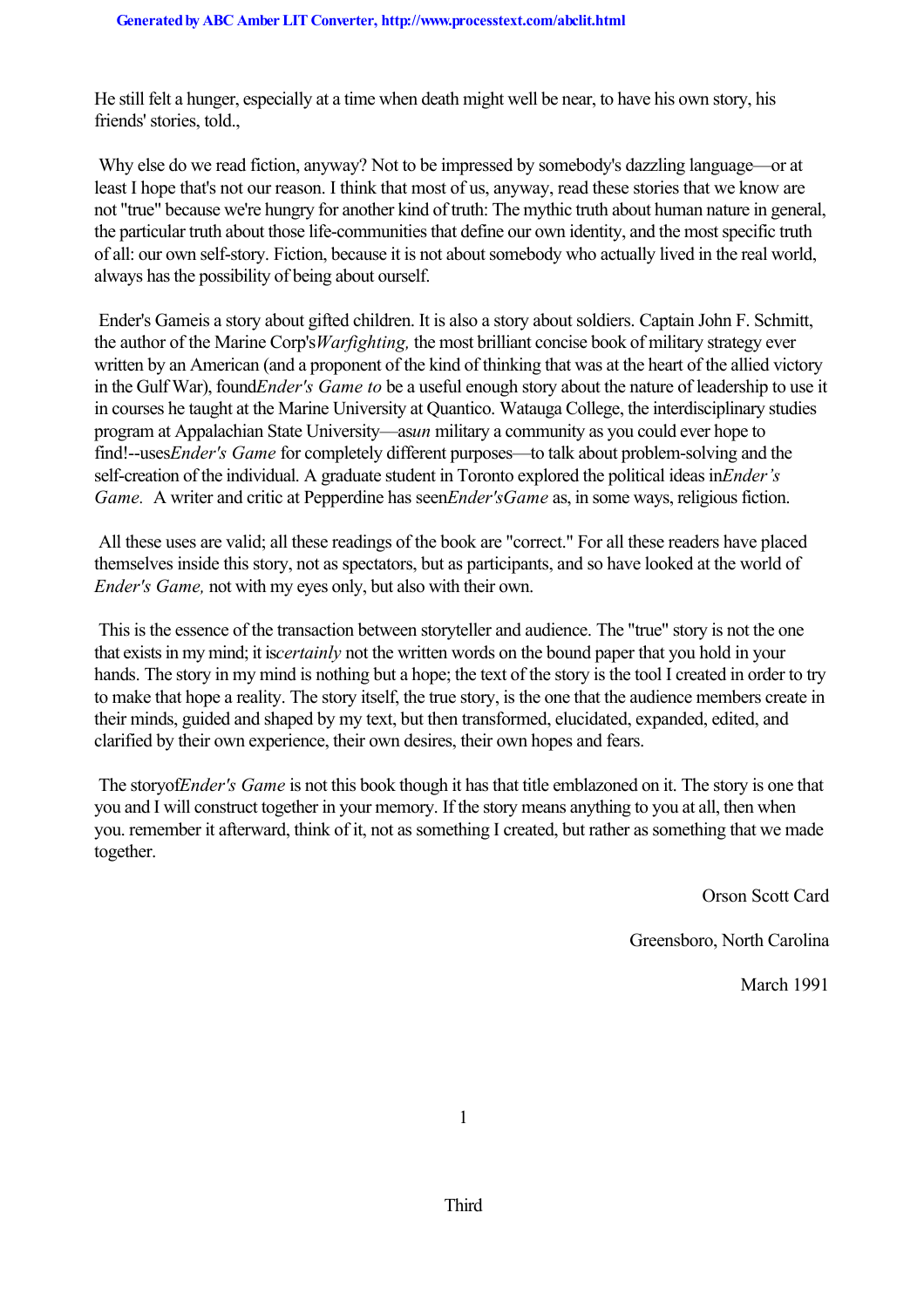"I've watched through his eyes, I've listened through his ears, and tell you he's the one. Or at least as close as we're going to get."

"That's what you said about the brother."

"The brother tested out impossible. For other reasons. Nothing to do with his ability."

 "Same with the sister. And there are doubts about him. He's too malleable. Too willing to submerge himself in someone else's will."

"Not if the other person is his enemy."

"So what do we do? Surround him with enemies all the time?"

"If we have to"

"I thought you said you liked this kid."

"If the buggers get him, they'll make me look like his favorite uncle."

"All right. We're saving the world, after all. Take him."

 The monitor lady smiled very nicely and tousled his hair and said, "Andrew, I suppose by now you're just absolutely sick of having that horrid monitor. Well, I have good news for you. That monitor is going to come out today. We're going to just take it right out, and it won't hurt a bit."

 Ender nodded. It was a lie, of course, that it wouldn't hurt a bit. But since adults always said it when it was going to hurt, he could count on that statement as an accurate prediction of the future. Sometimes lies were more dependable than the truth.

 "So if you'll just come over here, Andrew, just sit right up here on the examining table. The doctor will be in to see you in a moment."

 The monitor gone. Ender tried to imagine the little device missing from the back of his neck. I'll roll over on my back in bed and it won't be pressing there. I won't feel it tingling and taking up the heat when I shower.

 And Peter won't hate me anymore. I'll come home and show him that the monitor's gone, and he'll see that I didn't make it, either. That I'll just be a normal kid now, like him. That won't be so bad then. He'll forgive me that I had my monitor a whole year longer than he had his. We'll be-- not friends, probably. No, Peter was too dangerous. Peter got so angry. Brothers, though. Not enemies, not friends, but brothers-- able to live in the same house. He won't hate me, he'll just leave me alone. And when he wants to play buggers and astronauts, maybe I won't have to play, maybe I can just go read a book.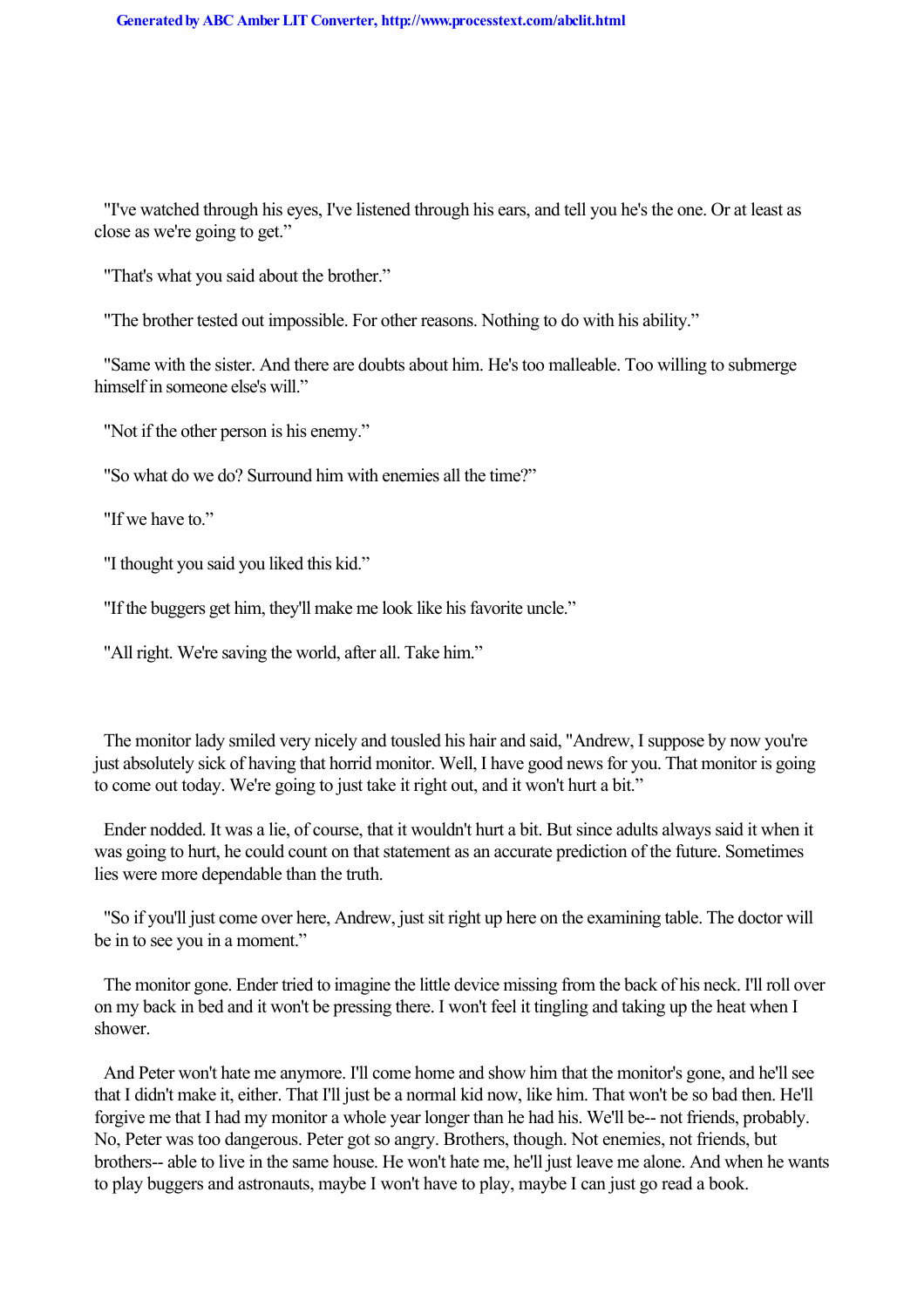But Ender knew, even as he thought it, that Peter wouldn't leave him alone. There was something in Peter's eyes, when he was in his mad mood, and whenever Ender saw that look, that glint, he knew that the one thing Peter would not do was leave him alone. I'm practicing piano, Ender. Come turn the pages for me. Oh, is the monitor boy too busy to help his brother? Is he too smart? Got to go kill some buggers, astronaut? No, no, I don't want your help. I can do it on my own, you little bastard, you little *Third* .

"This won't take long, Andrew," said the doctor.

Ender nodded.

 "It's designed to be removed. Without infection, without damage. But there'll be some tickling, and some people say they have a feeling of something*missing* . You'll keep looking around for something. Something you were looking for, but you can't find it, and you can't remember what it was. So I'll tell you. It's the monitor you're looking for, and it isn't there. In a few days that feeling will pass."

 The doctor was twisting something at the back of Ender's head. Suddenly a pain stabbed through him like a needle from his neck to his groin. Ender felt his back spasm, and his body arched violently backward; hi head struck the bed. He could feel his legs thrashing, and his hands were clenching each other, wringing each other so tightly that they ached.

 "Deedee!" shouted the doctor. "I need you!" The nurse ran in, gasped. "Got to relax these muscles. Get it to me, now! What are you waiting for!"

 Something changed hands; Ender could not see. He lurched to one side and fell off the examining table. "Catch him!" cried the nurse.

"Just hold him steady."

"You hold him, doctor, he's too strong for me."

"Not the whole thing! You'll stop his heart."

 Ender felt a needle enter his back just above the neck of his shirt. It burned, but wherever in him the fire spread, his muscles gradually unclenched. Now he could cry for the fear and pain of it.

"Are you all right, Andrew?" the nurse asked.

 Andrew could not remember how to speak. They lifted him onto the table. They checked his pulse, did other things; he did not understand it all.

 The doctor was trembling; his voice shook as he spoke. "They leave these things in the kids for three years, what do they expect? We could have switched him off, do you realize that? We could have unplugged his brain for all time."

"When does the drug wear off'?" asked the nurse.

 "Keep him here for at least an hour. Watch him. If he doesn't start talking in fifteen minutes, call me. Could have unplugged him forever. I don't have the brains of a bugger."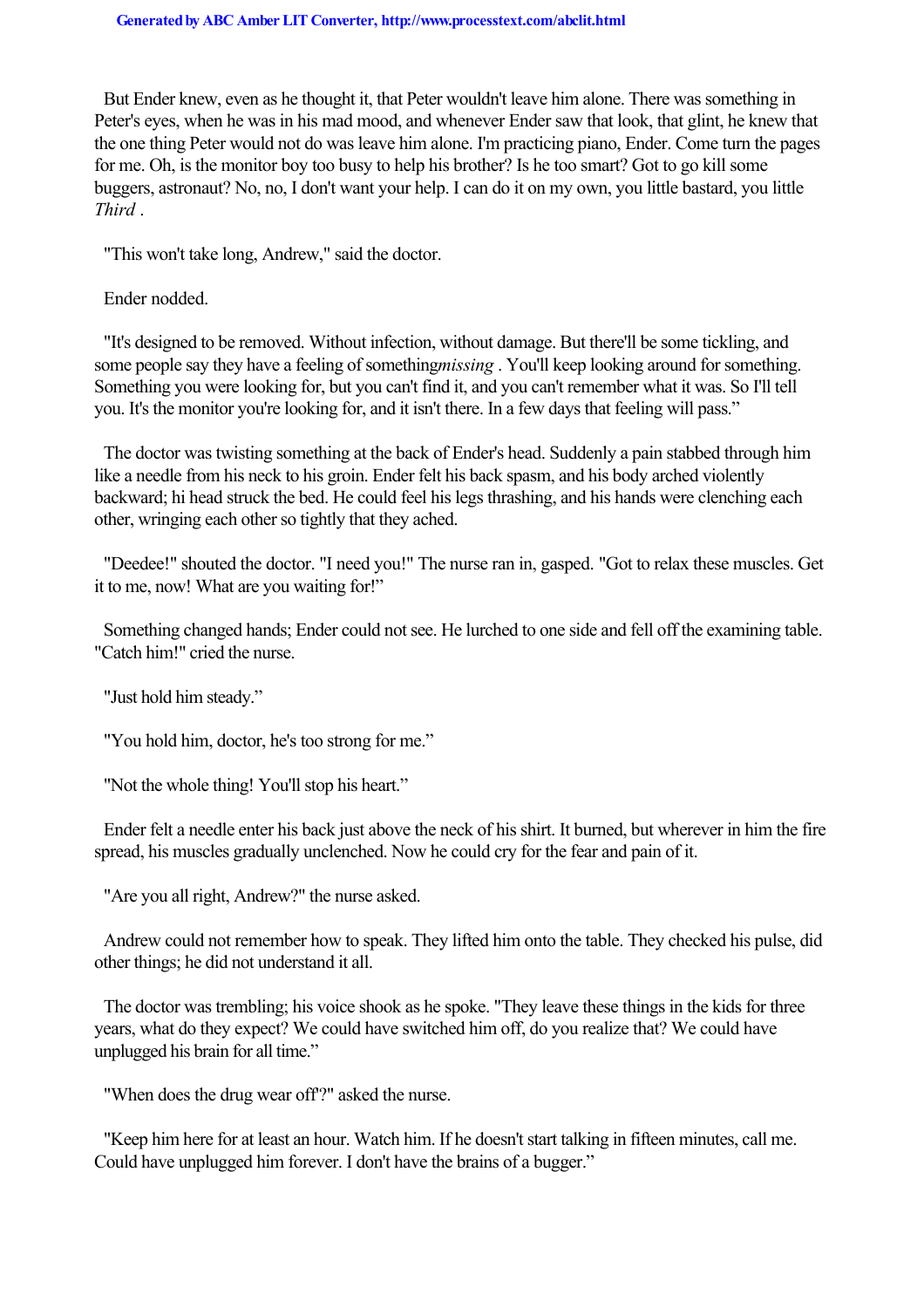He got back to Miss Pumphrey's class only fifteen minutes before the closing bell. He was still a little unsteady on his feet.

"Are you all right, Andrew?" asked Miss Pumphrey.

He nodded.

"Were you ill?"

He shook his head.

"You don't look well."

"I'm  $OK$ "

"You'd better sit down, Andrew."

 He started toward his seat, but stopped. Now what was I looking for? I can't think what I was looking for.

"Your seat is over there," said Miss Pumphrey.

He sat down, but it was something else he needed, something he had lost. I'll find it later.

"Your monitor," whispered the girl behind him.

Andrew shrugged.

"His monitor," she whispered to the others.

 Andrew reached up and felt his neck. There was a bandaid. It was gone. He was just like everybody else now.

 "Washed out, Andy?" asked a boy who sat across the aisle and behind him. Couldn't think of his name. Peter. No, that was someone else.

"Quiet, Mr. Stilson," said Miss Pumphrey. Stilson smirked.

 Miss Pumphrey talked about multiplication. Ender doodled on his desk, drawing contour maps of mountainous islands and then telling his desk to display them in three dimensions from every angle. The teacher would know, of course, that he wasn't paying attention, but she wouldn't bother him. He always knew the answer, even when she thought he wasn't paying attention.

 In the corner of his desk a word appeared and began marching around the perimeter of the desk. It was upside down and backward at first, but Ender knew what it said long before it reached the bottom of the desk and turned right side up.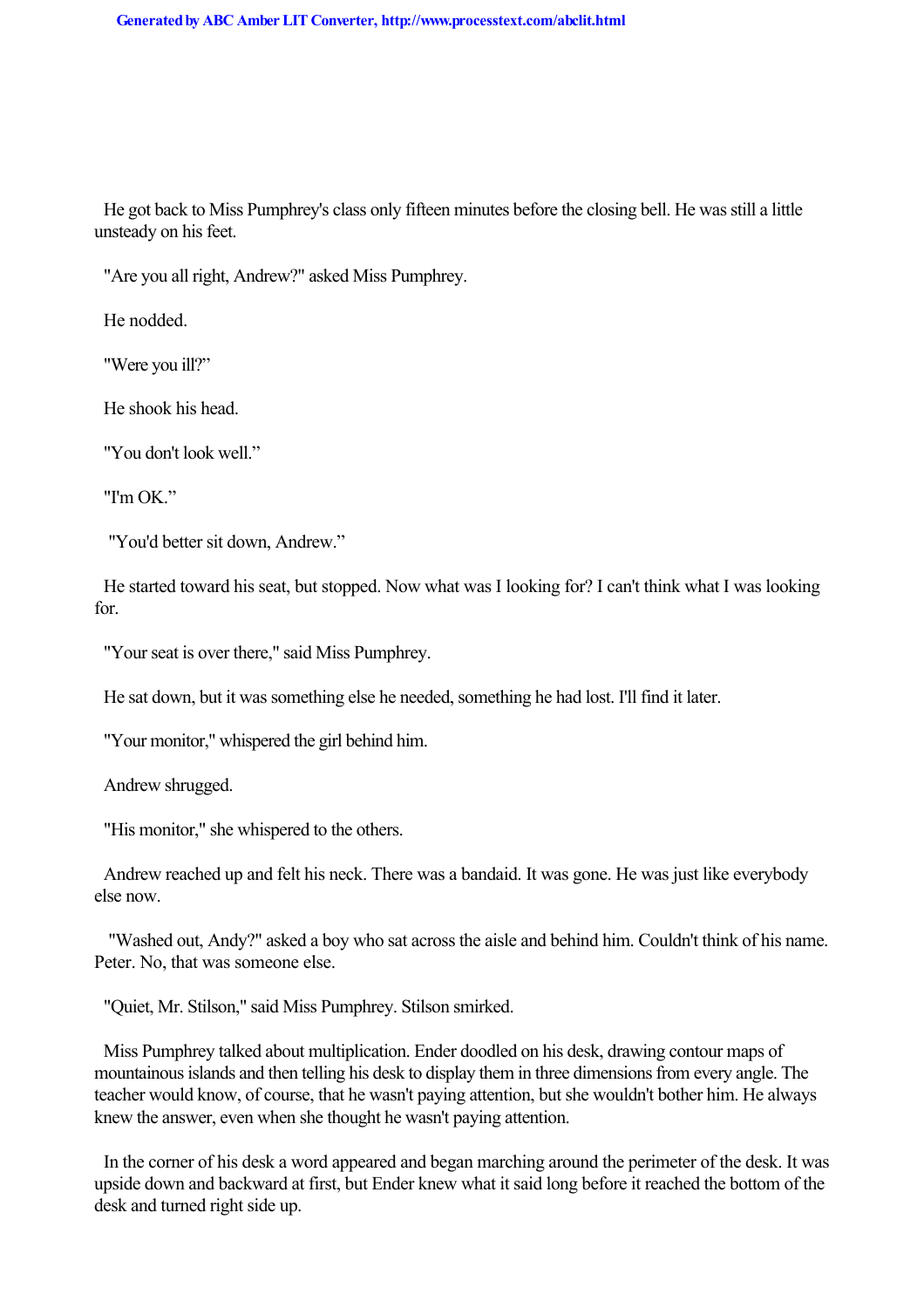#### **THIRD**

 Ender smiled. He was the one who had figured out how to send messages and make them march- even as his secret enemy called him names, the method of delivery praised him. It was not*his* fault he was a Third. It was the government's idea, they were the ones who authorized it-- how else could a Third like Ender have got into school? And now the monitor was gone. The experiment entitled Andrew Wiggin hadn't worked out after all. If they could, he was sure they would like to rescind the waivers that had allowed him to be born at all. Didn't work, so erase the experiment.

 The bell rang. Everyone signed off their desks or hurriedly typed in reminders to themselves. Some were dumping lessons or data into their computers at home. A few gathered at the printers while something they wanted to show was printed out. Ender spread his hands over the child-size keyboard near the edge of the desk and wondered what it would feel like to have hands as large as a grown-up's. They must feel so big and awkward, thick stubby fingers and beefy palms. Of course, they had bigger keyboards-- but how could their thick fingers draw a fine line, the way Ender could, a thin line so precise that he could make it spiral seventy-nine times from the center to the edge of the desk without the lines ever touching or overlapping. It gave him something to do while the teacher droned on about arithmetic. Arithmetic! Valentine had taught him arithmetic when he was three.

"Are you all right, Andrew?"

"Yes ma'am"

"You'll miss the bus."

 Ender nodded and got up. The other kids were gone. They would be waiting, though, the bad ones. His monitor wasn't perched on his neck, hearing what heard and seeing what he saw. They could say what they liked. They might even hit him now-- no one could see anymore, and so no one would come to Ender's rescue. There were advantages to the monitor, and he would miss them.

 It was Stilson, of course. He wasn't bigger than most other kids, but he was bigger than Ender. And he had some others with him. He always did.

"Hey, Third."

Don't answer. Nothing to say.

"Hey, Third, we're talkin to you, Third, hey bugger-lover, we're talkin to you."

Can't think of anything to answer. Anything I say will make it worse. So will saying nothing.

 "Hey, Third, hey, turd, you flunked out, huh? Thought you were better than us, but you lost your little birdie, Thirdie, got a bandaid on your neck."

"Are you going to let me through?" Ender asked.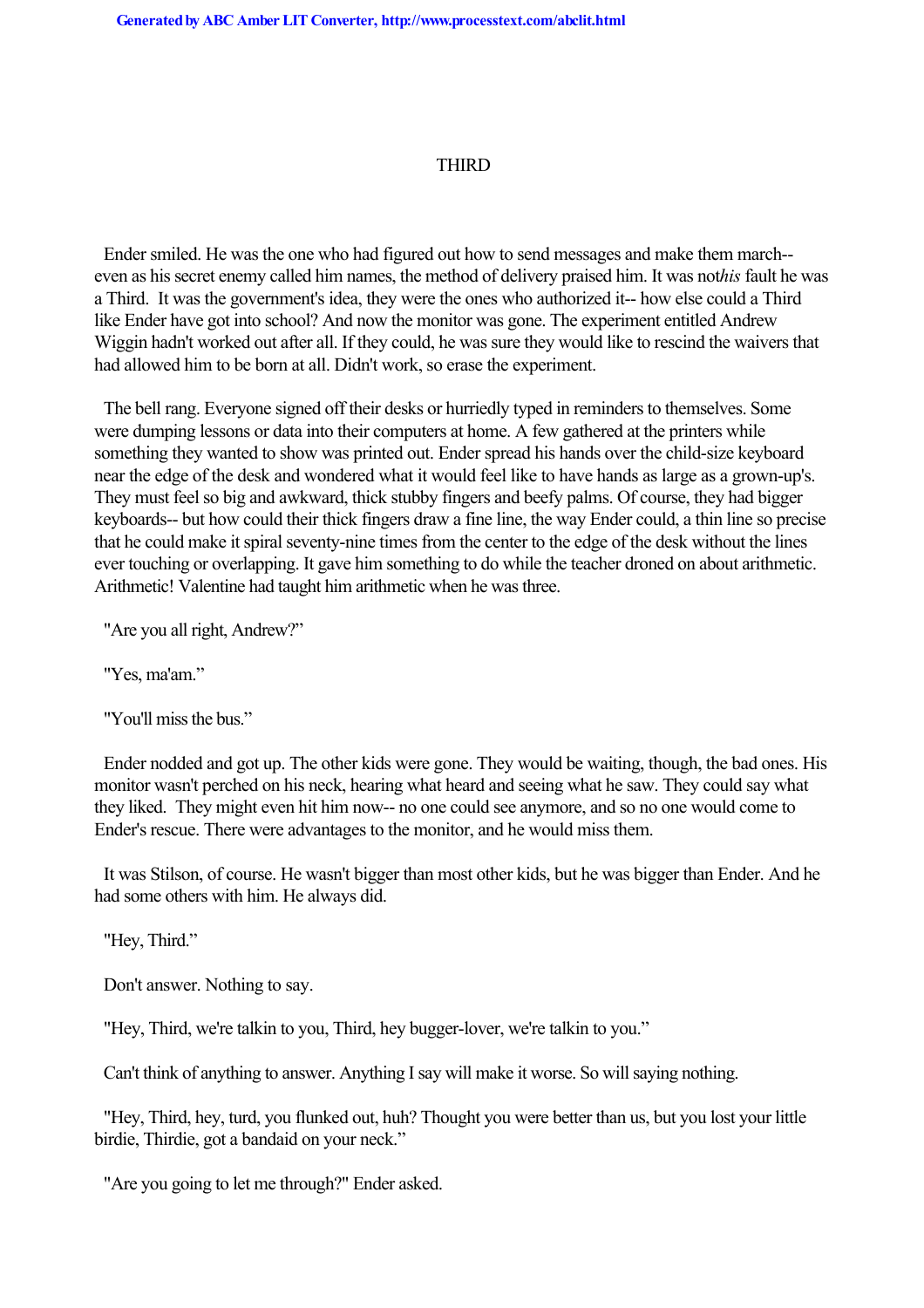#### **Generated by ABC Amber LIT Converter, <http://www.processtext.com/abclit.html>**

 "Are we going to let him through? Should we let him through?" They all laughed. "Sure we'll let you through. First we'll let your arm through, then your butt through, then maybe a piece of your knee."

The others chimed in now. "Lost your birdie, Thirdie. Lost your birdie, Thirdie."

Stilson began pushing him with one hand, someone behind him then pushed him toward Stilson.

"See-saw, marjorie daw," somebody said.

"Tennis!"

"Ping-pong!"

 This would not have a happy ending. So Ender decided that he'd rather not be the unhappiest at the end. The next time Stilson's arm came out to push him, Ender grabbed at it. He missed.

"Oh, gonna fight me, huh? Gonna fight me, Thirdie?"

The people behind Ender grabbed at him, to hold him.

Ender did not feel like laughing, but he laughed. "You mean it takes this many of you to fight one Third?"

"We're*people* , not*Thirds* , turd face. You're about as strong as a fart!"

 But they let go of him. And as soon as they did, Ender kicked out high and hard, catching Stilson square in the breastbone. He dropped. It took Ender by surprise he hadn't thought to put Stilson on the ground with one kick. It didn't occur to him that Stilson didn't take a fight like this seriously, that he wasn't prepared for a truly desperate blow.

 For a moment, the others backed away and Stilson lay motionless. They were all wondering if he was dead. Ender, however, was trying to figure out a way to forestall vengeance. To keep them from taking him in a pack tomorrow. I have to win this now, and for all time, or I'll fight it every day and it will get worse and worse. Ender knew the unspoken rules of manly warfare, even though he was only six. It was forbidden to strike the opponent who lay helpless on the ground; only an animal would do that.

 So Ender walked to Stilson's supine body and kicked him again, viciously, in the ribs. Stilson groaned and rolled away from him. Ender walked around him and kicked him again, in the crotch. Stilson could not make a sound; he only doubled up and tears streamed out of his eyes.

 Then Ender looked at the others coldly. "You might be having some idea of ganging up on me. You could probably beat me up pretty bad. But just remember what I do to people who try to hurt me. From then on you'd be wondering when I'd get you, and how bad it would be." He kicked Stilson in the face. Blood from his nose spattered the ground nearby. "It wouldn't be this bad," Ender said. "It would be worse."

 He turned and walked away. Nobody followed him, He turned a corner into the corridor leading to the bus stop. He could hear the boys behind him saying, "Geez. Look at him. He's wasted." Ender leaned his head against the wall of the corridor and cried until the bus came. I am just like Peter. Take my monitor away, and I am just like Peter.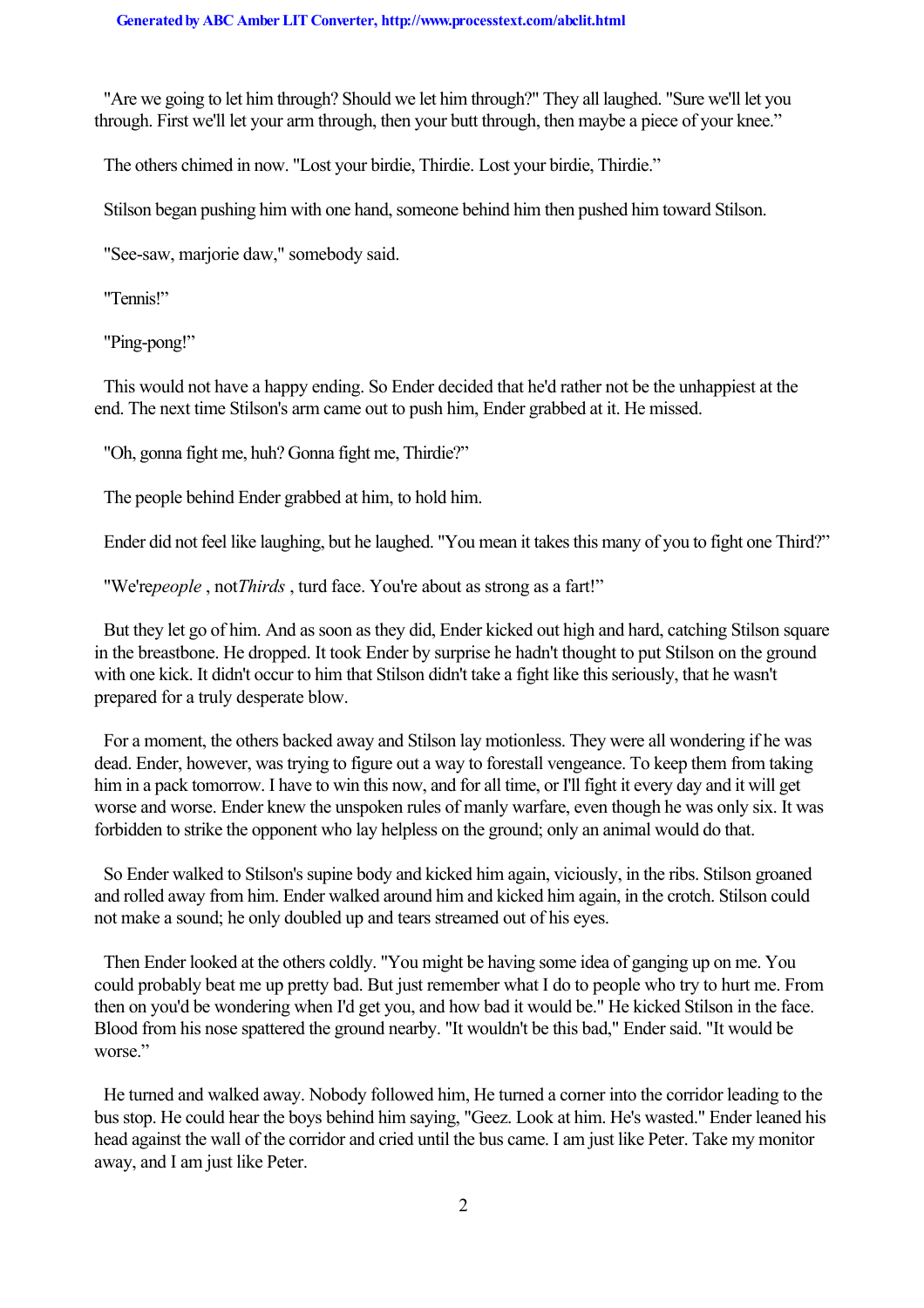# Peter

"All right, it's off. How's he doing?"

 "You live inside somebody's body for a few years, you get used to it. I look at his face now, I can't tell what's going on. I'm not used to seeing his facial expressions. I'm used to feeling them."

 "Come on, we're not talking about psychoanalysis here. We're soldiers, not witch doctors. You just saw him beat the guts out of the leader of a gang."

"He was thorough. He didn't just beat him, he beat him deep. Like Mazer Rackham at the--"

"Spare me. So in the judgment of the committee, he passes.

"Mostly. Let's see what he does with his brother, now that the monitor's off."

"His brother. Aren't you afraid of what his brother will do to*him* ?"

"You were the one who told me that this wasn't a no-risk business."

 "I went back through some of the tapes. I can't help it. I like the kid. I think were going to screw him up."

 "Of course we are. It's our job. We're the wicked witch. We promise gingerbread, but we eat the little bastards alive."

"I'm sorry, Ender," Valentine whispered. She was looking at the bandaid on his neck.

Ender touched the wall and the door closed behind him. "I don't care. I'm glad it's gone."

"What's gone?" Peter walked into the parlor, chewing on a mouthful of bread and peanut butter.

 Ender did not see Peter as the beautiful ten-year-old boy that grown-ups saw, with dark, thick, tousled hair and a face that could have belonged to Alexander the Great. Ender looked at Peter only to detect anger or boredom, the dangerous moods that almost always led to pain. Now as Peter's eyes discovered the bandaid on his neck, the telltale flicker of anger appeared.

Valentine saw it too. "Now he's like us," she said, trying to soothe him before he had time to strike.

 But Peter would not be soothed. "Like us? He keeps the little sucker till he's six years old. When did you lose yours? You were three. I lost mine before I was five.*He* almost made it, little bastard, little bugger."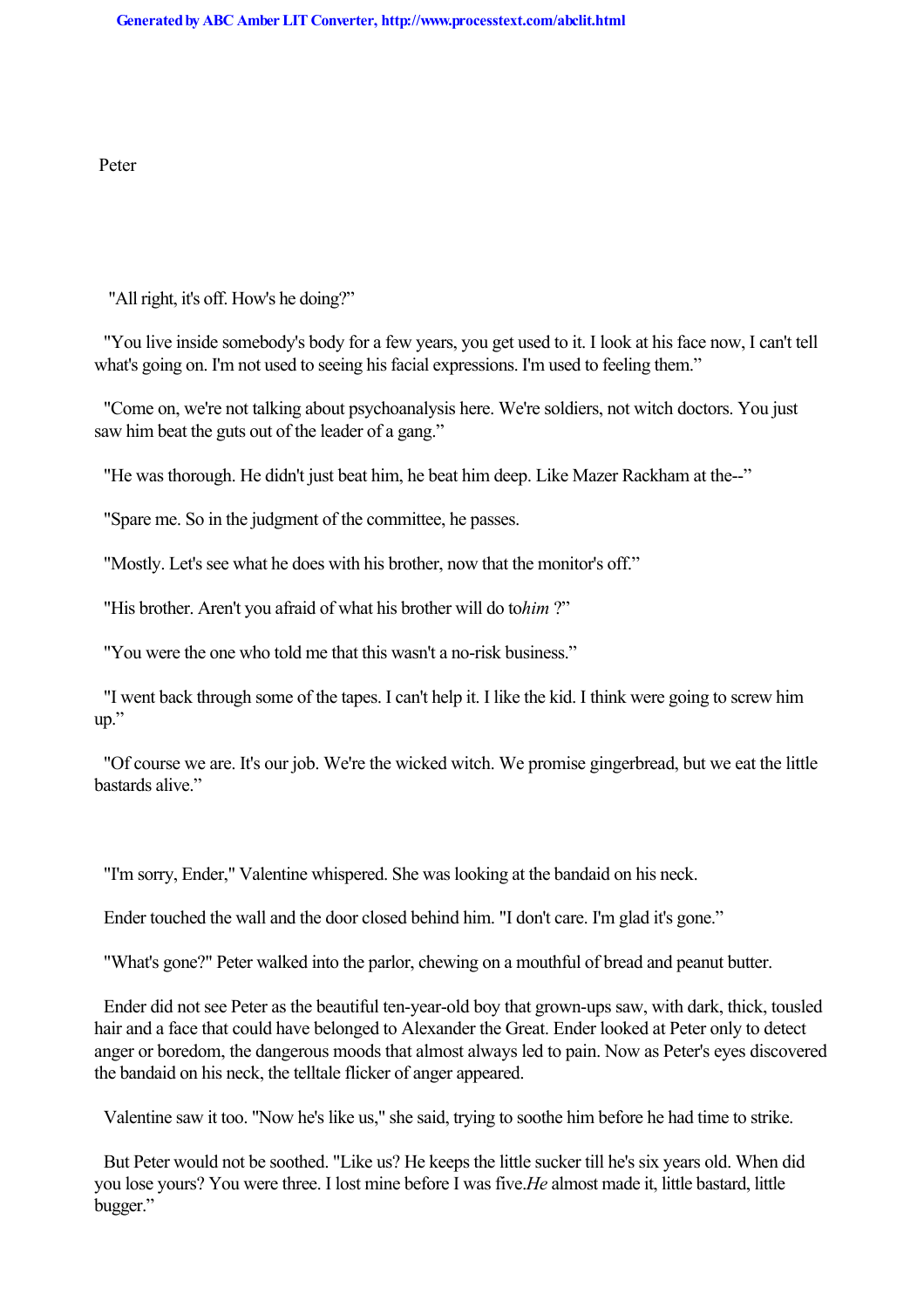This is all right, Ender thought. Talk and talk, Peter. Talk is fine.

 "Well, now your guardian angels aren't watching over you," Peter said. "Now they aren't checking to see if you feel pain, listening to hear what I'm saying, seeing what I'm doing to you. How about that? How about it?"

Ender shrugged.

 Suddenly Peter smiled and clapped his hands together in a mockery of good cheer. "Let's play buggers and astronauts," he said.

"Where's Mom?" asked Valentine.

"Out," said Peter. "I'm in charge."

"I think I'll call Daddy."

"Call away," said Peter. "You know he's never in."

"I'll play," Ender said.

"You be the bugger," said Peter.

"Let him be the astronaut for once," Valentine said.

"Keep your fat face out of it, fart mouth," said Peter. "Come on upstairs and choose your weapons."

 It would not be a good game, Ender knew it was not a question of winning. When kids played in the corridors, whole troops of them, the buggers never won, and sometimes the games got mean. But here in their flat, the game would start mean, and the bugger couldn't just go empty and quit the way buggers did in the real wars. The bugger was in it until the astronaut decided it was over.

 Peter opened his bottom drawer and took out the bugger mask. Mother had got upset at him when Peter bought it, but Dad pointed out that the war wouldn't go away just because you hid bugger masks and wouldn't let your kids play with make-believe laser guns. The better to play the war games, and have a better chance of surviving when the buggers came again.

 If I survive the games, thought Ender. He put on the mask. It closed him in like a hand pressed tight against his face. But this isn't how it feels to he a bugger, thought Ender. They don't wear this face like a mask, it is their face. On their home worlds, do the buggers put on human masks, and play? And what do they call its? Slimies, because we're so soft and oily compared to them?

"Watch out, Slimy," Ender said.

 He could barely see Peter through the eyeholes. Peter smiled at him. "Slimy, huh? Well, bugger-wugger, let's see how you break that face of yours."

 Ender couldn't see it coming, except a slight shift of Peter's weight; the mask cut out his peripheral vision. Suddenly there was the pain and pressure of a blow to the side of his head; he lost balance, fell that way.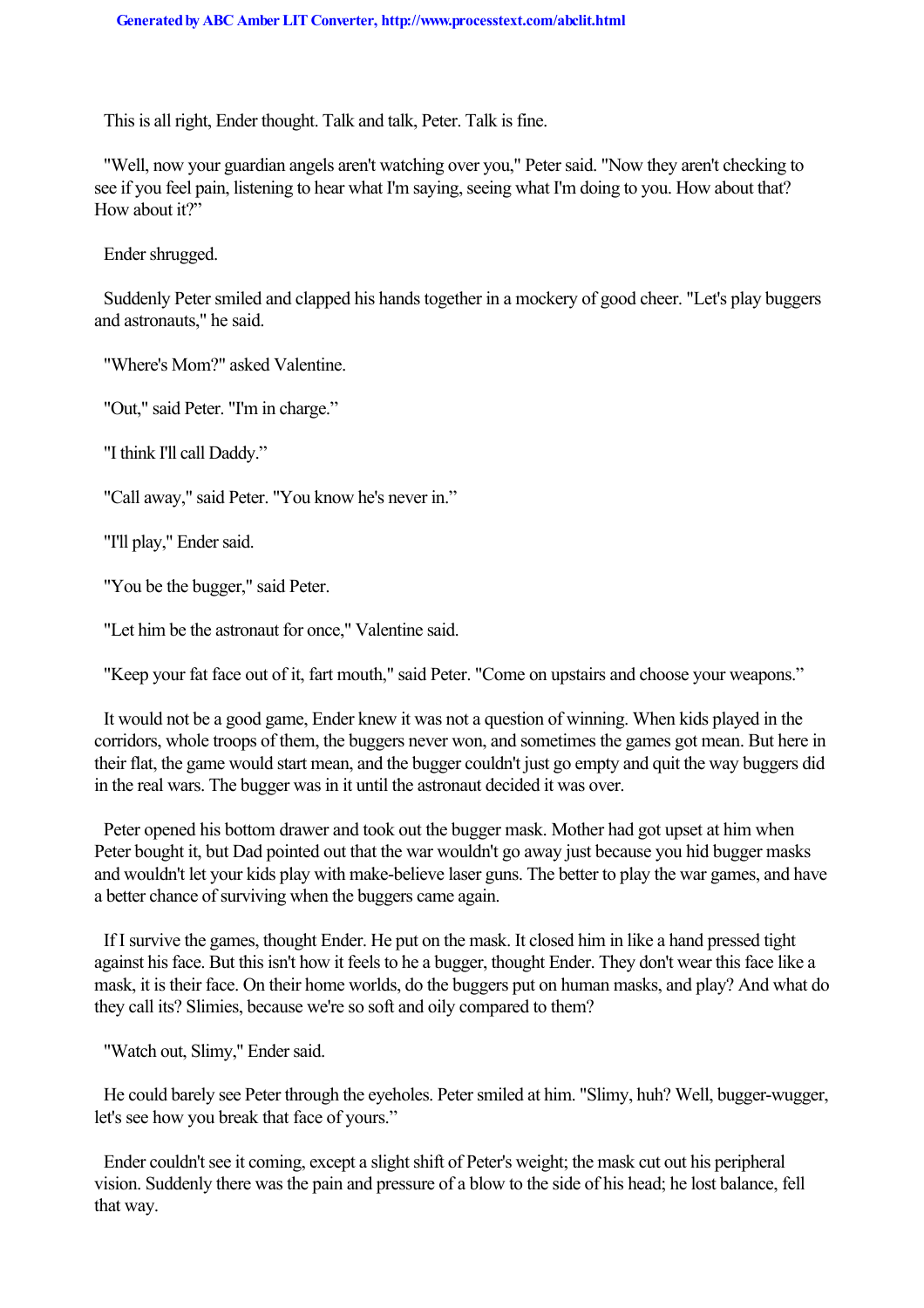"Don't see too well, do you, bugger?" said Peter.

 Ender began to take off the mask. Peter put his toe against Ender's groin. "Don't take off the mask," Peter said.

Ender pulled the mask down into place, took his hands away.

Peter pressed with his foot. Pain shot through Ender; he doubled up.

 "Lie flat, bugger. We're gonna vivisect you, bugger. At long last we've got one of you alive, and we're going to see how you work."

"Peter, stop it," Ender said.

 "Peter, stop it. Very good. So you buggers can guess our names. You can make yourselves sound like pathetic, cute little children so we'll love you and be nice to you. But it doesn't work. I can see you for what you really are. They meant you to be human, little Third, but you're really a bugger, and now it shows"

 He lifted his foot, took a step, and then knelt on Ender, his knee pressing into Ender's belly just below the breastbone. He put more and more of his weight on Ender. It became hard to breathe.

 "I could kill you like this," Peter whispered. "Just press and press until you're dead. And I could say that I didn't know it would hurt you, that we were just playing, and they'd believe me, and everything would be fine. And you'd be dead. Everything would be fine."

 Ender could not speak; the breath was being forced from his lungs. Peter might mean it. Probably didn't mean it, but then he might.

 "I do mean it," Peter said. "Whatever you think. I mean it. They only authorized you because I was so promising. But I didn't pan out. You did better. They think you're better. But I don't want a better little brother, Ender. I don't want a Third."

"I'll tell," Valentine said.

"No one would believe you."

"They'd believe me."

"Then you're dead, too, sweet little sister."

 "Oh, yes," said Valentine. "They'll believe that. 'I didn't know it would kill Andrew. And when he was dead, I didn't know it would kill Valentine*too* .'"

The pressure let up a little.

"So. Not today. But someday you two won't be together. And there'll be an accident."

"You're all talk," Valentine said. "You don't mean any of it."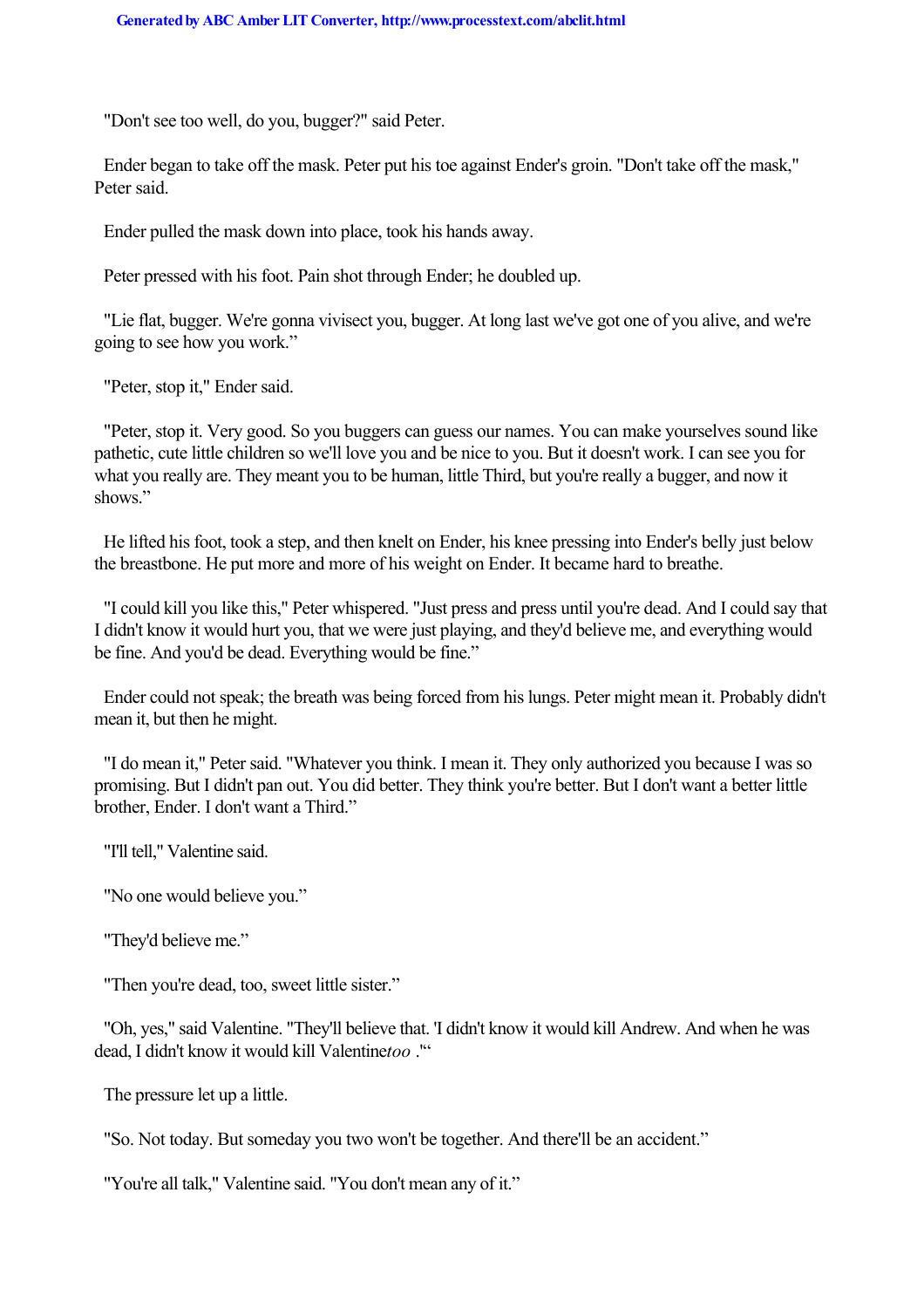"I don't?"

 "And do you know why you don't mean it?" Valentine asked. "Because you want to be in government someday. You want to be elected. And they won't elect you if your opponents can dig up the fact that your brother and sister both died in suspicious accidents when they were little. Especially because of the letter I've put in my secret file, which will be opened in the event of my death."

"Don't give me that kind of crap," Peter said.

 "It says, I didn't die a natural death. Peter killed me, and if he hasn't already killed Andrew, he will soon. Not enough to convict you, but enough to keep you from ever getting elected."

"You're his monitor now," said Peter. "You better watch him, day and night. You better be there."

 "Ender and I aren't stupid. We scored as well as you did on everything. Better on some things. We're all such wonderfully bright children. You're not the smartest, Peter, just the biggest."

 "Oh, I know. But there'll come a day when you aren't there with him, when you forget. And suddenly you'll remember, and you'll rush to him, and there he'll be perfectly all right. And the next time you won't worry so much, and you won't come so fast. And every time, he'll be all right. And you'll think that I forgot. Even though you'll remember that I said this, you'll think that I forgot. And years will pass. And then there'll be a terrible accident, and I'll find his body, and I'll cry and cry over him, and you'll remember this conversation, Vally, but you'll be ashamed of yourself for remembering, because you'll know that I changed, that it really was an accident, that it's cruel of you even to remember what I said in a childhood quarrel. Except that it'll be true. I'm gonna save this up, and he's gonna die, and you won't do a thing, not a thing. But you go on believing that I'm just the biggest."

"The biggest asshole," Valentine said.

 Peter leaped to his feet and started for her. She shied away. Ender pried off his mask. Peter flopped back on his bed and started to laugh. Loud, but with real mirth, tears coming to his eyes. "Oh, you guys are just super, just the biggest suckers on the planet earth."

"Now he's going to tell us it was all a joke," Valentine said.

 "Not a joke, a game. I can make you guys believe anything. I can make you dance around like puppets." In a phony monster voice he said, "I'm going to kill you and chop you into little pieces and put you into the garbage hole." He laughed again. "Biggest suckers in the solar system."

 Ender stood there watching him laugh and thought of Stilson, thought of how it felt to crunch into his body. This is who needed it. This is who should have got it.

As if she could read his mind, Valentine whispered, "No, Ender."

 Peter suddenly rolled to the side, flipped off the bed, and got in position for a fight. "Oh, yes, Ender," he said. "Any time, Ender."

 Ender lifted his right leg and took off the shoe. He held it up. "See there, on the toe? That's blood, Peter."

"Ooh. Ooh, I'm gonna die, I'm gonna die. Ender killed a capper-tiller and now he's gonna kill me."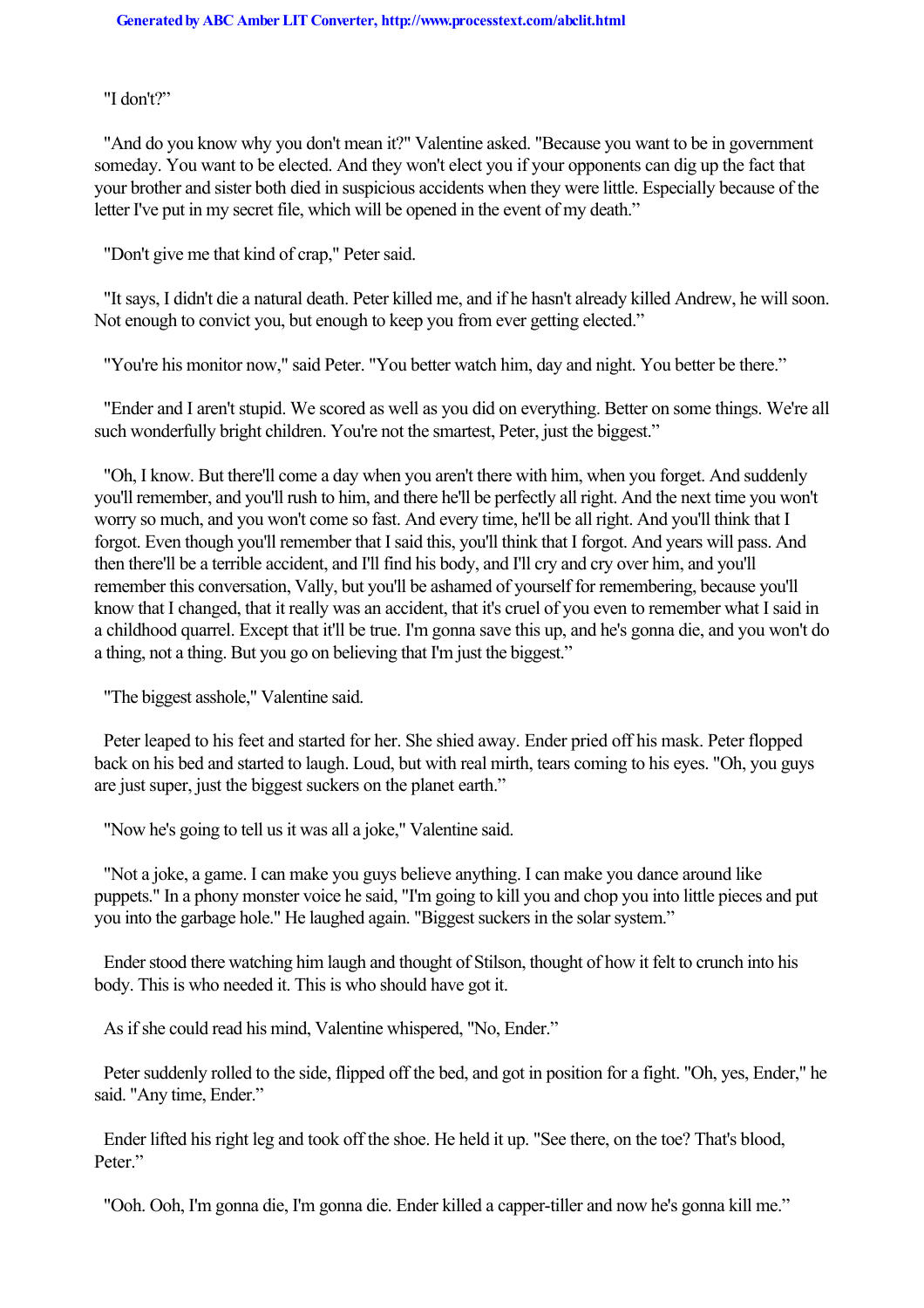There was no getting to him. Peter was a murderer at heart, and nobody knew it but Valentine and Ender.

 Mother came home and commiserated with Ender about the monitor. Father came home and kept saying it was such a wonderful surprise, they had such fantastic children that the government told them to have three and now the government didn't want to take any of them after all, so here they were with three, they still had a Third... until Ender wanted to scream at him, I know I'm a Third, I know it, if you want I'll go away so you don't have to be embarrassed in front of everybody, I'm sorry I lost the monitor and now you have three kids and no obvious explanation, so inconvenient for you, I'm sorry sorry sorry.

 He lay in bed staring upward into the darkness... On the bunk above him, he could hear Peter turning and tossing restlessly. Then Peter slid off the bunk and walked out of the room. Ender heard the hushing sound of the toilet clearing; then Peter stood silhouetted in the doorway.

He thinks I'm asleep. He's going to kill me.

 Peter walked to the bed, and sure enough, he did not lift himself up to his bed. Instead he came and stood by Ender's head.

But he did not reach for a pillow to smother Ender. He did not have a weapon.

 He whispered, "Ender, I'm sorry, I'm sorry, I know how it feels. I'm sorry, I'm your brother. I love you."

 A long time later, Peter's even breathing said that he was asleep. Ender peeled the bandaid from his neck. And for the second time that day he cried.

3

**Graff** 

"The sister is our weak link. He really loves her."

"I know. She can undo it all, from the start. He won't want to leave her."

"So, what are you going to do?"

"Persuade him that he wants to come with us more than he wants to stay with her."

"How will you do that?"

"I'll lie to him"

"And if that doesn't work?"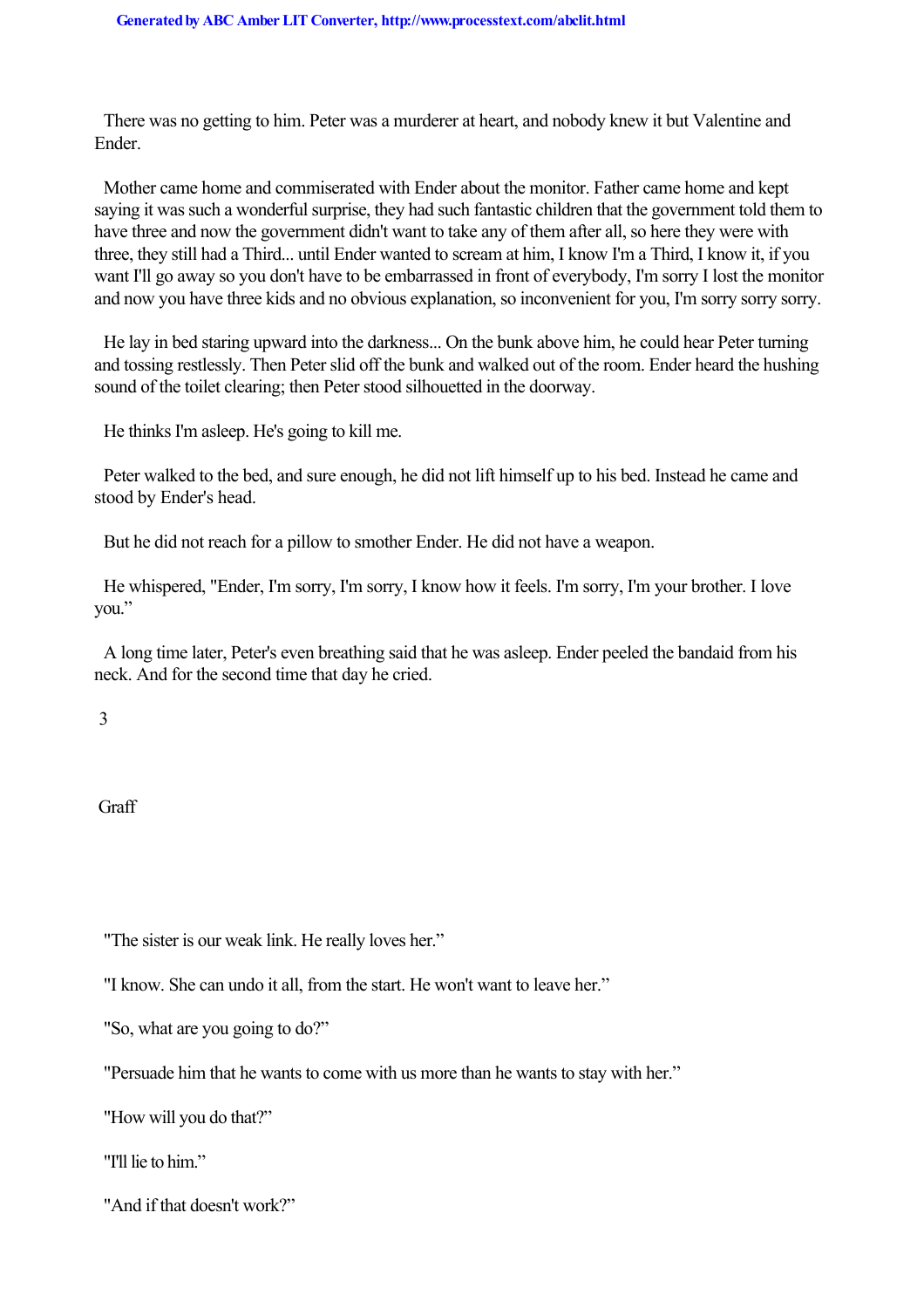"Then I'll tell the truth. We're allowed to do that in emergencies. We can't plan for everything, you know"

 Ender wasn't very hungry during breakfast. He kept wondering what it would be like at school. Facing Stilson after yesterday's fight. What Stilson's friends would do. Probably nothing, but he couldn't be sure. He didn't want to go.

"You're not eating, Andrew," his mother said.

 Peter came into the room. "Morning. Ender. Thanks for leaving your slimy washcloth in the middle of the shower."

"Just for you," Ender murmured.

"Andrew, you have to eat."

Ender held out his wrists, a gesture that said, So feed it to me through a needle.

"Very funny." Mother said. "I try to be concerned, but it makes no difference to my genius children."

"It was all your genes that made us, Mom." said Peter. "We sure didn't get any from Dad."

 "I heard that," Father said, not looking up from the news that was being displayed on the table while he ate.

"It would've been wasted if you hadn't."

The table beeped. Someone was at the door.

"Who is it?" Mother asked.

 Father thumbed a key and a man appeared on the video. He was wearing the only military uniform that meant anything anymore, the I.F., the International Fleet.

"I thought it was over," said Father.

Peter said nothing, just poured milk over his cereal.

And Ender thought, Maybe I won't have to go to school today after all.

Father coded the door open and got up from the table. "I'll see to it," he said. "Stay and eat."

 They stayed, but they didn't eat. A few moments later, Father came back into the room and beckoned to Mother.

 "You're in deep poo," said Peter. "They found out what you did to Stilson, and now they're gonna make you do time out in the Belt."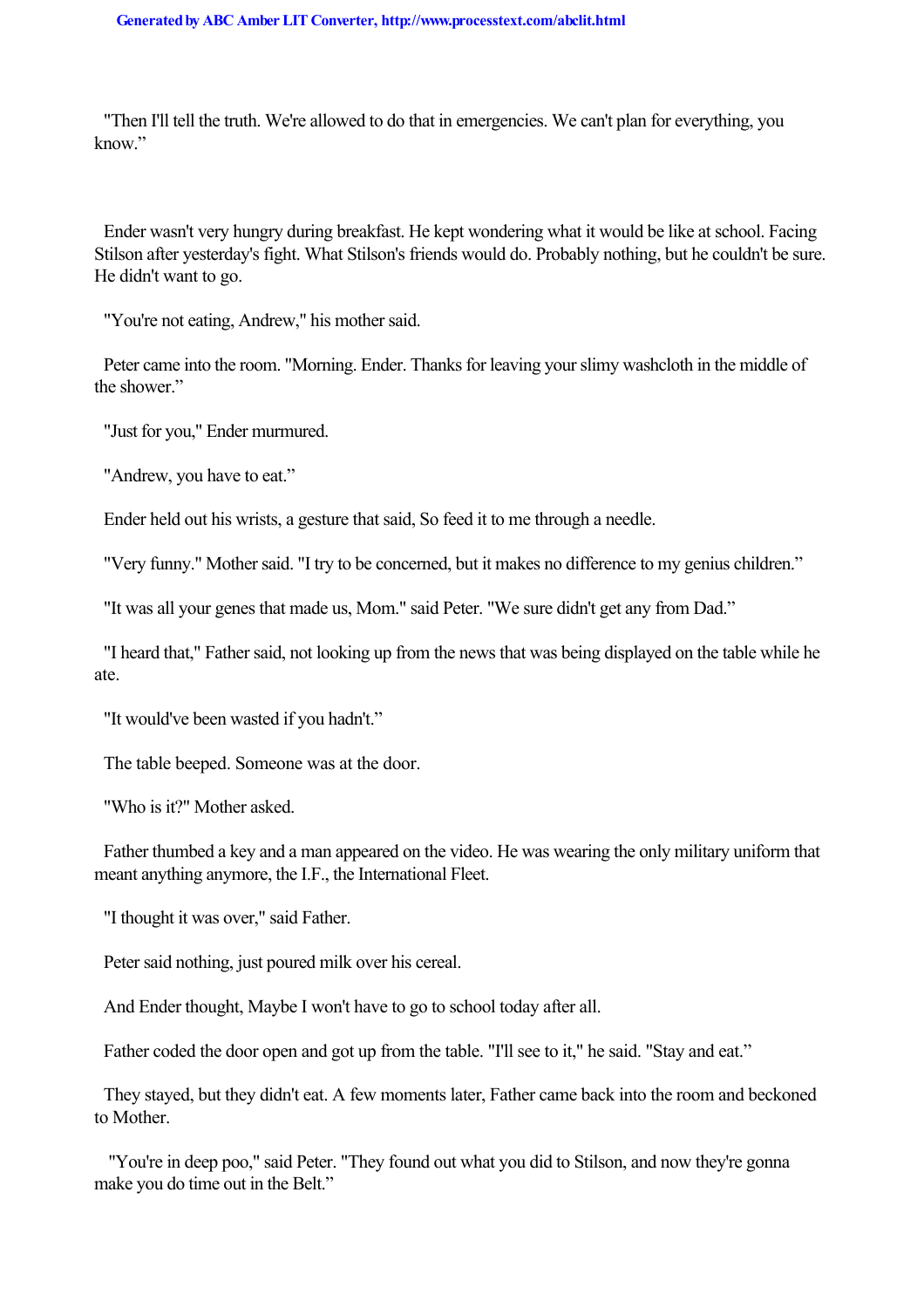#### **Generated by ABC Amber LIT Converter, <http://www.processtext.com/abclit.html>**

"I'm only six, moron. I'm a juvenile."

"You're a Third, turd. You've got no rights."

 Valentine came in, her hair in a sleepy halo around her face. "Where's Mom and Dad? I'm too sick to go to school."

"Another oral exam, huh?" Peter said.

"Shut up, Peter," said Valentine.

"You should relax and enjoy it," said Peter. "It could be worse."

"I don't know how"

"It could be an anal exam"

"Hyuk hyuk," Valentine said. "Where are Mother and Father?"

"Talking to a guy from I.F."

 Instinctively she looked at Ender. After all, for years they had expected someone to come and tell them that Ender had passed, that Ender was needed.

 "That's right, look at him," Peter said. "But it might he me, you know. They might have realized I was the best of the lot after all." Peter's feelings were hurt, and so he was being a snot, as usual.

The door opened. "Ender," said Father, "you better come in here."

"Sorry, Peter," Valentine taunted.

Father glowered. "Children, this is no laughing matter."

 Ender followed Father into the parlor. The I.F. officer rose to his feet when they entered, but he did not extend a hand to Ender.

 Mother was twisting her wedding band on her finger. "Andrew," she said. "I never thought you were the kind to get in a fight."

 "The Stilson boy is in the hospital," Father said. "You really did a number on him. With your shoe, Ender, that wasn't exactly fair."

 Ender shook his head. He had expected someone from the school to come about Stilson, not an officer of the fleet. This was more serious than he had thought. And yet he couldn't think what else he could have done.

"Do you have any explanation for your behavior, young man?" asked the officer.

 Ender shook his head again. He didn't know what to say, and he was afraid to reveal himself to be any more monstrous than his actions had made him out to be. I'll take it, whatever the punishment is, he thought. Let's get it over with.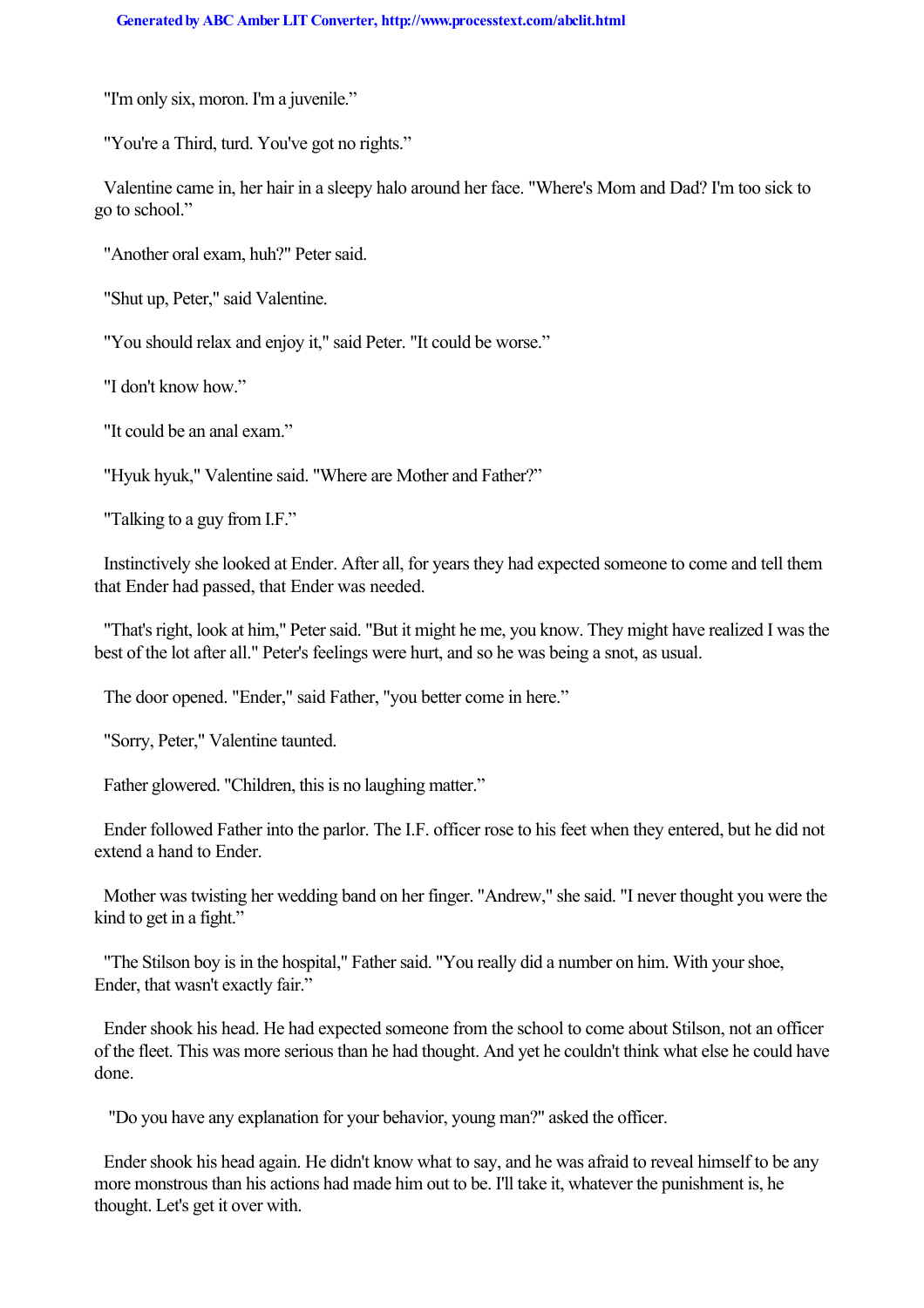"We're willing to consider extenuating circumstances," the officer said. "But I must tell you it doesn't look good. Kicking him in the groin, kicking him repeatedly in the face and body when he was down- sounds like you really enjoyed it."

"I didn't," Ender whispered.

"Then why did you do it?"

"He had his gang there," Ender said.

"So? This excuses anything?"

"No."

"Tell me why you kept on kicking him. You had already won."

 "Knocking him down won the first fight. I wanted to win all the next ones, too, right then, so they'd leave me alone." Ender couldn't help it, he was too afraid, too ashamed of his own acts: though he tried not to, he cried again. Ender did not like to cry and rarely did; now, in less than a day, he had done it three times. And each time was worse. To cry in front of his mother and father and this military man, that was shameful. "You took away the monitor," Ender said. "I had to take care of myself, didn't I?"

"Ender, you should have asked a grown-up for help," Father began.

 But the officer stood up and stepped across the room to Ender. He held out his hand. "My name is Graff. Ender. Colonel Hyrum Graff. I'm director of primary training at Battle School in the Belt. I've come to invite you to enter the school."

After all "But the monitor--"

 "The final step in your testing was to see what would happen if the monitor comes off. We don't always do it that way, but in your case--"

"And I passed?"

 Mother was incredulous. "Putting the Stilson boy in the hospital? What would you have done if Andrew had killed him, given him a medal?"

 "It isn't*what* he did, Mrs. Wiggin. It's why." Colonel Graff handed her a folder full of papers. "Here are the requisitions. Your son has been cleared by the I.F. Selective Service. Of course we already have your consent, granted in writing at the time conception was confirmed, or he could not have been born. He has been ours from then, if he qualified."

 Father's voice was trembling as he spoke. "It's not very kind of you, to let us think you didn't want him, and then to take him after all."

"And this charade about the Stilson boy," Mother said.

 "It wasn't a charade, Mrs. Wiggin. Until we knew what Ender's motivation was, we couldn't be sure he wasn't another-- we had to know what the action meant. Or at least what Ender believed that it meant."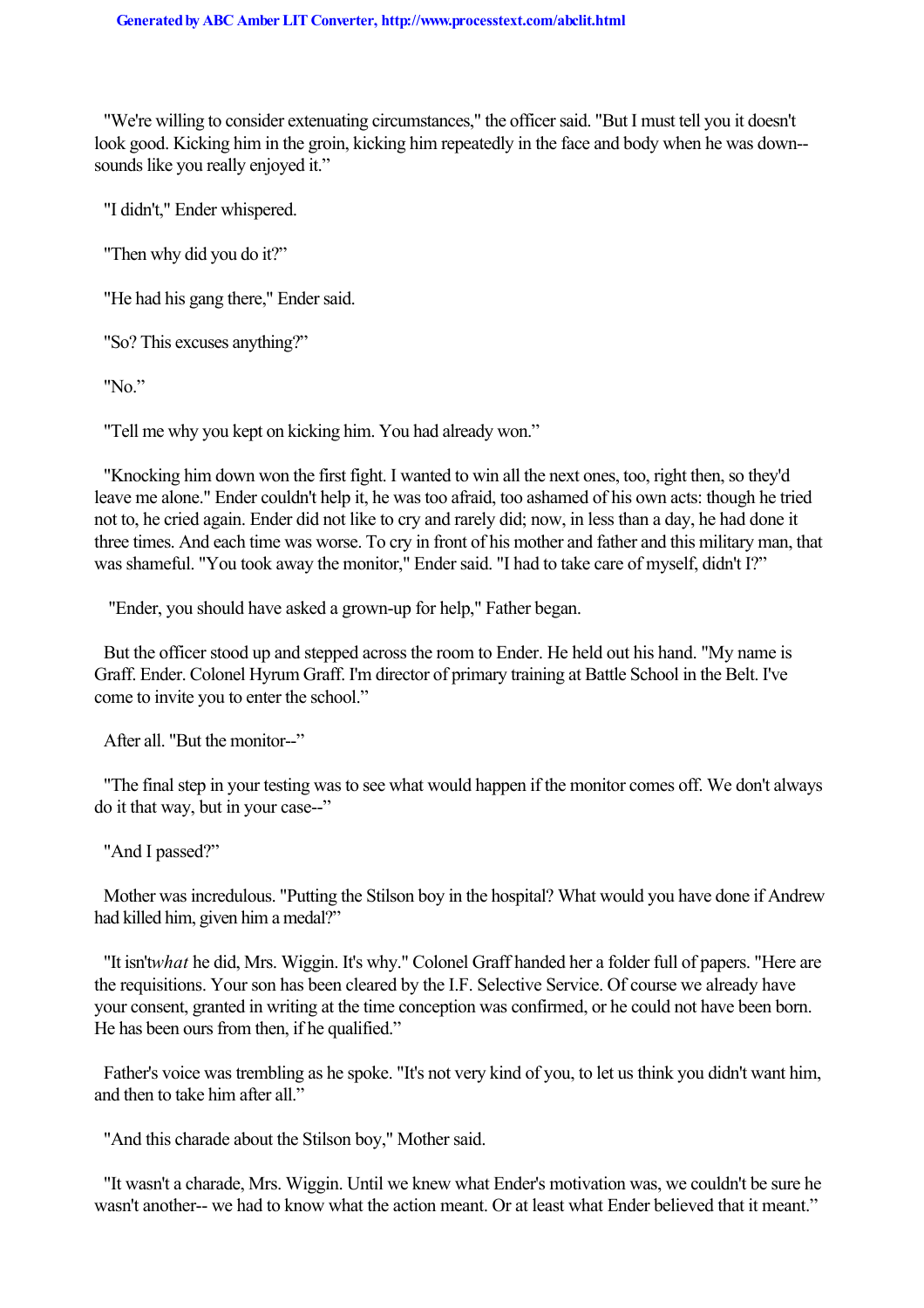"Must you call him that stupid nickname?" Mother began to cry.

"I'm sorry, Mrs. Wiggin. But that's the name he calls himself."

"What are you going to do, Colonel Graff?" Father asked. "Walk out the door with him now?"

"That depends," said Graff.

"On what?"

"On whether Ender wants to come"

Mother's weeping turned to bitter laughter. "Oh, so it's voluntary after all, how sweet!"

 "For the two of you, the choice was made when Ender was conceived. But for Ender, the choice has not been made at all. Conscripts make good cannon fodder, but for officers we need volunteers."

"Officers?" Ender asked. At the sound of his voice, the others fell silent.

 "Yes," said Graff. "Battle School is for training future starship captains and commodores of flotillas and admirals of the fleet."

 "Let's not have any deception here!" Father said angrily. "How many of the boys at the Battle School actually end up in command of ships!"

 "Unfortunately, Mr. Wiggin, that is classified information. But I*can* say that none of our boys who makes it through the first year has ever failed to receive a commission as an officer. And none has served in a position of lower rank than chief executive officer of an interplanetary vessel. Even in the domestic defense forces within our own solar system, there's honor to be had."

"How many make it through the first year?" asked Ender.

"All who want to," said Graff.

 Ender almost said, I want to. But he held his tongue. This would keep him out of school, but that was stupid, that was just a problem for a few days. It would keep him away from Peter-- that was more important, that might be a matter of life itself. But to leave Mother and Father, and above all, to leave Valentine. And become a soldier. Ender didn't like fighting. He didn't like Peter's kind, the strong against the weak, and he didn't like his own kind either, the smart against the stupid.

"I think," Graff said, "that Ender and I should have a private conversation."

"No," Father said.

"I won't take him without letting you speak to him again," Graff said. "And you really can't stop me."

 Father glared at Graff a moment longer, then got up and left the room. Mother paused to squeeze Ender's hand. She closed the door behind her when she left.

"Ender," Graff said, "if you come with me, you won't be back here for a long time. There aren't any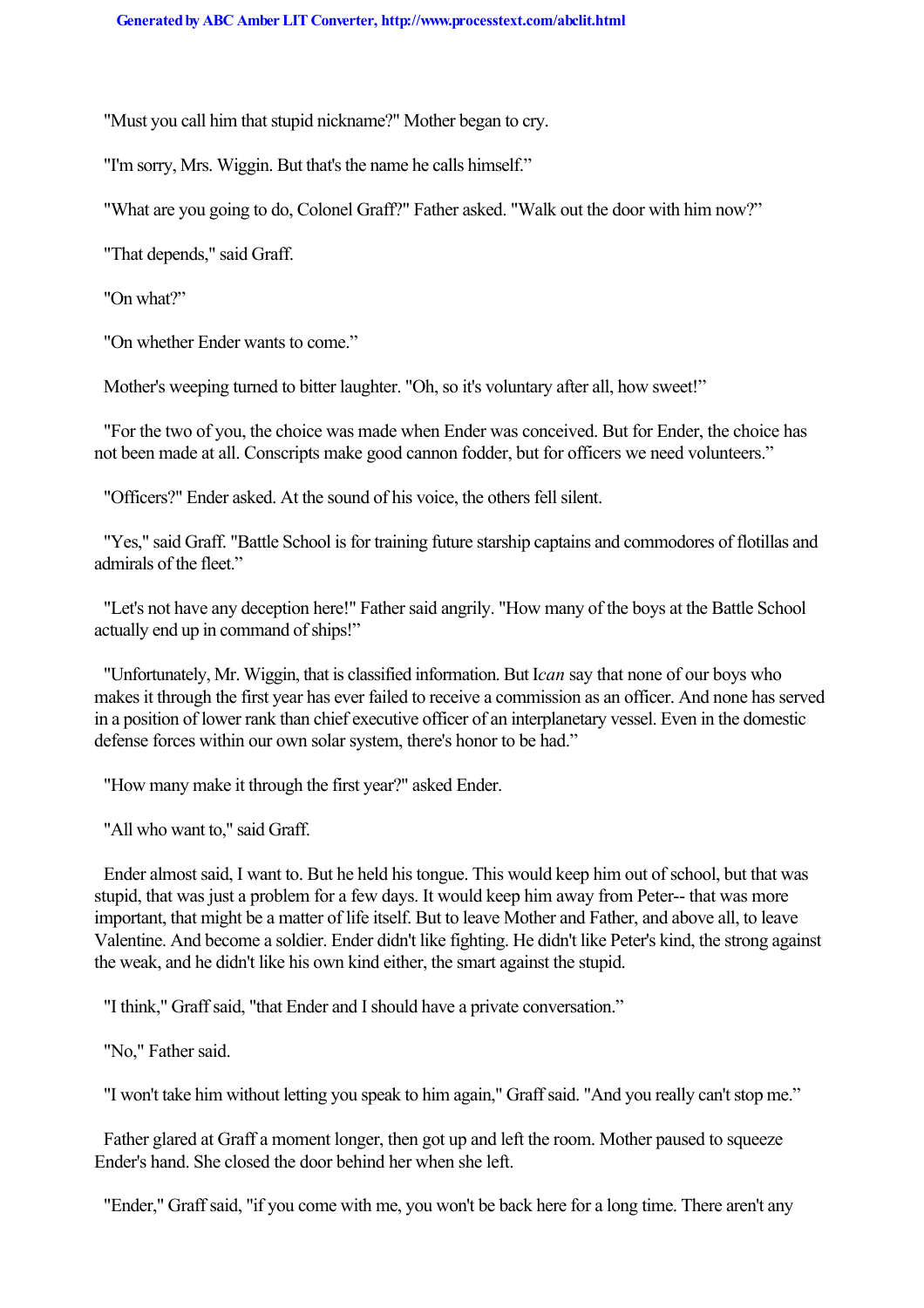vacations from Battle School. No visitors, either. A full course of training lasts until you're sixteen years old-- you get your first leave, under certain circumstances, when you're twelve. Believe me, Ender, people change in six years, in ten years. Your sister Valentine will be a woman when you see her again, if you come with me. You'll be strangers. You'll still love her, Ender, but you won't know her. You see I'm not pretending it's easy."

# "Mom and Daddy?"

 "I know you, Ender. I've been watching the monitor disks for some time. You won't miss your mother and father, not much, not for long. And they won't miss you long, either."

 Tears came to Ender's eyes, in spite of himself. He turned his face away, but would not reach up to wipe them.

 "They*do* love you, Ender. But you have to understand what your life has cost them. They were born religious, you know. Your father was baptized with the name John Paul Wieczorek. Catholic. The seventh of nine children."

Nine children. That was unthinkable. Criminal.

 "Yes, well, people do strange things for religion. You know the sanctions, Ender-- they were not as harsh then, but still not easy. Only the first two children had a free education. Taxes steadily rose with each new child. Your father turned sixteen and invoked the Noncomplying Families Act to separate himself from his family. He changed his name, renounced his religion, and vowed never to have more than the allotted two children. He meant it. All the shame and persecution he went through as a child-- he vowed no child of his would go through it. Do you understand?"

"He didn't want me."

 "Well, no one*wants* a Third anymore. You can't expect them to be glad. But your father and mother are a special case. They both renounced their religions-- your mother was a Mormon-- but in fact their feelings are still ambiguous. Do you know what ambiguous means?"

"They feel both ways."

 "They're ashamed of having come from noncompliant families. They conceal it. To the degree that your mother refuses to admit to anyone that she was born in Utah, lest they suspect. Your father denies his Polish ancestry, since Poland is still a noncompliant nation, and under international sanction because of it. So, you see, having a Third, even under the government's direct instructions, undoes everything they've been trying to do."

### "I know that."

 "But it's more complicated than that. Your father still named you with legitimate saints' names. In fact, he baptized all three of you himself as soon as he got you home after you were born. And your mother objected. They quarreled over it each time, not because she didn't want you baptized, but because she didn't want you baptized Catholic. They haven't really given up their religion. They look at you and see you as a badge of pride, because they were able to circumvent the law and have a Third. But you're also a badge of cowardice, because they dare not go further and practice the noncompliance they still feel is right. And you're a badge of public shame, because at every step you interfere with their efforts at assimilation into normal complying society."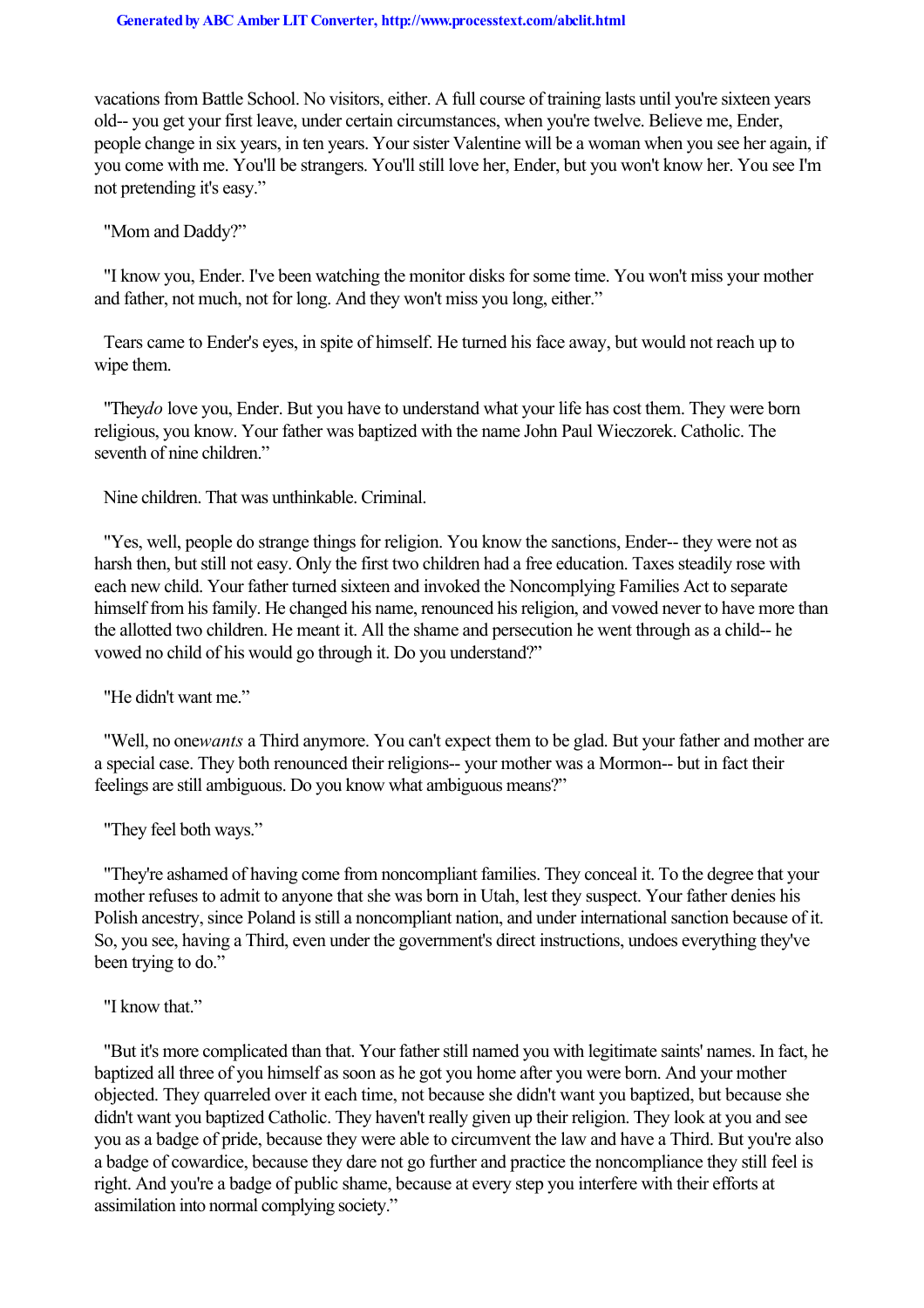"How can you know all this?"

 "We monitored your brother and sister, Ender. You'd be amazed at how sensitive the instruments are. We were connected directly to your brain. We heard all that you heard, whether you were listening carefully or not. Whether you understood or not.*We* understand."

"So my parents love me and don't love me?"

 "They love you. The question is whether they want you here. Your presence in this house is a constant disruption. A source of tension. Do you understand?"

"*I'm*not the one who causes tension."

 "Not anything you*do* , Ender. Your life itself. Your brother hates you because you are living proof that he wasn't good enough. Your parents resent you because of all the past they are trying to evade."

"Valentine loves me."

 "With all her heart. Completely, unstintingly, she's devoted to you, and you adore her. I told you it wouldn't be easy."

"What is it like, there?"

 "Hard work. Studies, just like school here, except we put you into mathematics and computers much more heavily. Military history. Strategy and tactics. And above all, the Battle Room."

"What's that?"

 "War games. All the boys are organized into armies. Day after day, in zero gravity, there are mock battles. Nobody gets hurt, but winning and losing matter. Everybody starts as a common soldier, taking orders. Older boys are your officers, and it's their duty to train you and command you in battle. More than that I can't tell you. It's like playing buggers and astronauts-- except that you have weapons that work, and fellow soldiers fighting beside you, and your whole future and the future of the human race depends on how well you learn, how well you fight. It's a hard life, and you won't have a normal childhood. Of course, with your mind, and as a Third to boot, you wouldn't have a particularly normal childhood anyway."

"All boys?"

 "A few girls. They don't often pass the tests to get in. Too many centuries of evolution are working against them. None of them will be like Valentine, anyway. But there'll be brothers there, Ender."

"Like Peter?"

"Peter wasn't accepted, Ender, for the very reasons that you hate him."

"I don't hate him. I'm just--"

 "Afraid of him. Well, Peter isn't all bad, you know. He was the best we'd seen in a long time. We asked your parents to choose a daughter next-- they would have anyway-- hoping that Valentine would be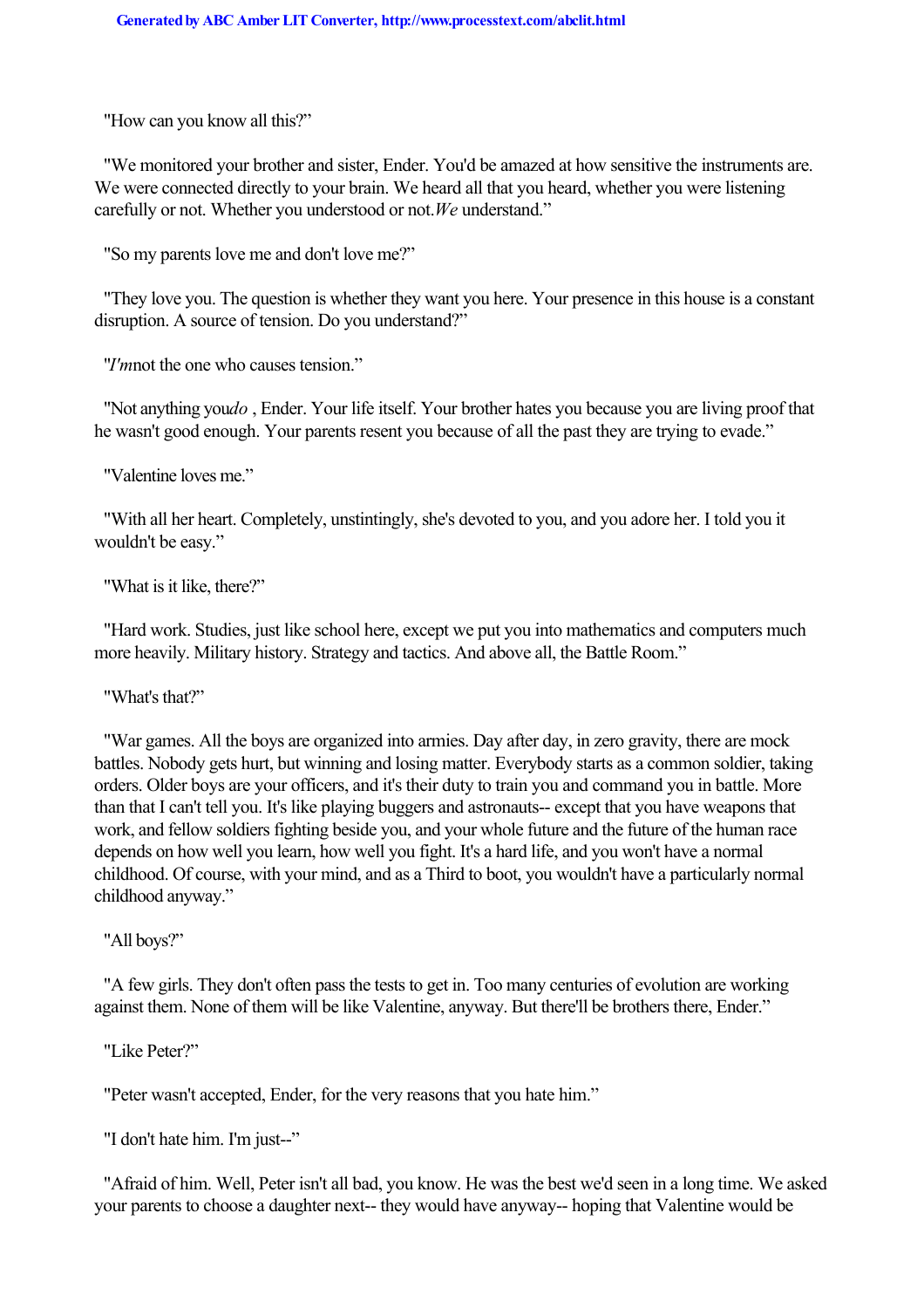#### **Generated by ABC Amber LIT Converter, <http://www.processtext.com/abclit.html>**

Peter, but milder. She was too mild. And so we requisitioned you."

"To be half Peter and half Valentine."

"If things worked out right."

# "Am I?"

 "As far as we can tell. Our tests are very good, Ender. But they don't tell us everything. In fact, when it comes down to it, they hardly tell us anything. But they're better than nothing." Graff leaned over and took Ender's hands in his. "Ender Wiggin, if it were just a matter of choosing the best and happiest future for you, I'd tell you to stay home. Stay here, grow up, be happy. There are worse things than being a Third, worse things than a big brother who can't make up his mind whether to be a human being or a jackal. Battle School is one of those worse things. But we need you. The buggers may seem like a game to you now, Ender, but they damn near wiped us out last time. But it wasn't enough. They had us cold, outnumbered and outweaponed. The only thing that saved us was that we had the most brilliant military commander we've ever found. Call it fate, call it God, call it damnfool luck, we had Mazer Rackham."

 "But we don't have him now, Ender. We've scraped together everything mankind could produce, a fleet that makes the one they sent against us last time seem like a bunch of kids playing in a swimming pool. We have some new weapons, too. But it might not be enough, even so. Because in the eighty years since the last war, they've had as much time to prepare as we have. We need the best we can get, and we need them fast. Maybe you're not going to work out for us, and maybe you are. Maybe you'll break down under the pressure, maybe it'll ruin your life, maybe you'll hate me for coming here to your house today. But if there's a chance that because you're with the fleet, mankind might survive and the buggers might leave us alone forever then I'm going to ask you to do it. To come with me."

 Ender had trouble focusing on Colonel Graff. The man looked far away and very small, as if Ender could pick him up with tweezers and drop him in a pocket. To leave everything here, and go to a place that was very hard, with no Valentine, no Mom and Dad.

 And then he thought of the films of the buggers that everyone had to see at least once a year. The Scathing of China. The Battle of the Belt. Death and suffering and terror. And Mazer Rackham and his brilliant maneuvers, destroying an enemy fleet twice his size and twice his firepower, using the little human ships that seemed so frail and weak. Like children fighting with grown-ups. And we won.

"I'm afraid," said Ender quietly. "But I'll go with you."

"Tell me again," said Graff.

"It's what I was born for, isn't it? If I don't go, why am I alive?"

"Not good enough," said Graff.

"I don't want to go," said Ender, "but I will."

 Graff nodded. "You can change your mind. Up until the time you get in my car with me, you can change your mind. After that, you stay at the pleasure of the International Fleet. Do you understand that?"

Ender nodded.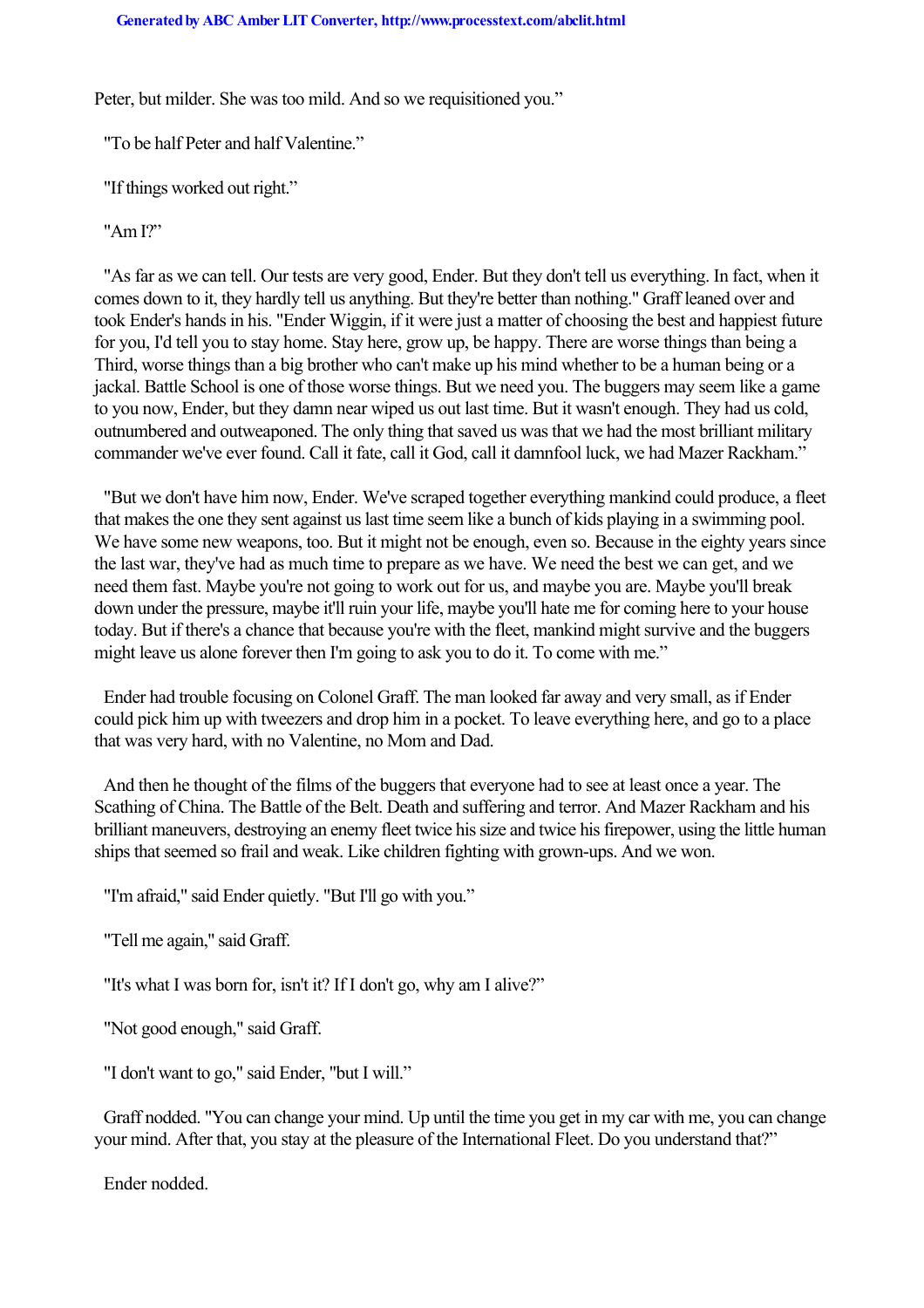"All right. Let's tell them."

 Mother cried. Father held Ender tight. Peter shook his hand and said, "You lucky little pinheaded fart-eater." Valentine kissed him and left her tears on his cheek.

 There was nothing to pack. No belongings to take. "The school provides everything you need, from uniforms to school supplies. And as for toys-- there's only one game."

 "Good-bye," Ender said to his family. He reached up and took Colonel Graff's hand and walked out the door with him.

"Kill some buggers for me!" Peter shouted.

"I love you, Andrew!" Mother called.

"We'll write to you!" Father said.

 And as he got into the car that waited silently in the corridor, he heard Valentine's anguished cry. "Come back to me! I love you forever!"

4

Launch

 "With Ender, we have to strike a delicate balance. Isolate him enough that he remains creative- otherwise he'll adopt the system here and we'll lose him. At the same time, we need to make sure he keeps a strong ability to lead."

"If he earns rank, he'll lead."

 "lt isn't that simple. Mazer Rackham could handle his little fleet and win. By the time this war happens, there'll be too much, even for a genius. Too many little coats. He has to work smoothly with his subordinates."

"Oh. good. He has to be a genius and nice. too."

"Not nice. Nice will let the buggers have us all,"

"So you're going to isolate him."

"I'll have him completely separated from the rest of the boys by the time we get to the School."

 "I have no doubt of it. I'll be waiting for you to get here. I watched the vids of what he did to the Stilson boy. This is not a sweet little kid you're bringing up here."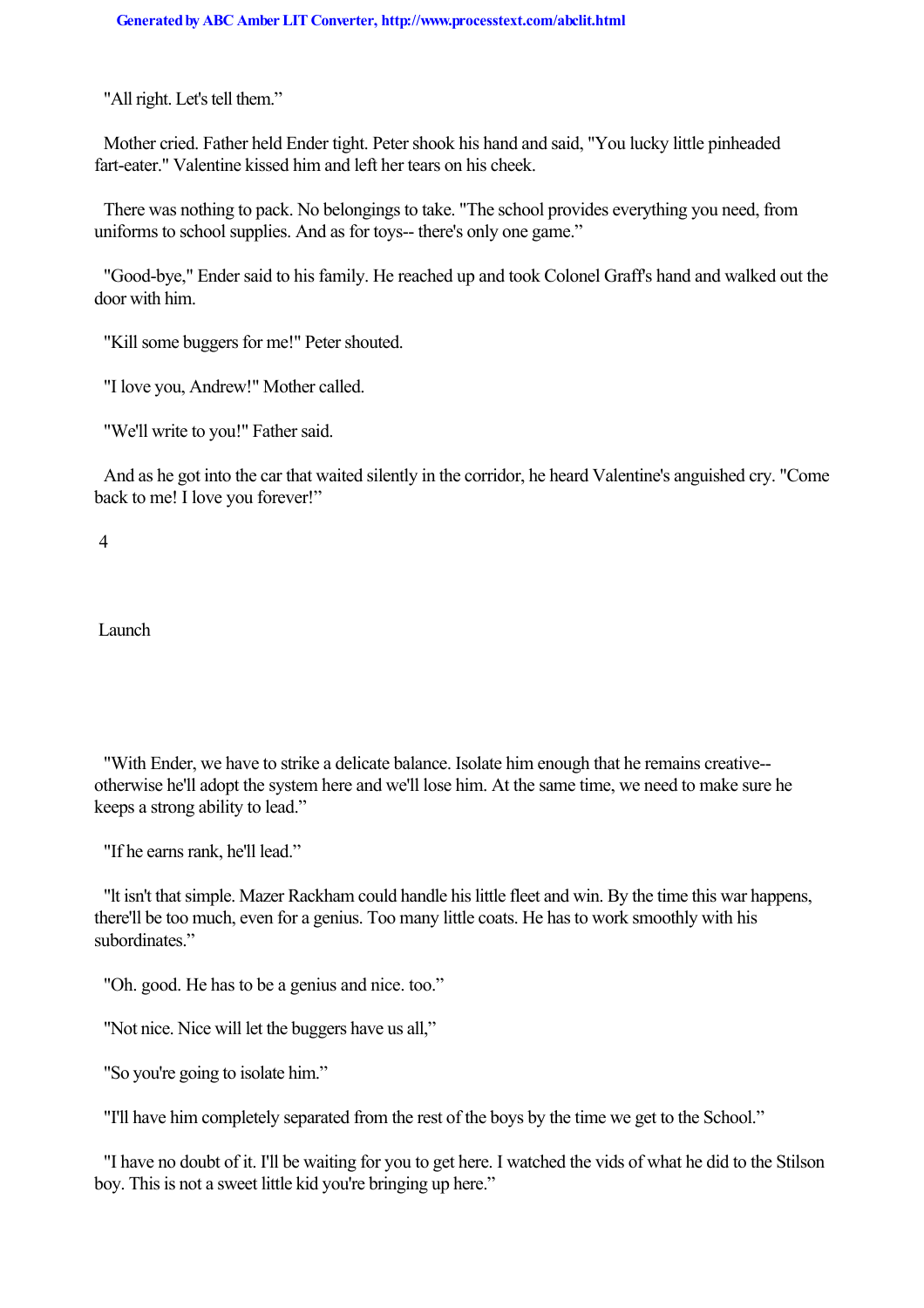#### **Generated by ABC Amber LIT Converter, <http://www.processtext.com/abclit.html>**

"That's where you're mistaken. He's even sweeter. But don't worry. We'll purge that in a hurry."

"Sometimes I think you enjoy breaking these little geniuses."

 "There is an art to it, and I'm very, very good at it. But enjoy? Well, maybe. When they put back the pieces afterward, and it makes them better."

"You're a monster."

"Thanks. Does this mean I get a raise?"

"Just a medal. The budget isn't inexhaustible."

 They say that weightlessness can cause disorientation, especially in children, whose sense of direction isn't yet secure. But Ender was disoriented before he left Earth's gravity. Before the shuttle launch even began.

 There were nineteen other boys in his launch. They filed out of the bus and into the elevator. They talked and joked and bragged and laughed. Ender kept his silence. He noticed how Graff and the other officers were watching them. Analyzing. Everything we do means something, Ender realized. Them laughing. Me not laughing.

 He toyed with the idea of trying to be like the other boys. But he couldn't think of any jokes, and none of theirs seemed funny. Wherever their laughter came from, Ender couldn't find such a place in himself. He was afraid, and fear made him serious.

 They had dressed him in a uniform, all in a single piece; it felt funny not to have a belt cinched around his waist. He felt baggy and naked, dressed like that. There were TV cameras going, perched like animals on the shoulders of crouching, prowling men. The men moved slowly, catlike, so the camera motion would be smooth. Ender caught himself moving smoothly, too.

 He imagined himself being on TV, in an interview. The announcer asking him, How do you feel, Mr. Wiggin? Actually quite well, except hungry. Hungry? Oh, yes, they don't let you eat for twenty hours before the launch. How interesting, I never knew that. All of us are quite hungry, actually. And all the while, during the interview. Ender and the TV guy would slink along smoothly in front of the cameraman, taking long, lithe strides. For the first time, Ender felt like laughing. He smiled. The other boys near him were laughing at the moment, too, for another reason. They think I'm smiling at their joke, thought Ender. But I'm smiling at something much funnier.

 "Go up the ladder one at a time," said an officer. "When you come to an aisle with empty seats, take one. There aren't any window seats."

It was a joke. The other boys laughed.

 Ender was near the last, but not the very last. The TV cameras did not give up, though. Will Valentine see me disappear into the shuttle? He thought of waving at her, of running to the cameraman and saying, "Can I tell Valentine good-bye?" He didn't know that it would be censored out of the tape if he did, for the boys soaring out to Battle School were all supposed to be heroes. They weren't supposed to miss anybody. Ender didn't know about the censorship, but he did know that running to the cameras would be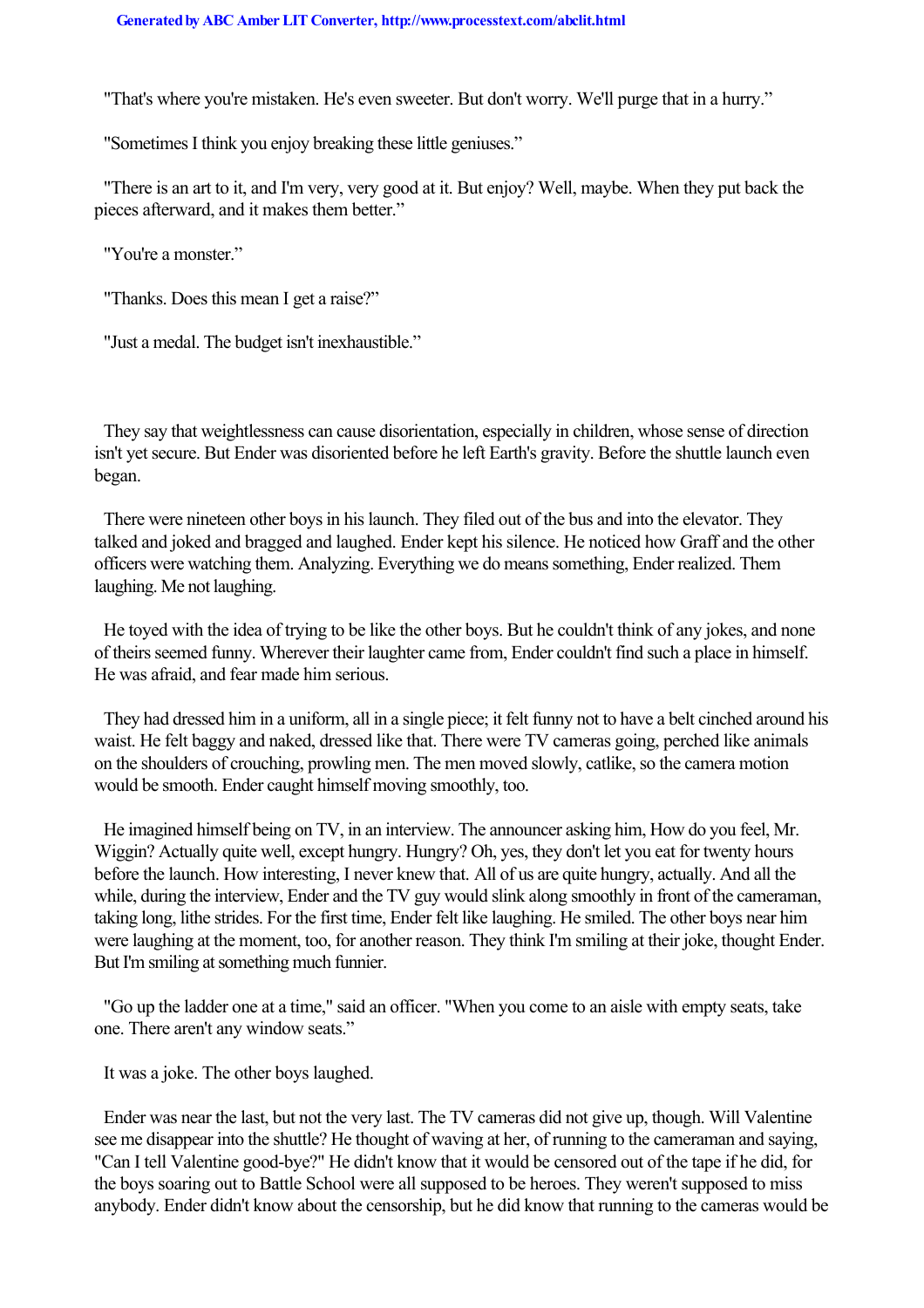wrong.

 He walked the short bridge to the door in the shuttle. He noticed that the wall to his right was carpeted like a floor. That was where the disorientation began. The moment he thought of the wall as a floor, he began to feel like he was walking on a wall. He got to the ladder, and noticed that the vertical surface behind it was also carpeted. I am climbing up the floor. Hand over hand, step by step.

 And then, for fun, he pretended that he was climbing down the wall. He did it almost instantly in his mind, convinced himself against the best evidence of gravity. He found himself gripping the seat tightly, even though gravity pulled him firmly against it.

 The other boys were bouncing on their seats a little, poking and pushing, shouting. Ender carefully found the straps, figured out how they fit together to hold him at crotch, waist, and shoulders. He imagined the ship dangling upside down on the undersurface of the Earth, the giant fingers of gravity holding them firmly in place. But we will slip away, he thought. We are going to fall off this planet.

 He did not know its significance at the time. Later, though, he would remember that it was even before he left Earth that he first thought of it as a planet, like any other, not particularly his own.

"Oh, already figured it out," said Graff. He was standing on the ladder.

"Coming with us?" Ender asked.

 "I don't usually come down for recruiting," Graff said. "I'm kind of in charge there. Administrator of the School. Like a principal. They told me I had to come back or I'd lose my job." He smiled.

 Ender smiled back. He felt comfortable with Graff. Graff was good. And he was principal of the Battle School. Ender relaxed a little. He would have a friend there.

 The other boys were belted in place, those who hadn't done as Ender did. Then they waited for an hour while a TV at the front of the shuttle introduced them to shuttle flight, the history of space flight, and their possible future with the great starships of the I.F. Very boring stuff. Ender had seen such films before.

 Except that he had not been belted into a seat inside the shuttle. Hanging upside down from the belly of **Earth** 

 The launch wasn't bad. A little scary. Some jolting, a few moments of panic that this might be the first failed launch in the history of the shuttle. The movies hadn't made it plain how much violence you could experience, lying on your back in a soft chair.

Then it was over, and he really was hanging by the straps, no gravity anywhere.

 But because he had already reoriented himself, he was not surprised when Graff came up the ladder backward, as if he were climbing down to the front of the shuttle. Nor did it bother him when Graff hooked his feet under a rung and pushed off with his hands, so that suddenly he swung upright, as if this were an ordinary airplane.

 The reorientations were too much for some. One boy gagged; Ender understood then why they had been forbidden to eat anything for twenty hours before the launch. Vomit in null gravity wouldn't be fun.

But for Ender, Graff's gravity game was fun, And he carried it further, imagining that Graff was actually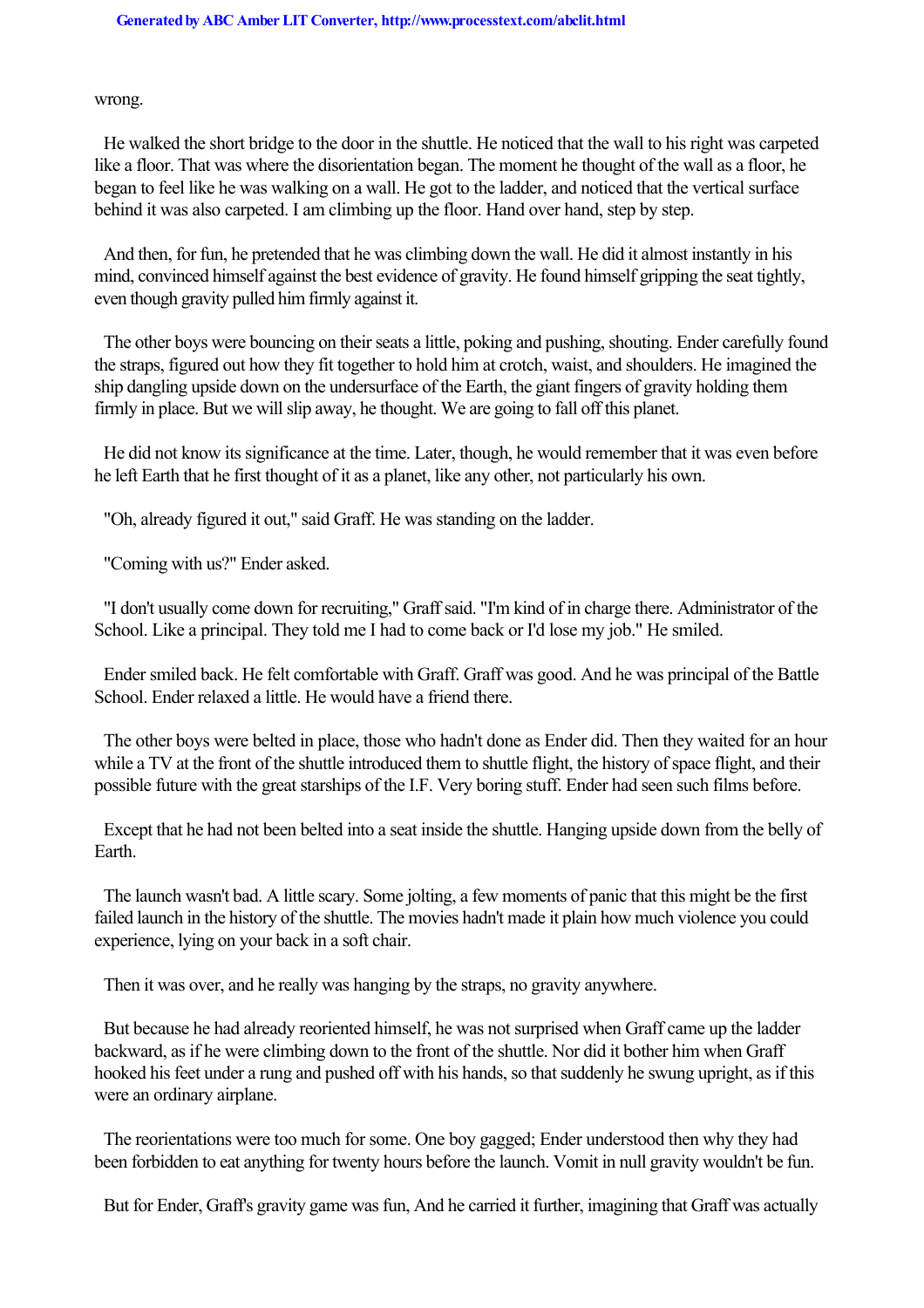#### **Generated by ABC Amber LIT Converter, <http://www.processtext.com/abclit.html>**

hanging upside down from the center aisle, and then picturing him sticking straight out from a side wall. Gravity could go any which way. However I want it to go. I can make Graff stand on his head and he doesn't even know it.

"What do you think is so funny, Wiggin?"

Graff's voice was sharp and angry. What did I do wrong, thought Ender. Did I laugh out loud?

"I asked you a question, soldier!" barked Graff.

 Oh yes. This is the beginning of the training routine. Ender had seen some military shows on TV, and they always shouted a lot at the beginning of training before the soldier and the officer became good **friends** 

"Yes sir," Ender said.

"Well answer it, then!"

"I thought of you hanging upside down by your feet. I thought it was funny."

 It sounded stupid, now, with Graff looking at him coldly. "To you I suppose it*is* funny. Is it funny to anybody else here?"

# Murmurs of no.

 "Well why isn't it?" Graff looked at them all with contempt. "Scumbrains, that's what we've got in this launch. Pinheaded little morons. Only one of you had the brains to realize that in null gravity directions are whatever you conceive them to be. Do you understand that, Shafts?"

# The boy nodded.

 "No you didn't. Of course you didn't. Not only stupid, but a liar too. There's only one boy on this launch with any brains*at all*, and that's Ender Wiggin. Take a good look at him, little boys. He's going to he a commander when you're still in diapers up there. Because he knows how to think in null gravity, and you just want to throw up."

 This wasn't the way the show was supposed to go. Graff was supposed to pick on him, not set him up as the best. They were supposed to be against each other at first, so they could become friends later.

 "Most of you are going to ice out. Get used to that, little boys. Most of you are going to end up in Combat School, because you don't have the brains to handle deep-space piloting. Most of you aren't worth the price of bringing you up here to Battle School because you don't have what it takes. Some of you might make it.*Some* of you might be worth something to humanity. But don't bet on it. I'm betting on only one."

 Suddenly Graff did a backflip and caught the ladder with his hands, then swung his feet away from the ladder. Doing a handstand, if the floor was down. Dangling by his hands, if the floor was up. Hand over hand he swung himself back along the aisle to his seat.

"Looks like*you've* got it made here," whispered the boy next to him.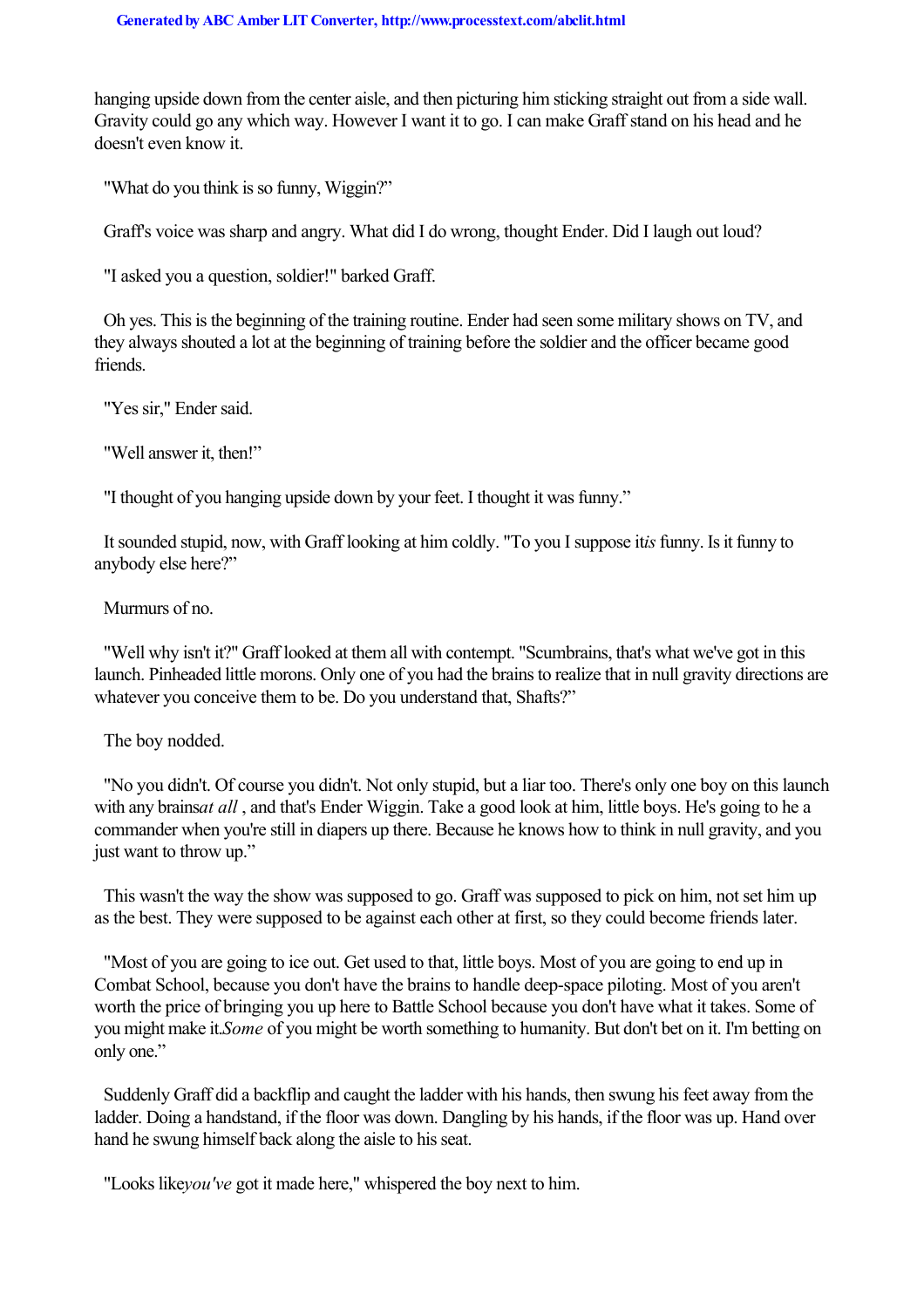Ender shook his head.

"Oh, won't even talk to me?" the boy said.

"I didn't ask him to say that stuff," Ender whispered.

 He felt a sharp pain on the top of his head. Then again. Some giggles from behind him. The boy in the next seat back must have unfastened his straps. Again a blow to the head. Go away, Ender thought. I didn't do anything to you.

 Again a blow to the head. Laughter from the boys. Didn't Graff see this? Wasn't he going to stop it? Another blow. Harder. It really hurt. Where was Graff?

 Then it became clear. Graff had deliberately caused it. It was worse than the abuse in the shows. When the sergeant picked on you, the others liked you better. But when the officer prefers you, the others hate you.

 "Hey, fart-eater," came the whisper from behind him. He was hit in the head again. "Do you like this? Hey, super-brain, this is fun?" Another blow, this one so hard that Ender cried out softly with the pain.

 If Graff was setting him up, there'd be no help unless he helped himself. He waited until he thought another blow was about to come. Now, he thought. And yes, the blow was there. It hurt, but Ender was already trying to sense the coming of the next blow. Now. And yes, right on time. I've got you, Ender thought.

 Just as the next blow was coming, Ender reached up with both hands, snatched the boy by the wrist, and then pulled down on the arm, hard.

 In gravity, the boy would have been jammed against Ender's seat back, hurting his chest. In null gravity, however, he flipped over the seat completely, up toward the ceiling. Ender wasn't expecting it. He hadn't realized how null gravity magnified even a child's strength. The boy sailed through the air, bouncing against the ceiling, then down against another boy in his seat, then out into the aisle, his arms flailing until he screamed as his body slammed into the bulkhead at the front of the compartment, his left arm twisted under him.

 It took only seconds. Graff was already there, snatching the boy out of the air. Deftly he propelled him down the aisle toward the other man. "Left arm. Broken. I think," he said. In moments the boy had been given a drug and lay quietly in the air as the officer ballooned a splint around his arm.

 Ender felt sick. He had only meant to catch the boy's arm. No. No, he had meant to hurt him, and had pulled with all his strength. He hadn't meant it to be so public, but the boy was feeling exactly the pain Ender had meant him to feel. Null gravity had betrayed him, that was all. I am Peter. I'm just like him. And Ender hated himself.

 Graff stayed at the front of the cabin. "What are you, slow learners? In your feeble little minds, haven't you picked up one little fact? You were brought here to be*soldiers* . In your old schools, in your old families, maybe you were the big shot, maybe you were tough, maybe you were smart. But we chose the best of the best, and that's the only kind of kid you're going to meet now. And when I tell you Ender Wiggin is the best in this launch, take the hint, pinheads. Don't mess with him. Little boys have died in Battle School before. Do I make myself clear?"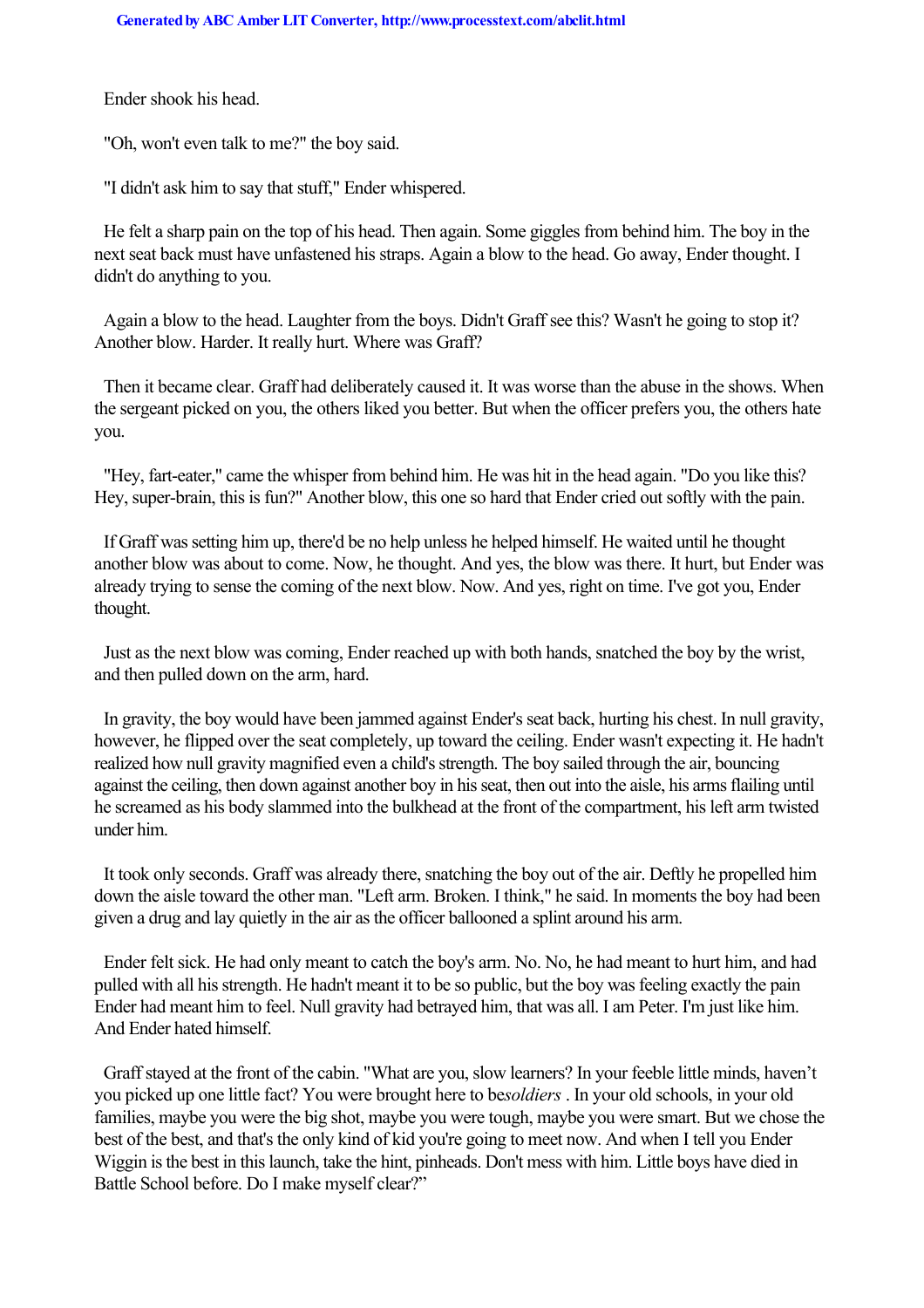There was silence the rest of the launch. The boy sitting next to Ender was scrupulously careful not to touch him.

 I am not a killer, Ender said to himself over and over. I am not Peter. No matter what he says, I wouldn't. I'm not. I was defending myself. I bore it a long time. I was patient. I'm not what he said.

 A voice over the speaker told them they were approaching the school; it took twenty minutes to decelerate and dock. Ender lagged behind the others.

 They were not unwilling to let him be the last to leave the shuttle, climbing upward in the direction that had been down when they embarked. Graff was waiting at the end of the narrow tube that led from the shuttle into the heart of the Battle School.

"Was it a good flight, Ender?" Graff asked cheerfully.

"I thought you were my friend." Despite himself, Ender's voice trembled.

Graff looked puzzled. "Whatever gave you that idea, Ender?"

"Because you--" Because you spoke nicely to me, and honestly. "You didn't lie."

 "I won't lie now, either," said Graff. "My job isn't to be friends. My job is to produce the best soldiers in the world. In the whole history of the world. We need a Napoleon. An Alexander. Except that Napoleon lost in the end, and Alexander flamed out and died young. We need a Julius Caesar, except that he made himself dictator, and died for it. My job is to produce such a creature, and all the men and women he'll need to help him. Nowhere in that does it say I have to make friends with children."

"You made them hate me."

 "So? What will you do about it? Crawl into a corner? Start kissing their little backsides so they'll love you again? There's only one thing that will make them stop hating you. And that's being so good at what you do that they can't ignore you. I told them you were the best. Now you damn well better be."

"What if I can't?"

 "Then too bad. Look, Ender. I'm sorry if you're lonely and afraid. But the buggers are out there. Ten billion, a hundred billion, a million billion of them, for all we know. With as many ships, for all we know. With weapons we can't understand. And a willingness to use those weapons to wipe us out. It isn't the world at stake, Ender. Just us. Just humankind. As far as the rest of the earth is concerned, we could be wiped out and it would adjust, it would get on with the next step in evolution. But humanity doesn't want to die. As a species, we have evolved to survive. And the way we do it is by straining and straining and, at last, every few generations, giving birth to genius. The one who invents the wheel. And light. And flight. The one who builds a city, a nation, an empire. Do you understand any of this?"

Ender thought he did, but wasn't sure, and so said nothing.

 "No. Of course not. So I'll put it bluntly. Human beings are free except when humanity needs them. Maybe humanity needs you. To do something. Maybe humanity needs*me* -- to find out what you're good for. We might both do despicable things, Ender, but if humankind survives, then we were good tools."

"Is that all? Just tools?"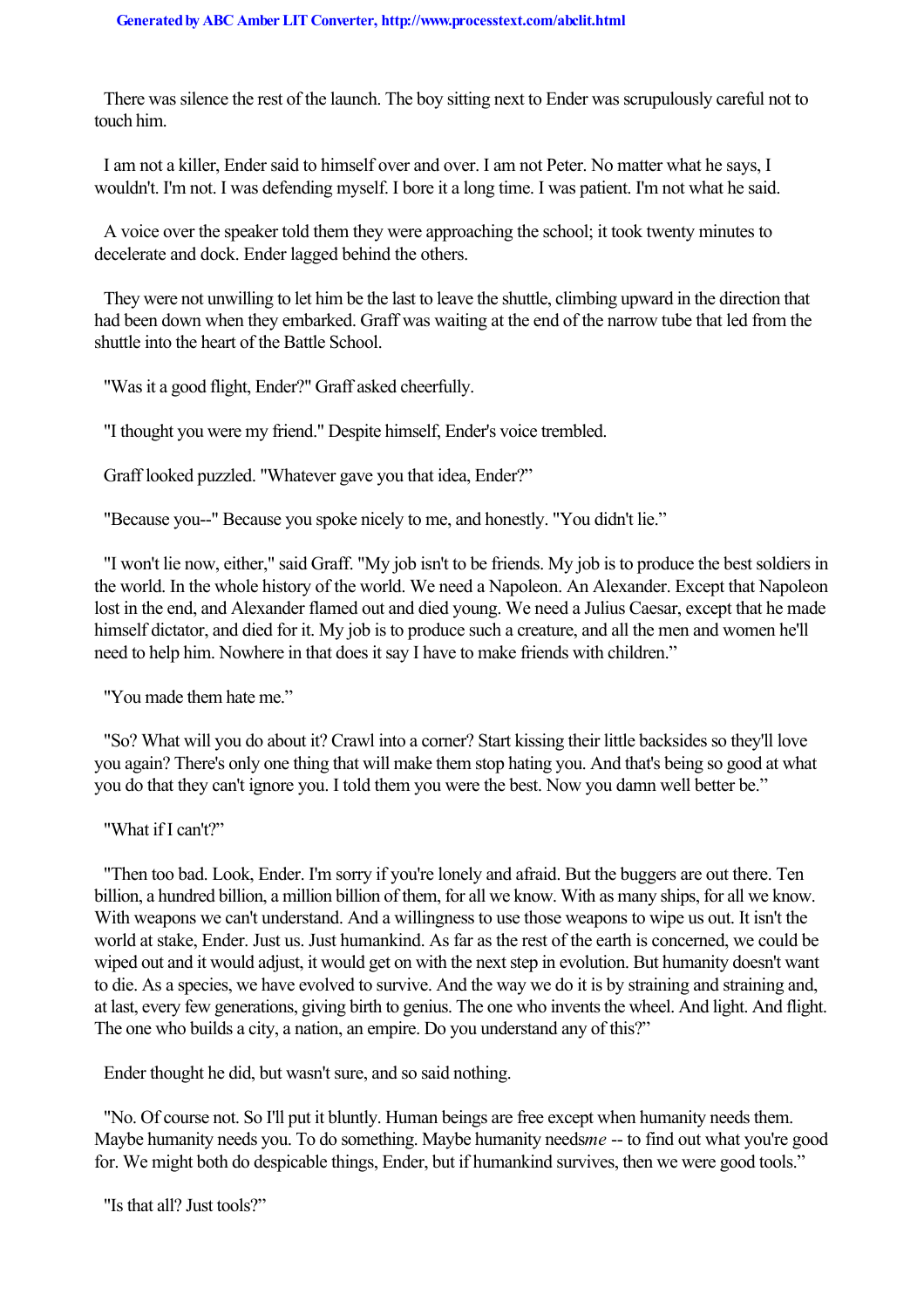"Individual human beings are all tools, that the others use to help us all survive."

"That's a lie."

"No. It's just a half truth. You can worry about the other half after we win this war."

"It'll be over before I grow up," Ender said.

 "I hope you're wrong," said Grail. "By the way, you aren't helping yourself at all, talking to me. The other boys are no doubt telling each other that old Ender Wiggin is back there licking up to Graff. If word once gets around that you're a teachers' boy, you're iced for sure."

 In other words, go away and leave me alone. "Goodbye," Ender said. He pulled himself hand over hand along the tube where the other boys had gone.

Graff watched him go.

One of the teachers near him said, "Is that the one?"

"God knows," said Graff. "If it isn't Ender, then he'd better show up soon."

"Maybe it's nobody," said the teacher.

 "Maybe. But if that's the case, Anderson, then in my opinion God is a bugger. You can quote me on that"

"I will."

They stood in silence a while longer.

"Anderson"

"Mmm"

"The kid's wrong. I*am* his friend."

"I know"

"He's clean. Right to the heart, he's good."

"I've read the reports."

"Anderson, think what we're going to do to him."

Anderson was defiant. "We're going to make him the best military commander in history."

"And then put the fate of the world on his shoulders. For his sake, I hope it isn't him. I do."

"Cheer up. The buggers may kill us all before he graduates."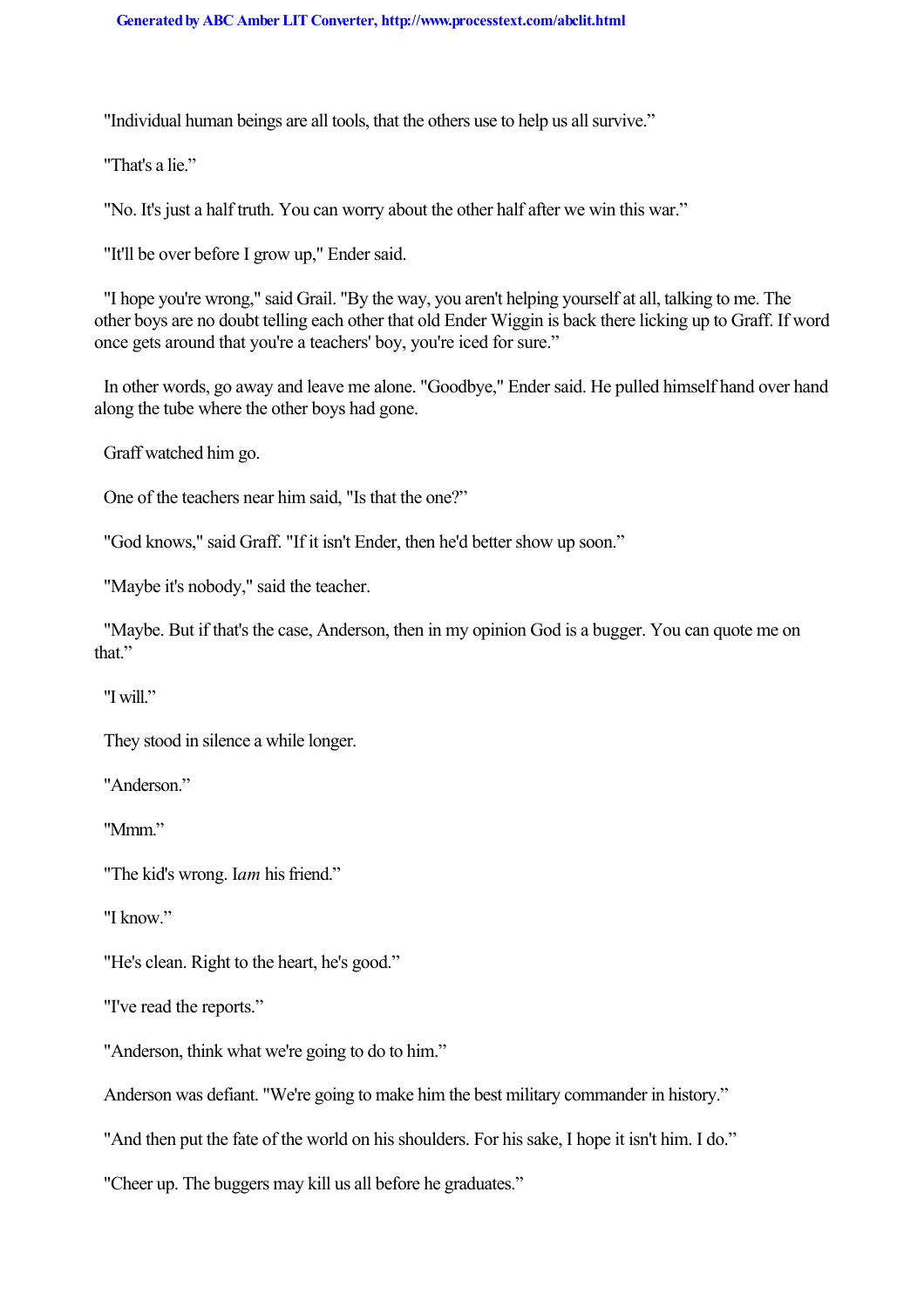Graff smiled. "You're right. I feel better already."

5

Games

"You have my admiration. Breaking an arm-- that was a master stroke."

"That was an accident."

"Really? And I've already commended you in your official report."

 "It's too strong. It makes that other little bastard into a hero. It could screw up training for a lot of kids. I thought he might call for help."

 "Call for help? I thought that was what you valued most in him that he settles his own problems. When he's out there surrounded by an enemy fleet, there ain't gonna be nobody to help him if he calls."

 "Who would have guessed the little sucker'd be out of his seat? And that he'd land just wrong against the bulkhead?"

 "Just one more example of the stupidity of the military. If you had any brains, you'd be in a real career, like selling life insurance."

"You, too, mastermind."

 "We've just got to face the fact that we're second rate. With the fate of humanity in our hands. Gives you a delicious feeling of power, doesn't it? Especially because this time if we lose there won't be any criticism of us at all."

"I never thought of it that way. But let's not lose."

"See how Ender handles it. If we've already lost him, if he can't handle this, who next? Who else?"

"I'll make up a list."

"In the meantime, figure out how to unlose Ender."

 "I told you. His isolation can't be broken. He can never come to believe that anybody will ever help him out. ever. If he once thinks there's an easy way out, he's wrecked."

"You're right. That would be terrible, if he believed he had a friend."

"He can have friends. It's parents he can't have."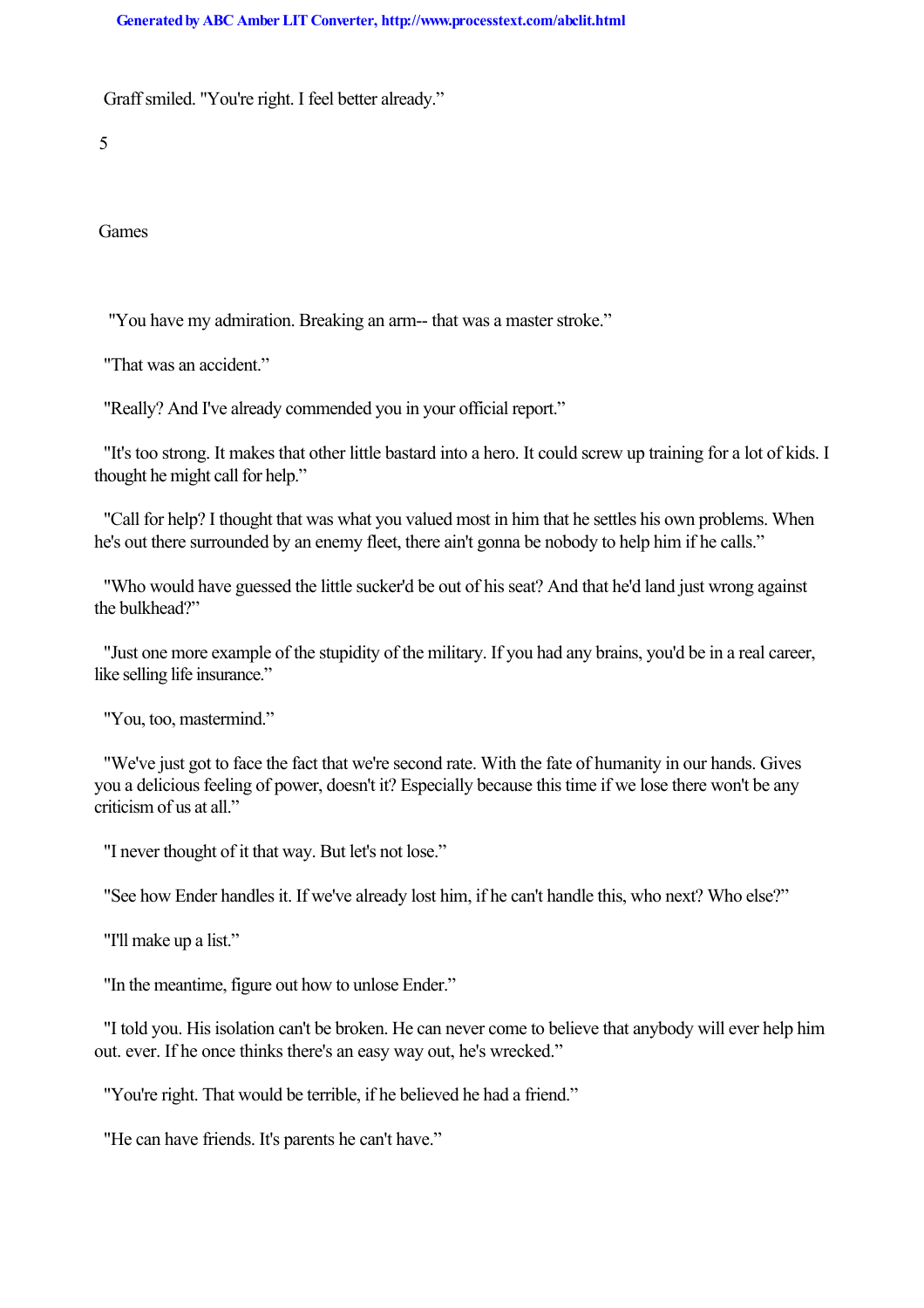The other boys had already chosen their bunks when Ender arrived. Ender stopped in the doorway of the dormitory, looking for the sole remaining bed. The ceiling was low Ender could reach up and touch it. A child-size room, with the bottom bunk resting on the floor. The other boys were watching him, cornerwise. Sure enough, the bottom bunk right by the door was the only empty bed. For a moment it occurred to Ender that by letting the others put him in the worst place, he was inviting later bullying. Yet he couldn't very well oust someone else.

 So he smiled broadly. "Hey, thanks," he said. Not sarcastically at all. He said it as sincerely as if they had reserved for him the best position. "I thought I was going to have to*ask* for low bunk by the door."

 He sat down and looked in the locker that stood open at the foot of the bunk. There was a paper taped to the inside of the door.

Place your hand on the scanner

at the head of your bunk

and speak your name twice.

 Ender found the scanner, a sheet of opaque plastic. He put his left hand on it and said, "Ender Wiggin. Ender Wiggin."

 The scanner glowed green for a moment. Ender closed his locker and tried to reopen it. He couldn't. Then he put his hand on the scanner and said, "Ender Wiggin." The locker popped open. So did three other compartments.

 One of them contained four jumpsuits like the one he was wearing, and one white one. Another compartment contained a small desk, just like the ones at school. So they weren't through with studies yet.

 It was the largest compartment that contained the prize. It looked like a spacesuit at first glance, complete with helmet and gloves. But it wasn't. There was no airtight seal. Still, it would effectively cover the whole body. It was thickly padded. It was also a little stiff.

 And there was a pistol with it. A lasergun, it looked like, since the end was solid, clear glass. But surely they wouldn't let children have lethal weapons--

 "Not laser," said a man. Ender looked up. It was one he hadn't seen before. A young and kind-looking man. "But it has a tight enough beam. Well-focused. You can aim it and make a three-inch circle of light on a wall a hundred meters off"

"What's it for?" Ender asked.

 "One of the games we play during recreation. Does anyone else have his locker open?" The man looked around. "I mean, have you followed directions and coded in your voices and hands? You can't get into the lockers until you do. This room is your home for the first year or so here at the Battle School, so get the bunk you want and stay with it. Ordinarily we let you elect your chief officer and install him in the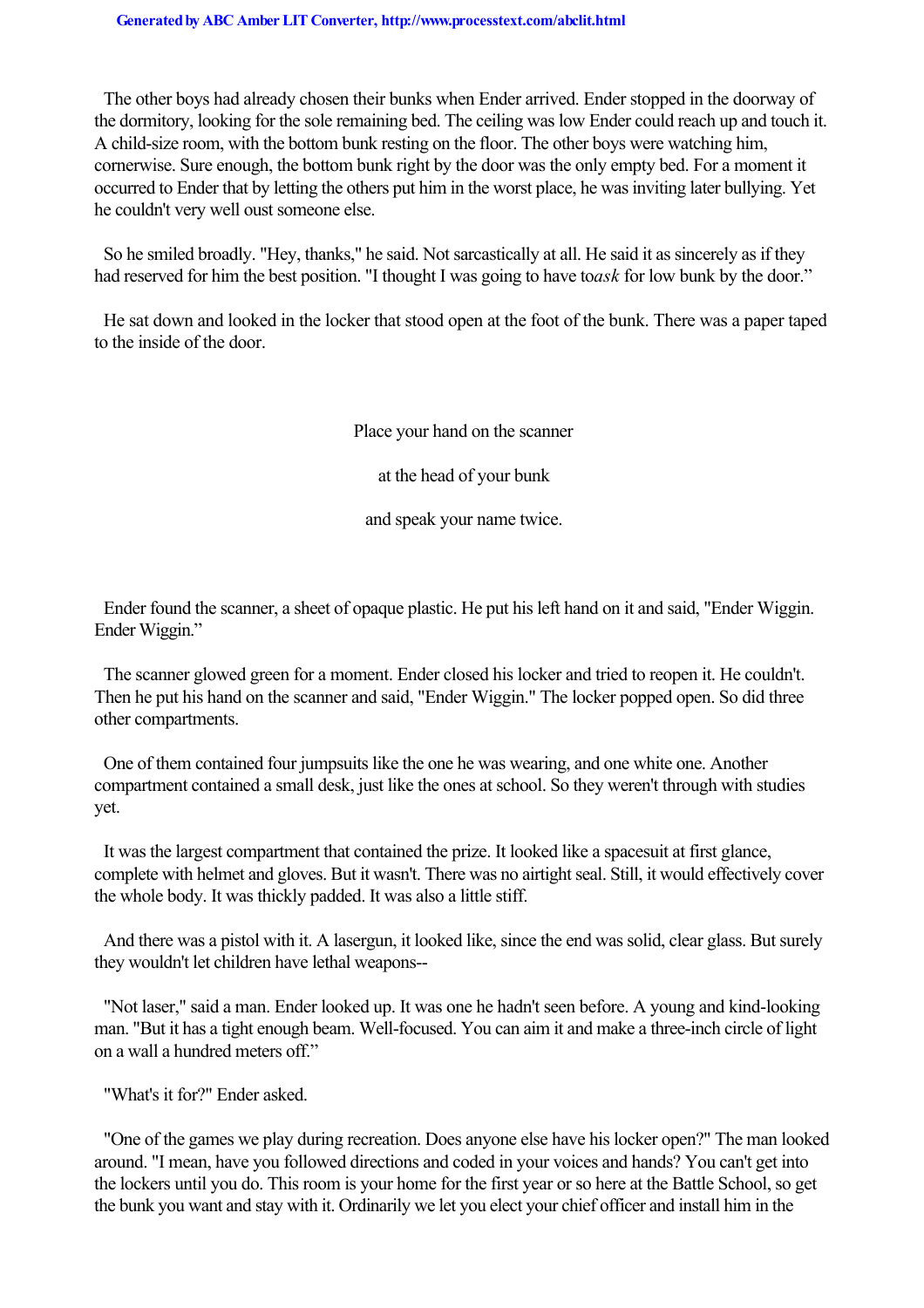lower bunk by the door, but apparently that position has been taken. Can't recode the lockers now. So think about whom you want to choose. Dinner in seven minutes. Follow the lighted dots on the floor. Your color code is red yellow yellow-- whenever you're assigned a path to follow, it will be red yellow yellow, three dots side by side-- go where those lights indicate. What's your color code, boys?"

"Red, yellow, yellow."

"Very good. My name is Dap. I'm your mom for the next few months."

The boys laughed.

 "Laugh all you like, but keep it in mind. If you get lost in the school, which is quite possible, don't go opening doors. Some of them lead outside." More laughter. "Instead just tell someone that your mom is Dap, and they'll call me. Or tell them your color, and they'll light up a path for you to get home. If you have a problem, come talk to me. Remember, I'm the only person here who's paid to be nice to you, but not too nice. Give me any lip and I'll break your face, OK?"

They laughed again. Dap had a room full of friends, Frightened children are so easy to win.

"Which way is down, anybody tell me?"

They told him.

 "OK, that's true. But that direction is toward the*outside* . The ship is spinning, and that's what makes it feel like that is down. The floor actually curves around in*that* direction. Keep going long enough that way, and you come back to where you started. Except don't try it. Because up that way is teachers' quarters, and up that way is the bigger kids. And the bigger kids don't like Launchies butting in. You might get pushed around. In fact, you*will* get pushed around. And when you do, don't come crying to me. Got it? This is Battle School, not nursery school."

 "What are we supposed to do, then?" asked a boy, a really small black kid who had a top hunk near Ender's.

 "If you don't like getting pushed around, figure out for yourself what to do about it, but I warn you- murder is strictly against the rules. So is any deliberate injury. I understand there was one attempted murder on the was up here. A broken arm. That kind of thing happens again, somebody ices out. You got it?"

"What's icing out?" asked the boy with his arm puffed up in a splint.

"Ice. Put out in the cold. Sent Earthside. Finished at Battle School."

Nobody looked at Ender.

"So, boys, if any of you are thinking of being troublemakers, at least be clever about it. OK?"

Dap left. They still didn't look at Ender.

 Ender felt the fear growing in his belly. The kid whose arm he broke-- Ender didn't feel sorry for him. He was a Stilson. And like Stilson, he was already gathering a gang. A little knot of kids, several of the bigger ones, they were laughing at the far end of the room, and every now and then one of them would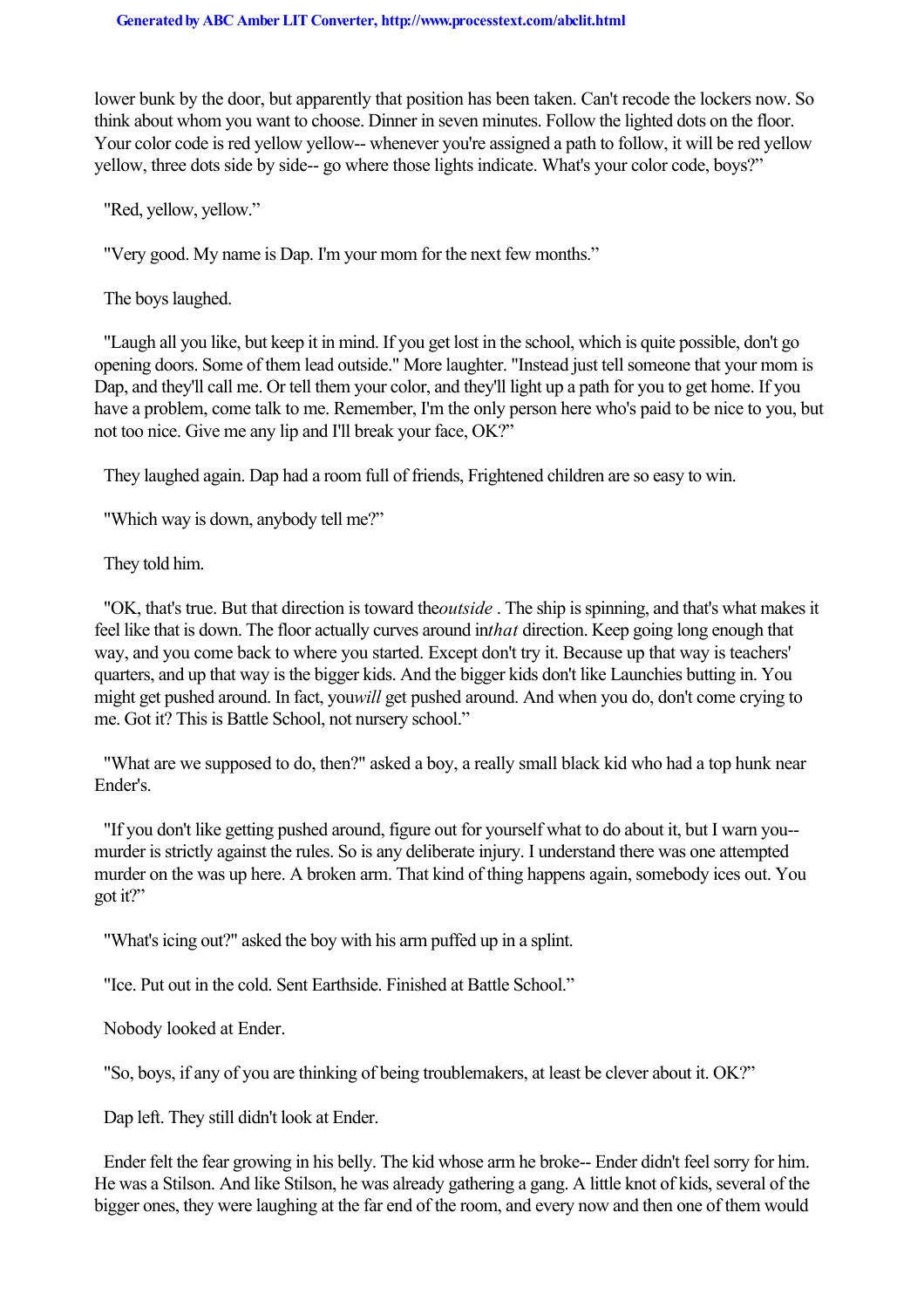turn to look at Ender.

 With all his heart, Ender wanted to go home. What did any of this have to do with saving the world? There was no monitor now. It was Ender against the gang again, only they were right in his room. Peter again, but without Valentine.

 The fear stayed, all through dinner as no one sat by him in the mess hall. The other boys were talking about things-- the big scoreboard on one wall, the food, the bigger kids. Ender could only watch in isolation.

 The scoreboards were team standings. Won-loss records, with the most recent scores. Some of the bigger boy's apparently had bets on the most recent games. Two teams, Manticore and Asp, had no recent score-- that box was flashing. Ender decided they must be playing right now.

 He noticed that the older boys were divided into groups, according to the uniforms they wore. Some with different uniforms were talking together, but generally the groups each had their own area. Launchies-- their own group, and the two or three next older groups all had plain blue uniforms. But the big kids, the ones that were on teams, they were wearing much more flamboyant clothing. Ender tried to guess which ones went with which name. Scorpion and Spider were easy. So were Flame and Tide.

 A bigger boy came to sit by him. Not just a little bigger- he looked to be twelve or thirteen. Getting his man's growth started.

"Hi," he said.

"Hi." Ender said.

"I'm Mick."

"Ender"

"That's a name?"

"Since I was little. It's what my sister called me."

"Not a bad name here. Ender. Finisher. Hey."

"Hope so."

"Ender, you the bugger in your launch?"

Ender shrugged.

 "I noticed you eating all alone. Every launch has one like that. Kid that nobody takes to right away. Sometimes I think the teachers do it on purpose. The teachers aren't very nice. You'll notice that."

"Yeah"

"So you the bugger?"

"I guess so."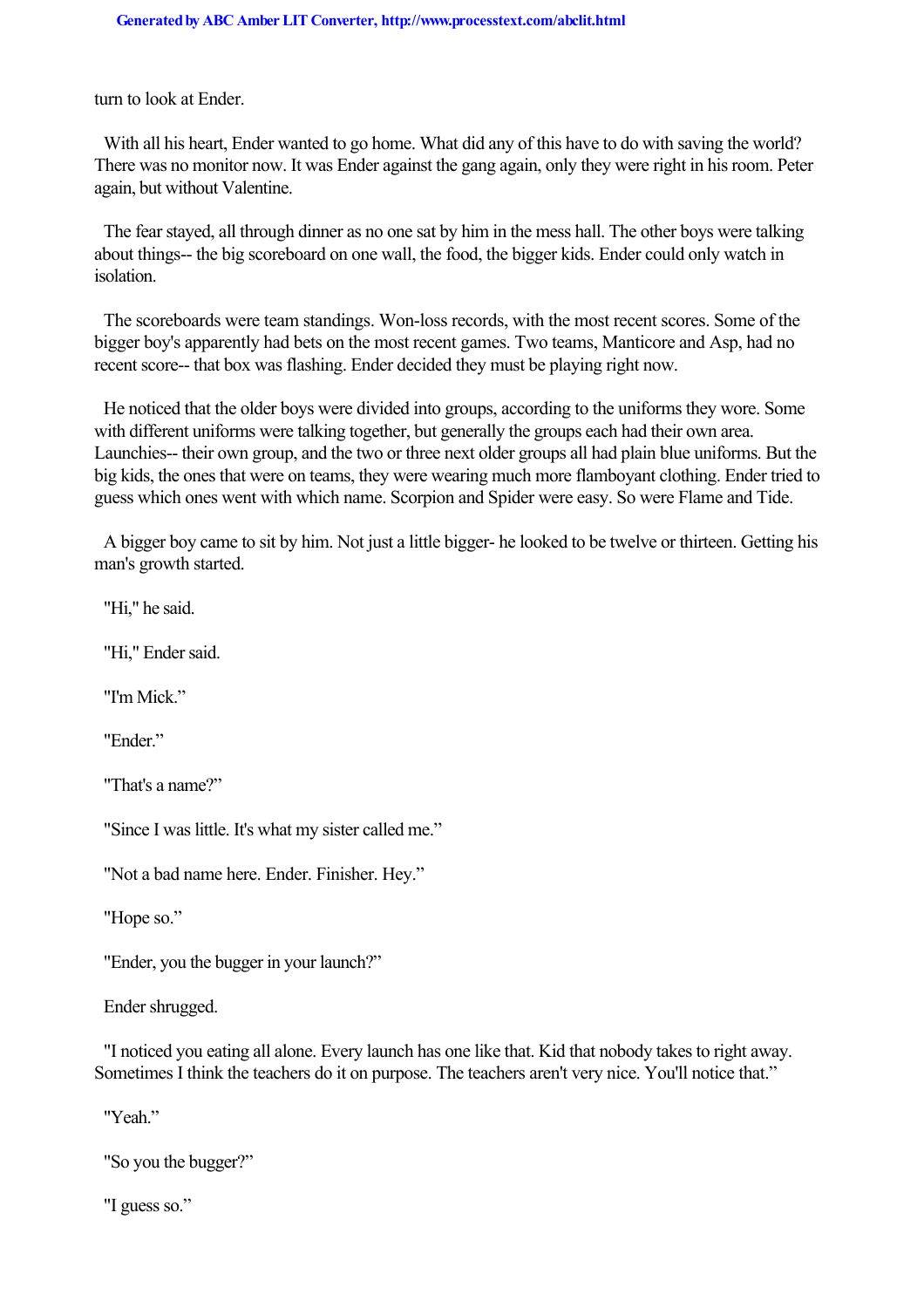"Hey. Nothing to cry about, you know?" He gave Ender his roll, and took Ender's pudding. "Eat nutritious stuff. It'll keep you strong." Mick dug into the pudding.

"What about you?" asked Ender.

 "Me? I'm nothing. I'm a fart in the air conditioning. I'm always there, but most of the time nobody knows it."

Ender smiled tentatively.

 "Yeah, funny, but no joke. I got nowhere here. I'm getting big now. They're going to send me to my next school pretty soon. No way it'll be Tactical School for me. I've never been a leader, you see. Only the guys who get to be leaders have a shot at it."

"How do you get to be a leader?"

"Hey, if I knew, you think I'd be like this? How many guys my size you see in here?"

Not many. Ender didn't say it.

 "A few. I'm not the only half-iced bugger-fodder. A few of us. The other guys-- they're all commanders. All the guys from my launch have their own teams now. Not me."

Ender nodded.

 "Listen, little guy. I'm doing you a favor. Make friends. Be a leader. Kiss butts if you've got to, but if the other guys despise you-- you know what I mean?"

Ender nodded again.

 "Naw, you don't know anything. You Launchies are all alike. You don't know nothing. Minds like space. Nothing there. And if anything hits you, you fall apart. Look, when you end up like me, don't forget that somebody warned you. It's the last nice thing anybody's going to do for you."

"So why did you tell me?" asked Ender.

"What are you, a smart mouth? Shut up and eat."

 Ender shut up and ate. He didn't like Mick. And he knew there was no chance he would end up like that. Maybe that was what the teachers were planning, but Ender didn't intend to fit in with their plans.

 I will not be the bugger of my group, Ender thought. I didn't leave Valentine and Mother and Father to come here just to be iced.

 As he lifted the fork to his mouth, he could feel his family around him, as they always had been. He knew just which way to turn his head to look up and see Mother, trying to get Valentine not to slurp. He knew just where Father would be, scanning the news on the table while pretending to be part of the dinner conversation. Peter, pretending to take a crushed pea out of his nose-- even Peter could he funny.

It was a mistake to think of them. He felt a sob rise in his throat and swallowed it down; he could not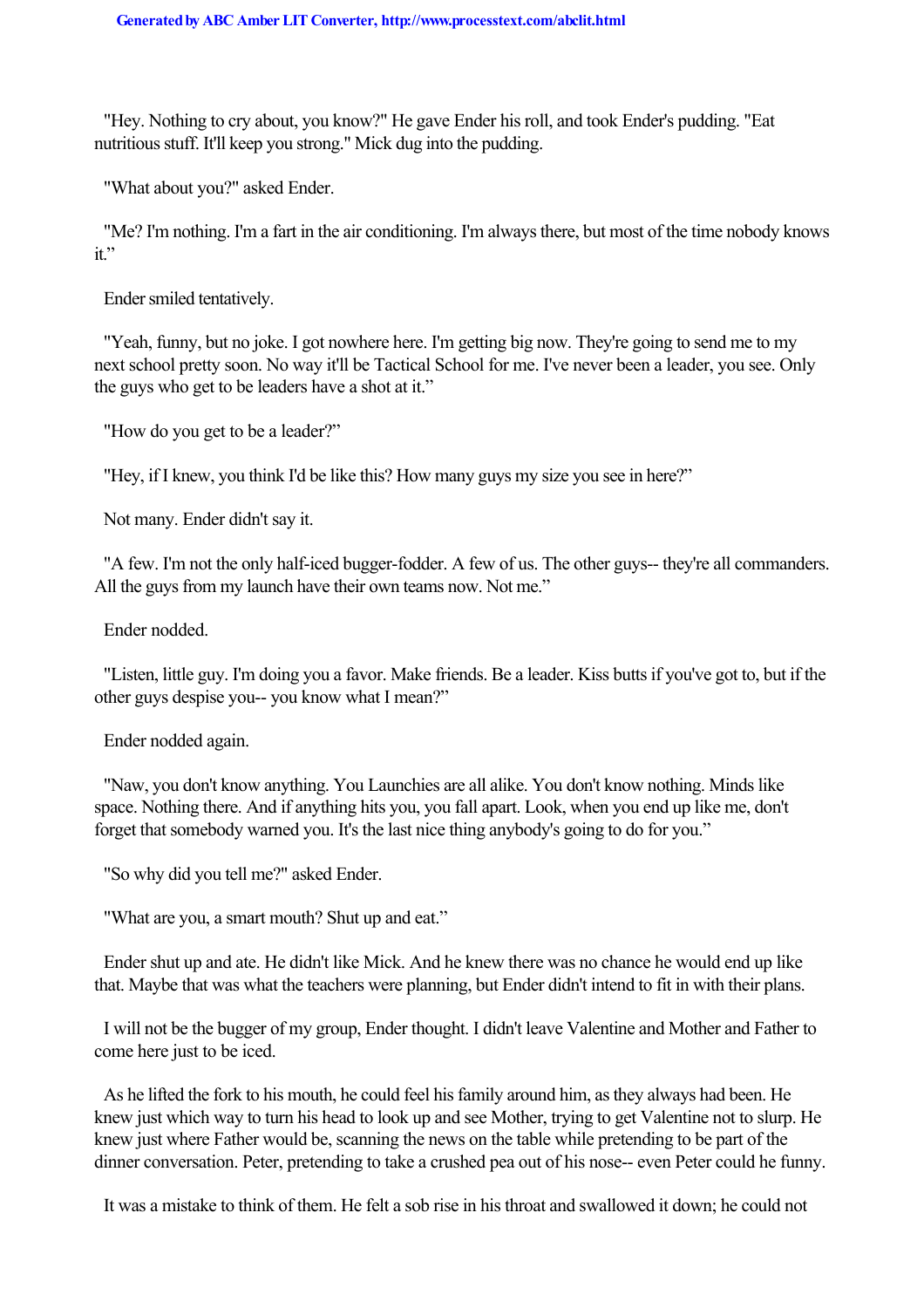see his plate.

 He could not cry. There was no chance that he would be treated with compassion. Dap was not Mother. Any sign of weakness would tell the Stilsons and Peters that this boy could be broken. Ender did what he always did when Peter tormented him. He began to count doubles. One, two, four, eight. sixteen, thirty-two, sixty-four. And on, as high as he could hold the numbers in his head: 128, 256, 512, 1024, 2048, 4096, 8192, 16384, 32768, 65536, 131072, 262144. At 67108864 he began to be unsure-- had he slipped out a digit? Should he be in the ten millions or the hundred millions or just the millions? He tried doubling again and lost it. 1342 something. 16? Or 17738? It was gone. Start over again. All the doubling he could hold. The pain was gone. The tears were gone. He would not cry.

 Until that night, when the lights went dim, and in the distance he could hear several boys whimpering for their mothers or fathers or dogs. He could not help himself. His lips formed Valentine's name. He could hear her voice laughing in the distance, just down the hall. He could see Mother passing his door, looking in to he sure he was all right. He could hear Father laughing at the video. It was all so clear, and it would never be that way again. I'll be old when I ever see them again, twelve at the earliest. Why did I say yes? What was I such a fool for? Going to school would have been nothing. Facing Stilson every day. And Peter. He was a pissant. Ender wasn't afraid of him.

I want to go home, he whispered.

 But his whisper was the whisper he used when he cried out in pain when Peter tormented him. The sound didn't travel farther than his own ears, and sometimes not that far.

 And his tears could fall unwanted on his sheet, but his sobs were so gentle that they did not shake the bed; so quiet they could not be heard. But the ache was there, thick in his throat and the front of his face, hot in his chest and in his eyes. I want to go home.

 Dap came to the door that night and moved quietly among the beds, touching a hand here. Where he went there was more crying, not less. The touch of kindness in this frightening place was enough to push some over the edge into tears. Not Ender, though. When Dap came, his crying was over, and his face was dry. It was the lying face he presented to Mother and Father, when Peter had been cruel to him and he dared not let it show. Thank you for this, Peter. For dry eyes and silent weeping. You taught me how to hide anything I felt. More than ever, I need that now.

 There was school. Every day, hours of classes. Reading. Numbers. History. Videos of the bloody battles in space, the Marines spraying their guts all over the walls of the bugger ships. Holos of clean wars of the fleet, ships turning into puffs of light as the spacecraft killed each other deftly in the deep night. Many things to learn. Ender worked as hard as anyone; all of them struggled for the first time in their lives, as for the first time in their lives they competed with classmates who were at least as bright as they.

 But the games-- that was what they lived for. That was what filled the hours between waking and sleeping.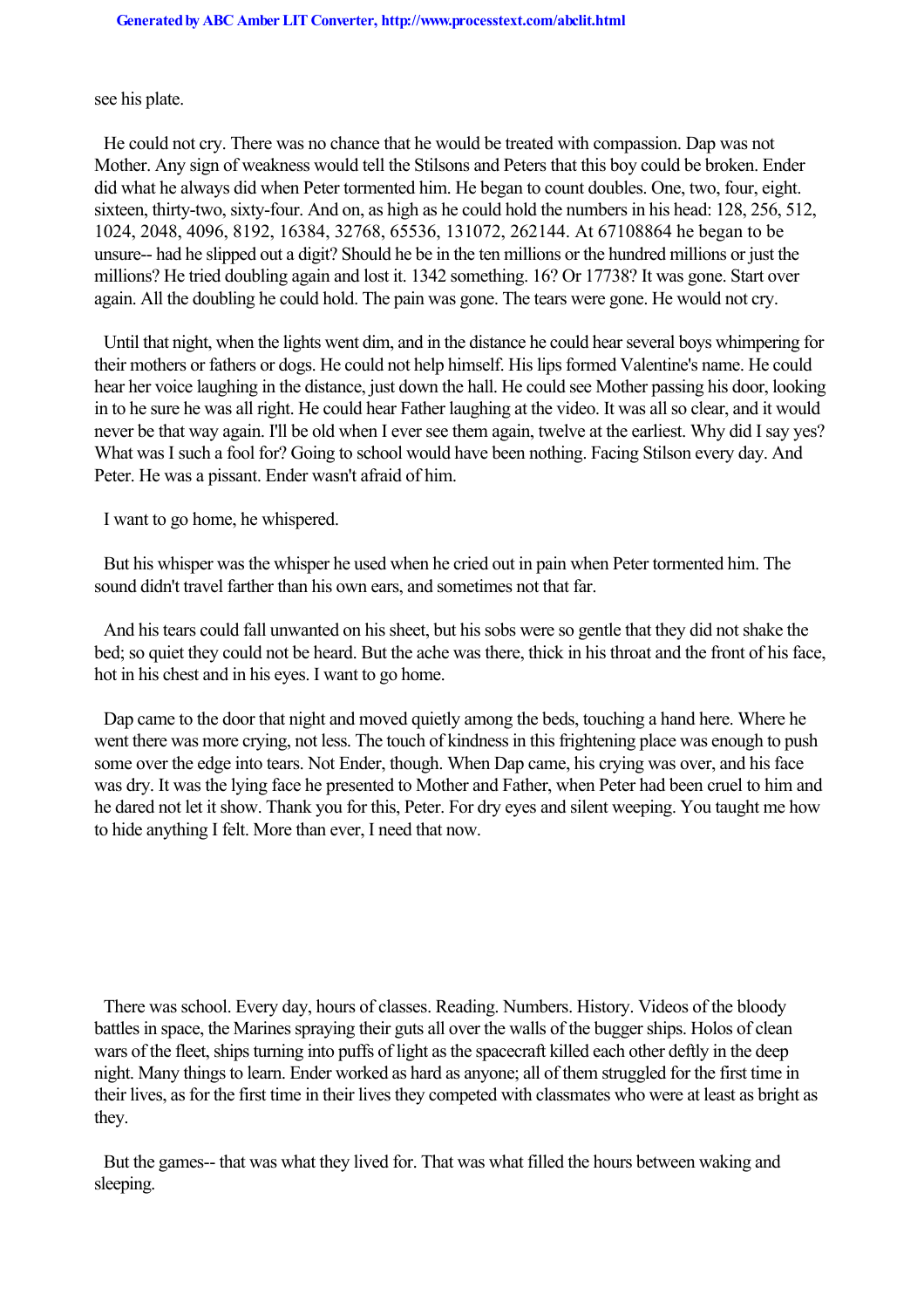Dap introduced them to the game room on their second day. It was up, way above the decks where the boys lived and worked. They climbed ladders to where the gravity weakened, and there in the cavern they saw the dazzling lights of the games.

 Some of the games they knew; some they had even played at home. Simple ones and hard ones. Ender walked past the two-dimensional games on video and began to study the games the bigger boys played, the holographic games with objects hovering in the air. He was the only Launchy in that part of the room, and every now and then one of the bigger boys would shove him out of the way. What're you doing here? Get lost. Fly off. And of course he would fly, in the lower gravity here, leave his feet and soar until he ran into something or someone.

 Every time, though, he extricated himself and went back, perhaps to a different spot, to get a different angle on the game. He was too small to see the controls, how the game was actually done. That didn't matter. He got the movement of it in the air. The way the player dug tunnels in the darkness, tunnels of light, which the enemy ships would search for and then follow mercilessly until they caught the player's ship. The player could make traps: mines, drifting bombs, loops in the air that forced the enemy ships to repeat endlessly. Some of the players were clever. Others lost quickly.

 Ender liked it better, though, when two boys played against each other. Then they had to use each other's tunnels, and it quickly became clear which of them were worth anything at the strategy of it.

 Within an hour or so, it began to pall. Ender understood the regularities by then. Understood the rules the computer was following, so that he knew he could always, once he mastered the controls, outmaneuver the enemy. Spirals when the enemy was like this; loops when the enemy was like that. Lie in wait at one trap. Lay seven traps and then lure them like this. There was no challenge to it, then, just a matter of playing until the computer got so fast that no human reflexes could overcome it. That wasn't fun. It was the other boys he wanted to play. The boys who had been so trained by the computer that even when they played against each other they each tried to emulate the computer. Think like a machine instead of a boy.

I could beat them this way. I could beat them that way.

"I'd like a turn against you," he said to the boy who had just won.

"Lawsy me, what is this?" asked the boy. "Is it a bug or a bugger?"

"A new flock of dwarfs just came aboard," said another boy.

"But it*talks* . Did you know they could talk?"

"I see," said Ender. "You're afraid to play me two out of three."

"Beating you," said the boy, "would be as easy as pissing in the shower."

"And not half as fun," said another.

"I'm Ender Wiggin."

 "Listen up, scrunchface. You nobody. Got that? You*nobody* , got that? You not anybody till you gots you first kill. Got that?"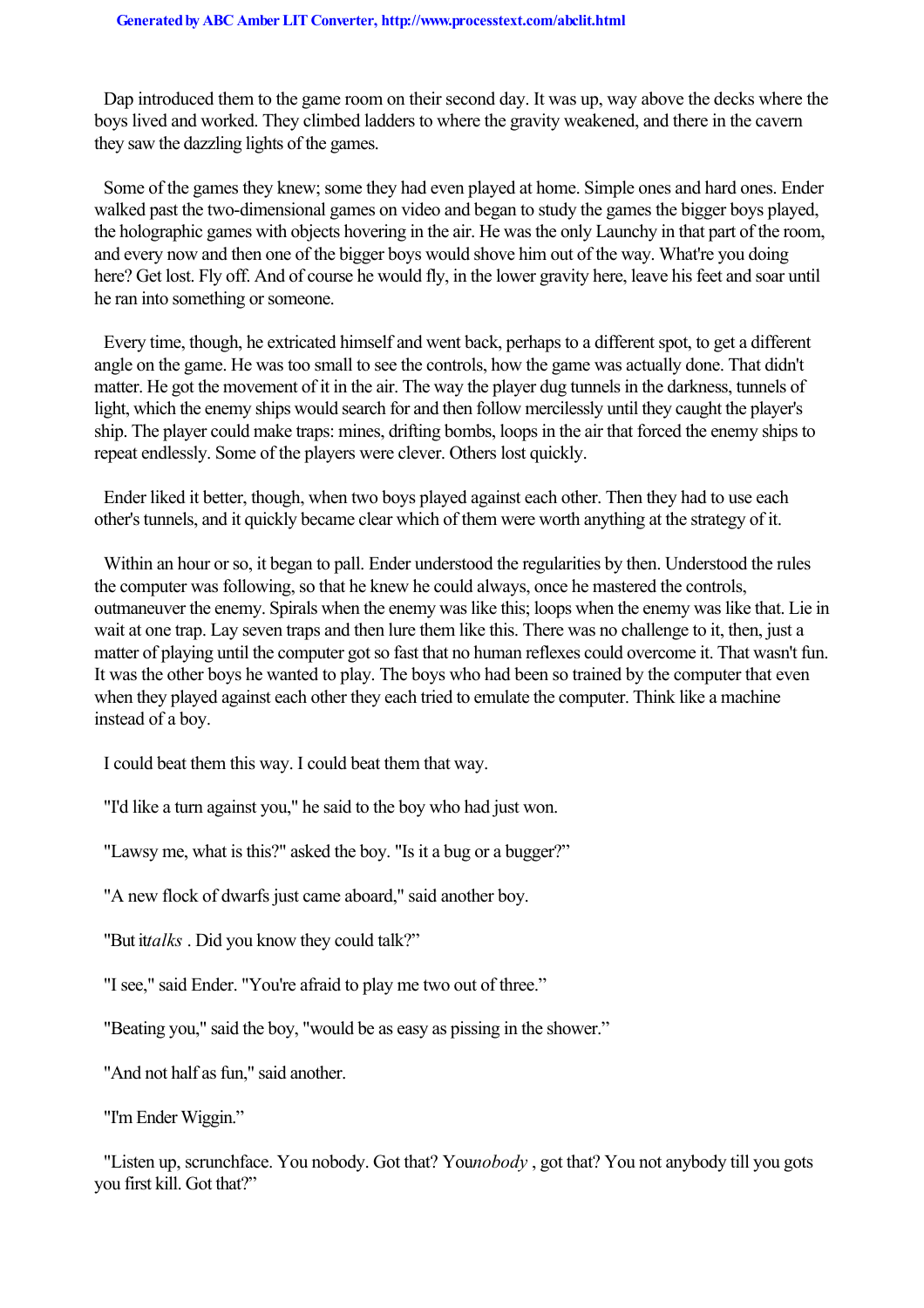The slang of the older boys had its own rhythm. Ender picked it up quick enough. "If I'm nobody, then how come you scared to play me two out of three?"

Now the other guys were impatient. "Kill the squirt quick and let's get on with it."

 So Ender took his place at the unfamiliar controls. His hands were small, but the controls were simple enough. It took only a little experimentation to find out which buttons used certain weapons. Movement control was a standard wireball. His reflexes were slow at first. The other boy, whose name he still didn't know, got ahead quickly. But Ender learned a lot and was doing much better by the time the game ended.

"Satisfied, launchy?"

"Two out of three."

"We don't allow two out of three games."

 "So you beat me the first time I ever touched the game," Ender said. "If you can't do it twice, you can't do it at all."

 They played again, and this time Ender was deft enough to pull off a few maneuvers that the boy had obviously never seen before. His patterns couldn't cope with them. Ender didn't win easily, but he won.

 The bigger boys stopped laughing and joking then. The third game went in total silence, Ender won it quickly and efficiently.

When the game ended, one of the older boys said. "Bout time they replaced this machine. Getting so any pinbrain can beat it now."

Not a word of congratulation. Just total silence as Ender walked away.

 He didn't go far. Just stood off in the near distance and watched as the next players tried to use the things he had shown them. Any pinbrain? Ender smiled inwardly. They won't forget me.

 He felt good. He had won something, and against older boys. Probably not the best of the older boys, but he no longer had the panicked feeling that he might be out of his depth, that Battle School might he too much for him. All he had to do was watch the game and understand how things worked, and then he could use the system, and even excel.

 It was the waiting and watching that cost the most. For during that time he had to endure. The boy whose arm he had broken was out for vengeance. His name, Ender quickly learned, was Bernard. He spoke his own name with a French accent, since the French, with their arrogant Separatism, insisted that the teaching of Standard not begin until the age of four, when the French language patterns were already set. His accent made him exotic and interesting; his broken arm made him a martyr; his sadism made him a natural focus for all those who loved pain in others.

Ender became their enemy.

 Little things. Kicking his bed every time they went in and out of the door. Jostling him with his meal tray. Tripping him on the ladders. Ender learned quickly not to leave anything of his outside his lockers; he also learned to be quick on his feet, to catch himself. "Maladroit," Bernard called him once, and the name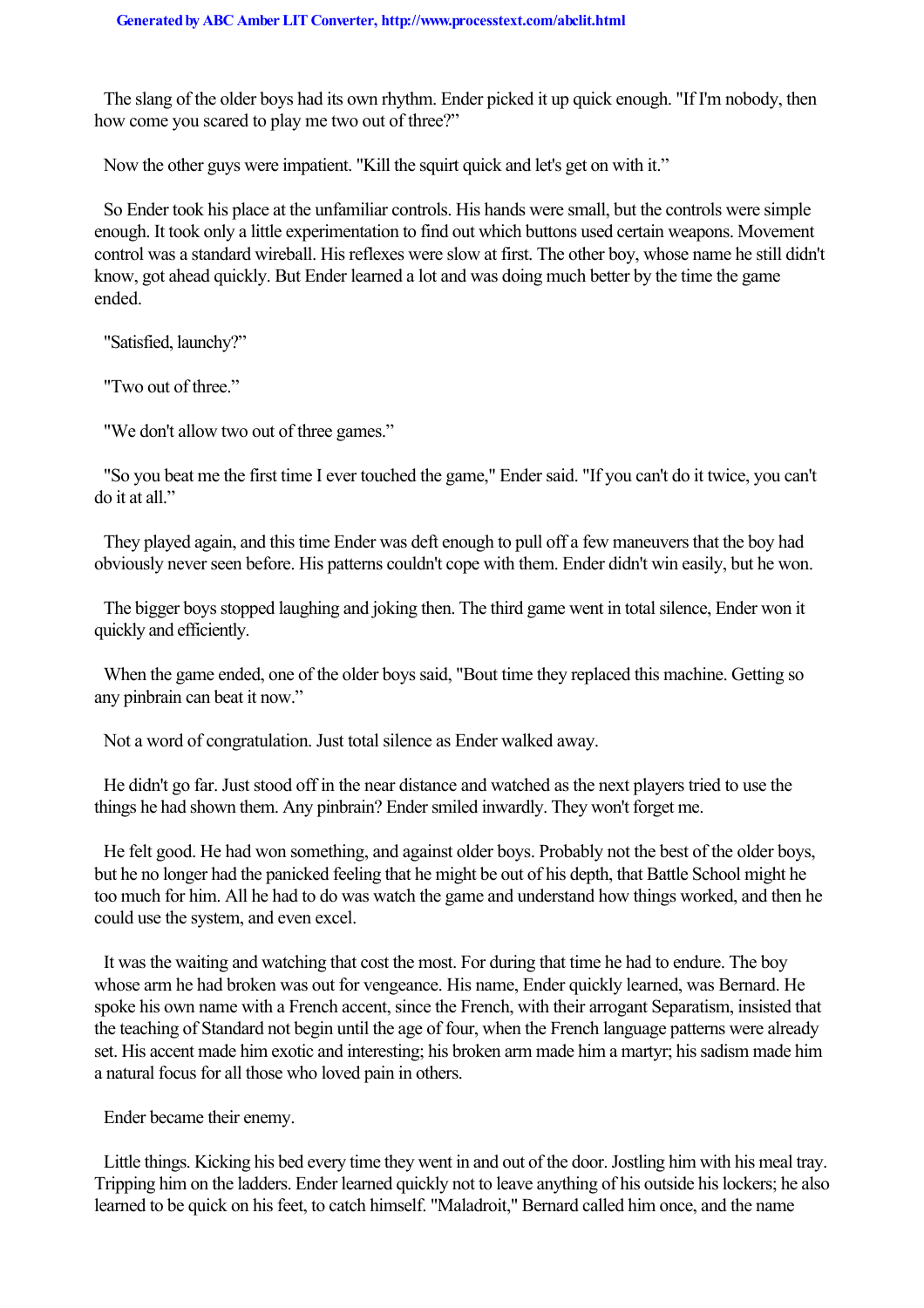stuck.

 There were times when Ender was very angry. With Bernard, of course, anger was inadequate. It was the kind of person he was-- a tormentor. What enraged Ender was how willingly the others went along with him. Surely they knew there was no justice in Bernard's revenge. Surely they knew that he had struck first at Ender in the shuttle, that Ender had only been responding to violence. If they knew, they acted as if they didn't; even if they did not know, they should be able to tell from Bernard himself that he was a snake.

After all, Ender wasn't his only target. Bernard was setting up a kingdom, wasn't he?

 Ender watched from the fringes of the group as Bernard established the hierarchy. Some of the boys were useful to him, and he flattered them outrageously. Some of the boys were willing servants, doing whatever he wanted even though he treated them with contempt.

But a few chafed under Bernard's rule.

 Ender, watching, knew who resented Bernard. Shen was small, ambitious, and easily needled. Bernard had discovered that quickly, and started calling him Worm. "Because he's so*small* ," Bernard said, "and because he*wriggles* . Look how he shimmies his butt when he walks."

Shen stormed off, but they only laughed louder. "Look at his butt. See ya, Worm!"

 Ender said nothing to Shen-- it would be too obvious, then, that he was starting his own competing gang. He just sat with his desk on his lap, looking as studious as possible.

 He was not studying. He was telling his desk to keep sending a message into the interrupt queue every thirty seconds. The message was to everyone, and it was short and to the point. What made it hard was figuring out how to disguise who it was from, the way the teachers could. Messages from one of the boys always had their name automatically inserted. Ender hadn't cracked the teachers security system yet, so he couldn't pretend to be a teacher. But he*was* able to set up a file for a nonexistent student, whom he whimsically named*God* .

 Only when the message was ready to go did he try to catch Shen's eye. Like all the other boys, he was watching Bernard and his cronies laugh and joke, making fun of the math teacher, who often stopped in midsentence and looked around as if he had been let off the bus at the wrong stop and didn't know where he was.

 Eventually, though, Shen glanced around. Ender nodded to him, pointed to his desk, and smiled. Shen looked puzzled. Ender held up his desk a little and then pointed at it. Shen reached for his own desk. Ender sent the message then, Shen saw it almost at once. Shen read it, then laughed aloud. He looked at Ender as if to say, Did you do this? Ender shrugged, to say, I don't know who did it but it sure wasn't me.

 Shen laughed again, and several of the other boys who were not close to Bernard's group got out their desks and looked. Every thirty seconds the message appeared on every desk, marched around the screen quickly, then disappeared. The boys laughed together.

 "What's so funny?" Bernard asked, Ender made sure he was not smiling when Bernard looked around the room, imitating the fear that so many others felt. Shen, of course, smiled all the more defiantly. It took a moment; then Bernard told one of his boy's to bring out a desk. Together they read the message.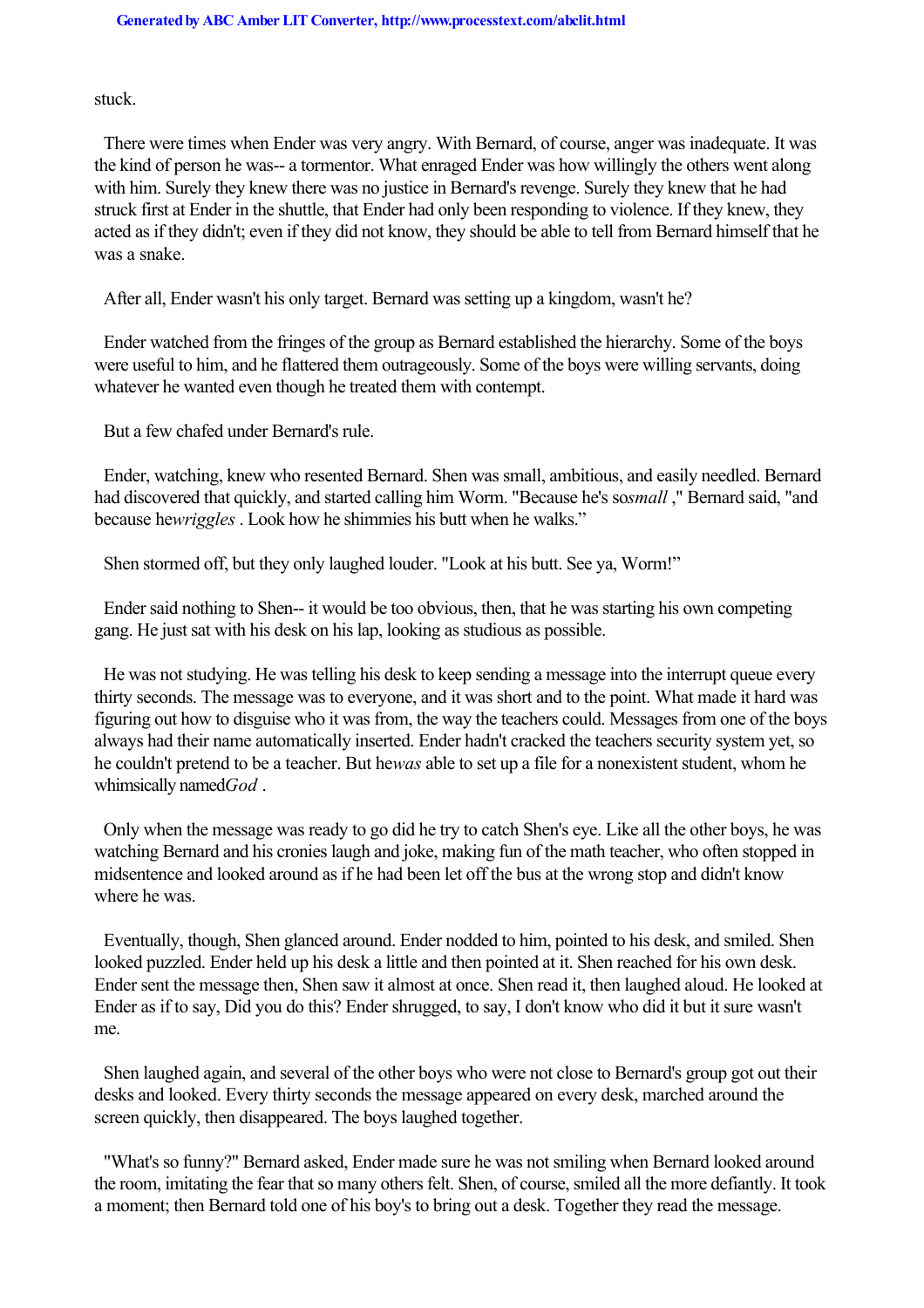## COVER YOUR BUTT. BERNARD IS WATCHING.

### --GOD

Bernard went red with anger. "Who did this!" he shouted.

"God," said Shen.

"It sure as hell wasn't*you* ," Bernard said. "This takes too much*brains* for a*worm* ."

 Ender's message expired after five minutes. After a while, a message from Bernard appeared on his desk.

### I KNOW IT WAS YOU.

## --BERNARD

 Ender didn't look up. He acted, in fact, as if he hadn't seen the message. Bernard just wants to catch me looking guilty. He doesn't know.

 Of course, it didn't matter if he knew. Bernard would punish him all the more, because he had to rebuild his position. The one thing he couldn't stand was having the other boys laughing at him. He had to make clear who was boss. So Ender got knocked down in the shower that morning. One of Bernard's boys pretended to trip over him, and managed to plant a knee in his belly. Ender took it in silence. He was still watching, as far as the open war was concerned. He would do nothing.

 But in the other war, the war of desks, he already had his next attack in place. When he got back from the shower, Bernard was raging, kicking beds and yelling at boys. "I didn't write it! Shut up!"

Marching constantly around every boy's desk was this message:

## I LOVE YOUR BUTT. LET ME KISS IT.

## --BERNARD

 "I didn't write that message!" Bernard shouted. After the shouting had been going on for some time, Dap appeared at the door.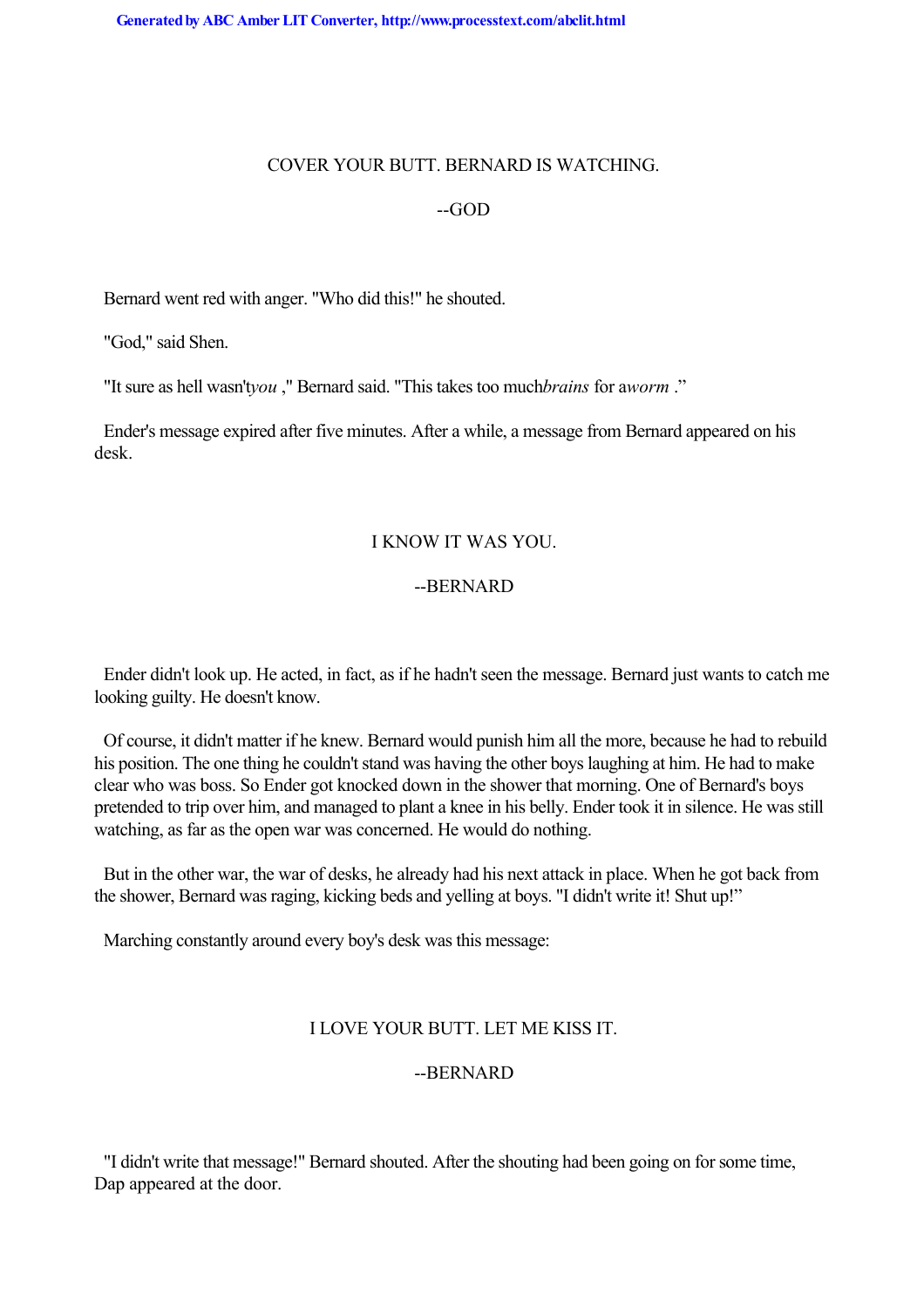"What's the fuss?" he asked.

"Somebody's been writing messages using my name." Bernard was sullen.

"What message."

"It doesn't matter what message!"

 "It does to me." Dap picked up the nearest desk, which happened to belong to the boy' who bunked above Ender. Dap read it, smiled very slightly, gave back the desk.

"Interesting," he said.

"Aren't you going to find out who did it?" demanded Bernard.

"Oh, I know who did it," Dap said.

 Yes, Ender thought. The system was too easily broken. They mean us to break it, or sections of it. They know it was me.

"Well, who, then?" Bernard shouted.

"Are you shouting at me, soldier?" asked Dap, very softly.

 At once the mood in the room changed. From rage on the part of Bernard's closest friends and barely contained mirth among the rest, all became somber. Authority was about to speak.

"No, sir," said Bernard.

"Everybody knows that the system automatically puts on the name of the sender."

"I didn't write that!" Bernard said.

"Shouting?" asked Dap.

"Yesterday someone sent a message that was signed GOD," Bernard said.

 "Really?" said Dap. "I didn't know he was signed onto the system." Dap turned and left, and the room filled with laughter.

 Bernard's attempt to be ruler of the room was broken-- only a few stayed with him now. But they were the most vicious. And Ender knew that until he was through watching, it would go hard on him. Still, the tampering with the system had done its work, Bernard was contained, and all the boys who had some quality were free of him. Best of all, Ender had done it without sending him to the hospital. Much better this way.

 Then he settled down to the serious business of designing a security system for his own desk, since the safeguards built into the system were obviously inadequate. If a six-year-old could break them down, they were obviously put there as a plaything, not serious security. Just another game that the teachers set up for us. And this is one I'm good at.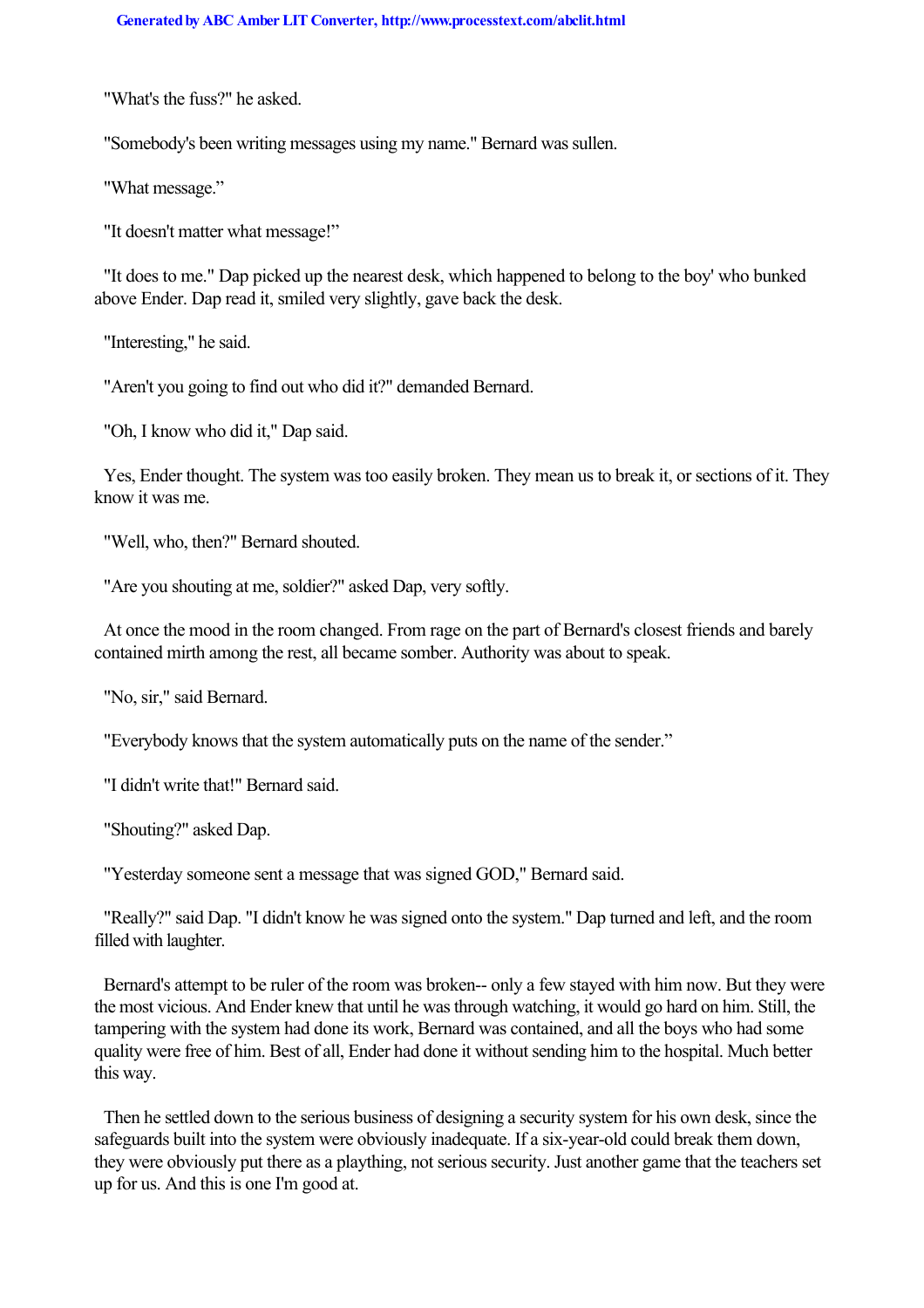"How did you do that?" Shen asked him at breakfast.

 Ender noted quietly that this was the first time another Launchy from his own class had sat with him at a meal. "Do what?" he asked.

 "Send a message with a fake name. And Bernard's name! That was great. They're calling him Buttwatcher now. Just Watcher in front of the teachers, but everybody knows what he's watching."

"Poor Bernard," Ender murmured. "And he's so sensitive."

"Come on, Ender. You broke into the system. How'd you do it?"

 Ender shook his head and smiled. "Thanks for thinking I'm bright enough to do that. I just happened to see it first, that's all."

 "OK, you don't have to tell me," said Shen. "Still, it was great." They ate in silence for a moment. "*Do*I wiggle my butt when I walk?"

"Naw." Ender said. "Just a little. Just don't take such big long steps, that's all."

Shen nodded.

"The only person who'd ever notice was Bernard."

"He's a pig." said Shen.

Ender shrugged. "On the whole, pigs aren't so bad."

Shen laughed. "You're right. I wasn't being fair to the pigs."

 They laughed together, and two other Launchies joined them. Ender's isolation was over. The war was just beginning.

# 6

The Giant's Drink

 "We've had our disappointments in the past, hanging on for years, hoping they'll pull through, and then they don't. Nice thing about Ender, he's determined to ice within the first six months."

"Oh?"

 "Don't you see what's going on here? He's stuck at the Giant's Drink in the mind game. Is the boy suicidal? You never mentioned it."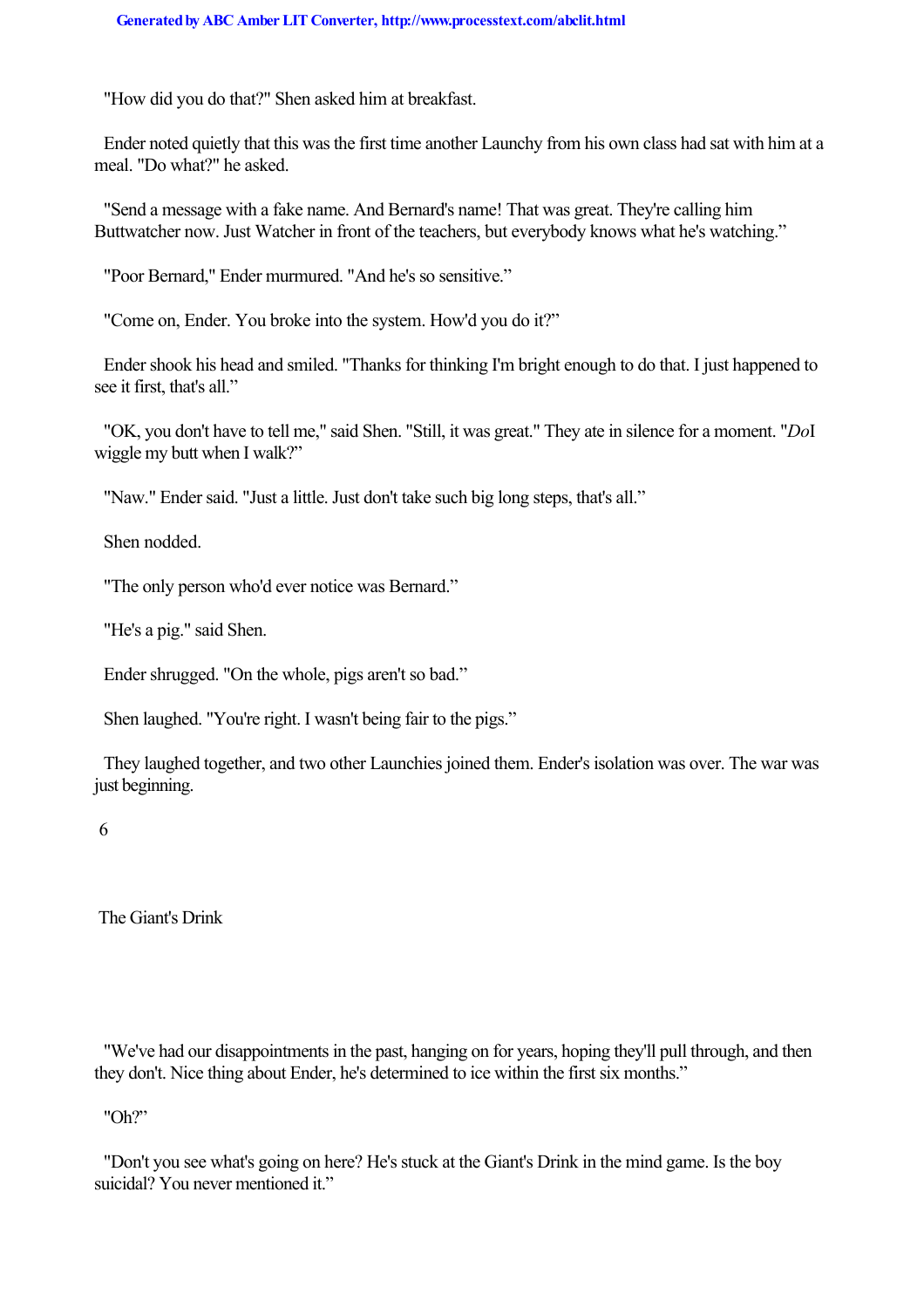"Everybody gets the Giant sometime."

"But Ender won't leave it alone. Like Pinual."

 "Everybody looks like Pinual at one time or another. But he's the only one who killed himself. I don't think it had anything to do with the Giant's Drink."

"You're betting my life on that. And look what he's done with his launch group."

"Wasn't his fault, you know."

 "I don't care. His fault or not, he's poisoning that group. They're supposed to bond, and right where he stands there's a chasm a mile wide."

"I don't plan to leave him there very long, anyway."

 "Then you'd better plan again. That launch is sick, and he's the source of the disease. He stays till it's cured."

"*I*was the source of the disease. I was isolating him, and it worked."

"Give him time. To see what he does with it."

"We don't have time."

 "We don't have time to rush a kid ahead who has as much chance of being a monster as a military genius"

"Is this an order?"

"The recorders on, it's always on, your ass is covered, go to hell."

"If it's an order, then I'll--"

 "It's an order. Hold him where he is until we see now he handles things in his launch group. Graff, you give me ulcers."

"You wouldn't have ulcers if you'd leave the school to me and take care of the fleet yourself."

"The fleet is looking for a battle commander. There's nothing to take care of until you get me*that* ."

 They filed clumsily into the battleroom, like children in a swimming pool for the first time, clinging to the handholds along the side. Null gravity was frightening, disorienting; they soon found that things went better if they didn't use their feet at all.

 Worse, the suits were confining. It was harder to make precise movements, since the suits bent just a bit slower, resisted a bit more than any clothing they had ever worn before.

Ender gripped the handhold and flexed his knees. He noticed that along with the sluggishness, the suit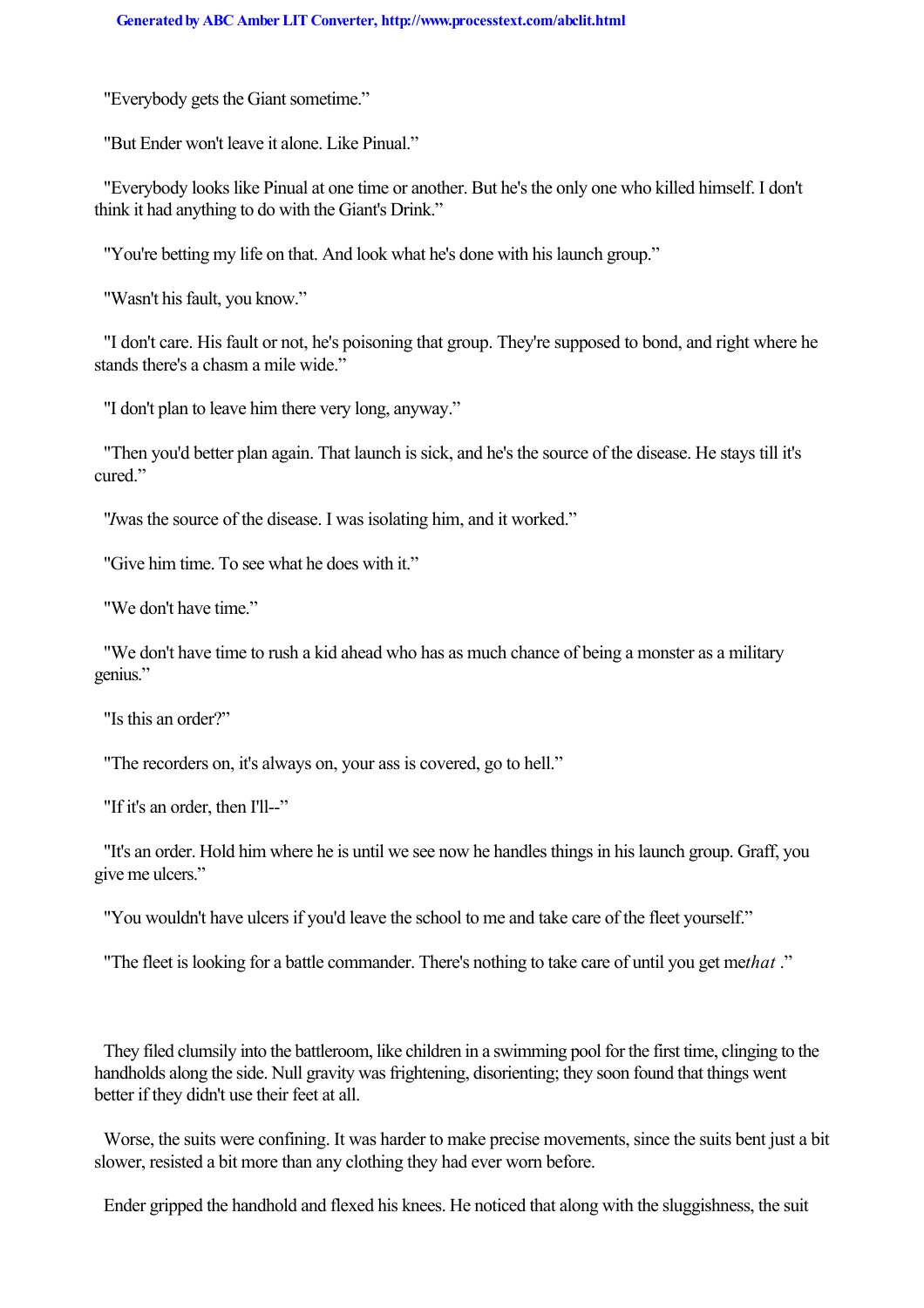had an amplifying effect on movement. It was hard to get them started, but the suit's legs kept moving, and strongly, after his muscles had stopped. Give them a push*this* strong, and the suit pushes with twice the force. I'll be clumsy for a while. Better get started.

So, still grasping the handhold, he pushed off strongly with his feet.

 Instantly he flipped around, his feet flying over his head, and landed fiat on his back against the wall. The rebound was stronger, it seemed, and his hands tore loose from the handhold. He flew across the battleroom, tumbling over and over.

 For a sickening moment he tried to retain his old up-and-down orientation, his body attempting to right itself, searching for the gravity that wasn't there. Then he forced himself to change his view. He was hurtling toward a wall. That was down. And at once he had control of himself. He wasn't flying, he was falling. This was a dive. He could choose how he would hit the surface.

 I'm going too fast to catch ahold and stay, but I can soften the impact, can fly off at an angle if I roll when I hit and use my feet--

 It didn't work at all the way he had planned. He went off at an angle, but it was not the one he had predicted. Nor did he have time to consider. He hit another wall, this time too soon to have prepared for it. But quite accidentally he discovered a way to use his feet to control the rebound angle. Now he was soaring across the room again, toward the other boys who still clung to the wall. This time he had slowed enough to be able to grip a rung. He was at a crazy angle in relation to the other boys, but once again his orientation had changed, and as far as he could tell, they were all lying on the floor, not hanging on a wall, and he was no more upside down than they were.

"What are you trying to do, kill yourself?" asked Shen.

 "Try it," Ender said. "The suit keeps you from hurting yourself, and you can control your bouncing with your legs, like this." He approximated the movement he had made.

 Shen shook his head-- he wasn't trying any fool stunt like that. But one boy did take off, not as fast as Ender had, because he didn't begin with a flip, but fast enough. Ender didn't even have to see his face to know that it was Bernard. And right after him, Bernard's best friend, Alai.

 Ender watched them cross the huge room, Bernard struggling to orient himself to the direction he thought of as the floor, Alai surrendering to the movement and preparing to rebound from the wall. No wonder Bernard broke his arm in the shuttle, Ender thought. He tightens up when he's flying. He panics. Ender stored the information away for future reference.

 And another bit of information, too. Alai did not push off in the same direction as Bernard. He aimed for a corner of the room. Their paths diverged more and more as they flew, and where Bernard made a clumsy, crunching landing and bounce on his wall, Alai did a glancing triple bounce on three surfaces near the corner that left him most of his speed and sent him flying off at a surprising angle. Alai shouted and whooped, and so did the boys watching him. Some of them forgot they were weightless and let go of the wall to clap their hands. Now they drifted lazily in many directions, waving their arms, trying to swim.

Now, that's a problem, thought Ender. What if you catch yourself drifting? There's no way to push off.

 He was tempted to set himself adrift and try to solve the problem by trial and error. But he could see the others, their useless efforts at control, and he couldn't think of what he would do that they weren't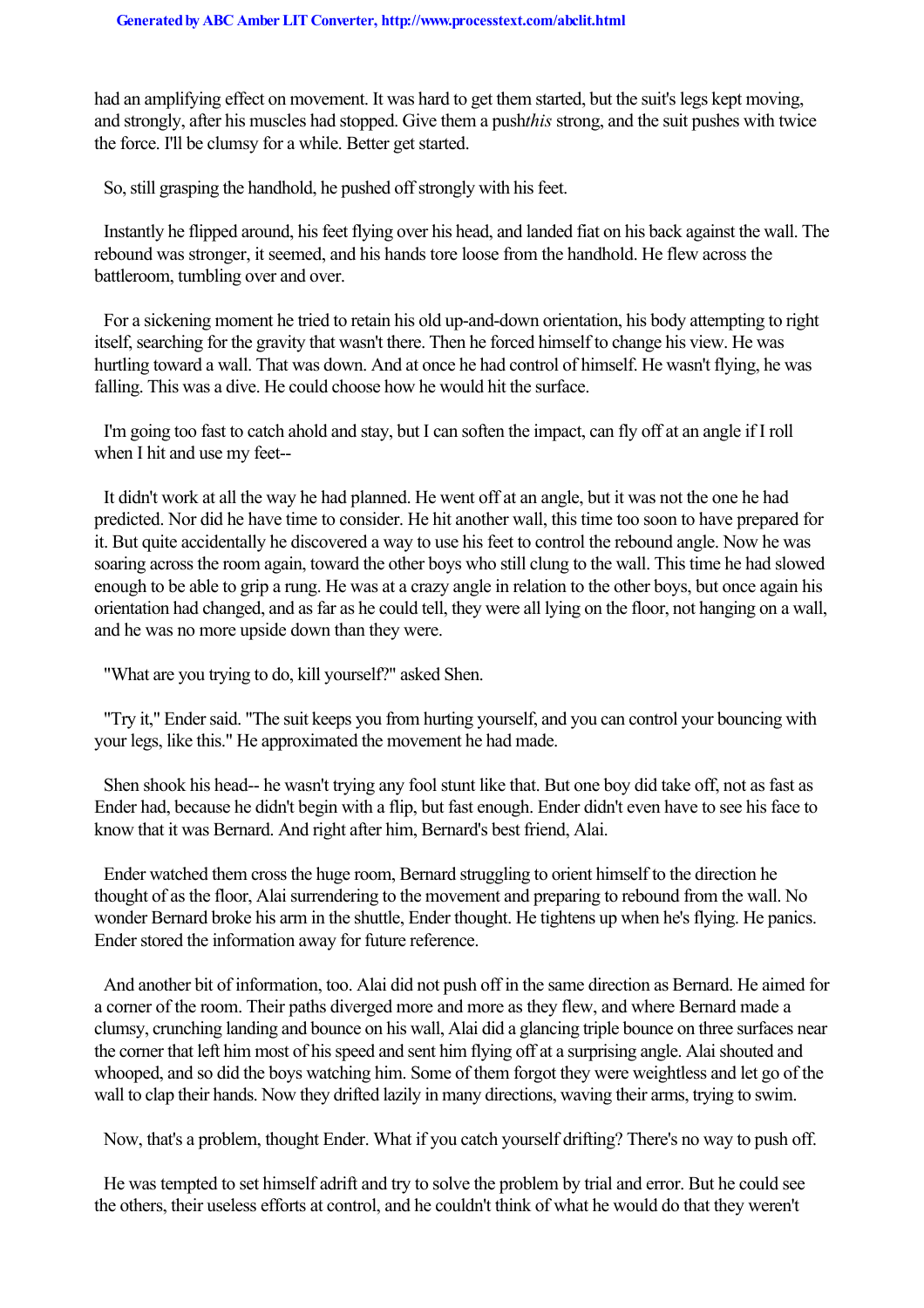already doing.

 Holding onto the floor with one hand, he fiddled idly with the toy gun that was attached to his suit in front, just below the shoulder. Then he remembered the hand rockets sometimes used by marines when they did a boarding assault on an enemy station. He pulled the gun from his suit and examined it. He had pushed all the buttons back in the room, but the gun did nothing there. Maybe here in the battleroom it would work. There were no instructions on it. No labels on the controls. The trigger was obvious-- he had had toy guns, as all children had, almost since infancy. There were two buttons that his thumb could easily reach, and several others along the bottom of the shaft that were almost inaccessible without using two hands. Obviously, the two buttons near his thumb were meant to be instantly usable.

 He aimed the gun at the floor and pulled back on the trigger. He felt the gun grow instantly warm; when he let go of the trigger, it cooled at once. Also, a tiny circle of light appeared on the floor where he was aiming.

He thumbed the red button at the top of the gun, and pulled the trigger again. Same thing.

 Then he pushed the white button. It gave a bright flash of light that illuminated a wide area, but not as intensely. The gun was quite cold when the button was pressed.

 The red button makes it like a laser-- but it is not a laser, Dap had said-- while the white button makes it a lamp. Neither will be much help when it comes to maneuvering.

 So everything depends on how you push off, the course you set when you start. It means we're going to have to get very good at controlling our launches and rebounds or we're all going to end up floating around in the middle of nowhere. Ender looked around the room. A few of the boys were drifting close to walls now, flailing their arms to catch a handhold. Most were bumping into each other and laughing; some were holding hands and going around in circles. Only a few, like Ender, were calmly holding onto the walls and watching.

 One of them, he saw, was Alai. He had ended up on another wall not too far from Ender. On impulse, Ender pushed off and moved quickly toward Alai. Once in the air, he wondered what he would say. Alai was Bernard's friend. What did Ender have to say to him?

 Still, there was no changing course now. So he watched straight ahead, and practiced making tiny leg and hand movements to control which way he was facing as he drifted. Too late, he realized that he had aimed too well. He was not going to land*near* Alai-- he was going to hit him.

"Here, snag my hand!" Alai called.

 Ender held out his hand. Alai took the shock of impact and helped Ender make a fairly gentle landing against the wall.

"That's good," Ender said. "We ought to practice that kind of thing."

 "That's what I thought, only everybody's turning to butter out there," Alai said. "What happens if we get out there together? We should be able to shove each other in opposite directions."

"Yeah."

"OK?"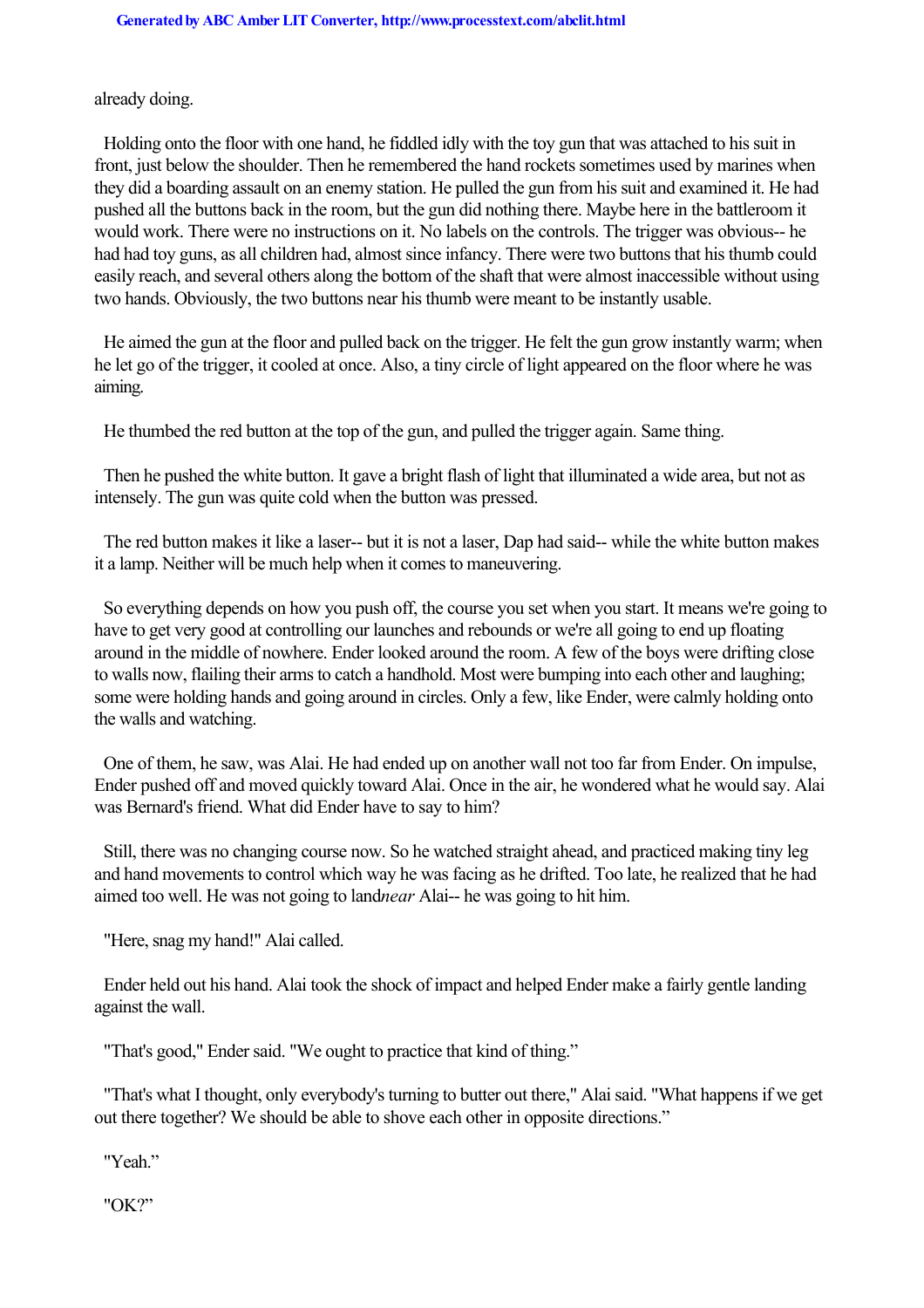It was an admission that all might not be right between them. Is it OK for us to do something together? Ender's answer was to take Alai by the wrist and get ready to push off.

"Ready?" said Alai. "Go."

 Since they pushed off with different amounts of force, they began to circle each other. Ender made some small hand movements, then shifted a leg. They slowed. He did it again. They stopped orbiting. Now they were drifting evenly.

"Packed head, Ender." Alai said. It was high praise. "Let's push off before we run into that bunch."

"And then let's meet over in that corner." Ender did not want this bridge into the enemy camp to fail.

"Last one there saves farts in a milk bottle," Alai said.

 Then, slowly, steadily, they maneuvered until they faced each other, spread-eagled, hand to hand, knee to knee.

"And then we just scrunch?" asked Alai.

"I've never done this before either," said Ender.

 They pushed off. It propelled them faster than they expected. Ender ran into a couple of boys and ended up on a wall that he hadn't expected. It took him a moment to reorient and find the corner where he and Alai were to meet. Alai was already headed toward it. Ender plotted a course that would include two rebounds, to avoid the largest clusters of boys.

 When Ender reached the corner, Alai had hooked his arms through two adjacent handholds and was pretending to doze.

"You win"

"I want to see your fart collection," Alai said.

"I stored it in your locker. Didn't you notice?"

"I thought it was my socks."

"We don't wear socks anymore."

 "Oh yeah." A reminder that they were both far from home. It took some of the fun out of having mastered a bit of navigation.

Ender took his pistol and demonstrated what he had learned about the two thumb buttons.

"What does it do when you aim at a person?" asked Alai.

"I don't know."

"Why don't we find out?"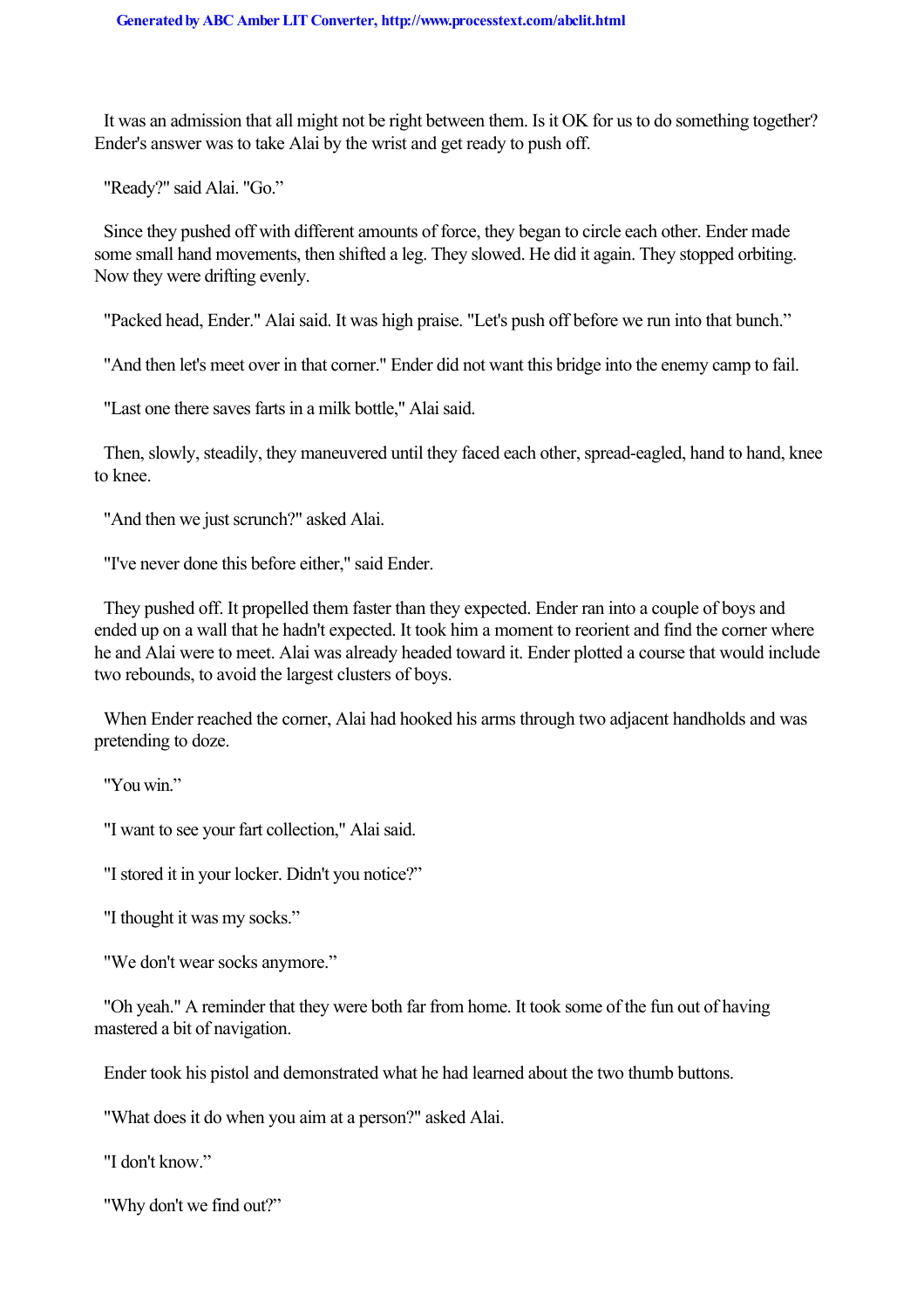Ender shook his head. "We might hurt somebody."

 "I meant why don't we shoot each other in the foot or something. I'm not Bernard, I never tortured cats for fun<sup>"</sup>

"Oh"

"It can't be too dangerous, or they wouldn't give these guns to kids."

"We're soldiers now."

"Shoot me in the foot."

"No, you shoot me."

"Let's shoot each other."

They did. Immediately Ender felt the leg of the suit grow stiff, immobile at the knee and ankle joints.

"You frozen?" asked Alai.

"Stiff as a board."

"Let's freeze a few," Alai said. "Let's have our first war. Us against them."

They grinned. Then Ender said, "Better invite Bernard."

Alai cocked an eyebrow. "Oh?"

"And Shen"

"That little slanty-eyed butt-wiggler?"

Ender decided that Alai was joking. "Hey, we can't all be niggers."

Alai grinned. "My grandpa would've killed you for that."

"My great great grandpa would have sold him first,"

"Let's go get Bernard and Shen and freeze these bugger-lovers."

 In twenty minutes, everyone in the room was frozen except Ender, Bernard, Shen, and Alai. The four of them sat there whooping and laughing until Dap came in.

 "I see you've learned how to use your equipment," he said. Then he did something to a control he held in his hand. Everybody drifted slowly toward the wall he was standing on. He went among the frozen boys, touching them and thawing their suits. There was a tumult of complaint that it wasn't fair how Bernard and Alai had shot them all when they weren't ready.

"Why weren't you ready?" asked Dap. "You had your suits just as long as they did. You had just as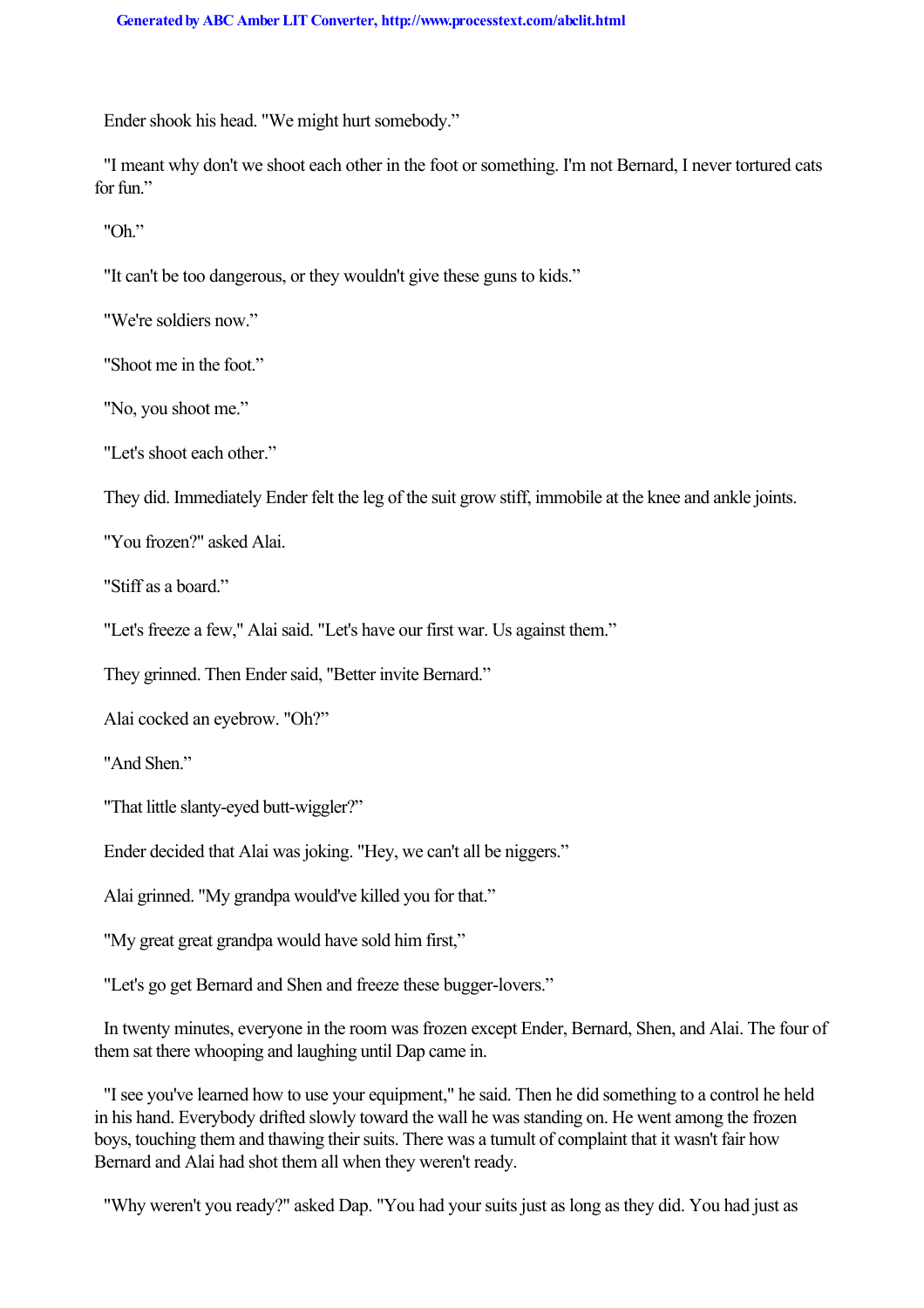many minutes flapping around like drunken ducks. Stop moaning and we'll begin."

 Ender noticed that it was assumed that Bernard and Alai were the leaders of the battle. Well, that was fine. Bernard knew that Ender and Alai had learned to use the guns together. And Ender and Alai were friends. Bernard might believe that Ender had joined his group, but it wasn't so. Ender had joined a new group. Alai's group. Bernard had joined it too.

 It wasn't obvious to everyone; Bernard still blustered and sent his cronies on errands. But Alai now moved freely through the whole room, and when Bernard was crazy, Alai could joke a little and calm him down. When it came time to choose their launch leader, Alai was the almost unanimous choice. Bernard sulked for a few days and then he was fine, and everyone settled into the new pattern. The launch was no longer divided into Bernard's in-group and Ender's outcasts. Alai was the bridge.

 Ender sat on his bed with his desk on his knees. It was private study time, and Ender was doing Free Play. It was a shifting, crazy kind of game in which the school computer kept bringing up new things, building a maze that you could explore. You could go back to events that you liked, for a while; if you left them alone too long, they disappeared and something else took its place.

 Sometimes funny things. Sometimes exciting, and he had to be quick to stay alive. He had lots of deaths, but that was OK, games were like that, you died a lot until you got the hang of it.

 His figure on the screen had started out as a little boy. For a while it had changed into a bear. Now it was a large mouse, with long and delicate hands. He ran his figure under a lot of large items of furniture. He had played with the cat a lot, but now it was boring-- too easy to dodge, he knew all the furniture.

 Not through the mousehole this time, he told himself. I'm sick of the Giant. It's a dumb game and I can't ever win. Whatever I choose is wrong.

 But he went through the mousehole anyway, and over the small bridge in the garden. He avoided the ducks and the divebombing mosquitoes-- he had tried playing with them but they were too easy, and if he played with the ducks too long he turned into a fish, which he didn't like. Being a fish reminded him too much of being frozen in the battleroom, his whole body rigid, waiting for the practice to end so Dap would thaw him. So, as usual, he found himself going up the rolling hills.

 The landslides began. At first he had got caught again and again, crushed in an exaggerated blot of gore oozing out from under a rock pile. Now, though, he had mastered the skill of running up the slopes at an angle to avoid the crush, always seeking higher ground.

 And, as always, the landslides finally stopped being jumbles of rock. The face of the hill broke open and instead of shale it was white bread, puffy, rising like dough as the crust broke away and fell. It was soft and spongy; his figure moved more slowly. And when he jumped down off the bread, he as standing on a table. Giant loaf of bread behind him; giant stick of butter beside him. And the Giant himself leaning his chin in his hands, looking at him. Ender's figure was about as tall as the Giant's head from chin to brow.

"I think I'll bite your head off," said the Giant, as he always did.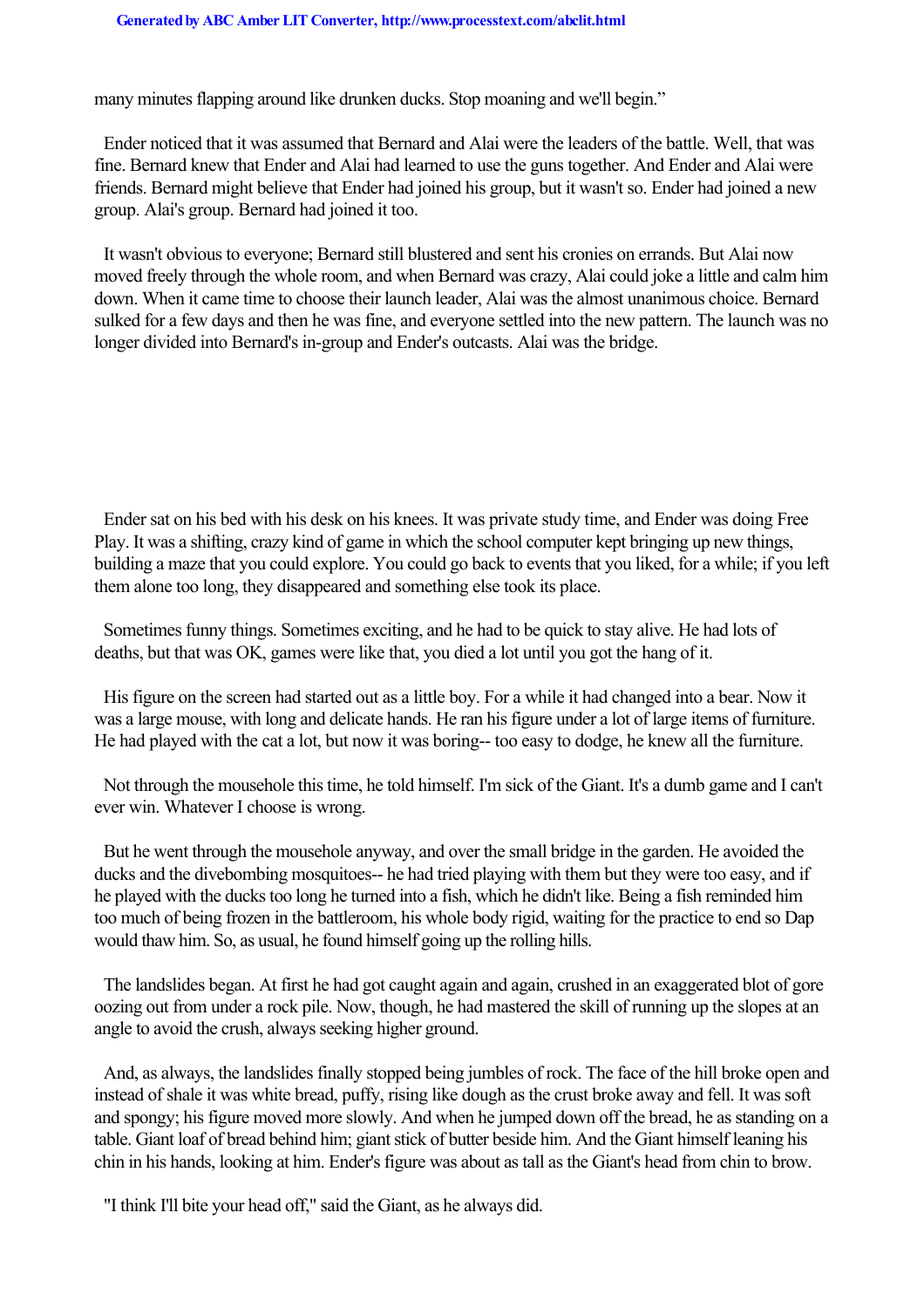This time, instead of running away or standing there, Ender walked his figure up to the Giant's face and kicked him in the chin.

The Giant stuck out his tongue and Ender fell to the ground.

 "How about a guessing game?" asked the Giant. So it didn't make any difference-- the Giant only played the guessing game. Stupid computer. Millions of possible scenarios in its memory, and the Giant could only play one stupid game.

 The Giant, as always, set two huge shot glasses, as tall as Ender's knees, on the table in front of him. As always, the two were filled with different liquids. The computer was good enough that the liquids had never repeated, not that he could remember. This time the one had a thick, creamy looking liquid. The other hissed and foamed.

"One is poison and one is not," said the Giant. "Guess right and I'll take you into Fairyland."

 Guessing meant sticking his head into one of the glasses to drink. He never guessed right. Sometimes his head was dissolved. Sometimes he caught on fire. Sometimes he fell in and drowned. Sometimes he fell out, turned green, and rotted away. It was always ghastly, and the Giant always laughed.

 Ender knew that whatever he chose he would die. The game was rigged. On the first death, his figure would reappear on the Giant's table, to play again. On the second death, he'd come back to the landslides. Then to the garden bridge. Then to the mousehole. And then, if he still went back to the Giant and played again, and died again, his desk would go dark, "Free Play Over" would march around the desk and Ender would lie back on his bed and tremble until he could finally go to sleep. The game was rigged but still the Giant talked about Fairyland, some stupid childish three-year-old's Fairyland that probably had some stupid Mother Goose or Pac-Man or Peter Pan, it wasn't even worth getting to, but he had to find some way of beating the Giant to get there.

 He drank the creamy liquid. Immediately he began to inflate and rise like a balloon. The Giant laughed. He was dead again.

 He played again, and this time the liquid set, like concrete, and held his head down while the Giant cut him open along the spine, deboned him like a fish, and began to eat while his arms and legs quivered.

 He reappeared at the landslides and decided not to go on. He even let the landslides cover him once. But even though he was sweating and he felt cold, with his next life he went back up the hills till they turned into bread, and stood on the Giant's table as the shot glasses were set before him.

 He stared at the two liquids. The one foaming, the other with waves in it like the sea. He tried to guess what kind of death each one held. Probably a fish will come out of the ocean one and eat me. The foamy one will probably asphyxiate me. I hate this game. It isn't fair. It's stupid. It's rotten.

 And instead of pushing his face into one of the liquids, he kicked one over, then the other, and dodged the Giant's huge hands as the Giant shouted, "Cheater, cheater!" He jumped at the Giant's face, clambered up his lip and nose, and began to dig in the Giant's eye. The stuff came away like cottage cheese, and as the Giant screamed, Ender's figure burrowed into the eye, climbed right in, burrowed in and in.

The Giant fell over backward, the view shifted as he fell, and when the Giant came to rest on the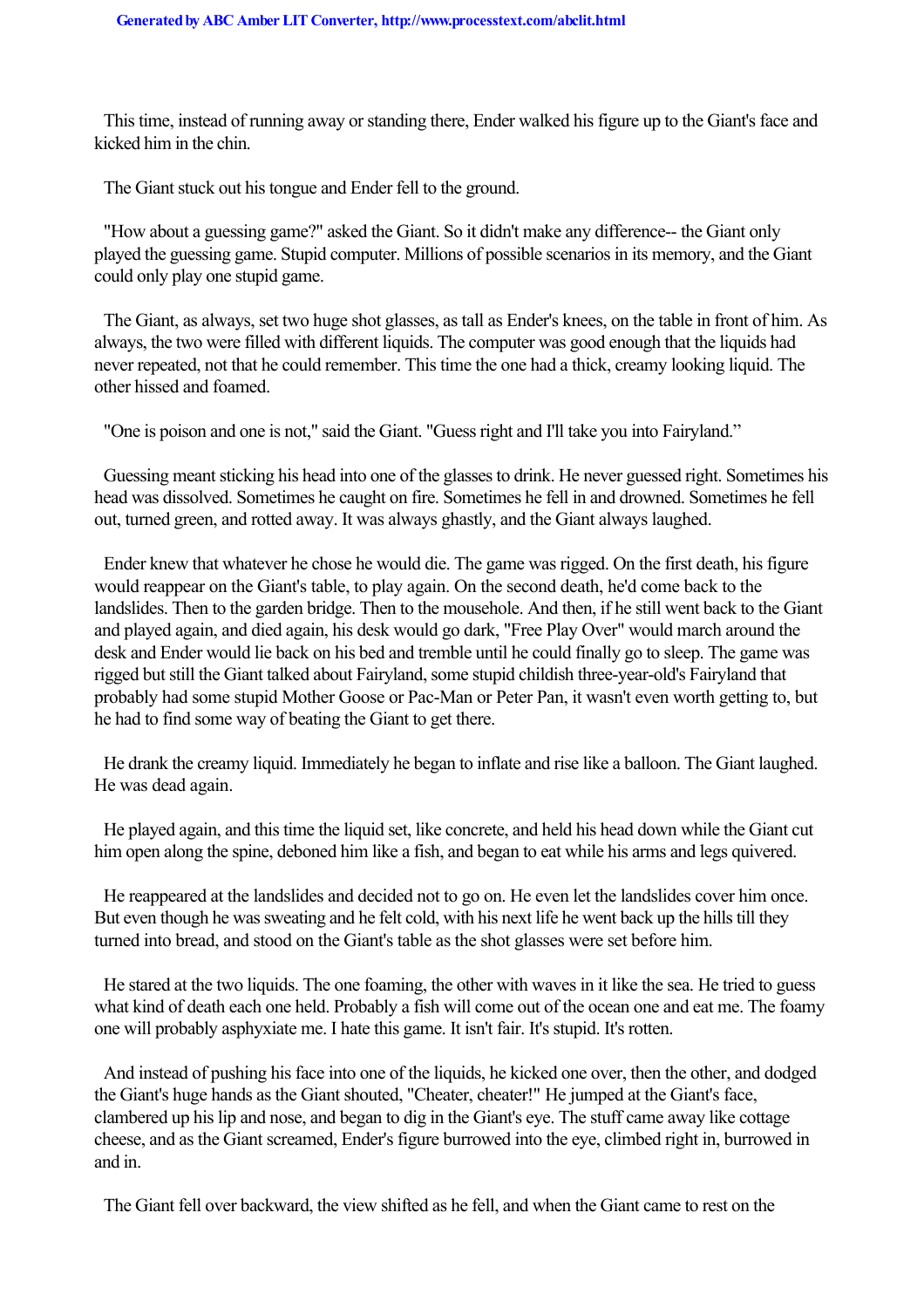ground, there were intricate, lacy trees all around. A bat flew up and landed on the dead Giant's nose. Ender brought his figure up out of the Giant's eye.

"How did you get here?" the bat asked. "Nobody ever comes here."

 Ender could not answer, of course. So he reached down, took a handful of the Giant's eyestuff, and offered it to the bat.

The bat took it and flew off, shouting as it went, "Welcome to Fairyland."

 He had made it. He ought to explore. He ought to climb down from the Giant's face and see what he had finally achieved.

 Instead he signed off, put his desk in his locker, stripped off his clothes and pulled his blanket over him. He hadn't meant to kill the Giant. This was supposed to be a game. Not a choice between his own grisly death and an even worse murder. I'm a murderer, even when I play. Peter would be proud of me.

7

Salamander

"Isn't it nice to know that Ender can do the impossible?"

 "The player's deaths have always been sickening. I've always thought the Giant's Drink was the most perverted part of the whole mind game, but going for the eye like that-- this is the one we want to put in command of our fleets?"

"What matters is that he won the game that couldn't be won."

"I suppose you'll move him now."

"We were waiting to see how he handled the thing with Bernard. He handled it perfectly."

 "So as soon as he can cope with a situation, you move him to one he can't cope with. Doesn't he get any rest?"

 "He'll have a month or two, maybe three, with his launch group. That's really quite a long time in a child's life."

 "Does it ever seem to you that these boys aren't children? I look at what they do, the way they talk, and they don't seem like little kids."

"They're the most brilliant children in the world, each in his own way."

"But shouldn't they still act like children? They aren't*normal* . They act like-- history. Napoleon and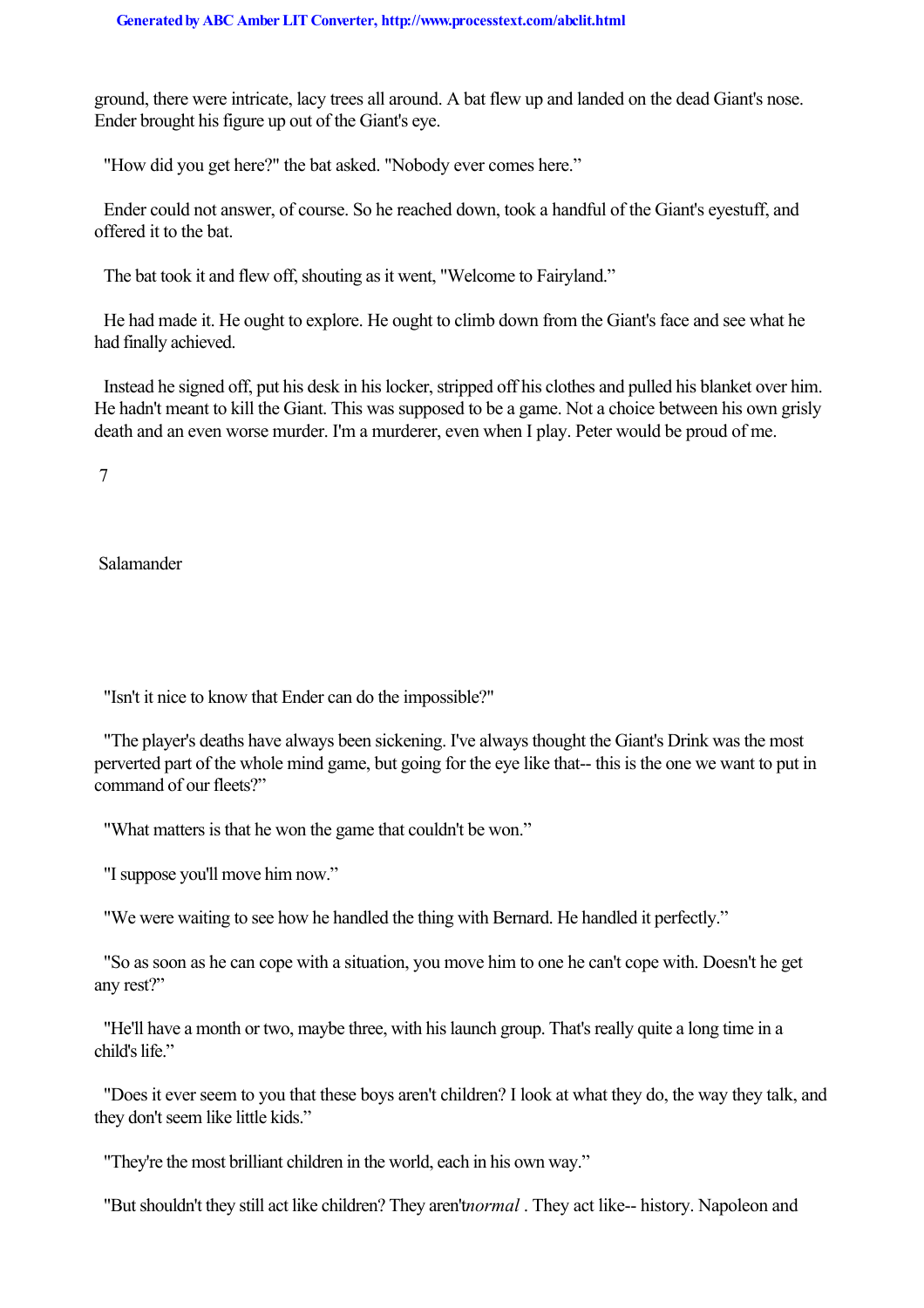Wellington. Caesar and Brutus."

"We're trying to save the world, not heal the wounded heart. You're too compassionate."

"General Levy has no pity for anyone. All the videos say so. But don't hurt this boy."

"Are you joking?"

"I mean, don't hurt him more than you have to."

 Alai sat across from Ender at dinner. "I finally figured out how you sent that message. Using Bernard's name"

"Me?" asked Ender.

 "Come on. who else? It sure wasn't Bernard. And Shen isn't too hot on the computer. And I know it wasn't me. Who else? Doesn't matter. I figured out how to fake a new student entry. You just created a student named Bernard-blank, B-E-R-N-A-R-D-space, so the computer didn't kick it out as a repeat of another student."

"Sounds like that might work," said Ender.

"OK, OK. It does work. But you did that practically on the first day."

"Or somebody. Maybe Dap did it, to keep Bernard from getting too much control."

"I found something else. I can't do it with your name."

"Oh?"

 "Anything with*Ender* in it gets kicked out. I can't get inside your files at all, either. You made your own security system."

"Maybe."

 Alai grinned. "I just got in and trashed somebody's files. He's right behind me on cracking the system. I need protection, Ender. I need your system."

"If I give you my system, you'll know how I do it and you'll get in and trash*me* ."

"You say*me* ?" Alai asked. "I the sweetest friend you got!"

Ender laughed. "I'll setup a system for you."

"Now?"

"Can I finish eating?"

"You never finish eating."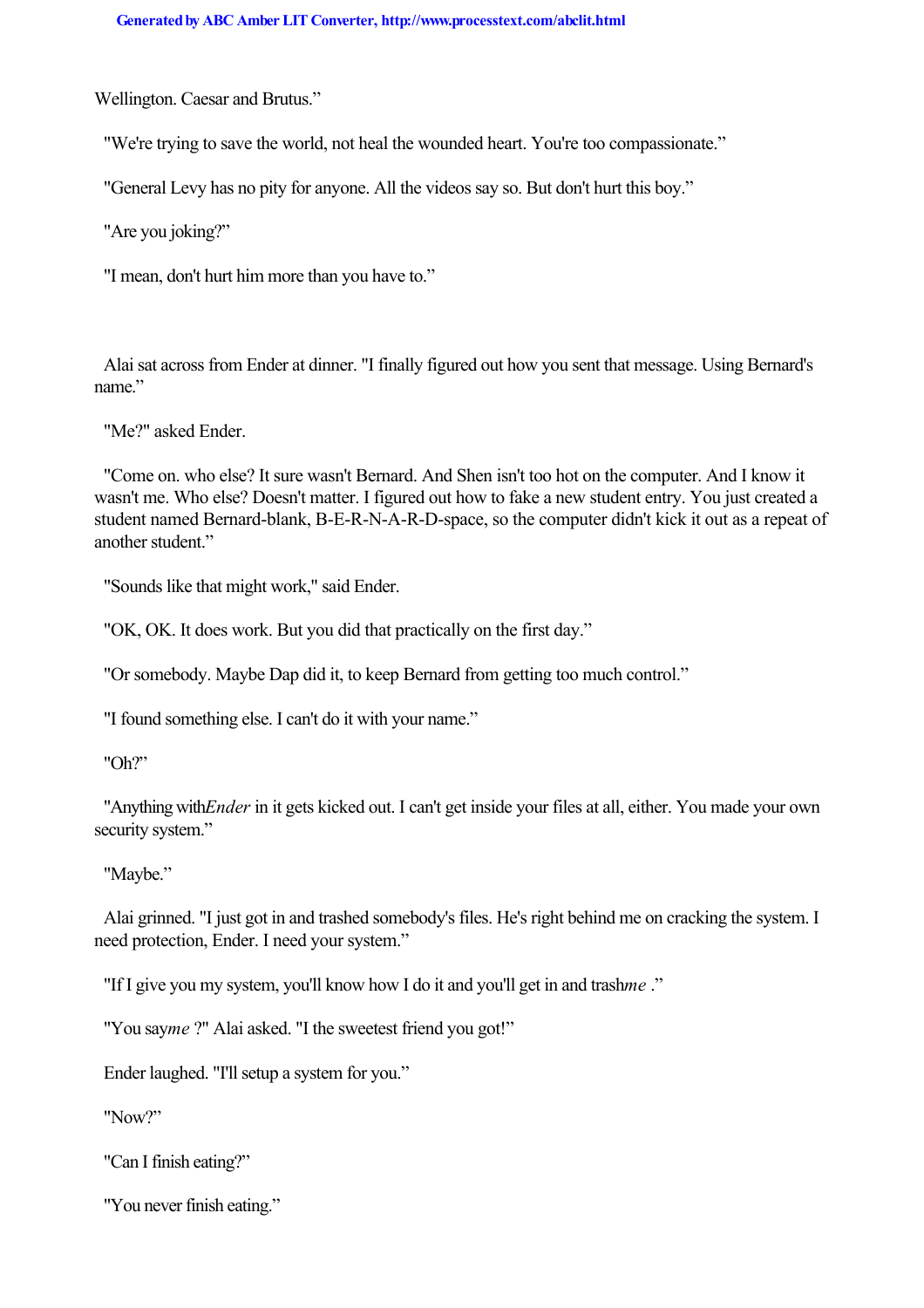It was true. Ender's tray always had food on it after a meal. Ender looked at the plate and decided he was through. "Let's go then."

 When they got to the barracks. Ender squatted down by his bed and said, "Get your desk and bring it over here. I'll show you how." But when Alai brought his desk to Ender's bed, Ender was just sitting there, his lockers still closed.

"What up?" asked Alai.

In answer Ender palmed his locker. "Unauthorized Access Attempt," it said. It didn't open.

"Somebody done a dance on your head, mama," Alai said. "Somebody eated your face."

"You sure you want my security system now?" Ender got up and walked away from his bed.

"Ender," said Alai.

Ender turned around. Alai was holding a little piece of paper.

"What is it?"

Alai looked up at him. "Don't you know? This was on your bed. You must have sat on it."

Ender took it from him.

## ENDER WIGGIN

# ASSIGNED SALAMANDER ARMY

## COMMANDER BONZO MADRID

## EFFECTIVE IMMEDIATELY

## CODE GREEN GREEN BROWN

## NO POSSESSIONS TRANSFERRED

"You're smart, Ender, but you don't do the battle-room any better than me."

 Ender shook his head. It was the stupidest thing he could think of, to promote him now. Nobody got promoted before they were eight years old. Ender wasn't even seven yet. And launches usually moved into the armies together, with most armies getting a new kid at the same time. There were no transfer slips on any of the other beds.

 Just when things were finally coming together. Just when Bernard was getting along with everybody, even Ender. Just when Ender was beginning to make a real friend out of Alai. Just when his life was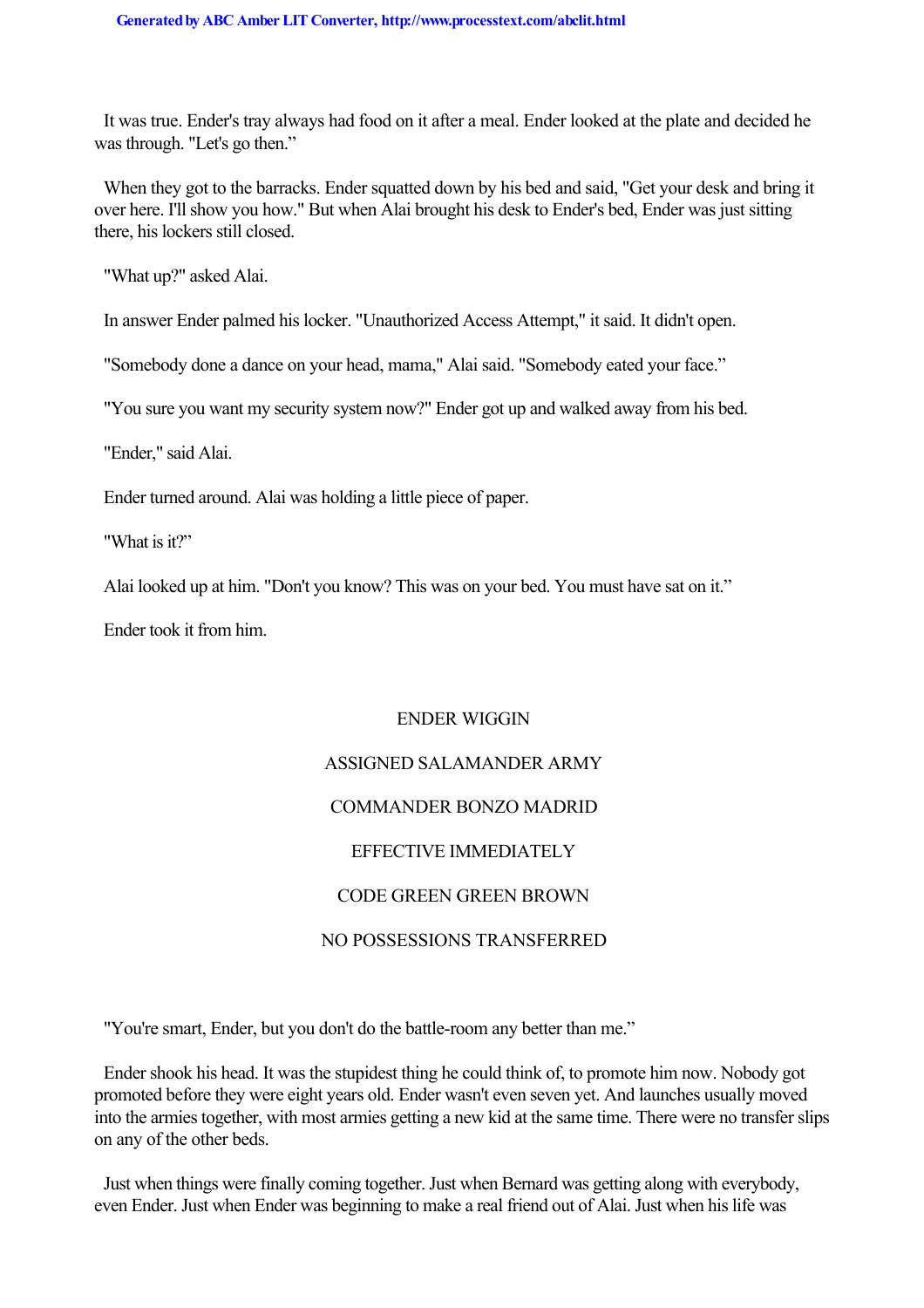finally getting livable.

Ender reached down to pull Alai up from the bed.

"Salamander Army's in contention, anyway," Alai said.

 Ender was so angry at the unfairness of the transfer that tears were coming to his eyes. Mustn't cry, he told himself.

 Alai saw the tears but had the grace not to say so. "They're fartheads, Ender, they won't even let you take anything you*own* ."

Ender grinned and didn't cry after all. "Think I should strip and go naked?"

Alai laughed, too.

 On impulse Ender hugged him, tight, almost as if he were Valentine. He even thought of Valentine then and wanted to go home. "I don't want to go," he said.

 Alai hugged him back. "I understand them, Ender. You*are* the best of us. Maybe they're in a hurry to teach you everything."

 "They don't want to teach me*everything* ," Ender said. "I wanted to learn what it was like to have a friend"

 Alai nodded soberly. "Always my friend, always the best of my friends," he said. Then he grinned. "Go slice up the buggers."

"Yeah." Ender smiled back.

 Alai suddenly kissed Ender on the cheek and whispered in his ear. "Salaam." Then, red faced, he turned away and walked to his own bed at the back of the barracks. Ender guessed that the kiss and the word were somehow forbidden. A suppressed religion, perhaps. Or maybe the word had some private and powerful meaning for Alai alone. Whatever it meant to Alai, Ender knew that it was sacred; that he had uncovered himself for Ender, as once Ender's mother had done when he was very young, before they put the monitor in his neck, and she had put her hands on his head when she thought he was asleep, and prayed over him. Ender had never spoken of that to anyone, not even to Mother, but had kept it as a memory of holiness, of how his mother loved him when she thought that no one, not even he, could see or hear. That was what Alai had given him: a gift so sacred that even Ender could not be allowed to understand what it meant.

 After such a thing nothing could be said. Alai reached his bed and turned around to see Ender. Their eyes held for only a moment, locked in understanding. Then Ender left.

 There would be no green green brown in this part of the school; he would have to pick up the colors in one of the public areas. The others would be finished with dinner very soon; he didn't want to go near the mess hall. The game room would be nearly empty.

 None of the games appealed to him, the way he felt now. So he went to the bank of public desks at the back of the room and signed on to his own private game. He went quickly to Fairyland. The Giant was dead when he arrived now; he had to climb carefully down the table, jump to the leg of the Giant's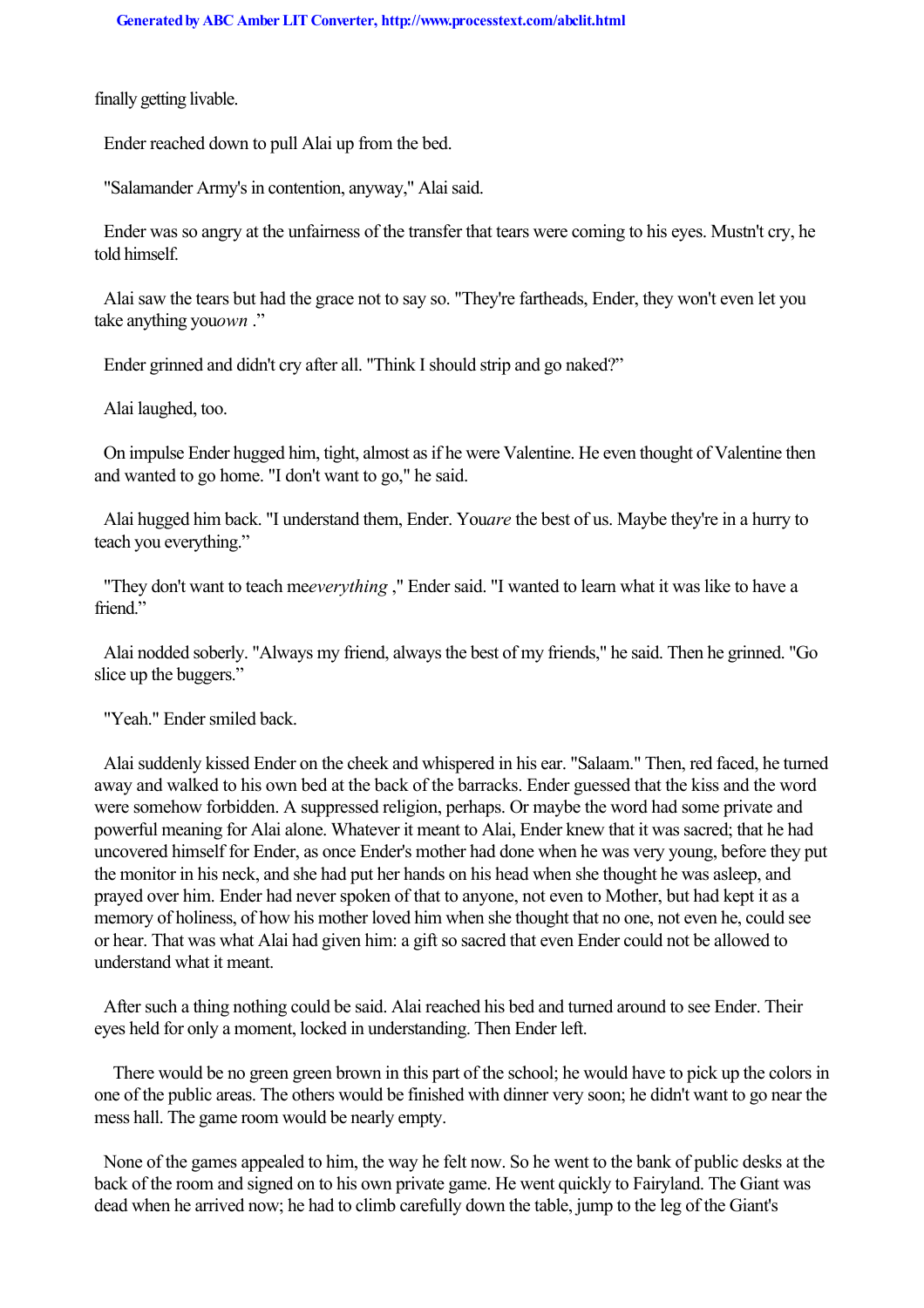overturned chair, and then make the drop to the ground. For a while there had been rats gnawing at the Giant's body, but Ender had killed one with a pin from the Giant's ragged shirt, and they had left him alone after that.

 The Giant's corpse had essentially finished its decay. What could be torn by the small scavengers was torn; the maggots had done their work on the organs, now it was a desiccated mummy, hollowed-out, teeth in a rigid grin, eyes empty, fingers curled. Ender remembered burrowing through the eye when it had been alive and malicious and intelligent. Angry and frustrated as he was, Ender wished to do such murder again. But the Giant had become part of the landscape now, and so there could be no rage against him.

 Ender had always gone over the bridge to the castle of the Queen of Hearts, where there were games enough for him; but none of those appealed to him now. He went around the giant's corpse and followed the brook upstream, to where it emerged from the forest. There was a playground there, slides and monkeybars, teeter-totters and merry-go-rounds, with a dozen children laughing as they played. Ender came and found that in the game he had become a child, though usually his figure in the games was adult. In fact, he was smaller than the other children.

 He got in line for the slide. The other children ignored him. He climbed up to the top, watched the boy before him whirl down the long spiral to the ground. Then he sat and began to slide.

 He had not slid for a moment when he fell right through the slide and landed on the ground under the ladder. The slide would not hold him.

 Neither would the monkey bars. He could climb a ways, but then at random a bar seemed to be insubstantial and he fell. He could sit on the see-saw until he rose to the apex; then he fell. When the merry-go-round went fast, he could not hold onto any of the bars, and centrifugal force hurled him off.

 And the other children: their laughter was raucous, offensive. They circled around him and pointed and laughed for many seconds before they went back to their play.

 Ender wanted to hit them, to throw them in the brook. Instead he walked into the forest. He found a path, which soon became an ancient brick road, much overgrown with weeds but still usable. There were hints of possible games off to either side, but Ender followed none of them. He wanted to see where the path led.

 It led to a clearing, with a well in the middle, and a sign that said, "Drink, traveler." Ender went forward and looked at the well. Almost at once, he heard a snarl. Out of the woods emerged a dozen slavering wolves with human faces. Ender recognized them-- they were the children from the playground. Only now their teeth could tear; Ender, weaponless, was quickly devoured.

 His next figure appeared, as usual, in the same spot, and was eaten again, though Ender tried to climb down into the well.

 The next appearance, though, was at the playground. Again the children laughed at him. Laugh all you like, Ender thought. I know what you are. He pushed one of them. She followed him, angry. Ender led her up the slide. Of course he fell through; but this time, following so closely behind him, she also fell through. When she hit the ground, she turned into a wolf and lay there, dead or stunned.

 One by one Ender led each of the others into a trap. But before he had finished off the last of them, the wolves began reviving, and were no longer children. Ender was torn apart again.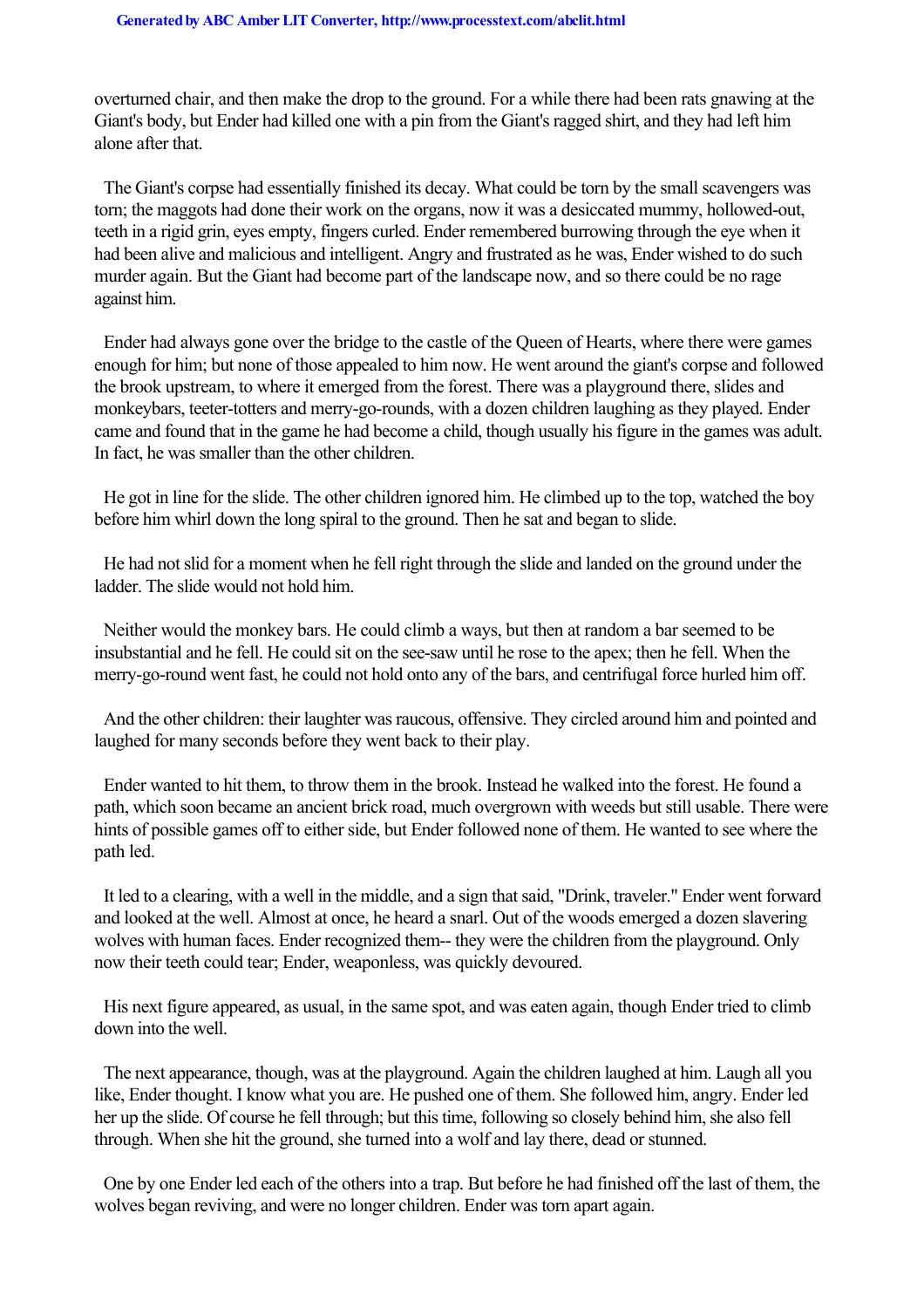This time, shaking and sweating, Ender found his figure revived on the Giant's table. I should quit, he told himself. I should go to my new army.

 But instead he made his figure drop down from the table and walk around the Giant's body to the playground.

 This time, as soon as the child hit the ground and turned into a wolf, Ender dragged the body to the brook and pulled it in. Each time, the body sizzled as though the water were acid; the wolf was consumed, and a dark cloud of smoke arose and drifted away. The children were easily dispatched, though they began following him in twos and threes at the end. Ender found no wolves waiting for him in the clearing, and he lowered himself into the well on the bucket rope.

 The light in the cavern was dim, but he could see piles of jewels. He passed them by, noting that, behind him, eyes glinted among the gems. A table covered with food did not interest him. He passed through a group of cages hanging from the ceiling of the cave, each containing some exotic, friendly-looking creature. I'll play with you later, Ender thought. At last he came to a door, with these words in glowing emeralds:

### THE END OF THE WORLD

He did not hesitate. He opened the door and stepped through.

 He stood on a small ledge, high on a cliff overlooking a terrain of bright and deep green forest with dashes of autumn color and patches here and there of cleared land, with oxdrawn plows and small villages, a castle on a rise in the distance, and clouds riding currents of air below him. Above him, the sky was the ceiling of a vast cavern, with crystals dangling in bright stalactites.

 The door closed behind him. Ender studied the scene intently. With the beauty of it, he cared less for survival than usual. He cared little, at the moment, what the game of this place might be. He had found it, and seeing it was its own reward. And so, with no thought of consequences, he jumped from the ledge.

 Now he plummeted downward toward a rolling river and savage rocks; but a cloud came between him and the ground as he fell, and caught him, and carried him away.

 It took him to the tower of the castle, and through the open window, bearing him in. There it left him, in a room with no apparent door in floor or ceiling, and windows looking out over a certainly fatal fall.

A moment ago he had thrown himself from a ledge carelessly; this time he hesitated.

The small rug before the fire unraveled itself into a long, slender serpent with wicked teeth.

"I am your only escape," it said. "Death is your only escape.

 Ender looked around the room for a weapon, when suddenly the screen went dark. Words flashed around the rim of the desk.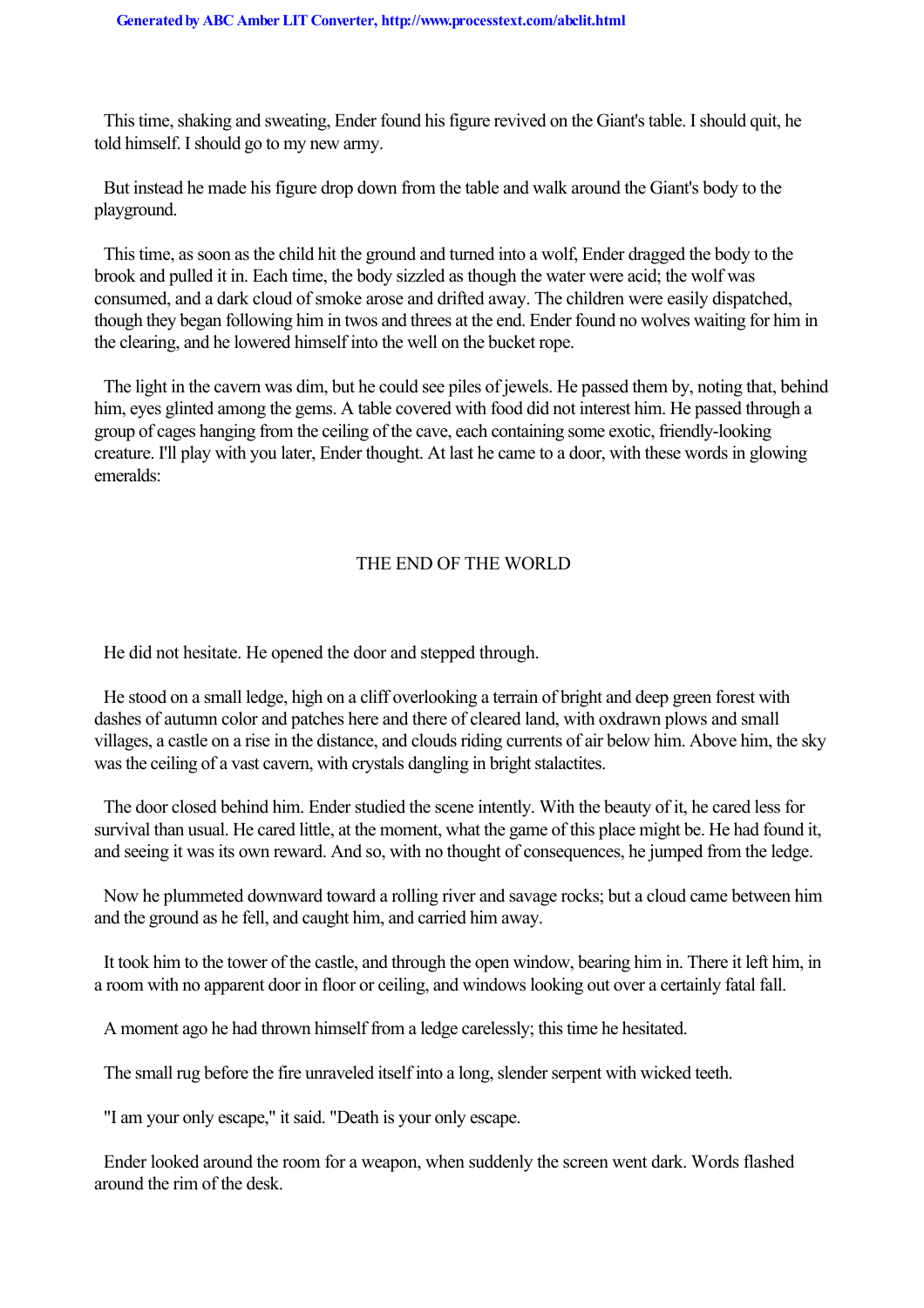#### REPORT TO COMMANDER IMMEDIATELY.

## YOU ARE LATE.

#### GREEN GREEN BROWN.

 Furious, Ender snapped off the desk and went to the color wall, where he found the ribbon of green green brown, touched it, and followed it as it lit up before him. The dark green, light green, and brown of the ribbon reminded him of the early autumn kingdom he had found in the game. I must go back there, he told himself. The serpent is a long thread; I can let myself down from the tower and find my way through that place. Perhaps it's called the end of the world because it's the end of the games, because I can go to one of the villages and become one of the little boys working and playing there, with nothing to kill and nothing to kill me, just living there.

 As he thought of it, though, he could not imagine what "just living" might actually be. He had never done it in his life. But he wanted to do it anyway.

 Armies were larger than launch groups, and the army barracks room was larger, too. It was long and narrow, with bunks on both sides; so long, in fact, that you could see the curvature of the floor as the far end bent upward, part of the wheel of the Battle School.

 Ender stood at the door. A few boys near the door glanced at him, but they were older, and it seemed as though they hadn't even seen him. They went on with their conversations, lying and leaning on bunks. They were discussing battles, of course; the older boys always did. They were all much larger than Ender. The ten- and eleven-year-olds towered over him; even the youngest were eight, and Ender was not large for his age.

 He tried to see which of the boys was the commander, but most were somewhere between battle dress and what the soldiers always called their sleep uniform-- skin from head to toe. Many of them had desks out, but few were studying.

Ender stepped into the room. The moment he did, he was noticed.

 "What do you want?" demanded the boy who had the upper bunk by the door. He was the largest of them. Ender had noticed him before, a young giant who had whiskers growing raggedly on his chin. "You're not a Salamander."

 "I'm supposed to be, I think," Ender said. "Green green brown, right? I was transferred." He showed the boy, obviously the doorguard, his paper.

The doorguard reached for it. Ender withdrew it just out of reach. "I'm supposed to give it to Bonzo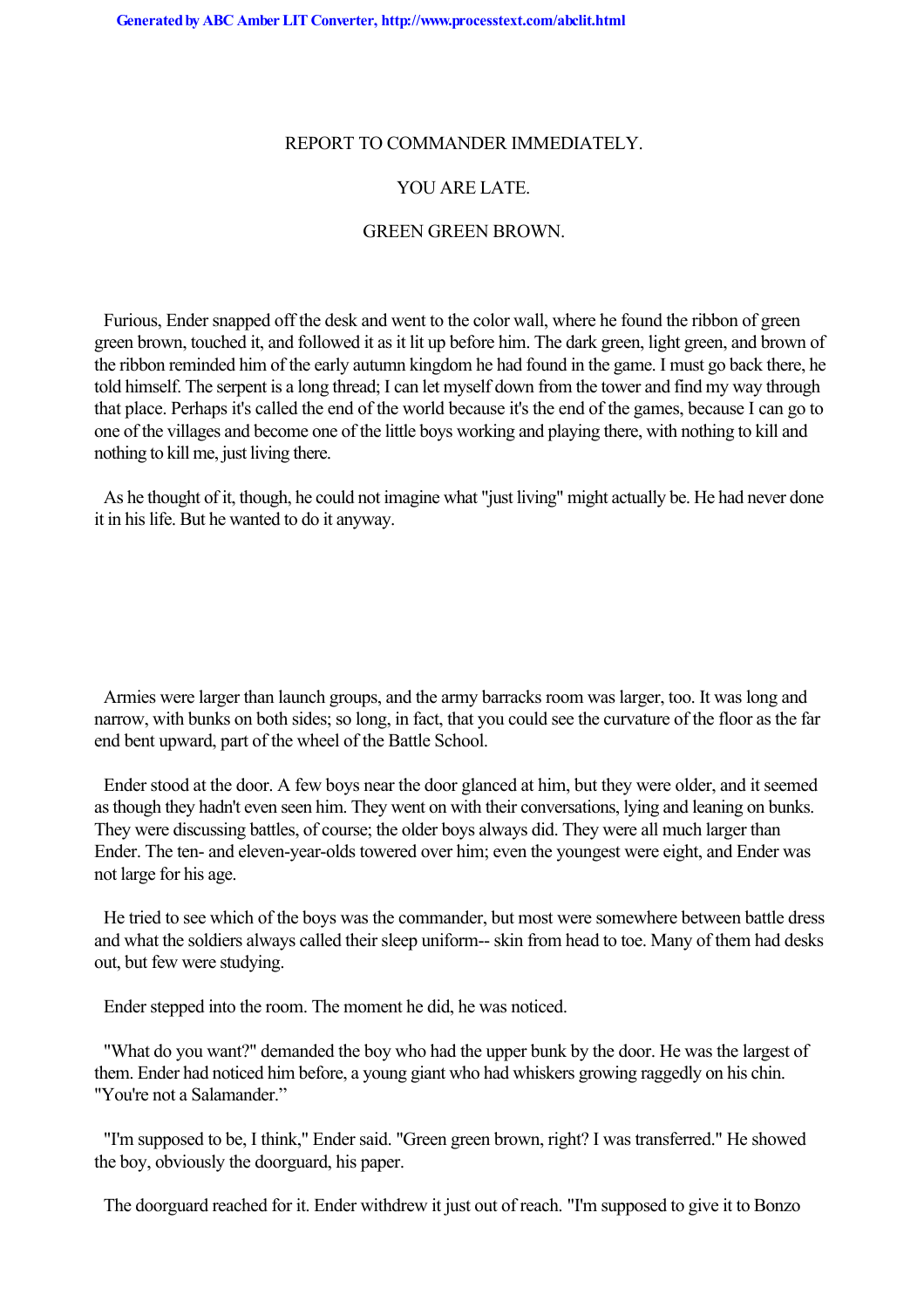Madrid<sup>"</sup>

 Now another boy joined the conversation, a smaller boy, but still larger than Ender, "Not bahn-zoe, pisshead. Bone-So. The name's Spanish. Bonzo Madrid.*Aqui nosotros hablamos español, Señor Gran Fedor* ."

"You must be Bonzo, then?" Ender asked, pronouncing the name correctly.

 "No, just a brilliant and talented polyglot. Petra Arkanian. The only girl in Salamander Army. With more balls than anybody else in the room."

"Mother Petra she talking?" said one of the boys. "She talking, she talking."

Another one chimed in. "Shit talking ... shit talking, shit talking!"

Quite a few laughed.

 "Just between you and me," Petra said, "if they gave the Battle School an enema, they'd stick it in at green green brown."

 Ender despaired. He already had nothing going for him: grossly undertrained, small, inexperienced, doomed to be resented for early advancement. And now, by chance, he had made exactly the wrong friend. An outcast in Salamander Army, and she had just linked him with her in the minds of the rest of the army. A good day's work. For a moment, as Ender looked around at the laughing, jeering faces, he imagined their bodies covered with hair, their teeth pointed for tearing. Am I the only human being in this place? Are all the others animals, waiting only to devour?

Then he remembered Alai. In every army, surely, there was at least one worth knowing.

 Suddenly, though no one said to be quiet, the laughter stopped and the group fell silent. Ender turned to the door. A boy stood there, tall and dark and slender, with beautiful black eyes and slender lips that hinted at refinement. I would follow such beauty, said something inside Ender. I would see as those eyes see.

"Who are you?" asked the boy quietly.

"Ender Wiggin, sir," Ender said. "Reassigned from launch to Salamander Army." He held out the orders.

 The boy took the paper in a swift, sure movement, without touching Ender's hand. "How old are you, Wiggin?" he asked.

"Almost seven."

Still quietly, he said, "I asked how old you are, not how old you almost are."

"I am six years, nine months, and twelve days old."

"How long have you been working in the battleroom?"

"A few months, now. My aim is better."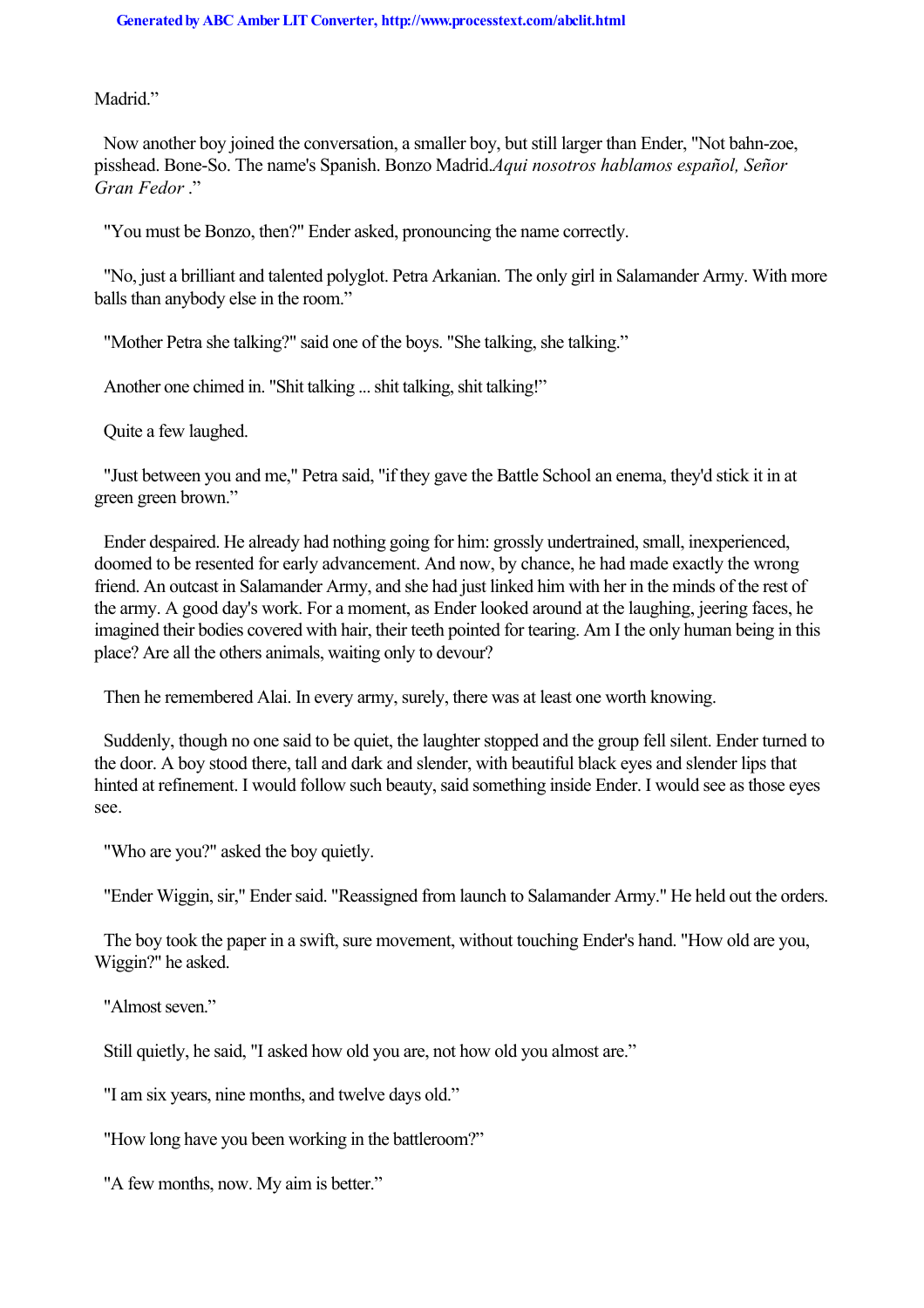"Any training in battle maneuvers? Have you ever been part of a toon? Have you ever carried out a joint exercise?"

Ender had never heard of such things. He shook his head.

 Madrid looked at him steadily. "I see. As you will quickly learn, the officers in command of this school, most notably Major Anderson, who runs the game, are fond of playing tricks. Salamander Army is just beginning to emerge from indecent obscurity. We have won twelve of our last twenty games. We have surprised Rat and Scorpion and Hound, and we are ready to play for leadership in the game. So of course, of course I am given such a useless, untrained, hopeless specimen of underdevelopment as yourself."

Petra said, quietly, "He isn't glad to meet you."

 "Shut up, Arkanian," Madrid said. "To one trial we now add another. But whatever obstacles our officers choose to fling in our path, we are still--"

 "Salamander!" cried the soldiers, in one voice. Instinctively, Ender's perception of these events changed. It was a pattern, a ritual. Madrid was not trying to hurt him, merely taking control of a surprising event and using it to strengthen his control of his army.

 "We are the fire that will consume them, belly and bowel, head and heart, many flames of us, but one fire"

"Salamander!" they cried again.

"Even this one will not weaken us."

For a moment, Ender allowed himself to hope. "I'll work hard and learn quickly," he said.

 "I didn't give you permission to speak," Madrid answered. "I intend to trade you away as quickly as I can. I'll probably have to give up someone valuable along with you, but as small as you are you are worse than useless. One more frozen, inevitably, in every battle, that's all you are, and we're now at a point where every frozen soldier makes a difference in the standings. Nothing personal, Wiggin, but I'm sure you can get your training at someone else's expense."

"He's all heart," Petra said.

 Madrid stepped closer to the girl and slapped her across the face with the back of his hand. It made little sound, for only his fingernails had hit her. But there were bright red marks, four of them, on her cheek, and little pricks of blood marked where the tips of his fingernails had struck.

 "Here are your instructions, Wiggin. I expect that it is the last time I'll need to speak to you. You will stay out of the way when we're training in the battleroom. You have to be there, of course, but you will not belong to any toon and you will not take part in any maneuvers. When we're called to battle, you will dress quickly and present yourself at the gate with everyone else. But you will not pass through the gate until four full minutes after the beginning of the game, and then you will remain at the gate, with your weapon undrawn and unfired, until such time as the game ends."

Ender nodded. So he was to be a nothing. He hoped the trade happened soon.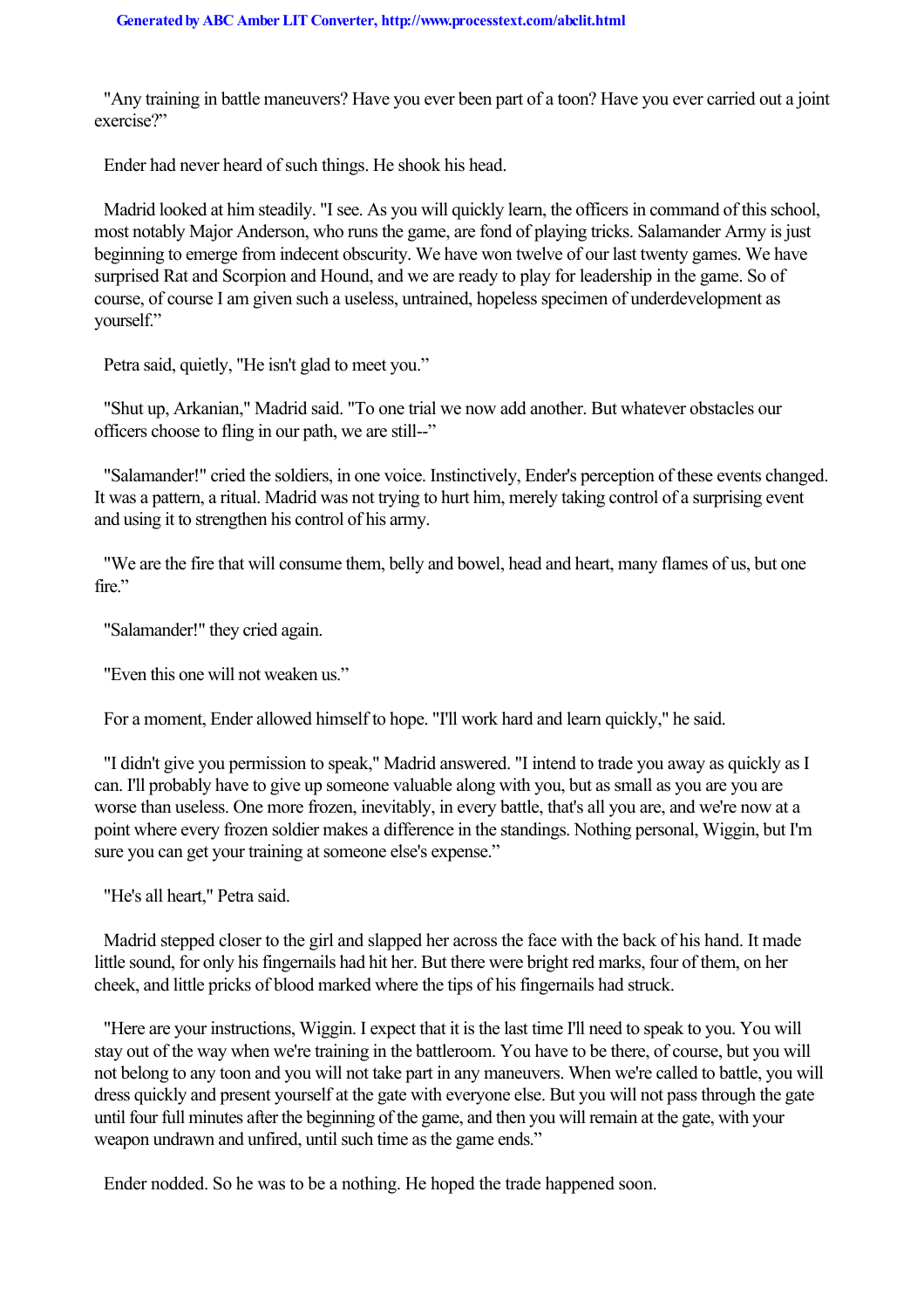He also noticed that Petra did not so much as cry out in pain, or touch her cheek, though one spot of blood had beaded and run, making a streak down to her jaw. Outcast she may be, but since Bonzo Madrid was not going to be Ender's friend, no matter what, he might as well make friends with Petra.

 He was assigned a bunk at the far end of the room. The upper bunk, so that when he lay on his bed he couldn't even seen the door; the curve of the ceiling blocked it. There were other boys near him, tired-looking boys, sullen, the ones least valued. They had nothing of welcome to say to Ender.

 Ender tried to palm his locker open, but nothing happened. Then he realized the lockers were not secured. All four of them had rings on them, to pull them open. Nothing would be private, then, now that he was in an army.

 There was a uniform in the locker. Not the pale green of the Launchies, but the orange-trimmed dark green uniform of Salamander Army. It did not fit well. But then, they had probably never had to provide such a uniform for a boy so young.

 He was starting to take it off when he noticed Petra walking down the aisle toward his bed. He slid off the bunk and stood on the floor to greet her.

"Relax," she said. "I'm not an officer."

"You're a toon leader, aren't you?"

Someone nearby snickered.

"Whatever gave you that idea, Wiggin?"

"You have a bunk in the front."

 "I bunk in the front because I'm the best sharpshooter in Salamander Army, and because Bonzo is afraid I'll start a revolution if the toon leaders don't keep an eye on me. As if I could start anything with boys like*these* ." She indicated the sullen-faced boys on the nearby bunks.

What was she trying to do, make it worse than it already was?

 "Everybody's better than I am," Ender said, trying to dissociate himself from her contempt for the boys who would, after all, be his near bunkmates.

 "I'm a girl," she said, "and you're a pissant of a six-year-old. We have so much in common, why don't we be friends?"

"I won't do your deskwork for you," he said.

 In a moment she realized it was a joke. "Ha," she said. "It's all so military, when you're in the game. School isn't like it is for Launchies. Histories and strategy and tactics and buggers and math and stars, things you'll need as a pilot or a commander. You'll see."

 "So you're my friend. Do I get a prize?" Ender asked. He was imitating her swaggering way of speaking, as if she cared about nothing.

"Bonzo isn't going to let you practice. He's going to make you take your desk to the battleroom and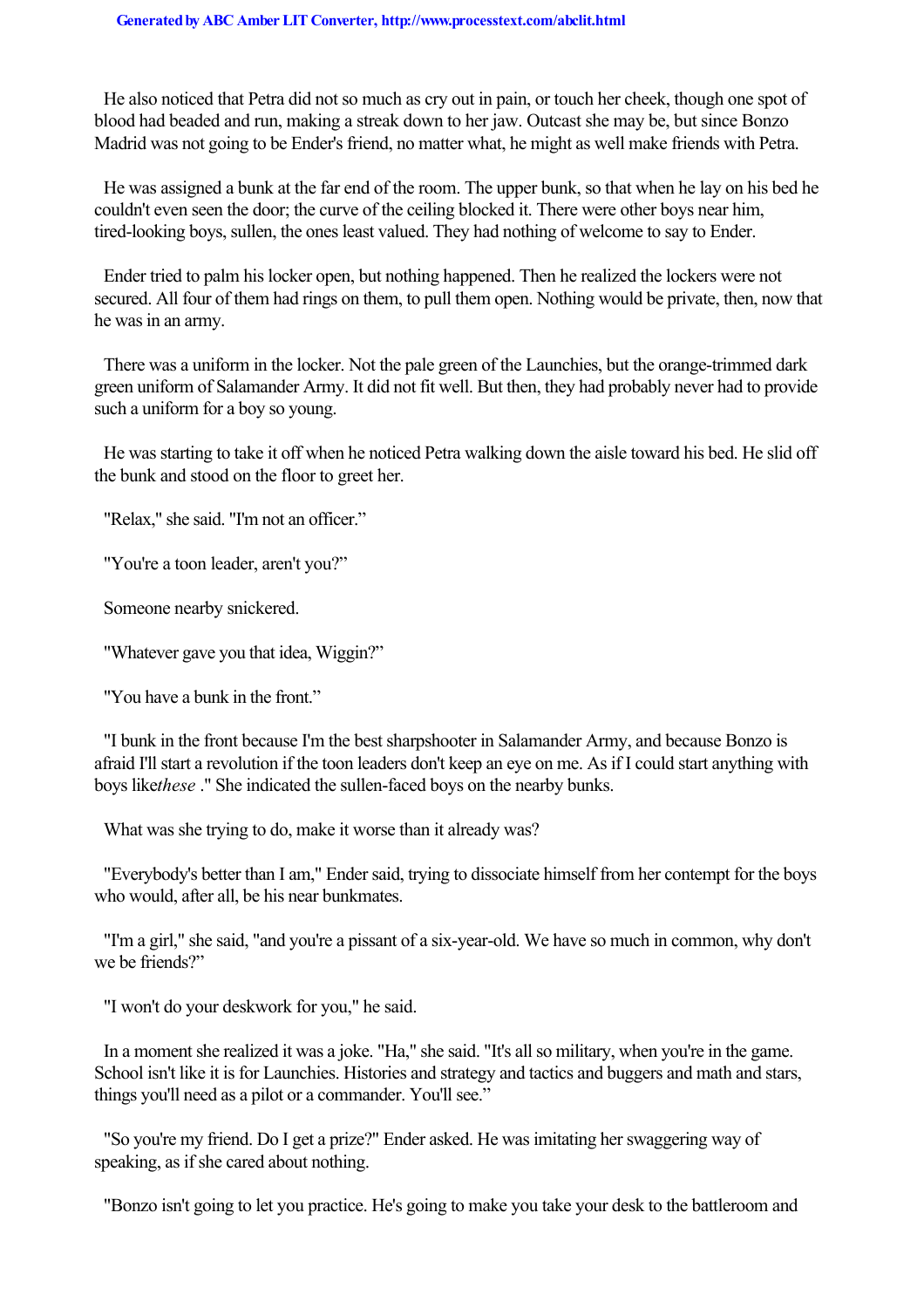study. He's right, in a way-- he doesn't want a totally untrained little kid start screwing up his precision maneuvers." She lapsed into giria, the slangy talk that imitated the pidgin English of uneducated people. "Bonzo, he pre-*cise*. He so*careful* , he piss on a plate and never splash."

Ender grinned.

 "The battleroom is open all the time. If you want, I'll take you in the off hours and show you some of the things I know, I'm not a great soldier, but I'm pretty good, and I sure know more than you."

"If you want," Ender said.

"Starting tomorrow morning after breakfast."

"What if somebody's using the room? We always went right after breakfast, in my launch."

"No problem. There are really nine battlerooms."

"I never heard of any others."

 "They all have the same entrance. The whole center of the battle school, the hub of the wheel, is battlerooms. They don't rotate with the rest of the station. That's how they do the nullg, the no-gravity-- it just holds still. No spin, no down. But they can set it up so that any one of the rooms is at the battleroom entrance corridor that we all use. Once you're inside, they move it along and another battleroom's in position."

"Oh."

"Like I said. Right after breakfast."

"Right," Ender said.

She started to walk away.

"Petra," he said.

She turned back.

"Thanks."

She said nothing, just turned around again and walked down the aisle.

 Ender climbed back up on his bunk and finished taking off his uniform. He lay naked on the bed, doodling with his new desk, trying to decide if they had done anything to his access codes. Sure enough, they had wiped out his security system. He couldn't own anything here, not even his desk.

The lights dimmed a little. Getting toward bedtime. Ender didn't know which bathroom to use.

"Go left out of the door," said the boy on the next bunk. "We share it with Rat, Condor, and Squirrel."

Ender thanked him and started to walk on past.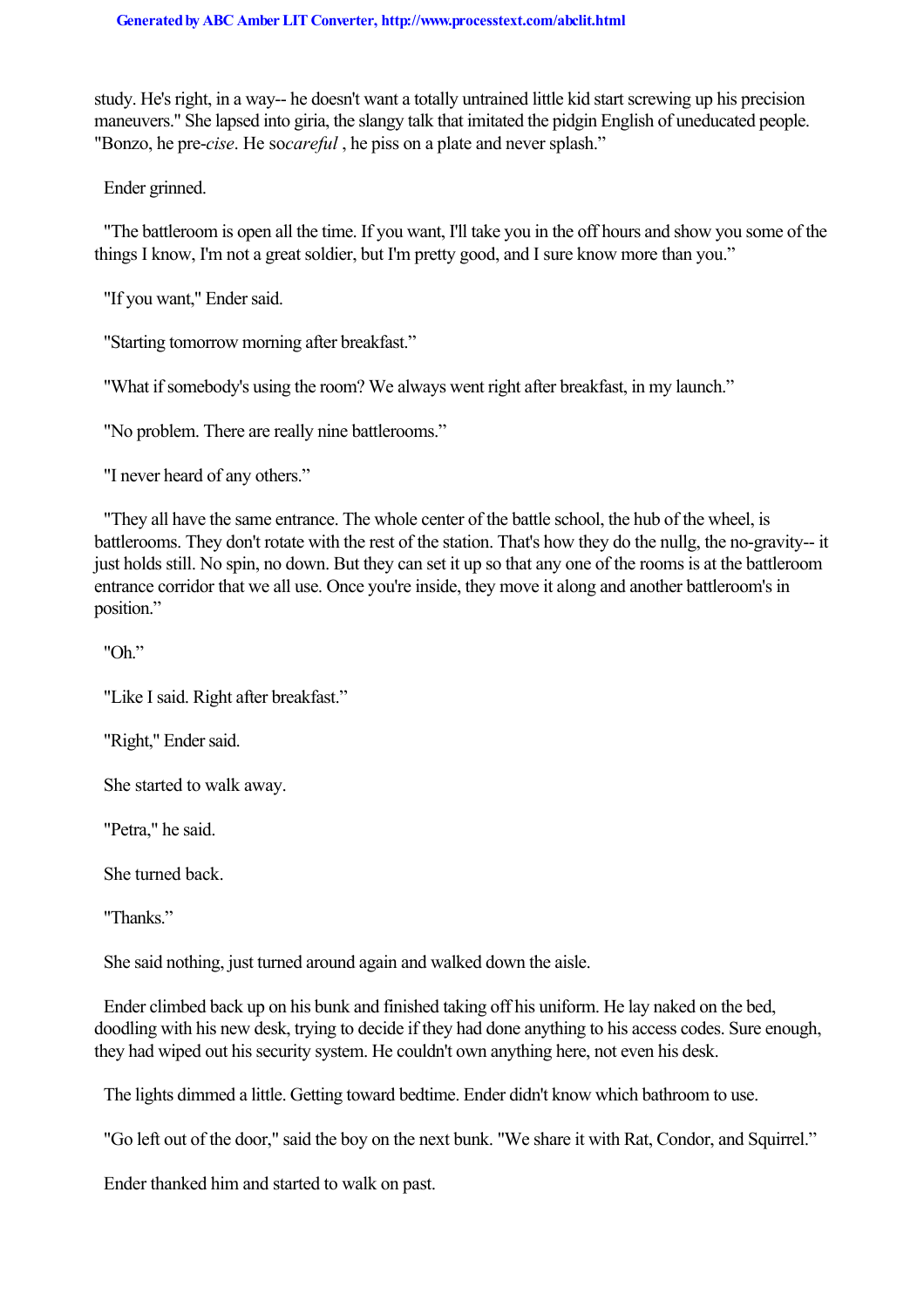"Hey," said the boy. "You can't go like that. Uniforms at all times out of this room."

"Even going to the toilet?"

 "Especially. And you're forbidden to speak to anyone from any other army. At meals or in the toilet. You can get away with it sometimes in the game room, and of course whenever a teacher tells you to, but if Bonzo catch you, you dead, eh?"

"Thanks."

"And, uh, Bonzo get mad if you skin by Petra."

"She was naked when I came in, wasn't she?"

"She do what she like, but you keep you clothes on. Bonzo's orders."

 That was stupid. Petra still looked like a boy, it was a stupid rule. It set her apart, made her different, split the army. Stupid stupid. How did Bonzo get to be a commander, if he didn't know better than that? Alai would be a better commander than Bonzo. He knew how to bring a group together.

I know how to bring a group together, too, thought Ender. Maybe I'll be commander someday.

 In the bathroom, he was washing his hands when somebody spoke to him. "Hey, they putting babies in Salamander uniforms now?"

Ender didn't answer just dried off his hands.

 "Hey, look! Salamander's getting babies now! Look at this! He could walk between my legs without touching my balls!"

"Cause you got none, Dink, that's why," somebody answered.

 As Ender left the room, he heard somebody else say, "It's Wiggin. You know, the smartass from the game room."

 He walked down the corridor smiling. He may be short, but they knew his name. From the game room, of course, so it meant nothing. But they'd see. He'd be a good soldier, too. They'd all know his name soon enough. Not in Salamander Army, maybe, but soon enough.

 Petra was waiting in the corridor that led to the battleroom. "Wait a minute," she said to Ender. "Rabbit Army just went in, and it takes a few minutes to change to the next battleroom."

 Ender sat down beside her. "There's more to the battleroom than just switching from one to the next," he said. "For instance, why is there gravity in the corridor outside the room, just before we go in?"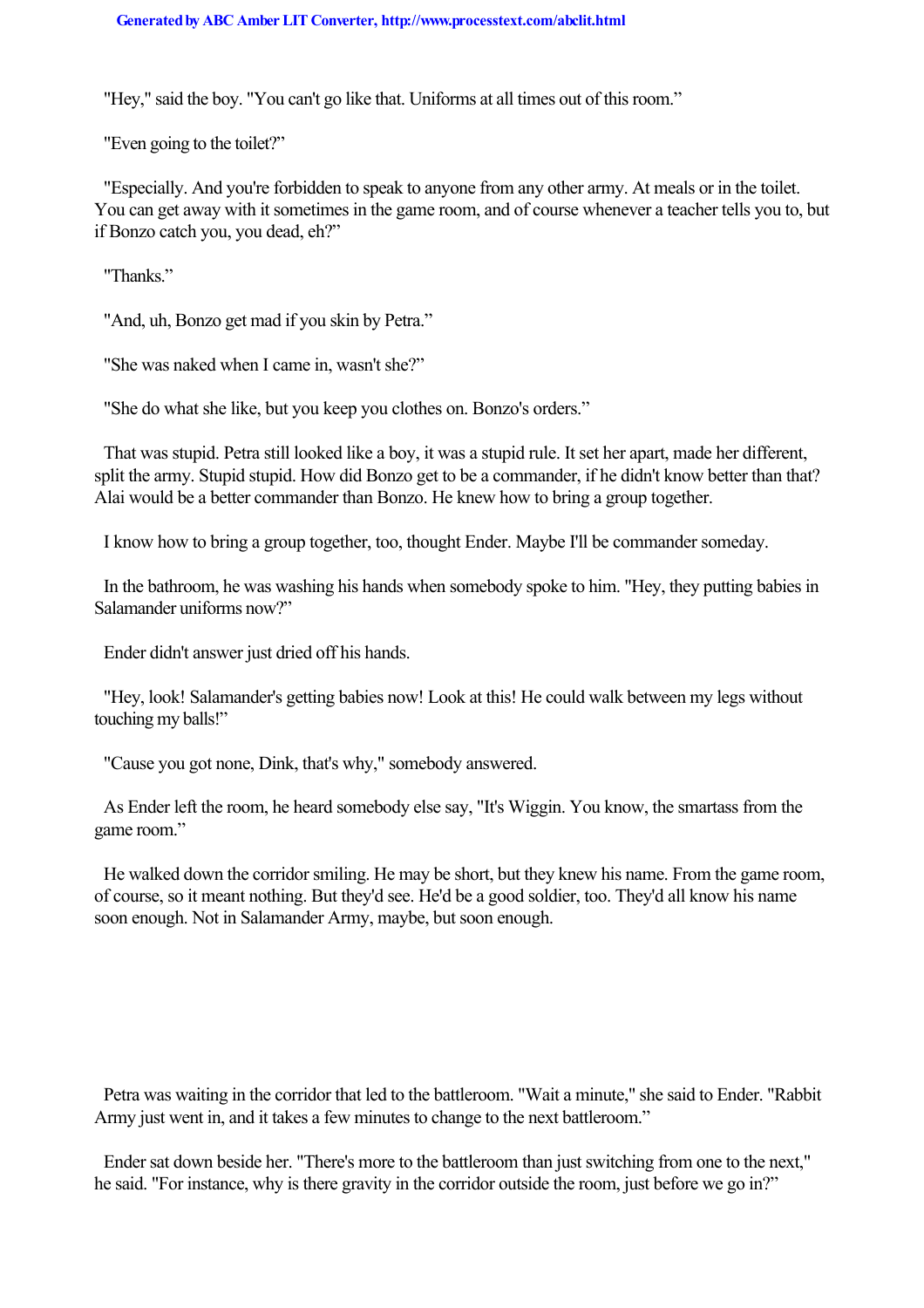Petra closed her eyes. "And if the battlerooms are really free-floating, what happens when one is connected? Why doesn't it start to move with the rotation of the school?"

Ender nodded.

 "These are the mysteries," Petra said in a deep whisper. "Do not pry into them. Terrible things happened to the last soldier who tried. He was discovered hanging by his feet from the ceiling of the bathroom, with his head stuffed in the toilet."

"So I'm not the first person to ask the question."

 "You remember this, little boy." When she said*little boy* it sounded friendly, not contemptuous. "They never tell you any more truth than they have to. But any kid with brains knows that there've been some changes in science since the days of old Mazer Rackham and the Victorious Fleet. Obviously we can now control gravity. Turn it on and off, change the direction, maybe reflect it-- I've thought of lots of neat things you could do with gravity weapons and gravity drives on starships. And think how starships could move near planets. Maybe tear big chunks out of them by reflecting the planet's own gravity back on itself, only from another direction, and focused down to a smaller point. But they say nothing."

 Ender understood more than she said. Manipulation of gravity was one thing; deception by the officers was another; but the most important message was this: the adults are the enemy, not the other armies. They do not tell us the truth.

 "Come, little boy," she said. "The battleroom is ready. Petra's hands are steady. The enemy is deadly." She giggled. "Petra the poet, they call me."

"They also say you're crazy as a loon."

 "Better believe it, baby butt." She had ten target balls in a bag. Ender held onto her suit with one hand and the wall with the other, to steady her as she threw them, hard, in different directions. In the null gravity, they bounced every which way. "Let go of me," she said. She shoved off, spinning deliberately; with a few deft hand moves she steadied herself, and began aiming carefully at ball after ball. When she shot one, its glow changed from white to red. Ender knew that the color change lasted less than two minutes. Only one ball had changed back to white when she got the last one.

 She rebounded accurately from a wall and came at high speed back to Ender. He caught her and held her against her own rebound, one of the first techniques they had taught him as a Launchy.

"You're good," he said.

"None better. And you're going to learn how to do it."

 Petra taught him to hold his arm straight, to aim with the whole arm. "Something most soldiers don't realize is that the farther away your target is, the longer you have to hold the beam within about a two-centimeter circle. It's the difference between a tenth of a second and a half a second, but in battle that's a long time. A lot of soldiers think they missed when they were right on target, but they moved away too fast. So you can't use your gun like a sword, swish swish slice-em-in-half. You got to aim."

 She used the ballcaller to bring the targets back, then launched them slowly, one by one. Ender fired at them. He missed every one.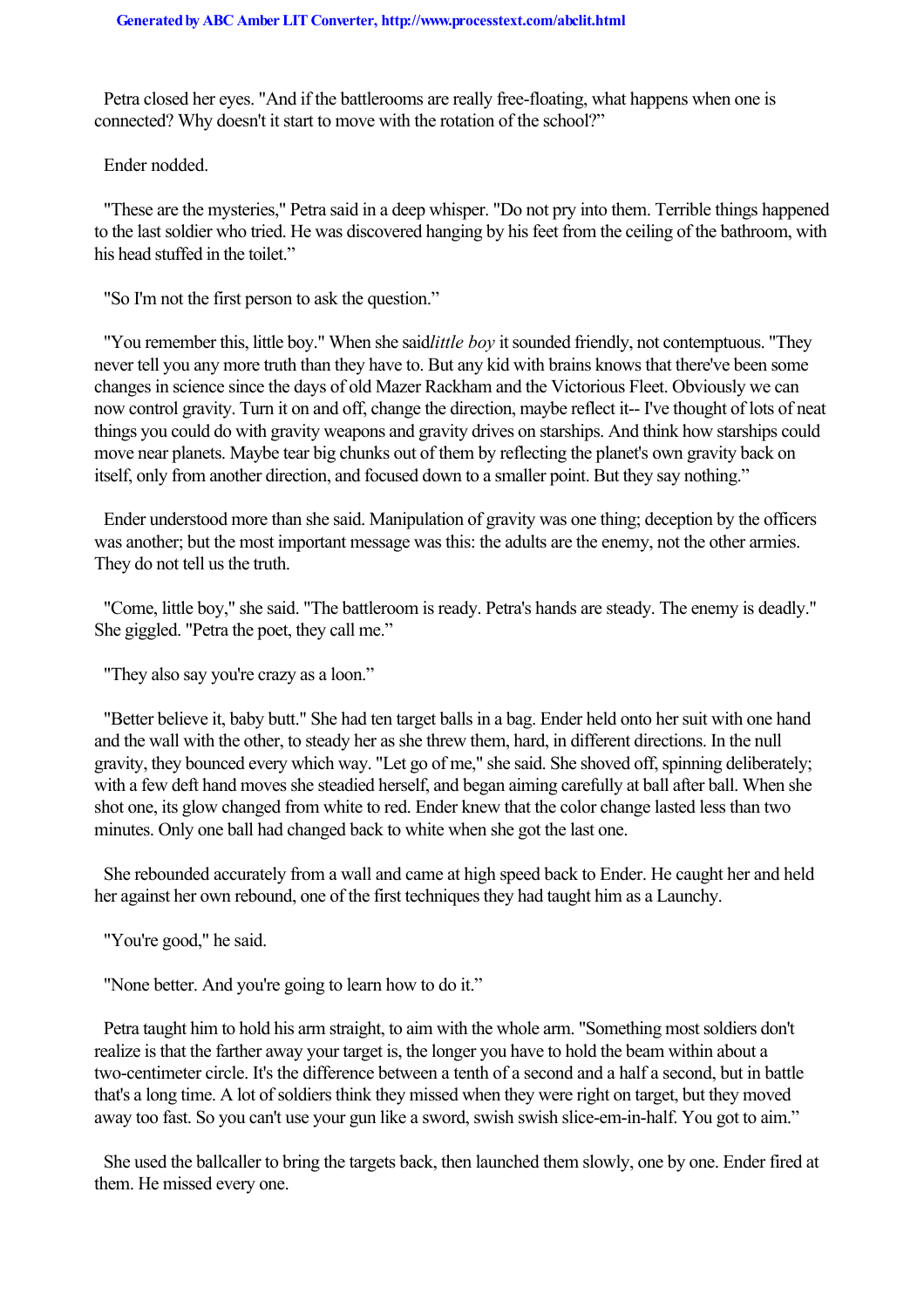"Good," she said. "You don't have any bad habits."

"I don't have any good ones, either," he pointed out.

"I give you those."

 They didn't accomplish much that first morning. Mostly talk. How to think while you were aiming. You've got to hold your own motion and your enemy's motion in your mind at the same time. You've got to hold your arm straight out and aim with your body, so in case your arm is frozen you can still shoot. Learn where your trigger actually fires and ride the edge, so you don't have to pull so far each time you fire. Relax your body, don't tense up; it makes you tremble.

 It was the only practice Ender got that day. During the army's drills in the afternoon, Ender was ordered to bring his desk and do his schoolwork, sitting in a corner of the room. Bonzo had to have all his soldiers in the battleroom, but he didn't have to use them.

 Ender did not do his schoolwork, however. If he couldn't have drill as a soldier, he could study Bonzo as a tactician. Salamander Army was divided into the standard four toons of ten soldiers each. Some commanders set up their toons so that A toon consisted of the best soldiers, and D toon had the worst. Bonzo had mixed them, so that each consisted of good soldiers and weaker ones.

 Except that B toon had only nine boys. Ender wondered who had been transferred to make room for him. It soon became plain that the leader of toon B was new. No wonder Bonzo was so disgusted-- he had lost a toon leader to get Ender.

And Bonzo was right about another thing. Ender was not ready.

 All the practice time was spent working on maneuvers. Toons that couldn't see each other practiced performing precision operations together with exact timing; toons practiced using each other to make sudden changes of direction without losing formation. All these soldiers took for granted skills that Ender didn't have. The ability to make a soft landing and absorb most of the shock. Accurate flight. Course adjustment using the frozen soldiers floating randomly through the room. Rolls, spins, dodges. Sliding along the walls-- a very difficult maneuver and yet one of the most valuable, since the enemy couldn't get behind you.

 Even as Ender learned how much he did not know, he also saw things that he could improve on. The well-rehearsed formations were a mistake. It allowed the soldiers to obey shouted orders instantly, but it also meant they were predictable. Also, the individual soldiers were given little initiative. Once a pattern was set, they were to follow it through. There was no room for adjustment to what the enemy did against the formation. Ender studied Bonzo's formations like an enemy commander would, noting ways to disrupt the formation.

During free play that night, Ender asked Petra to practice with him.

 "No," she said. "I want to be a commander someday, so I've got to play the game room." It was a common belief that the teachers monitored the games and spotted potential commanders there. Ender doubted it, though. Toon leaders had a better chance to show what they might do as commanders than any video player.

 But he didn't argue with Petra. The after-breakfast practice was generous enough. Still, he had to practice. And he couldn't practice alone, except a few of the basic skills. Most of the hard things required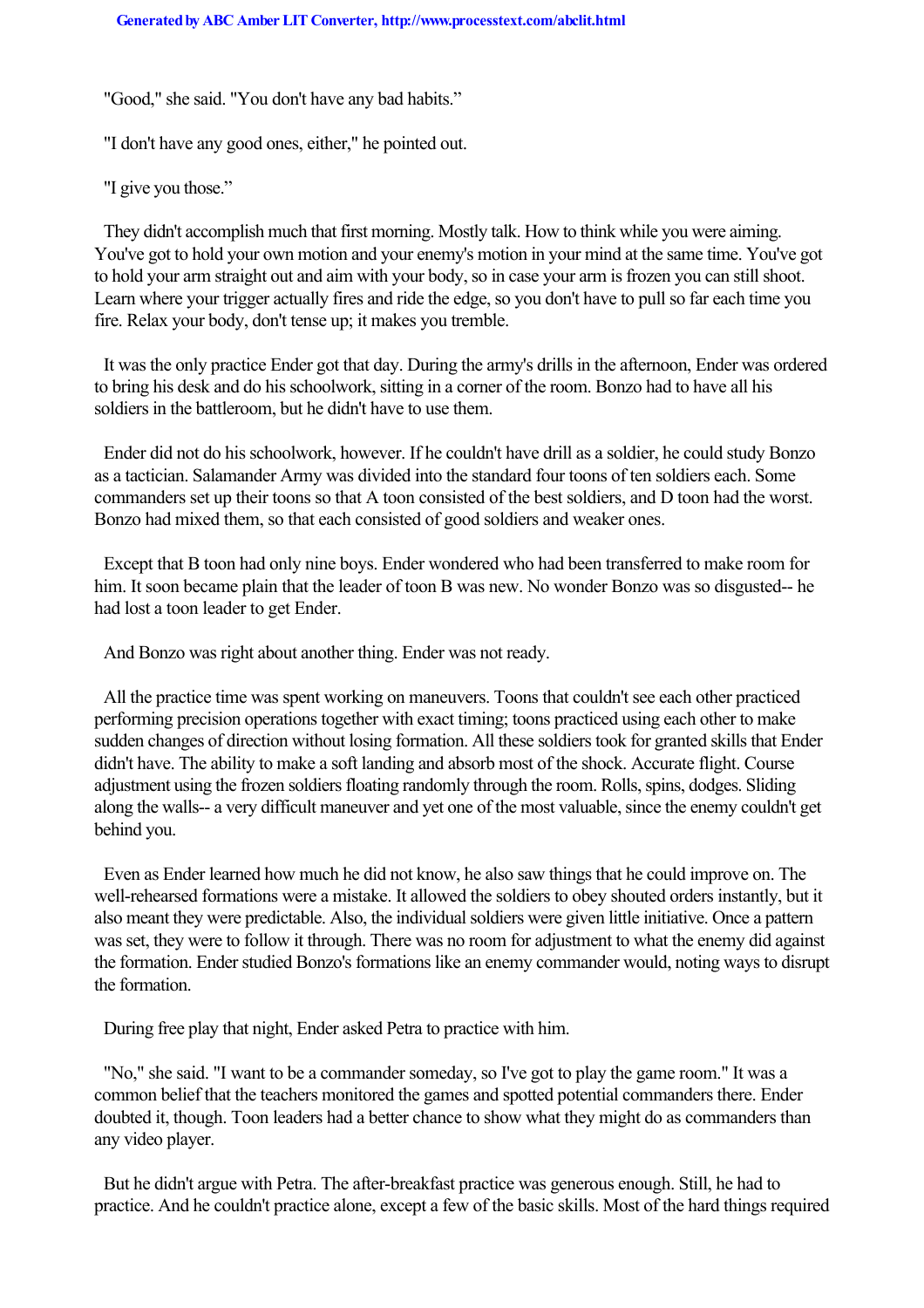partners or teams. If only he still had Alai or Shen to practice with.

Well, why*shouldn't* he practice with them? He had never heard of a soldier practicing with Launchies, but there was no rule against it. It just wasn't done; Launchies were held in too much contempt. Well, Ender was still being treated like a Launchy anyway. He needed someone to practice with, and in return he could help them learn some of the things he saw the older boys doing.

 "Hey, the great soldier returns!" said Bernard. Ender stood in the doorway of his old barracks. He'd only been away for a day, but already it seemed like an alien place, and the others of his launch group were strangers. Almost he turned around and left. But there was Alai, who had made their friendship sacred. Alai was not a stranger.

 Ender made no effort to conceal how he was treated in Salamander Army. "And they're right. I'm about as useful as a sneeze in a spacesuit." Alai laughed, and other Launchies started to gather around. Ender proposed his bargain. Free play, every day, working hard in the battleroom, under Ender's direction. They would learn things from the armies, from the battles Ender would see; he would get the practice he needed in developing soldier skills. "We'll get ready together."

 A lot of boys wanted to come, too. "Sure," Ender said. "If you're coming to work. If you're just farting around, you're out. I don't have any time to waste."

 They didn't waste any time. Ender was clumsy, trying to describe what he had seen, working out ways to do it. But by the time free play ended, they had learned some things. They were tired, but they were getting the knack of a few techniques.

"Where were you?" asked Bonzo.

Ender stood stiffly by his commander's bunk. "Practicing in a battleroom."

"I hear you had some of your old Launchy group with you."

"I couldn't practice alone."

"I won't have any soldiers in Salamander Army hanging around with Launchies. You're a soldier now."

Ender regarded him in silence.

"Did you hear me, Wiggin?"

"Yes, sir."

"No more practicing with those little farts."

"May I speak to you privately?" asked Ender.

 It was a request that commanders were required to allow. Bonzo's face went angry, and he led Ender out into the corridor. "Listen, Wiggin, I don't want you, I'm trying to get rid of you, but don't give me any problems or I'll paste you to the wall."

A good commander, thought Ender, doesn't have to make stupid threats.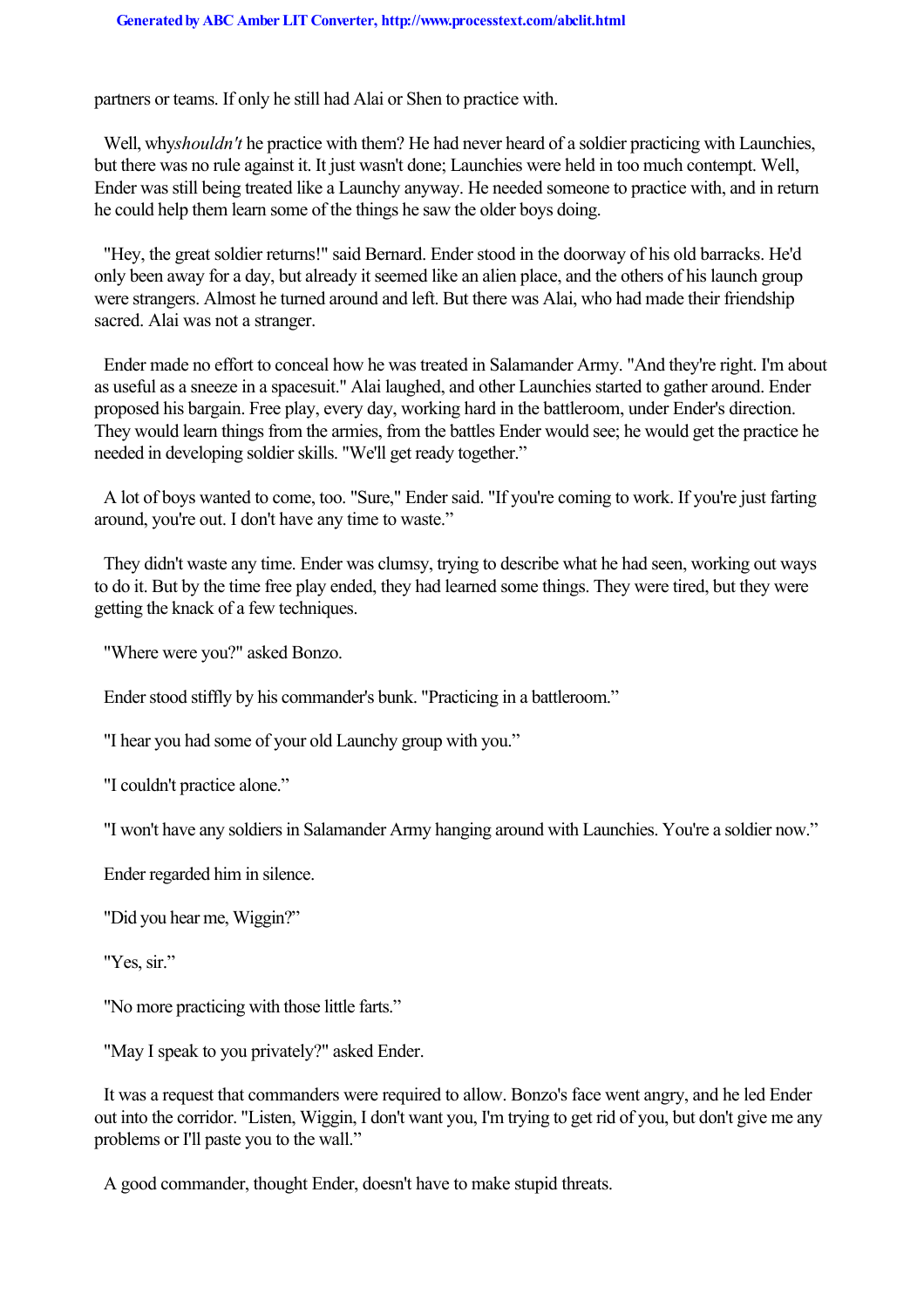Bonzo grew annoyed at Ender's silence. "Look, you asked me to come out here, now talk."

"Sir, you were correct not to place me in a toon. I don't know how to do anything."

"I don't need you to tell me when I'm correct."

 "But I'm going to become a good soldier. I won't screw up your regular drill, but I'm going to practice, and I'm going to practice with the only people who will practice with me, and that's my Launchies."

"You'll do what I tell you, you little bastard."

 "That's right, sir. I'll follow all the orders that you're authorized to give. But free play is free. No assignments can be given. None. By anyone.

 He could see Bonzo's anger growing hot. Hot anger was bad. Ender's anger was cold, and he could use it. Bonzo's was hot, and so it used him.

 "Sir, I've got my own career to think of. I won't interfere in your training and your battles, but I've got to learn sometime. I didn't ask to be put into your army, you're trying to trade me as soon as you can. But nobody will take me if I don't know anything, will they? Let me learn something, and then you can get rid of me all the sooner and get a soldier you can really use."

 Bonzo was not such a fool that anger kept him from recognizing good sense when he heard it. Still, he couldn't let go of his anger immediately.

"While you're in Salamander Army, you'll obey me."

"If you try to control my free play, I can get you iced."

 It probably wasn't true. But it was possible. Certainly if Ender made a fuss about it, interfering with free play could conceivably get Bonzo removed from command. Also, there was the fact that the officers obviously saw something in Ender, since they had promoted him. Maybe Ender*did* have influence enough with the teachers to ice somebody. "Bastard," said Bonzo.

 "It isn't my fault you gave me that order in front of everybody," Ender said. "But if you want, I'll pretend you won this argument. Then tomorrow you can tell me you changed your mind."

"I don't need you to tell me what to do."

"I don't want the other guys to think you backed down. You wouldn't be able to command as well."

 Bonzo hated him for it, for the kindness. It was as if Ender were granting him his command as a favor. Galling, and yet he had no choice. No choice about anything. It didn't occur to Bonzo that it was his own fault, for giving Ender an unreasonable order. He only knew that Ender had beaten him, and then rubbed his nose in it by being magnanimous.

"I'll have your ass someday," Bonzo said.

 "Probably," said Ender. The lights out buzzer sounded. Ender walked back into the room, looking dejected. Beaten. Angry. The other boy's drew the obvious conclusion.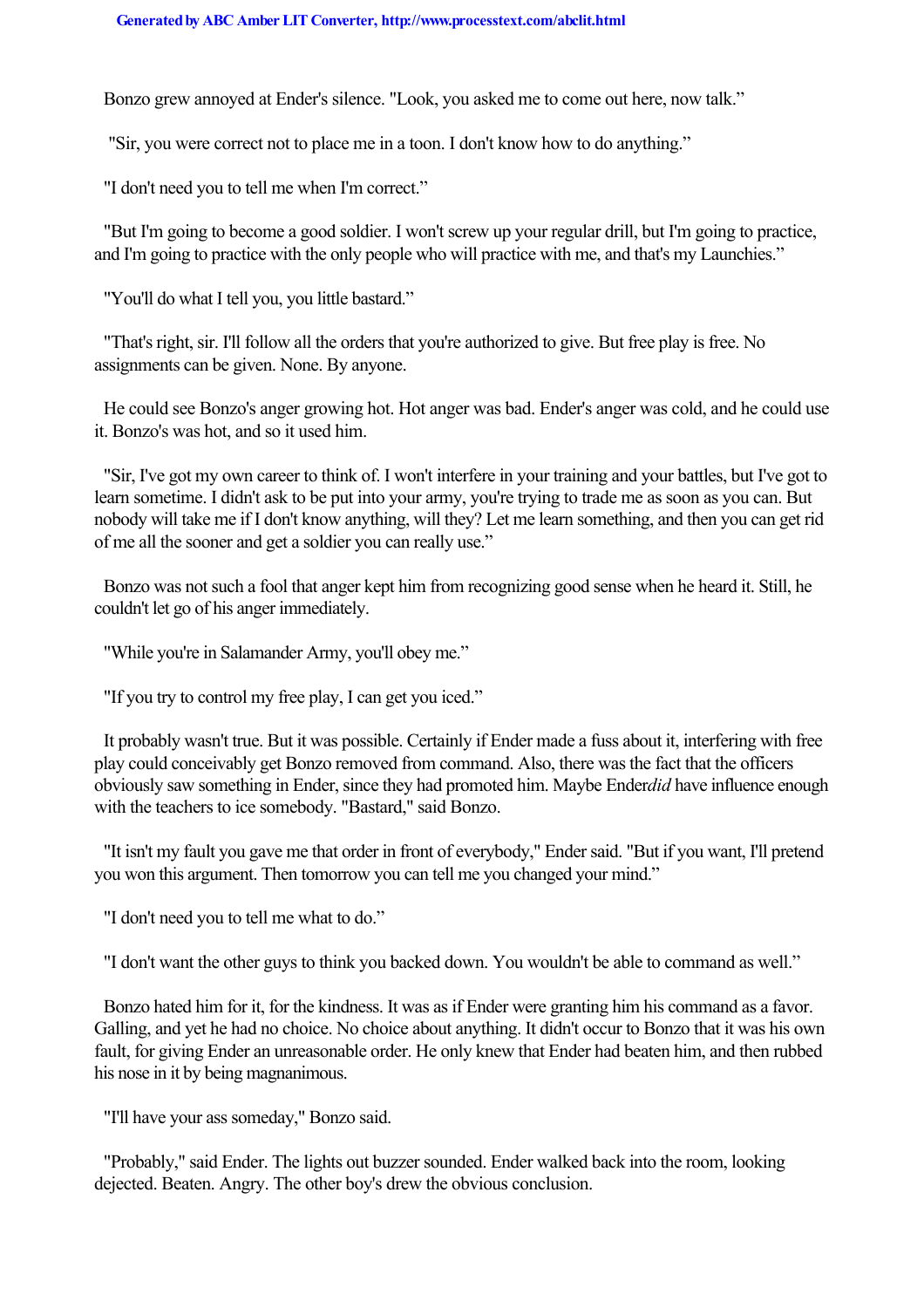And in the morning, as Ender was leaving for breakfast, Bonzo stopped him and spoke loudly. "I changed my mind, pinprick. Maybe by practicing with your Launchies you'll learn something, and I can trade you easier. Anything to get rid of you faster."

"Thank you, sir," Ender said.

 "Anything," whispered Bonzo. "I hope you're iced." Ender smiled gratefully and left the room. After breakfast he practiced again with Petra. All afternoon he watched Bonzo drill and figured out ways to destroy his army. During free play he and Alai and the others worked themselves to exhaustion. I can do this, thought Ender as he lay in his bed, his muscles throbbing, unknotting themselves. I can handle it.

 Salamander Army had a battle four days later. Ender followed behind the real soldiers as they jogged along the corridors to the battleroom. There were two ribbons along the walls, the green green brown of Salamander and the black white black of Condor. When they came to the place where the battleroom had always been, the corridor split instead, with green green brown heading to the left and black white black to the right. Around another turn to the right, and the army stopped in front of a blank wall.

 The toons formed up in silence. Ender stayed behind them all. Bonzo was giving his instructions. "A take the handles and go up. B left, C right, D down." He saw that the toons were oriented to follow instructions, then added, "And you, pinprick, wait four minutes, then come just inside the door. Don't even take your gun off your suit."

 Ender nodded. Suddenly the wall behind Bonzo became transparent. Not a wall at all, then, but a forcefield. The battleroom was different, too. Huge brown boxes were suspended in midair, partially obstructing the view. So these were the obstacles that the soldiers called*stars* . They were distributed seemingly at random. Bonzo seemed not to care where they were.

Apparently the soldiers already knew how to handle the stars.

 But it soon became clear to Ender, as he sat and watched the battle from the corridor, that they did not know how to handle the stars. They did know how to softland on one and use it for cover, the tactics of assaulting the enemy's position on a star. They showed no sense at all of which stars mattered. They persisted in assaulting stars that could have been bypassed by wall-sliding to a more advanced position.

 The other commander was taking advantage of Bonzo's neglect of strategy. Condor Army forced the Salamanders into costly assaults. Fewer and fewer Salamanders were unfrozen for the attack on the next star. It was clear, after only five or six minutes, that Salamander Army could not defeat the enemy by attacking.

 Ender stepped through the gate. He drifted slightly downward. The battlerooms he had practiced in always had their doors at floor level. For real battles, however, the door was set in the middle of the wall, as far from the floor as from the ceiling.

 Abruptly he felt himself reorient, as he had in the shuttle. What had been down was now up, and now sideways. In null-g, there was no reason to stay oriented the way he had been in the corridor. It was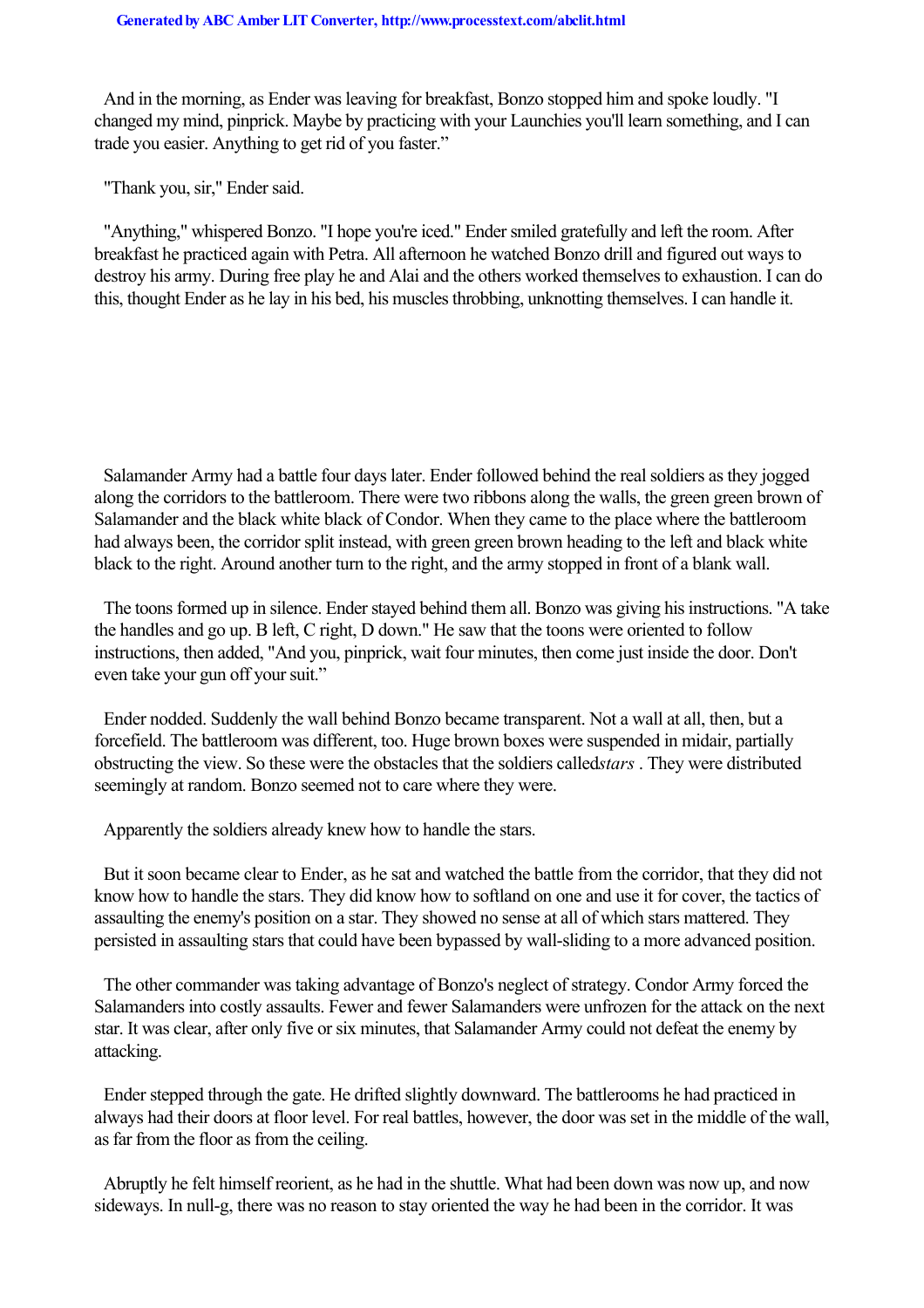impossible to tell, looking at the perfectly square doors, which way had been up. And it didn't matter. For now Ender had found the orientation that made sense. The enemy's gate was down. The object of the game was to fall toward the enemy's home.

 Ender made the motions that oriented himself in his new direction. Instead of being spread out, his whole body presented to the enemy, now Ender's legs pointed toward them. He was a much smaller target.

 Someone saw him. He was, after all, drifting aimlessly in the open. Instinctively he pulled his legs up under him. At that moment he was flashed and the legs of his suit froze in position. His arms remained unfrozen, for without a direct body hit, only the limbs that were shot froze up. It occurred to Ender that if he had not been presenting his legs to the enemy, it would have been his body they hit. He would have been immobilized.

 Since Bonzo had ordered him not to draw his weapon, Ender continued to drift, not moving his head or arms, as if they had been frozen, too. The enemy ignored him and concentrated their fire on the soldiers who were firing at them. It was a bitter battle. Outnumbered now, Salamander Army gave ground stubbornly. The battle disintegrated into a dozen individual shootouts. Bonzo's discipline paid off now, for each Salamander that froze took at least one enemy with him. No one ran or panicked, everyone remained calm and aimed carefully.

 Petra was especially deadly. Condor Army noticed it and took great effort to freeze her. They froze her shooting arm first, and her stream of curses was only interrupted when they froze her completely and the helmet clamped down on her jaw. In a few minutes it was over. Salamander Army offered no more resistance.

 Ender noted with pleasure that Condor could only muster the minimal five soldiers necessary to open the gate to victory. Four of them touched their helmets to the lighted spots at the four corners of Salamander's door, while the fifth passed through the forcefield. That ended the game. The lights came back on to their full brightness, and Anderson came out of the teacher door.

 I could have drawn my gun, thought Ender, as the enemy approached the door. l could have drawn my gun and shot just one of them, and they would have been too few. The game would have been a draw. Without four men to touch the four corners and a fifth man to pass through the gate, Condor would have had no victory. Bonzo, you ass, I could have saved you from this defeat. Maybe even turned it to victory, since they were sitting there, easy targets, and they wouldn't have known at first where the shots were coming from. I'm a good enough shot for that.

 But orders were orders, and Ender had promised to obey. He did get some satisfaction out of the fact that on the official tally Salamander Army recorded, not the expected forty-one disabled or eliminated, but rather forty eliminated and one damaged. Bonzo couldn't understand it, until he consulted Anderson's book and realized who it was. Damaged, Bonzo, thought Ender. I could still shoot.

 He expected Bonzo to come to him and say, "Next time, when it's like that, you can shoot." But Bonzo didn't say anything to him at all until the next morning after breakfast. Of course, Bonzo ate in the commanders mess, but Ender was pretty sure the odd score would cause as much stir there as it did in the soldiers dining hall. In every other game that wasn't a draw, every member of the losing team was either eliminated-- totally frozen-- or disabled, which meant they had some body parts still unfrozen, but were unable to shoot or inflict damage on the enemy. Salamander was the only losing army with one man in the Damaged but Active category.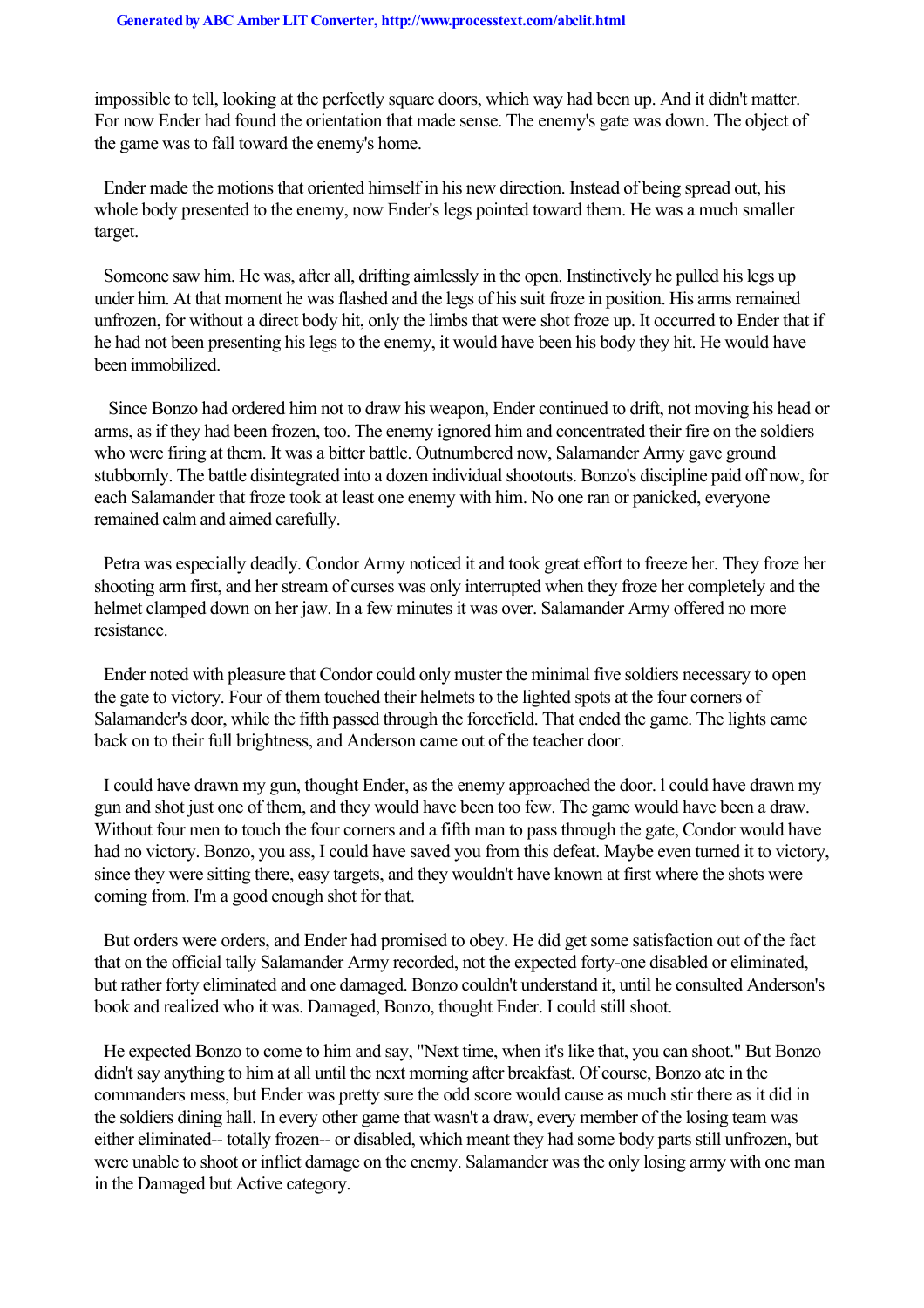Ender volunteered no explanation, but the other members of Salamander Army let it be known why it had happened. And when other boys asked him why he hadn't disobeyed orders and fired, he calmly answered, "I obey orders."

After breakfast, Bonzo looked for him. "The order still stands," he said, "and don't you forget it."

 It will cost you, you fool. I may not be a good soldier, but I can still help and there's no reason you shouldn't let me.

Ender said nothing.

 An interesting side effect of the battle was that Ender emerged at the top of the soldier efficiency list. Since he hadn't fired a shot, he had a perfect record on shooting-- no misses at all. And since he had never been eliminated or disabled, his percentage there was excellent. No one else came close. It made a lot of boys laugh, and others were angry, but on the prized efficiency list, Ender was now the leader.

 He kept sitting out the army practice sessions, and kept working hard on his own, with Petra in the mornings and his friends at night. More Launchies were joining them now, not on a lark but because they could see results-- they were getting better and better. Ender and Alai stayed ahead of them, though. In part, it was because Alai kept trying new things, which forced Ender to think of new tactics to cope with them. In part it was because they kept making stupid mistakes, which suggested things to do that no self-respecting, well-trained soldier would even have tried. Many of the things they attempted turned out to be useless. But it was always fun, always exciting, and enough things worked that they knew it was helping them. Evening was the best time of the day.

 The next two battles were easy Salamander victories; Ender came in after five minutes and remained untouched by the defeated enemy. Ender began to realize that Condor Army, which had beaten them, was unusually good; Salamander, weak as Bonzo's grasp of strategy might be, was one of the better teams, climbing steadily in the ratings, clawing for fourth place with Rat Army.

 Ender turned seven. They weren't much for dates and calendars at the Battle School, but Ender had found out how to bring up the date on his desk, and he noticed has birthday. The school noticed it, too: they took his measurements and issued him a new Salamander uniform and a new flash suit for the battleroom. He went back to the barracks with the new clothing on. It felt strange and loose, like his skin no longer fit properly.

 He wanted to stop at Petra's bunk and tell her about his home, about what his birthdays were usually like, just tell her it was his birthday so she'd say something about it being a happy one. But nobody told birthdays. It was childish. It was what landsiders did. Cakes and silly customs. Valentine baked him his cake on his sixth birthday. It fell and it was terrible. Nobody knew how to cook anymore; it was the kind of crazy thing Valentine would do. Everybody teased Valentine about it, but Ender saved a little bit of it in his cupboard. Then they took out his monitor and he left and for all he knew, it was still there, a little piece of greasy yellow dust. Nobody talked about home, not among the soldiers; there had been no life before Battle School. Nobody got letters, and nobody wrote any. Everybody pretended that they didn't care.

 But I do care, thought Ender. The only reason I'm here is so that a bugger won't shoot out Valentine's eye, won't blast her head open like the soldiers in the videos of the first battles with the buggers. Won't split her head with a beam so hot that her brains burst the skull and spill out like rising bread dough, the way it happens in my worst nightmares, in my worst nights, when I wake up trembling but silent, must keep silent or they'll hear that I miss my family. I want to go home.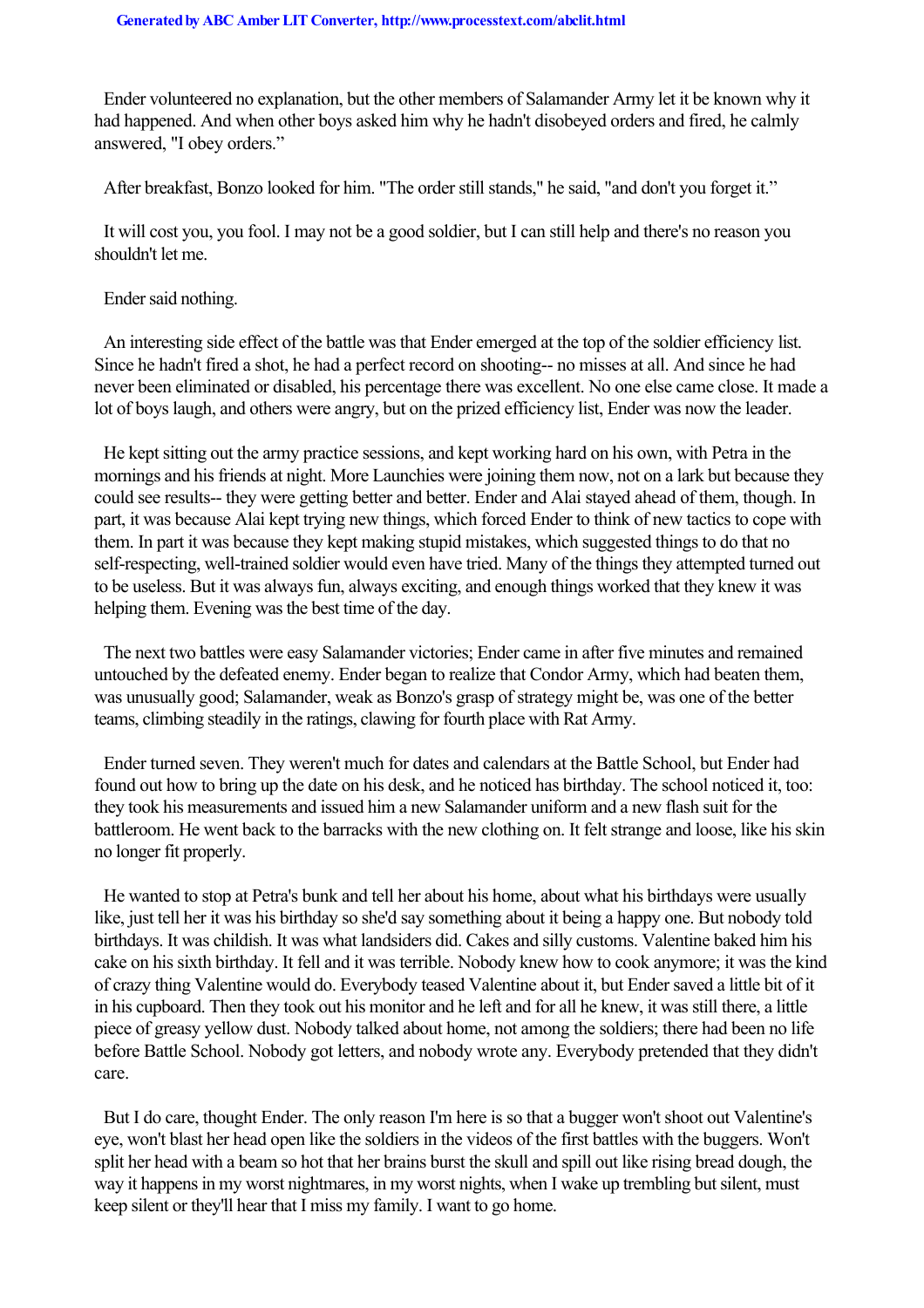It was better in the morning. Home was merely a dull ache in the back of his memory. A tiredness in his eyes. That morning Bonzo came in as they were dressing. "Flash suits!" he called. It was a battle. Ender's fourth game.

 The enemy was Leopard Army. It would be easy. Leopard was new, and it was always in the bottom quarter in the standings. It had been organized only six months ago, with Pol Slattery as its commander. Ender put on his new battle suit and got into line; Bonzo pulled him roughly out of line and made him march at the end. You didn't need to do that, Ender said silently. You could have let me stay in line.

 Ender watched from the corridor. Pol Slattery was young, but he was sharp, he had some new ideas. He kept his soldiers moving, darting from star to star, wallsliding to get behind and above the stolid Salamanders. Ender smiled. Bonzo was hopelessly confused, and so were his men. Leopard seemed to have men in every direction. However, the battle was not as lopsided as it seemed. Ender noticed that Leopard was losing a lot of men, too-- their reckless tactics exposed them too much. What mattered, however, was that Salamander*felt* defeated. They had surrendered the initiative completely. Though they were still fairly evenly matched with the enemy, they huddled together like the last survivors of a massacre, as if they hoped the enemy would overlook them in the carnage.

 Ender slipped slowly through the gate, oriented himself so the enemy's gate was down, and drifted slowly eastward to a corner where he wouldn't be noticed. He even fired at his own legs, to hold them in the kneeling position that offered him the best protection. He looked to any casual glance like another frozen soldier who had drifted helplessly out of the battle.

 With Salamander Army waiting abjectly for destruction, Leopard obligingly destroyed them. They had nine boys left when Salamander finally stopped firing. They formed up and started to open the Salamander gate.

 Ender aimed carefully with a straight arm, as Petra had taught him. Before anyone knew what was happening, he froze three of the soldiers who were about to press their helmets against the lighted corners of the door. Then some of the others spotted him and fired-- but at first they hit only his already frozen legs. It gave him time to get the last two men at the gate. Leopard had only four men left unfrozen when Ender was finally hit in the arm and disabled. The game was a draw, and they never had hit him in the body.

 Pol Slattery was furious, but there had been nothing unfair about it. Everyone in Leopard Army assumed that it had been a strategy of Bonzo's, to leave a man till the last minute. It didn't occur to them that little Ender had fired against orders. But Salamander Army knew. Bonzo knew, and Ender could see from the way the commander looked at him that Bonzo hated him for rescuing him from total defeat. I don't care, Ender told himself. It will just make me easier to trade away, and in the meantime you won't drop so far in the standings. You trade me. I've learned all I'm ever going to learn from*you* . How to fail with style, that's all you know, Bonzo.

 What*have* I learned so far? Ender listed things in his mind as he undressed by his bunk. The enemy's gate is down. Use my legs as a shield in battle. A small reserve, held back until the end of the game, can be decisive. And soldiers can sometimes make decisions that are smarter than the orders they've been given.

 Naked, he was about to climb into bed when Bonzo came toward him, his face hard and set. I have seen Peter like this, thought Ender, silent with murder in his eye. But Bonzo is not Peter. Bonzo has more fear.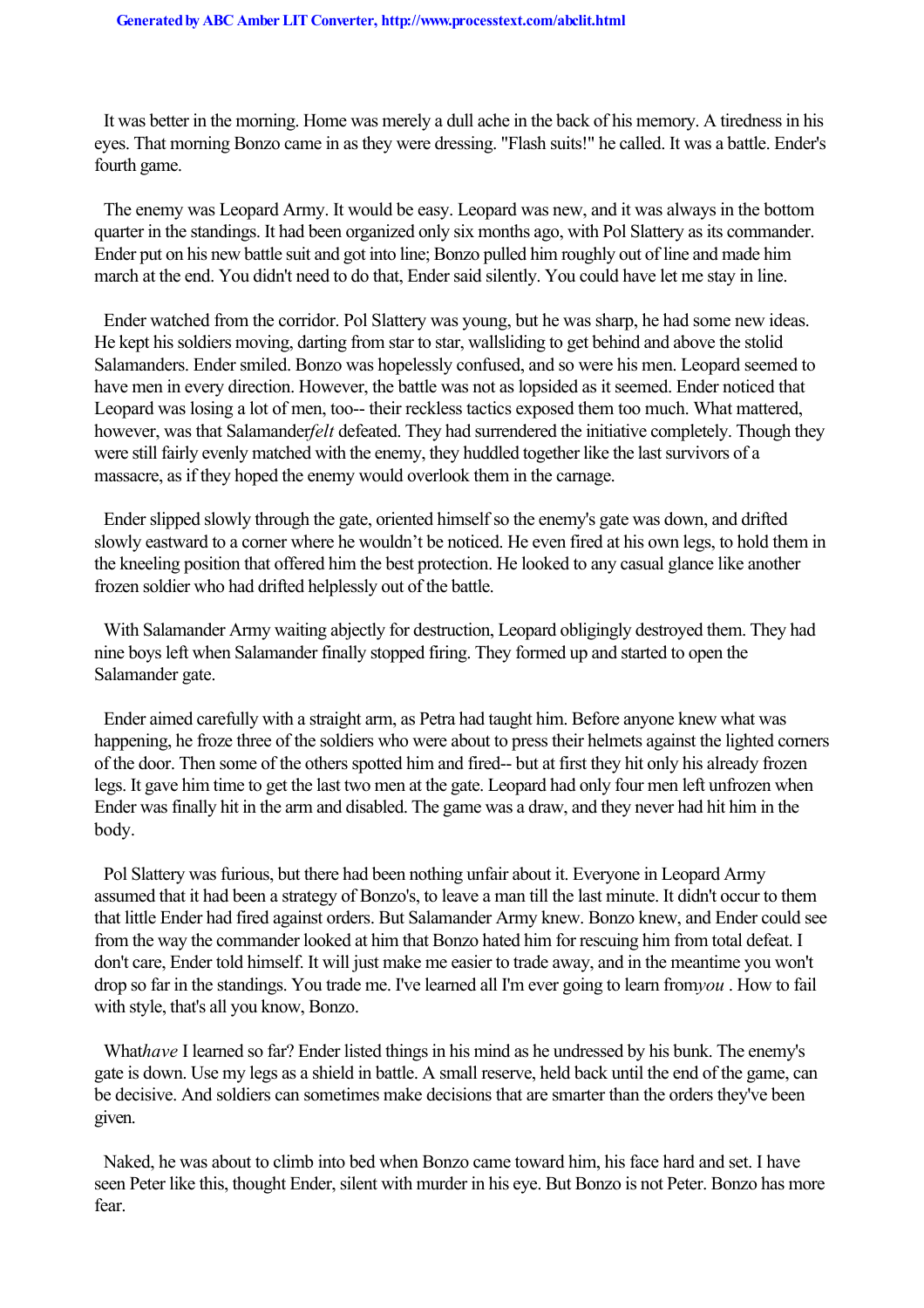"Wiggin, I finally traded you. I was able to persuade Rat Army that your incredible place on the efficiency list is more than an accident. You go over there tomorrow."

"Thank you, sir," Ender said.

 Perhaps he sounded too grateful. Suddenly Bonzo swung at him, caught his jaw with a vicious open-handed slap. It knocked Ender sideways, into his bunk, and he almost fell. Then Bonzo slugged him, hard, in the stomach. Ender dropped to his knees.

"You disobeyed me," Bonzo said. Loudly, for all to hear. "No good soldier ever disobeys."

 Even as he cried from the pain, Ender could not help but take vengeful pleasure in the murmurs he heard rising through the barracks. You fool, Bonzo. You aren't enforcing discipline, you're destroying it. They know I turned defeat into a draw. And now they see how you repay me. You made yourself look stupid in front of everyone. What is your discipline worth now?

 The next day, Ender told Petra that for her sake the shooting practice in the morning would have to end. Bonzo didn't need anything that looked like a challenge now, and so she'd better stay clear of Ender for a while. She understood perfectly. "Besides," she said, "you're as close to being a good shot as you'll ever he"

 He left his desk and flash suit in the locker. He would wear his Salamander uniform until he could get to the commissary and change it for the brown and black of Rat. He had brought no possessions with him; he would take none away. There were none to have-- everything of value was in the school computer or his own head and hands.

 He used one of the public desks in the game room to register for an earth-gravity personal combat course during the hour immediately after breakfast. He didn't plan to get vengeance on Bonzo for hitting him. But he did intend that no one would he able to do that to him again.

8

Rat

 "Colonel Graff, the games have always been run fairly before. Either random distribution of stars, or symmetrical."

"Fairness is a wonderful attribute, Major Anderson. It has nothing to do with war."

"The game will be compromised. The comparative standings will become meaningless."

"Alas."

"It will take months. Years, to develop the new battlerooms and run the simulations."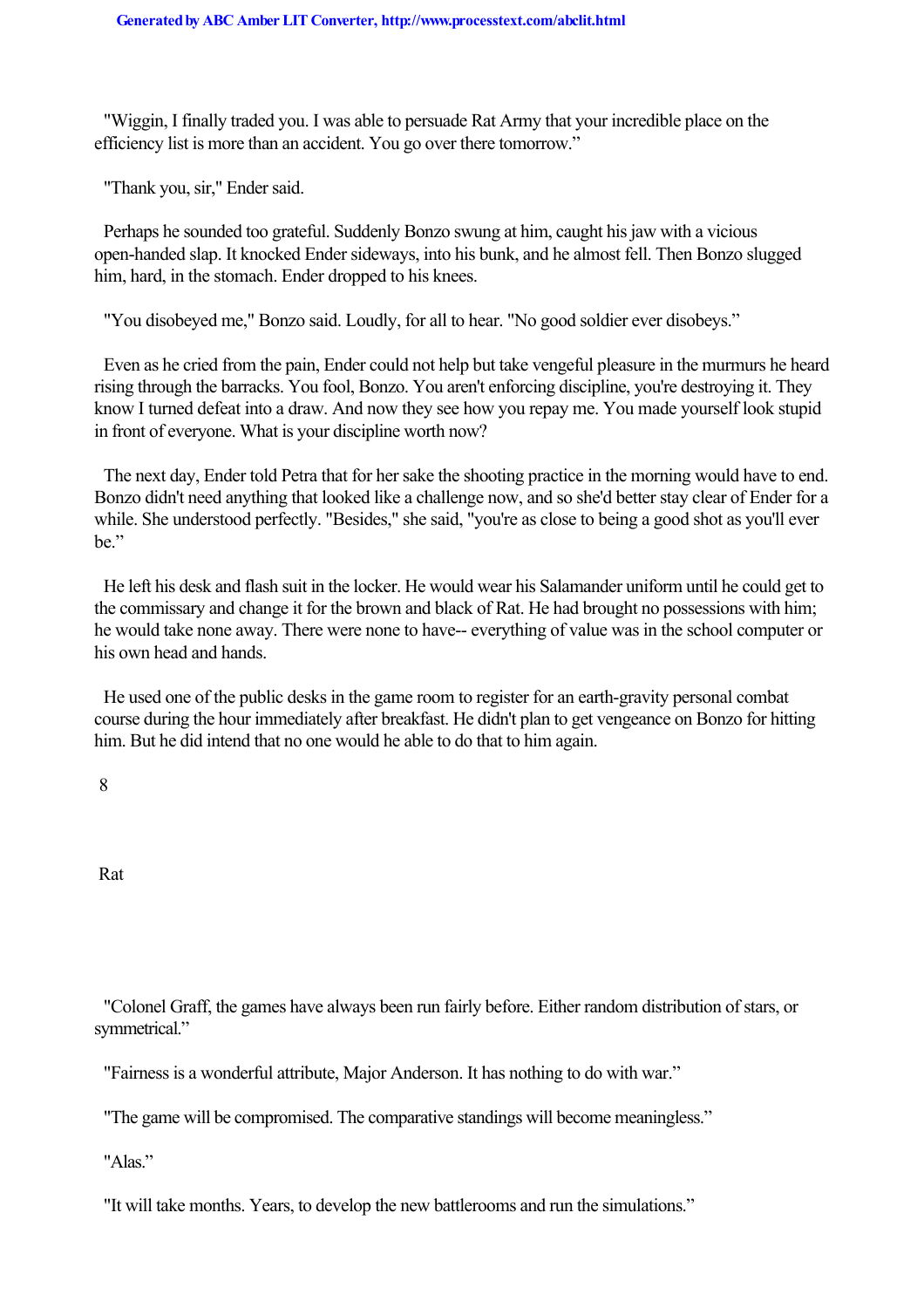"That's why I'm asking you now. To begin. Be creative. Think of every stacked, impossible, unfair star arrangement you can. Think of other ways to bend the rules. Late notification. Unequal forces. Then run the simulations and see which ones are hardest, which easiest. We want an intelligent progression here. We want to bring him along."

"When do you plan to make him a commander? When he's eight?"

"Of course not. I haven't even assembled his army yet."

"Oh, so you're stacking it that way, too?"

"You're getting too close to the game, Anderson. You're forgetting that it is merely a training exercise.

 "It's also status, identity, purpose, name; all that makes these children who they are comes out of this game. When it becomes known that the game can be manipulated, weighted,*cheated* , it will undo this whole school. I'm not exaggerating."

"I know"

 "So I hope Ender Wiggin truly is the one, because you'll have defeated the effectiveness of our training method for a long time to come."

 "If Ender isn't the one, if his peak of military brilliance does not coincide with the arrival of our fleets at the bugger homeworlds, then it doesn't really matter what our training method is or isn't."

 "I hope you will forgive me, Colonel Graff, but I feel that I must report your orders and my opinion of their consequences to the Strategos and the Hegemon."

"Why not our dear Polemarch?"

"Everybody knows you have him in your pocket."

"Such hostility Major Anderson. And I thought we were friends."

 "We are. And I think you may be right about Ender. I just don't believe you, and you alone, should decide the fate of the world."

"I don't even think it's right for me to decide the fate of Ender Wiggin."

"So you won't mind if I notify them?"

 "Of course I mind, you meddlesome ass. This is something to be decided by people who know what they're doing, not these frightened politicians who got their office because they happen to be politically potent in the country they came from."

"But you understand why I'm doing it."

 "Because you're such a short-sighted little bureaucratic bastard that you think you need to cover yourself in case things go wrong. Well, if things go wrong we'll all be bugger meat. So trust me now, Anderson, and don't bring the whole damn Hegemony down on review. What I'm doing is hard enough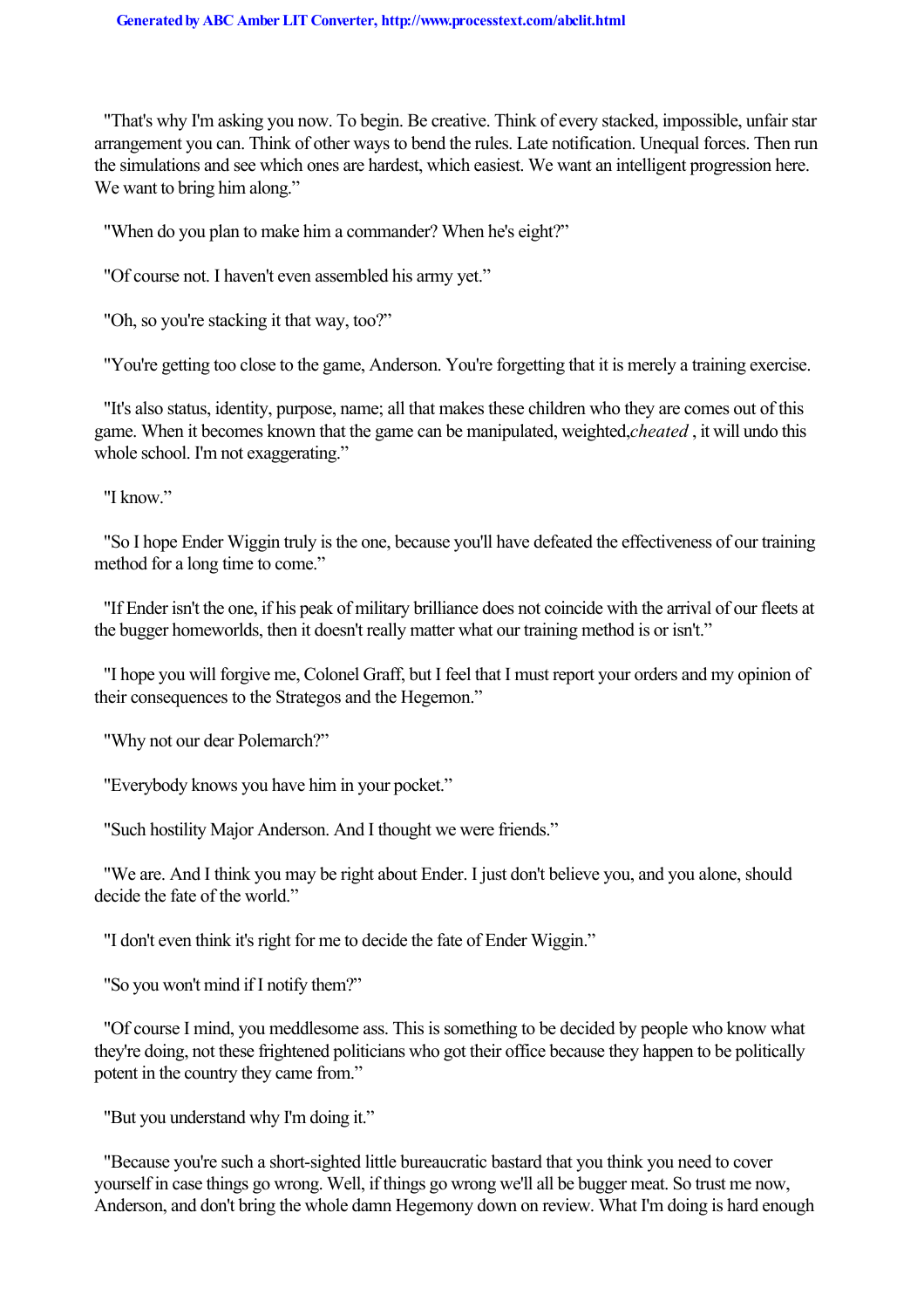without them."

 "Oh, is it unfair? Are things stacked against you? You can do it to Ender, but you can't take it, is that it?"

 "Ender Wiggin is ten times smarter and stronger than I am. What I'm doing to him will bring out his genius. If I had to go through it myself, it would crush me. Major Anderson, I know I'm wrecking the game, and I know you love it better than any of the boys who play. Hate me if you like, but don't stop me."

 "I reserve the right to communicate with the Hegemony and the Strategoi at any time. But for now do what you want."

"Thank you ever so kindly."

 "Ender Wiggin, the little farthead who leads the standings, what a pleasure to have you with us." The commander of Rat Army lay sprawled on a lower bunk wearing only his desk. "With you around, how can any army lose?" Several of the boys nearby laughed.

 There could not here been two more opposite armies than Salamander and Rat. The room was rumpled, cluttered, noisy. After Bonzo Ender had thought that indiscipline would be a welcome relief. Instead, he found that he had come to expect quiet and order, and the disorder here made him uncomfortable.

 "We doing OK, Ender Bender. I Rose de Nose, Jewboy extraordinaire, and you ain't nothin but a pinheaded pinprick of a goy. Don't you forget it."

 Since the I.F. was formed the Strategos of the military forces had always been a Jew. There was a myth that Jewish generals didn't lose wars. And so far it was still true. It made any Jew at the Battle School dream of being Strategos, and conferred prestige on him from the start. It also caused resentment. Rat Army was often called the Kike Force, half in parody of Mazer Rackham's Strike Force. There were many who liked to remember that during the Second Invasion, even though an American Jew, as President, was Hegemon of the alliance, an Israeli Jew was Strategos in overall command of I.F. defense, and a Russian Jew was Polemarch of the fleet, it was Mazer Rackham, a little-known, twice-court-martialled, half-Maori New Zealander whose Strike Force broke up and finally destroyed the bugger fleet in the action around Saturn.

 If Mazer Rackham could save the world, then it didn't matter a bit whether you were a Jew or not, people said.

 But it did matter, and Rose the Nose knew it. He mocked himself to forestall the mocking comments of anti-semites-- almost everyone he defeated in battle became, at least for a time, a Jew-hater-- but he also made sure everyone knew what he was. His army was in second place, bucking for first.

 "I took you on, goy, because I didn't want people to think I only win because I got great soldiers. I want them to know that even with a little puke of a soldier like you I can still win. We only got three rules here. Do what I tell you and don't piss in the bed."

Ender nodded. He knew that Rose wanted him to ask what the third rule was. So he did.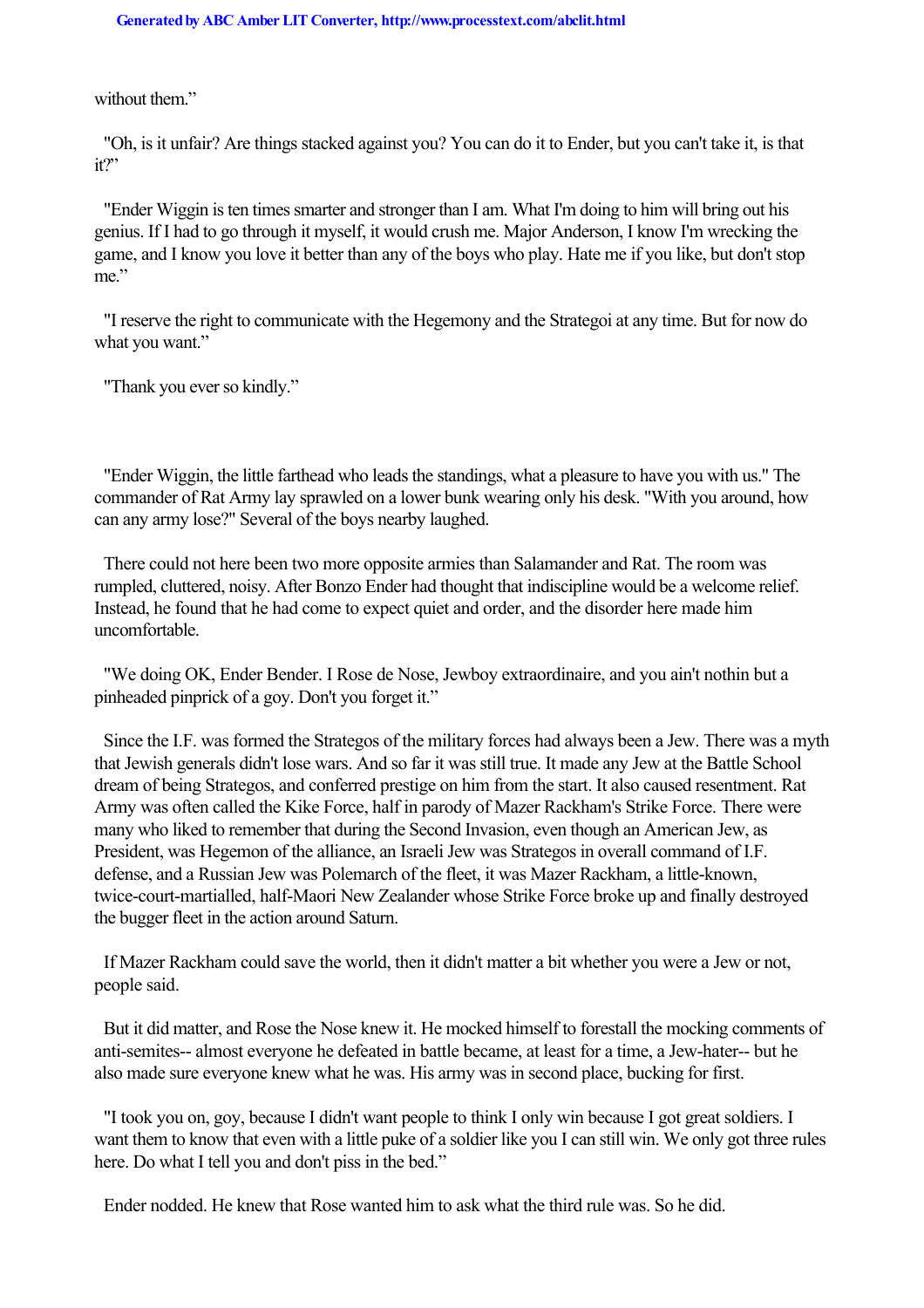"That*was* three rules. We don't do too good in math here."

The message was clear. Winning is more important than anything.

 "Your practice sessions with half-assed little Launchies are over, Wiggin. Done. You're in a big boys' army now. I'm putting you in Dink Meeker's toon. From now on, as far as you're concerned, Dink Meeker is God."

"Then who are you?"

 "The personnel officer who hired God." Rose grinned. "And you are forbidden to use your desk again until you've frozen two enemy soldiers in the same battle. This order is out of self-defense. I hear you're a genius programmer. I don't want you screwing around with my desk.

 Everybody erupted in laughter. It took Ender a moment to understand why. Rose had programmed his desk to display-- and animate-- a bigger-than-life sized picture of male genitals, which waggled back and forth as Rose held the desk on his naked lap. This is just the sort of commander Bonzo would trade me to, thought Ender. How does a boy who spends his time like this win battles?

 Ender found Dink Meeker in the game room, not playing, just sitting and watching. "A guy pointed you out," Ender said. "I'm Ender Wiggin."

"I know," said Meeker.

"I'm in your toon."

"I know," he said again.

"I'm pretty inexperienced."

 Dink looked up at him. "Look, Wiggin, I know all this. Why do you think I asked Rose to get you for me?"

 He had not been dumped, he had been picked up, he had been asked for. Meeker wanted him. "Why?" asked Ender.

 "I've watched your practice sessions with the Launchies. I think you show some promise. Bonzo is stupid and I wanted you to get better training than Petra could give you. All she can do is shoot."

"I needed to learn that."

"You still move like you were afraid to wet your pants."

"So teach me."

"So learn."

"I'm not going to quit my freetime practice sessions."

"I don't want you to quit them."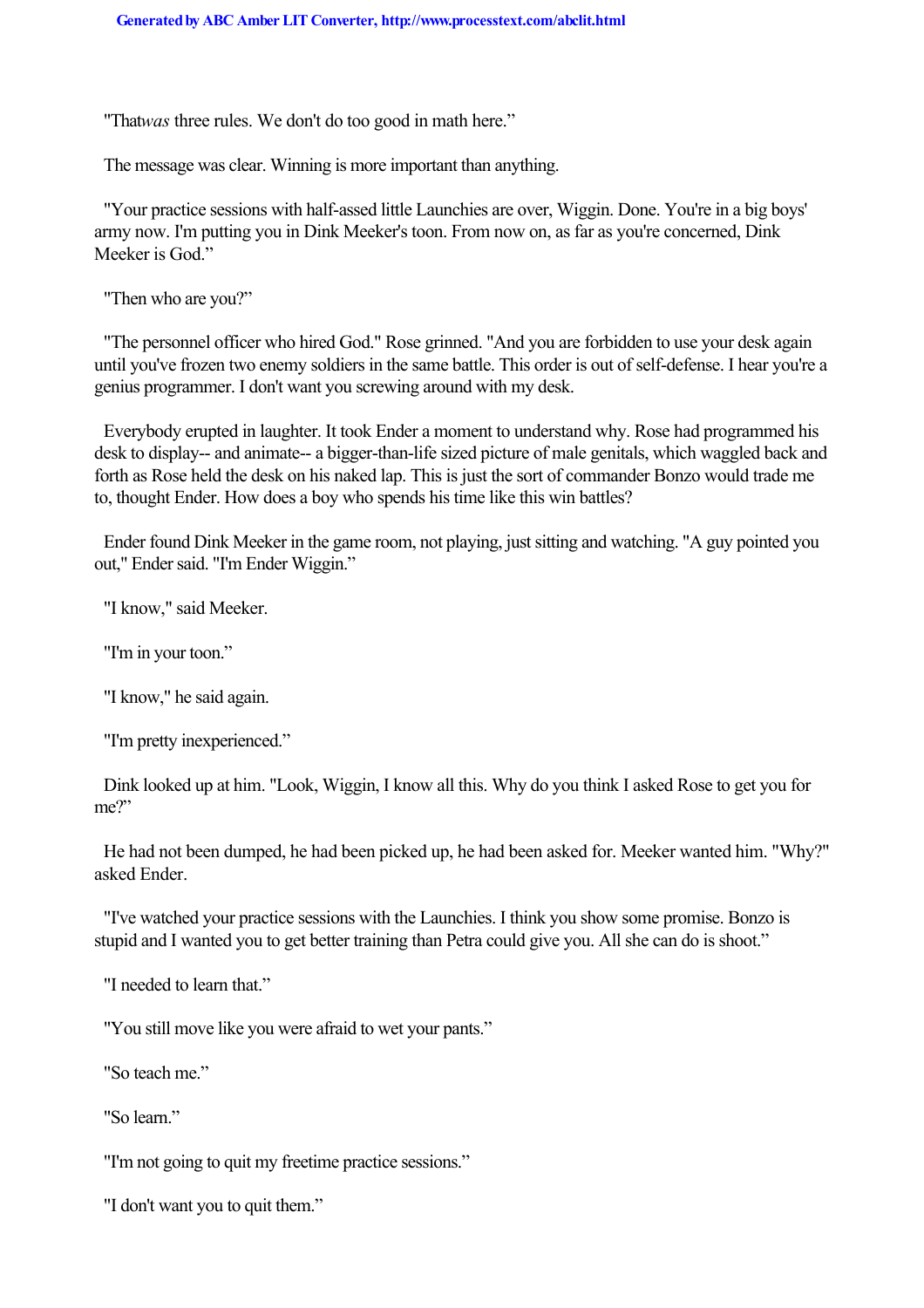"Rose the Nose does."

"Rose the Nose can't stop you. Likewise, he can't stop you from using your desk."

"I thought commanders could order anything."

 "They can order the moon to turn blue, too, but it doesn't happen. Listen, Ender, commanders have just as much authority as you let them have. The more you obey them, the more power they have over you."

"What's to stop them from hurting me?" Ender remembered Bonzo's blow.

"I thought that was why you were taking personal attack classes."

"You've really been watching me, haven't you?"

Dink didn't answer.

 "I don't want to get Rose mad at me. I want to be part of the battles now, I'm tired of sitting out till the end"

"Your standings will go down."

This time Ender didn't answer.

"Listen, Ender, as long as you're part of my toon, you're part of the battle."

 Ender soon learned why. Dink trained his toon independently from the rest of Rat Army, with discipline and vigor; he never consulted with Rose, and only rarely did the whole army maneuver together. It was as if Rose commanded one army, and Dink commanded a much smaller one that happened to practice in the battleroom at the same time.

 Dink started out the first practice by asking Ender to demonstrate his feet-first attack position. The other boys didn't like it. "How can we attack lying on our backs?" they asked.

 To Ender's surprise, Dink didn't correct them, didn't say, "You aren't attacking on your back, you're dropping downward toward them." He had seen what Ender was doing, but he had not understood the orientation that it implied. It soon became clear to Ender that even though Dink was very, very good, his persistence in holding onto the corridor gravity orientation instead of thinking of the enemy gate as downward was limiting his thinking.

 They practiced attacking an enemy-held star. Before trying Ender's feet-first method, they had always gone in standing up, their whole bodies available as a target. Even now, though, they reached the star and then assaulted the enemy from one direction only; "Over the top," cried Dink, and over they went. To his credit, he then repeated the exercise, calling, "Again, upside down," but because of their insistence on a gravity that didn't exist, the boys became awkward when the maneuver was under, as if vertigo seized them.

 They hated the feet-first attack. Dink insisted that they use it. As a result, they hated Ender. "Do we have to learn how to fight from a Launchy?" one of them muttered, making sure Ender could hear. "Yes," answered Dink. They kept working.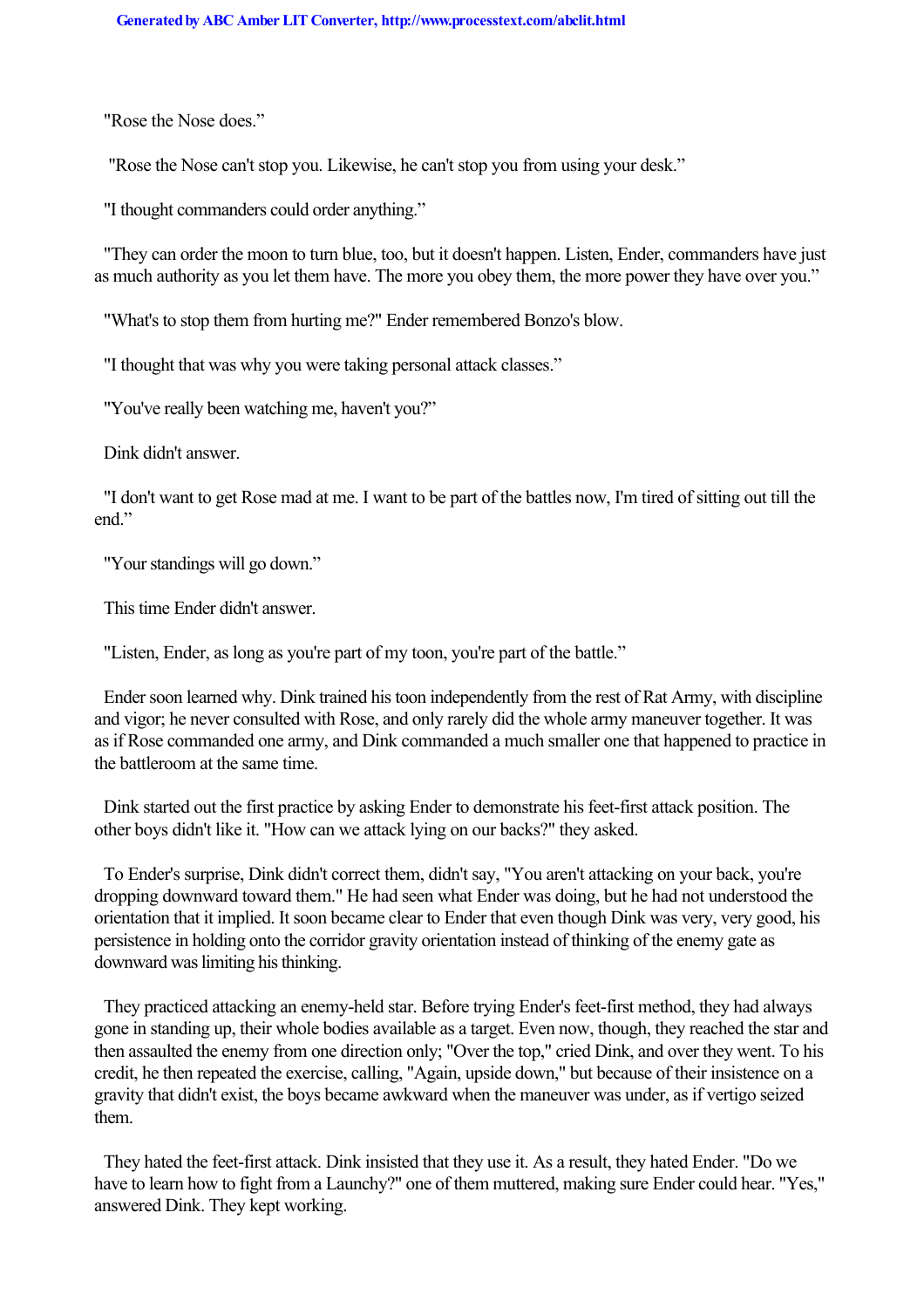And they learned it. In practice skirmishes, they began to realize how much harder it was to shoot an enemy attacking feet first. As soon as they were convinced of that, they practiced the maneuver more willingly.

 That night was the first time Ender had come to a practice session after a whole afternoon of work. He was tired.

"Now you're in a real army," said Alai. "You don't have to keep practicing with us."

"From you I can learn things that nobody knows," said Ender.

"Dink Meeker is the best. I hear he's your toon leader."

"Then let's get busy. I'll teach you what I learned from him today."

 He put Alai and two dozen others through the same exercises that had worn him out all afternoon. But he put new touches on the patterns, made the boys try the maneuvers with one leg frozen, with both legs frozen, or using frozen boys for leverage to change directions.

 Halfway through the practice, Ender noticed Petra and Dink together, standing in the doorway, watching. Later, when he looked again, they were gone.

 So they're watching me, and what we're doing is known. He did not know whether Dink was his friend; he believed that Petra was, but nothing could be sure. They might be angry that he was doing what only commanders and toon leaders were supposed to do-- drilling and training soldiers. They might be offended that a soldier would associate so closely with Launchies. It made him uneasy, to have older children watching.

"I thought I told you not to use your desk." Rose the Nose stood by Ender's bunk.

Ender did not look up. "I'm completing the trigonometry assignment for tomorrow."

Rose bumped his knee into Ender's desk. "I said not to use it."

Ender set the desk on his bunk and stood up. "I need trigonometry more than I need you."

 Rose was taller than Ender by at least forty centimeters. But Ender was not particularly worried. It would not come to physical violence, and if it did, Ender thought he could hold his own. Rose was lazy and didn't know personal combat.

"You're going down in the standings, boy," said Rose.

"I expect to. I was only leading the list because of the stupid way Salamander Army was using me."

"Stupid? Bonzo's strategy won a couple of key games."

"Bonzo's strategy wouldn't win a salad fight. I was violating orders every time I fired my gun."

 Rose hadn't known that. It made him angry. "So everything Bonzo said about you was a lie. You're not only short and incompetent, you're insubordinate, too."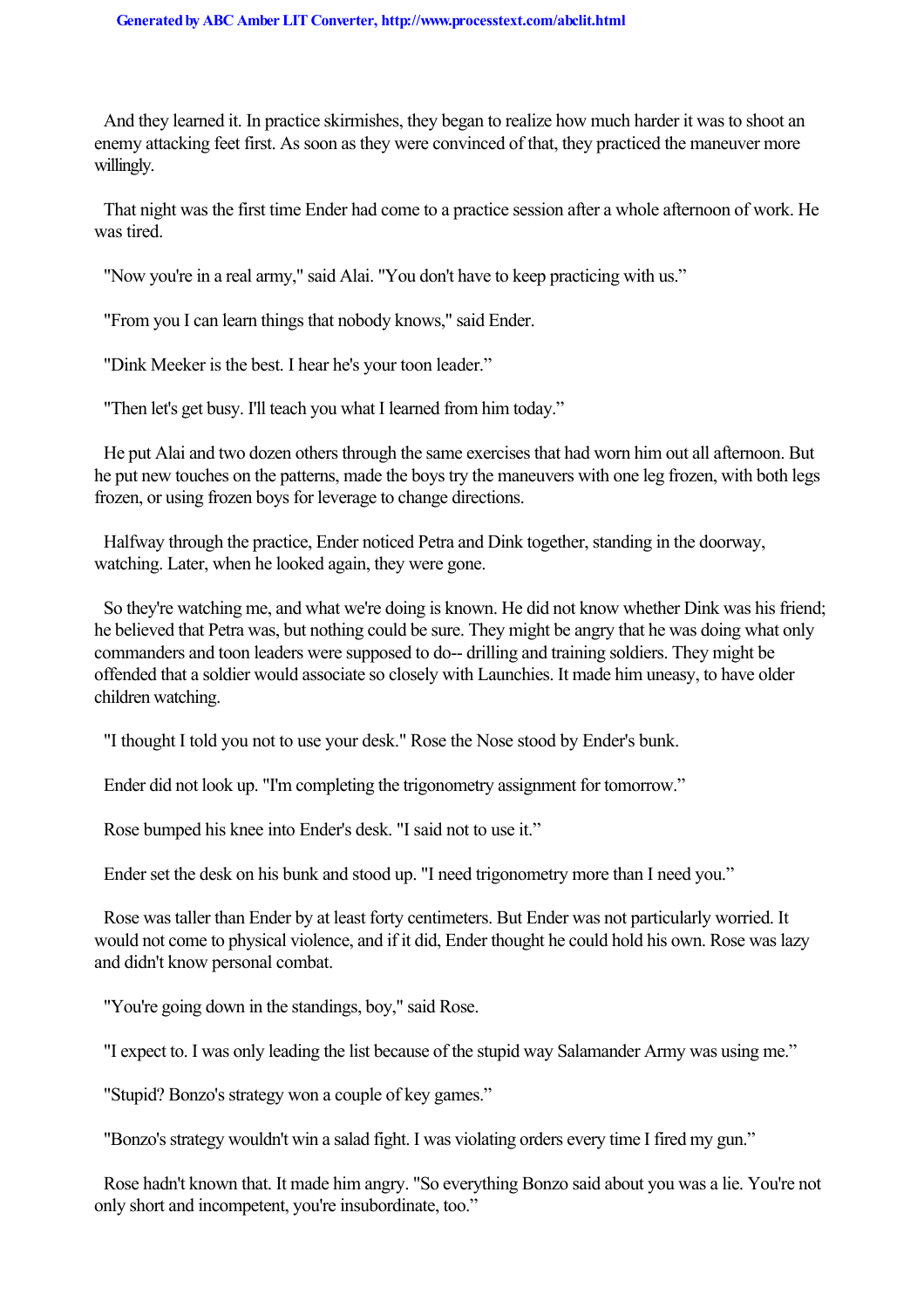"But I turned defeat into stalemate, all by myself."

"We'll see how you do all by yourself next time." Rose went away.

One of Ender's toonmates shook his head. "You dumb as a thumb."

 Ender looked at Dink, who was doodling on his desk. Dink looked up, noticed Ender watching him, and gazed steadily back at him. No expression. Nothing. OK, thought Ender, I can take care of myself.

 Battle came two day's later. It was Ender's first time fighting as part of a toon; he was nervous. Dink's toon lined up against the right-hand wall of the corridor and Ender was very careful not to lean, not to let his weight slip to either side. Stay balanced.

"Wiggin!" called Rose the Nose.

 Ender felt dread come over him from throat to groin. a tingle of fear that made him shudder. Rose saw it.

 "Shivering? Trembling? Don't wet your pants, little Launchy." Rose hooked a finger over the butt of Ender's gun and pulled him to the forcefield that hid the battleroom from view. "We'll see how well you do*now* , Ender. As soon as that door opens, you jump through, go straight ahead toward the enemy's door."

 Suicide. Pointless, meaningless self-destruction. But he had to follow orders now, this was battle, not school. For a moment Ender raged silently; then he calmed himself. "Excellent, sir," he said. "The direction I fire my gun is the direction of their main contingent."

Rose laughed. "You won't have time to fire anything, pinprick."

 The wall vanished. Ender jumped up, took hold of the ceiling handholds, and threw himself out and down, speeding toward the enemy door.

 It was Centipede Army, and they only beginning to emerge from their door when Ender was halfway across the battleroom. Many of them were able to get under cover of stars quickly but Ender had doubled up his legs under him and, holding his pistol at his crotch, he was firing between his legs and freezing many of them as they emerged.

 They flashed his legs, but he had three precious seconds before they could hit his body and put him out of action. He froze several more, then flung out his arms in equal and opposite directions. The hand that held his gun ended up pointing toward the main body of Centipede Army. He fired into the mass of the enemy, and then they froze him.

 A second later he smashed into the forcefield of the enemy's door and rebounded with a crazy spin. He landed in a group of enemy soldiers behind a star; they shoved him off and spun him even more rapidly. He rebounded out of control through the rest of the battle, though gradually friction with the air slowed him down. He had no way of knowing how many men he had frozen before getting iced himself, but he did get the general idea that Rat Army won again, as usual.

 After the battle Rose didn't speak to him. Ender was still first in the standings, since he had frozen three, disabled two, and damaged seven. There was no more talk about insubordination and whether Ender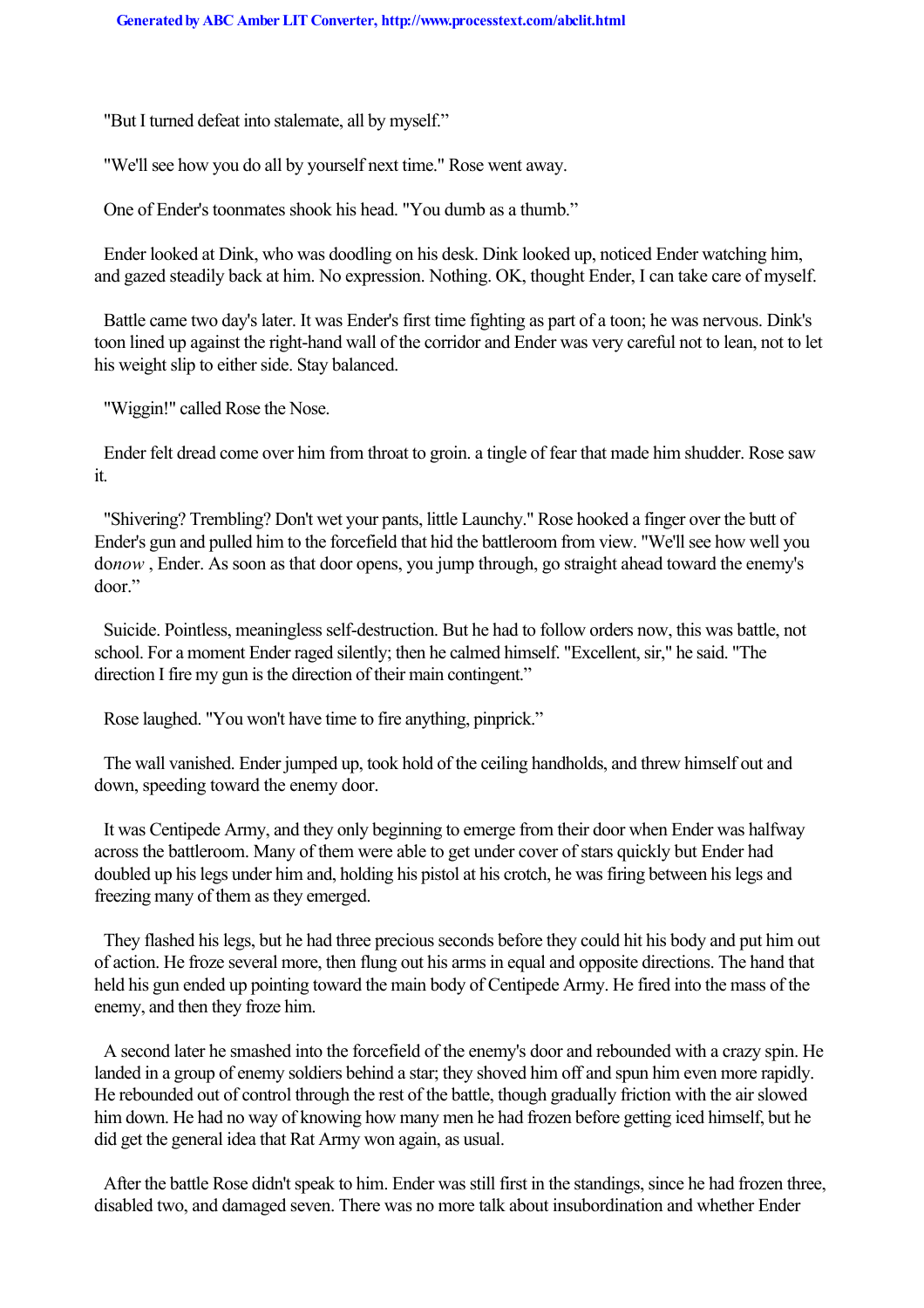could use his desk. Rose stayed in his part of the barracks, and left Ender alone.

 Dink Meeker began to practice instant emergence from the corridor-- Ender's attack on the enemy while they were still coming out of the door had been devastating. "If one man can do that much damage, think what a toon can do." Dink got Major Anderson to open a door in the middle of a wall, even during practice sessions, instead of just the floor level door, so they could practice launching under battle conditions. Word got around. From now on no one could take five or ten or fifteen seconds in the corridor to size things up. The game had changed.

 More battles. This time Ender played a proper role within a toon. He made mistakes. Skirmishes were lost. He dropped from first to second in the standings, then to fourth. Then he made fewer mistakes, and began to feel comfortable within the framework of the toon, and he went back up to third, then second, then first.

 After practice one afternoon, Ender stayed in the battleroom. He had noticed that Dink Meeker usually came late to dinner, and he assumed it was for extra practice. Ender wasn't very hungry, and he wanted to see what it was Dink practiced when no one else could see.

But Dink didn't practice. He stood near the door, watching Ender.

Ender stood across the room, watching Dink.

Neither spoke. It was plain Dink expected Ender to leave. It was just as plain that Ender was saying no.

 Dink turned his back on Ender, methodically took off his flash suit, and gently pushed off from the floor. He drifted slowly toward the center of the room, very slowly, his body relaxing almost completely, so that his hands and arms seemed to be caught by almost nonexistent air currents in the room.

 After the speed and tension of practice, the exhaustion, the alertness, it was restful just to watch him drift. He did it for ten minutes or so before he reached another wall. Then he pushed off rather sharply, returned to his flash suit, and pulled it on.

"Come on," he said to Ender.

 They went to the barracks. The room was empty, since all the boys were at dinner. Each went to his own bunk and changed into regular uniforms. Ender walked to Dink's bunk and waited for a moment till Dink was ready to go.

"Why did you wait?" asked Dink.

"Wasn't hungry."

"Well, now you know why I'm not a commander."

Ender had wondered.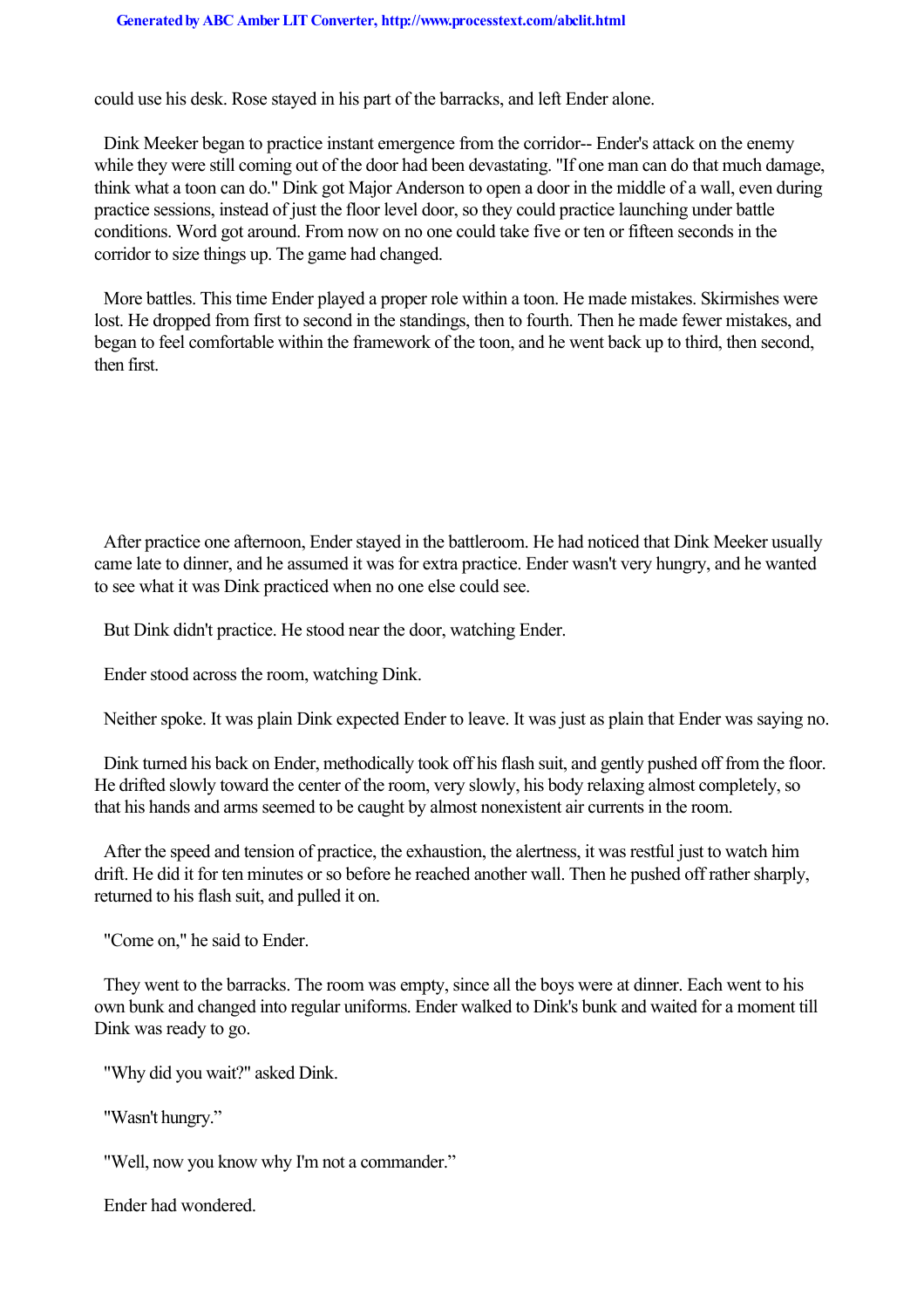"Actually, they promoted me twice, and I refused."

## "Refused?"

 "They took away my old locker and bunk and desk, assigned me to a commander cabin and gave me an army. But I just stayed in the cabin until they gave in and put me back into somebody else's army."

## "Why?"

 "Because I won't let them do it to me. I can't believe you haven't seen through all this crap yet, Ender. But I guess you're young. These other armies, they aren't the enemy. It's the teachers, they're the enemy. They get us to fight each other, to hate each other. The game is everything. Win win win, it amounts to nothing. We kill ourselves, go crazy trying to beat each other, and all the time the old bastards are watching us, studying us, discovering our weak points, deciding whether we're*good enough* or not. Well, good enough for what? I was six years old when they brought me here. What the hell did I know?*They* decided I was right for the program, but nobody ever asked me if the program was right for me."

"So why don't you go home?"

 Dink smiled crookedly. "Because I can't give up the game." He tugged at the fabric of his flash suit, which lay on the bunk beside him. "Because I love this."

"So why not be a commander?"

 Dink shook his head. "Never. Look what it does to Rosen. The boy's crazy. Rose de Nose. Sleeps in here with us instead of in his cabin. Why? Because he's scared to be alone. Ender. Scared of the dark."

## "Rose?"

 "But they made him a commander and so he has to act like one. He doesn't know what he's doing. He's winning, but that scares him worst of all, because he doesn't know*why* he's winning, except that I have something to do with it. Any minute somebody could find out that Rosen isn't some magic Israeli general who can win no matter what. He doesn't know why anybody wins or loses. Nobody does."

"It doesn't mean he's crazy, Dink."

 "I know, you've been here a year, you think these people are normal. Well, they're not.*We're* not. I look in the library, I call up books on my desk. Old ones, because they won't let us have anything new, but I've got a pretty good idea what children are, and we're not children. Children can lose sometimes, and nobody cares. Children aren't in armies, they aren't*commanders* , they don't rule over forty other kids, it's more than anybody can take and not get a little crazy."

 Ender tried to remember what other children were like, in his class at school, back in the city. But all he could think of was Stilson.

 "I had a brother. Just a normal guy. All he cared about was girls. And flying. He wanted to fly. He used to play ball with the guys. A pickup game, shooting balls at a hoop, dribbling down the corridors until the peace officers confiscated your ball. We had a great time. He was teaching me how to dribble when I was taken."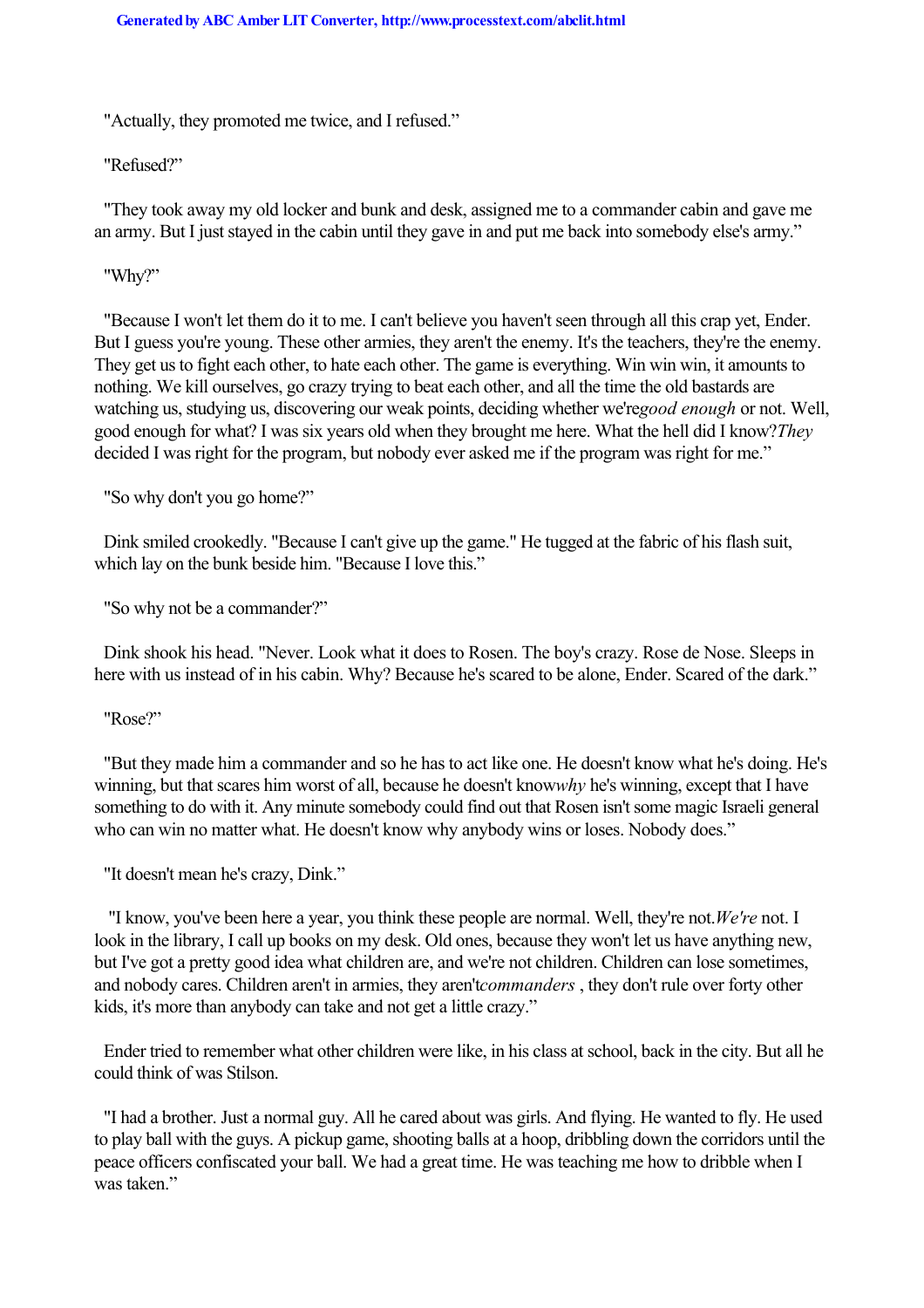Ender remembered his own brother, and the memory was not fond.

 Dink misunderstood the expression on Ender's face. "Hey, I know, nobody's supposed to talk about home. But we came from*somewhere* . The Battle School didn't create us, you know. The Battle School doesn't create*anything* . It just destroys. And we all remember things from home. Maybe not good things, but we remember and then we lie and pretend that-- look, Ender, why is that*nobody* talks about home.*ever* ? Doesn't that tell you how important it is? That nobody even admits that-- oh hell."

"No, it's all right," Ender said. "I was just thinking about Valentine. My sister."

"I wasn't trying to make you upset."

"It's OK. I don't think of her very much, because I always get like this."

 "That's right, we never cry. Christ, I never thought of that. Nobody ever cries. We really are trying to be adult. Just like our fathers. I bet your father was like you. I bet he was quiet and took it, and then busted out and--"

"I'm not like my father."

 "So maybe I'm wrong. But look at Bonzo, your old commander. He's got an advanced case of Spanish honor. He can't allow himself to have weaknesses. To be better than him, that's an insult. To be stronger, that's like cutting off his balls. That's why he hates you, because you didn't suffer when he tried to punish you. He hates you for that, he honestly wants to kill you. He's crazy. They're all crazy."

"And you aren't?"

 "I be crazy too, little buddy, but at least when I be craziest, I be floating all alone in space and the crazy, she float out of me, she soak into the walls, and she don't come out till there be battles and little boy's bump into the walls and squish out de crazy."

Ender smiled.

"And you be crazy too," said Dink. "Come on, let's go eat."

 "Maybe you can be a commander and not be crazy. Maybe knowing about the craziness means you don't have to fall for it."

 "I'm not going to let the bastards run me, Ender. They've got you pegged, too, and they don't plan to treat you kindly, look what they've done to you so far."

"They haven't done anything except promote me."

"And she make you life so easy, neh?"

Ender laughed and shook his head. "So maybe you're right."

"They think they got you on ice. Don't let them."

"But that's what I came for," Ender said. "For them to make me into a tool. To save the world."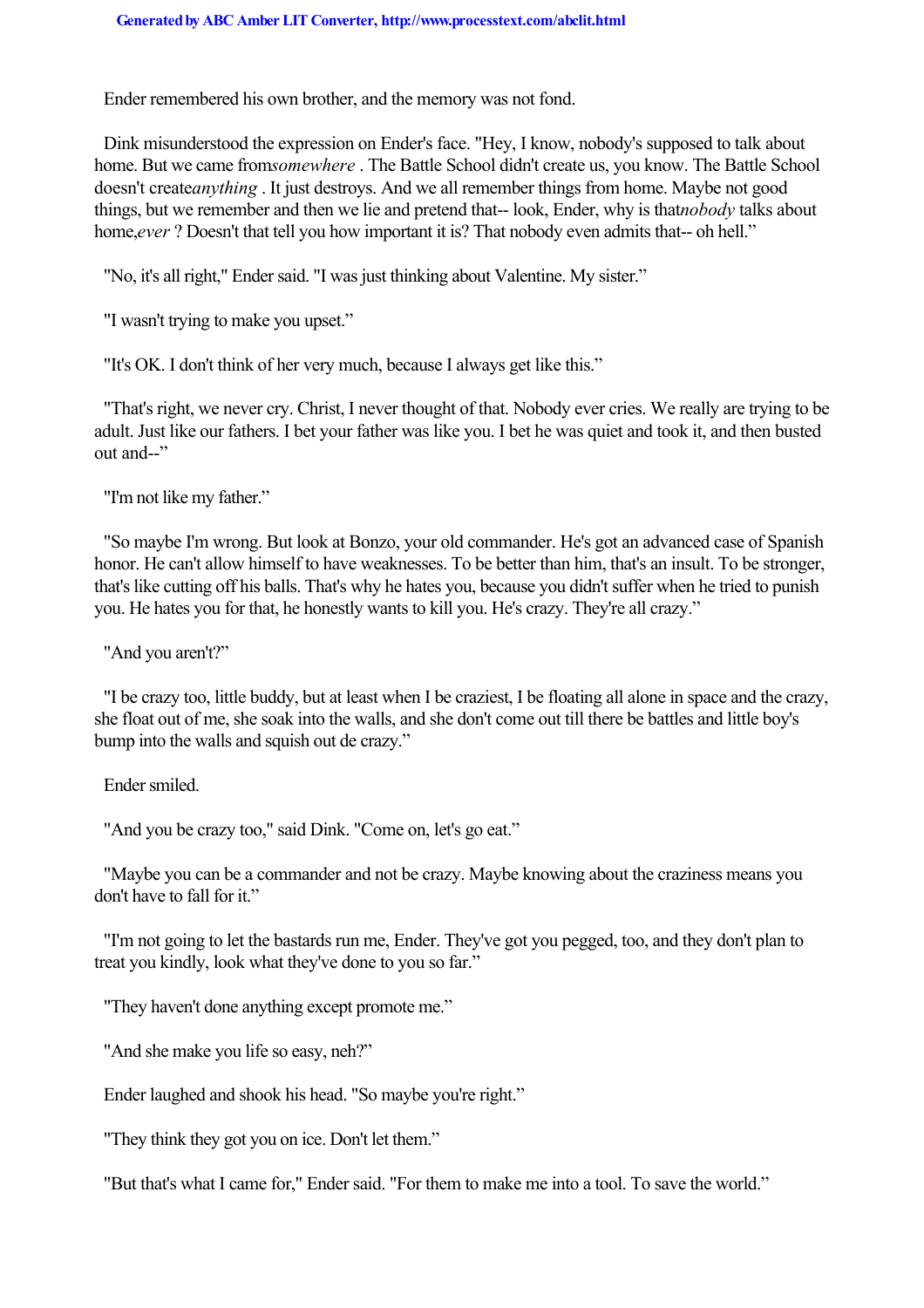"I can't believe you still believe it."

"Believe what?"

 "The bugger menace. Save the world. Listen. Ender, if the buggers were coming back to get us, they'd *be here* . They aren't invading again. We beat them and they're gone.

"But the videos-"

 "All from the First and Second Invasions. Your grandparents weren't born yet when Mazer Rackham wiped them out. You watch. It's all a fake. There*is* no war, and they're just screwing around with us."

"But why?"

 "Because as long as people are afraid of the buggers, the I.F. can stay in power, and as long as the I.F. is in power, certain countries can keep their hegemony. But keep watching the vids, Ender. People will catch onto this game pretty soon, and there'll be a civil war to end all wars.*That* 's the menace, Ender, not the buggers. And in*that* war, when it comes, you and I won't be friends. Because you're American, just like our dear teachers. And*I* am not."

 They went to the mess hall and ate, talking about other things. But Ender could not stop thinking about what Dink had said. The Battle School was so enclosed, the game so important in the minds of the children, that Ender had forgotten there was a world outside. Spanish honor. Civil war. Politics. The Battle School was really a very small place, wasn't it?

 But Ender did not reach Dink's conclusions. The buggers were real. The threat was real. The I.F. controlled a lot of things, but it didn't control the videos and the nets. Not where Ender had grown up. In Dink's home in the Netherlands, with three generations under Russian hegemony, perhaps it was all controlled, but Ender knew that lies could not last long in America. So he believed.

 Believed, but the seed of doubt was there, and it stayed, and every now and then sent out a little root. It changed everything, to have that seed growing. It made Ender listen more carefully to what people meant, instead of what they said. It made him wise.

There weren't as many boys at the evening practice, not by half.

"Where's Bernard?" asked Ender.

Alai grinned. Shen closed his eves and assumed a look of blissful meditation.

 "Haven't you heard?" said another boy, a Launchy from a younger group. "Word's out that any Launchy who comes to your practice sessions won't ever amount to anything in anybody's army. Word's out that the commanders don't want any soldiers who've been damaged by your training."

Ender nodded.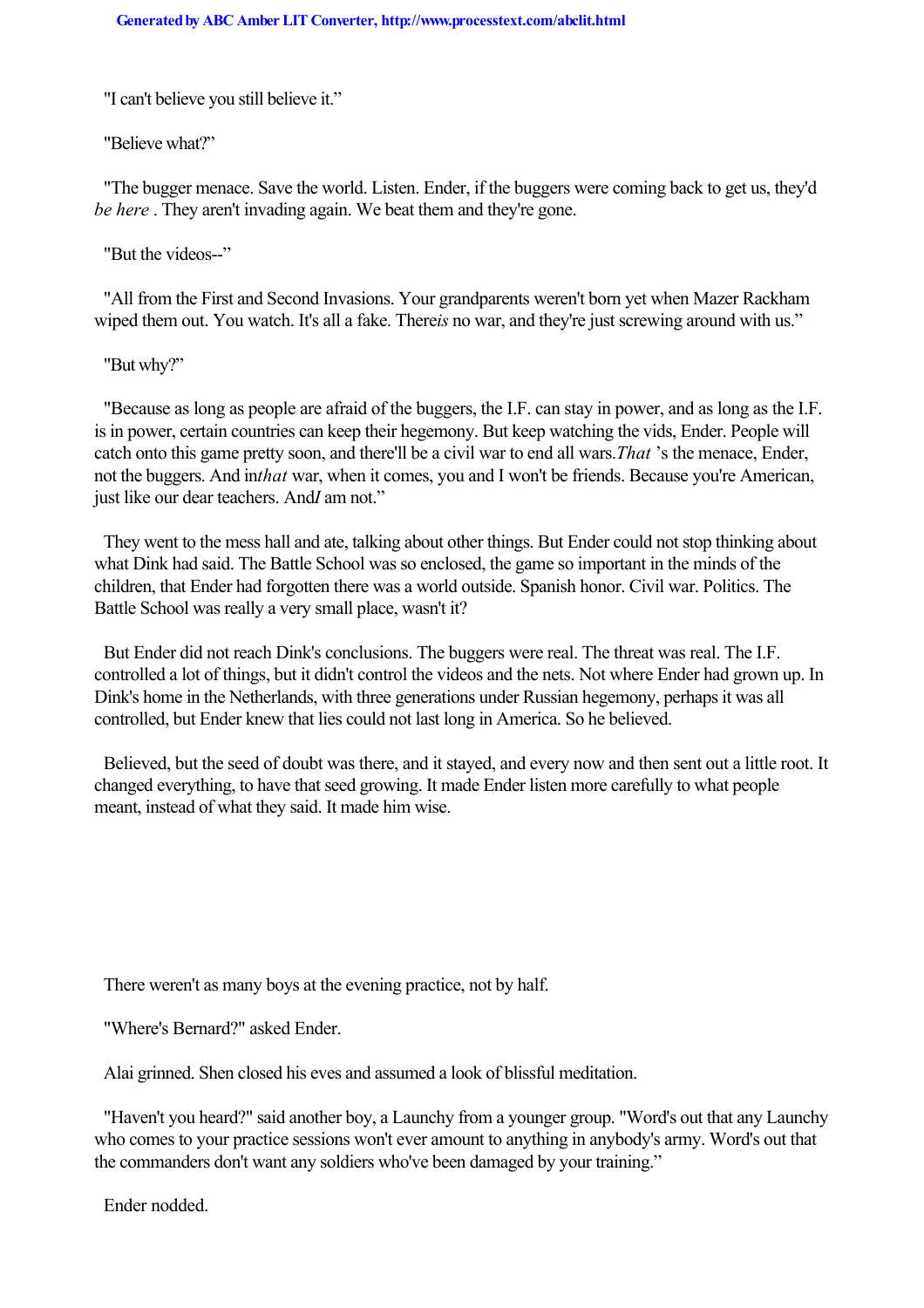"But the way I brain it," said the Launchy, "I be the best soldier I can, and any commander worth a damn, he take me. Neh?"

"Eh," said Ender, with finality.

 They went on with practice. About a half hour into it, when they were practicing throwing off collisions with frozen soldiers, several commanders in different uniforms came in. They ostentatiously took down names.

"Hey," shouted Alai. "Make sure you spell my name right!"

 The next night there were even fewer boys. Now Ender was hearing the stories little Launchies getting slapped around in the bathrooms, or having accidents in the mess hall and the game room, or getting their files trashed by older boys who had broken the primitive security system that guarded the Launchies' desks.

"No practice tonight," Ender said.

"The hell there's not," said Alai.

"Give it a few days. I don't want any of the little kids getting hurt."

 "If you stop, even one night, they'll figure it works to do this kind of thing. Just like if you'd ever backed down to Bernard back when he was being a swine."

 "Besides," said Shen. "We aren't scared and we don't care, so you owe it to us to go on. We need the practice and so do you."

 Ender remembered what Dink had said. The game was trivial compared to the whole world. Why should anybody give every night of his life to this stupid, stupid game?

"We don't accomplish that much anyway," Ender said. He started to leave.

 Alai stopped him. "They scare you, too? They slap you up in the bathroom? Stick you head in the pissah? Somebody gots a gun up you bung?"

"No," Ender said.

"You still my friend?" asked Alai, more quietly.

"Yes."

"Then I still you friend, Ender, and I stay here and practice with you."

 The older boys came again, but fewer of them were commanders. Most were members of a couple of armies. Ender recognized Salamander uniforms. Even a couple of Rats. They didn't take names this time. Instead, they mocked and shouted and ridiculed as the Launchies tried to master difficult skills with untrained muscles. It began to get to a few of the boys.

"Listen to them," Ender said to the other boys. "Remember the words. If you ever want to make your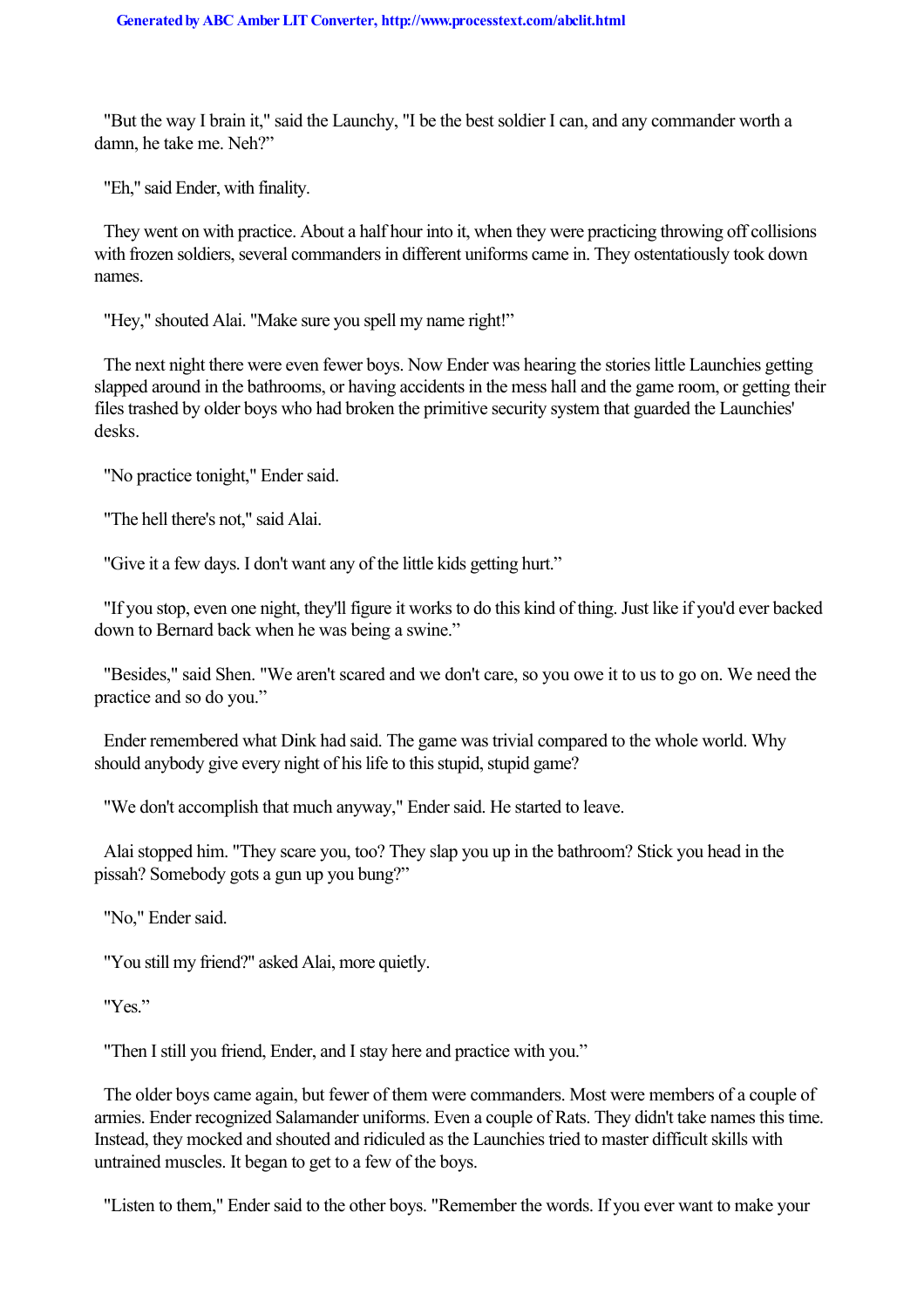enemy crazy, shout that kind of stuff at them. It makes them do dumb things, to be mad. But*we* don't get mad."

 Shen took the idea to heart, and after each jibe from the older boys, he had a group of four Launchies recite the words, loudly, five or six times. When they started singing the taunts like nursery rhymes, some of the older boys launched themselves from the wall and came out for a fight.

 The flash suits were designed for wars fought with harmless light; they offered little protection and seriously hampered movement if it came to hand-to-hand fighting in nullo. Half the boys were flashed, anyway, and couldn't fight; but the stiffness of their suits made them potentially useful. Ender quickly ordered his Launchies to gather in one corner of the room. The older boys laughed at them even more, and some who had waited by the wall came forward to join in the attack, seeing Ender's group in retreat.

 Ender and Alai decided to throw a frozen soldier in the face of an enemy. The frozen Launchy struck helmet first, and the two careened off each other. The older boy clutched his chest where the helmet had hit him, and screamed in pain.

 The mockery was over. The rest of the older boys launched themselves to enter the battle. Ender didn't really have much hope of any of the boy's getting away without some injury. But the enemy was coming haphazardly, uncoordinatedly; they had never worked together before, while Ender's little practice army, though there were only a dozen of them now, knew each other well and knew how to work together.

 "Go nova!" shouted Ender. The other boys laughed. They gathered into three groups, feet together, squatting, holding hands so they formed small stars against the back wall. "We'll go around them and make for the door. Now!"

 At his signal, the three stars burst apart, each boy launching in a different direction, but angled so he could rebound off a wall and head for the door. Since all of the enemy were in the middle of the room, where course changes were far more difficult, it was an easy maneuver to carry out.

 Ender had positioned himself so that when he launched, he would rendezvous with the frozen soldier he had just used as a missile. The boy wasn't frozen now, and he let Ender catch him, whirl him around and send him toward the door, Unfortunately, the necessary result of the action was for Ender to head in the opposite direction, and at a reduced speed. Alone of all his soldiers, he was drifting fairly slowly, and at the end of the battleroom where the older boys were gathered. He shifted himself so he could see that all his soldiers were safely gathered at the far wall.

 In the meantime, the furious and disorganized enemy had just spotted him. Ender calculated how soon he would reach the wall so he could launch again. Not soon enough. Several enemies had already rebounded toward him. Ender was startled to see Stilson's face among them. Then he shuddered and realized he had been wrong. Still, it was the same situation, and this time they wouldn't sit still for a single combat settlement. There was no leader, as far as Ender knew, and these boys were a lot bigger than him.

 Still, he had learned some things about weightshifting in personal combat class, and about the physics of moving objects. Game battles almost never got to hand-to-hand combat-- you never bumped into an enemy that wasn't frozen. So in the few seconds he had, Ender tried to position himself to receive his guests.

 Fortunately, they knew as little about nullo fighting as he did, and the few that tried to punch him found that throwing a punch was pretty ineffective when their bodies moved backward just as quickly as their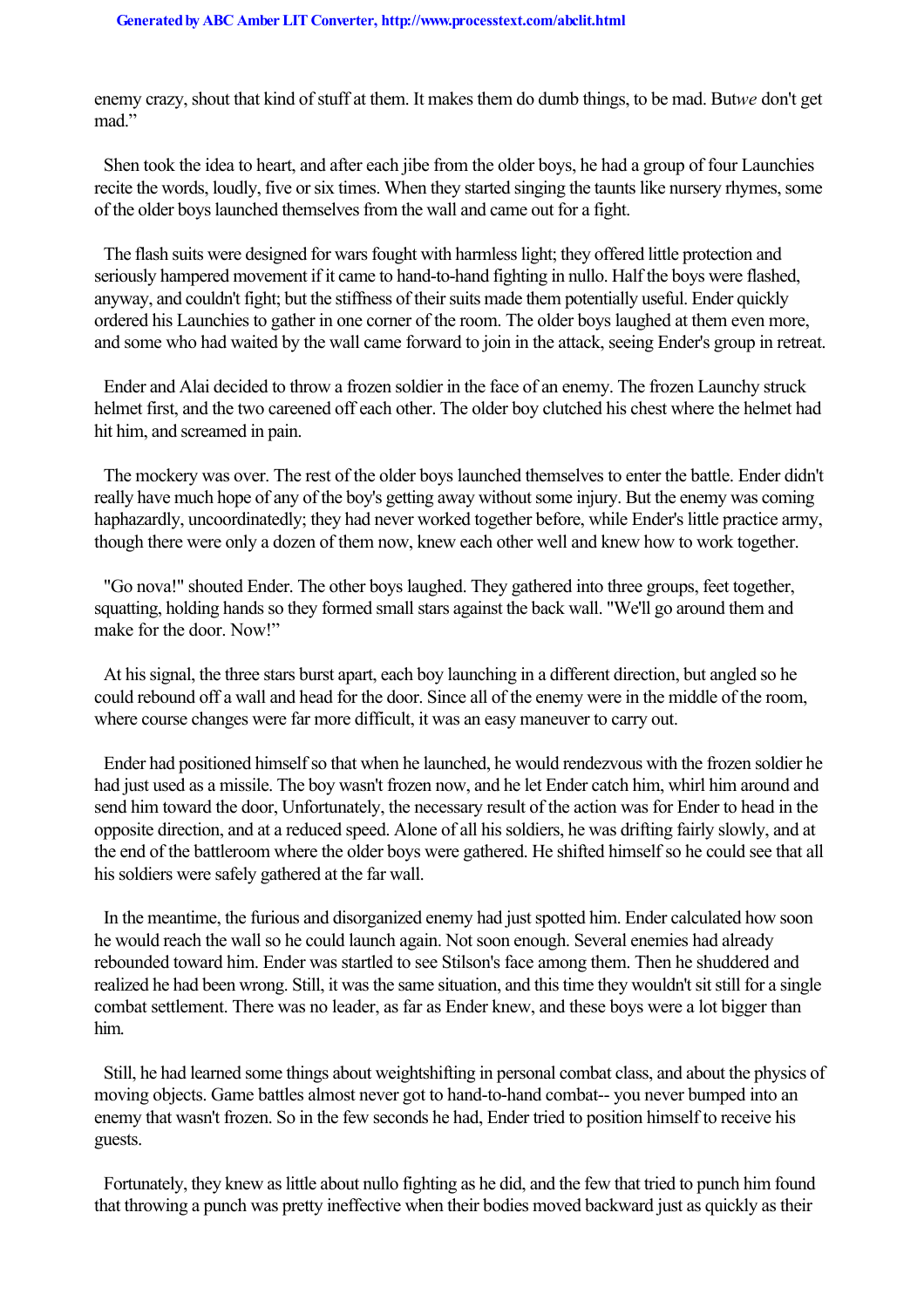fists moved forward. But there were some in the group who had bone-breaking on their minds, as Ender quickly saw. He didn't plan to be there for it, though.

 He caught one of the punchers by the arm and threw him as hard as he could. It hurled Ender out of the way of the rest of the first onslaught, though he still wasn't getting any closer to the door. "Stay there!" he shouted at his friends, who obviously were forming up to come and rescue him. "Just stay there!"

 Someone caught Ender by the foot. The tight grip gave Ender some leverage; he was able to stamp firmly on the other boy's ear and shoulder, making him cry out and let go. If the boy had let go just as Ender kicked downward, it would have hurt much less and allowed Ender to use the maneuver as a launch. Instead, the boy had hung on too well; his ear was torn and scattering blood in the air, and Ender was drifting even more slowly.

 I'm doing it again, thought Ender. I'm hurting people again, just to save myself. Why don't they leave me alone, so I don't have to hurt them?

 Three more boys were converging on him now, and this time they were acting together. Still, they had to grab him before they could hurt him. Ender positioned himself quickly so that two of them would take his feet, leaving his hands free to deal with the third.

 Sure enough, they took the bait. Ender grasped the shoulders of the third boy's shirt and pulled him up sharply, butting him in the face with his helmet. Again a scream and a shower of blood. The two boys who had his legs were wrenching at them, twisting him. Ender threw the boy with the bleeding nose at one of them; they entangled, and Ender's leg came free. It was a simple matter then to use the other boy's hold for leverage to kick him firmly in the groin, then shove off him in the direction of the door. He didn't get that good a launch, so that his speed was nothing special, but it didn't matter. No one was following him.

 He got to his friends at the door. They caught him and handed him along to the door. They were laughing and slapping him playfully. "You bad!" they said. "You scary! You flame!"

"Practice is over for the day," Ender said.

"They'll be back tomorrow," said Shen.

 "Won't do them any good," said Ender. "If they come without suits, we'll do this again. If they come*with* suits, we can flash them."

"Besides," said Alai, "the teachers won't let it happen."

Ender remembered what Dink had told him, and wondered if Alai was right.

 "Hey Ender!" shouted one of the older boys as Ender left the battleroom. "You nothing, man! You be nothing!"

"My old commander Bonzo," said Ender. "I think he doesn't like me."

 Ender checked the rosters on his desk that night. Four boys turned up on medical report. One with bruised ribs, one with a bruised testicle, one with a torn ear, and one with a broken nose and a loose tooth. The cause of injury was the same in all cases: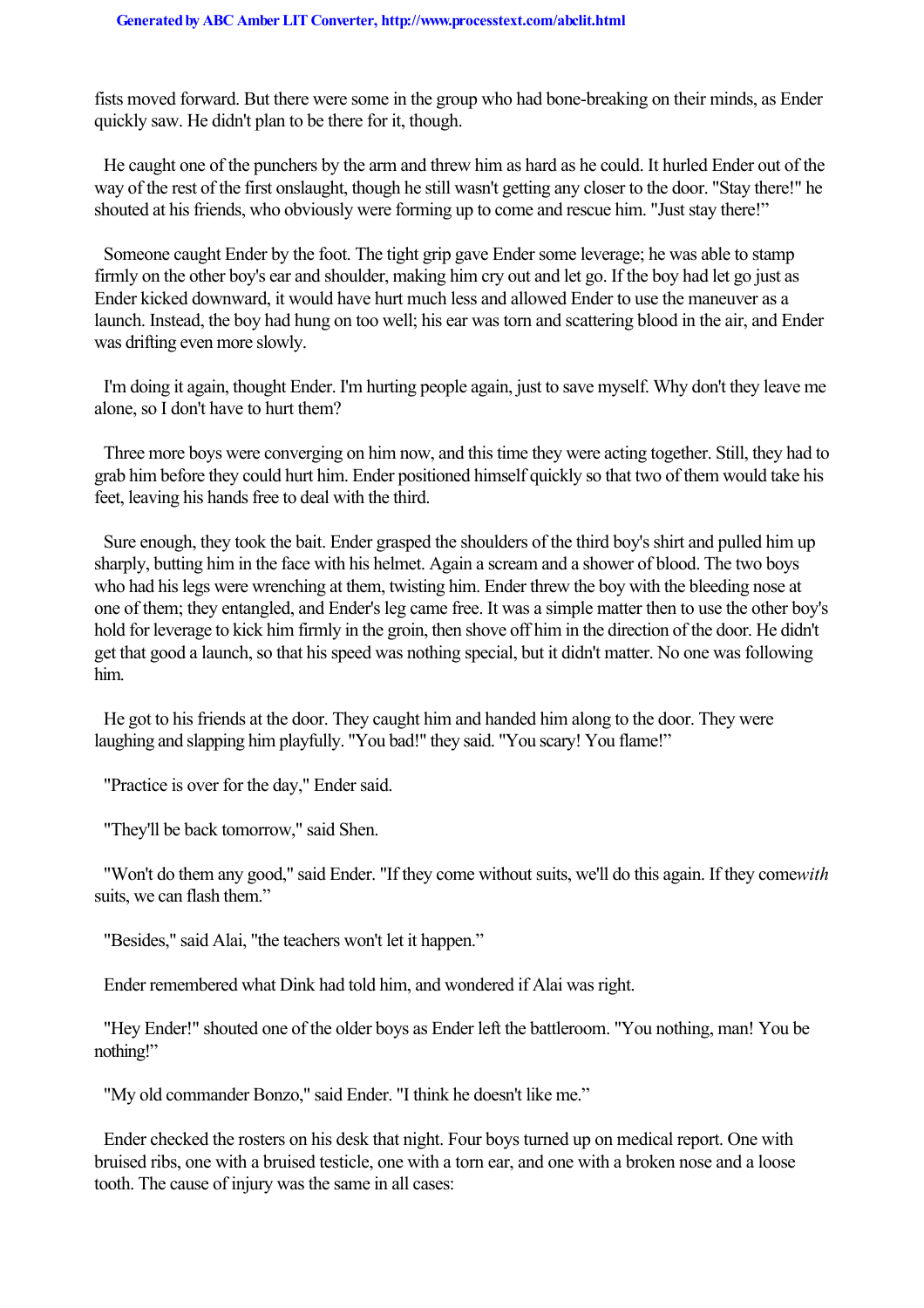## ACCIDENTAL COLLISION IN NULL G

 If the teachers were allowing that to turn up on the official report, it was obvious they didn't intend to punish anyone for the nasty little skirmish in the battleroom. Aren't they going to do anything? Don't they care what goes on in this school?

 Since he was back to the barracks earlier than usual, Ender called up the fantasy game on his desk. It had been a while since he last used it. Long enough that it didn't start him where he had left off. Instead, he began by the Giant's corpse. Only now, it was hardly identifiable as a corpse at all, unless you stood off a ways and studied it. The body had eroded into a hill, entwined with grass and vines. Only the crest of the Giant's face was still visible, and it was white bone, like limestone protruding from a discouraged, withering mountain.

 Ender did not look forward to fighting with the wolf-children again, but to his surprise they weren't there. Perhaps, killed once, they were gone forever. It made him a little sad.

 He made his way down underground, through the tunnels, to the cliff ledge overlooking the beautiful forest. Again he threw himself down, and again a cloud caught him and carried him into the castle turret room.

 The snake began to unweave itself from the rug again, only this time Ender did not hesitate. He stepped on the head of the snake and crushed it under his foot. It writhed and twisted under him, and in response he twisted and ground it deeper into the stone floor. Finally it was still. Ender picked it up and shook it, until it unwove itself and the pattern in the rug was gone. Then, still dragging the snake behind him, he began to look for a way out.

 Instead, he found a mirror. And in the mirror he saw a face that he easily recognized. It was Peter, with blood dripping down his chin and a snake's tail protruding from a corner of his mouth.

 Ender shouted and thrust his desk from him. The few boys in the barracks were alarmed at the noise, but he apologized and told them it was nothing. They went away. He looked again into his desk. His figure was still there, staring into the mirror. He tried to pick up some of the furniture, to break the mirror, but it could not be moved. The mirror would not come off the wall, either. Finally Ender threw the snake at it. The mirror shattered, leaving a hole in the wail behind it. Out of the hole came dozens of tiny snakes which quickly bit Ender's figure again and again. Tearing the snakes frantically from itself, the figure collapsed and died in a writhing heap of small serpents.

The screen went blank, and words appeared.

# PLAY AGAIN?

Ender signed off and put the desk away.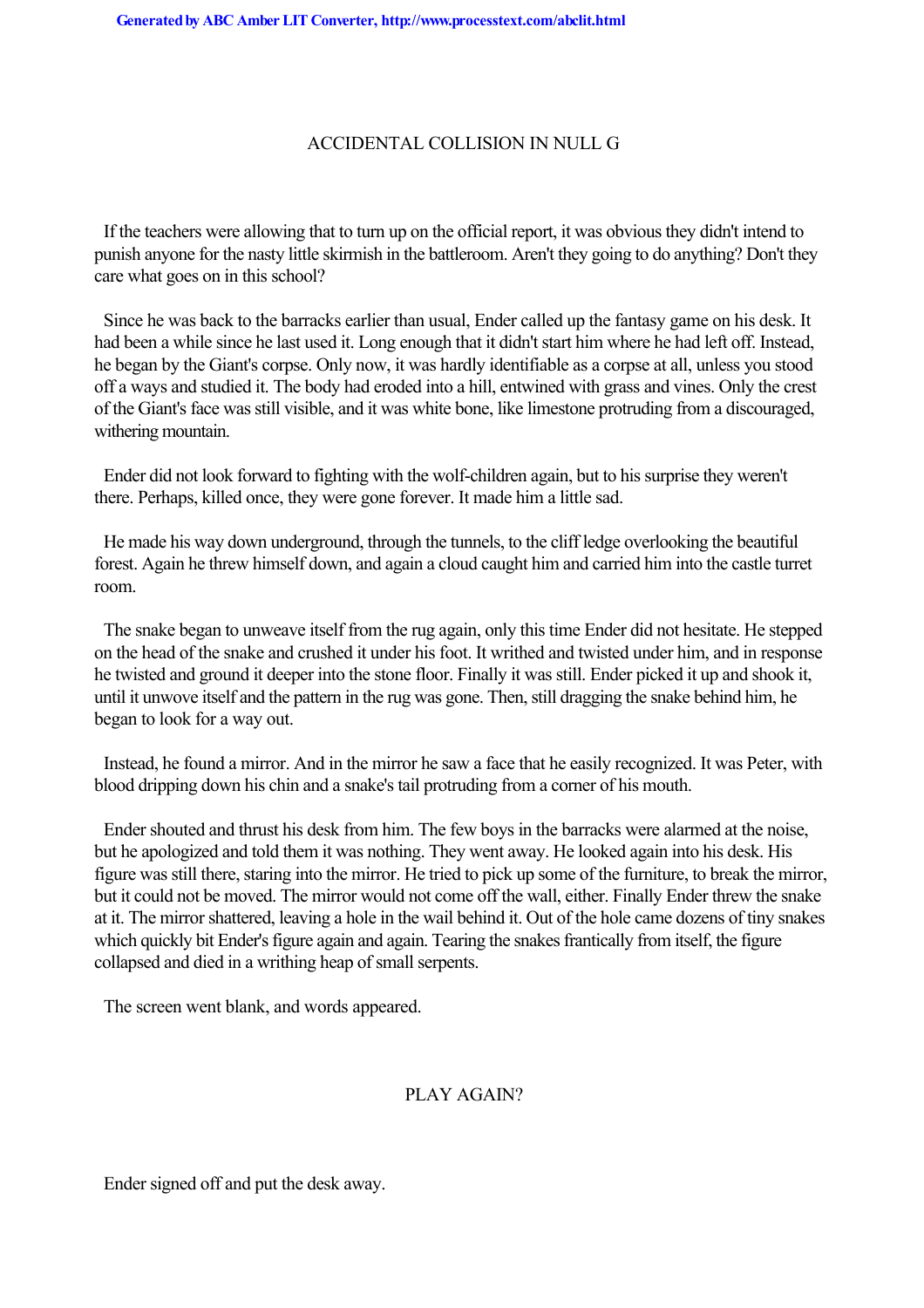The next day, several commanders came to Ender or sent soldiers to tell him not to worry, most of them thought the extra practice sessions were a good idea, he should keep it up. And to make sure nobody bothered him, they were sending a few of their older soldiers who needed extra practice to come join him. "They're as big as most of the buggers who attacked you last night. They'll think twice."

 Instead of a dozen boys, there were forty-five that night, more than an army, and whether it was because of the presence of older boys on Ender's side or because they had had enough the night before, none of their enemies came.

 Ender didn't go back to the fantasy game. But it lived in his dreams. He kept remembering how it felt to kill the snake, grinding it in, the way he tore the ear off that boy, the way he destroyed Stilson, the way he broke Bernard's arm. And then to stand up, holding the corpse of his enemy, and find Peter's face looking out at him from the mirror, This game knows too much about me. This game tells filthy lies. I am not Peter. I don't have murder in my heart.

 And then the worse fear, that he*was* a killer, only better at it than Peter ever was; that it was this very trait that pleased the teachers. It's killers they need for the bugger wars. It's people who can grind the enemy's face into the dust and spatter their blood all over space.

Well, I'm your man. I'm the bloody bastard you wanted when you had me spawned. I'm your tool, and what difference does it make if I hate the part of me that you most need? What difference does it make that when the little serpents killed me in the game, I agreed with them, and was glad.

 $\overline{Q}$ 

Locke and Demosthenes

"I didn't call you in here to waste time. How in hell did the computer do that?"

"I don't know."

"How could it pick up a picture of Ender's brother and put it into the graphics in this Fairyland routine?"

 "Colonel Graff, I wasn't there when it was programmed. All I know is that the computer's never taken anyone to this place before. Fairyland was strange enough, but this isn't Fairyland anymore. It's beyond the End of the World, and--"

"I know the names of the places, I just don't know what they mean."

 "Fairyland was programmed in. It's mentioned in a few other places. But nothing talks about the End of the World. We don't have any experience with it."

 "I don't like having the computer screw around with Ender's mind that way. Peter Wiggin is the most potent person in his life, except maybe his sister Valentine."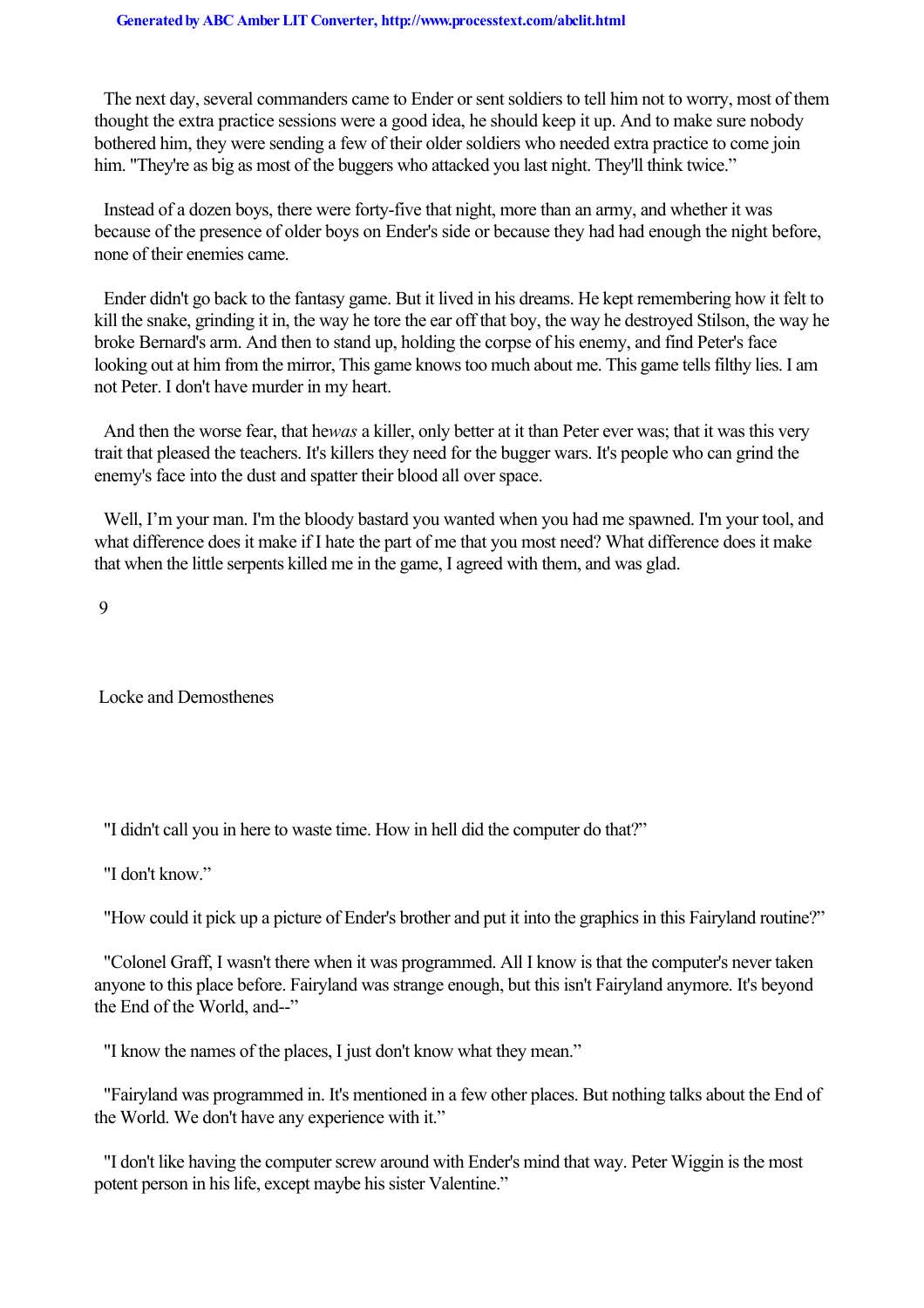"And the mind game is designed to help shape them, help them find worlds they can be comfortable in."

 "You don't get it, do you, Major Imbu? I don't want Ender being comfortable with the end of the world. Our business here is not to be comfortable with the end of the world!"

 "The End of the World in the game isn't necessarily the end of humanity in the bugger wars. It has a private meaning to Ender."

"Good. What meaning?"

"I don't know, sir. I'm not the kid. Ask him."

"Major Imbu, I'm asking*you* ."

"There could be a thousand meanings."

"Try one."

 "You've been isolating the boy. Maybe he's wishing for the end of*this* world, the Battle School. Or maybe it's about the end of the world he grew up with as a little boy, his home, coming here. Or maybe it's his way of coping with having broken up so many other kids here. Ender's a sensitive kid, you know, and he's done some pretty bad things to people's bodies, he might be wishing for the end of*that* world."

"Or none of the above."

 "The mind game is a relationship between the child and the computer. Together they create stories. The stories are true, in the sense that they reflect the reality of the child's life. That's all I*know* ."

 "And I'll tell you what*I* know, Major Imbu. That picture of Peter Wiggin was not one that could have been taken from our files here at the school. We have nothing on him, electronically or otherwise, since Ender came here. And that picture is more recent."

"It's only been a year and a half, sir, how much can the boy change?"

 "He's wearing his hair completely differently now. His mouth was redone with orthodontia. I got a recent photograph from landside and compared. The only way the computer here in the Battle School could have got that picture was by requisitioning it from a landside computer. And not even one connected with the I.F. That takes requisitionary powers. We can't just go into Guilford County North Carolina and pluck a picture out of school files. Did anyone at this school authorize getting this?"

 "You don't understand, sir. Our Battle School computer is only a part of the I.F. network. lf we want a picture, we have to get a requisition, but if the mind game program determines that the picture is necessary--"

"It can just go take it."

"Not just every day. Only when it's for the child's own good."

 "OK, it's for his good. But*why* . His brother is dangerous, his brother was rejected for this program because he's one of the worst human beings we've laid hands on. Why is he so important to Ender? Why, after all his time?"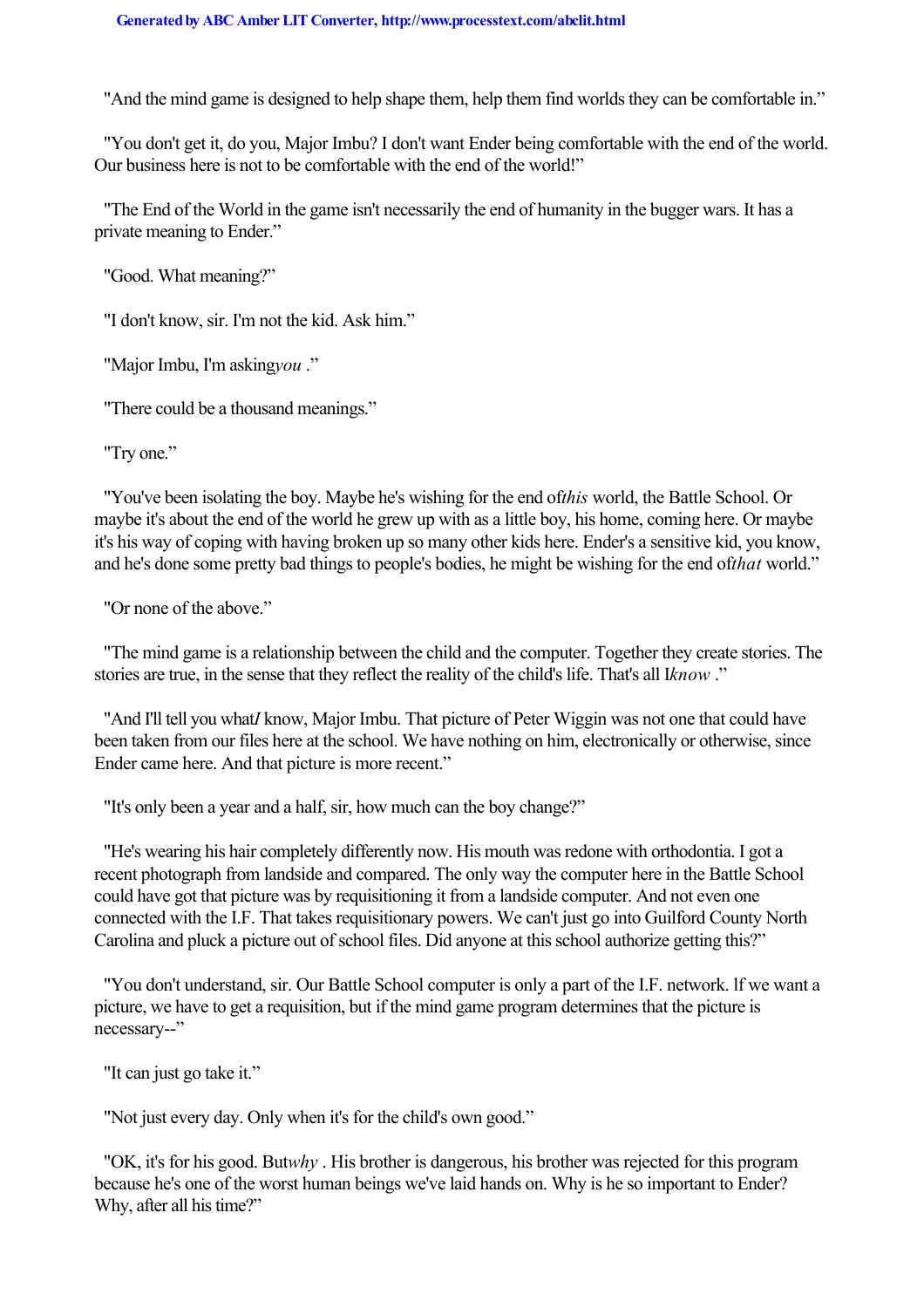"Honestly, sir. I don't know. And the mind game program is designed so that it can't tell us. It may not know itself, actually. This is uncharted territory."

"You mean the computer's making this up as it goes along?"

"You might put it that way."

"Well, that does make me feel a little better. I thought l was the only one."

 Valentine celebrated Ender's eighth birthday alone, in the wooded back yard of their new home in Greensboro. She scraped a patch of ground bare of pine needles and leaves, and there scratched his name in the dirt with a twig. Then she made a small teepee of twigs and needles and lit a small fire. It made smoke that interwove with the branches and needles of the pine overhead. All the way into space, she said silently. All the way to the Battle School.

 No letters had ever come, and as far as they knew their own letters had never reached him. When he first was taken, Father and Mother sat at the table and keyed in long letters to him every few days. Soon, though, it was once a week, and when no answers came, once a month. Now it had been two years since he went, and there were no letters, none at all, and no remembrance on his birthday. He is dead, she thought bitterly, because we have forgotten him.

 But Valentine had not forgotten him. She did not let her parents know, and above all never hinted to Peter how often she thought about Ender, how often she wrote him letters that she knew he would not answer. And when Mother and Father announced to them that they were leaving the city to move to North Carolina, of all places, Valentine knew that they never expected to see Ender again. They were leaving the only place where he knew to find them. How would Ender find them here, among these trees, under this changeable and heavy sky? He had lived deep in corridors all his life, and if he was still in the Battle School, there was less of nature there. What would he make of this?

 Valentine knew why they had moved here. It was for Peter, so that living among trees and small animals, so that nature in as raw a form as Mother and Father could conceive of it, might have a softening influence on their strange and frightening son. And, in a way, it had. Peter took to it right away. Long walks out in the open, cutting through woods and out into the open country-- going sometimes for a whole day, with only a sandwich or two sharing space with his desk in the pack on his back, with only a small pocket knife in his pocket.

 But Valentine knew. She had seen a squirrel half-skinned, spiked by its little hands and feet with twigs pushed into the dirt. She pictured Peter trapping it, staking it, then carefully parting and peeling back the skin without breaking into the abdomen, watching the muscles twist and ripple. How long had it taken the squirrel to die? And all the while Peter had sat nearby, leaning against the tree where perhaps the squirrel had nested, playing with his desk while the squirrel's life seeped away.

 At first she was horrified, and nearly threw up at dinner, watching how Peter ate so vigorously, talked so cheerfully. But later she thought about it and realized that perhaps, for Peter, it was a kind of magic, like her little fires; a sacrifice that somehow stilled the dark gods that hunted for his soul. Better to torture squirrels than other children. Peter has always been a husbandman of pain, planting it, nurturing it, devouring it greedily when it was ripe; better he should take it in these small, sharp doses than with dull cruelty to children in the school.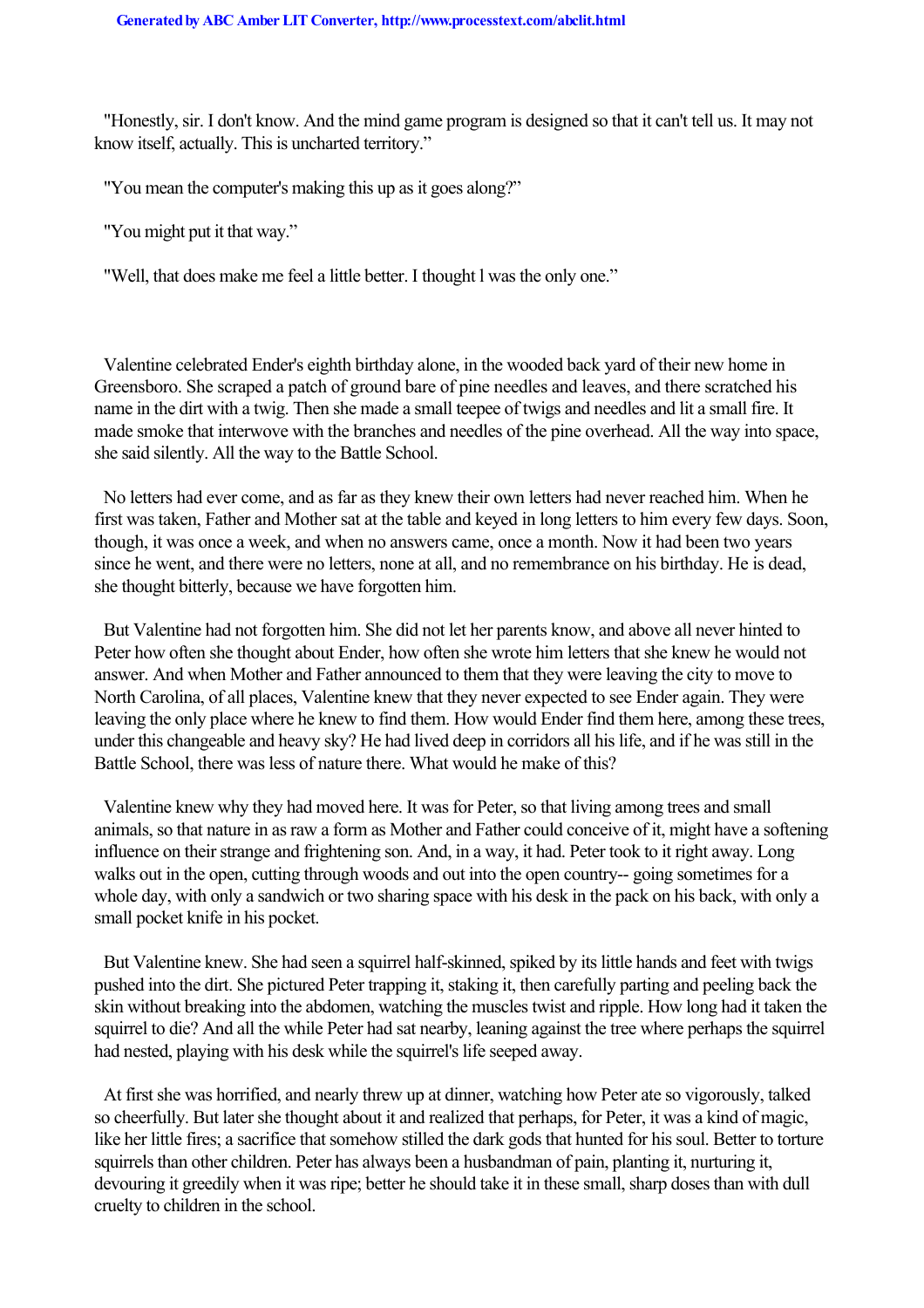"A model student," said his teachers. "I wish we had a hundred others in the school just like him. Studies all the time, turns in all his work on time. He loves to learn."

 But Valentine knew it was a fraud. Peter loved to learn, all right, but the teachers hadn't taught him anything, ever. He did his learning through his desk at home, tapping into libraries and databases, studying and thinking and, above all, talking to Valentine. Yet at school he acted as though he were excited about the puerile lesson of the day. Oh, wow, I never knew that frogs looked like*this* inside, he'd say, and then at home he studied the binding of cells into organisms through the philotic collation of DNA. Peter was a master of flattery, and all his teachers bought it.

 Still, it was good. Peter never fought anymore. Never bullied. Got along well with everybody. It was a new Peter.

 Everyone believed it. Father and Mother said it so often it made Valentine want to scream at them. It isn't the new Peter! It's the old Peter, only smarter!

 How smart? Smarter than*you* , Father. Smarter than*you* , Mother. Smarter than anybody you have ever met.

But not smarter than me.

"I've been deciding," said Peter, "whether to kill you or what."

 Valentine leaned against the trunk of the pine tree, her little fire a few smoldering ashes. "I love you, too, Peter."

 "It would be so easy. You always make these stupid little fires. It's just a matter of knocking you out and burning you up. You're such a firebug."

"I've been thinking of castrating you in your sleep."

 "No you haven't. You only think of things like that when I'm with you. I bring out the best in you. No, Valentine, I've decided not to kill you. I've decided that you're going to help me."

 "I am?" A few years ago, Valentine would have been terrified at Peter's threats. Now, though, she was not so afraid. Not that she doubted that he was capable of killing her. She couldn't think of anything so terrible that she didn't believe Peter might do it. She also knew, though, that Peter was not insane, not in the sense that he wasn't in control of himself. He was in better control of himself than anyone she knew. Except perhaps herself. Peter could delay any desire as long as be needed to; he could conceal any emotion. And so Valentine knew that he would never hurt her in a fit of rage. He would only do it if the advantages outweighed the risks. And they did not. In a way, she actually preferred Peter to other people because of this. He always, always acted out of intelligent self-interest. And so, to keep herself safe, all she had to do was make sure it was more in Peter's interest to keep her alive than to have her dead.

"Valentine, things are coming to a head. I've been tracking troop movements in Russia."

"What are we talking about?"

"The world, Val. You know Russia? Big empire? Warsaw Pact? Rulers of Eurasia from the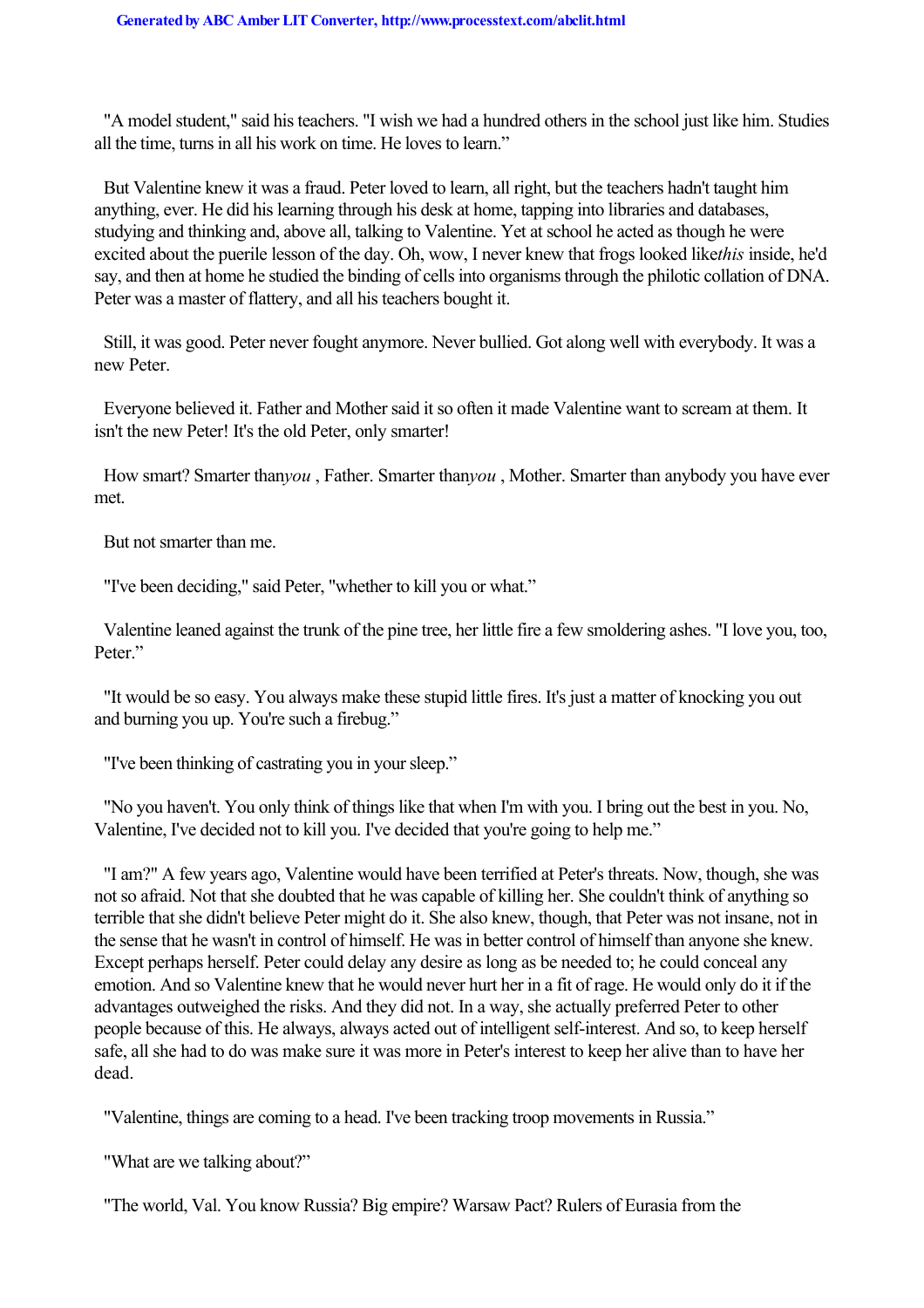Netherlands to Pakistan?"

"They don't publish their troop movements, Peter."

 "Of course not. But they do publish their passenger and freight train schedules. I've had my desk analyzing those schedules and figuring out when the secret troop trains are moving over the same tracks. Done it backward over the past three years. In the last six months, they've stepped up, they're getting ready for war. Land war."

 "But what about the League? What about the buggers?" Valentine didn't know what Peter was getting at, but he often launched discussions like this, practical discussions of world events. He used her to test his ideas, to refine them. In the process, she also refined her own thinking. She found that while she rarely agreed with Peter about what the world*ought* to be, they rarely disagreed about what the world actually *was* . They had become quite deft at sifting accurate information out of the stories of the hopelessly ignorant, gullible news writers. The news herd, as Peter called them.

 "The Polemarch is Russian, isn't he? And he knows what's happening with the fleet. Either they've found out the buggers aren't a threat after all, or we're about to have a big battle. One way or another, the bugger war is about to be over. They're getting ready for after the war."

"If they're moving troops, it must be under the direction of the Strategos."

"It's all internal, within the Warsaw Pact."

 This was disturbing. The facade of peace and cooperation had been undisturbed almost since the bugger wars began. What Peter had detected was a fundamental disturbance in the world order. She had a mental picture, as clear as memory, of the way the world had been before the buggers forced peace upon them. "So it's back to the way it was before."

 "A few changes. The shields make it so nobody bothers with nuclear weapons anymore. We have to kill each other thousands at a time instead of millions." Peter grinned. "Val, it was bound to happen. Right now there's a vast international fleet and army in existence, with American hegemony. When the bugger wars are over, all that power will vanish, because it's all built on fear of the buggers. And suddenly we'll look around and discover that all the old alliances are gone, dead and gone, except one, the Warsaw Pact. And it'll be the dollar against five million lasers. We'll have the asteroid belt, but they'll have Earth, and you run out of raisins and celery kind of fast out there, without Earth."

 What disturbed Valentine most of all was that Peter did not seem at all worried. "Peter, why do I get the idea that you are thinking of this as a golden opportunity for Peter Wiggin?"

"For both of us, Val."

 "Peter, you're twelve years old. I'm ten. They have a word for people our age. They call us children and they treat us like mice."

 "But we don't*think* like other children, do we, Val? We don't*talk* like other children. And above all, we don'twrite like other children<sup>"</sup>

 "For a discussion that began with death threats, Peter, we've strayed from the topic, I think." Still, Valentine found herself getting excited. Writing was something Val did better than Peter. They both knew it. Peter had even named it once, when he said that he could always see what other people hated most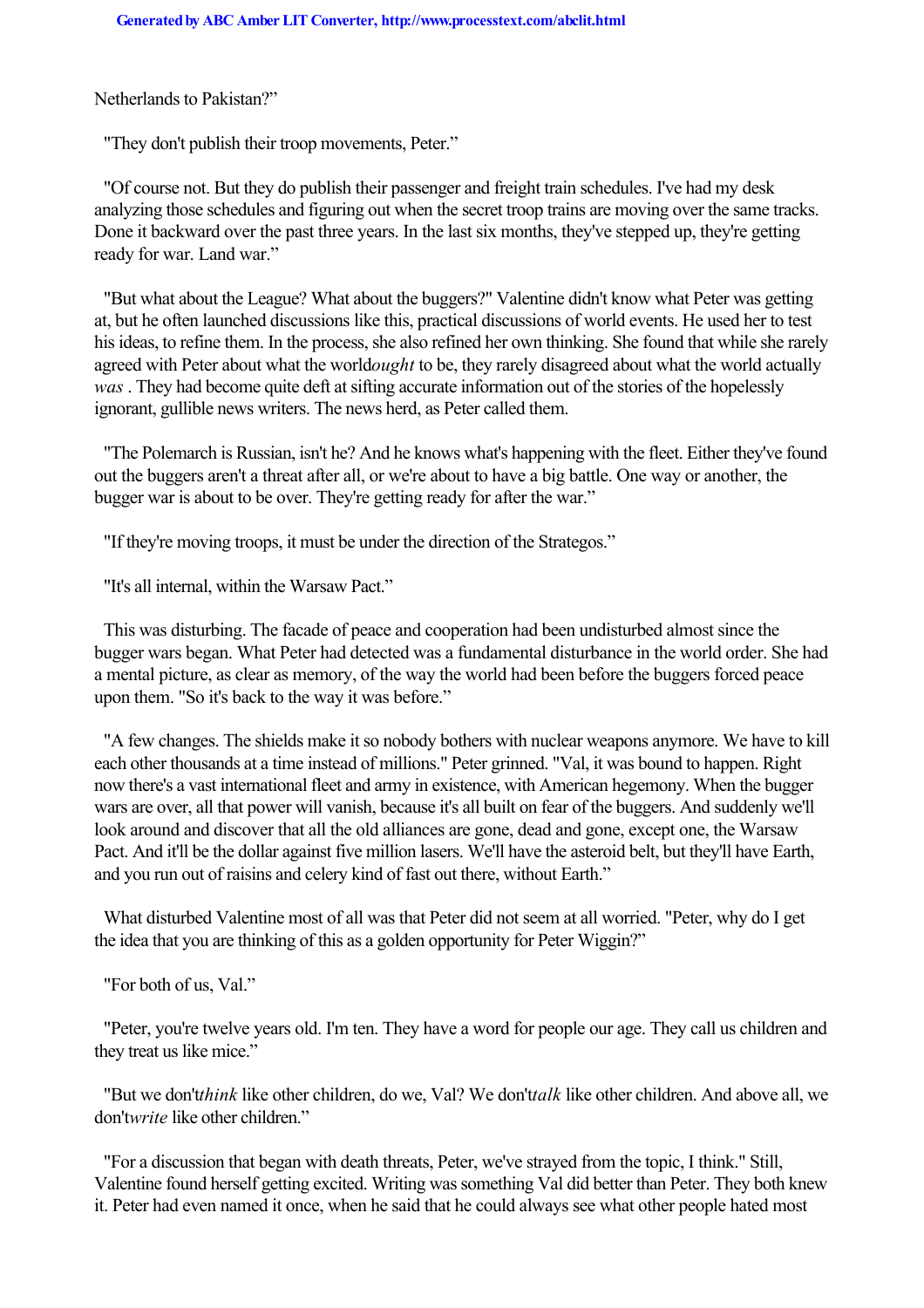about themselves, and bully them, while Val could always see what other people liked best about themselves, and flatter them. It was a cynical way of putting it, but it was true. Valentine could persuade other people to her point of view-- she could convince them that they wanted what she wanted them to want. Peter, on the other hand, could only make them fear what he wanted them to fear. When he first pointed this out to Val, she resented it. She had wanted to believe she was good at persuading people because she was right, not because she was clever. But no matter how much she told herself that she didn't ever want to exploit people the way Peter did, she enjoyed knowing that she could, in her way, control other people. And not just control what they did. She could control, in a way, what they wanted to do. She was ashamed that she took pleasure in this power, and yet she found herself using it sometimes. To get teachers to do what she wanted, and other students. To get Mother and Father to see things her way. Sometimes, she was able to persuade even Peter. That was the most frightening thing of all-- that she could understand Peter well enough, could empathize with him enough to get inside him that way. There was more Peter in her than she could bear to admit, though sometimes she dared to think about it anyway. This is what she thought as Peter spoke: You dream of power, Peter, but in my own way I am more powerful than you.

 "I've been studying history," Peter said. "I've been learning things about patterns in human behavior. There are times when the world is rearranging itself, and at times like that, the right words can change the world. Think what Pericles did in Athens, and Demosthenes--"

"Yes, they managed to wreck Athens twice."

"Pericles, yes, but Demosthenes was right about Philip--"

"Or provoked him--"

 "See? This is what historians usually do, quibble about cause and effect when the point is, there are times when the world is in flux and the right voice in the right place can move the world. Thomas Paine and Ben Franklin, for instance. Bismarck. Lenin."

 "Not exactly parallel cases, Peter." Now she was disagreeing with him out of habit; she saw what he was getting at, and she thought it might just be possible.

"I didn't expect*you* to understand.*You* still believe that teachers know something worth learning."

I understand more than you think, Peter. "So you see yourself as Bismarck?"

 "I see myself as knowing how to insert ideas into the public mind. Haven't you ever thought of a phrase, Val, a clever thing to say, and said it, and then two weeks or a month later you hear some adult saying it to another adult, both of them strangers? Or you see it on a video or pick it up on a net?"

"I always figured I heard it before and only thought I was making it up."

 "You were wrong. There are maybe two or three thousand people in the world as smart as us, little sister. Most of them are making a living somewhere. Teaching, the poor bastards, or doing research. Precious few of them are actually in positions of power."

"I guess we're the lucky few."

"Funny as a one-legged rabbit, Val."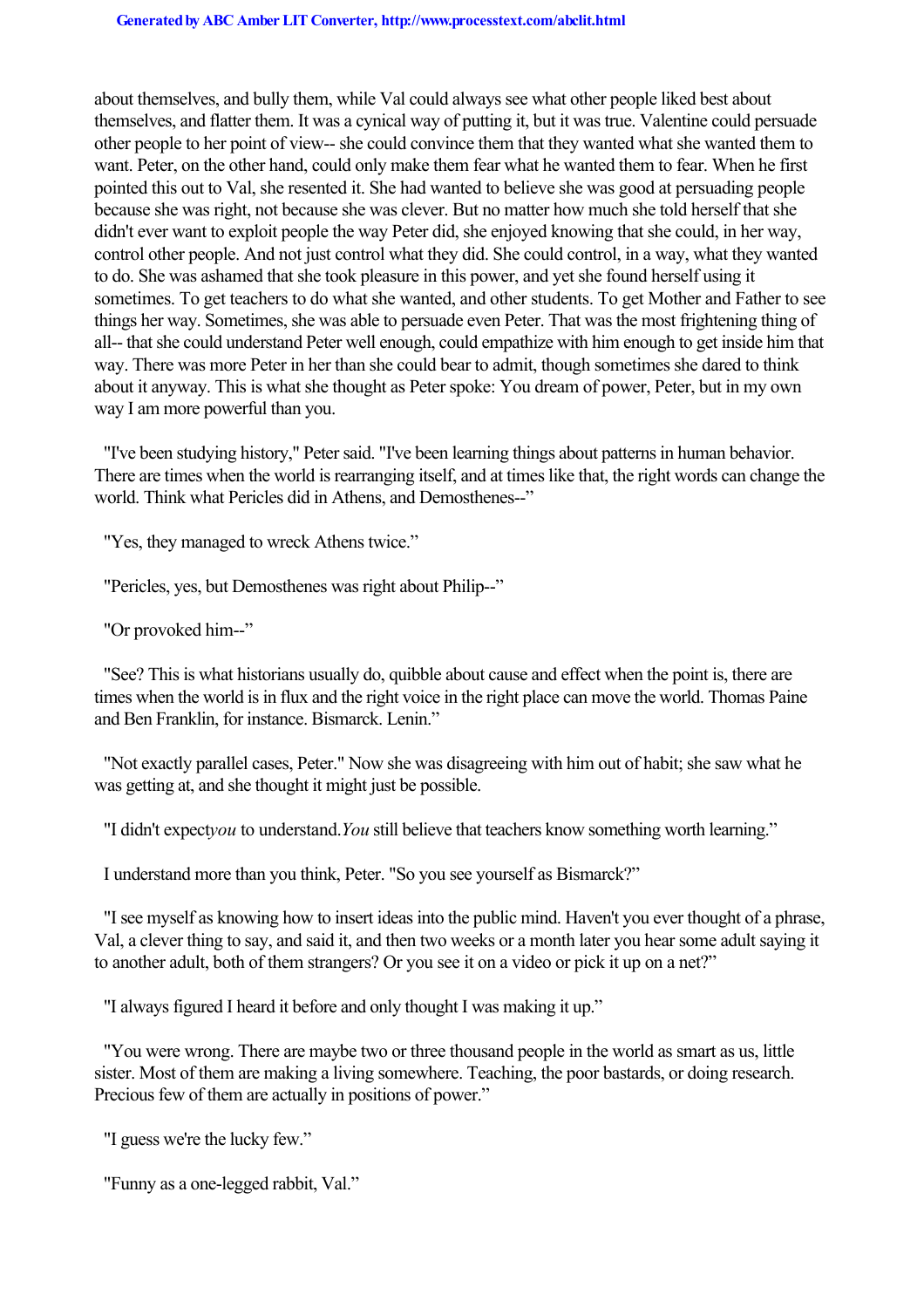"Of which there are no doubt several in these woods."

"Hopping in neat little circles."

Valentine laughed at the gruesome image and hated herself for thinking it was funny.

 "Val,*we* can say the words that everyone else will be saying two weeks later. We can do that. We don't have to wait until we're grown up and safely put away in some career."

"Peter, you're*twelve* ."

"Not on the nets I'm not. On the nets I can name myself anything I want, and so can you."

 "On the nets we are clearly identified as students, and we can't even get into the real discussions except in audience mode, which means we can't*say* anything anyway."

"I have a plan."

"You always do." She pretended nonchalance but she listened eagerly.

 "We can get on the nets as full-fledged adults. with whatever net names we want to adopt,*if* Father gets us onto his citizen's access."

 "And why would he do that? We already have student access. What do you tell him, I need citizen's access so I can take over the world?"

 "No, Val.*I* won't tell him anything.*You'll* tell him how you're worried about me. How I'm trying so very hard to do well at school, but you know it's driving me crazy because I can never talk to anybody intelligent, everybody always talks down to me because I'm young, I never get to converse with my*peers* . You can prove that the stress is getting to me."

 Valentine thought of the corpse of the squirrel in the woods and realized that even that discovery was part of Peter's plan. Or at least he had*made* it part of his plan, after it happened.

 "So you get him to authorize us to share his citizen's access. To adopt our own identities there, to conceal who we are so people will give us the intellectual respect we deserve."

 Valentine could challenge him on ideas, but never on things like this. She could not say, What makes you think you deserve respect? She had read about Adolf Hitler. She wondered what he was like at the age of twelve. Not this smart, not like Peter that way, but craving honor, probably that. And what would it have meant to the world if in childhood he had been caught in a thresher or trampled by a horse?

"Val," Peter said. "I know what you think of me. I'm not a nice person, you think."

Valentine threw a pine needle at him. "An arrow through your heart."

"I've been planning to come talk to you for a long time. But I kept being afraid."

 She put a pine needle in her mouth and blew it at him. It dropped almost straight down. "Another failed launch." Why was he pretending to be weak?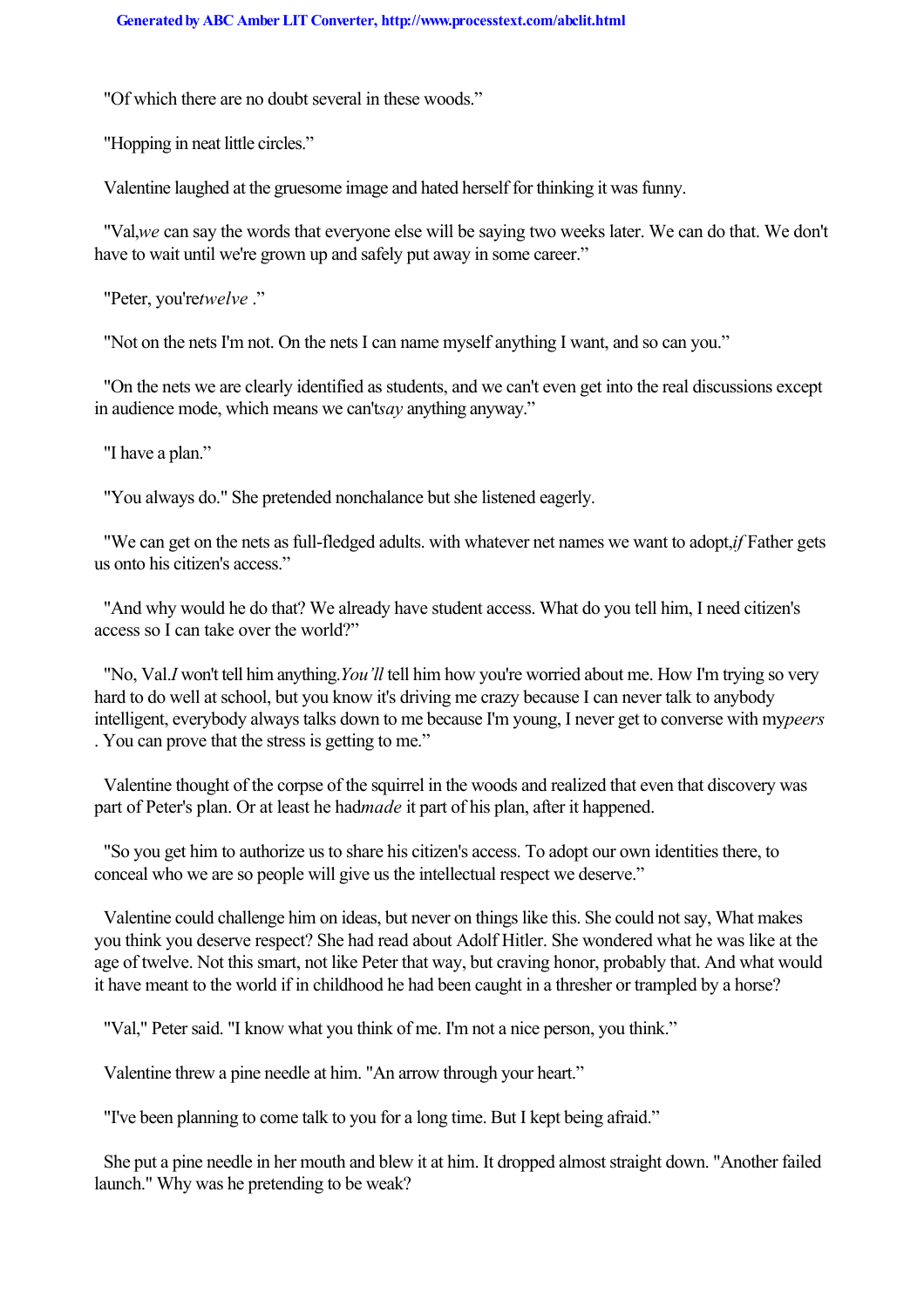"Val, I was afraid you wouldn't believe me. That you wouldn't believe I could do it."

"Peter, I believe you could do anything, and probably will."

"But I was even more afraid that you'd believe me and try to stop me."

 "Come on, threaten to kill me again, Peter." Did he actually believe*she* could be fooled by his nice-and-humble-kid act?

"So I've got a sick sense of humor. I'm sorry. You know I was teasing. I need your help."

"You're just what the world needs. A twelve-year-old to solve all our problems."

 "It's not my fault I'm twelve right now. And it's not my fault that right now is when the opportunity is open. Right now is the time when I can shape events. The world is always a democracy in times of flux, and the man with the best voice will win. Everybody thinks Hitler got to power because of his armies, because they were willing to kill, and that's partly true, because in the real world power is always built on the threat of death and dishonor. But mostly he got to power on words-- on the right words at the right time"

"I was just thinking of comparing you to him."

 "I don't hate Jews, Val. I don't want to destroy anybody. And I don't want war, either. I want the world to hold together. Is that so bad? I don't want us to go back to the old way. Have you read about the world wars?"

"Yes."

 "We can go back to that again. Or worse. We could find ourselves locked into the Warsaw Pact. Now, there's a cheerful thought."

 "Peter, we're children, don't you understand that? We're going to school, we're growing up--" But even as she resisted, she wanted him to persuade her. She had wanted him to persuade her from the beginning.

 But Peter didn't know that he had already won. "If I believe that, if I accept that, then I've got to sit back and watch while all the opportunities vanish, and then when I'm old enough it's too late. Val, listen to me. I know how you feel about me, you always have. I was a vicious, nasty brother. I was cruel to you and crueler to Ender before they took him. But I didn't hate you. I loved you both, I just had to be- had to have*control*, do you understand that? It's the most important thing to me, it's my greatest gift, I can see where the weak points are, I can see how to get in and use them, I just*see* those things without even trying. I could become a businessman and run some big corporation, I'd scramble and maneuver until I was at the top of everything and what would I have? Nothing. I'm going to rule, Val, I'm going to have control of something. But I want it to be something worth ruling. I want to accomplish something worthwhile. A Pax Americana through the whole world. So that when somebody else comes, after we beat the buggers, when somebody else comes here to defeat us, they'll find we've already spread over a thousand worlds, we're at peace with ourselves and impossible to destroy. Do you understand? I want to save mankind from self-destruction."

 She had never seen him speak with such sincerity. With no hint of mockery, no trace of a lie in his voice. He was getting better at this. Or maybe he was actually touching on the truth. "So a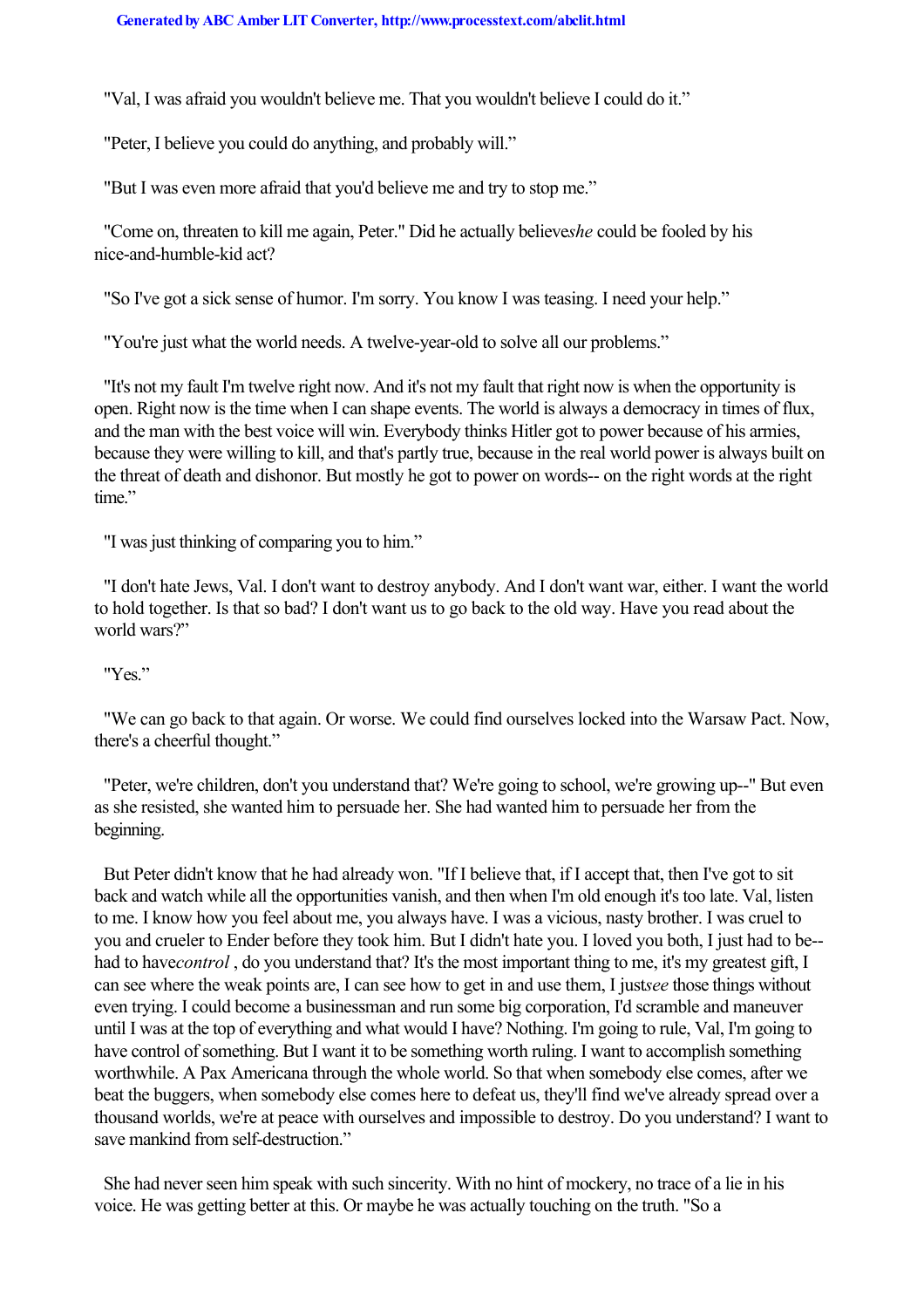twelve-year-old boy and his kid sister are going to save the world?"

 "How old was Alexander? I'm not going to do it overnight. I'm just going to start now. If you'll help me"

 "I don't believe what you did to those squirrels was part of an act. I think you did it because you love to do it."

 Suddenly Peter wept into his hands. Val assumed that he was pretending, but then she wondered. It was possible, wasn't it, that he loved her, and that in this time of terrifying opportunity he was willing to weaken himself before her in order to win her love. He's manipulating me, she thought, but that doesn't mean he isn't sincere. His cheeks were wet when he took his hands away, his eyes rimmed in red. "I know," he said. "It's what I'm most afraid of. That I really am a monster. I don't want to be a killer but I just can't help it."

 She had never seen him show such weakness. You're so clever, Peter. You saved your weakness so you could use it to move me now. And yet it did move her. Because if it were true, even partly true. then Peter was not a monster, and so she could satisfy her Peter-like love of power without fear of becoming monstrous herself. She knew that Peter was calculating even now, but she believed that under the calculations he was telling the truth. It had been hidden layers deep, but he had probed her until he found her trust.

 "Val, if you don't help me, l don't know what I'll become. But if you're there, my partner in everything, you can keep me from becoming -- like that. Like the bad ones."

 She nodded. You are only pretending to share power with me, she thought, but in fact I have power over you. even though you don't know it. "I will. I'll help you."

 As soon as Father got them both onto his citizen's access, they began testing he waters. They staved away from the nets that required use of a real name. That wasn't hard because real names only had to do with money. They didn't need money. They needed respect, and that they could earn. With false names, on the right nets, they could be anybody. Old men, middle-aged women, anybody, as long as they were careful about the way they wrote. All that anyone would see were their words, their ideas. Every citizen started equal, on the nets.

 They used throwaway names with their early efforts. not the identities that Peter planned to make famous and influential. Of course they were not invited to take part in the great national and international political forums -- they could only be audiences there until they were invited or elected to take part. But they signed on and watched, reading some of the essays published by the great names, witnessing the debates that played across their desks.

 And in the lesser conferences, where common people commented about the great debates, they began to insert their comments. At first Peter insisted that they be deliberately inflammatory. "We can't learn how our style of writing is working unless we get responses -- and if we're bland, no one will answer."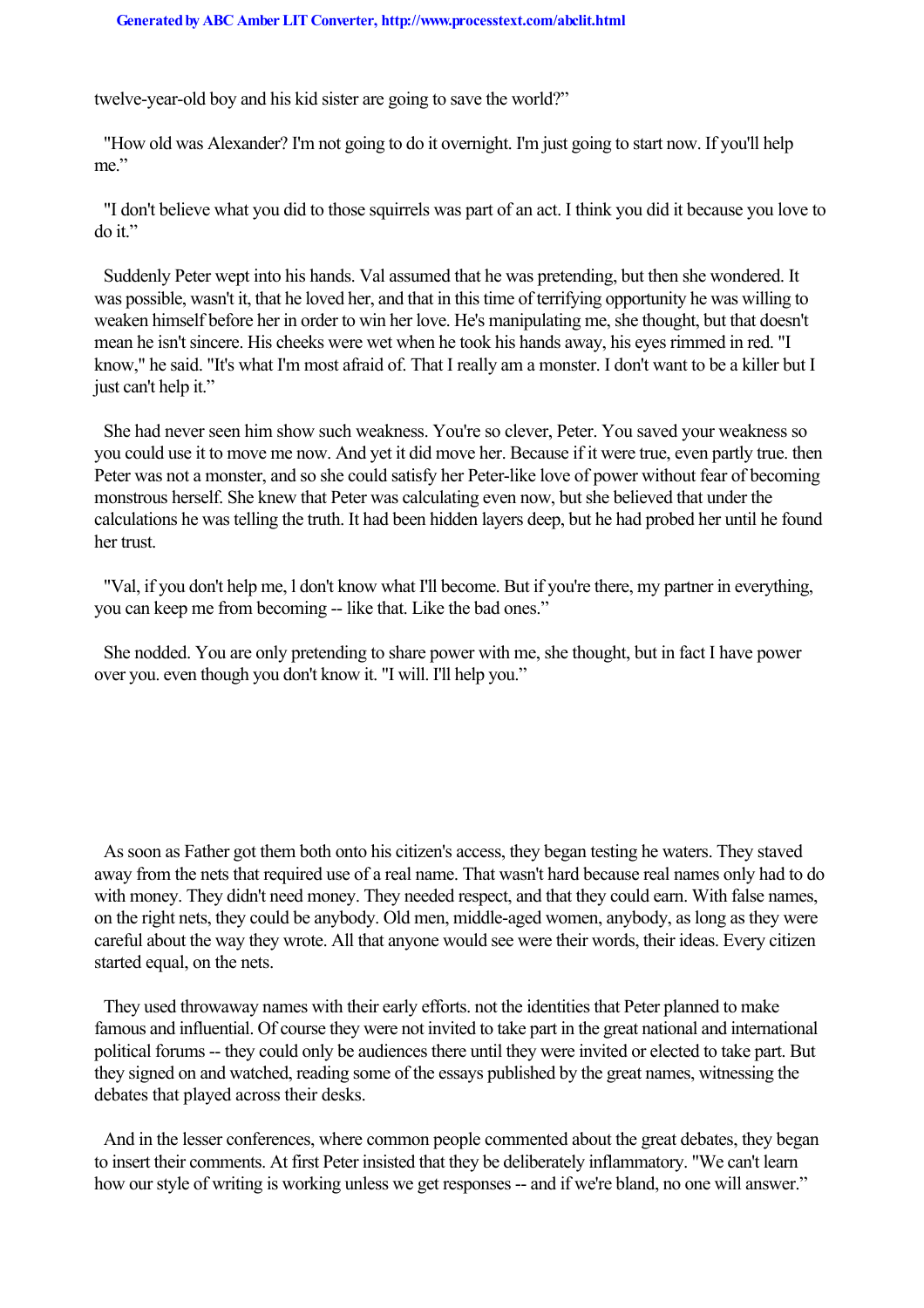They were not bland, and people answered. The responses that got posted on the public nets were vinegar; the responses that were sent as mail, for Peter and Valentine to read privately, were poisonous. But they did learn what attributes of their writing were seized upon as childish and immature. And they got better.

 When Peter was satisfied that they knew how to sound adult, he killed the old identities and they began to prepare to attract real attention.

 "We have to seem completely separate. We'll write about different things at different times. We'll never refer to each other. You'll mostly work on the west coast nets, and I'll mostly work in the south. Regional issues, too. So do your homework."

 They did their homework. Mother and Father worried sometimes, with Peter and Valentine constantly together, their desks tucked under their arms. But they couldn't complain-- their grades were good, and Valentine was such a good influence on Peter. She had changed his whole attitude toward everything. And Peter and Valentine sat together in the woods, in good weather, and in pocket restaurants and indoor parks when it rained, and they composed their political commentaries. Peter carefully designed both characters so neither one had all of his ideas; there were even some spare identities that they used to drop in third party opinions. "Let both of them find a following as they can," said Peter.

 Once, tired of writing and rewriting until Peter was satisfied, Val despaired and said, "Write it yourself, then!"

 "I can't," he answered. "They can't both sound alike. Ever. You forget that someday we'll be famous enough that somebody will start running analyses. We have to come up as different people every time."

 So she wrote on. Her main identity on the nets was Demosthenes -- Peter chose the name. He called himself Locke. They were obvious pseudonyms, but that was part of the plan. "With any luck, they'll start trying to guess who we are."

"If we get famous enough, the government can always get access and find out who we really are."

 "When that happens, we'll be too entrenched to suffer much loss. People will be shocked that Demosthenes and Locke are two kids, but they'll already be used to listening to us."

 They began composing debates for their characters. Valentine would prepare an opening statement, and Peter would invent a throwaway name to answer her. His answer would be intelligent and the debate would be lively, lots of clever invective and good political rhetoric. Valentine had a knack for alliteration that made her phrases memorable. Then they would enter the debate into the network, separated by a reasonable amount of time, as if they were actually making them up on the spot. Sometimes a few other netters would interpose comments, but Peter and Val would usually ignore them or change their own comments only slightly to accommodate what had been said.

 Peter took careful note of all their most memorable phrases and then did searches from time to time to find those phrases cropping up in other places. Not all of them did, but most of them were repeated here and there, and some of them even showed up in the major debates on the prestige nets. "We're being read," Peter said. "The ideas are seeping out."

"The phrases, anyway."

"That's just the measure. Look, we're having some influence. Nobody quotes us by name, yet, but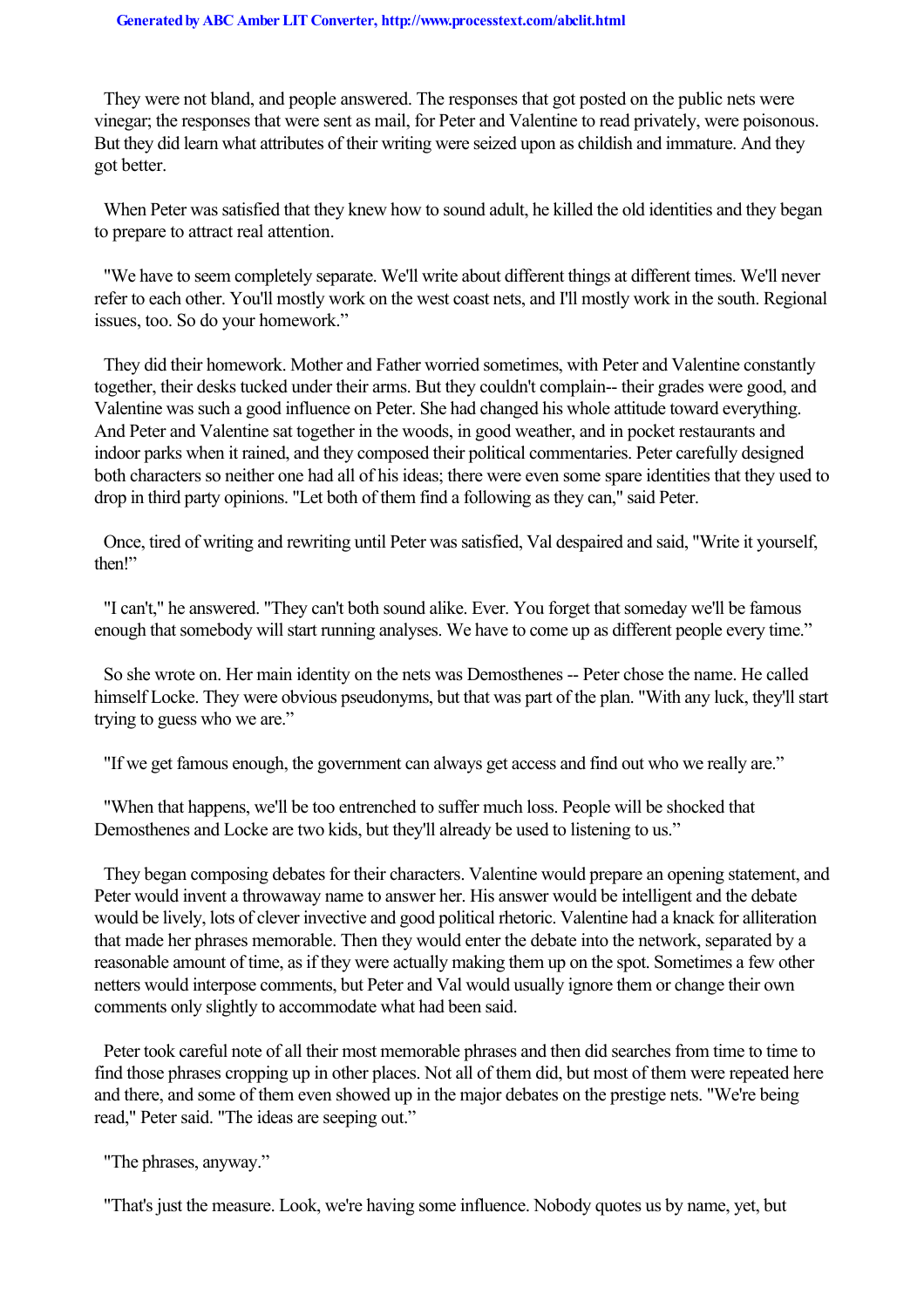they're discussing the points we raise. We're helping set the agenda. We're getting there."

"Should we try to get into the main debates?"

"No. We'll wait until they ask us."

 They had been doing it only seven months when one of the west coast nets sent Demosthenes a message. An offer for a weekly column in a pretty good newsnet.

"I can't do a weekly column," Valentine said. "I don't even have a monthly period yet."

"The two aren't related," Peter said.

"They are to me. I'm still a kid."

 "Tell them yes, but since you prefer not to have your true identity revealed, you want them to pay you in network time. A new access code through their corporate identity."

"So when the government traces me--"

 "You'll just be a person who can sign on through CalNet. Father's citizen's access doesn't get involved. What I can't figure out is why they wanted Demosthenes before Locke."

"Talent rises to the top."

 As a game, it was fun. But Valentine didn't like some of the positions Peter made Demosthenes take. Demosthenes began to develop as a fairly paranoid anti-Warsaw writer. It bothered her because Peter was the one who knew how to exploit fear in his writing -- she had to keep coming to him for ideas on how to do it. Meanwhile, his Locke followed her moderate, empathic strategies. It made sense, in a way. By having her write Demosthenes, it meant he also had some empathy, just as Locke also could play on others fears. But the main effect was to keep her inextricably tied to Peter. She couldn't go off and use Demosthenes for her own purposes. She wouldn't know how to use him. Still, it worked both ways. He couldn't write Locke without her. Or could he?

 "I thought the idea was to unify the world. If I write this like you say I should, Peter, I'm pretty much calling for war to break up the Warsaw Pact."

 "Not war, just open nets and prohibition of interception. Free flow of information. Compliance with the League rules, for heaven's sake."

 Without meaning to, Valentine started talking in Demosthenes' voice, even though she certainly wasn't speaking Demosthenes' opinions. Everyone knows that from the beginning the Warsaw Pact was to be regarded as a single entity where those rules were concerned. International free flow is still open. But between the Warsaw Pact nations these things are internal matters. That was why they were willing to allow American hegemony in the League."

 "You're arguing Locke's part, Val. Trust me. You have to call for the Warsaw Pact to lose official status. You have to get a lot of people really angry. Then, later, when you begin to recognize the need for compromise--"

"Then they stop listening to me and go off and fight a war."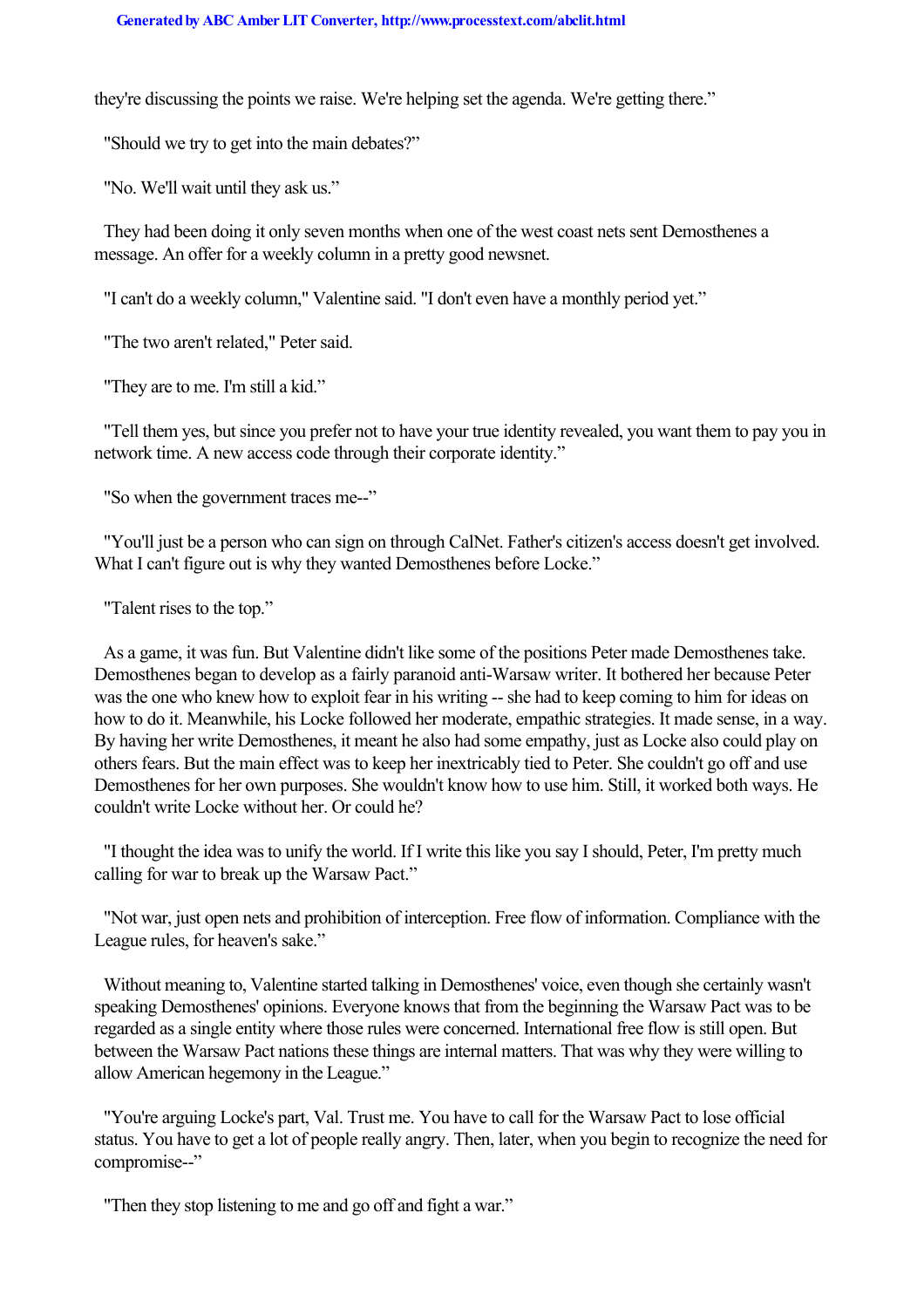"Val, trust me. I know what I'm doing."

"How do you know? You're not any smarter than me, and you've never done this before either."

"I'm thirteen and you're ten."

"Almost eleven"

"And I know how these things work."

"All right, I'll do it your way. But I won't do any of these liberty or death things."

"You will too."

 "And someday when they catch us and they wonder why your sister was such a warmonger. I can just bet you'll tell them that you told me to do it."

"Are you*sure* you're not having a period, little woman?"

"I hate you, Peter Wiggin."

 What bothered Valentine most was when her column got syndicated into several other regional newsnets, and Father started reading it and quoting from it at table. "Finally, a man with some sense," he said. Then he quoted some of the passages Valentine hated worst in her own work. "It's fine to work with these hegemonist Russians with the buggers out there, but after we win, I can't see leaving half the civilized world as virtual helots, can you, dear?"

"I think you're taking this all too seriously," said Mother.

 "I like this Demosthenes. I like the way he thinks. I'm surprised he isn't in the major nets. I looked for him in the international relations debates and you know, he's never taken part in any of them."

Valentine lost her appetite and left the table. Peter followed her after a respectable interval.

 "So you don't like lying to Father." he said. "So what? You're*not* lying to him. He doesn't think that you're really Demosthenes, and Demosthenes isn't saying things you really believe. They cancel each other out, they amount to nothing."

 "That's the kind of reasoning that makes Locke such an ass." But what really bothered her was not that she was lying to Father -- it was the fact that Father actually agreed with Demosthenes. She had thought that only fools would follow him.

 A few days later Locke got picked up for a column in a New England newsnet, specifically to provide a contrasting view for their popular column from Demosthenes. "Not bad for two kids who've only got about eight pubic hairs between them," Peter said.

 "It's a long way between writing a newsnet column and ruling the world," Valentine reminded him. "It's such a long way that no one has ever done it."

"They have, though. Or the moral equivalent. I'm going to say snide things about Demosthenes in my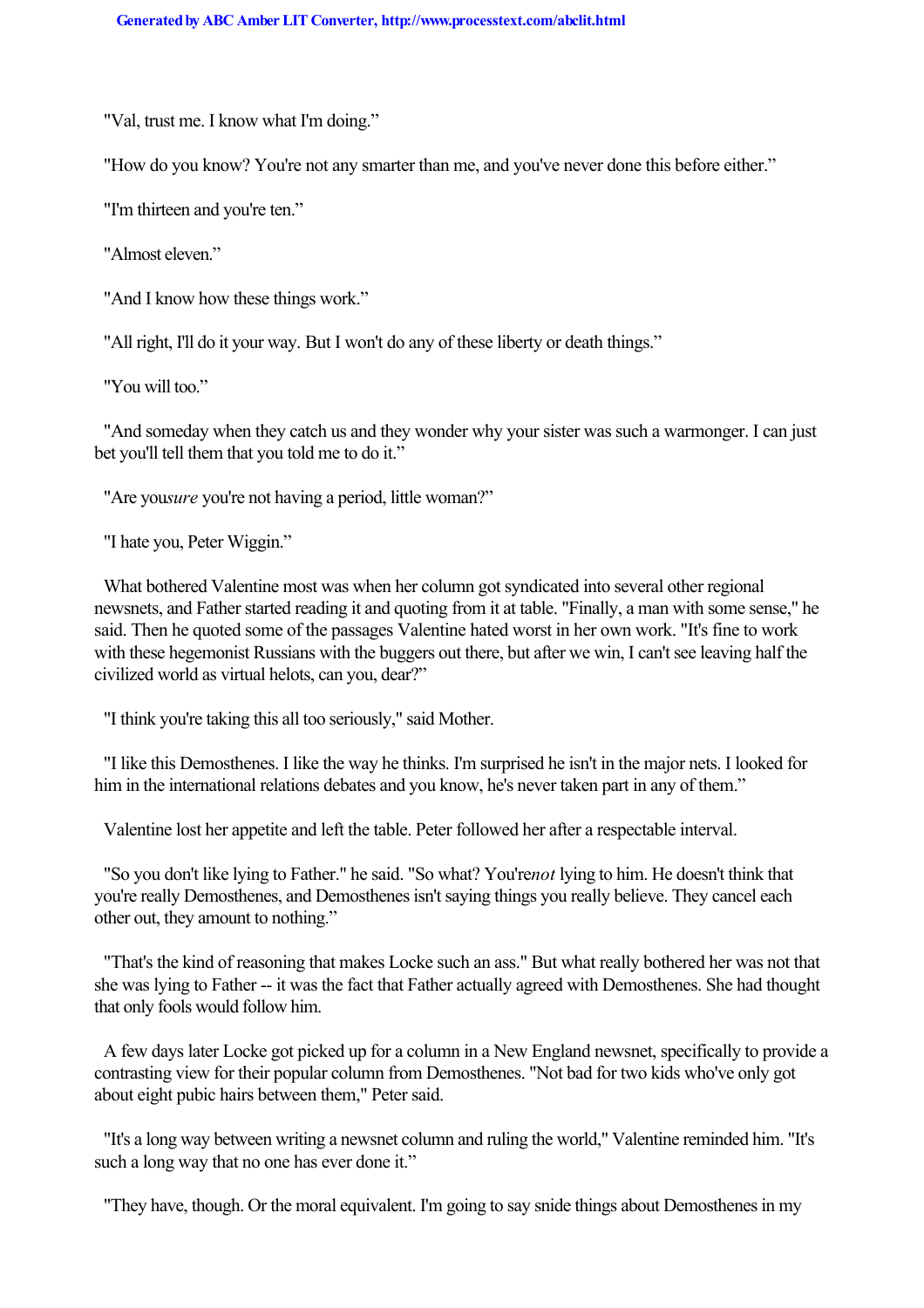first column."

"Well, Demosthenes isn't even going to notice that Locke exists. Ever."

"For now"

With their identities now fully supported by their income from writing columns, they used Father's access now only for the throwaway identities. Mother commented that they were spending too much time on the nets. "All work and no play makes Jack a dull boy," she reminded Peter.

 Peter let his hand tremble a little, and he said, "If you think I should stop, I think I might be able to keep things under control this time. I really do."

"No, no," Mother said. "I don't want you to*stop* . Just be careful, that's all."

"I'm careful, Mom."

 Nothing was different -- nothing had changed in a year. Ender was sure of it, and yet it all seemed to have gone sour. He was still the leading soldier in the standings, and no one doubted that he deserved it now. At the age of nine he was a toon leader in the Phoenix Army, with Petra Arkanian as his commander. He still led his evening practice sessions, and now they were attended by an elite group of soldiers nominated by their commanders, though any Launchy who wanted to could still come. Alai was also a toon leader, in another army, and they were still good friends; Shen was not a leader, but that was no barrier. Dink Meeker had finally accepted command and succeeded Rose the Nose in Rat Army's command. All is going well,*very* well, I couldn't ask for anything better--

So why do I hate my life?

 He went through the paces of the practices and games. He liked teaching the boys in his toon, and they followed him loyally. He had the respect of everyone, and he was treated with deference in his evening practices. Commanders came to study what he did. Other soldiers approached his table at mess and asked permission to sit down. Even the teachers were respectful.

He had so much damn respect he wanted to scream.

 He watched the young kids in his army, fresh out of their launch groups, watched how they played, how they made fun of their leaders when they thought no one was looking. He watched the camaraderie of old friends who had known each other in the Battle School for years, who talked and laughed about old battles and long-graduated soldiers and commanders.

 But with his old friends there was no laughter, no remembering. Just work. Just intelligence and excitement about the game, but nothing beyond that. Tonight it had come to a head in the evening practice. Ender and Alai were discussing the nuances of open-space maneuvers when Shen came up and listened for a few moments, then suddenly took Alai by the shoulders and shouted, "Nova! Nova! Nova!" Alai burst out laughing, and for a moment or two Ender watched them remember together the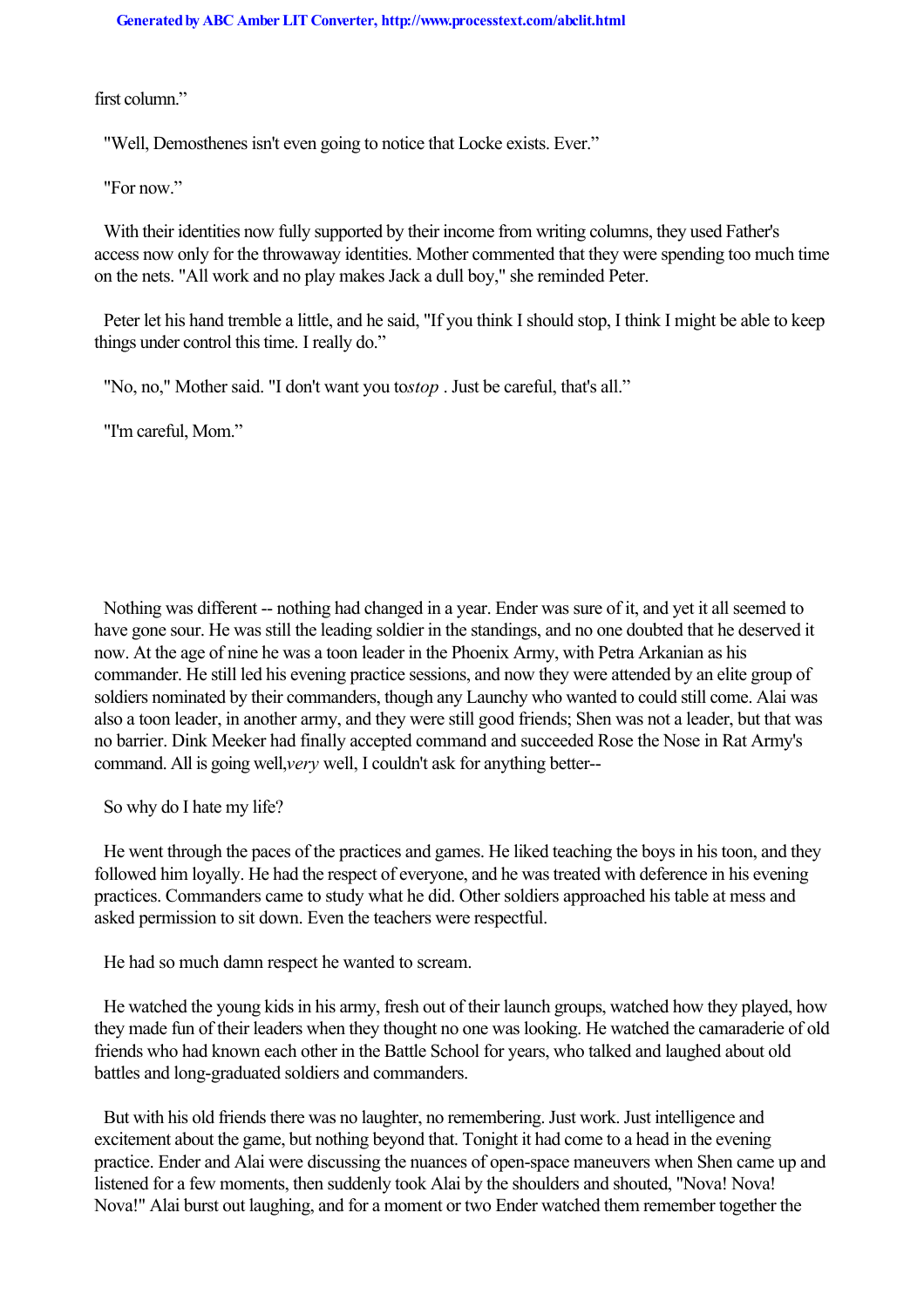battle where open-room maneuvering had been for real, and they had dodged past the older boys and--

Suddenly they remembered that Ender was there. "Sorry, Ender," Shen said.

Sorry. For what? For being friends? "I was there, too, you know," Ender said.

 And they apologized again. Back to business. Back to*respect* . And Ender realized that in their laughter, in their friendship, it had not occurred to them that he was included.

 How could they think I was part of it? Did I laugh? Did I join in? Just stood there, watching, like a teacher.

 That's how they think of me, too. Teacher. Legendary soldier. Not one of*them* . Not someone that you embrace and whisper Salaam in his ear. That only lasted while Ender still seemed a victim. Still seemed vulnerable. Now he was the master soldier, and he was completely, utterly alone.

 Feel sorry for yourself, Ender. He typed the words on his desk as he lay on his bunk. POOR ENDER. Then he laughed at himself and cleared away the words. Not a boy or girl in this school who wouldn't he glad to trade places with me.

 He called up the fantasy game. He walked as he often did through the village that the dwarves had built in the hill made by the Giant's corpse. It was easy to build sturdy walls, with the ribs already curved just right, just enough space between them to leave windows. The whole corpse was cut into apartments, opening onto the path down the Giant's spine, The public amphitheatre was carved into the pelvic bowl, and the common herd of ponies was pastured between the Giant's legs. Ender was never sure what the dwarves were doing as they went about their business, but they left him alone as he picked his way through the village, and in return he did them no harm either.

 He vaulted the pelvic bone at the base of the public square, and walked through the pasture. The ponies shied away from him. He did not pursue them. Ender did not understand how the game functioned anymore. In the old days, before he had first gone to the End of the World, everything was combat and puzzles to solve defeat the enemy before he kills you, or figure out how to get past the obstacle. Now, though, no one attacked, there was no war, and wherever he went, there was no obstacle at all.

 Except, of course, in the room in the castle at the End of the World. It was the one dangerous place left. And Ender, however often he vowed that he would not, always went back there, always killed the snake, always looked his brother in the face, and always, no matter what he did next, died.

 It was no different this time. He tried to use the knife on the table to pry through the mortar and pull out a stone from the wall. As soon as he breached the seal of the mortar, water began to gush in through the crack, and Ender watched his death as his figure, now out of his control, struggled madly to stay alive, to keep from drowning. The windows of his room were gone, the water rose, and his figure drowned. All the while, the face of Peter Wiggin in the mirror stayed and looked at him.

 I'm trapped here, Ender thought, trapped at the End of the World with no way out. And he knew at last the sour taste that had come to him, despite all his successes in the Battle School. It was despair.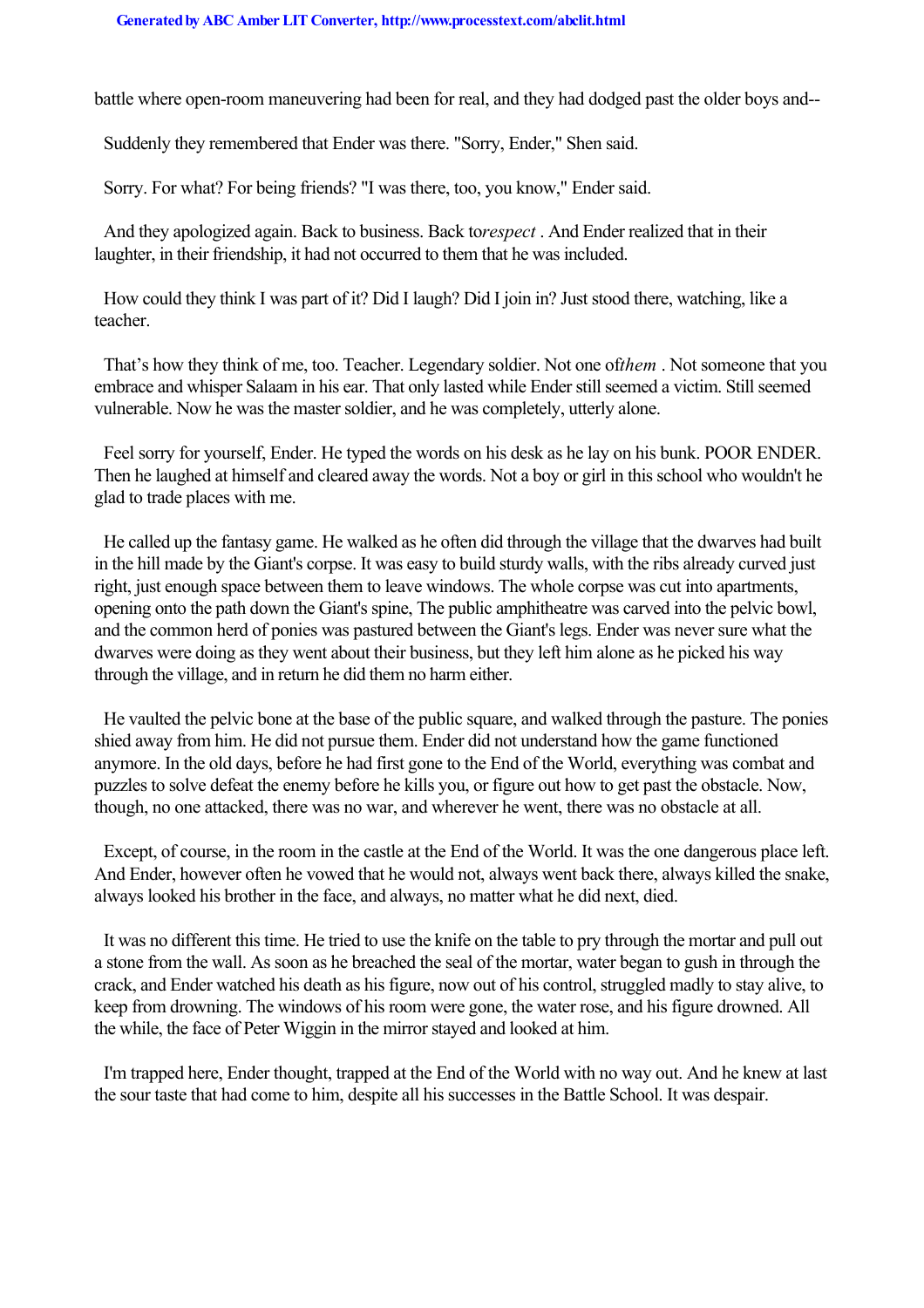There were uniformed men at the entrances to the school when Valentine arrived. They weren't standing like guards, but rather slouched around as if they were waiting for someone inside to finish his business. They wore the uniforms of I.F. Marines, the same uniforms that everyone saw in bloody combat on the videos. It lent an air of romance to that day at school: all the other kids where excited about it.

 Valentine was not. It made her think of Ender, for one thing. And for another it made her afraid. Someone had recently published a savage commentary on the Demosthenes' collected writings. The commentary, and therefore her work, had been discussed on the open conference of the international relations net, with some of the most important people of the day attacking and defending Demosthenes. What worried her most was the comment of an Englishman: "Whether he likes it or not, Demosthenes cannot remain incognito forever. He has outraged too many wise men and pleased too many fools to hide behind his too-appropriate pseudonym much longer. Either he will unmask himself in order to assume leadership of the forces of stupidity he has marshaled, or his enemies will unmask him in order to better understand the disease that has produced such a warped and twisted mind."

 Peter had been delighted, but then he would be. Valentine was afraid, that enough powerful people had been annoyed by the vicious persona of Demosthenes that she would indeed be tracked down. The I.F. could do it, even if the American government was constitutionally bound not to. And here were I.F. troops gathered at Western Guilford Middle School, of all places. Nor exactly the regular recruiting grounds for the I.F. Marines.

So she was not surprised to find a message marching around her desk as soon as she logged in.

# PLEASE LOG OFF AND GO TO DR.

# LINEBERRY'S OFFICE AT ONCE.

 Valentine waited nervously outside the principal's office until Dr. Lineberry opened the door and beckoned her inside. Her last doubt was removed when she saw the soft-bellied man in the uniform of an I.F. colonel sitting in the one comfortable chair in the room.

"You're Valentine Wiggin," he said.

"Yes," she whispered.

"I'm Colonel Graff. We've met before."

Before? When had she had any dealings with the I.F?

"I've come to talk to you in confidence, about your brother."

 It's not just me, then, she thought. They have Peter. Or is this something new? Has he done something crazy? I thought he stopped doing crazy things.

"Valentine, you seem frightened. There's no need to be. Please, sit down. I assure you that your brother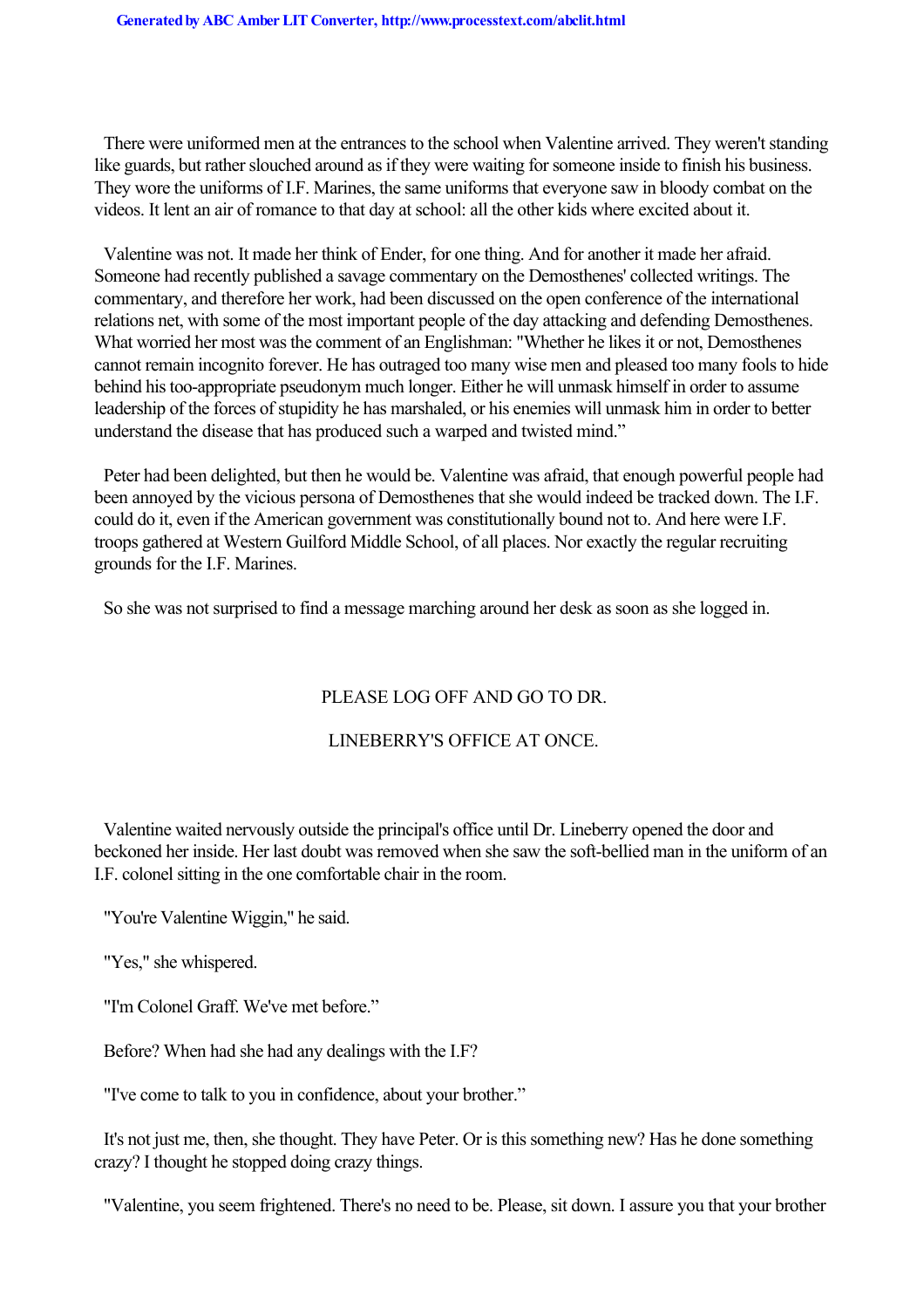is well. He has more than fulfilled our expectations."

 And now, with a great inward gush of relief, she realized that it was Ender they had come about. Ender. It wasn't punishment at all, it was little Ender, who had disappeared so long ago, who was no part of Peter's plots now. You were the lucky one, Ender. You got away before Peter could trap you into his conspiracy.

"How do you feel about your brother, Valentine?"

"Ender?"

"Of course."

"How can I feel about him? I haven't seen him or heard from him since I was eight."

"Dr. Lineberry, will you excuse us?"

Lineberry was annoyed.

 "On second thought, Dr. Lineberry, I think Valentine and I will have a much more productive conversation if we walk outside. Away from the recording devices that your assistant principal has placed in this room."

 It was the first time Valentine had seen Dr. Lineberry speechless. Colonel Graff lifted a picture out from the wall and peeled a sound-sensitive membrane from the wall, along with its small broadcast unit. "Cheap," said Graff, "but effective. I thought you knew."

Lineberry took the device and sat down heavily at her desk. Graff led Valentine outside.

 They walked out into the football field. The soldiers followed at a discreet distance: they split up and formed a large circle, to guard them from the widest possible perimeter.

"Valentine, we need your help for Ender."

"What kind of help?"

"We aren't even sure of that. We need you to help us figure out how you can help us."

"Well, what's wrong?"

"That's part of the problem. We don't know."

 Valentine couldn't help but laugh. "I haven't seen him in three years! You've got him up there with you all the time!"

 "Valentine, it costs more money than your father will make in his lifetime for me to fly to Earth and back to the Battle School again. I don't commute casually."

 "The king had a dream," said Valentine, "but he forgot what it was, so he told his wise men to interpret the dream or they'd die. Only Daniel could interpret it, because he was a prophet."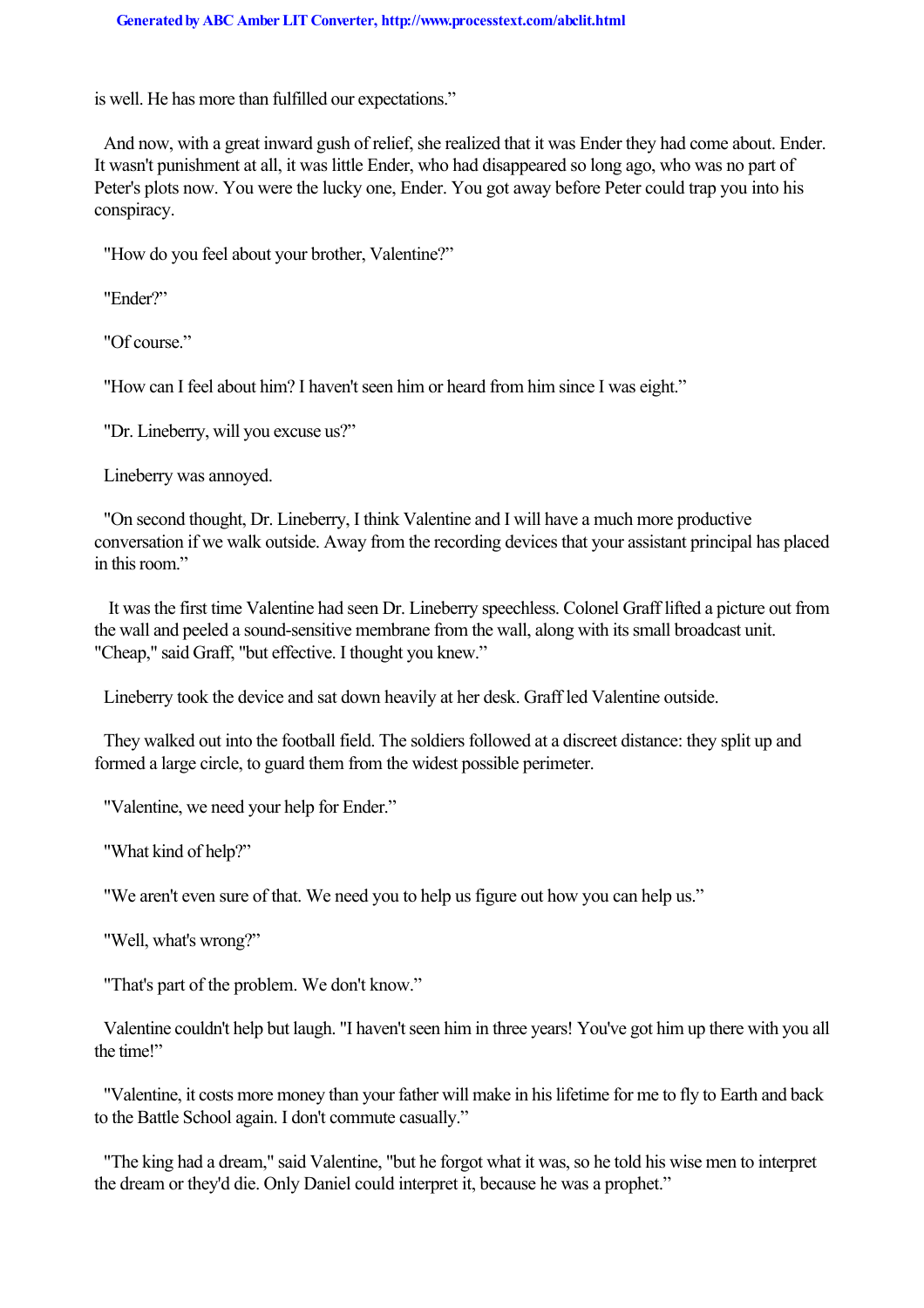"You read the Bible?"

"We're doing classics this year in advanced English. I'm not a prophet."

 "I wish I could tell you everything about Ender's situation. But it would take hours, maybe days, and afterward I'd have to put you in protective confinement because so much of it is strictly confidential. So let's see what we can do with limited information. There's a game that our students play with the computer." And he told her about the End of the World and the closed room and the picture of Peter in the mirror.

"It's the computer that puts the picture there, not Ender. Why not ask the computer?"

"The computer doesn't know."

"*I'm*supposed to know?"

 "This is the second time since Ender's been with us that he's taken this game to a dead end. To a game that seems to have no solution.".

"Did he solve the first one?"

"Eventually."

"Then give him time, he'll probably solve this one."

"I'm not sure. Valentine, your brother is a very unhappy little boy."

"Why?"

"I don't know"

"You don't know much, do you?"

 Valentine thought for a moment that the man might get angry. Instead, though, he decided to laugh. "No, not much. Valentine, why would Ender keep seeing your brother Peter in the mirror?"

"He shouldn't. It's stupid."

"Why is it stupid?"

"Because if there's ever anybody who was the opposite of Ender, it's Peter."

"How?"

 Valentine could not think of a way to answer that wasn't dangerous. Too much questioning about Peter could lead to real trouble. Valentine knew enough about the world to know that no one would take Peter's plans for world domination seriously, as a danger to existing governments. But they might well decide he was insane and needed treatment for his megalomania.

"You're preparing to lie to me," Graff said.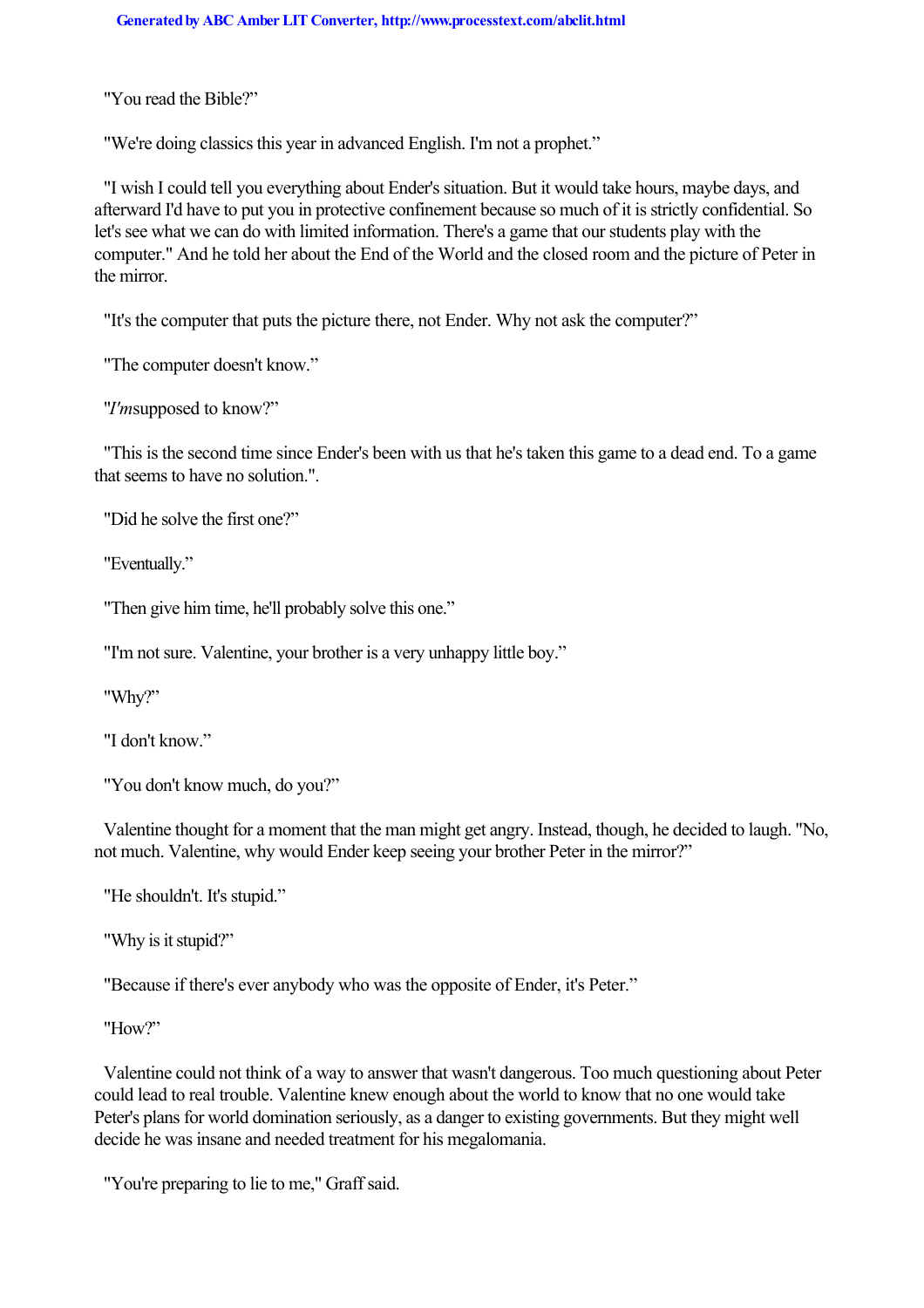"I'm preparing not to talk to you anymore," Valentine answered.

"And you're afraid. Why are you afraid?"

"I don't like questions about my family. Just leave my family out of this."

 "Valentine, I'm*trying* to leave your family out of this. I'm coming to you so I don't have to start a battery of tests on Peter and question your parents. I'm trying to solve this problem now, with the person Ender loves and trusts most in the world, perhaps the only person he loves and trusts at all. If we can't solve it this way, then we'll sequester your family and do as we like from then on. This is not a trivial matter, and I won't just go away."

 The only person Ender loves and trusts at all. She felt a deep stab of pain, of regret, of shame that now it was Peter she was close to. Peter who was the center of her life. For you, Ender, I light fires en your birthday. For Peter I help fulfill all his dreams. "I never thought you were a nice man. Not when you came to take Ender away, and not now."

 "Don't pretend to be an ignorant little girl. I saw your tests when you were little, and at the present moment there aren't very many college professors who could keep up with you."

"Ender and Peter hate each other."

"I knew that. You said they were opposites. Why?"

"Peter -- can be hateful sometimes."

"Hateful in what way?"

"Mean. Just mean, that's all."

"Valentine, for Ender's sake, tell me what he does when he's being mean."

 "He threatens to kill people a lot. He doesn't mean it. But when we were little, Ender and I were both afraid of him. He told us he'd kill us. Actually, he told us he'd kill Ender."

"We monitored some of that."

"It was because of the monitor."

"Is that all? Tell me more about Peter."

 So she told him about the children in every school that Peter attended. He never hit them, but he tortured them just the same. Found what they were most ashamed of and told it to the person whose respect they most wanted. Found what they most feared and made sure they faced it often.

"Did he do this with Ender?"

Valentine shook her head.

"Are you sure? Didn't Ender have a weak place? A thing he feared most, or that he was ashamed of?"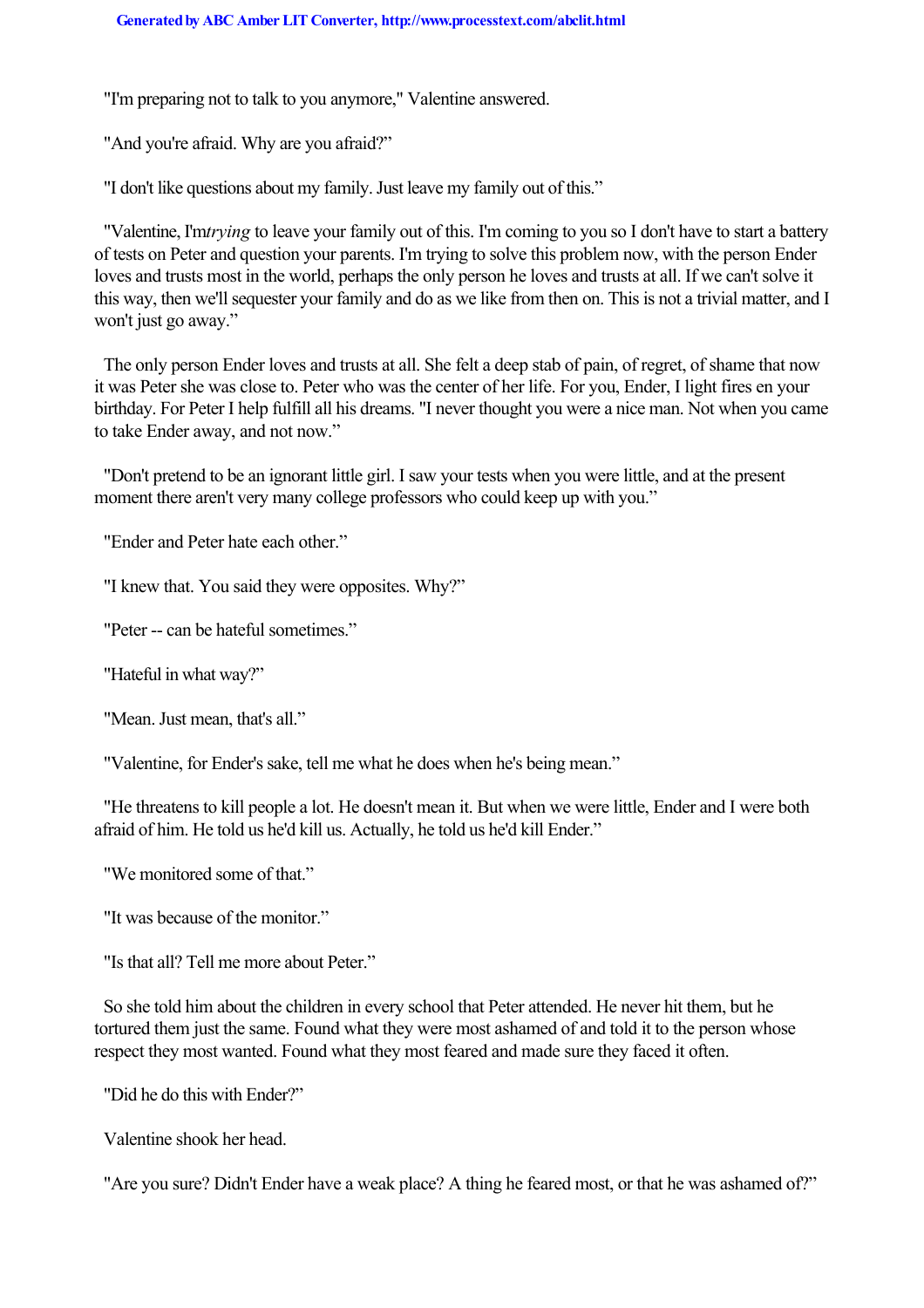"Ender never did anything to be ashamed of." And suddenly, deep in her own shame for having forgotten and betrayed Ender, she started to cry.

"Why are you crying?"

 She shook her head. She couldn't explain what it was like to think of her little brother, who was so good, whom she had protected for so long, and then remember that now she was Peter's ally, Peter's helper, Peter's slave in a scheme that was completely out of her control. Ender never surrendered to Peter, but I have turned, I've become part of him, as Ender never was. "Ender never gave in," she said.

"To what?"

"To Peter. To being like Peter."

They walked in silence along the goal line.

"How would Ender ever be like Peter?"

Valentine shuddered, "I already told you."

"But Ender never did that kind of thing. He was just a little boy."

"We both wanted to, though. We both wanted to kill Peter."

"Ah"

 "No, that isn't true. We never said it, Ender never said that he wanted to do that. I just --*thought* it. It was me, not Ender. He never said that he wanted to kill him."

"What*did* he want?"

"He just didn't want to be--"

"To be what?"

 "Peter tortures squirrels. He stakes them out on the ground and skins them alive and sits and watches them until they die. He did that, he doesn't do it now. But he did it. If Ender knew that, if Ender saw him, I think that he'd--"

"He'd what? Rescue the squirrels? Try to heal them?"

 "No, in those days you didn't undo what Peter did. You didn't cross him. But Ender would be kind to squirrels. Do you understand? He'd feed them."

"But if he fed them, they'd become tame, and that much easier for Peter to catch."

 Valentine began to cry again. "No matter what you do, it always helps Peter. Everything helps Peter, everything, you just can't get away, no matter what."

"Are you helping Peter?" asked Graff.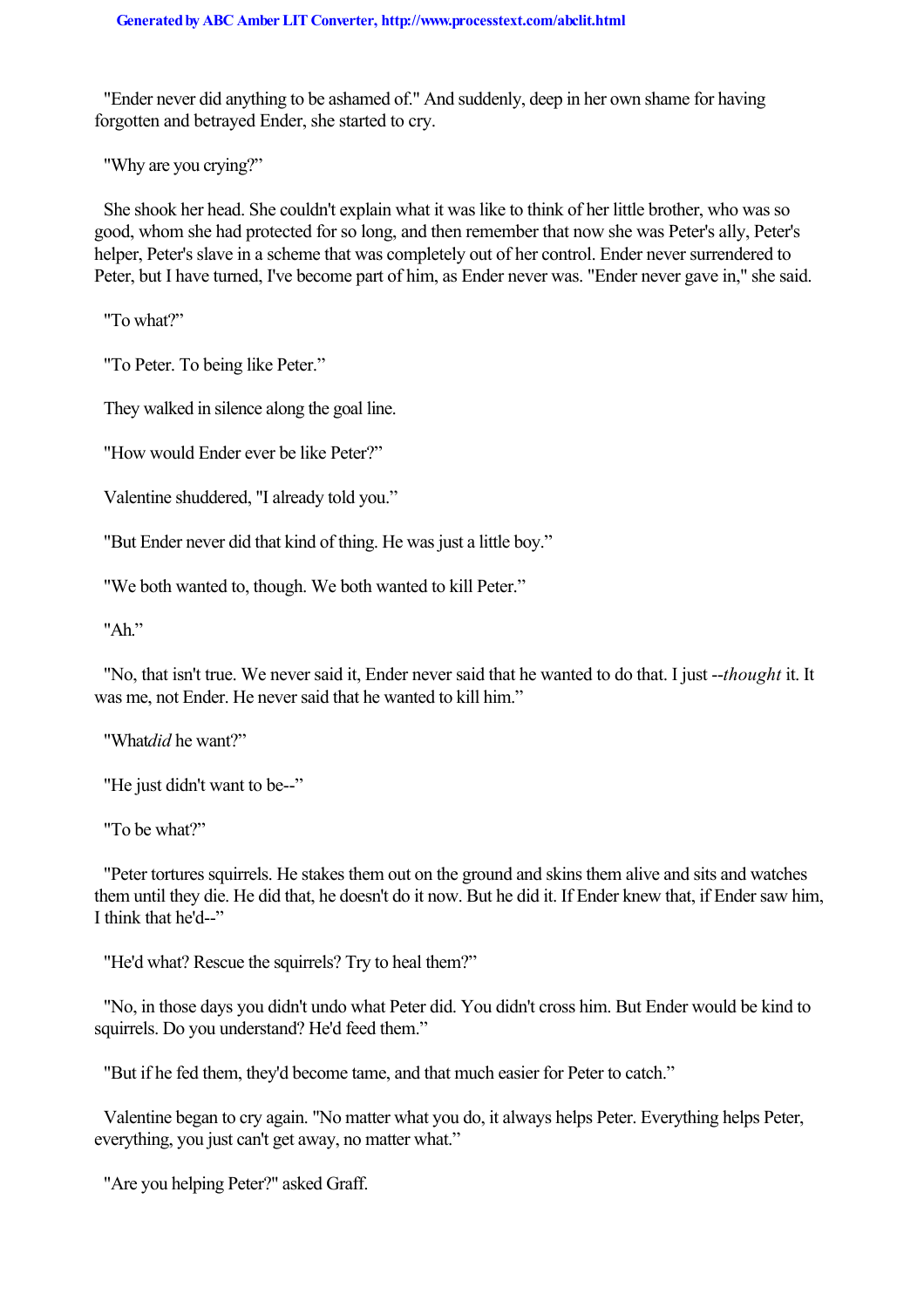She didn't answer.

"Is Peter such a very bad person, Valentine?"

She nodded.

"Is Peter the worst person in the world?"

"How can he be? I don't know. He's the worst person I know."

 "And yet you and Ender are his brother and sister. You have the same genes, the same parents, how can he be so bad if--"

 Valentine turned and screamed at him, screamed as if he were killing her. "Ender is not like Peter! He is not like Peter in any way! Except that he's smart, that's all-- in every other way a person could possibly be like Peter he is nothing nothing nothing like Peter! Nothing!"

"I see," said Graff.

 "I know what you're thinking, you bastard, you're thinking that I'm wrong, that Ender's like Peter. Well maybe*I'm* like Peter, but Ender isn't, he isn't at all, I used to tell him that when he cried, I told him that lots of times, you're not like Peter, you never like to hurt people, you're kind and good and not like Peter at all!"

"And it's true."

His acquiescence calmed her. "Damn right it's true. It's true."

"Valentine, will you help Ender?"

"I can't do anything for him now."

 "It's really the same thing you always did for him before. Just comfort him and tell him that he never likes to hurt people, that he's good and kind and not like Peter at all, That's the most important thing. That he's not like Peter at all."

"I can see him?"

"No. I want you to write a letter."

"What good does that do? Ender never answered a single letter I sent."

Graff sighed. "He answered every letter he got."

It took only a second for her to understand. "You really stink."

 "Isolation is -- the optimum environment for creativity. It washis ideas we wanted, not the -- never mind, I don't have to defend myself to you."

Then why are you doing it, she did not ask.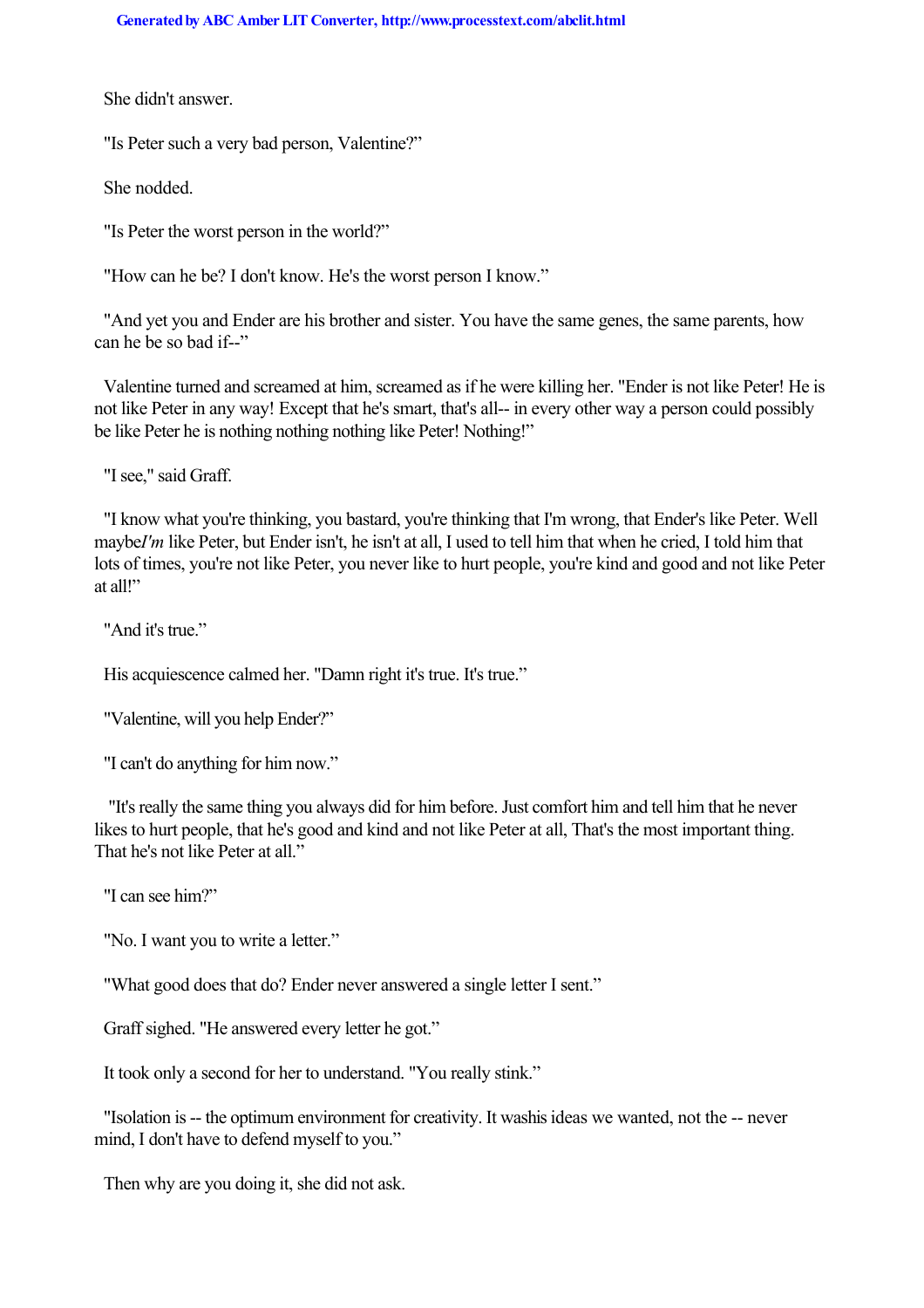"But he's slacking off. He's coasting. We want to push him forward, and he won't go."

"Maybe I'd be doing Ender a favor if I told you to go stuff yourself."

"You've already helped me. You can help me more. Write to him."

"Promise you won't cut out anything I write."

"I won't promise any such thing."

"Then forget it."

 "No problem. I'll write your letter myself. We can use your other letters to reconcile the writing styles. Simple matter."

"I want to see him."

"He gets his first leave when he's eighteen."

"You told him it would be when he was twelve."

"We changed the rules."

"Why should I help you!"

"Don't help me. Help Ender. What does it matter if that helps us, too?"

"What kind of terrible things are you doing to him up there?"

Graff chuckled. "Valentine, my dear little girl, the terrible things are only about to begin."

 Ender was four lines into the letter before he realized that it wasn't from one of the other soldiers in the Battle School. It had come in the regular way -- a MAIL WAITING message when he signed into his desk. He read four lines into it, then skipped to the end and read the signature. Then he went back to the beginning, and curled up on his bed to read the words over and over again.

ENDER,

# THE BASTARDS WOULDN'T PUT ANY OF MY LETTERS THROUGH TILL NOW. I MUST HAVE WRITTEN A HUNDRED TIMES BUT YOU MUST HAVE THOUGHT I NEVER DID. WELL, I DID. I HAVEN'T FORGOTTEN YOU. I REMEMBER YOUR BIRTHDAY. I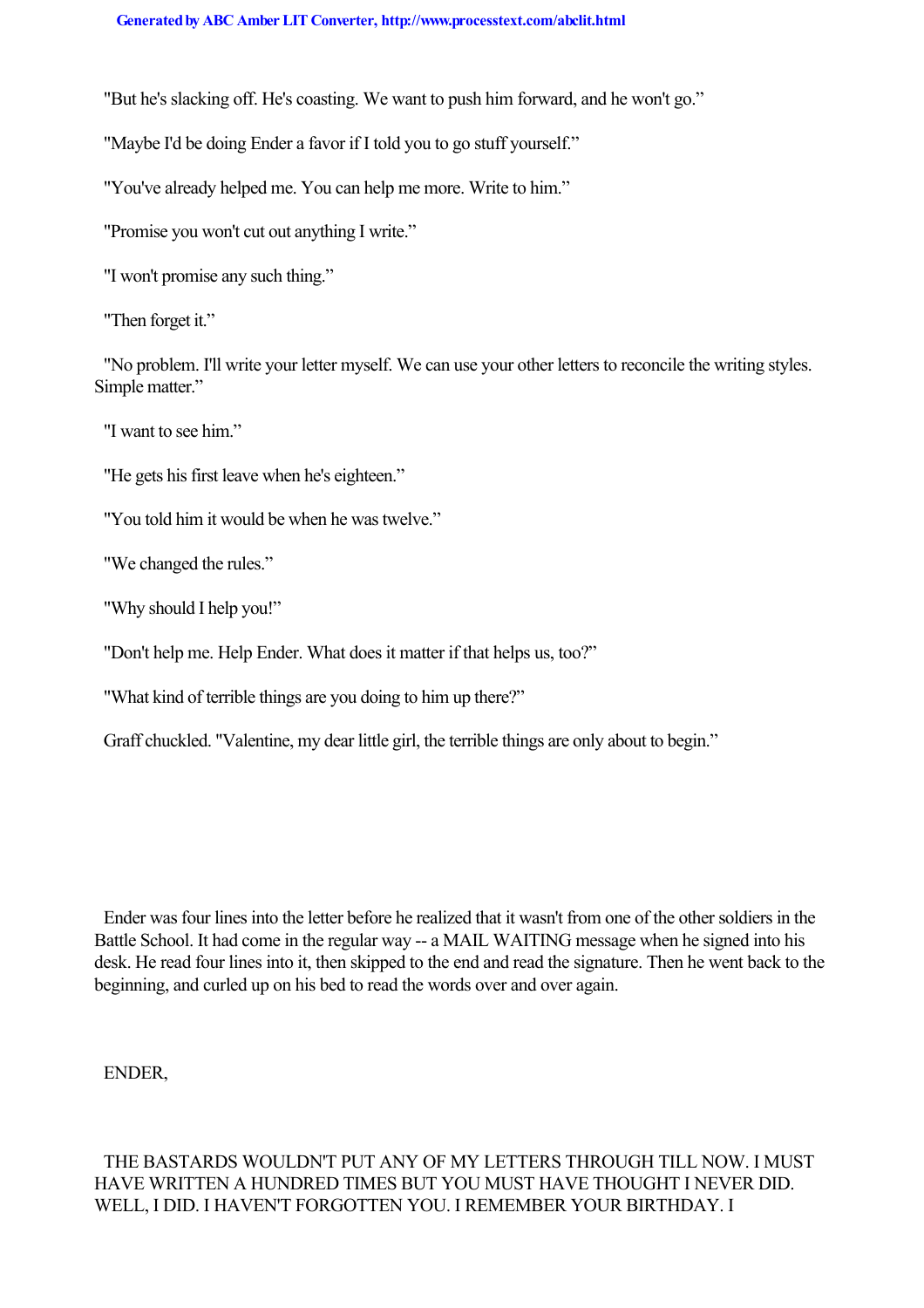REMEMBER EVERYTHING. SOME PEOPLE MIGHT THINK THAT BECAUSE YOU'RE BEING A SOLDIER YOU ARE NOW A CRUEL AND HARD PERSON WHO LIKES TO HURT PEOPLE, LIKE THE MARINES IN THE VIDEOS, BUT I KNOW THAT ISN'T TRUE. YOU ARE NOTHING LIKE YOU-KNOW-WHO. HE'S NICER-SEEMING BUT HE'S STILL A SLUMBITCH INSIDE. MAYBE YOU SEEM MEAN, BUT IT WON'T FOOL ME. STILL PADDLING THE OLD KNEW, ALL MY LOVE TURKEY LIPS,

VAL

## DON'T WRITE BACK THEY'LL PROBLY SIKOWANALIZE YOUR LETTER.

 Obviously it was written with the full approval of the teachers. But there was no doubt it was written by Val. The spelling of*psychoanalyze* , the epithet*slumbitch* for Peter, the joke about pronouncing*knew* like*canoe* were all things that no one could know but Val.

 And yet they came pretty thick, as though someone wanted to make very sure that Ender believed that the letter was genuine. Why should they be so eager if it's the real thing?

 It isn't the real thing anyway. Even if she wrote it in her own blood, it isn't the real thing because they made her write it. She'd written before, and they didn't let any of those letters through. Those might have been real, but this was asked for, this was part of their manipulation.

 And the despair filled him again. Now he knew why. Now he knew what he hated so much. He had no control over his own life. They ran everything. They made all the choices. Only the game was left to him, that was all, everything else was them and their rules and plans and lessons and programs, and all he could do was go this way or that way in battle. The one real thing, the one precious real thing was his memory of Valentine, the person who loved him before he ever played a game, who loved him whether there was a bugger war or not, and they had taken her and put her on their side. She was one of them now.

 He hated them and all their games. Hated them so badly that he cried, reading Val's empty asked-for letter again. The other boys in Phoenix Army noticed and looked away.*Ender Wiggin* crying? That was disturbing. Something terrible was going on. The best soldier in any army, lying on his bunk*crying* . The silence in the room was deep.

 Ender deleted the letter, wiped it out of memory and then punched up the fantasy game. He was not sure why he was so eager to play the game, to get to the End of the World, but he wasted no time getting there. Only when he coasted on the cloud, skimming over the autumnal colors of the pastoral world, only then did he realize what he hated most about Val's letter. All that it said was about Peter. About how he was not at all like Peter. The words she had said so often as she held him, comforted him as he trembled in fear and rage and loathing after Peter had tortured him, that was all that the letter had said.

 And that was what they had asked for. The bastards knew about*that* , and they knew about Peter in the mirror in the castle room, they knew about everything and to them Val was just one more tool to use to control him, just one more trick to play. Dink was right, they were the enemy, they loved nothing and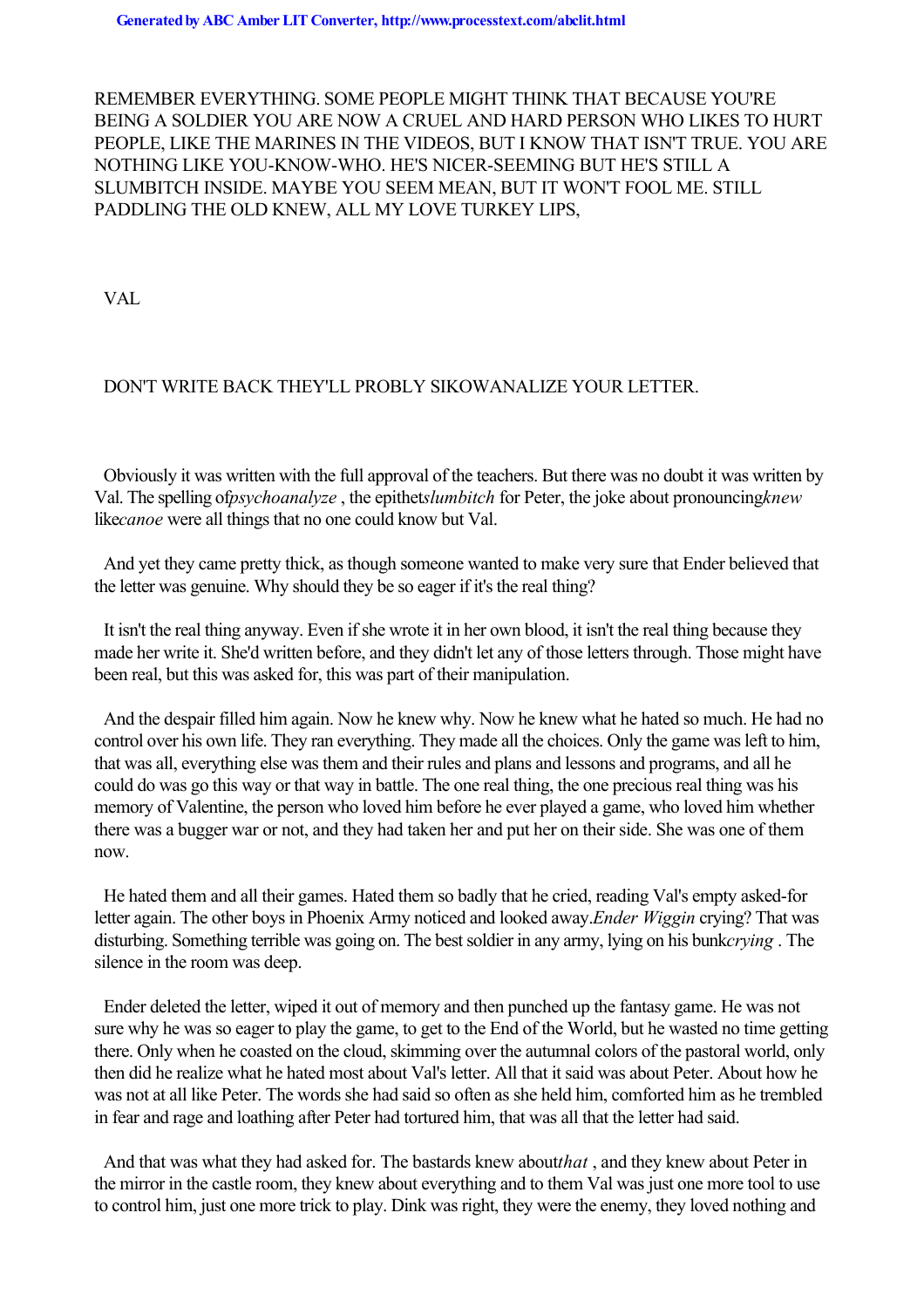cared for nothing and he was not going to do what they wanted, he was damn well not going to do anything for them. He had had only one memory that was safe, one good thing, and those bastards had plowed it into him with the rest of the manure -- and so he was finished, he wasn't going to play.

 As always the serpent waited in the tower room, unraveling itself from the rug on the floor. But this time Ender didn't grind it underfoot. This time he caught it in his hands, knelt before it, and gently, so gently, brought the snake's gaping mouth to his lips.

And kissed.

 He had not meant to do that. He had meant to let the snake bite him on the mouth. Or perhaps he had meant to eat the snake alive, as Peter in the mirror had done, with his bloody chin and the snake's tail dangling from his lips. But he kissed it instead.

 And the snake in his hands thickened and bent into another shape. A human shape. It was Valentine, and she kissed him again.

 The snake could not be Valentine. He had killed it too often for it to be his sister. Peter had devoured it too often to bear it that it might have been Valentine all along.

Was this what they planned when they let him read her letter? He didn't care.

 She arose from the floor of the tower room and walked to the mirror. Ender made his figure also rise and go with her. They stood before the mirror, where instead of Peter's cruel reflection there stood a dragon and a unicorn. Ender reached out his hand and touched the mirror; the wall fell open and revealed a great stairway downward, carpeted and lined with shouting, cheering multitudes. Together, arm in arm, he and Valentine walked down the stairs. Tears filled his eyes, tears of relief that at last he had broken free of the End of the World. And because of the tears, he didn't notice that every member of the multitude wore Peter's face. He only knew that wherever he went in this world, Valentine was with him.

 Valentine read the letter that Dr. Lineberry had given her. "Dear Valentine," it said, "We thank you and commend you for your efforts on behalf of the war effort. You are hereby notified that you have been awarded the Star of the Order of the League of Humanity, First Class, which is the highest military award that can be given to a civilian. Unfortunately, I.F. security forbids us to make this award public until after the successful conclusion of current operations, but we want you to know that your efforts resulted in complete success. Sincerely, General Shimon Levy, Strategos."

 When she had read it twice Dr. Lineberry took it from her hands. "I was instructed to let you read it, and then destroy it." She took a cigarette lighter from a drawer and set the paper afire. It burned brightly in the ashtray. "Was it good or bad news?" she asked.

"I sold my brother," Valentine said, "and they paid me for it."

"That's a bit melodramatic, isn't it, Valentine?"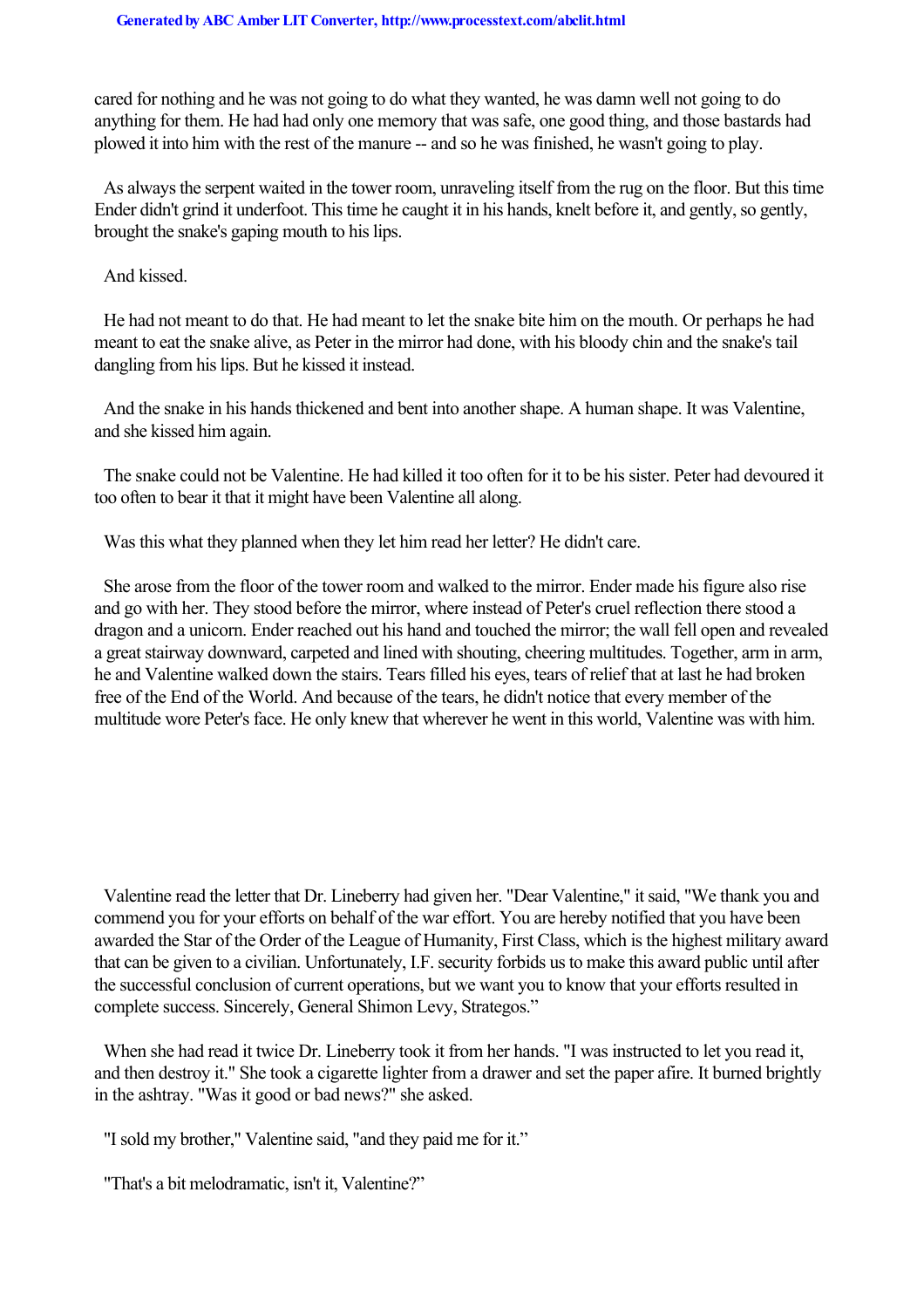Valentine went back to class without answering.

 That night Demosthenes published a scathing denunciation of the population limitation laws. People should be allowed to have as many children as they like, and the surplus population should be sent to other worlds, to spread mankind so far across the galaxy that no disaster, no invasion could ever threaten the human race with annihilation. "The most noble title any child can have," Demosthenes wrote, "is Third<sup>"</sup>

For you, Ender, she said to herself as she wrote.

 Peter laughed in delight when he read it. "That'll make them sit up and take notice. Third! A noble title! Oh, you have a wicked streak."

10

Dragon

"Now?"

"I suppose so.

 "It has to be an order, Colonel Graff. Armies don't move because a commander says 'I suppose it's time to attack."

"I'm not a commander. I'm a teacher of little children."

 "Colonel, sir, I admit I was on you, I admit I was a pain in the ass, but it worked, everything worked just like you wanted it to. The last few weeks Ender's even been, been--"

"Happy."

 "Content. He's doing well. His mind is keen, his play is excellent. Young as he is. we've never had a boy better prepared for command. Usually they go at eleven. but at nine and a half he's top flight."

 "Well, yes. For a few minutes there, it actually occurred to me to wonder what kind of a man would heal a broken child of some of his hurt, just so he could throw him back into battle again. A little private moral dilemma. Please overlook it. I was tired."

"Saving the world, remember?"

"Call him in"

"We're doing what must be done, Colonel Graff."

"Come on, Anderson, you're just dying to see how he handles all those rigged games I had you work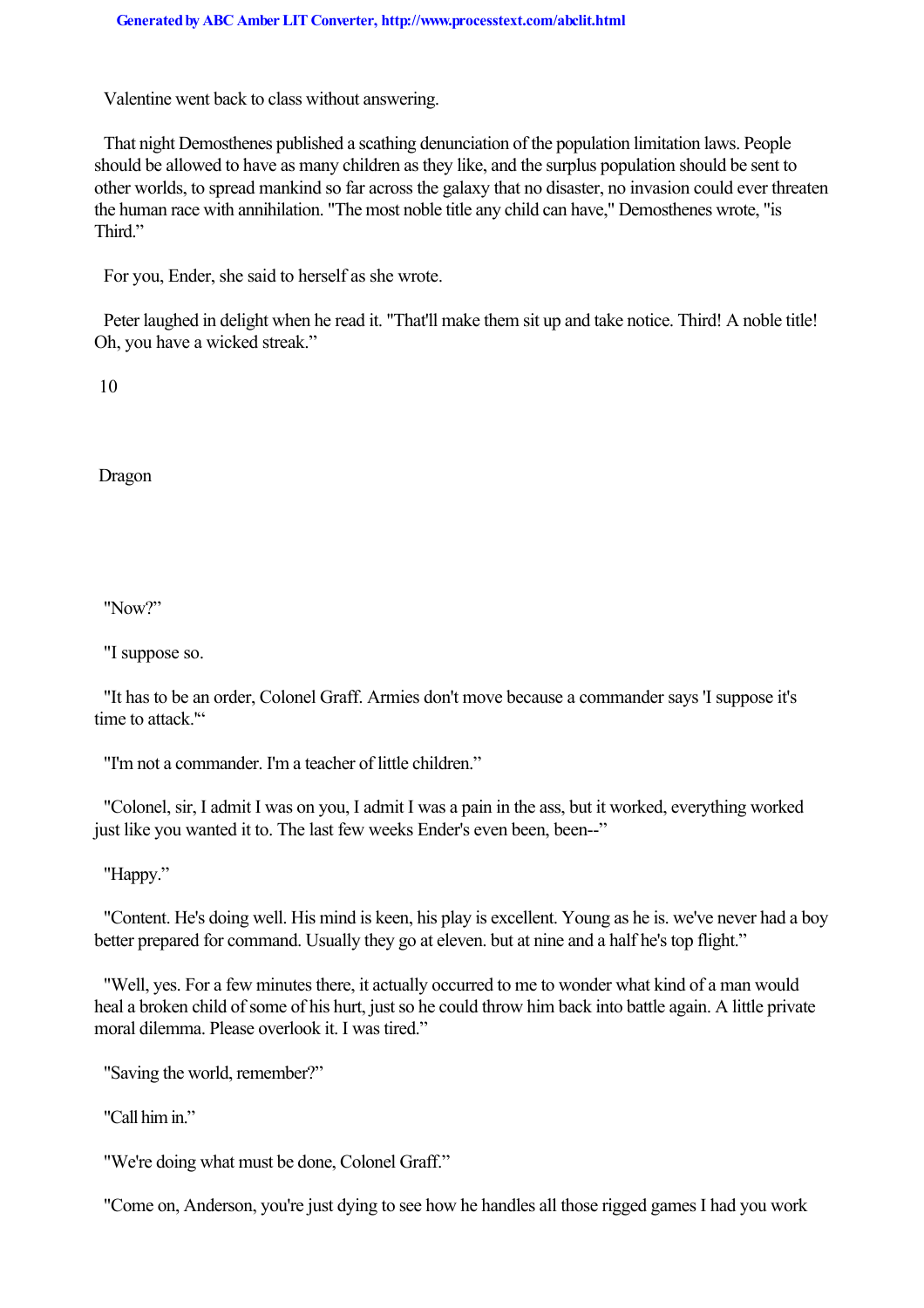out."

"That's a pretty low thing to--"

 "So I'm a low kind of guy. Come on, Major. We're both the scum of the earth. I'm dying to see how he handles them, too. After all, our lives depend on him doing real well. Neh?"

"You're not starting to use the boys' slang, are you?"

 "Call him in, Major. I'll dump the rosters into his files and give him his security system. What we're doing to him isn't all bad, you know. He gets his privacy again."

"Isolation, you mean."

"The loneliness of power. Go call him in."

"Yes sir. I'll be back with him in fifteen minutes."

 "Good-bye. Yes sir yessir yezzir. I hope you had fun, I hope you had a nice, nice time being happy, Ender. It might be the last time in your life. Welcome, little boy. Your dear Uncle Graff has plans for you."

 Ender knew what was happening from the moment they brought him in. Everyone expected him to go commander early. Perhaps not*this* early, but he had topped the standings almost continuously for three years, no one else was remotely close to him, and his evening practices had become the most prestigious group in the school. There were some who wondered why the teachers had waited this long.

 He wondered which army they'd give him. Three commanders were graduating soon, including Petra, but it was beyond hope for them to give him Phoenix Army. No one ever succeeded to command of the same army he was in when he was promoted.

 Anderson took him first to his new quarters. That sealed it -- only commanders had private rooms. Then he had him fitted for new uniforms and a new flash suit. He looked on the forms to discover the name of his army.

Dragon, said the form. There was no Dragon Army.

"I've never heard of Dragon Army," Ender said.

 "That's because there hasn't been a Dragon Army in four years. We discontinued the name because there was a superstition about it. No Dragon Army in the history of the Battle School ever won even a third of its games. It got to be a joke."

"Well, why are you reviving it now?"

"We had a lot of extra uniforms to use up."

 Graff sat at his desk, looking fatter and wearier than the last time Ender had seen him. He handed Ender his hook, the small box that commanders used to go where they wanted in the battleroom during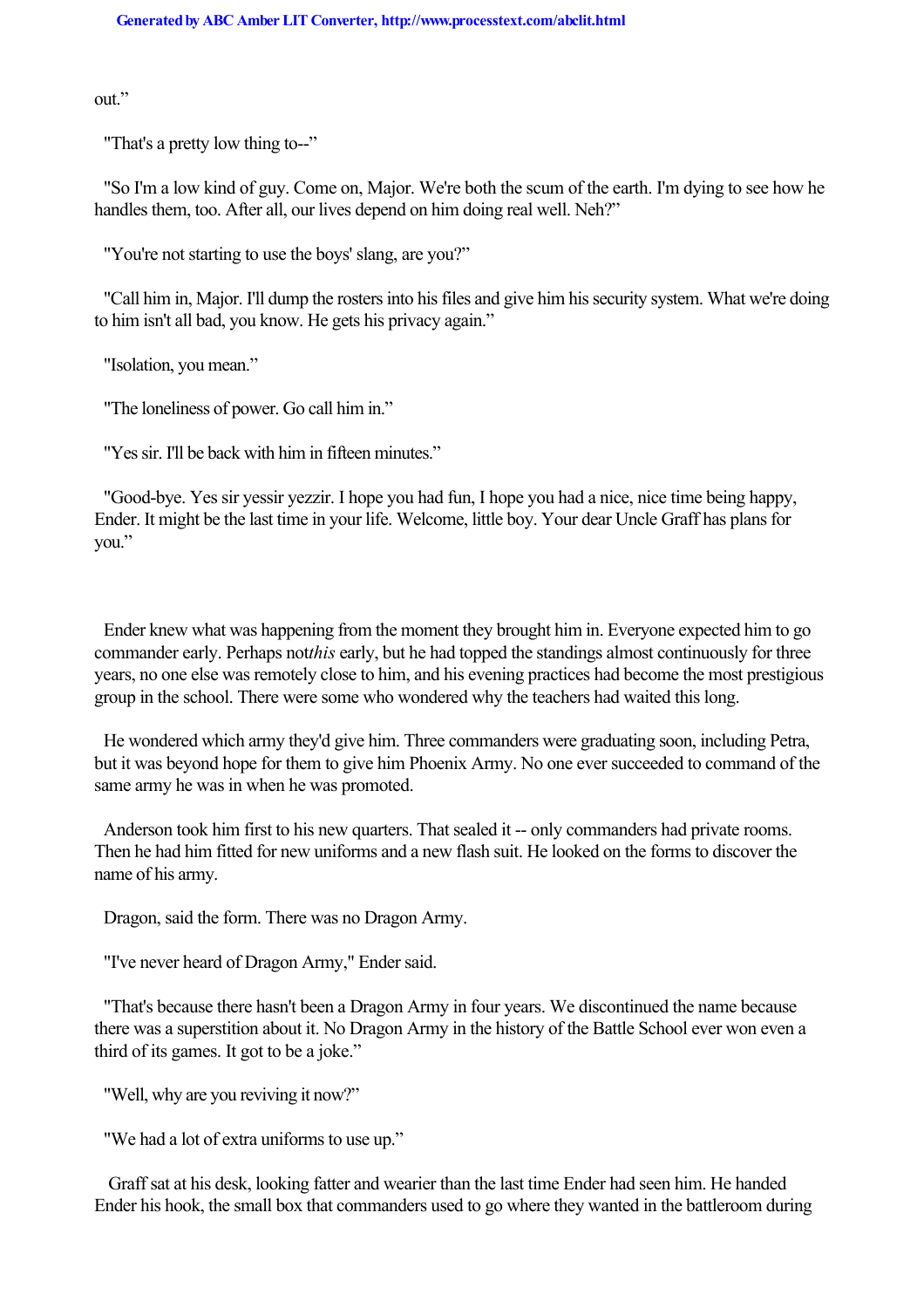practices. Many times during his evening practice sessions Ender wished that he had a hook, instead of having to rebound off walls to get where he wanted to go. Now that he'd got quite deft at maneuvering without one, here it was. "It only works," Anderson pointed out, "during your regularly scheduled practice sessions." Since Ender already planned to have extra practices, it meant the hook would only be useful some of the time. It also explained why so many commanders never held extra practices. They depended on the hook, and it wouldn't do anything for them during the extra times. If they felt that the hook was their authority, their power over the other boys, then they were even less likely to work without it. That's an advantage I'll have over some of my enemies. Ender thought.

 Graff's official welcome speech sounded bored and over-rehearsed. Only at the end did he begin to sound interested in his own words. "We're doing something unusual with Dragon Army. I hope you don't mind. We've assembled a new army by advancing the equivalent of an entire launch course early and delaying the graduation of quite a few advanced students. I think you'll be pleased with the quality of your soldiers. I hope you are, because we're forbidding you to transfer any of them."

 "No trades?" asked Ender. It was how commanders always shored up their weak points, by trading around.

 "None. You see, you have been conducting your extra practice sessions for three years now. You have a following. Many good soldiers would put unfair pressure on their commanders to trade them into your army. We've given you an army that can, in time, be competitive. We have no intention of letting you dominate unfairly."

"What if I've got a soldier I just can't get along with?"

"Get along with him." Graff closed his eyes. Anderson stood up and the interview was over.

 Dragon was assigned the colors grey, orange, grey; Ender changed into his flash suit, then followed the ribbons of light until he came to the barracks that contained his army. They were there already, milling around near the entrance. Ender took charge at once. "Bunking will be arranged by seniority. Veterans to the back of the room, newest soldiers to the front."

 It was the reverse of the usual pattern, and Ender knew it. He also knew that he didn't intend to be like many commanders, who never even saw the younger boys because they were always in the back.

 As they sorted themselves out according to their arrival dates, Ender walked up and down the aisle. Almost thirty of his soldiers were new, straight out of their launch group. completely inexperienced in battle. Some were even underage -- the ones nearest the door were pathetically small. Ender reminded himself that that's how he must have looked to Bonzo Madrid when he first arrived. Still, Bonzo had had only one underage soldier to cope with.

 Not one of the veterans belonged to Ender's elite practice group. None had ever been a toon leader. None, in fact, was older than Ender himself, which meant that even his veterans didn't have more than eighteen months' experience. Some he didn't even recognize, they had made so little impression.

 They recognized Ender, of course, since he was the most celebrated soldier in the school. And some, Ender could see, resented him. At least they did me one favor -- none of my soldiers is older than me.

 As soon as each soldier had a bunk, Ender ordered them to put on their flash suits and come to practice. "We're on the morning schedule, straight to practice after breakfast. Officially you have a free hour between breakfast and practice. We'll see what happens after I find out how good you are." After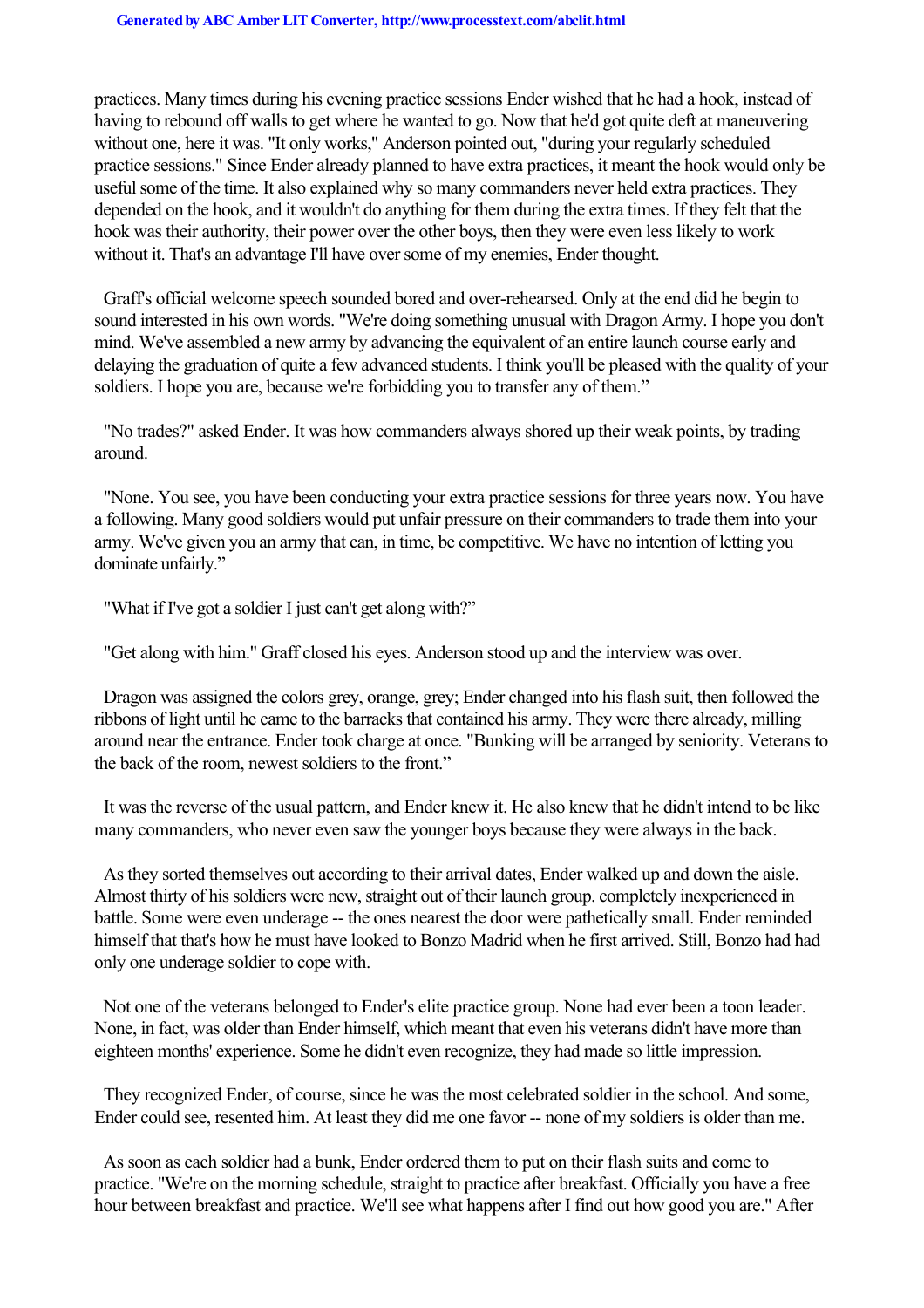three minutes, though many of them still weren't dressed, he ordered them out of the room.

"But I'm naked!" said one boy.

 "Dress faster next time. Three minutes from first call to running out the door -- that's the rule this week. Next week the rule is two minutes. Move!" It would soon be a joke in the rest of the school that Dragon Army was so dumb they had to practice getting dressed.

 Five of the boys were completely naked, carrying their flash suits as they ran through the corridors; few were fully dressed. They attracted a lot of attention as they passed open classroom doors. No one would be late again if he could help it.

 In the corridors leading to the battleroom, Ender made them run back and forth in the halls, fast, so they were sweating a little, while the naked ones got dressed. Then he led them to the upper door, the one that opened into the middle of the battleroom just like the doors in the actual games. Then he made them jump up and use the ceiling handholds to hurl themselves into the room. "Assemble on the far wall," he said. "As if you were going for the enemy's gate."

 They revealed themselves as they jumped, four at a time, through the door. Almost none of them knew how to establish a direct line to the target, and when they reached the far wall few of the new ones had any idea how to catch on or even control their rebounds.

 The last boy out was a small kid, obviously underage. There was no way he was going to reach the ceiling handhold.

"You can use a side handhold if you want," Ender said.

 "Go suck on it," said the boy. He took a flying leap, touched the ceiling handhold with a finger tip, and hurtled through the door with no control at all, spinning in three directions at once. Ender tried to decide whether to like the little kid for refusing to take a concession or to be annoved at his insubordinate attitude.

 They finally got themselves together along the wall. Ender noticed that without exception they had lined up with their heads still in the direction that had been up in the corridor. So Ender deliberately took hold of what they were treating as a floor and dangled from it upside down. "Why are you upside down, soldiers?" he demanded

Some of them started to turn the other way.

"Attention!" They held still. "I said why are you upside down!"

No one answered. They didn't know what he expected.

"I said why does every one of you have his feet in the air and his head toward the ground!"

Finally one of them spoke. "Sir, this is the direction we were in coming out of the door."

 "Well what difference is that supposed to make! What difference does it make what the gravity was back in the corridor! Are we going to fight in the corridor? Is there any gravity here?"

No sir. Nosir .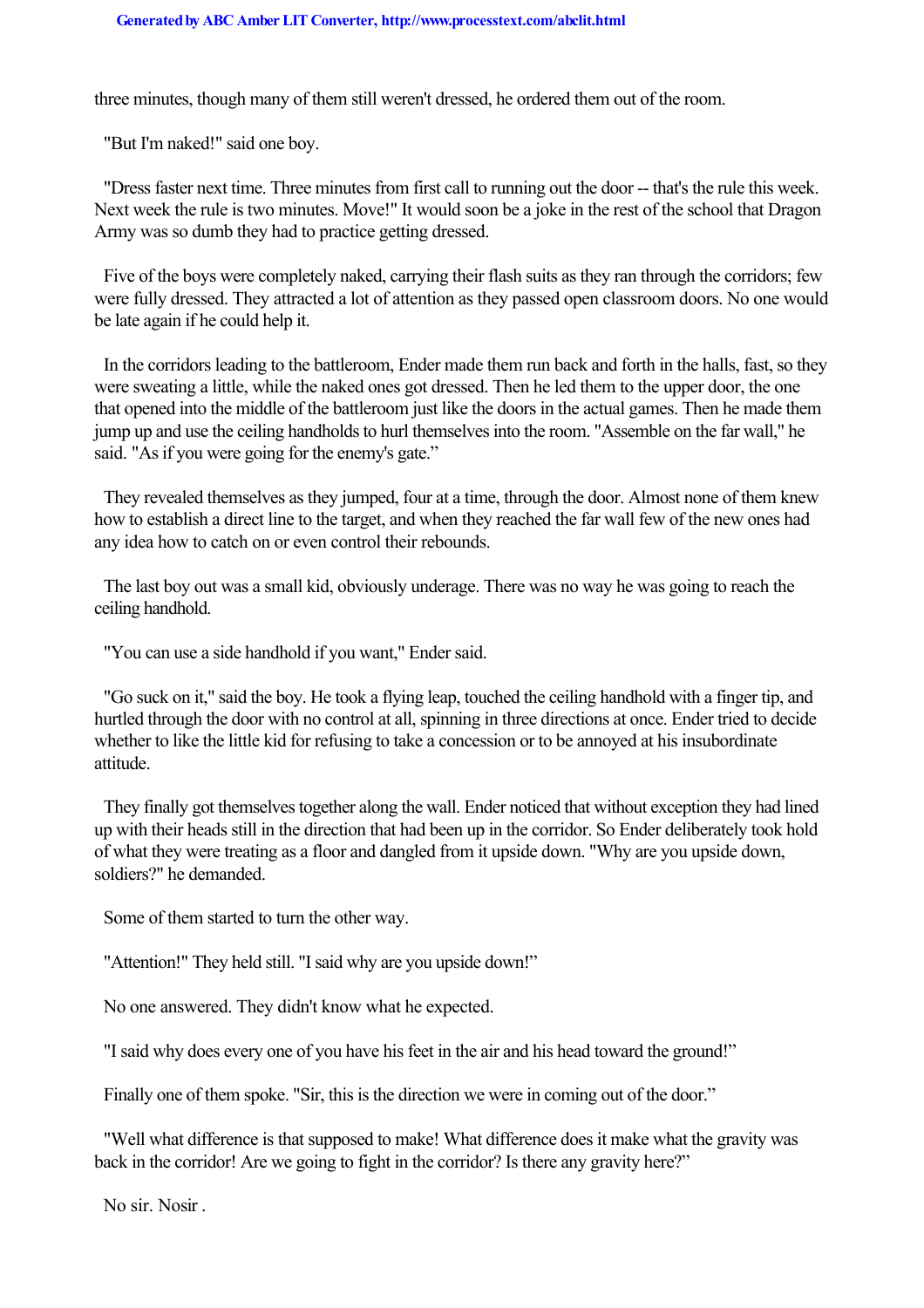"From now on, you forget about gravity before you go through that door. The old gravity is gone, erased. Understand me? Whatever your gravity is when you get to the door, remember -- the enemy's gate is*down* . Your feet are toward the enemy's gate. Up is toward your own gate. North is that way, south is that way, east is that way, west is -- what way?"

### They pointed.

 "That's what I expected. The only process you've mastered is the process of elimination, and the only reason you've mastered that is because you can do it in the toilet. What was the circus I saw out here! Did you call that forming up? Did you call that flying? Now everybody, launch and form up on the ceiling! Right now! Move!"

 As Ender expected, a good number of them instinctively launched, not toward the wall with the door in it, but toward the wall that Ender had called*north* , the direction that had been up when they were in the corridor. Of course they quickly realized their mistake, but too late -- they had to wait to change things until they had rebounded off the north wall.

 In the meantime, Ender was mentally grouping them into slow learners and fast learners. The littlest kid, the one who had been last out of the door, was the first to arrive at the correct wall, and he caught himself adroitly. They had been right to advance him. He'd do well. He was also cocky and rebellious, and probably resented the fact that he had been one of the ones Ender had sent naked through the corridors.

"You!" Ender said, pointing at the small one. "Which way is down?"

 "Toward the enemy door." The answer was quick. It was also surly, as if to say, OK, OK, now get on with the important stuff.

"Name, kid?"

"This soldier's name is Bean, sir."

 "Get that for size or for brains?" The other boys laughed a little. "Well, Bean, you're right onto things. Now listen to me, because this matters. Nobody's going to get through that door without a good chance of getting hit. In the old days, you had ten, twenty seconds before you even had to move. Now if you aren't already streaming out of the door when the enemy comes out, you're frozen. Now, what happens when you're frozen?"

"Can't move," one of the boys said.

"That's what frozen*means* ," Ender said. "But what*happens* to you?"

 It was Bean, not intimidated at all, who answered intelligently. "You keep going in the direction you started in. At the speed you were going when you were flashed."

"That's true. You five, there on the end, move!"

Startled, the boys looked at each other, Ender flashed them all. "The next five, move!"

They moved. Ender flashed them, too, but they kept moving, heading toward the walls. The first five,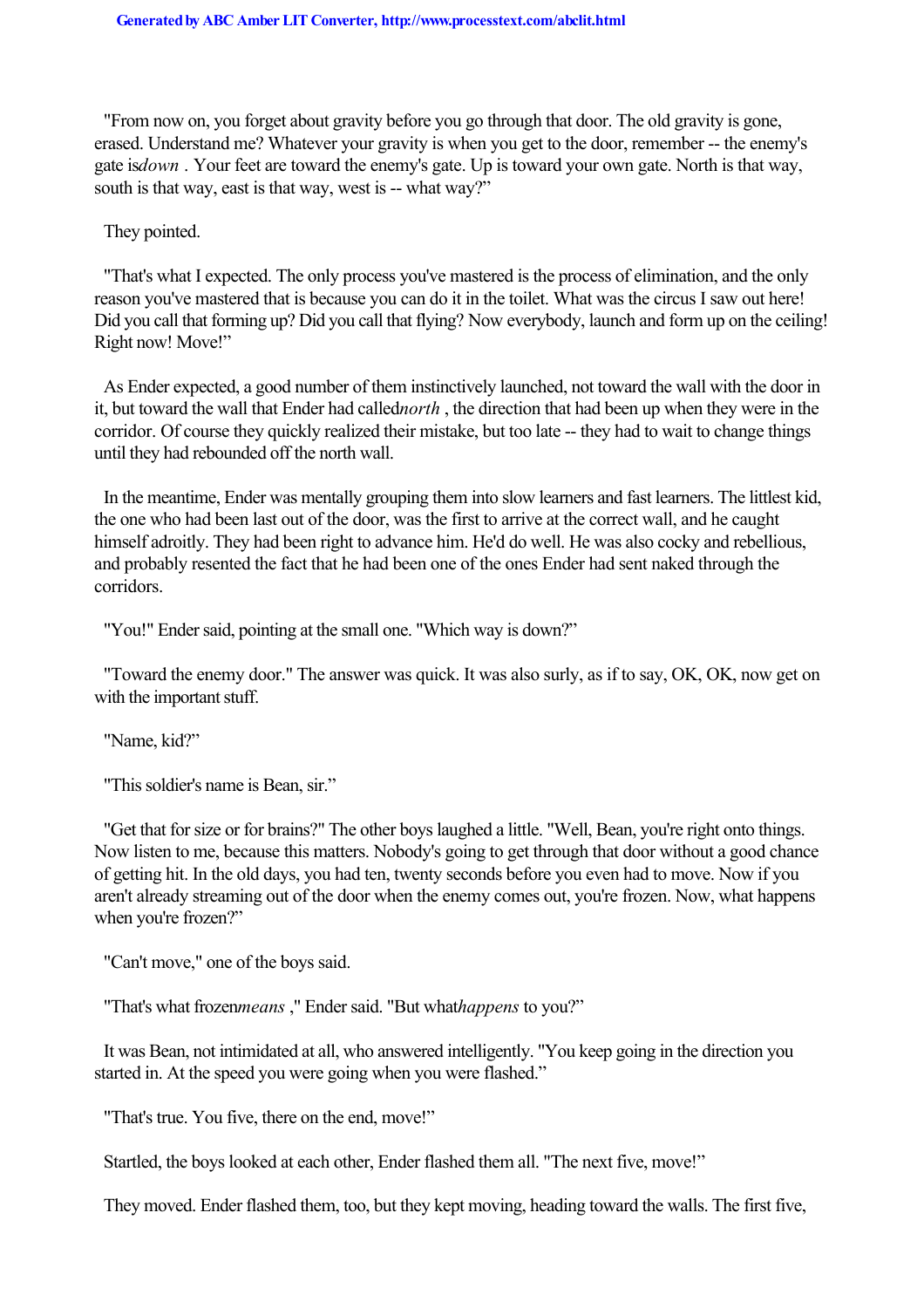though, were drifting uselessly near the main group.

 "Look at these so-called soldiers," Ender said. "Their commander ordered them to move, and now look at them. Not only are they frozen, they're frozen right here, where they can get in the way. While the others, because they moved when they were ordered, are frozen down there, plugging up the enemy's lanes, blocking the enemy's vision. I imagine that about five of you have understood the point of this. And no doubt Bean is one of them. Right, Bean?"

He didn't answer at first. Ender looked at him until he said, "Right, sir."

"Then what is the point?"

 "When you are ordered to move, move fast, so if you get iced you'll bounce around instead of getting in the way of your own army's operations."

 "Excellent. At least I have one soldier who can figure things out." Ender could see resentment growing in the way the other soldiers shifted their weight and glanced at each other, the way they avoided looking at Bean. Why am I doing this? What does this have to do with being a good commander, making one boy the target of all the others? Just because they did it to me, why should I do it to him? Ender wanted to undo his taunting of the boy, wanted to tell the others that the little one needed their help and friendship more than anyone else. But of course Ender couldn't do that. Not on the first day. On the first day even his mistakes had to look like part of a brilliant plan.

 Ender hooked himself nearer the wall and pulled one of the boys away from the others. "Keep your body straight," said Ender. He rotated the boy in midair so his feet pointed toward the others. When the boy kept moving his body, Ender flashed him. The others laughed. "How much of his body could you shoot?" Ender asked a boy directly under the frozen soldier's feet.

"Mostly all I can hit is his feet."

Ender turned to the boy next to him. "What about you?"

"I can see his body."

"And you?"

A boy a little farther down the wall answered. "All of him."

 "Feet aren't very big. Not much protection." Ender pushed the frozen soldier out of the way. Then he doubled his legs under him, as if he were kneeling in midair, and flashed his own legs. Immediately the legs of his suit went rigid, holding them in that position.

Ender twisted himself in the air so that he knelt above the other boys.

"What do you see?" he asked.

A lot less, they said.

 Ender thrust his gun between his legs. "I can see fine," he said, and proceeded to flash the boys directly under him. "Stop me!" he shouted. "Try and flash me!"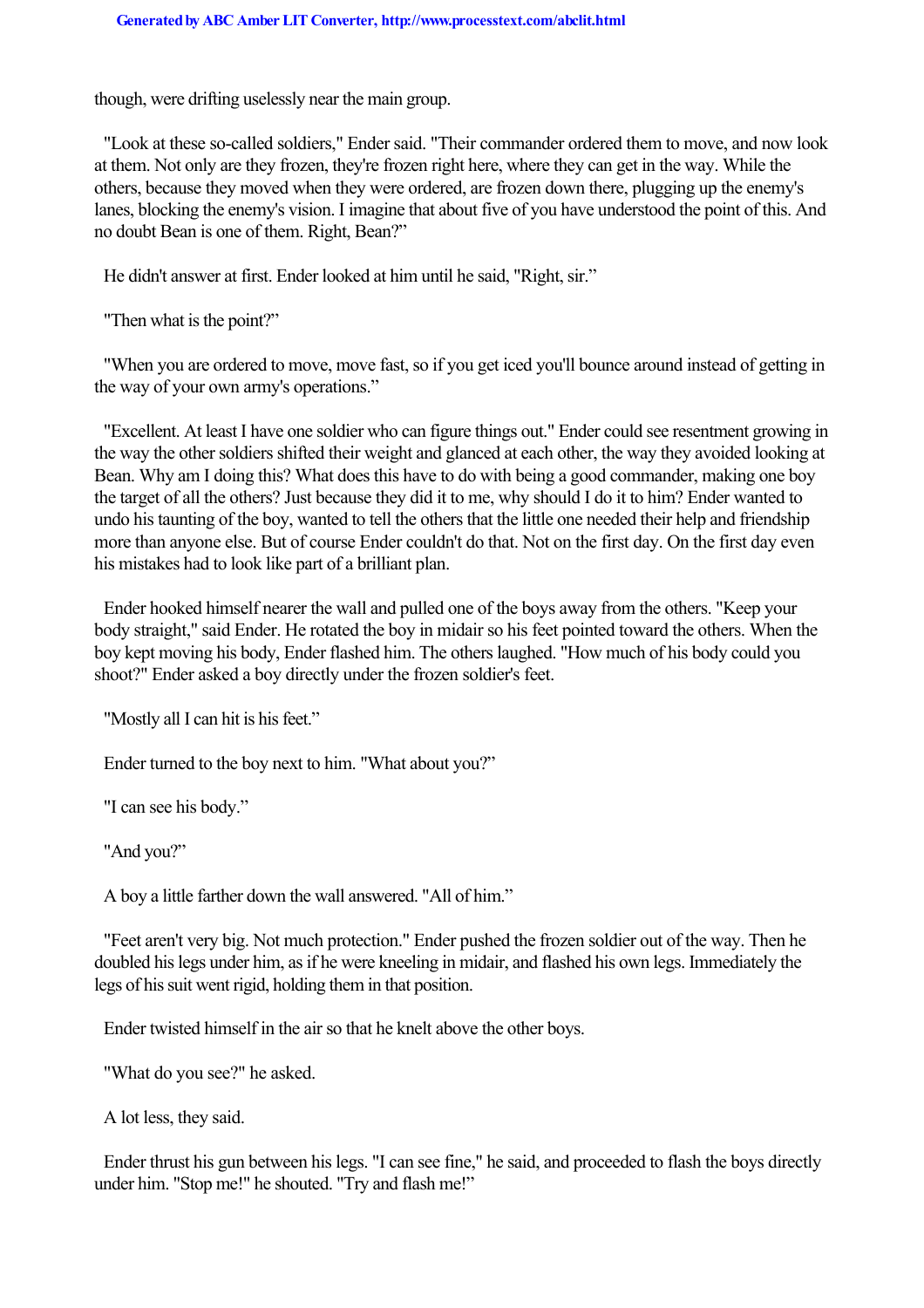They finally did, but not until he had flashed more than a third of them. He thumbed his hook and thawed himself and every other frozen soldier. "Now," he said "which way is the enemy's gate?"

"Down!"

"And what is our attack position?"

 Some started to answer with words, but Bean answered by flipping himself away from the wall with his legs doubled under him, straight toward the opposite wall, flashing between his legs all the way.

 For a moment Ender wanted to shout at him, to punish him; then he caught himself, rejected the ungenerous impulse. Why should I be so angry at this little boy? "Is Bean the only one who knows how?" Ender shouted.

 Immediately the entire army pushed off toward the opposite wall, kneeling in the air, firing between their legs, shouting at the top of their lungs. There may be a time, thought Ender, when this is exactly the strategy I'll need -- forty screaming boys in an unbalancing attack.

 When they were all at the other side, Ender called for them to attack him, all at once. Yes, thought Ender. Not bad. They gave me an untrained army, with no excellent veterans, but at least it isn't a crop of fools. I can work with this.

 When they were assembled again, laughing and exhilarated, Ender began the real work. He had them freeze their legs in the kneeling position. "Now, what are your legs good for, in combat?"

Nothing, said some boys.

"Bean doesn't think so," said Ender.

"They're the best way to push off walls."

 "Right," Ender said, The other boy's started to complain that pushing off walls was movement, not combat.

 "There is no combat without movement," Ender said. They fell silent and hated Bean a little more. "Now, with your legs frozen like this, can you push off walls?"

No one dared answer, for fear they'd he wrong. "Bean?" asked Ender.

"I've never tried it, but maybe if you faced the wall and doubled over at the waist--"

 "Right but wrong. Watch me. My back's to the wall, legs are frozen. Since I'm kneeling, my feet are against the wall. Usually, when you push off you have to push downward, so you string out your body behind you like a string*bean* , right?"

Laughter.

 "But with my legs frozen, I use pretty much the same force, pushing downward from the hips and thighs, only now it pushes my shoulders and my feet backward, shoots out my hips, and when I come loose my body's tight, nothing stringing out behind me. Watch this."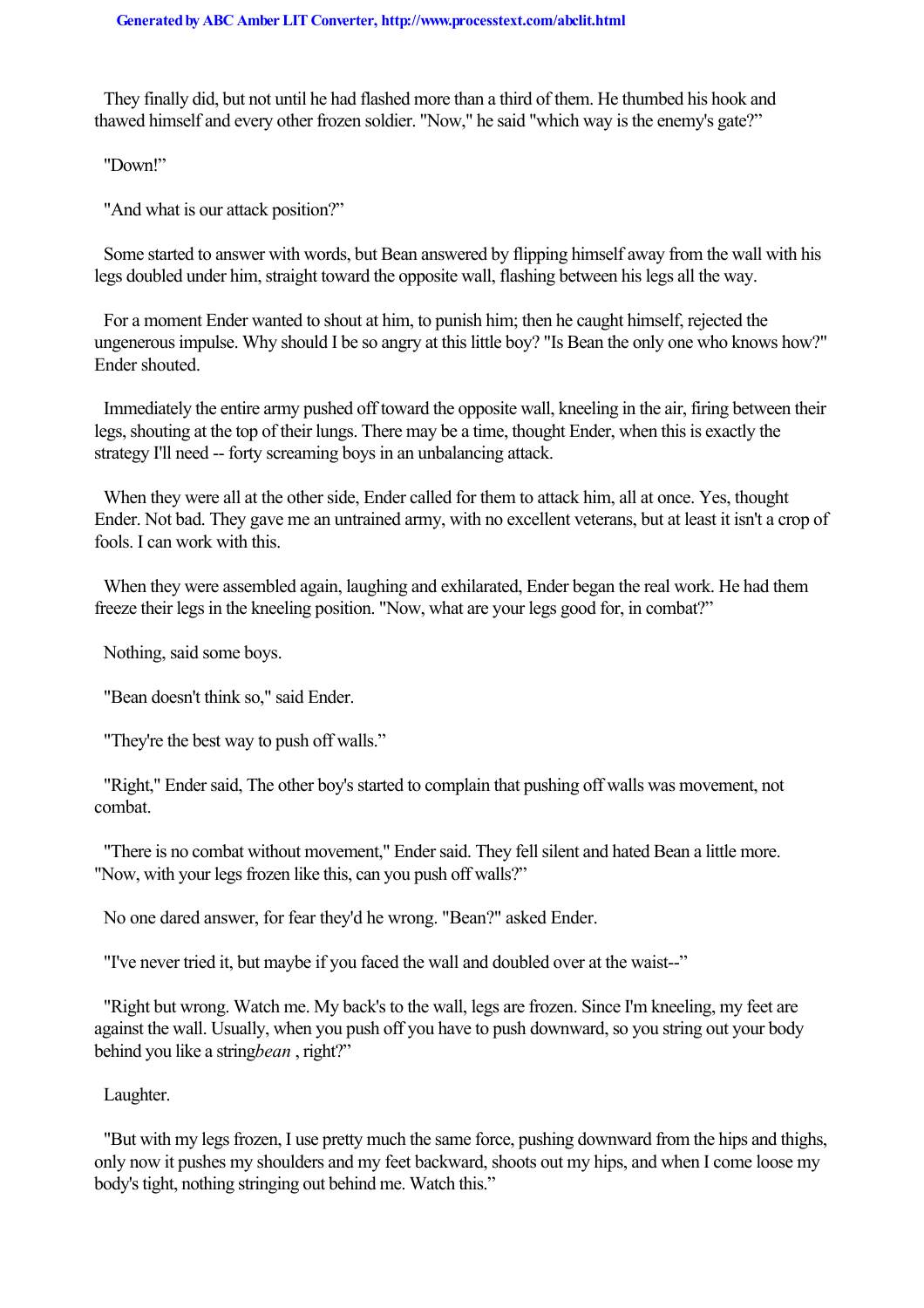Ender forced his hips forward, which shot him away from the wall; in a moment he readjusted his position and was kneeling, legs downward, rushing toward the opposite wall. He landed on his knees, flipped over on his back, and jackknifed off the wall in another direction. "Shoot me!" he shouted. Then he set himself spinning in the air as he took a course roughly parallel to the boys along the far wall. Because he was spinning, they couldn't get a continuous beam on him.

 He thawed his suit and hooked himself back to them. "That's what we're working on for the first half hour today. Build up some muscles you didn't know you had. Learn to use your legs as a shield and control your movements so you can get that spin. Spinning doesn't do any good up close, but far away, they can't hurt you if you're spinning -- at that distance the beam has to hit the same spot for a couple of moments, and if you're spinning it can't happen. Now freeze yourself and get started."

"Aren't you going to assign lanes?" asked a boy.

 "No I'm not going to assign lanes. I want you bumping into each other and learning how to deal with it all the time, except when we're practicing formations, and then I'll usually have you bump into each other on purpose. Now move!"

When he said*move* , they moved.

 Ender was the last one out after practice, since he stayed to help some of the slower ones improve on technique. They'd had good teachers, but the inexperienced soldiers fresh out of their launch groups were completely helpless when it came to doing two or three things at the same time. It was fine to practice jackknifing with frozen legs, they had no trouble maneuvering in midair, but to launch in one direction, fire in another, spin twice, rebound with a jackknife off a wall, and come out firing, facing the right direction -- that was way beyond them. Drill drill drill, that was all Ender would be able to do with them for a while. Strategies and formations were nice, but they were nothing if the army didn't know how to handle themselves in battle.

 He had to get this army ready*now* . He was early at being a commander, and the teachers were changing the rules now, not letting him trade, giving him no top-notch veterans. There was no guarantee that they'd give him the usual three months to get his army together before sending them into battle.

At least in the evenings he'd have Alai and Shen to help him train his new boys.

 He was still in the corridor leading out of the battleroom when he found himself face to face with little Bean. Bean looked angry. Ender didn't want problems right now.

"Ho, Bean."

"Ho, Ender."

Pause.

"Sir," Ender said softly.

"I know what you're doing, Ender, sir, and I'm warning you."

"Warning me?"

"I can be the best man you've got, but don't play games with me."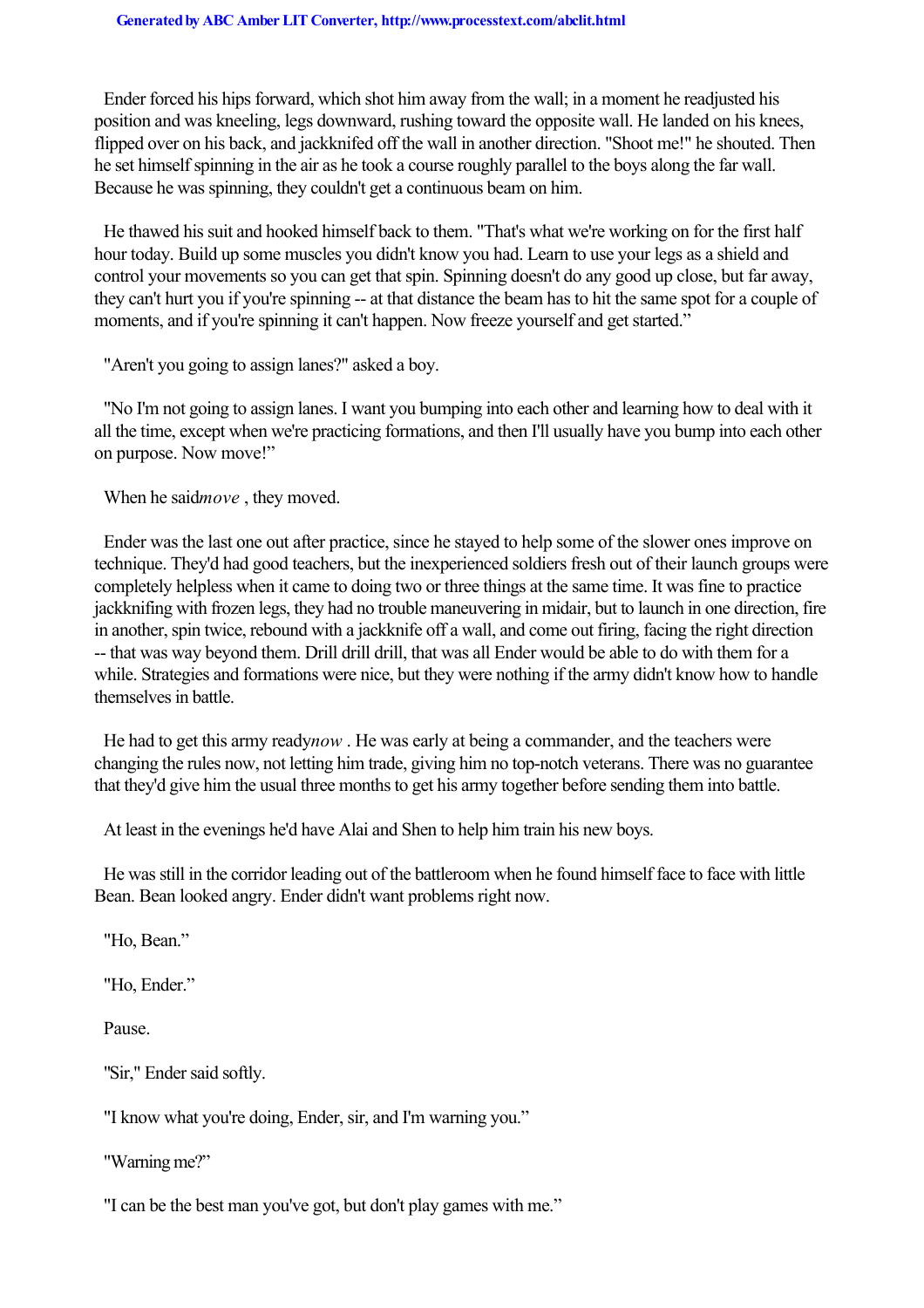"Or what?"

"Or I'll be the worst man you've got. One or the other,"

"And what do you want, love and kisses?" Ender was getting angry now.

Bean looked unworried. "I want a toon."

Ender walked back to him and stood looking down into his eyes. "Why should you get a toon?"

"Because I'd know what to do with it."

 "Knowing what to do with a toon is easy," Ender said. "It's getting them to do it that's hard. Why would any soldier want to follow a little pinprick like you?"

"They used to call*you* that, I hear. I hear Bonzo Madrid still does."

"I asked you a question, soldier."

"I'll earn their respect, if you don't stop me."

Ender grinned. "I'm helping you."

"Like hell," said Bean.

 "Nobody would notice you, except to feel sorry for the little kid. But I made sure they*all* noticed you today. They'll be watching every move you make. All you have to do to earn their respect now is be perfect."

"So I don't even get a chance to learn before I'm being judged."

 "Poor kid. Nobody's treatin' him fair." Ender gently pushed Bean back against the wall. "I'll tell you how to get a toon. Prove to me you know what you're doing as a soldier. Prove to me you know how to use other soldiers. And then prove to me that somebody's willing to follow you into battle. Then you'll get your toon. But not bloody well until."

Bean smiled. "That's fair.*If* you actually work that way, I'll be a toon leader in a month."

 Ender reached down and grabbed the front of his uniform and shoved him into the wall. "When I say I work a certain way, Bean, then that's the way I work."

 Bean just smiled. Ender let go of him and walked away. When he got to his room he lay down on his bed and trembled. What am I doing? My first practice session and I'm already bullying people the way Bonzo did. And Peter. Shoving people around. Picking on some poor little kid so the others'll have somebody they all hate. Sickening. Everything I hated in a commander, and I'm doing it.

 Is it some law of human nature that you inevitably become whatever your first commander was? I can quit right now, if that's so.

Over and over he thought of the things he did and said in his first practice with his new army. Why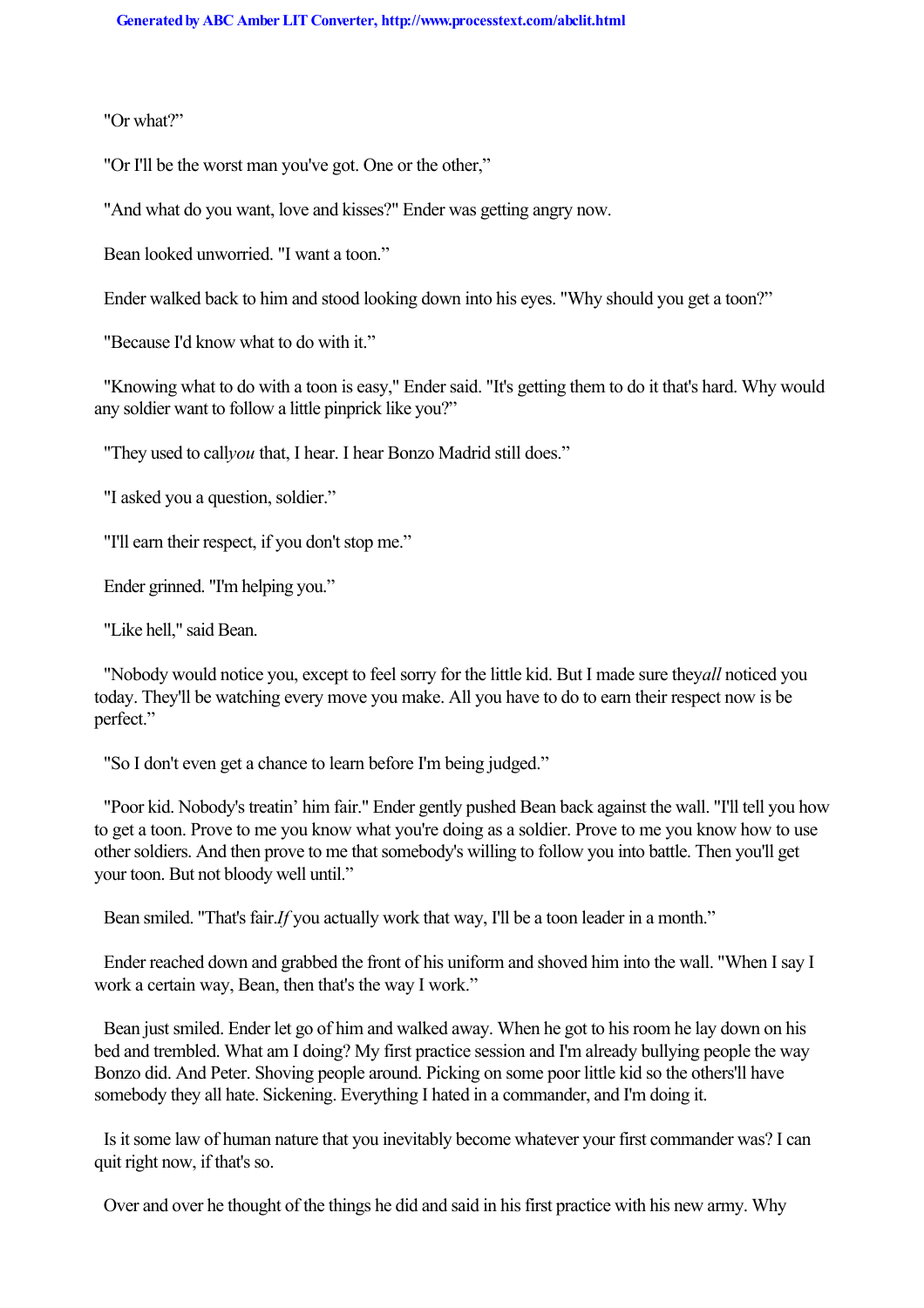couldn't he talk like he always did in his evening practice group? No authority except excellence. Never had to give orders, just made suggestions. But that wouldn't work, not with an army. His informal practice group didn't have to learn to do things together. They didn't have to develop a group feeling; they never had to learn how to hold together and trust each other in battle. They didn't have to respond instantly to command.

 And he could go to the other extreme, too. He could be as lax and incompetent as Rose the Nose, if he wanted. He could make stupid mistakes no matter what he did. He had to have discipline, and that meant demanding -- and getting -- quick, decisive obedience. He had to have a well-trained army, and that meant drilling the soldiers over and over again, long after they thought they had mastered a technique, until it was so natural to them that they didn't have to think about it anymore.

 But what was this thing with Bean? Why had he gone for the smallest, weakest, and possibly the brightest of the boys? Why had he done to Bean what had been done to Ender by commanders that he despised.

 Then he remembered that it hadn't begun with his commanders. Before Rose and Bonzo had treated him with contempt, he had been isolated in his launch group. And it wasn't Bernard who began that, either. It was Graff.

 It was the teachers who had done it. And it wasn't an accident. Ender realized that now. It was a strategy. Graff had deliberately set him up to be separate from the other boys, made it impossible for him to be close to them. And he began now to suspect the reasons behind it. It wasn't to unify the rest of the group -- in fact, it was divisive. Graff had isolated Ender to make him struggle. To make him prove, not that he was competent, but that he was far better than everyone else. That was the only way he could win respect and friendship. It made him a better soldier than he would ever have been otherwise. It also made him lonely, afraid, angry, untrusting. And maybe those traits, too, made him a better soldier.

 That's what I'm doing to you, Bean. I'm hurting you to make you a better soldier in every way. To sharpen your wit. To intensify your effort. To keep you off balance, never sure what's going to happen next, so you always have to be ready for anything, ready to improvise, determined to win no matter what. I'm also making you miserable. That's why they brought you to me, Bean. So you could be just like me. So you could grow up to be just like the old man.

 And me -- am I supposed to grow up like Graff? Fat and sour and unfeeling, manipulating the lives of little boys so they turn out factory perfect, generals and admirals ready to lead the fleet in defense of the homeland. You get all the pleasures of the puppeteer. Until you get a soldier who can do more than anyone else. You can't have that. It spoils the symmetry. You must get him in line, break him down, isolate him, beat him until he gets in line with everyone else.

Well, what I've done to you this day, Bean, I've done. But I'll be watching you, more compassionately than you know, and when the time is right you'll find that I'm your friend, and you are the soldier you want to be.

 Ender did not go to classes that afternoon. He lay on his bunk and wrote down his impressions of each of the boys in his army, the things he noticed right about them, the things that needed more work. In practice tonight, he would talk with Alai and they'd figure out ways to teach small groups the things they needed to know. At least he wouldn't be in this thing alone.

 But when Ender got to the battleroom that night, while most others were still eating, he found Major Anderson waiting for him. "There has been a rule change, Ender. From now on, only members of the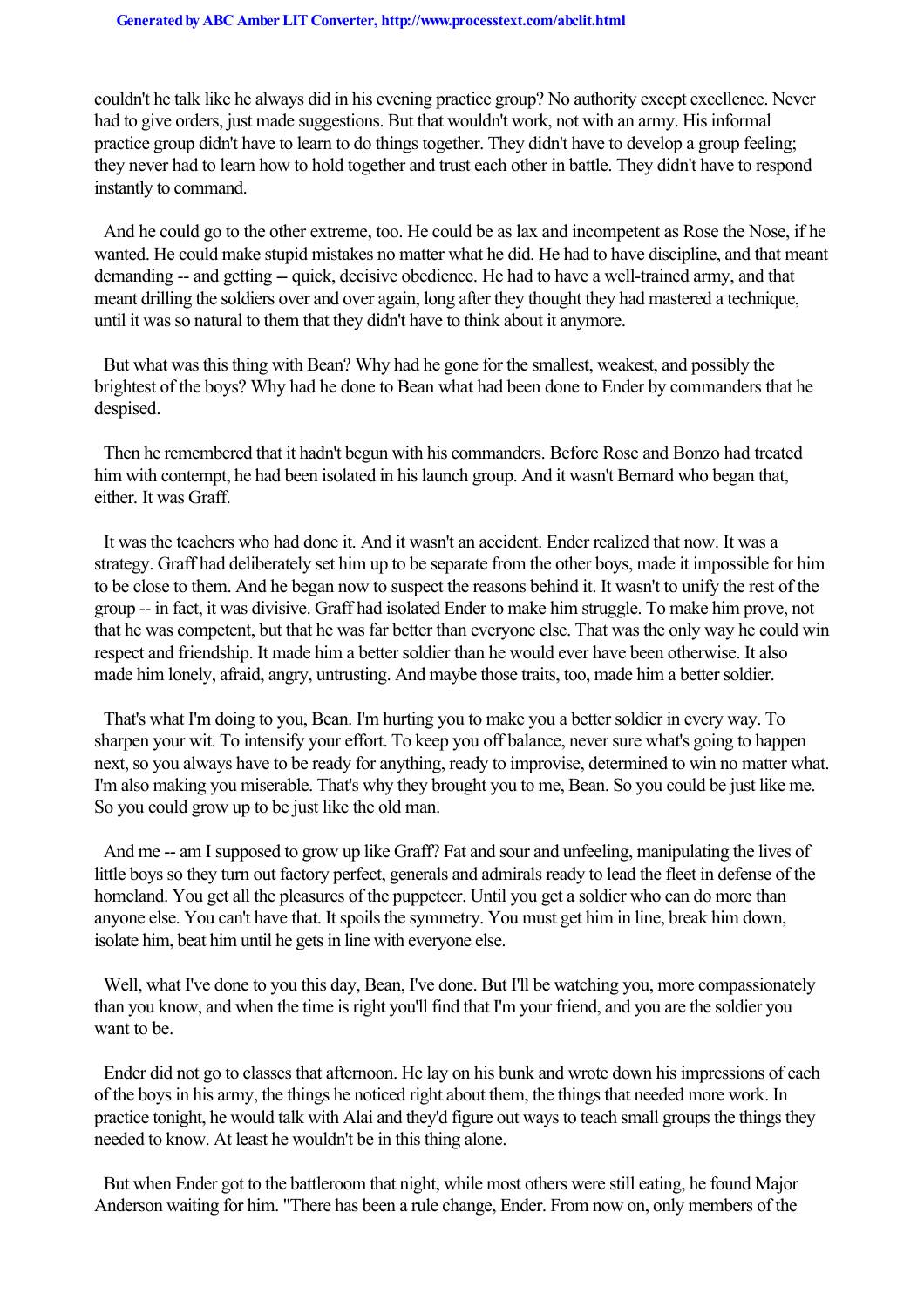same army may work together in a battleroom during freetime. And, therefore, battlerooms are available only on a scheduled basis. After tonight, your next turn is in four days."

"Nobody else is holding extra practices."

 "They are row, Ender. Now that you command another army, they don't want their boys practicing with you. Surely you can understand that. So they'll conduct their own practices."

"I've always been in another army from them. They still sent their soldiers to me for training."

"You weren't commander then."

"You gave me a completely green army, Major Anderson, sir--"

"You have quite a few veterans."

"They aren't any good."

"Nobody gets here without being brilliant, Ender. Make them good."

"I needed Alai and Shen to--"

 "It's about time you grew up and did some things on your own, Ender. You don't need these other boys to hold your hand. You're a commander now. So kindly act like it, Ender."

 Ender walked past Anderson toward the battleroom. Then he stopped, turned, asked a question. "Since these evening practices are now regularly scheduled, does it mean I can use the hook?"

Did Anderson almost smile? No. Not a chance of that. "We'll see," he said.

 Ender turned his back and went on into the battleroom. Soon his army arrived, and no one else; either Anderson waited around to intercept anyone coming to Ender's practice group, or word had already passed through the whole school that Ender's informal evenings were through.

 It was a good practice, they accomplished a lot, but at the end of it Ender was tired and lonely. There was a half hour before bedtime. He couldn't go into his army's barracks -- he had long since learned that the best commanders stay away unless they have some reason to visit. The boys have to have a chance to be at peace, at rest, without someone listening to favor or despise them depending on the way they talk and act and think

 So he wandered to the game room, where a few other boys were using the last half hour before final bell to settle bets or beat their previous scores on the games. None of the games looked interesting, but he played one anyway, an easy animated game designed for Launchies. Bored, he ignored the objectives of the game and used the little player-figure, a bear, to explore the animated scenery around him.

"You'll never win that way."

Ender smiled, "Missed you at practice, Alai."

 "*I*was there. But they had your army in a separate place. Looks like you're big time now, can't play with the little boys anymore."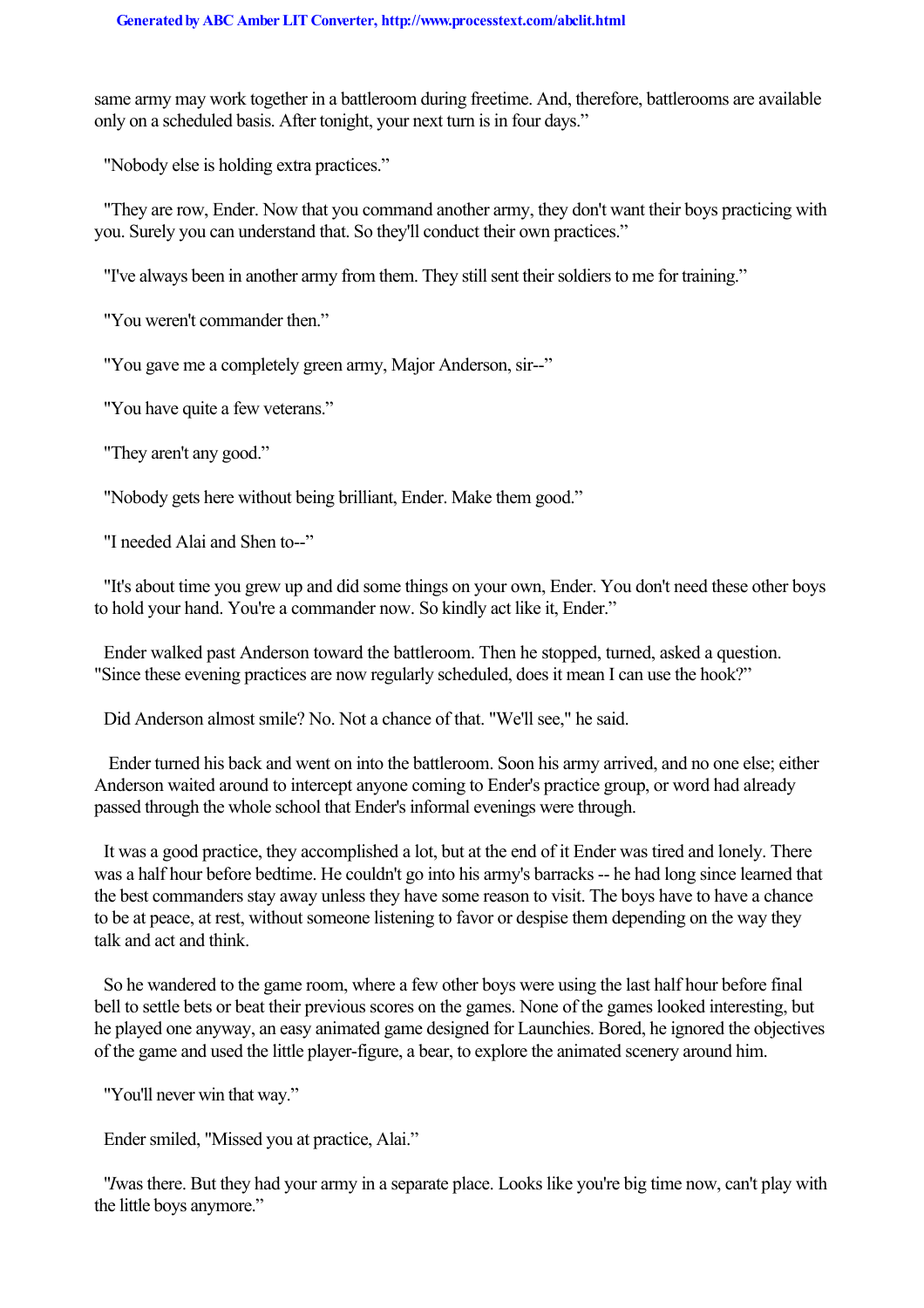"You're a full cubit taller than I am."

"Cubit! Has God been telling you to build a boat or something? Or are you in an archaic mood?"

"Not archaic, just arcane. Secret, subtle, roundabout. I miss you already, you circumcised dog."

"Don't you know? We're enemies now. Next time I meet you in battle, I'll whip your ass."

 It was banter, as always, but now there was too much truth behind it. Now when Ender heard Alai talk as if it were all a joke, he felt the pain of losing a friend, and the worse pain of wondering if Alai really felt as little pain as he showed.

"You can try," said Ender. "I taught you everything you know. But I didn't teach you everything*I* know."

"I knew all along that you were holding something back, Ender.

 A pause. Ender's bear was in trouble on the screen. He climbed a tree. "I wasn't, Alai. Holding anything back."

"I know." said Alai. "Neither was I."

"Salaam, Alai."

"Alas, it is not to be."

"What isn't?"

"Peace. It's what*salaam* means. Peace be unto you."

 The words brought forth an echo from Ender's memory. His mother's voice reading to him softly, when he was very young. Think not that I came to send peace on earth. I came not to send peace, but a sword. Ender had pictured his mother piercing Peter the Terrible with a bloody rapier, and the words had stayed in his mind along with the image.

 In the silence, the bear died. It was a cute death, with funny music. Ender turned around. Alai was already gone. He felt like part of himself had been taken away, an inward prop that was holding up his courage and confidence. With Alai, to a degree impossible even with Shen, Ender had come to feel a unity so strong that the word*we* came to his lips much more easily than*I* .

 But Alai had left something behind. Ender lay in bed, dozing into the night, and felt Alai's lips on his cheek as he muttered the word*peace* . The kiss, the word, the peace were with him still. I am only what I remember, and Alai is my friend in memories so intense that they can't tear him out. Like Valentine, the strongest memory of all.

 The next day he passed Alai in the corridor, and they greeted each other, touched hands, talked, but they both knew that there was a wall now. It might be breached, that wall, sometime in the future, but for now the only real conversation between them was the roots that had already grown low and deep, under the wall, where they could not be broken.

The most terrible thing, though, was the fear that the wall could never be breached, that in his heart Alai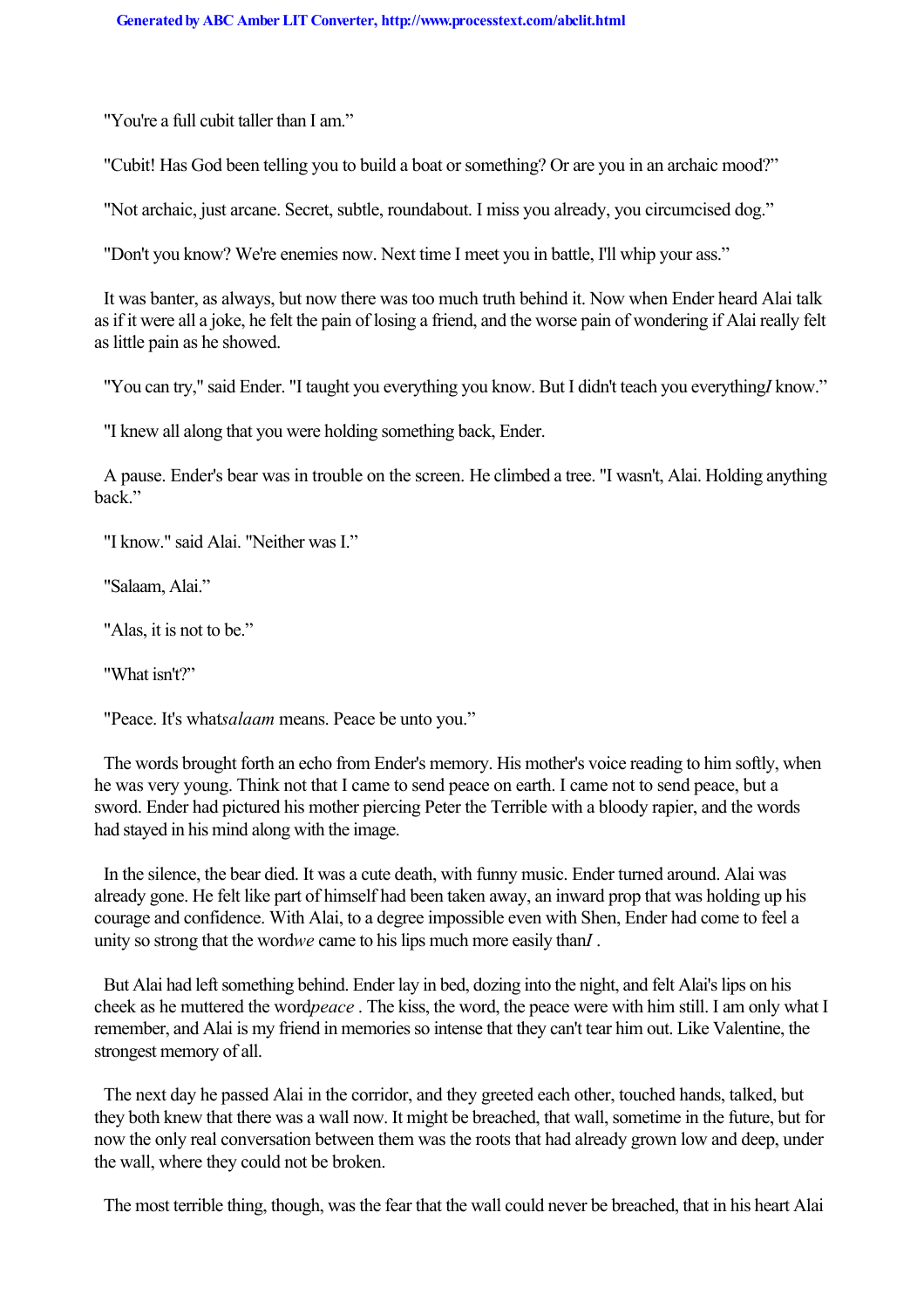was glad of the separation, and was ready to be Ender's enemy. For now that they could not be together, they must be infinitely apart, and what had been sure and unshakable was now fragile and insubstantial; from the moment we are not together, Alai is a stranger, for he has a life now that will be no part of mine, and that means that when I see him we will not know each other.

 It made him sorrowful, but Ender did not weep. He was done with that. When they had turned Valentine into a stranger, when they had used her as a tool to work on Ender, from that day forward they could never hurt him deep enough to make him cry again. Ender was certain of that.

And with that anger, he decided he was strong enough to defeat them--the teachers, his enemies.

11

Veni Vidi Vici

"You can't be serious about this schedule of battles."

"Yes I can."

"He's only had his army three and a half weeks."

 "I told you. We did computer simulations on probable results. And here is what the computer estimated Ender would do."

"We want to teach him, not give him a nervous breakdown."

"The computer knows him better than we do."

"The computer is also not famous for having mercy."

"If you wanted to be merciful, you should have gone to a monastery."

"You mean this isn't a monastery?"

"This is best for Ender, too. We're bringing him to his full potential."

 "I thought we'd give him two years as commander. We usually give them a battle every two weeks, starting after three months. This is a little extreme."

"Do we have two years to spare?"

 "I know. I just have this picture of Ender a year from now. Completely useless, worn out, because he was pushed farther than he or any living person could go."

"We told the computer that our highest priority was having the subject remain useful after the training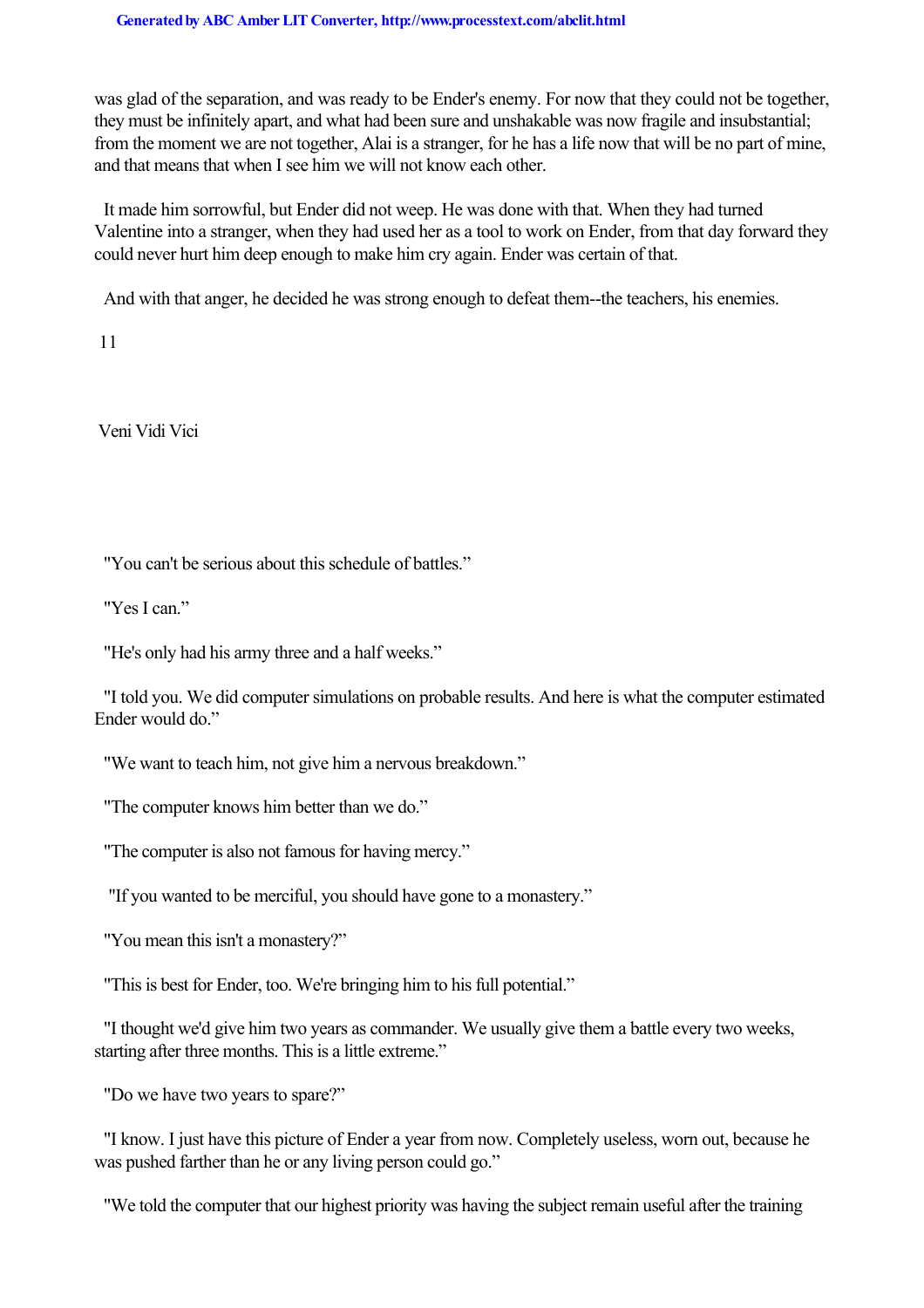program."

"Well, as long as he's useful--"

"Look, Colonel Graff, you're the one who made me prepare this, over my protests, if you'll remember."

 "I know, you're right, I shouldn't burden you with my conscience. But my eagerness to sacrifice little children in order to save mankind is wearing thin. The Polemarch has been to see the Hegemon. It seems Russian intelligence is concerned that some of the active citizens on the nets are already figuring how America ought to use the I.F. to destroy the Warsaw Pact as soon as the buggers are destroyed."

"Seems premature."

 "It seems insane. Free speech is one thing, but to jeopardize the League over nationalistic rivalries - and it's for people like that, short-sighted, suicidal people, that we're pushing Ender to the edge of human endurance"

"I think you underestimate Ender."

 "But I fear that I also underestimate the stupidity of the rest of mankind. Are we absolutely sure that we ought to win this war?"

"Sir, those words sound like treason."

"It was black humor."

"It wasn't funny. When it comes to the buggers, nothing--"

"Nothing is funny, I know."

 Ender Wiggin lay on his bed staring at the ceiling. Since becoming commander, he never slept more than five hours a night. But the lights went off at 2200 and didn't come on again until 0600. Sometimes he worked at his desk, anyway, straining his eyes to use the dim display. Usually, though, he stared at the invisible ceiling and thought.

 Either the teachers had been kind to him after all, or he was a better commander than he thought. His ragged little group of veterans, utterly without honor in their previous armies, were blossoming into capable leaders. So much so that instead of the usual four toons, he had created five, each with a toon leader and a second; every veteran had a position. He had the army drill in eight man toon maneuvers and four-man half-toons, so that at a single command, his army could be assigned as many as ten separate maneuvers and carry them out at once. No army had ever fragmented itself like that before, but Ender was not planning to do anything that had been done before, either. Most armies practiced mass maneuvers, preformed strategies. Ender had none. Instead he trained his toon leaders to use their small units effectively in achieving limited goals. Unsupported, alone, on their own initiative. He staged mock wars after the first week, savage affairs in the practice room that left everybody exhausted. But he knew, with less than a mouth of training, that his army had the potential of being the best fighting group ever to play the game.

How much of this did the teachers plan? Did they know they were giving him obscure but excellent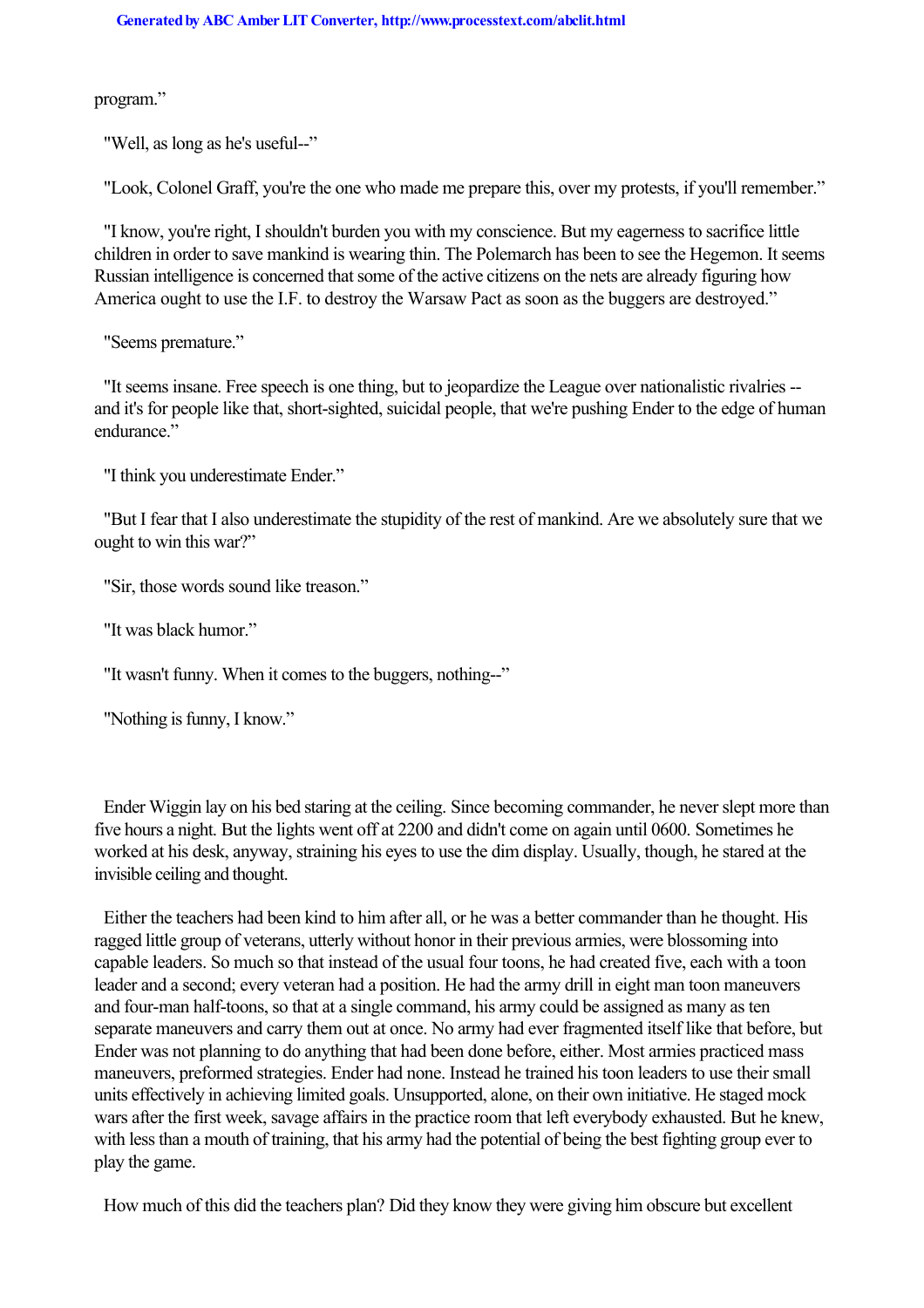boys? Did they give him thirty Launchies, many of them underage, because they knew the little boys were quick learners, quick thinkers? Or was this what any similar group could become under a commander who knew what he wanted his army to do, and knew how to teach them to do it?

 The question bothered him, because he wasn't sure whether he was confounding or fulfilling their expectations.

 All he was sure of was that he was eager for battle. Most armies needed three months because they had to memorize dozens of elaboration formations. We're ready now. Get us into battle.

The door opened in darkness. Ender listened. A shuffling step. The door closed.

 He rolled off his bunk and crawled in the darkness the two meters to the door. There was a slip of paper there. He couldn't read it, of course, but he knew what it was. Battle. How kind of them. I wish, and they deliver.

 Ender was already dressed in his Dragon Army flash suit when the lights came on. He ran down the corridor at once, and by 0601 he was at the door of his army's barracks.

 "We have a battle with Rabbit Army at 0700. I want us warmed up in gravity and ready to go. Strip down and get to the gym. Bring your flash suits and we'll go to the battleroom from there."

What about breakfast?

"I don't want anybody throwing up in the battleroom."

Can we at least take a leak first?

"No more than a deciliter."

 They laughed. The ones who didn't sleep naked stripped down; everyone bundled up their flash suits and followed Ender at a jog through the corridors to the gym. He put them through the obstacle course twice, then split them into rotations on the tramp, the mat, and the bench. "Don't wear yourselves out, just wake yourselves up." He didn't need to worry about exhaustion. They were in good shape, light and agile, and above all excited about the battle to come. A few of them spontaneously began to wrestle - the gym, instead of being tedious, was suddenly fun, because of the battle to come. Their confidence was the supreme confidence of those who have never been into the contest, and think they are ready. Well, why shouldn't they think so? They are. And so am I.

 At 0640 he had them dress out. He talked to the toon leaders and their seconds while they dressed. "Rabbit Army is mostly veterans, but Carn Carby was made their commander only five months ago, and I never fought them under him. He was a pretty good soldier, and Rabbit has done fairly well in the standings over the years. But I expect to see formations, and so I'm not worried."

At 0650 he made them all lie down on the mats and relax. Then, at 0656, he ordered them up and they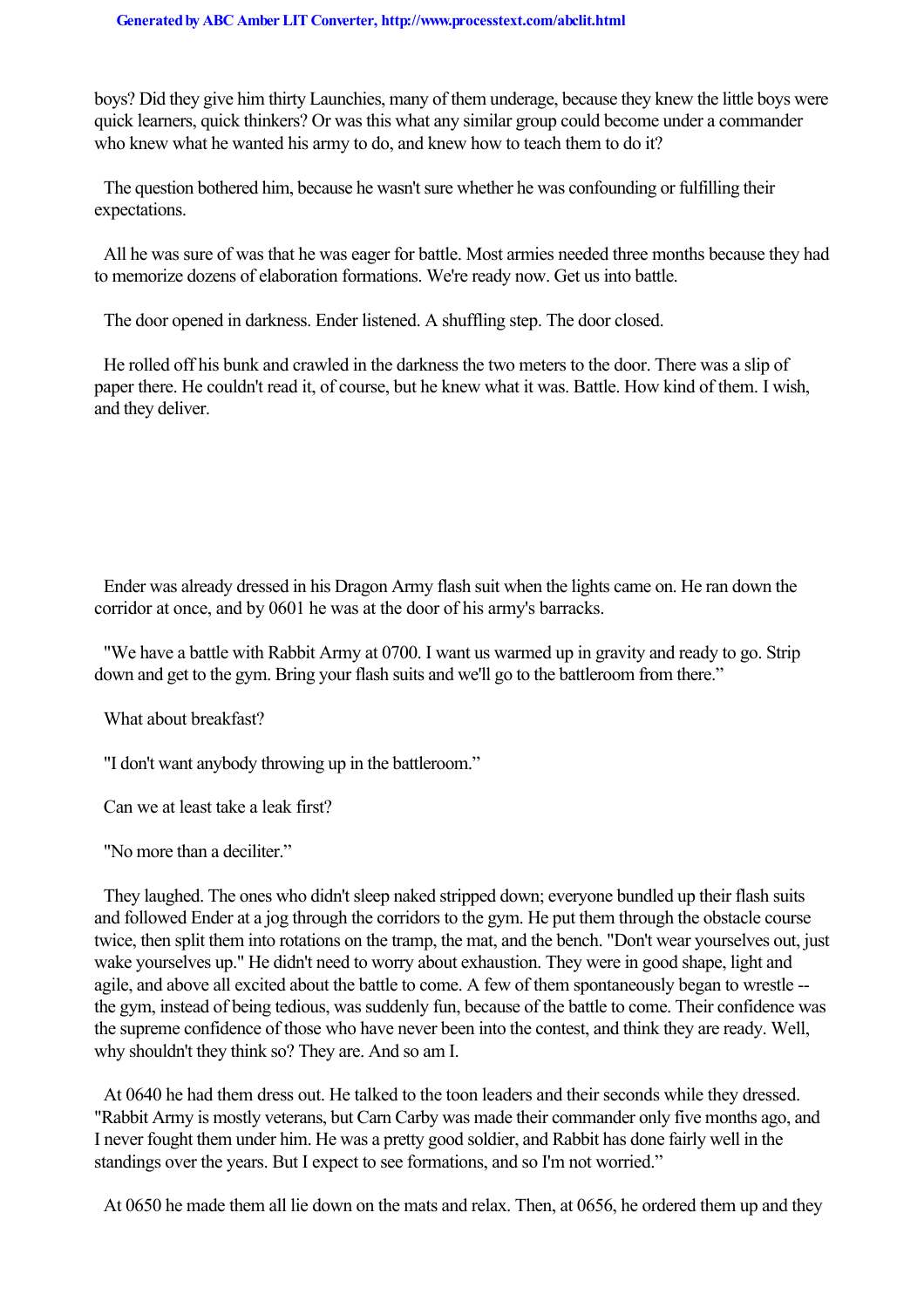jogged along the corridor to the battleroom, Ender occasionally leaped up to touch the ceiling. The boys all jumped to touch the same spot on the ceiling. Their ribbon of color led to the left; Rabbit Army had already passed through to the right. And at 0658 they reached their gate to the battleroom.

 The toons lined up in five columns. A and F ready to grab the side handholds and flip themselves out toward the sides. B and D lined up to catch the two parallel ceiling holds and flip upward into nul gravity. C toon were ready to slap the sill of the doorway and flip downward.

 Up, down, left, right; Ender stood at front, between columns so he'd be out of the way and reoriented them. "Which way is the enemy's gate?"

 Down, they all said, laughing. And in that moment up became north,*down* became south, and*left* and *right* became east and west.

 The grey wall in front of them disappeared, and the battleroom was visible. It wasn't a dark game, but it wasn't a bright one either -- the lights were about half, like dusk. In the distance, in the dim light, he could see the enemy door, their lighted flash suits already pouring out. Ender knew a moment's pleasure. Everyone had learned the wrong lesson from Bonzo's misuse of Ender Wiggin. They all dumped through the door immediately, so that there was no chance to do anything other than name the formation they would use. Commanders didn't have time to think. Well, Ender would take the time, and trust his soldiers' ability to fight with flashed legs to keep them intact as they came late through the door.

 Ender sized up the shape of the battleroom. The familiar open grid of most early games, like the monkey bars at the park, with seven or eight stars scattered through the grid. There were enough of them, and in forward enough positions, that they were worth going for. "Spread to the near stars," Ender said. "C try to slide the wall. If it works, A and F will follow. If it doesn't, I'll decide from there. I'll be with D. Move"

 All the soldiers knew what was happening, but tactical decisions were entirely up to the toon leaders. Even with Ender's instructions, they were only ten seconds late getting through the gate. Rabbit Army was already doing some elaborate dance down at their end of the room. In all the other armies Ender had fought in, he would have been worrying right now about making sure he and his toon were in their proper place in their own formation. Instead, he and all his men were only thinking of ways to slip around past the formation, control the stars and the corners of the room, and then break the enemy formation into meaningless chunks that didn't know what they were doing. Even with less than four weeks together, the way they fought already seemed like the only intelligent way, the only*possible* way. Ender was almost surprised that Rabbit Army didn't know already that they were hopelessly out of date.

 C toon slipped along the wall, coasting with their bent knees facing the enemy. Crazy Tom, the leader of C toon, had apparently ordered his men to flash their own legs already. It was a pretty good idea in this dim light, since the lighted flash suits went dark wherever they were frozen. It made them less easily visible. Ender would commend him for that.

 Rabbit Army was able to drive back C toon's attack, but not until Crazy Tom and his boys had carved them up, freezing a dozen Rabbits before they retreated to the safety of a star. But it was a star behind the Rabbit formation, which meant they were going to be easy pickings now.

 Han Tzu, commonly called Hot Soup, was the leader of D toon. He slid quickly along the lip of the star to where Ender knelt. "How about flipping off the north wall and kneeling on their faces?"

"Do it." Ender said. "I'll take B south to get behind them." Then he shouted, "A and E slow on the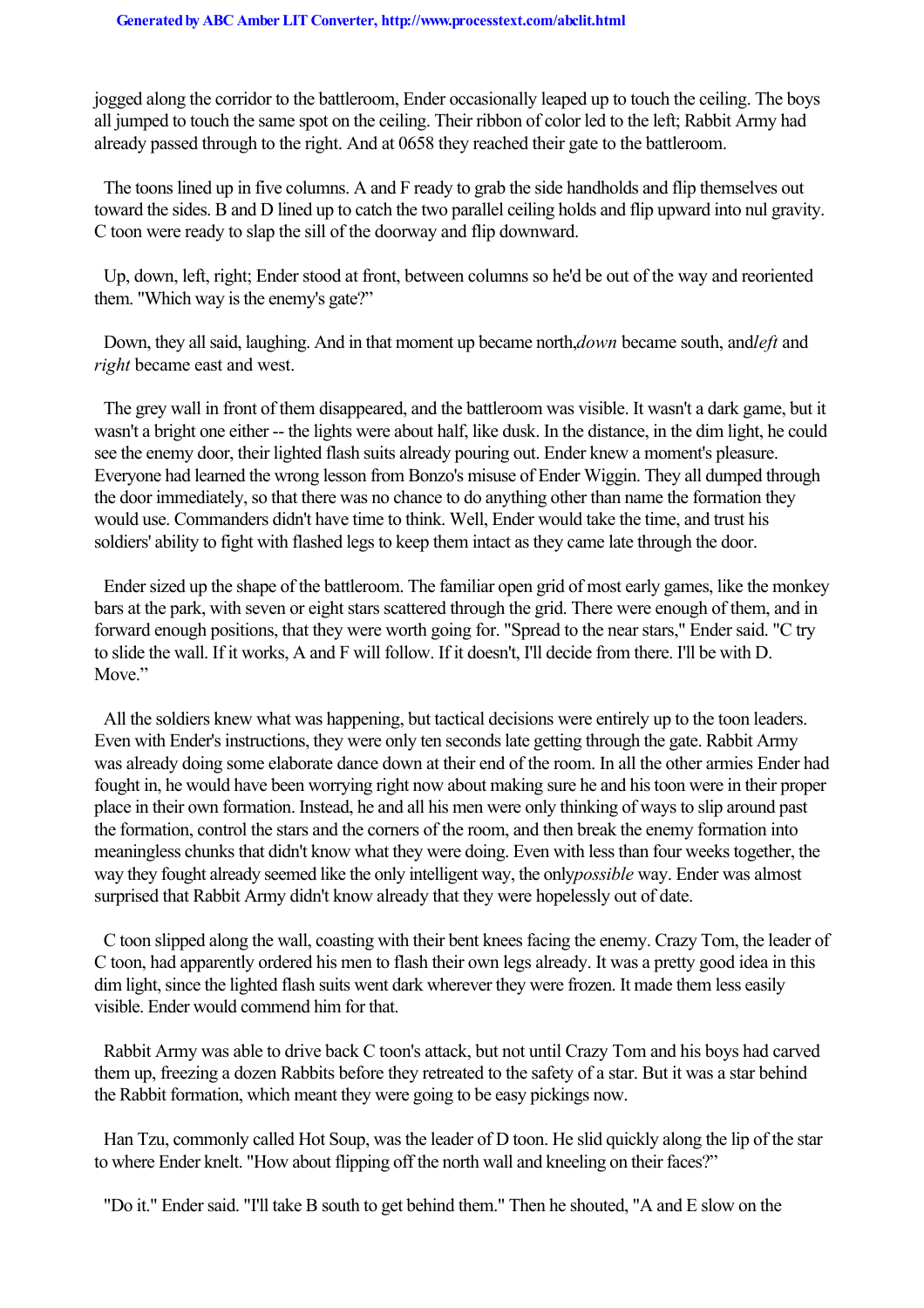walls!" He slid forward along the star, hooked his feet on the lip, and flipped himself up to the top wall, then rebounded down to E toon's star. In a moment he was leading them down against the south wall. They rebounded in near perfect unison and came up behind the two stars that Carn Carby's soldiers were defending. It was like cutting butter with a hot knife. Rabbit Army was gone, just a little cleanup left to do. Ender broke his toons up into half-toons to scour the corners for any enemy soldiers who were whole or merely damaged. In three minutes his toon leaders reported the room clean. Only one of Ender's boys was completely frozen -- one of C toon, which had borne the brunt of the assault -- and only five were disabled. Most were damaged, but those were leg shots and many of them were self-inflicted. All in all, it had gone even better than Ender expected.

 Ender had his toon leaders do the honors at the gate -- four helmets at the corners, and Crazy Tom to pass through the gate. Most commanders took whoever was left alive to pass the gate; Ender could have picked practically anyone. A good battle.

 The lights went full, and Major Anderson himself came through the teachergate at the south end of the battleroom. He looked very solemn as he offered Ender the teacher hook that was ritually given to the victor in the game. Ender used it to thaw his own army's flash suits, of course, and he assembled them in toons before thawing the enemy. Crisp, military appearance, that's what he wanted when Carby and Rabbit Army got their bodies under control again. They may curse us and lie about us, but they'll remember that we destroyed them, and no matter what they say other soldiers and other commanders will see that in their eyes; in those Rabbit eyes, they'll see us in neat formation, victorious and almost undamaged in our first battle. Dragon Army isn't going to be an obscure name for long.

 Carn Carby came to Ender as soon as he was unfrozen. He was a twelve-year-old, who had apparently made commander only in his last year at the school. So he wasn't cocky, like the ones who made it at eleven. I will remember this, thought Ender, when I am defeated. To keep dignity, and give honor where it's due, so that defeat is not disgrace. And I hope I don't have to do it often.

 Anderson dismissed Dragon Army last, after Rabbit Army had straggled through the door that Ender's boys had come through. Then Ender led his army through the enemy's door. The light along the bottom of the door reminded them of which way was down once they got back to gravity. They all landed lightly on their feet, running. They assembled in the corridor. "It's 0715," Ender said, "and that means you have fifteen minutes for breakfast before I see you all in the battleroom for the morning practice." He could hear them silently saying, Come on, we won, let us celebrate. All right, Ender answered, you may. "And you have your commander's permission to throw food at each other during breakfast."

 They laughed, they cheered, and then he dismissed them and sent them jogging on to the barracks. He caught his toon leaders on the way out and told them he wouldn't expect anyone to come to practice till 0745, and that practice would be over early so the boys could shower. Half an hour for breakfast, and no shower after a battle -- it was still stingy, but it would look lenient compared to fifteen minutes. And Ender liked having the announcement of the extra fifteen minutes come from the toon leaders. Let the boys learn that leniency comes from their toon leaders, and harshness from their commander -- it will bind them better in the small, tight knots of this fabric.

 Ender ate no breakfast. He wasn't hungry. Instead he went to the bathroom and showered, putting his flash suit in the cleaner so it would be ready when he was dried off. He washed himself twice and let the water run and run on him. It would all be recycled. Let everybody drink some of my sweat today. They had given him an untrained army, and he had won, and not just nip and tuck, either. He had won with only six frozen or disabled. Let's see how long other commanders keep using their formations now that they've seen what a flexible strategy can do.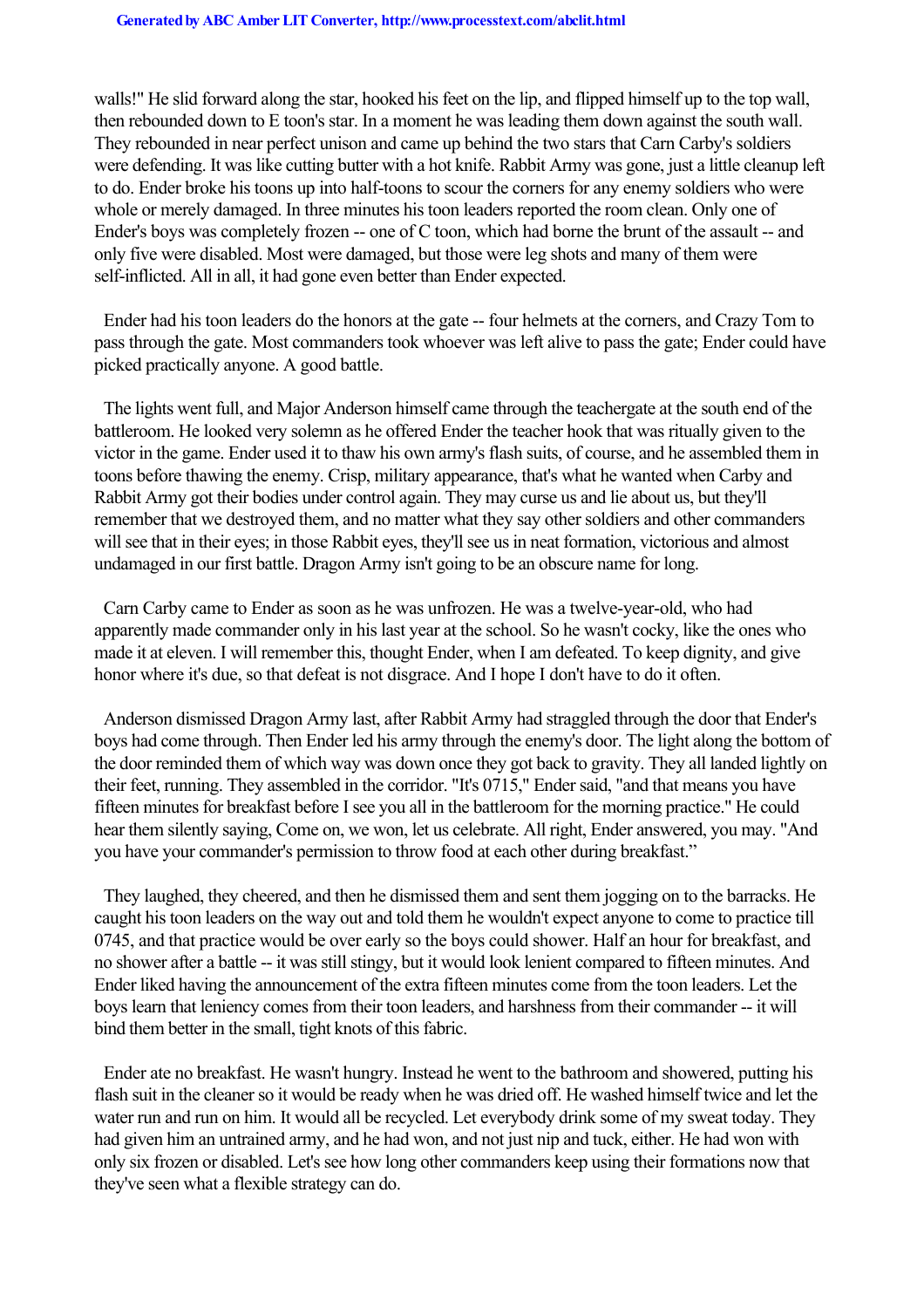He was floating in the middle of the battleroom when his soldiers began to arrive. No one spoke to him, of course. He would speak, they knew, when he was ready, and not before.

 When all were there, Ender hooked himself near them and looked at them, one by one. "Good first battle," he said, which was excuse enough for a cheer, and an attempt to start a chant of Dragon, Dragon, which he quickly stopped. "Dragon Army did all right against the Rabbits. But the enemy isn't always going to be that bad. If that had been a good army, C toon, your approach was so slow they would have had you from the flanks before you got into good position. You should have split and angled in from two directions, so they couldn't flank you. A and E, your aim was wretched. The tallies show that you averaged only one hit for every two soldiers. That means most of the hits were made by attacking soldiers close in. That can't go on -- a competent enemy would cut up the assault force unless they have much better cover from the soldiers at a distance. I want every toon to work on distance marksmanship at moving and unmoving targets. Half-toons take turns being targets. I'll thaw the flash suits every three minutes. Now move."

"Will we have any stars to work with?" asked Hot Soup. "To steady our aim?"

 "I don't want you to get used to having something to steady your arms. If your arm isn't steady, freeze your elbows! Now move!"

 The toon leaders quickly got things going, and Ender moved from group to group to make suggestions and help soldiers who were having particular trouble. The soldiers knew by now that Ender could be brutal in the way he talked to groups, but when he worked with an individual he was always patient, explaining as often as necessary, making suggestions quietly, listening to questions and problems and explanations. But he never laughed when they tried to banter with him, and they soon stopped trying. He was commander every moment they were together. He never had to remind them of it; he simply*was* .

 They worked all day with the taste of victory in their mouths, and cheered again when they broke half an hour early for lunch. Ender held the toon leaders until the regular lunch hour, to talk about the tactics they had used and evaluate the work of their individual soldiers. Then he went to his own room and methodically changed into his uniform for lunch. He would enter the commanders' mess about ten minutes late. Exactly the timing that he wanted. Since this was his first victory, he had never seen the inside of the commanders' mess hall and had no idea what new commanders were expected to do, but he did know that he wanted to enter last today, when the scores of the morning's battles were already posted. Dragon Army will not be an obscure name now.

 There was no great stir when he came in. But when some of them noticed how small he was, and saw the Dragons on the sleeves of the uniform, they stared at him openly, and by the time he got his food and sat at a table, the room was silent. Ender began to eat, slowly and carefully, pretending not to notice that he was the center of attention. Gradually conversation and noise started up again, and Ender could relax enough to look around.

 One entire wall of the room was a scoreboard. Soldiers were kept aware of an army's overall record for the past two years; in here, however, records were kept for each commander. A new commander couldn't inherit a good standing from his predecessor -- he was ranked according to what he had done.

 Ender had the best ranking. A perfect won-lost record, of course, but in the other categories he was far ahead. Average soldiers-disabled, average enemy-disabled, average time-elapsed-before-victory -- in every category he was ranked first.

When he was nearly through eating, someone came up behind him and touched his shoulder.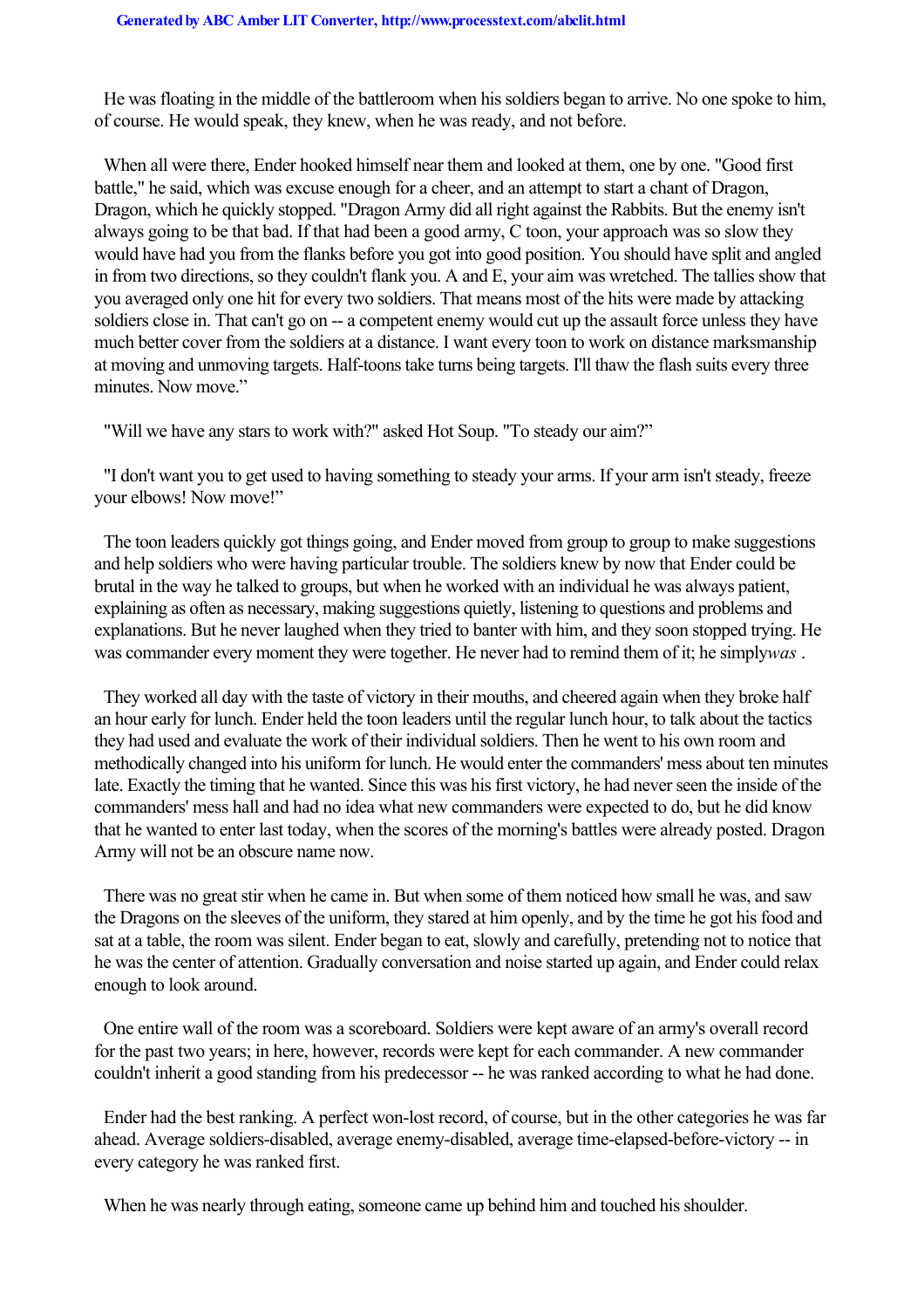"Mind if I sit?" Ender didn't have to turn around to know it was Dink Meeker.

"Ho Dink," said Ender. "Sit."

 "You gold-plated fart," said Dink cheerfully, "We're all trying to decide whether your scores up there are a miracle or a mistake"

"A habit," said Ender.

 "One victory is not a habit," Dink said. "Don't get cocky. When you're new they seed you against weak commanders."

 "Carn Carby isn't exactly on the bottom of the rankings." It was true, Carby was just about in the middle.

 "He's OK," Dink said, "considering that he only just started. Shows some promise. You don't show promise. You show threat."

 "Threat to what? Do they feed you less if I win? I thought you told me this was all a stupid game and none of it mattered."

 Dink didn't like having his words thrown back at him, not under these circumstances. "You were the one who got me playing along with them. But I'm not playing games with you, Ender. You won't beat*me* ."

"Probably not," Ender said.

"I taught you," Dink said.

"Everything I know," said Ender. "I'm just playing it by ear right now.

"Congratulations," said Dink.

 "It's good to know I have a friend here." But Ender wasn't sure Dink was his friend anymore. Neither was Dink. After a few empty sentences, Dink went back to his table.

 Ender looked around when he was through with his meal. There were quite a few small conversations going on. Ender spotted Bonzo, who was now one of the oldest commanders. Rose the Nose had graduated. Petra was with a group in a far corner, and she didn't look at him once. Since most of the others stole glances at him from time to time, including the ones Petra was talking with, Ender was pretty sure she was deliberately avoiding his glance. That's the problem with winning right from the start, thought Ender. You lose friends.

 Give them a few weeks to get used to it. By the time I have my next battle, things will have calmed down in here.

 Carn Carby made a point of coming to greet Ender before the lunch period ended. It was, again, a gracious gesture, and, unlike Dink, Carby did not seem wary. "Right now I'm in disgrace," he said frankly. "They won't believe me when I tell them you did things that nobody's ever seen before. So I hope you beat the snot out of the next army you fight. As a favor to me."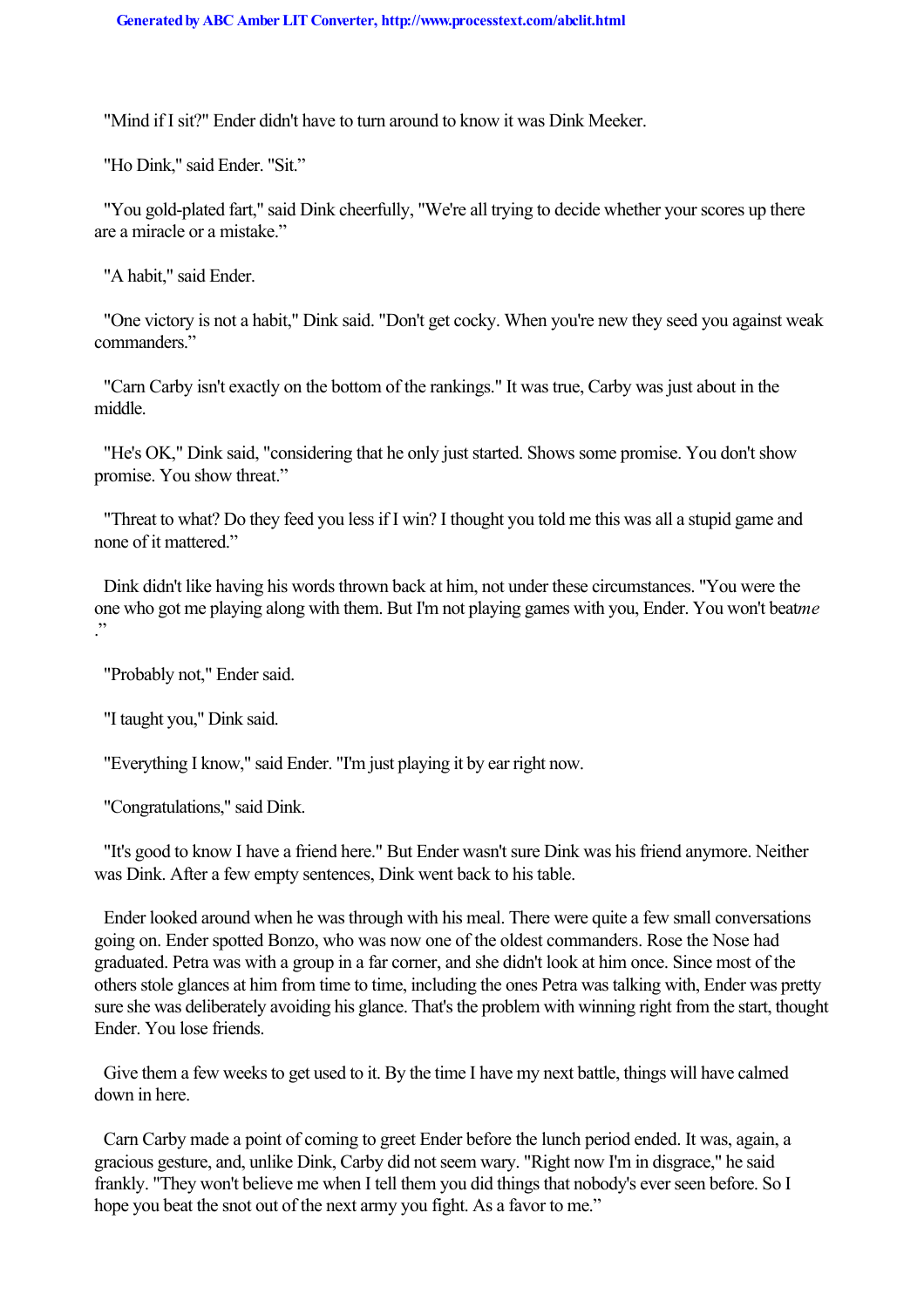"As a favor to you," Ender said. "And thanks for talking to me."

 "I think they're treating you pretty badly. Usually new commanders are cheered when they first join the mess. But then, usually a new commander has had a few defeats under his belt before he first makes it in here. I only got in here a month ago. If anybody deserves a cheer, it's you. But that's life. Make them eat dust."

 "I'll try." Carn Carby left, and Ender mentally added him to his private list of people who also qualified as human beings.

 That night, Ender slept better than he had in a long time. Slept so well, in fact, that he didn't wake up until the lights came on. He woke up feeling good, jogged on out to take his shower, and did not notice the piece of paper on his floor until he came back and started dressing in his uniform. He only saw the paper because it moved in the wind as he snapped out the uniform to put it on. He picked up the paper and read it.

### PETRA ARKANIAN, PHOENIX ARMY, 0700

 It was his old army, the one he had left less than four weeks before, and he knew their formations backward and forward. Partly because of Ender's influence, they were the most flexible of armies, responding relatively quickly to new situations. Phoenix Army would be the best able to cope with Ender's fluid, unpatterned attack. The teachers were determined to make life interesting for him.

 0700, said the paper, and it was already 0630. Some of his boys might already be heading for breakfast. Ender tossed his uniform aside, grabbed his flash suit, and in a moment stood in the doorway of his army's barracks.

"Gentlemen, I hope you learned something yesterday, because today we're doing it again."

 It took a moment for them to realize that he meant a battle, not a practice. It had to be a mistake, they said. Nobody ever had battles two days in a row.

 He handed the paper to Fly Molo, the leader of A toon, who immediately shouted "Flash suits" and started changing clothes.

 "Why didn't you tell us earlier?" demanded Hot Soup. Hot had a way of asking Ender questions that nobody else dared ask.

 "I thought you needed the shower," Ender said. "Yesterday Rabbit Army claimed we only won because the stink knocked them out."

The soldiers who heard him laughed.

"Didn't find the paper till you got back from the showers, right?"

Ender looked for the source of the voice. It was Bean, already in his flash suit, looking insolent. Time to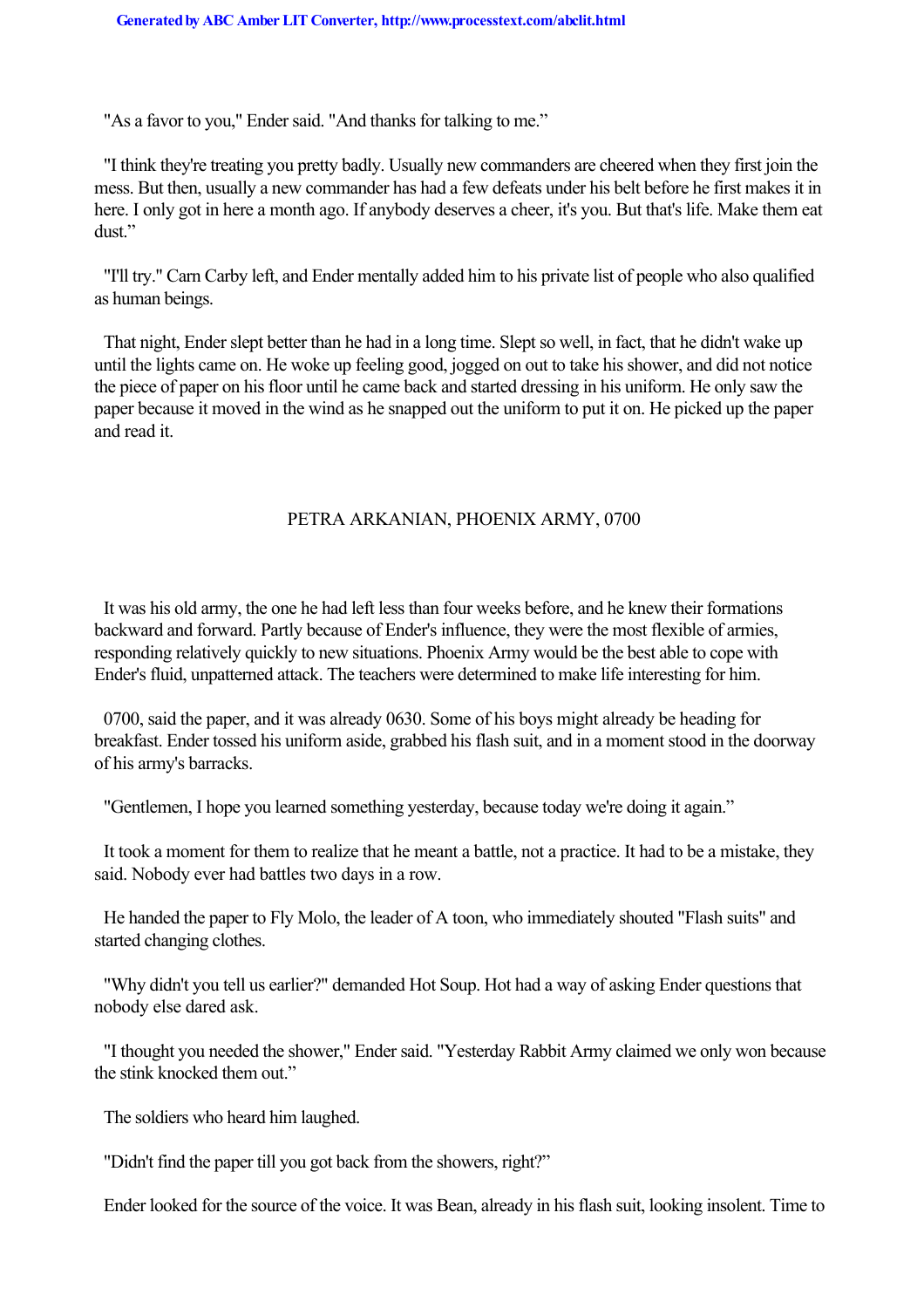repay old humiliations, is that it, Bean?

"Of course," Ender said, contemptuously. "I'm not as close to the floor as you are.

More laughter. Bean flushed with anger.

 "It's plain we can't count on old ways of doing things." Ender said. "So you'd better plan on battles anytime. And often. I can't pretend I like the way they're screwing around with us, but I do like one thing -- that I've got an army that can handle it."

After that, if he had asked them to follow him to the moon without space suits, they would have done it.

 Petra was not Carn Carby; she had more flexible patterns and responded much more quickly to Ender's darting, improvised, unpredictable attack. As a result, Ender had three boys flashed and nine disabled at the end of the battle. Petra was not gracious about bowing over his hand at the end, either. The anger in her eyes seemed to say, I was your friend, and you humiliate me like this?

 Ender pretended not to notice her fury. He figured that after a few more battles, she'd realize that in fact she had scored more hits against him than he expected anyone ever would again. And he was still learning from her. In practice today he would teach his toon leaders how to counter the tricks Petra had played on them. Soon they would be friends again.

He hoped.

 At the end of the week Dragon Army had fought seven battles in seven days. The score stood 7 wins and 0 losses. Ender had never had more losses than in the battle with Phoenix Army, and in two battles he had suffered not one soldier frozen or disabled. No one believed anymore that it was a fluke that put him first in the standings. He had beaten top armies by unheard-of margins. It was no longer possible for the other commanders to ignore him. A few of them sat with him at every meal, carefully trying to learn from him how he had defeated his most recent opponents. He told them freely, confident that few of them would know how to train their soldiers and their toon leaders to duplicate what his could do. And while Ender talked with a few commanders, much larger groups gathered around the opponents Ender had defeated, trying to find out how Ender might be beaten.

 There were many who hated him. Hated him for being young, for being excellent, for having made their victories look paltry and weak. Ender saw it first in their faces when he passed them in the corridors; then he began to notice that some boys would get up in a group and move to another table if he sat near them in the commanders' mess; and there began to be elbows that accidentally jostled him in the game room, feet that got entangled with his when he walked into and out of the gym, spittle and wads of wet paper that struck him from behind as he jogged through the corridors. They couldn't beat him in the battleroom, and knew it -- so instead they would attack him where it was safe, where he was not a giant but just a little boy. Ender despised them, but secretly, so secretly that he didn't even know it himself, he feared them. It was just such little torments that Peter had always used, and Ender was beginning to feel far too much at home.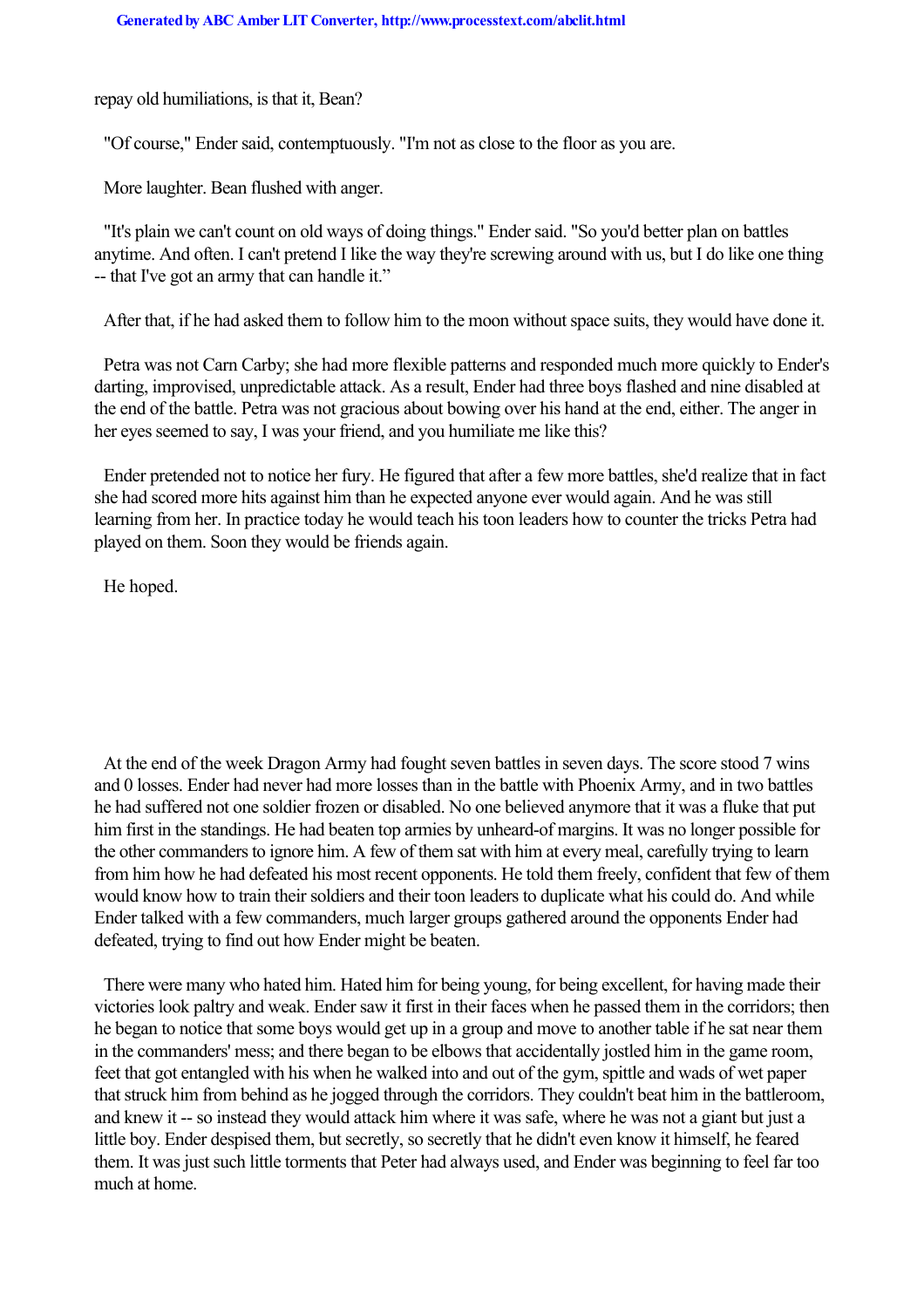These annoyances were petty, though, and Ender persuaded himself to accept them as another form of praise. Already the other armies were beginning to imitate Ender. Now most soldiers attacked with knees tucked under them; formations were breaking up now, and more commanders were sending out toons to slip along the walls. None had caught on yet to Ender's five-toon organization -- it gave him the slight advantage that when they had accounted for the movements of four units, they wouldn't be looking for a fifth.

Ender was teaching them all about null gravity tactics. But where could Ender go to learn new things?

 He began to use the video room, filled with propaganda vids about Mazer Rackham and other great commanders of the forces of humanity in the First and Second Invasion. Ender stopped the general practice an hour early, and allowed his toon leaders to conduct their own practice in his absence. Usually they staged skirmishes, toon against toon. Ender stayed long enough to see that things were going well, then left to watch the old battles.

 Most of the vids were a waste of time. Heroic music, closeups of commanders and medal-winning soldiers, confused shots of marines invading bugger installations. But here and there he found useful sequences: ships, like points of light, maneuvering in the dark of space, or, better still, the lights on shipboard plotting screens, showing the whole of a battle. It was hard, from the videos, to see all three dimensions, and the scenes were often short and unexplained. But Ender began to see how well the buggers used seemingly random flight paths to create confusion, how they used decoys and false retreats to draw the I.F. ships into traps. Some battles had been cut into many scenes, which were scattered through the various videos; by watching them in sequence, Ender was able to reconstruct whole battles. He began to see things that the official commentators never mentioned. They were always trying to arouse pride in human accomplishments and loathing of the buggers, but Ender began to wonder how humanity had won at all. Human ships were sluggish; fleets responded to new circumstances unbearably slowly, while the bugger fleet seemed to act in perfect unity, responding to each challenge instantly. Of course, in the First Invasion the human ships were completely unsuited to fast combat, but then so were the bugger ships; it was only in the Second Invasion that the ships and weapons were swift and deadly.

 So it was from the buggers, not the humans, that Ender learned strategy. He felt ashamed and afraid of learning from them, since they were the most terrible enemy, ugly and murderous and loathsome. But they were also very good at what they did. To a point. They always seemed to follow one basic strategy only -- gather the greatest number of ships at the key point of conflict. They never did anything surprising, anything that seemed to show either brilliance or stupidity in a subordinate officer. Discipline was apparently very tight.

 And there was one oddity. There was plenty of talk about Mazer Rackham but precious little video of his actual battle. Some scenes from early in the battle, Rackham's tiny force looking pathetic against the vast power of the main bugger fleet. The buggers had already beaten the main human fleet out in the comet shield, wiping out the earliest starships and making a mockery of human attempts at high strategy -- that film was often shown, to arouse again and again the agony and terror of bugger victory. Then the fleet coming to Mazer Rackham's little force near Saturn, the hopeless odds, and then--

 Then one shot from Mazer Rackham's little cruiser, one enemy ship blowing up. That's all that was ever shown. Lots of film showing marines carving their way into bugger ships. Lots of bugger corpses lying around inside. But no film of buggers killing in personal combat, unless it was spliced in from the First Invasion. It frustrated Ender that Maser Rackham's victory was so obviously censored. Students in the Battle School had much to learn from Mazer Rackham, and everything about his victory was concealed from view. The passion for secrecy was not very helpful to the children who had to learn to accomplish again what Mazer Rackham had done.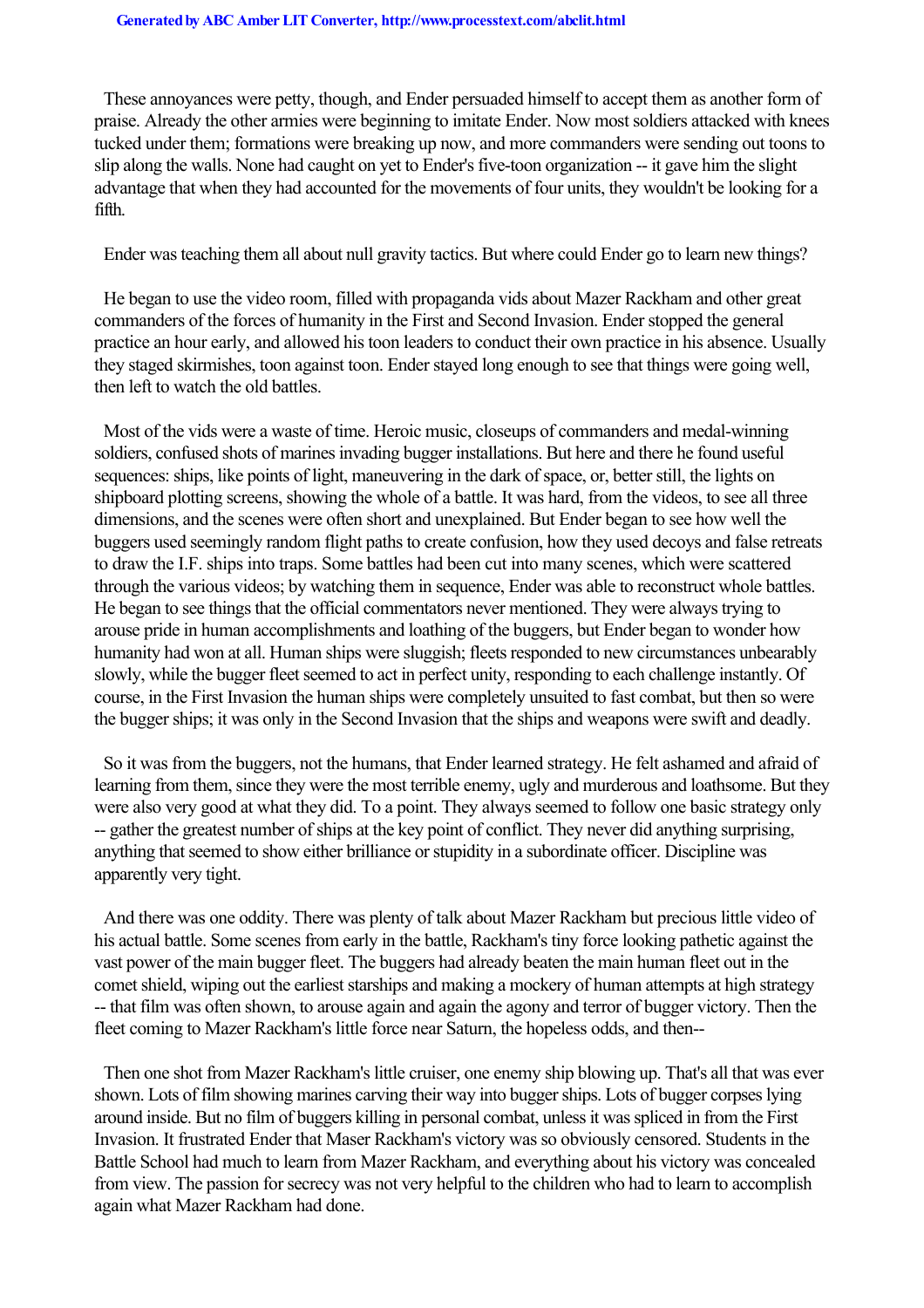Of course, as soon as word got around that Ender Wiggin was watching the war vids over and over again, the video room began to draw a crowd. Almost all were commanders, watching the same vids Ender watched, pretending they understood why he was watching and what he was getting out of it. Ender never explained anything. Even when he showed seven scenes from the same battle, but from different vids, only one boy asked, tentatively, "Are some of those from the same battle?"

Ender only shrugged, as if it didn't matter.

 It was during the last hour of practice on the seventh day, only a few hours after Ender's army had won its seventh battle, that Major Anderson himself came into the video room. He handed a slip of paper to one of the commanders sitting there, and then spoke to Ender. "Colonel Graff wishes to see you in his office immediately."

 Ender got up and followed Anderson through the corridors. Anderson palmed the locks that kept students out of the officers' quarters; finally they came to where Graff had taken root on a swivel chair bolted to the steel floor. His belly spilled over both armrests now, even when he sat upright. Ender tried to remember. Graff hadn't seemed particularly fat at when Ender first met him, only four years ago. Time and tension were not being kind to the administrator of the Battle School.

"Seven days since your first battle, Ender," said Graff.

Ender did not reply.

"And you've won seven battles, once a day."

Ender nodded.

"Your scores are unusually high, too."

Ender blinked.

"To what, commander, do you attribute your remarkable success?"

"You gave me an army that does whatever I can think for it to do."

"And what have you thought for it to do?"

 "We orient downward toward the enemy gate and use our lower legs as a shield. We avoid formations and keep our mobility. It helps that I've got five toons of eight instead of four of ten. Also, our enemies haven't had time to respond effectively to our new techniques, so we keep beating them with the same tricks. That won't hold up for long."

"So you don't expect to keep winning."

"Not with the same tricks."

Graff nodded. "Sit down, Ender."

 Ender and Anderson both sat. Graff looked at Anderson, and Anderson spoke next. "What condition is your army in, fighting so often?"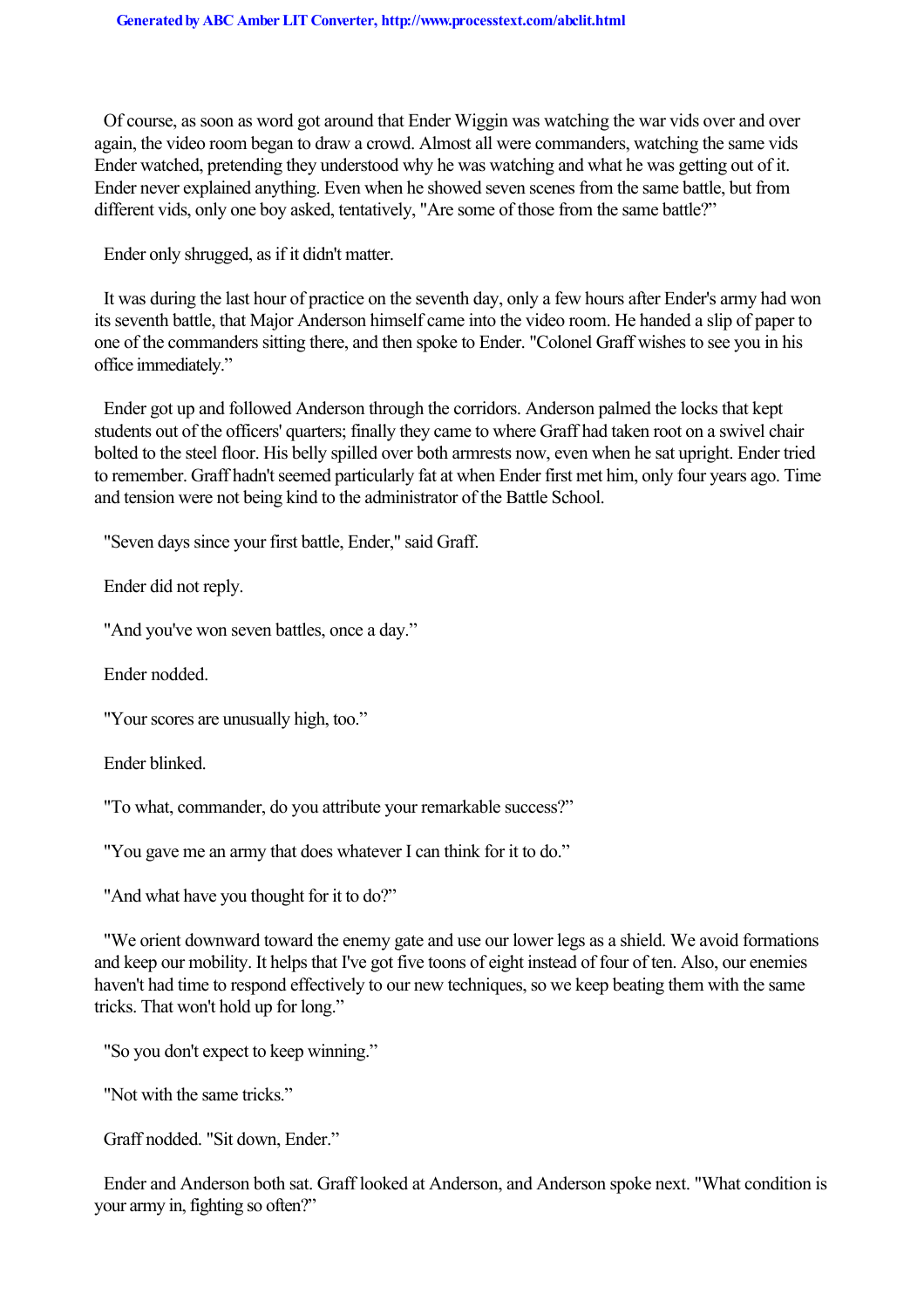"They're all veterans now."

"But how are they doing? Are they tired?"

"If they are, they won't admit it."

"Are they still alert?"

"You're the ones with the computer games that play with people's minds. You tell*me* ."

"We know what we know. We want to know what*you* know."

 "These are very good soldiers, Major Anderson. I'm sure they have limits, but we haven't reached them yet. Some of the newer ones are having trouble because they never really mastered some basic techniques, but they're working hard and improving. What do you want me to say, that they need to rest? Of course they need to rest. They need a couple of weeks off. Their studies are shot to hell, none of us are doing any good in our classes. But you know that, and apparently you don't care, so why should I?"

Graff and Anderson exchanged glances. "Ender, why are you studying the videos of the bugger wars?"

"To learn strategy, of course."

"Those videos were created for propaganda purposes. All our strategies have been edited out."

"I know"

 Graff and Anderson exchanged glances again. Graff drummed on his table. "You don't play the fantasy game anymore," he said.

Ender didn't answer.

"Tell me why you don't play it."

"Because I won."

"You never win*everything* in that game. There's always more."

"I won everything."

"Ender, we want to help you be as happy as possible, but if you--"

 "You want to make me the best soldier possible. Go down and look at the standings. Look at the all-time standings. So far you're doing an excellent job with me. Congratulations. Now when are you going to put me up against a good army?"

Graff's set lips turned to a smile, and he shook a little with silent laughter.

Anderson handed Ender a slip of paper. "Now," he said.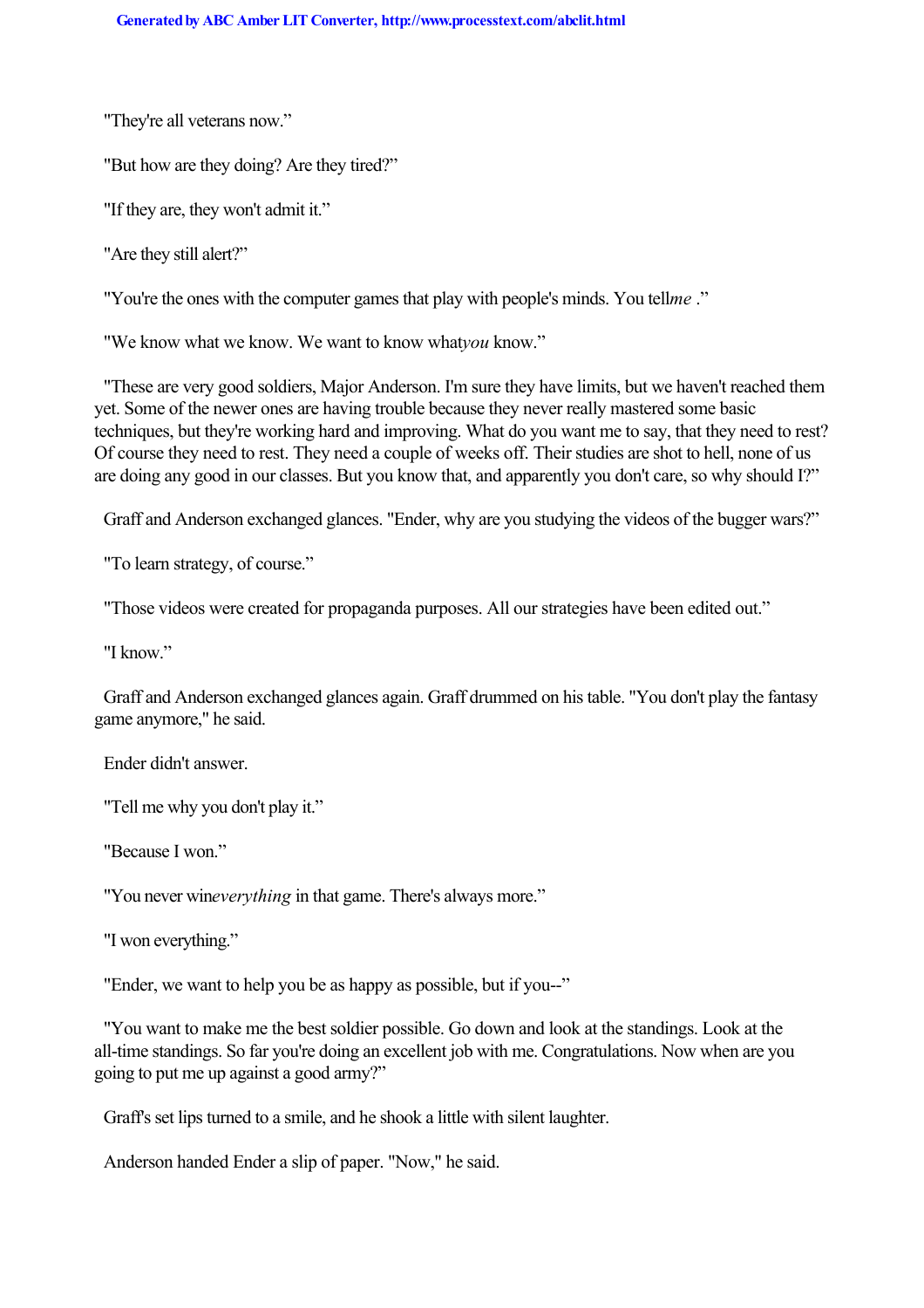### BONZO MADRID, SALAMANDER ARMY, 1200

 "That's ten minutes from now," said Ender. "My army will be in the middle of showering up after practice"

Graff smiled. "Better hurry, then, boy."

 He got to his army's barracks five minutes later. Most were dressing after their showers; some had already gone to the game room or the video room to wait for lunch. He sent three younger boys to call everyone in, and made everyone else dress for battle as quickly as they could.

 "This one's hot and there's no time," Ender said. "They gave Bonzo notice about twenty minutes ago, and by the time we get to the door they'll have been inside for a good five minutes at least."

 The boys were outraged, complaining loudly in the slang that they usually avoided around the commander. What they doing to us? They be crazy, neh?

"Forget why, we'll worry about that tonight. Are you tired?"

 Fly Molo answered. "We worked our butts off in practice today. Not to mention beating the crap out of Ferret Army this morning."

"Same day nobody ever do two battles!" said Crazy Tom.

 Ender answered in the same tone. "Nobody ever beat Dragon Army, either. This be your big chance to lose?" Ender's taunting question was the answer to their complaints. Win first, ask questions later.

 All of them were back in the room, and most of them were dressed. "Move!" shouted Ender, and they ran along behind him, some of them still dressing when they reached the corridor outside the battleroom. Many of them were panting, a bad sign; they were too tired for this battle. The door was already open. There were no stars at all. Just empty, empty space in a dazzlingly bright room. Nowhere to hide, not even in darkness.

"My heart," said Crazy Tom, "they haven't come out yet, either."

 Ender put his hand across his own mouth, to tell them to be silent. With the door open, of course the enemy could hear every word they said. Ender pointed all around the door, to tell them that Salamander Army was undoubtedly deployed against the wall all around the door, where they couldn't be seen but could easily flash anyone who came out.

 Ender motioned for them all to back away from the door. Then he pulled forward a few of the taller boys, including Crazy Tom, and made them kneel, not squatting back to sit on their heels, but fully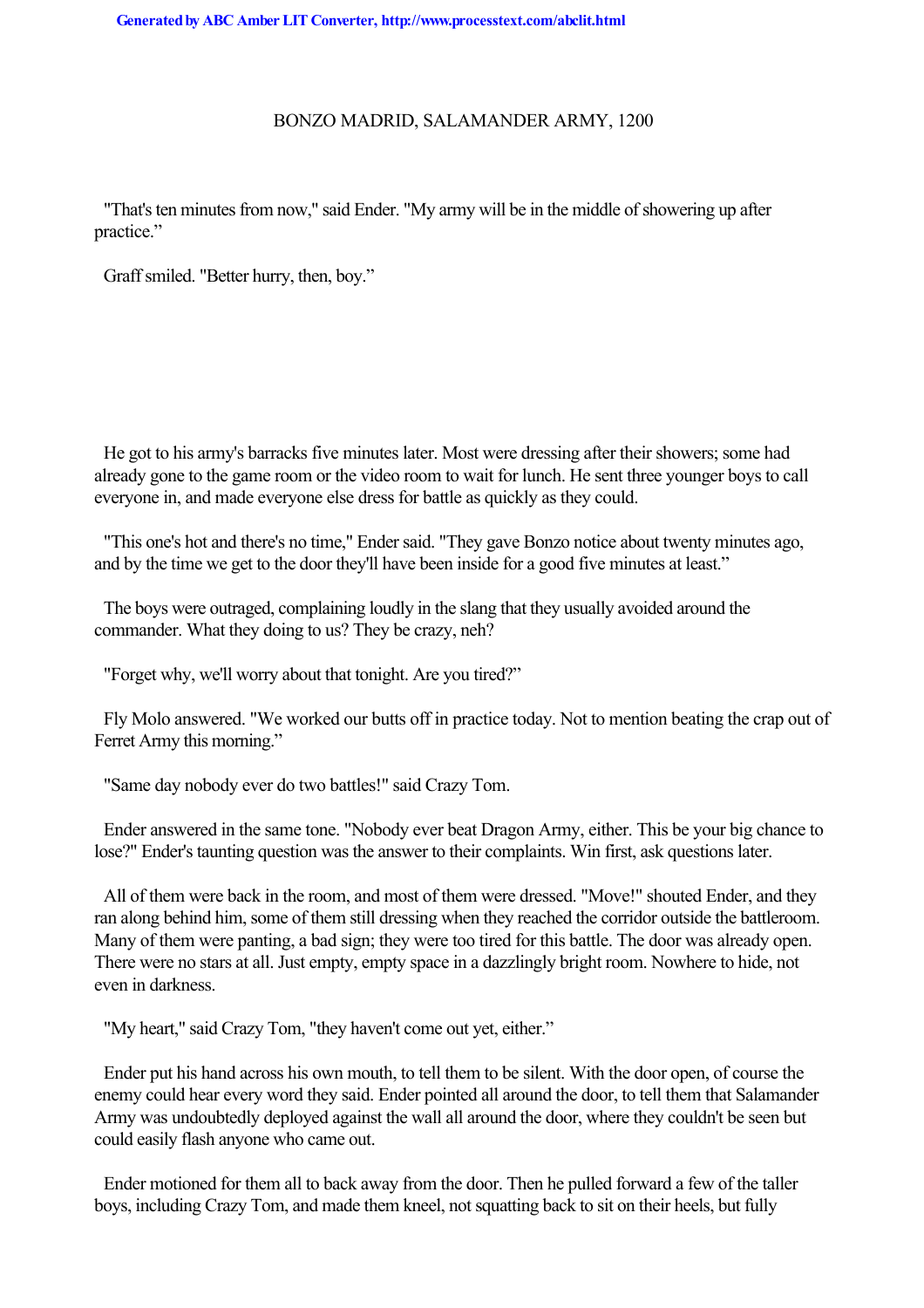upright, so they formed an L with their bodies. He flashed them. In silence the army watched him. He selected the smallest boy, Bean, handed him Tom's gun, and made Bean kneel on Tom's frozen legs. Then pulled Bean's hands, each holding a gun, through Tom's armpits.

 Now the boys understood. Tom was a shield, an armored spacecraft, and Bean was hiding inside. He was certainly not invulnerable, but he would have time.

 Ender assigned two more boys to throw Tom and Bean through the door and signaled them to wait. He went on through the army quickly assigning groups of four -- a shield, a shooter, and two throwers. Then, when all were frozen or armed or ready to throw, he signaled the throwers to pick up their burdens, throw them through the door, and then jump through themselves.

"Move!" shouted Ender.

 They moved. Two at a time the shield-pairs went through the door, backwards so that the shield would be between the shooter and the enemy. The enemy opened fire at once, but they mostly hit the frozen boy in front. In the meantime, with two guns to work with and their targets neatly lined up and spread flat along the wall, the Dragons had an easy time of it. It was almost impossible to miss. And as the throwers also jumped through the door, they got handholds on the same wall with the enemy, shooting at a deadly angle so that the Salamanders couldn't figure out whether to shoot at the shield-pairs slaughtering them from above or the throwers shooting at them from their own level. By the time Ender himself came through the door, the battle was over. It hadn't taken a full minute from the time the first Dragon passed through the door until the shooting stopped. Dragon had lost twenty frozen or disabled, and only twelve boys were undamaged. It was their worst score yet, but they had won.

 When Major Anderson came out and gave Ender the hook, Ender could not contain his anger. "I thought you were going to put us against an army that could match us in a fair fight."

"Congratulations on the victory, commander."

"Bean!" shouted Ender. "If you had commanded Salamander Army, what would you have done?"

 Bean, disabled but not completely frozen, called out from where he drifted near the enemy door. "Keep a shifting pattern of movement going in front of the door. You never hold still when the enemy knows exactly where you are.

 "As long as you're cheating," Ender said to Anderson, "why don't you train the other army to cheat intelligently!"

"I suggest that you remobilize your army," said Anderson.

 Ender pressed the buttons to thaw both armies at once. "Dragon Army dismissed!" he shouted immediately. There would be no elaborate formation to accept the surrender of the other army. This had not been a fair fight, even though they had won -- the teachers had meant them to lose, and it was only Bonzo's ineptitude that had saved them. There was no glory in*that* .

 Only as Ender himself was leaving the battleroom did he realize that Bonzo would not realize that Ender was angry at the teachers. Spanish honor. Bonzo would only know that he had been defeated even when the odds were stacked in his favor; that Ender had had the youngest child in his army publicly state what Bonzo should have done to win; and that Ender had not even stayed to receive Bonzo's dignified surrender. If Bonzo had not already hated Ender he would surely have begun; and hating him as he did,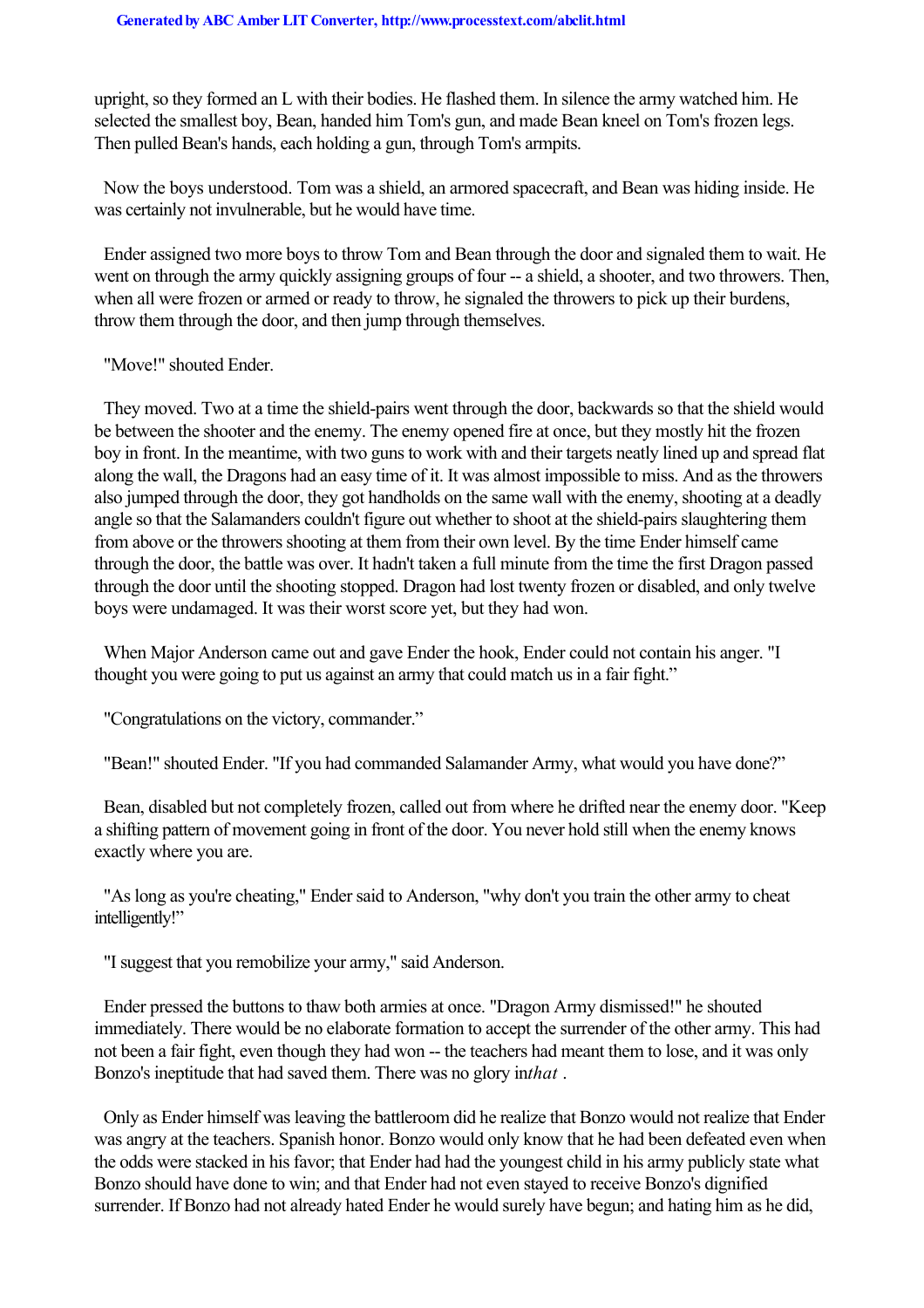this would surely turn his rage murderous. Bonzo was the last person to strike me, thought Ender. I'm sure he has not forgotten that.

 Nor had he forgotten the bloody affair in the battleroom when the older boys tried to break up Ender's practice session. Nor had many others. They were hungry for blood then; Bonzo will be thirsting for it now. Ender toyed with the idea of going back to take advanced personal defense; but with battles now possible not only every day, but twice in the same day, Ender knew he could not spare the time. I'll have to take my chances. The teachers got me into this -- they can keep me safe.

Bean flopped down on his bunk in utter exhaustion -- half the boys in the barracks were already asleep, and it was still fifteen minutes before lights out. Wearily he pulled his desk from its locker and signed on. There was a test tomorrow in geometry and Bean was woefully unprepared. He could always reason things out if he had enough time, and he had read Euclid when he was five, but the test had a time limit so there wouldn't be a chance to think. He had to know. And he didn't know. And he would probably do badly on the test. But they had won twice today, and so he felt good.

 As soon as he signed on, however, all thoughts of geometry were banished. A message paraded around the desk:

### SEE ME AT ONCE -- ENDER

 The time was 2150, only ten minutes before lights out. How long ago had Ender sent it? Still, he'd better not ignore it. There might be another battle in the morning -- the thought made him weary -- and whatever Ender wanted to talk to him about, there wouldn't be time then. So Bean rolled off the bunk and walked emptily through the corridor to Ender's room. He knocked.

"Come in," said Ender.

"Just saw your message."

"Fine," said Ender.

"It's near lights out."

"I'll help you find your way in the dark."

"I just didn't know if you knew what time it was--"

"I always know what time it is."

Bean sighed inwardly. It never failed. Whenever he had any conversation with Ender, it turned into an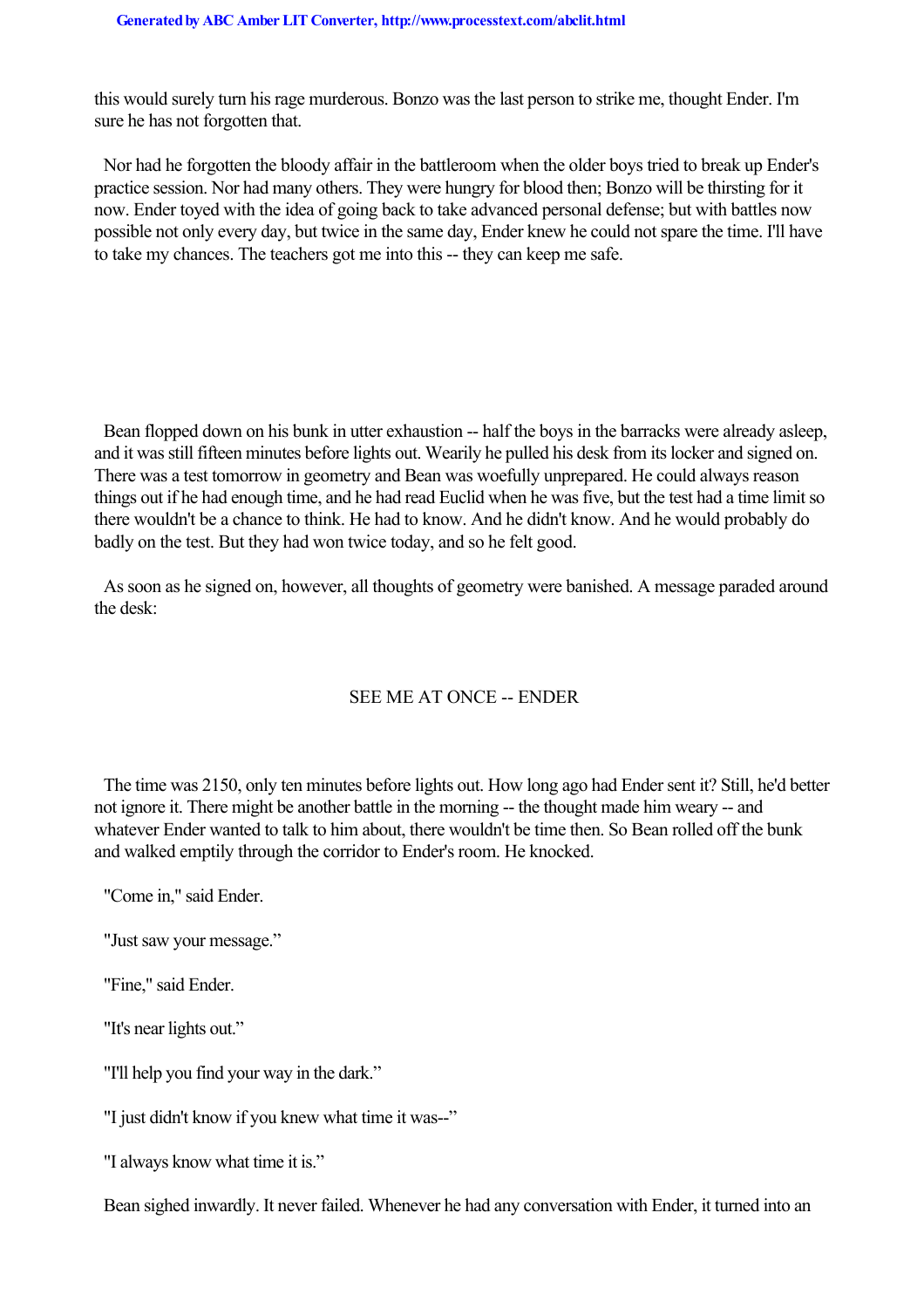argument. Bean hated it. He recognized Ender's genius and honored him for it. Why couldn't Ender ever see anything good in him?

"Remember four weeks ago, Bean? When you told me to make you a toon leader?"

"Eh"

 "I've made five toon leaders and five assistants since then. And none of them was you." Ender raised his eyebrows. "Was I right?"

"Yes sir"

"So tell me how you've done in these eight battles."

 "Today was the first time they disabled me, but the computer listed me as getting eleven hits, before I had to stop. I've never had less than five hits in a battle. I've also completed every assignment I've been given."

"Why did they make you a soldier so young, Bean?"

"No younger than you were."

"But why?"

"I don't know"

"Yes you do, and so do I."

 "I've tried to guess, but they're just guesses. You're-- very good. They knew that, they pushed you ahead--"

"Tell me*why* , Bean."

 "Because they need us, that's why." Bean sat down on the floor and stared at Enders feet. "Because they need somebody to beat the buggers. That's the only thing they care about."

 "It's important that you know that, Bean. Because most boys in this school think the game is important *for itself* -- but it isn't. It's only important because it helps them find kids who might grow up to be real commanders, in the real war. But as for the game, screw that. That's what they're doing. Screwing up the game."

"Funny. I thought they were just doing it to us."

 "A game nine weeks earlier than it should have come. A game every day. And now two games in the same day. Bean, I don't know what the teachers are doing, but my army is getting tired, and I'm getting tired, and they don't care at all about the rules of the game. I've pulled the old charts up from the computer. No one has ever destroyed so many enemies and kept so many of his own soldiers whole in the history of the game."

"You're the best, Ender."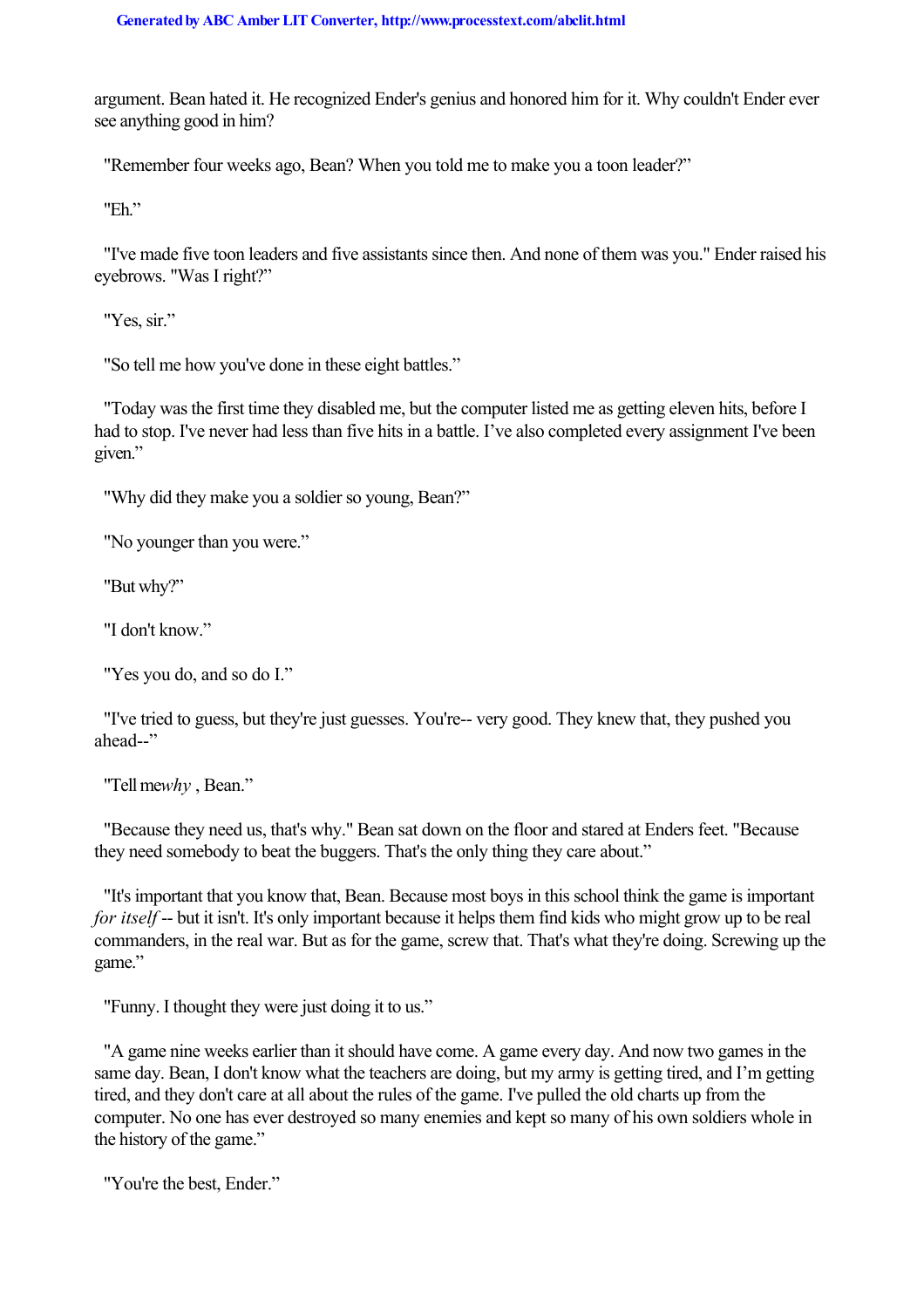Ender shook his head. "Maybe. But it was no accident that I got the soldiers I got. Launchies, rejects from other armies, but put them together and my worst soldier could be a toon leader in another army. They've loaded things my way, but now they're loading it all against me. Bean, they want to break us down."

"They can't break you."

 "You'd be surprised." Ender breathed sharply, suddenly, as if there were a stab of pain, or he had to catch a sudden breath in a wind; Bean looked at him and realized that the impossible was happening. Far from baiting him, Ender Wiggin was actually confiding in him. Not much. But a little. Ender was human and Bean had been allowed to see.

"Maybe you'll be surprised," said Bean.

 "There's a limit to how many clever new ideas I can come up with every day. Somebody's going to come up with something to throw at me that I haven't thought of before, and I won't be ready."

"What's the worst that could happen? You lose one game."

"Yes. That's the worst that could happen. I can't lose*any* games. Because if I lose*any* --"

He didn't explain himself, and Bean didn't ask.

 "I need you to be clever, Bean. I need you to think of solutions to problems we haven't seen yet. I want you to try things that no one has ever tried because they're absolutely stupid."

"Why me?"

 "Because even though there are some better soldiers than you in Dragon Army -- not many, but some -- there's nobody who can think better and faster than you." Bean said nothing. They both knew it was true.

 Ender showed him his desk. On it were twelve names. Two or three from each toon. "Choose five of these," said Ender. "One from each toon. They're a special squad, and you'll train them. Only during the extra practice sessions. Talk to me about what you're training them to do. Don't spend too long on any one thing. Most of the time you and your squad will be part of the whole army, part of your regular toons. But when I need you. When there's something to be done that only you can do."

"These are all new," said Bean. "No veterans."

 "After last week, Bean, all our soldiers are veterans. Don't you realize that on the individual soldier standings, all forty of our soldiers are in the top fifty? That you have to go down seventeen places to find a soldier who*isn't* a Dragon?"

"What if I can't think of anything?"

"Then I was wrong about you."

Bean grinned. "You weren't wrong."

The lights went out.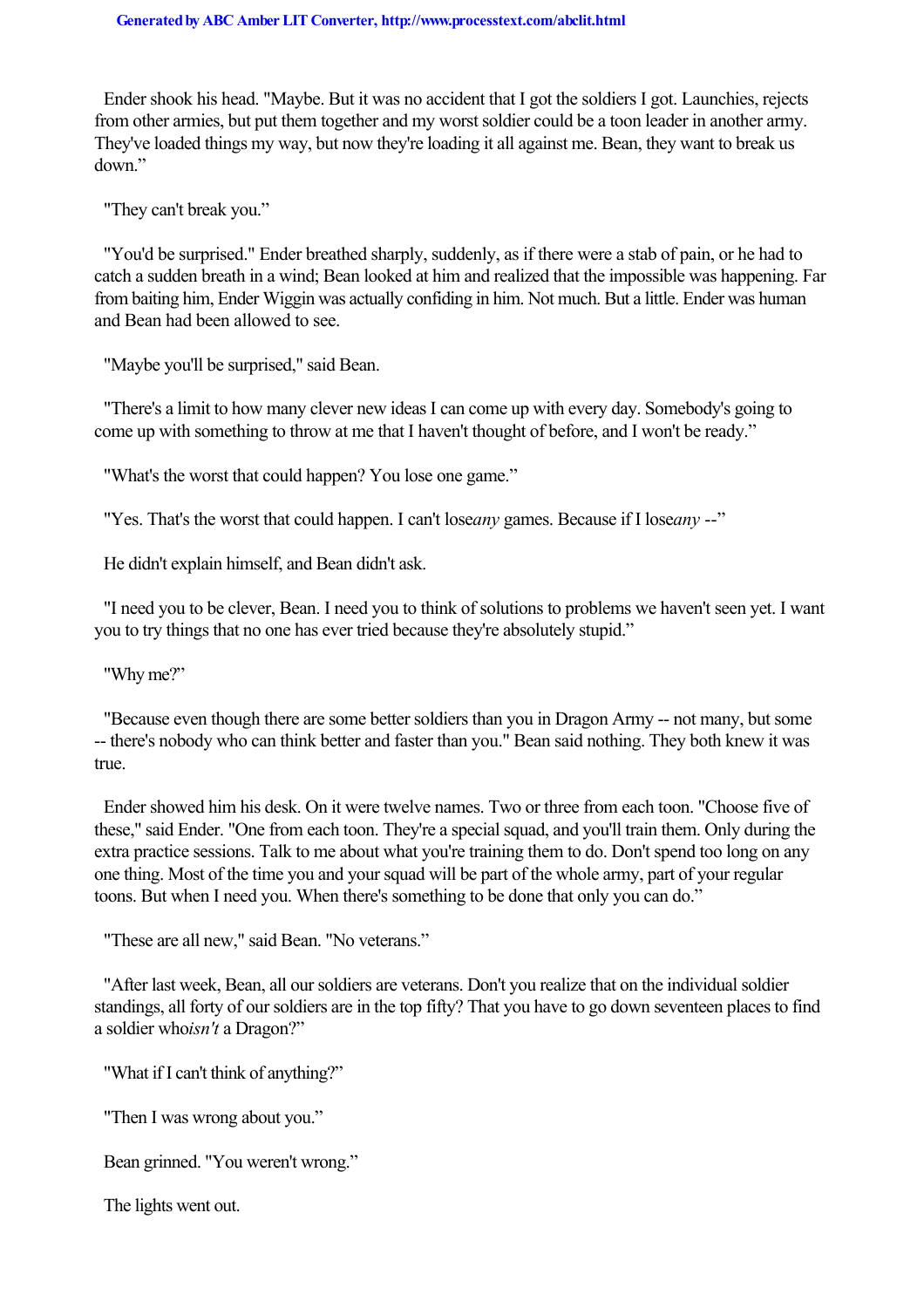"Can you find your way back, Bean?"

"Probably not."

 "Then stay here. If you listen very carefully you can hear the good fairy come in the night and leave our assignment for tomorrow."

"They won't give us another battle tomorrow, will they?"

Ender didn't answer. Bean heard him climb into bed.

 He got up from the floor and did likewise. He thought of a half dozen ideas before he went to sleep. Ender would be pleased -- every one of them was stupid.

12

Bonzo

"General Pace, please sit down. I understand you have come to me about a matter of some urgency."

 "Ordinarily, Colonel Graff, I would not presume to interfere in the internal workings of the Battle School. Your autonomy is guaranteed, and despite our difference in ranks I am quite aware that it is my authority only to advise, not to order, you to take action."

"Action?"

 "Do not be disingenuous with me, Colonel Graff. Americans are quite apt at playing stupid when they choose to, but I am not to be deceived. You know why I am here."

"Ah. I guess this means Dap filed a report?"

 "He feels paternal toward the students here. He feels your neglect of a potentially lethal situation is more than negligence -- that it borders on conspiracy to cause the death or serious injury of one of the students here"

 "This is a school for children, General Pace. Hardly a matter to bring the chief of I.F. military police here for."

 "Colonel Graff, the name of Ender Wiggin has percolated through the high command. It has even reached my ears -- I have heard him described modestly as our only hope of victory in the upcoming invasion. When it is his life or health that is in danger, I do not think it untoward that the military police take some interest in preserving and protecting the boy. Do you?"

"Damn Dap and damn you too, sir, I know what I'm doing."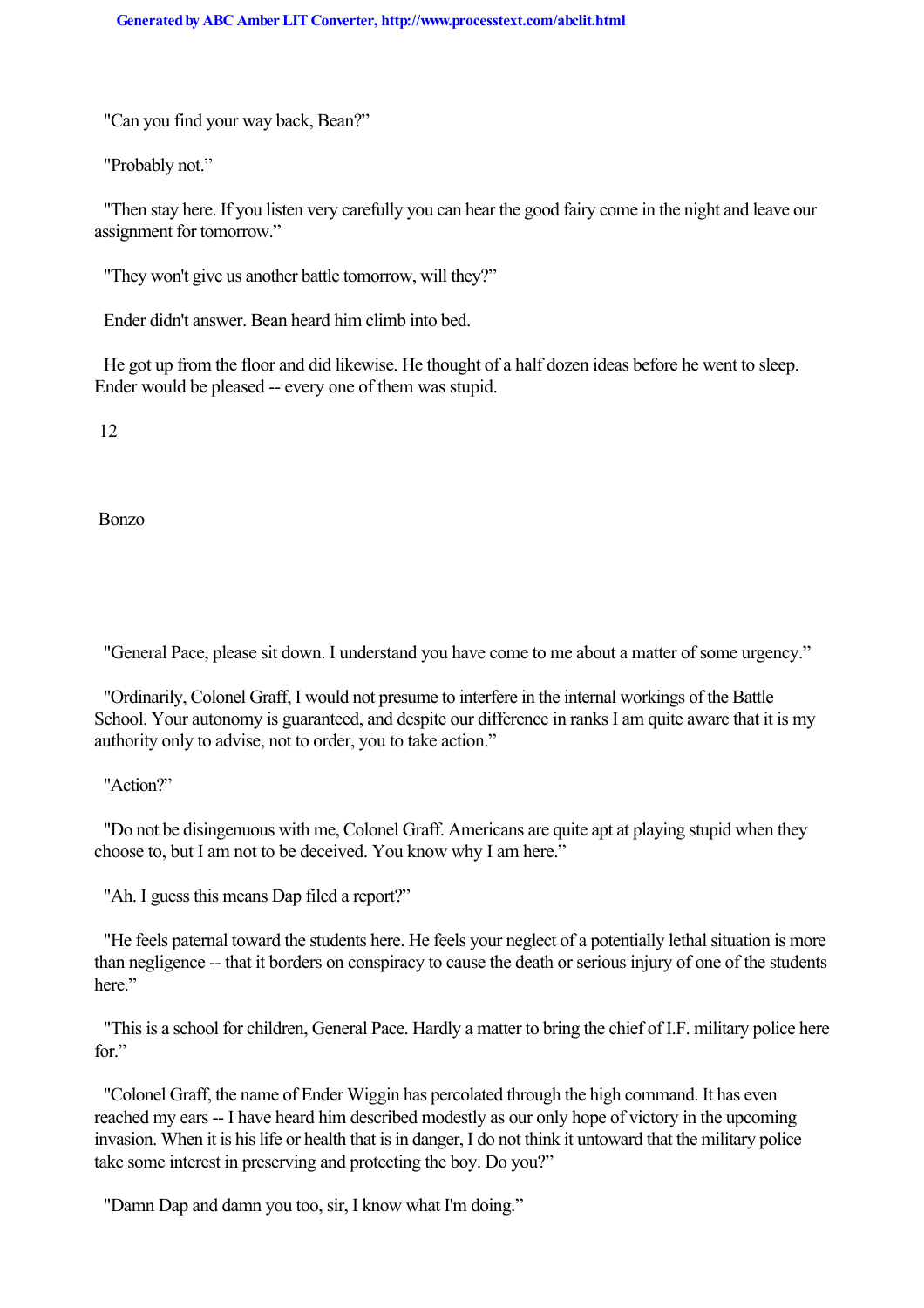"Do you?"

"Better than anyone else."

 "Oh, that is obvious, since nobody else has the faintest idea what you're doing. You have known for eight days that there is a conspiracy among some of the more vicious of these 'children' to cause the beating of Ender Wiggin, if they can. And that some members of this conspiracy, notably the boy named Bonito de Madrid, commonly called Bonzo, are quite likely to exhibit no self-restraint when this punishment takes place, so that Ender Wiggin, an inestimably important international resource, will be placed in serious danger of having his brains pasted on the walls of your simple orbiting schoolhouse. And you, fully warned of this danger, propose to do exactly--"

"Nothing."

"You can see how this excites our puzzlement."

 "Ender Wiggin has been in this situation before. Back on Earth, the day he lost his monitor, and again when a large group of older boys--"

 "I did not come here ignorant of the past. Ender Wiggin has provoked Bonzo Madrid beyond human endurance. And you have no military police standing by to break up disturbances. It is unconscionable."

 "When Ender Wiggin holds our fleets in his control, when he must make the decisions that bring us victory or destruction, will there be military police to came save him if things get out of hand?"

"I fail to see the connection"

 "Obviously. But the connection is there Ender Wiggin must believe that no matter what happens, no adult will ever, ever step in to help him in any way. He must believe, to the core of his soul, that he can only do what he and the other children work out for themselves. If he does not believe that, then he will never reach the peak of his abilities."

"He will also not reach the peak of his abilities if he is dead or permanently crippled."

"He won't be."

"Why don't you simply graduate Bonzo? He's old enough."

 "Because Ender knows that Bonzo plans to kill him. If we transfer Bonzo ahead of schedule, he'll know that we saved him. Heaven knows Bonzo isn't a good enough commander to be promoted on merit."

"What about the other children? Getting them to help him?"

"We'll see what happens. That is my first, final, and only decision."

"God help you if you're wrong."

"God help us all if I'm wrong."

"I'll have you before a capital court martial. I'll have your name disgraced throughout the world if you're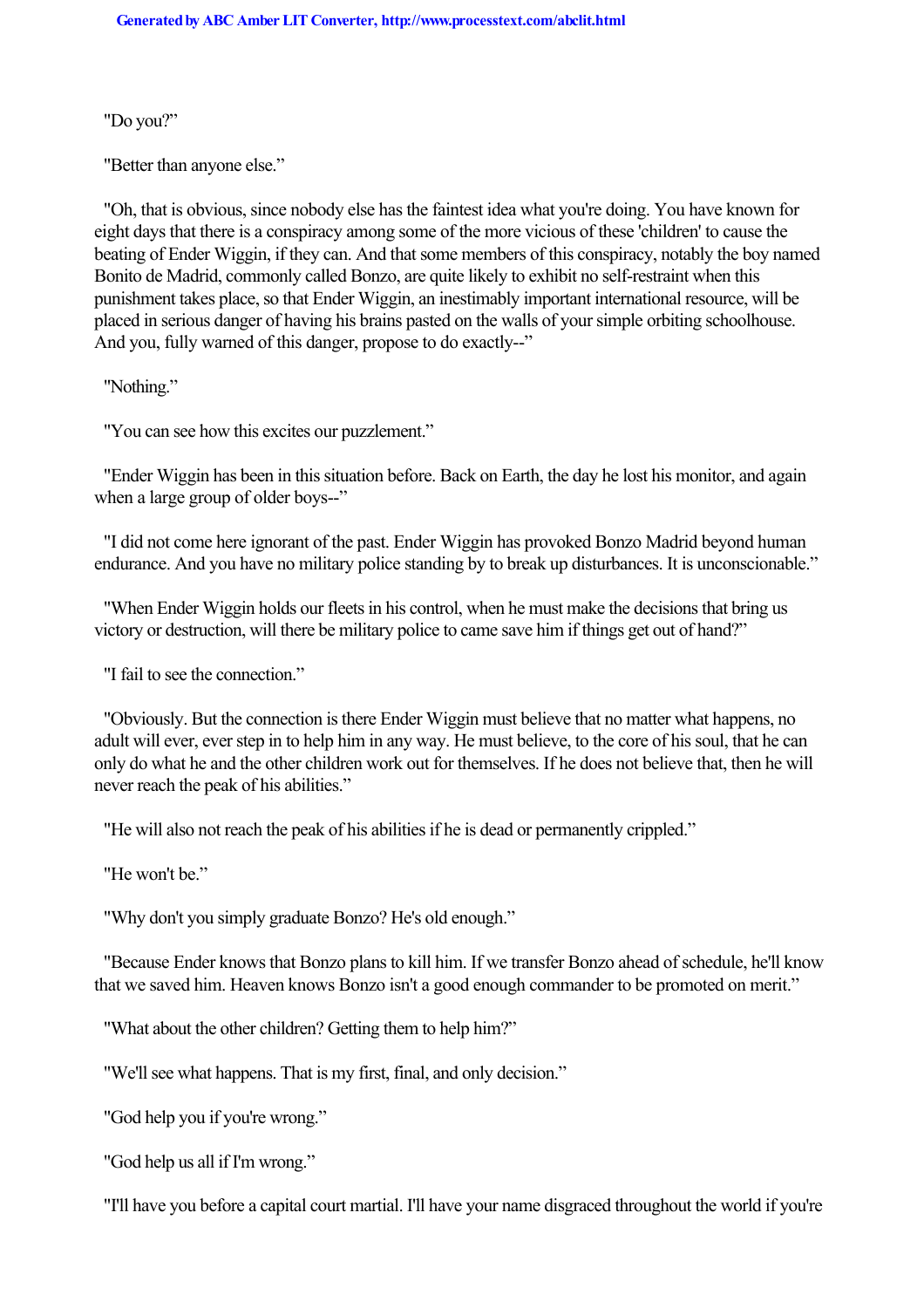wrong."

"Fair enough. But do remember if I happen to be right to make sure I get a few dozen medals."

"For what?"

"For keeping you from meddling."

 Ender sat in a corner of the battleroom, his arm hooked through a handhold watching Bean practice with his squad. Yesterday they had worked on attacks without guns, disarming enemies with their feet. Ender had helped them with some techniques from gravity personal combat -- many things had to be changed, but inertia in flight was a tool that could be used against the enemy as easily in nullo as in Earth gravity.

 Today, though, Bean had a new toy. It was a deadline, one of the thin, almost invisible twines used during construction in space to hold two objects together. Deadlines were sometimes kilometers long. This one was just a bit longer than a wall of the battleroom and yet it looped easily, almost invisibly, around Bean's wrist. He pulled it off like an article of clothing and handed one end to one of his soldiers. "Hook it to a handhold and wind it around a few times." Bean carried the other end across the battleroom.

 As a tripwire it wasn't too useful, Bean decided. It was invisible enough, but one strand of twine wouldn't have much chance of stopping an enemy that could easily go above or below it. Then he got the idea of using it to change his direction of movement in midair. He fastened it around his waist, the other end still fastened to a handhold, slipped a few meters away, and launched himself straight out. The twine caught him, changed his direction abruptly, and swung him in an arc that crashed him brutally against the wall.

 He screamed and screamed. It took Ender a moment to realize that he wasn't screaming in pain. "Did you see how fast I went! Did you see how I changed direction!"

 Soon all of Dragon Army stopped work to watch Bean practice with the twine. The changes in direction were stunning, especially when you didn't know where to look for the twine, When he used the twine to wrap himself around a star, he attained speeds no one had ever seen before.

 It was 2140 when Ender dismissed the evening practice. Weary but delighted at having seen something new, his army walked through the corridors back to the barracks. Ender walked among them, not talking, but listening to their talk. They were tired, yes -- a battle every day for more than four weeks, often in situations that tested their abilities to the utmost. But they were proud, happy, close -- they had never lost, and they had learned to trust each other. Trust their fellow soldiers to fight hard and well; trust their leaders to use them rather than waste their efforts; above all trust Ender to prepare them for anything and everything that might happen.

 As they walked the corridor, Ender noticed several older boys seemingly engaged in conversations in branching corridors and ladderways; some were in their corridor, walking slowly in the other direction. It became too much of a coincidence, however, that so many of them were wearing Salamander uniforms, and that those who weren't were often older boys belonging to armies whose commanders most hated Ender Wiggin. A few of them looked at him, and looked away too quickly; others were too tense, too nervous as they pretended to be relaxed. What will I do if they attack my army here in the corridor? My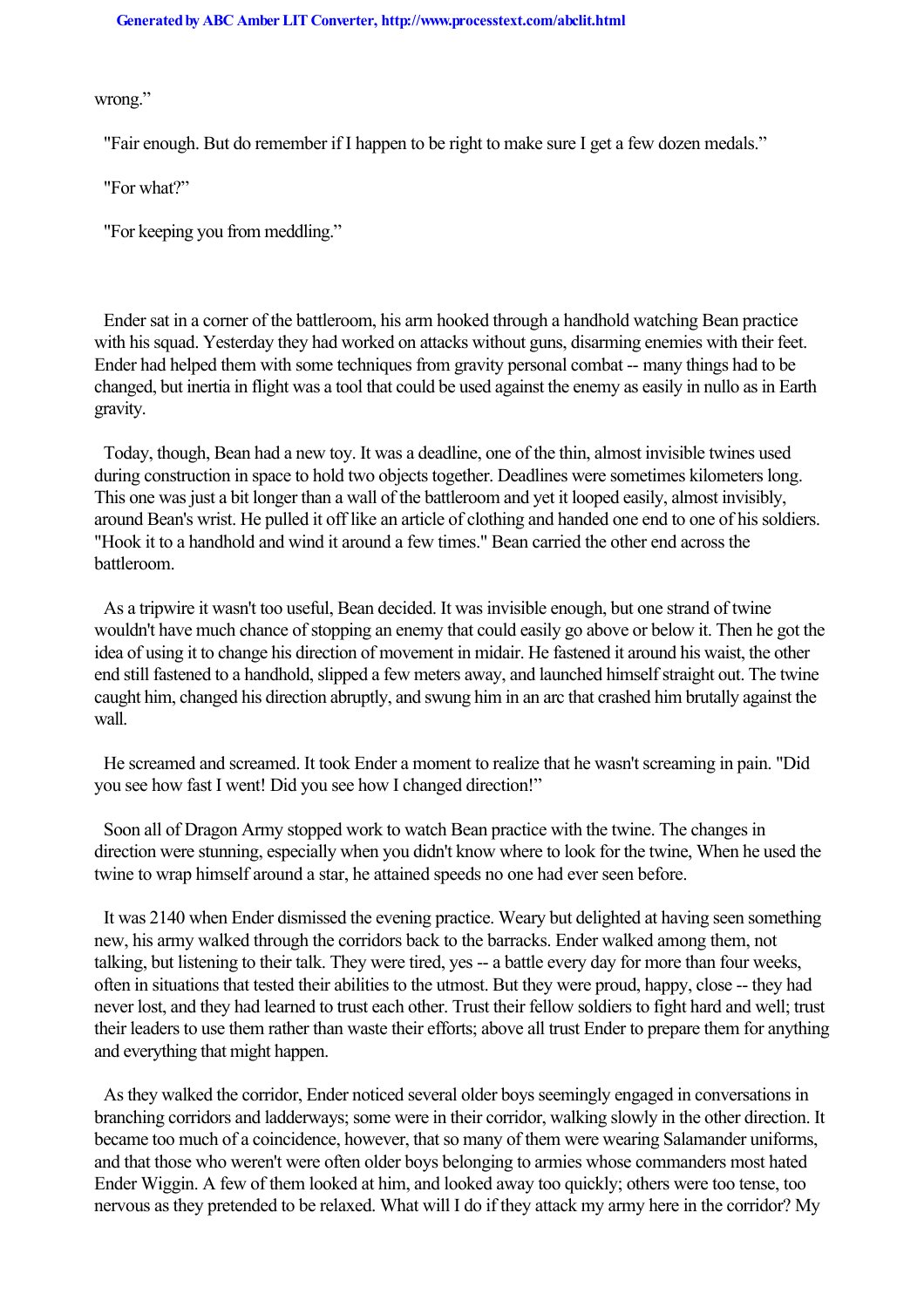boys are all young, all small, and completely untrained in gravity combat. When would they learn?

 "Ho, Ender!" someone called. Ender stopped and looked back, It was Petra. "Ender, can I talk to you?"

 Ender saw in a moment that if he stopped and talked, his army would quickly pass him by and he would be alone with Petra in the hallway. "Walk with me," Ender said.

"It's just for a moment."

 Ender turned around and walked on with his army. He heard Petra running to catch up. "All right, I'll walk with you." Ender tensed when she came near. Was she one of them, one of the ones who hated him enough to hurt him?

"A friend of yours wanted me to warn you. There are some boys who want to kill you."

 "Surprise," said Ender. Some of his soldiers seemed to perk up at this. Plots against their commander were interesting news, it seemed.

"Ender, they can do it. He said they've been planning it ever since you went commander."

"Ever since I beat Salamander, you mean."

"I hated you after you beat Phoenix Army, too, Ender."

"I didn't say I blamed anybody."

 "It's true. He told me to take you aside today and warn you, on the way back from the battleroom, to be careful tomorrow because--"

 "Petra, if you had actually taken me aside just now, there are about a dozen boys following along who would have taken me in the corridor. Can you tell me you didn't notice them?"

 Suddenly her face flushed. "No. I didn't. How can you think I did? Don't you know who your friends are?" She pushed her way through Dragon Army, got ahead of him, and scrambled up a ladderway to a higher deck.

"Is it true?" asked Crazy Tom.

"Is what true?" Ender scanned the room and shouted for two roughhousing boys to get to bed.

"That some of the older boys want to kill you?"

 "All talk," said Ender. But he knew that it wasn't. Petra had known something, and what he saw on the way here tonight wasn't imagination.

 "It may be all talk, but I hope you'll understand when I say you've got five toon leaders who are going to escort you to your room tonight."

"Completely unnecessary."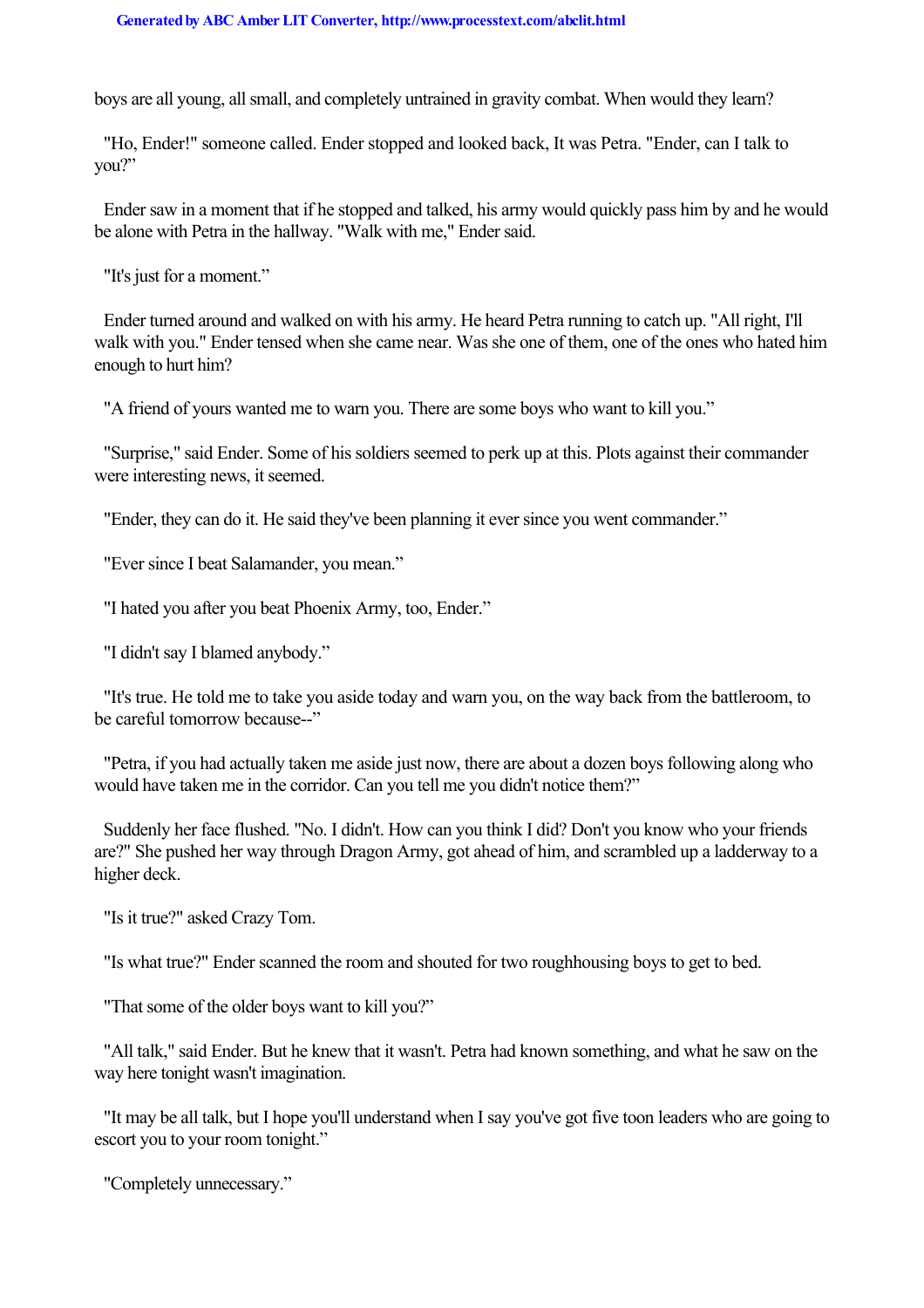#### **Generated by ABC Amber LIT Converter, <http://www.processtext.com/abclit.html>**

"Humor us. You owe us a favor."

 "I owe you nothing." He'd be a fool to turn them down. "Do as you want." He turned and left. The toon leaders trotted along with him. One ran ahead and opened his door. They checked the room, made Ender promise to lock it, and left him just before lights out.

There was a message on his desk.

# DON'T BE ALONE. EVER. -- DINK

Ender grinned. So Dink was still his friend. Don't worry. They won't do anything to me. I have my army.

 But in the darkness he did not have his army. He dreamed that night of Stilson, only he saw now how small Stilson was, only six years old, how ridiculous his tough-guy posturing was; and yet in the dream Stilson and his friends tied Ender so he couldn't fight back, and then everything that Ender had done to Stilson in life, they did to Ender in the dream. And afterward Ender saw himself babbling like an idiot, trying hard to give orders to his army, but all his words came out as nonsense.

 He awoke in darkness, and he was afraid. Then he calmed himself by remembering that the teachers obviously valued him, or they wouldn't be putting so much pressure on him; they wouldn't let anything happen to him, nothing bad, anyway. Probably when the older kids attacked him in the battleroom years ago, there were teachers just outside the room, waiting to see what would happen; if things had got out of hand, they would have stepped in and stopped it. I probably could have sat here and done nothing, and they would have seen to it I came through all right. They'll push me as hard as they can in the game, but outside the game they'll keep me safe.

With that assurance, he slept again, until the door opened softly and the morning's war was left on the floor for him to find.

 They won, of course, but it was a grueling affair, with the battleroom so filled with a labyrinth of stars that hunting down the enemy during mop-up took forty-five minutes. It was Pol Slattery's Badger Army, and they refused to give up. There was a new wrinkle in the game, too -- when they disabled or damaged an enemy, he thawed in about five minutes, the way it worked in practice. Only when the enemy was completely frozen did he stay out of action the whole time. But the gradual thawing did not work for Dragon Army. Crazy Tom was the one who realized what was happening, when they started getting hit from behind by people they thought were safely out of the way. And at the end of the battle, Slattery shook Ender's hand and said, "I'm glad you won. If I ever beat you, Ender, I want to do it fair."

"Use what they give you," Ender said. "If you've ever got an advantage over the enemy, use it."

"Oh, I did," said Slattery. He grinned. "I'm only fair-minded before and after battles."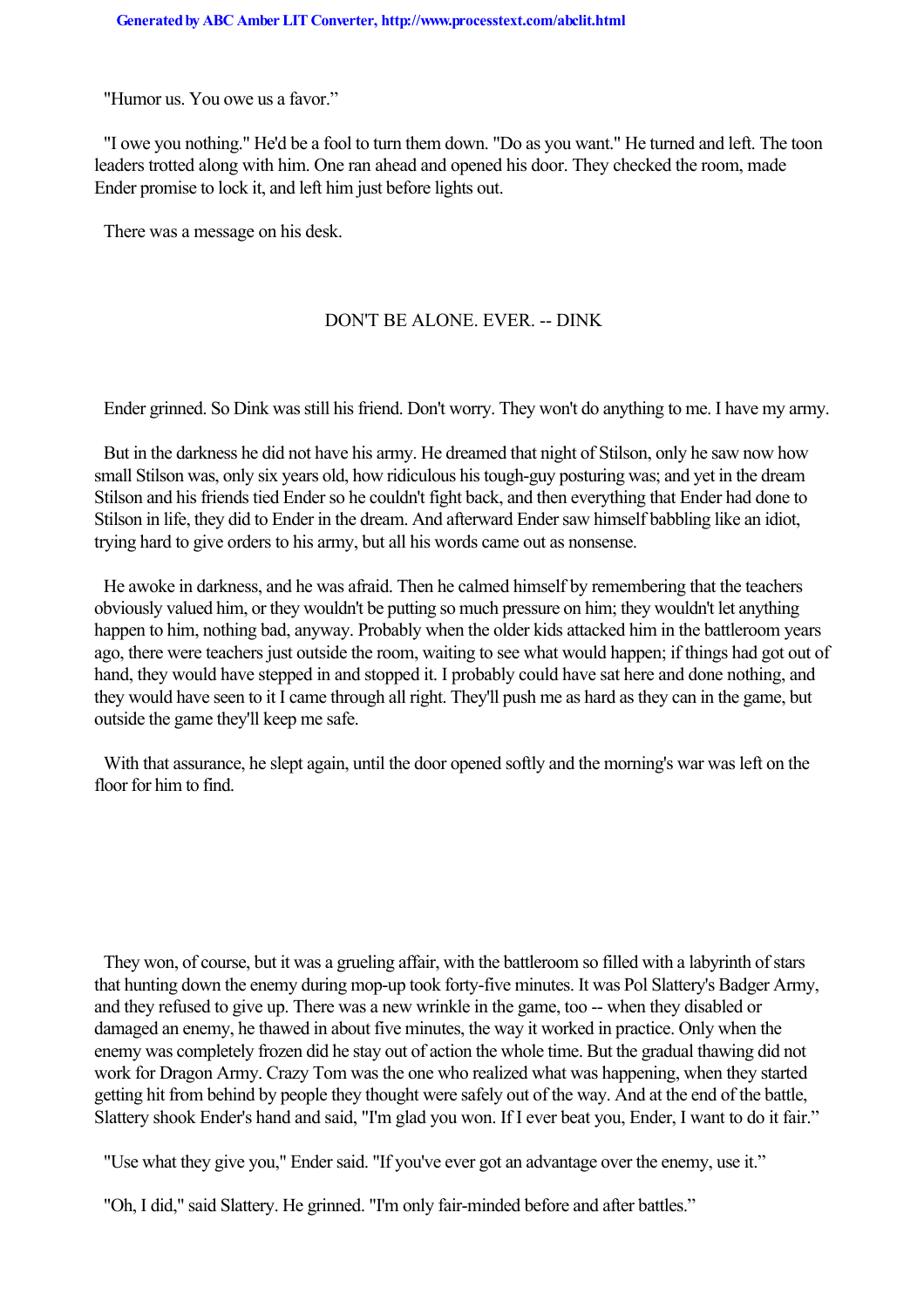The battle took so long that breakfast was over. Ender looked at his hot, sweating, tired soldiers waiting in the corridor and said, "Today you know everything. No practice. Get some rest. Have some fun. Pass a test." It was a measure of their weariness that they didn't even cheer or laugh or smile, just walked into the barracks and stripped off their clothes. They would have practiced if he had asked them to, but they were reaching the end of their strength, and going without breakfast was one unfairness too many.

 Ender meant to shower right away, but he was also tired. He lay down on his bed in his flash suit, just for a moment, and woke up at the beginning of lunchtime. So much for his idea of studying more about the buggers this morning. Just time to clean up, go eat, and head for class.

 He peeled off his flash suit, which stank from his sweat. His body felt cold, his joints oddly weak. Shouldn't have slept in the middle of the day. I'm beginning to slack off. I'm beginning to wear down. Can't let it get to me.

 So he jogged to the gym and forced himself to climb the rope three times before going to the bathroom to shower. It didn't occur to him that his absence in the commanders' mess would be noticed, that showering during the noon hour, when his own army would be wolfing down their first meal of the day, he would he completely, helplessly alone.

 Even when he heard them come into the bathroom he paid no attention. He was letting the water pour over his head, over his body; the muffled sound of footsteps was hardly noticeable. Maybe lunch was over, he thought. He started to soap himself again. Maybe somebody finished practice late.

 And maybe not. He turned around, There were seven of them, leaning back against the metal sinks or standing closer to the showers, watching him. Bonzo stood in front of them, Many were smiling, the condescending leer of the hunter for his cornered victim. Bonzo was not smiling, however.

"Ho," Ender said.

Nobody answered.

 So Ender turned off the shower even though there was still soap on him, and reached for his towel. It wasn't there. One of the boys was holding it. It was Bernard. All it would take for the picture to be complete was for Stilson and Peter to be there, too. They needed Peter's smile; they needed Stilson's obvious stupidity.

 Ender recognized the towel as their opening point. Nothing would make him look weaker than to chase naked after the towel. That was what they wanted, to humiliate him, to break him down. He wasn't going to play. He refused to feel weak because he was wet and cold and unclothed. He stood strongly, facing them, his arms at his sides. He fastened his gaze on Bonzo.

"Your move," Ender said.

"This is no game," said Bernard. "We're tired of you, Ender. You graduate today. On ice."

 Ender did not look at Bernard. It was Bonzo who hungered for his death, even though he was silent. The others were along for the ride, daring themselves to see how far they might go. Bonzo knew how far he would go.

"Bonzo," Ender said softly. "Your father would be proud of you."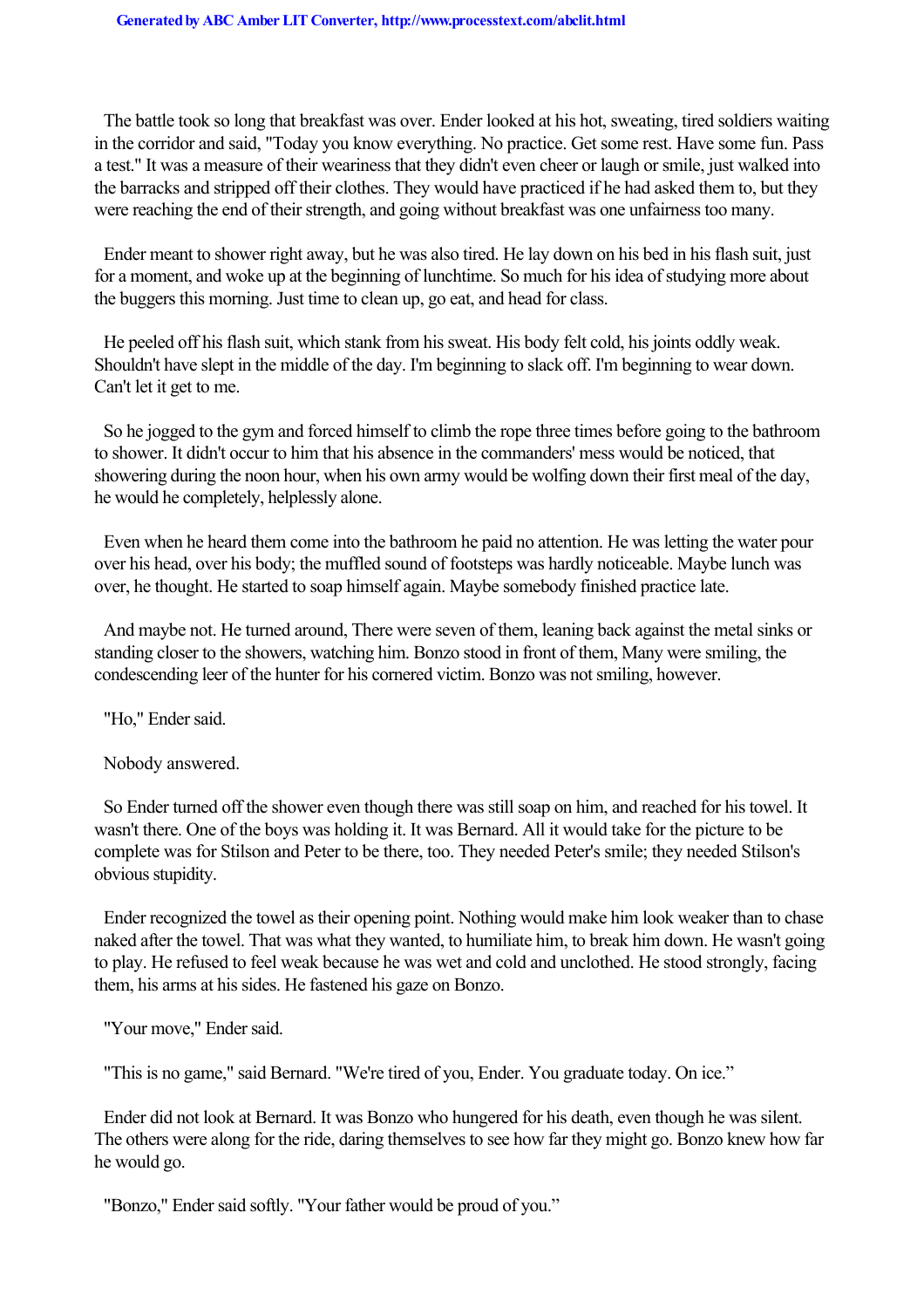Bonzo stiffened.

 "He would love to see you now, come to fight a naked boy in a shower, smaller than you, and you brought six friends. He would say, Oh, what honor."

 "Nobody came to fight you," said Bernard, "We just came to talk you into playing fair with the games. Maybe lose a couple now and then."

The others laughed, but Bonzo didn't laugh, and neither did Ender.

 "Be proud, Bonito, pretty boy. You can go home and tell your father, Yes, I beat up Ender Wiggin, who was barely ten years old, and I was thirteen. And I had only six of my friends to help me, and somehow we managed to defeat him, even though he was naked and wet and alone -- Ender Wiggin is so*dangerous* and*terrifying* it was all we could do not to bring two hundred."

"Shut your mouth, Wiggin," said one of the boys.

"We didn't come to hear the little bastard talk," said another.

 "You shut up," said Bonzo. "Shut up and stand out of the way." He began to take off his uniform. "Naked and wet and alone, Ender, so we're even. I can't help that I'm bigger than you. You're such a genius, you figure out how to handle me." He turned to the others. "Watch the door. Don't let anyone else  $\frac{1}{\ln}$ "

 The bathroom wasn't large, and plumbing fixtures protruded everywhere, It had been launched in one piece, as a low-orbit satellite, packed full of the water reclamation equipment; it was designed to have no wasted space. It was obvious what their tactics would have to be. Throw the other boy against fixtures until one of them does enough damage that he stops.

 When Ender saw Bonzo's stance, his heart sank. Bonzo had also taken classes. And probably more recently than Ender. His reach was better, he was stronger, and he was full of hate. He would not be gentle. He will go for my head, thought Ender. He will try above all to damage my brain. And if this fight is long, he's bound to win. His strength can control me. If I'm to walk away from here, I have to win quickly, and permanently. He could feel again the sickening way that Stilson's bones had given way. But this time it will be my body that breaks, unless I can break him first.

 Ender stepped back, flipped the showerhead so it turned outward, and turned on pure hot water. Almost at once the steam began to rise. He turned on the next and the next.

"I'm not afraid of hot water," said Bonzo. His voice was soft.

 But it wasn't the hot water that Ender wanted. It was the heat. His body still had soap on it, and his sweat moistened it, made his skin more slippery than Bonzo would expect.

 Suddenly there was a voice from the door. "Stop it!" For a moment Ender thought it was a teacher, come to stop the fight, but it was only Dink Meeker. Bonzo's friends caught him at the door held him. "Stop it, Bonzo!" Dink cried. "Don't hurt him!"

 "Why not?" asked Bonzo, and for the first time he smiled. Ah, thought Ender, he loves to have someone recognize that he is the one in control, that he has power.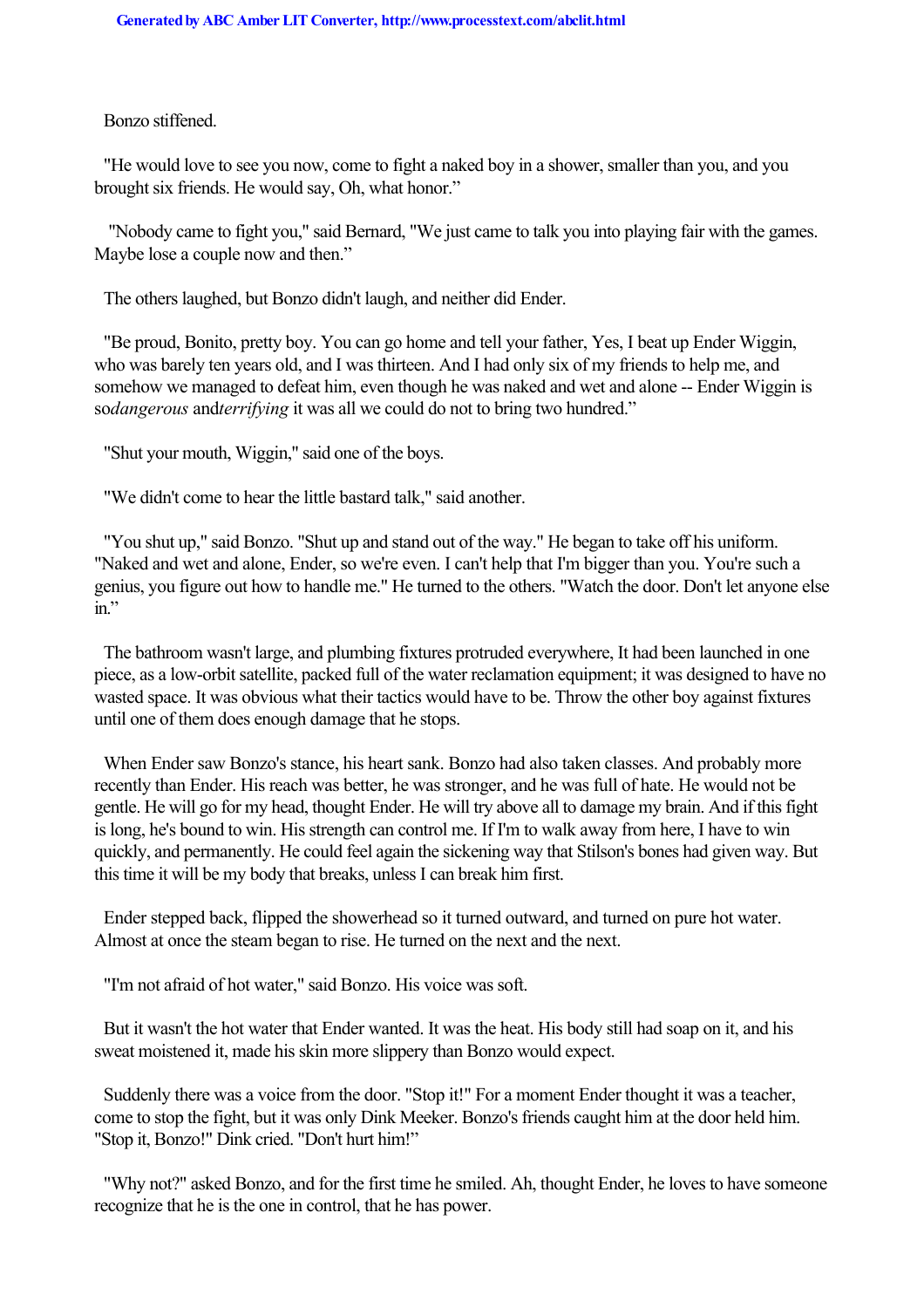"Because he's the best, that's why! Who else can fight the buggers! That's what matters, you fool, the buggers!"

 Bonzo stopped smiling. It was the thing he hated most about Ender, that Ender really mattered to other people, and in the end, Bonzo did not. You've killed me with those words, Dink. Bonzo doesn't want to hear that I might save the world.

 Where are the teachers? thought Ender. Don't they realize that the first contact between us in this fight might be the end of it? This isn't like the fight in the battleroom, where no one had the leverage to do any terrible damage. There's gravity in here, and the floor and walls are hard and jutted with metal. Stop this now or not at all.

 "If you touch him you're a buggerlover!" cried Dink. "You're a traitor, if you touch him you deserve to die!" They jammed Dink's face backward into the door and he was silent.

 The mist from the showers dimmed the room, and the sweat was streaming down Ender's body. Now, before the soap is carried off me. Now, while I'm still too slippery to hold.

Ender stepped back, letting the fear he felt show in his face. "Bonzo, don't hurt me," he said. "Please."

 It was what Bonzo was waiting for, the confession that he was in power. For other boys it might have been enough that Ender had submitted; for Bonzo, it was only a sign that his victory was sure. He swung his leg as if to kick, but changed it to a leap at the last moment. Ender noticed the shifting weight and stooped lower, so that Bonzo would be more off-balance when he tried to grab Ender and throw him.

 Bonzo's tight, hard ribs came against Ender's face, and his hands slapped against his back, trying to grip him. But Ender twisted, and Bonzo's hands slipped. In an instant Ender was completely turned, yet still inside Bonzo's grasp. The classic move at this moment would be to bring up his heel into Bonzo's crotch, but for that move to be effective required too much accuracy, and Bonzo expected it. He was already rising onto his toes, thrusting his hips backward to keep Ender from reaching his groin. Without seeing him, Ender knew it would bring his face closer, almost in Ender's hair; so instead of kicking he lunged upward off the floor, with the powerful lunge of the soldier bounding from the wall, and jammed his head into Bonzo's face.

 Ender whirled in time to see Bonzo stagger backward, his nose bleeding, gasping from surprise and pain. Ender knew that at this moment he might be able to walk out of the room and end the battle. The way he had escaped from the battleroom after drawing blood. But the battle would only be fought again. Again and again until the will to fight was finished. The only way to end things completely was to hurt Bonzo enough that his fear was stronger than his hate.

 So Ender leaned back against the wall behind him, then jumped up and pushed off with his arms. His feet landed in Bonzo's belly and chest. Ender spun in the air and landed on his toes and hands; he flipped over, scooted under Bonzo, and this time when he kicked upward into Bonzo's crotch, he connected, hard and sure.

 Bonzo did not cry out in pain. He did not react at all, except that his body rose a little in the air. It was as if Ender had kicked a piece of furniture. Bonzo collapsed, fell to the side, and sprawled directly under the spray of streaming water from a shower. He made no movement whatever to escape the murderous heat.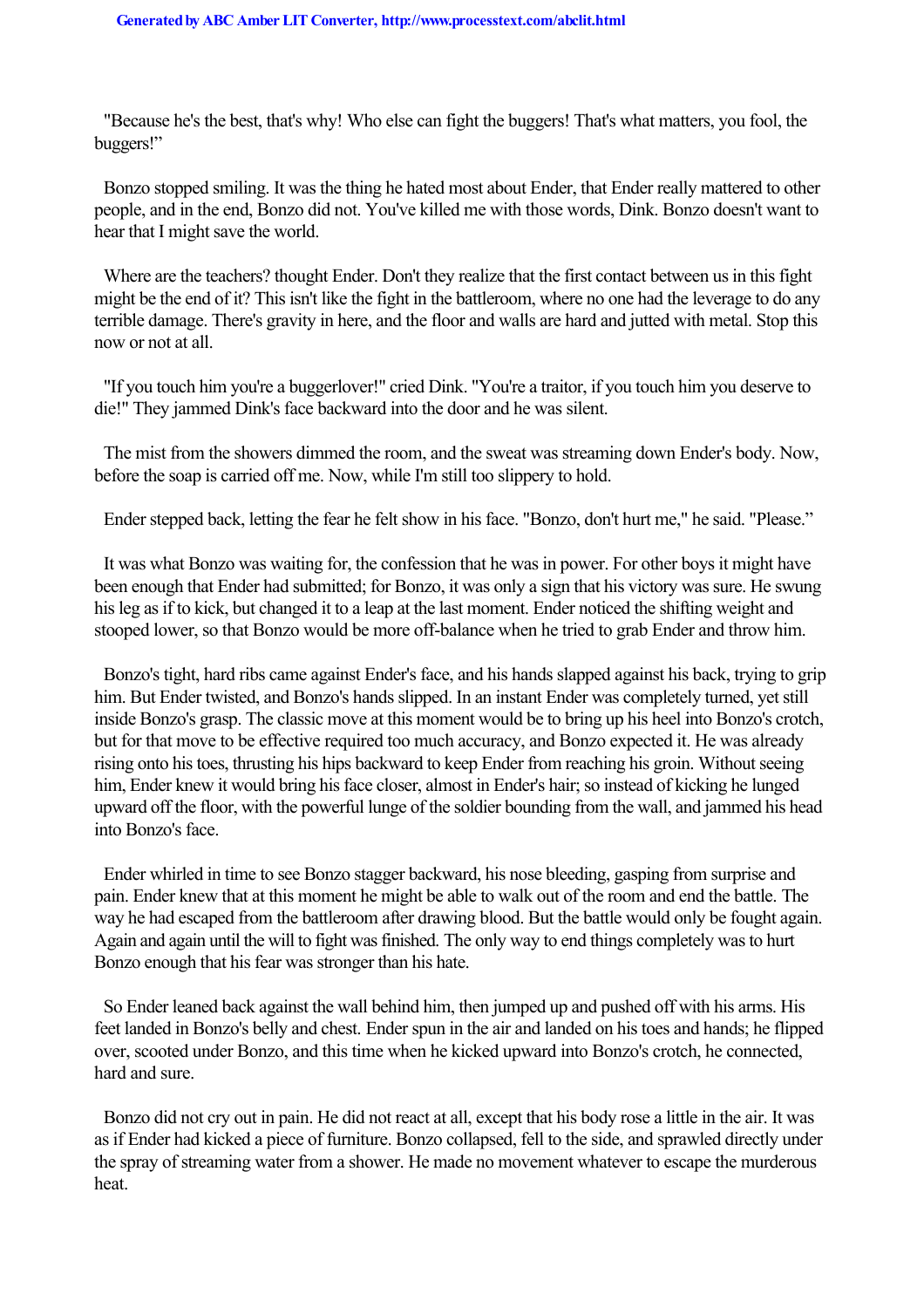"My God!" someone shouted. Bonzo's friends leaped to turn off the water. Ender slowly rose to his feet. Someone thrust his towel at him. It was Dink. "Come on out of here," Dink said. He led Ender away. Behind them they heard the heavy clatter of adults running down a ladderway. Now the teachers would come. The medical staff. To dress the wounds of Ender's enemy. Where were they before the fight, when there might have been no wounds at all?

 There was no doubt now in Ender's mind. There was no help for him. Whatever he faced, now and forever, no one would save him from it. Peter might be scum, but Peter had been right, always right; the power to cause pain is the only power that matters, the power to kill and destroy, because if you can't kill then you are always subject to those who can, and nothing and no one will ever save you.

Dink led him to his room, made him lie on the bed. "Are you hurt anywhere?" he asked,

Ender shook his head.

 "You took him apart. I thought you were dead meat, the way he grabbed you. But you took him apart. If he'd stood up longer, you would've killed him."

"He meant to kill me"

 "I know it. I know him. Nobody hates like Bonzo. But not anymore. If they don't ice him for this and send him home, he'll never look you in the eye again. You or anybody. He had twenty centimeters on you, and you made him look like a crippled cow standing there chewing her cud."

 All Ender could see, though, was the way Bonzo looked as Ender kicked upward into his groin. The empty, dead look in his eyes. He was already finished then. Already unconscious. His eyes were open, but he wasn't thinking or moving anymore, just that dead, stupid look on his lace, that terrible look, the way Stilson looked when I finished with him.

 "They'll ice him, though," Dink said. "Everybody knows he started it. I saw them get up and leave the commanders' mess. Took me a couple of seconds to realize you weren't there, either, and then a minute more to find out where you had gone. I told you not to be alone."

"Sorry."

"They're bound to ice him. Troublemaker. Him and his stinking honor."

 Then, to Dink's surprise, Ender began to cry. Lying on his back, still soaking wet with sweat and water, he gasped his sobs, tears seeping out of his closed eyelids and disappearing in the water on his face.

"Are you all right?"

"I didn't want to hurt him!" Ender cried. "Why didn't he just leave me alone!"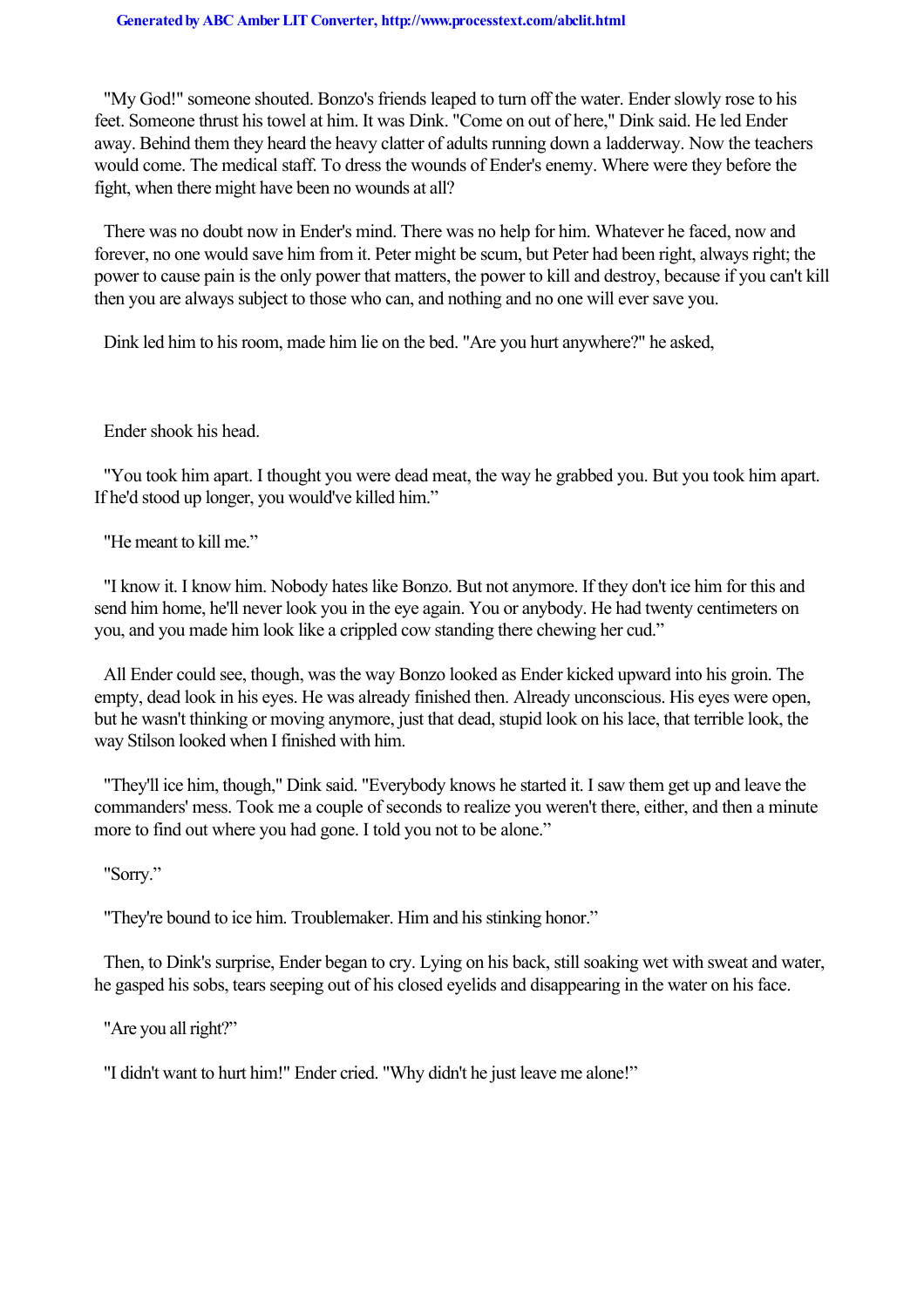He heard his door open softly, then close. He knew at once that it was his battle instructions, He opened his eyes, expecting to find the darkness of early morning, before 0600. Instead, the lights were on, He was naked and when he moved the bed was soaking wet, His eyes were puffy and painful from crying. He looked at the clock on his desk. 1820, it said. It's the same day. I already had a battle today, I had two battles today -- the bastards know what I've been through, and they're doing this to me.

### WILLIAM BEE, GRIFFIN ARMY,

# TALO MOMOE, TIGER ARMY, 1900

 He sat on the edge of the bed. The note trembled in his hand. I can't do this, he said silently. And then not silently. "I can't do this."

 He got up, bleary, and looked for his flash suit. Then he remembered -- he had put it in the cleaner while he showered. It was still there.

 Holding the paper, he walked out of his room. Dinner was nearly over, and there were a few people in the corridor, but no one spoke to him, just watched him, perhaps in awe of what had happened at noon in the bathroom, perhaps because of the forbidding, terrible look on his face. Most of his boys were in the barracks.

Ho, Ender. There gonna be a practice tonight?

Ender handed the paper to Hot Soup. "Those sons of bitches," he said. "Two at once?"

"Two armies!" shouted Crazy Tom.

"They'll just trip over each other," said Bean.

 "I've got to clean up," Ender said. "Get them ready, get everybody together, I'll meet you there, at the gate."

 He walked out of the barracks. A tumult of conversation rose behind him. He heard Crazy Tom scream, "Two farteating armies! We'll whip their butts!"

 The bathroom was empty. All cleaned up. None of the blood that poured from Bonzo's nose into the shower water. All gone. Nothing bad ever happened here.

 Ender stepped under the water and rinsed himself, took the sweat of combat and let it run down the drain. All gone, except they recycled it and we'll be drinking Bonzo's bloodwater in the morning. All the life gone out of it, but his blood just the same, his blood and my sweat, washed down in their stupidity or cruelty or whatever it was that made them let it happen.

 He dried himself, dressed in his flash suit, and walked to the battleroom. His army was waiting in the corridor, the door still not opened. They watched him in silence as he walked to the front to stand by the blank grey forcefield. Of course they all knew about his fight in the bathroom today; that and their own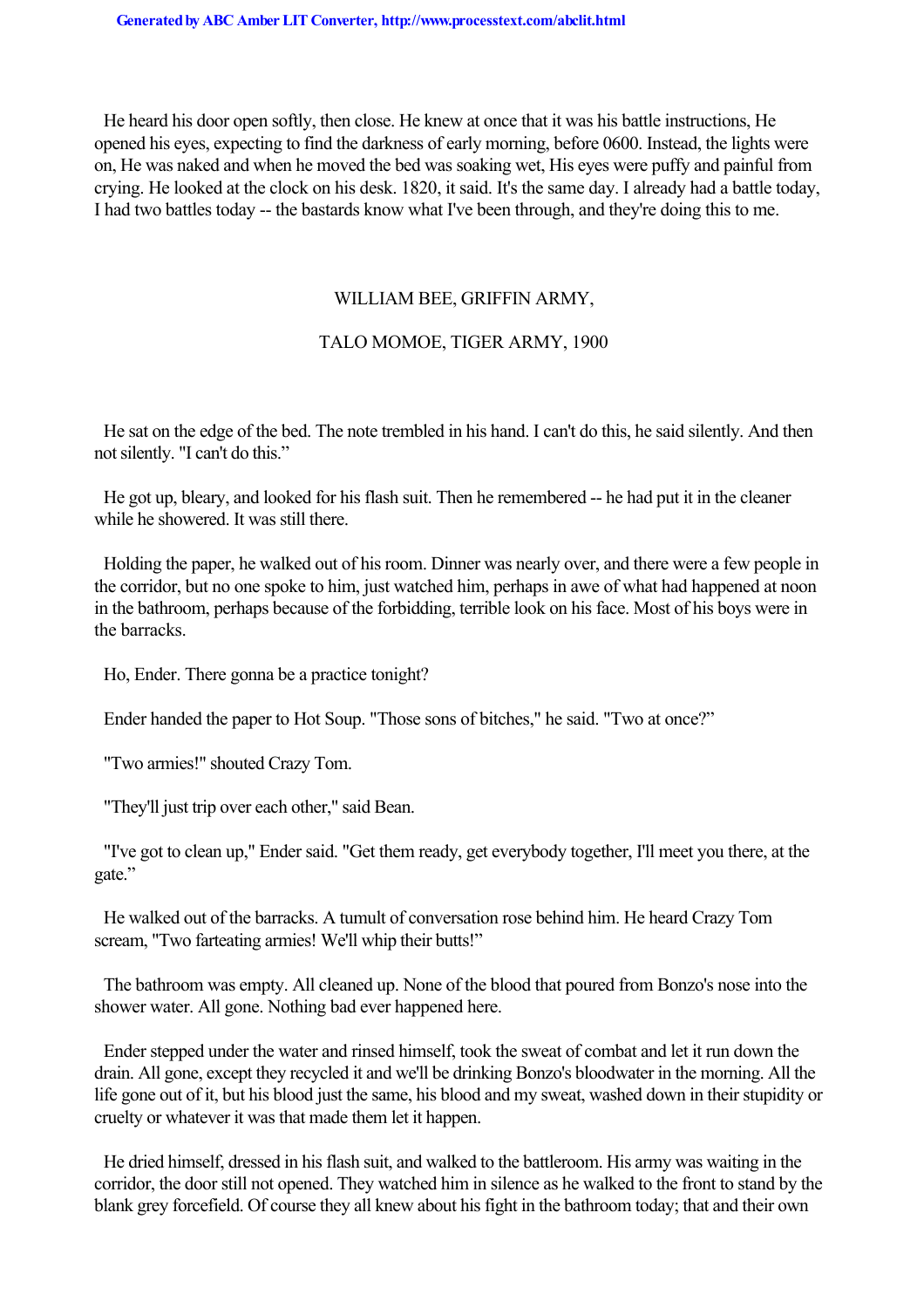weariness from the battle that morning kept them quiet, while the knowledge that they would be facing two armies filled them with dread.

 Everything they can do to beat me, thought Ender. Everything they can think of, change all the rules, they don't care, just so they beat me. Well, I'm sick of the game. No game is worth Bonzo's blood pinking the water on the bathroom floor. Ice me, send me home, I don't want to play anymore.

 The door disappeared. Only three meters out there were four stars together, completely blocking the view from the door.

Two armies weren't enough. They had to make Ender deploy his forces blind.

"Bean," said Ender. "Take your boys and tell me what's on the other side of this star."

 Bean pulled the coil of twine from his waist, tied one end around him, handed the other end to a boy in his squad, and stepped gently through the door. His squad quickly followed. They had practiced this several times, and it took only a moment before they were braced on the star, holding the end of the twine. Bean pushed off at great speed, in a line almost parallel to the door; when he reached the corner of the room, he pushed off again and rocketed straight out toward the enemy. The spots of light on the wall showed that the enemy was shooting at him. As the rope was stopped by each edge of the star in turn, his arc became tighter, his direction changed, and he became an impossible target to hit. His squad caught him neatly as he came around the star from the other side. He moved all his arms and legs so those waiting inside the door would know that the enemy hadn't flashed him anywhere.

Ender dropped through the gate.

 "It's really dim," said Bean, "but light enough you can't follow people easily by the lights on their suits. Worst possible for seeing. It's all open space from this star to the enemy side of the room. They've got eight stars making a square around their door. I didn't see anybody except the ones peeking around the boxes. They're just sitting there waiting for us."

 As if to corroborate Bean's statement, the enemy began to call out to them. "Hey! We be hungry, come and feed us! Your ass is draggin'! Your ass is Dragon!"

 Ender's mind felt dead. This was stupid. He didn't have a chance, outnumbered two to one and forced to attack a protected enemy. "In a real war, any commander with brains at all would retreat and save his army."

"What the hell," said Bean. "It's only a game."

"It stopped being a game when they threw away the rules."

"So, you throw 'em away, too."

Ender grinned. "OK. Why not, Let's see how they react to a formation."

 Bean was appalled. "A formation! We've never done a formation in the whole time we've been an army!"

 "We've still got a month to go before our training period is normally supposed to end. About time we started doing formations. Always have to know formations," He formed an A with his fingers, showed it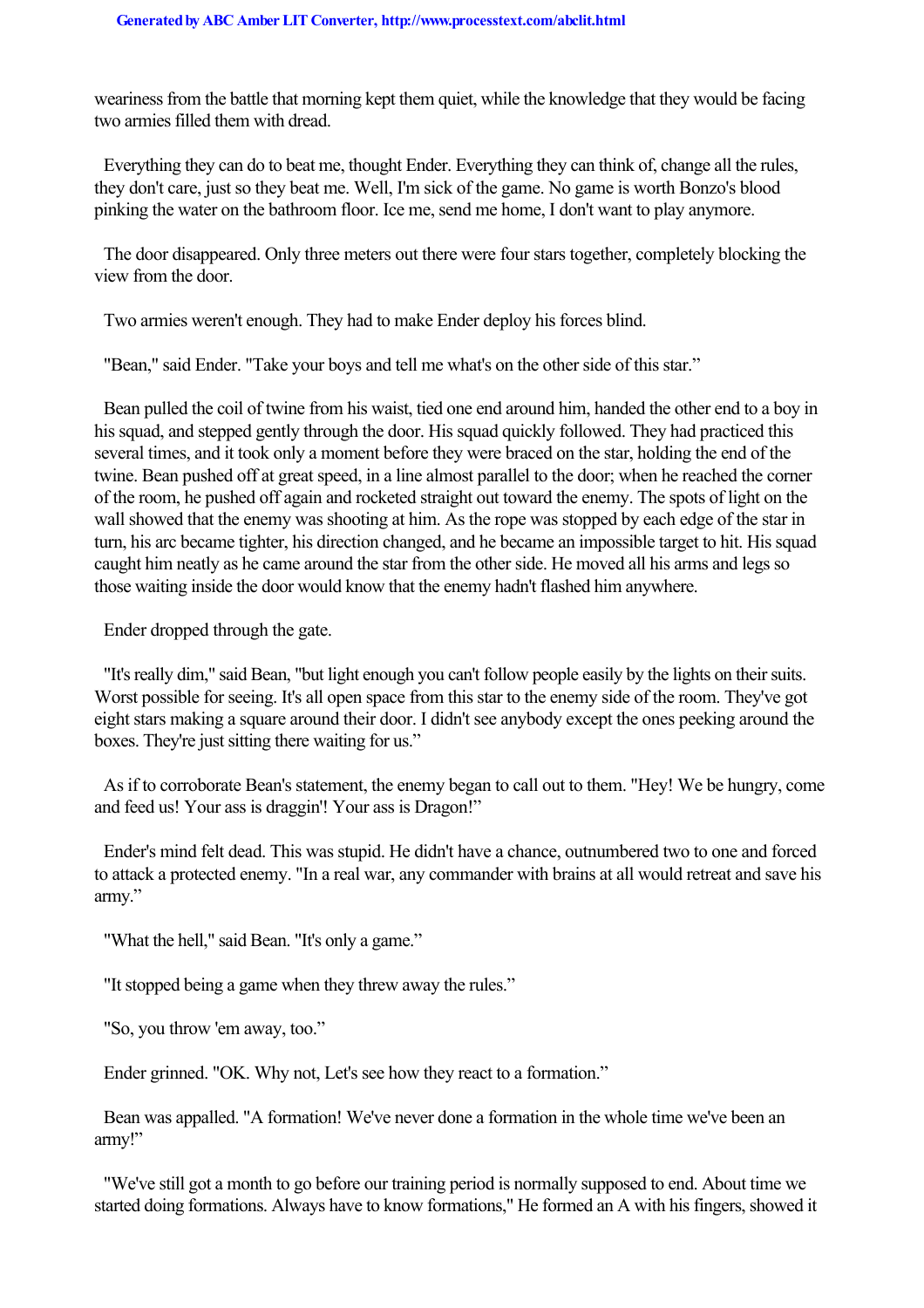to the blank door, and beckoned, A toon quickly emerged and Ender began arranging them behind the star. Three meters wasn't enough room to work in, the boys were frightened and confused, and it took nearly five minutes just to get them to understand what they were doing.

 Tiger and Griffin soldiers were reduced to chanting catcalls, while their commanders argued about whether to try to use their overwhelming force to attack Dragon Army while they were still behind the star. Momoe was all for attacking -- "We outnumber him two to one" -- while Bee said, "Sit tight and we can't lose, move out and he can figure out a way to beat us."

 So they sat tight, until finally in the dusky light they saw a large mass slip out from behind Ender's star. It held its shape, even when it abruptly stopped moving sideways and launched itself toward the dead center of the eight stars where eighty-two soldiers waited.

"Doobie doe," said a Griffin. "They're doing a formation."

 "They must have been putting that together for all five minutes," said Momoe. "If we'd attacked while they were doing it, we could've destroyed them."

 "Eat it, Momoe," whispered Bee. "You saw the way that little kid flew. He went all the way around the star and back behind without ever touching a wall. Maybe they've all got hooks, did you think of that? They've got something new there."

 The formation was a strange one. A square formation of tightly-packed bodies in front, making a wall. Behind it, a cylinder, six boys in circumference and two boys deep, their limbs outstretched and frozen so they couldn't possibly be holding on to each other. Yet they held together as tightly as if they had been tied -- which, in fact, they were.

 From inside the formation, Dragon Army was firing with deadly accuracy, forcing Griffins and Tigers to stay tightly packed on their stars.

 "The back of that sucker is open," said Bee. "As soon as they get between the stars, we can get around behind--"

 "Don't talk about it, do it!" said Momoe. Then he took his own advice and ordered his boys to launch against the wall and rebound out behind the Dragon formation.

 In the chaos of their takeoff, while Griffin Army held tight to their stars, the Dragon formation abruptly changed. Both the cylinder and the front wall split in two, as boys inside it pushed off; almost at once, the formations also reversed direction, heading back toward the Dragon gate. Most of the Griffins fired at the formations and the boys moving backward with them; and the Tigers took the survivors of Dragon Army from behind.

 But there was something wrong. William Bee thought for a moment and realized what it was. Those formations couldn't have reversed direction in midflight unless someone pushed off in the opposite direction, and if they took off with enough force to make that twenty-man formation move backward, they must be going*fast* .

 There they were, six small Dragon soldiers down near William Bee's own door. From the number of lights showing on their flash suits, Bee could see that three of them were disabled and two of them damaged; only one was whole. Nothing to be frightened of. Bee casually aimed at them, pressed the button, and--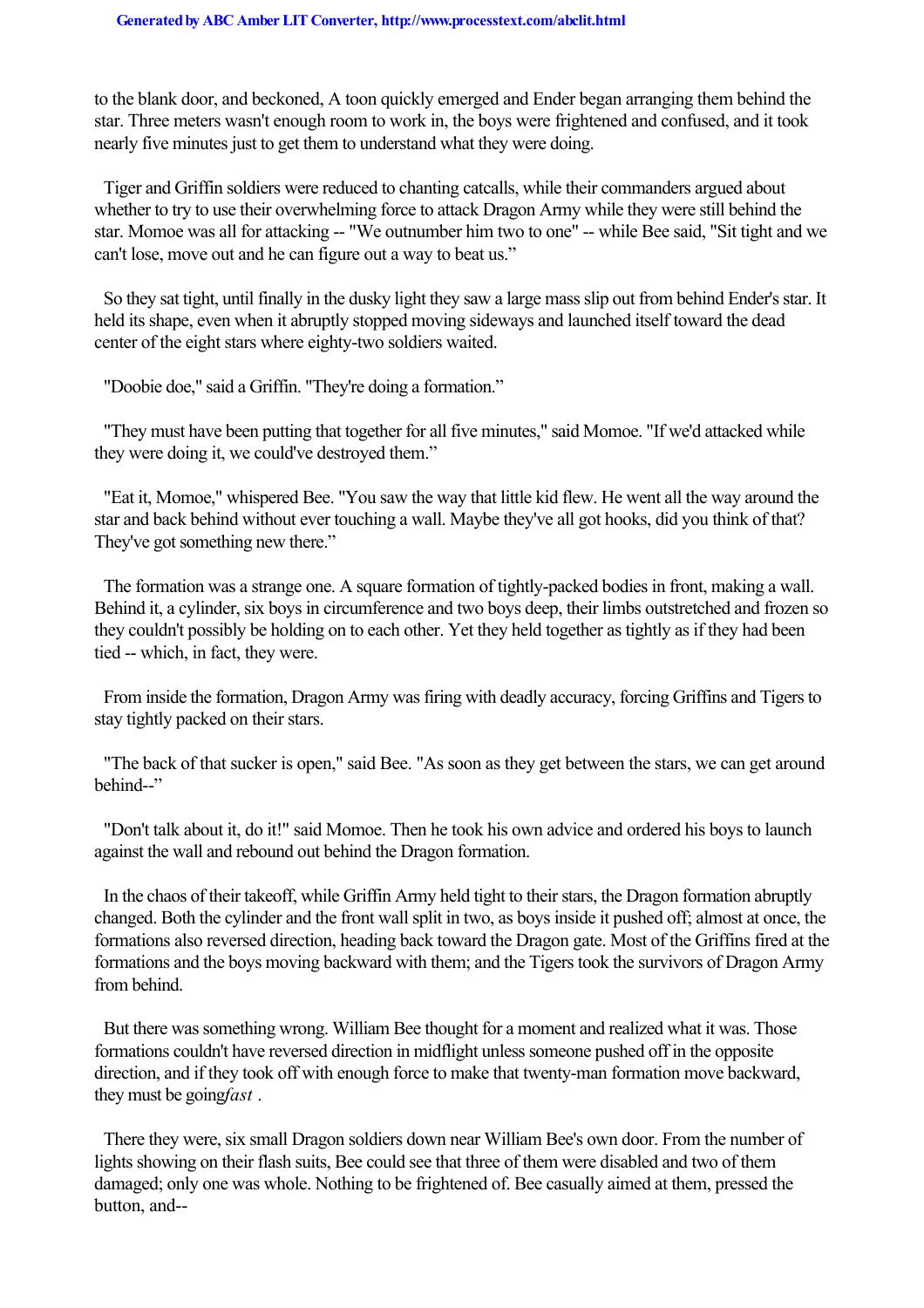Nothing happened.

The lights went on.

The game was over.

 Even though he was looking right at them, it took Bee a moment to realize what had just happened. Four of the Dragon soldiers had their helmets pressed on the corners of the door. And one of them had just passed through. They had just carried out the victory ritual. They were getting destroyed, they had hardly inflicted any casualties, and they had the gall to perform the victory ritual and end the game right under their noses.

 Only then did it occur to William Bee that not only had Dragon Army ended the game, it was possible that, under the rules, they had won it. After all, no matter what happened, you were not certified as the winner unless you had enough unfrozen soldiers to touch the corners of the gate and pass someone through into the enemy's corridor. Therefore, by one way of thinking, you could argue that the ending ritual*was* victory. The battleroom certainly recognized it as the end of the game.

The teachergate opened and Major Anderson came into the room. "Ender," he called, looking around.

 One of the frozen Dragon soldiers tried to answer him through jaws that were clamped shut by the flash suit. Anderson hooked over to him and thawed him.

Ender was smiling. "I beat you again, sir," he said.

"Nonsense, Ender," Anderson said softly. "Your battle was with Griffin and Tiger."

"How stupid do you think I am?" said Ender.

 Loudly, Anderson said, "After that little maneuver, the rules are being revised to require that all of the enemy's soldiers must be frozen or disabled before the gate can be reversed."

"It could only work once anyway," Ender said.

 Anderson handed him the hook. Ender unfroze everyone at once. To hell with protocol. To hell with everything. "Hey!" he shouted as Anderson moved away. "What is it next time? My army in a cage without guns, with the rest of the Battle School against them? How about a little equality?"

 There was a loud murmur of agreement from the other boys, and not all of it came from Dragon Army. Anderson did not so much as turn around to acknowledge Ender's challenge. Finally, it was William Bee who answered. "Ender, if you're on one side of the battle, it won't be equal no matter what the conditions are."

 Right! called the boys. Many of them laughed. Talo Momoe began clapping his hands. "Ender Wiggin!" he shouted. The other boys also clapped and shouted Ender's name.

 Ender passed through the enemy gate. His soldiers followed him. The sound of them shouting his name followed him through the corridors.

"Practice tonight?" asked Crazy Tom.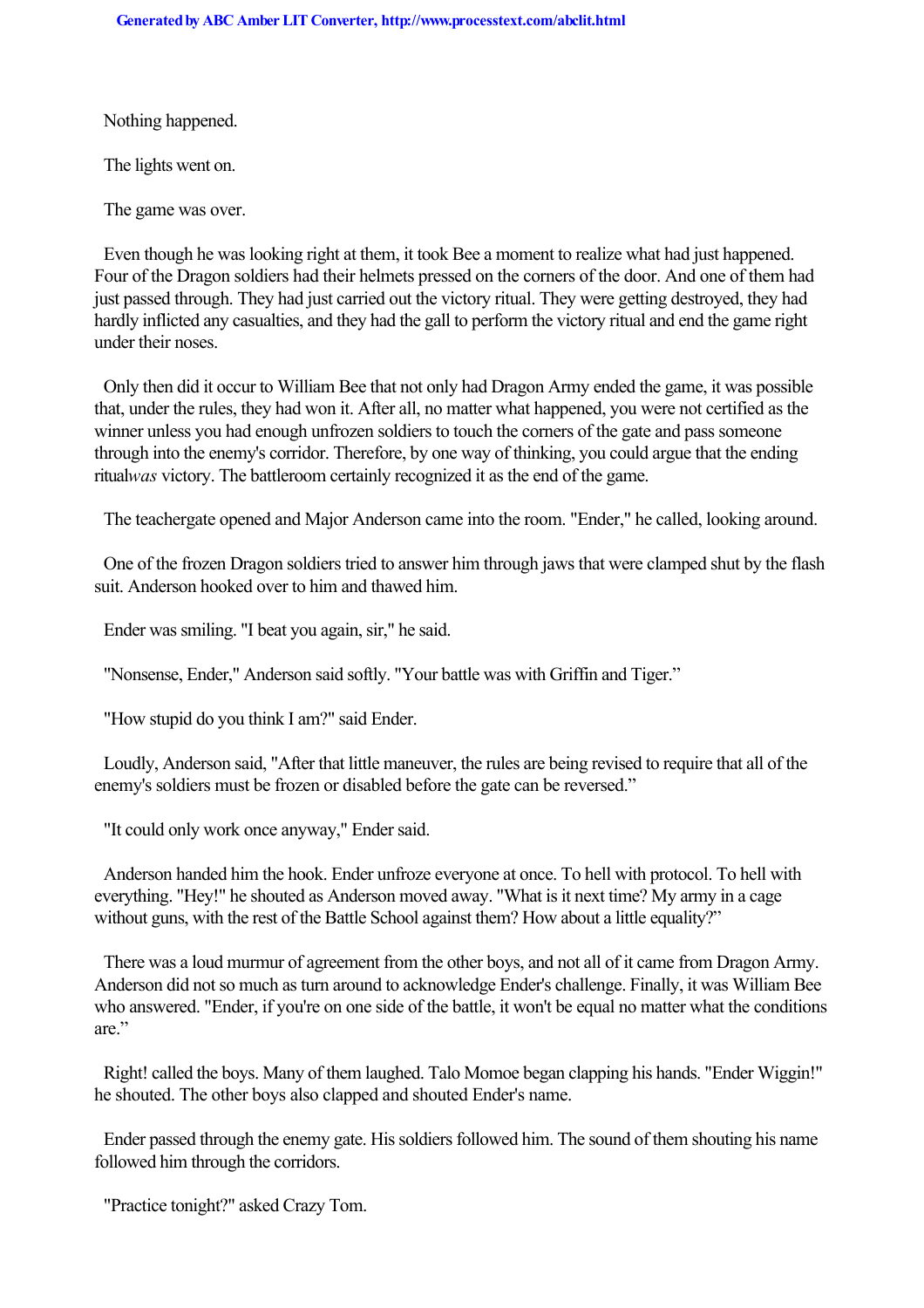Ender shook his head.

"Tomorrow morning then?"

"No."

"Well when?"

"Never again, as far as I'm concerned."

He could hear the murmurs behind him.

 "Hey, that's not fair," said one of the boys. "It's not our fault the teachers are screwing up the game. You can't just stop teaching us stuff because--"

 Ender slammed his open hand against the wall and shouted at the boy. "I don't care about the game anymore!" His voice echoed through the corridor. Boys from other armies came to their doors. He spoke quietly into the silence -- "Do you understand that?" And he whispered. "The game is over."

 He walked back to his room alone. He wanted to lie down, but he couldn't because the bed was wet. It reminded him of all that had happened today, and in fury he tore the mattress and blankets from the bedframe and shoved them out into the corridor. Then he wadded up a uniform to serve as a pillow and lay on the fabric of wires strung across the frame. It was uncomfortable, but Ender didn't care enough to get up.

He had only been there a few minutes when someone knocked on his door.

 "Go away," he said softly. Whoever was knocking didn't hear him or didn't care. Finally, Ender said to come in.

It was Bean.

"Go away, Bean."

 Bean nodded but didn't leave. Instead he looked at his shoes. Ender almost yelled at him, cursed at him, screamed at him to leave. Instead he noticed how very tired Bean looked, his whole body bent with weariness, his eyes dark from lack of sleep; and yet his skin was still soft and translucent, the skin of a child, the soft curved cheek, the slender limbs of a little boy. He wasn't eight years old yet. It didn't matter he was brilliant and dedicated and good. He was a child. He wasyoung .

 No he isn't, thought Ender. Small, yes. But Bean has been through a battle with a whole army depending on him and on the soldiers that he led, and he performed splendidly, and they won. There's no youth in that. No childhood.

 Taking Ender's silence and softening expression as permission to stay, Bean took another step into the room. Only then did Ender see the small slip of paper in his hand.

 "You're transferred?" asked Ender. He was incredulous, but his voice came out sounding uninterested, dead.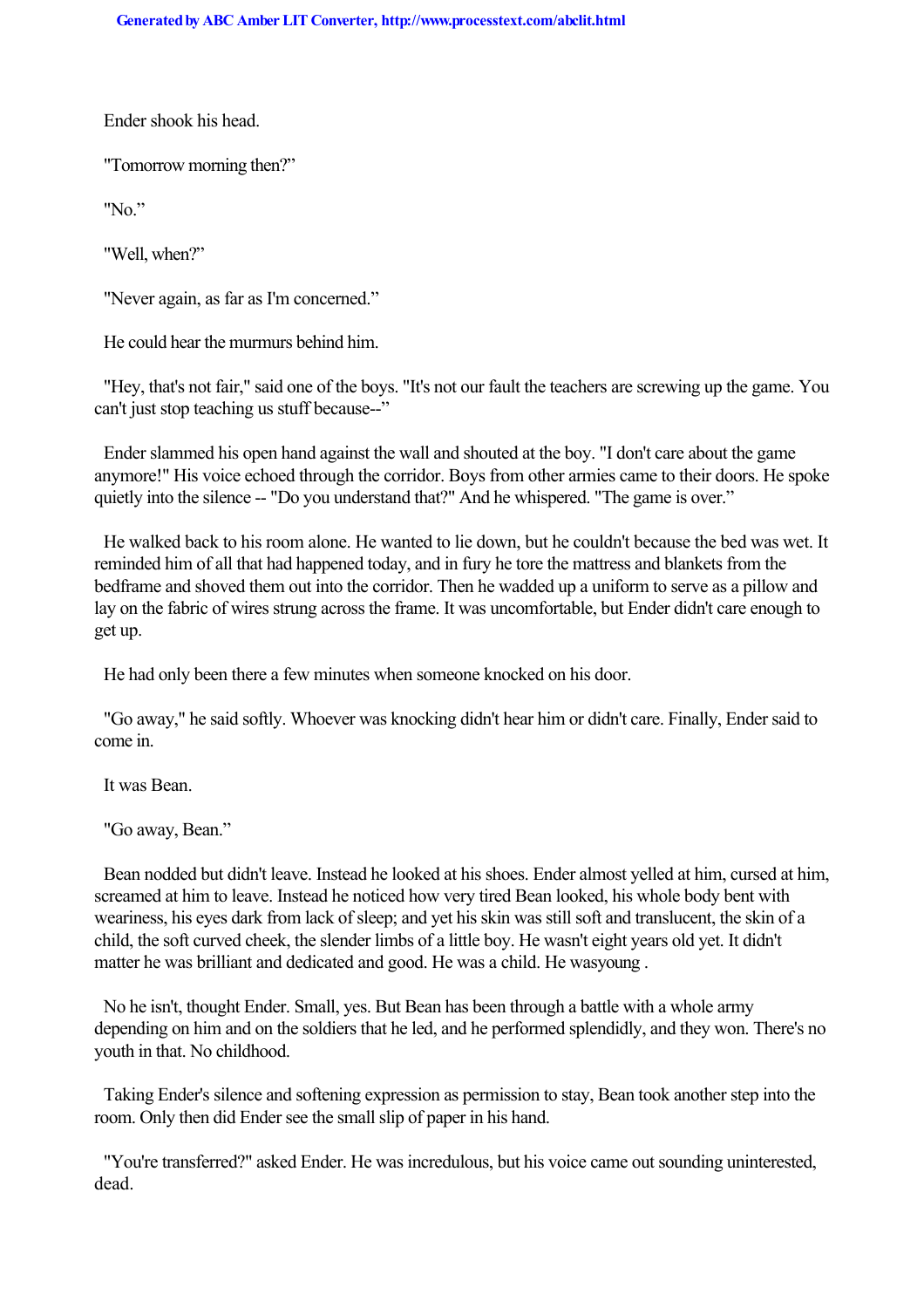"To Rabbit Army."

 Ender nodded. Of course. It was obvious. If I can't be defeated with my army, they'll take my army away. "Carn Carby's a good man," said Ender. "I hope he recognizes what you're worth."

"Carn Carby was graduated today. He got his notice while we were fighting our battle."

"Well, who's commanding Rabbit then?"

Bean held his hands out helplessly. "Me."

 Ender looked at the ceiling and nodded. "Of course. After all, you're only four years younger than the regular age."

 "It isn't funny. I don't know what's going on here. All the changes in the game. And now this. I wasn't the only one transferred, you know. They graduated half the commanders, and transferred a lot of our guys to command their armies."

"Which guys?"

"It looks like -- every toon leader and every assistant."

 "Of course. If they decide to wreck my army, they'll cut it to the ground. Whatever they're doing, they're thorough."

 "You'll still win, Ender. We all know that. Crazy Tom, he said, 'You mean I'm supposed to figure out how to beat Dragon Army?' Everybody knows you're the best. They can't break you down, no matter what the v--"

"They already have."

"No, Ender, they can't--"

 "I don't care about their game anymore, Bean. I'm not going to play it anymore. No more practices. No more battles. They can put their little slips of paper on the floor all they want, but I won't go. I decided that before I went through the door today. That's why I had you go for the gate. I didn't think it would work, but I didn't care. I just wanted to go out in style."

 "You should've seen William Bee's face. He just stood there trying to figure out how he had lost when you only had seven boys who could wiggle their toes and he only had three who couldn't."

 "Why should I want to see William Bee's face? Why should I want to beat anybody?" Ender pressed his palms against his eyes. "I hurt Bonzo really bad today, Bean. I really hurt him bad."

"He had it coming."

"I knocked him out standing up. It was like he was dead, standing there. And I kept hurting him."

Bean said nothing.

"I just wanted to make sure he never hurt me again."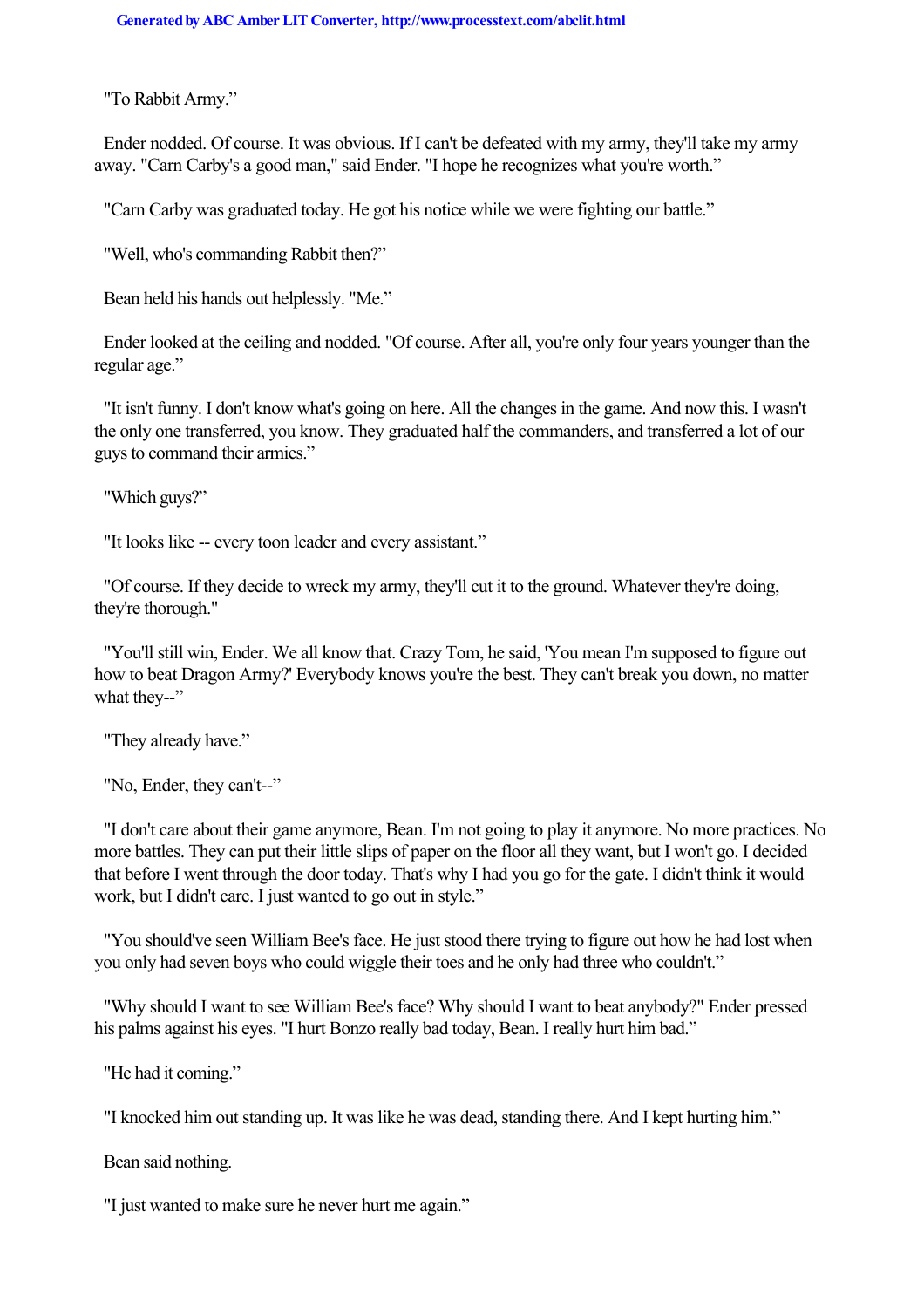"He won't," said Bean. "They sent him home."

"Already?"

 "The teachers didn't say much, they never do. The official notice says he was graduated, but where they put the assignment -- you know, tactical school, support, precommand, navigation, that kind of thing -- it just said Cartagena, Spain. That's his home."

"I'm glad they graduated him."

 "Hell, Ender, we're just glad he's gone. If we'd known what he was doing to you, we would've killed him on the spot. Was it true he had a whole bunch of guys gang up on you?"

 "No. It was just him and me. He fought with honor." If it weren't for his honor, he and the others would have beaten me together. They might have killed me, then. His sense of honor saved my life. "I didn't fight with honor," Ender added. "I fought to win."

Bean laughed. "And you did. Kicked him right out of orbit."

 A knock on the door. Before Ender could answer, the door opened. Ender had been expecting more of his soldiers. Instead it was Major Anderson. And behind him came Colonel Graff.

"Ender Wiggin," said Graff.

Ender got to his feet. "Yes sir."

"Your display of temper in the battleroom today was insubordinate and is not to be repeated."

"Yes sir," said Ender.

 Bean was still feeling insubordinate, and he didn't think Ender deserved the rebuke. "I think it was about time somebody told a teacher how we felt about what you've been doing."

 The adults ignored him. Anderson handed Ender a sheet of paper. A full-sized sheet. Not one of the little slips of paper that served for internal orders within the Battle School; it was a full-fledged set of orders. Bean knew what it meant. Ender was being transferred out of the school.

 "Graduated?" asked Bean. Ender nodded. "What took them so long? You're only two or three years early. You've already learned how to walk and talk and dress yourself. What will they have left to teach you?"

 Ender shook his head, "All I know is, the game's over." He folded up the paper. "None too soon. Can I tell my army?"

 "There isn't time," said Graff. "Your shuttle leaves in twenty minutes. Besides, it's better not to talk to them after you get your orders. It makes it easier."

 "For them or for you?" Ender asked. He didn't wait for an answer. He turned quickly to Bean, took his hand for a moment, and then headed for the door.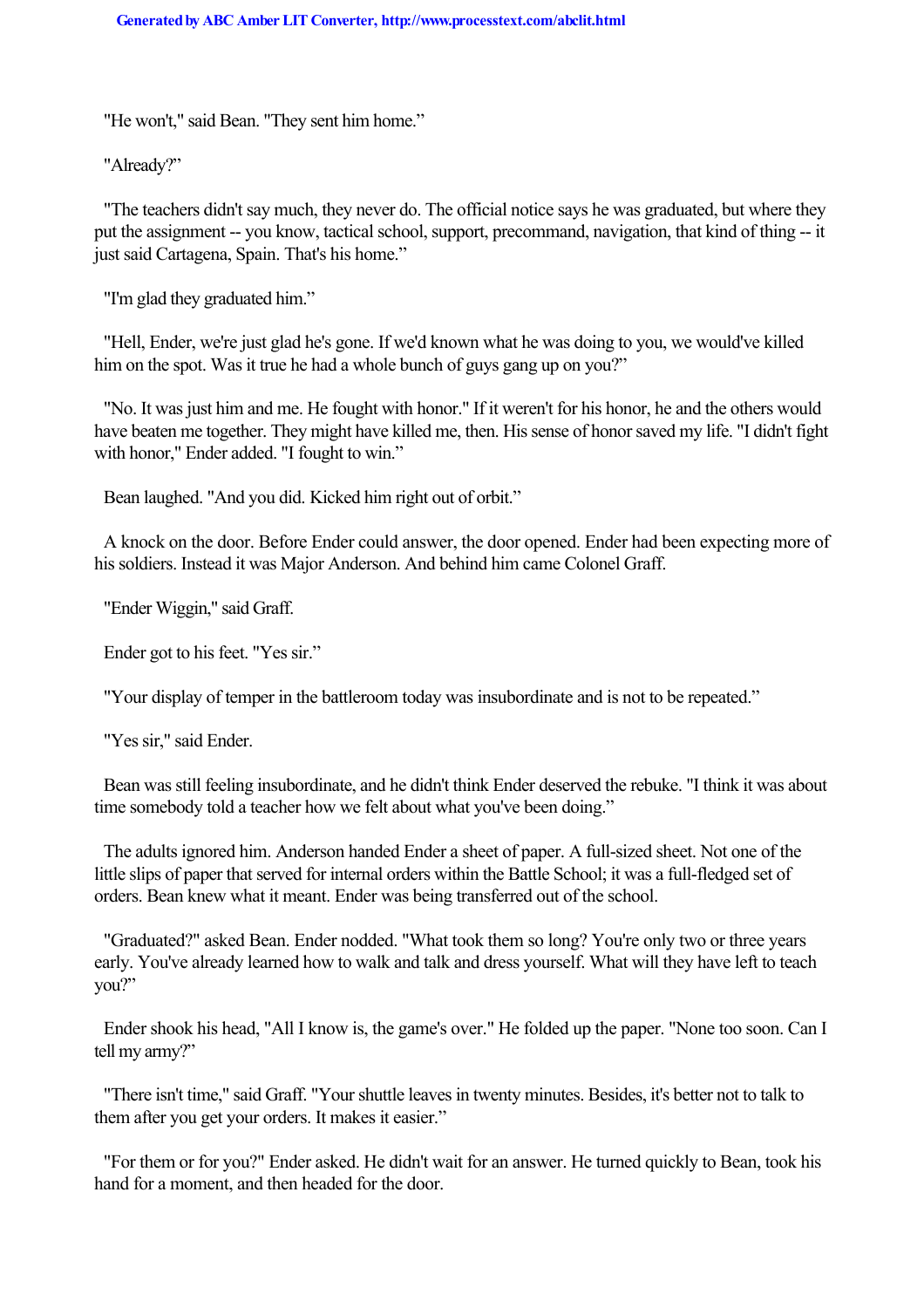"Wait," said Bean. "Where are you going? Tactical? Navigational? Support?"

"Command School," Ender answered.

"*Pre-*command?"

 "Command," said Ender, and then he was out the door, Anderson followed him closely. Bean grabbed Colonel Graff by the sleeve. "Nobody goes to Command School until they're sixteen!"

Graff shook off Bean's hand and left, closing the door behind him.

 Bean stood alone in the room, trying to grasp what this might mean. Nobody went to Command School without three years of Pre-command in either Tactical or Support. But then, nobody left Battle School without at least six years, and Ender had had only four.

 The system is breaking up. No doubt about it. Either somebody at the top is going crazy, or something's gone wrong with the war, the real war, the bugger war. Why else would they break down the training system like this, wreck the game the way they did? Why else would they put a little kid like me in command of an army?

 Bean wondered about it as he walked back down the corridor to his own bed. The lights went out just as he reached his bunk. He undressed in darkness, fumbling to put his clothing in a locker he couldn't see. He felt terrible. At first he thought he felt bad because he was afraid of leading an army, but it wasn't true. He knew he'd make a good commander. He felt himself wanting to cry. He hadn't cried since the first few days of homesickness after he got here. He tried to put a name on the feeling that put a lump in his throat and made him sob silently, however much he tried to hold it down. He bit down on his hand to stop the feeling, to replace it with pain. It didn't help. He would never see Ender again.

 Once he named the feeling, he could control it. He lay back and forced himself to go through the relaxing routine until he didn't feel like crying anymore. Then he drifted off to sleep. His hand was near his mouth. It lay on his pillow hesitantly, as if Bean couldn't decide whether to bite his nails or suck on his fingertips. His forehead was creased and furrowed. His breathing was quick and light. He was a soldier, and if anyone had asked him what he wanted to be when he grew up, he wouldn't have known what they meant.

 When he was crossing into the shuttle, Ender noticed for the first time that the insignia on Major Anderson's uniform had changed. "Yes, he's a colonel now," said Graff. "In fact, Major Anderson has been placed in command of the Battle School, as of this afternoon. I have been reassigned to other duties."

Ender did not ask him what they were.

 Graff strapped himself into a seat across the aisle from him. There was only one other passenger, a quiet man in civilian clothes who was introduced as General Pace. Pace was carrying a briefcase, but carried no more luggage than Ender did. Somehow that was comforting to Ender, that Graff also came away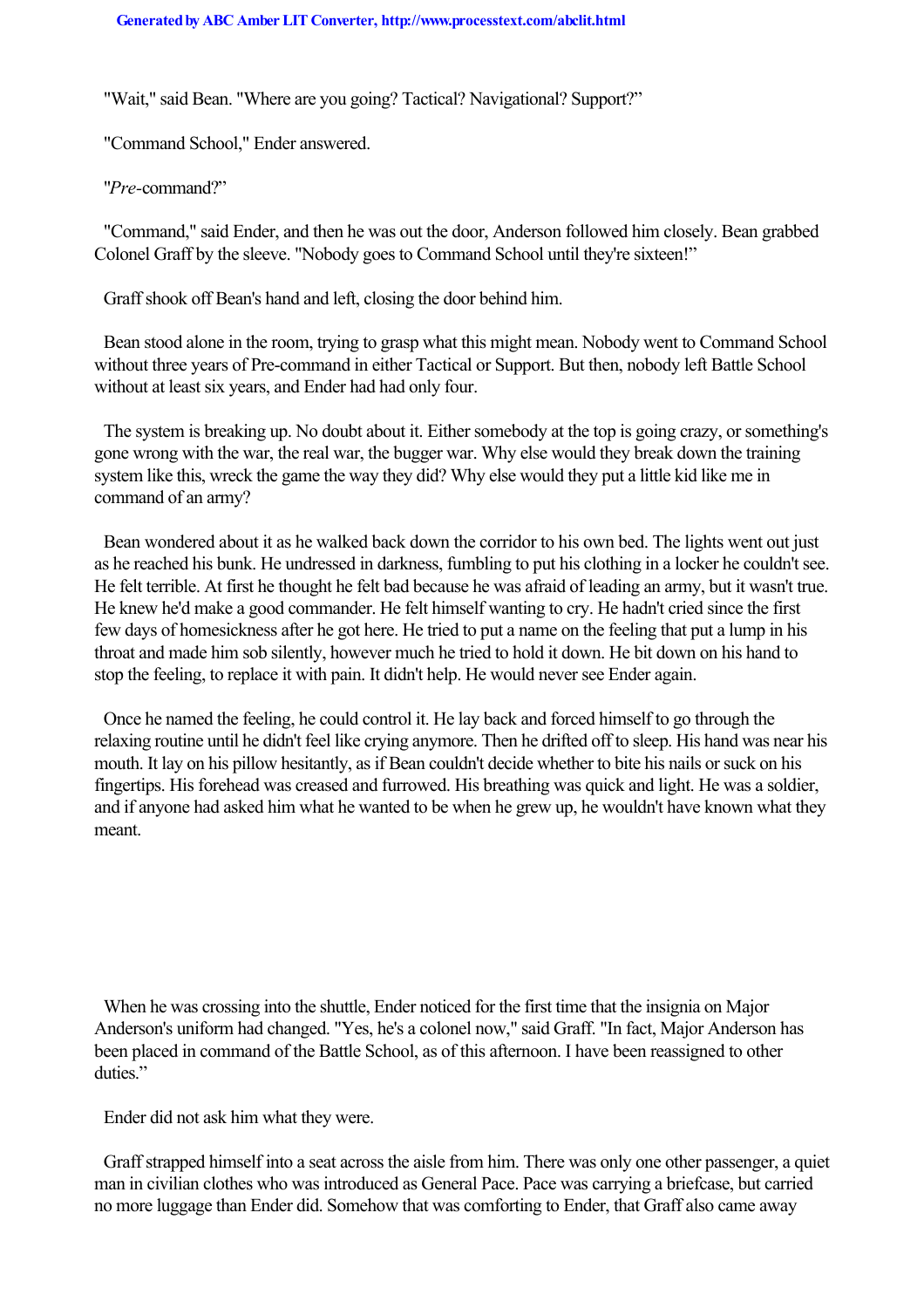empty.

 Ender spoke only once on the voyage home. "Why are we going home?" he asked. "I thought Command School was in the asteroids somewhere."

 "It is," said Graff. "But the Battle School has no facilities for docking long-range ships. So you get a short landside leave."

 Ender wanted to ask if that meant he could see his family. But suddenly, at the thought that it might be possible, he was afraid, and so he didn't ask. Just closed his eyes and tried to sleep. Behind him, General Pace was studying him; for what purpose, Ender could not guess.

 It was a hot summer afternoon in Florida when they landed. Ender had been so long without sunlight that the light nearly blinded him, He squinted and sneezed and wanted to get back indoors. Everything was far away and flat; the ground, lacking the upward curve of Battle School floors, seemed instead to fall away, so that on level ground Ender felt as though he were on a pinnacle. The pull of real gravity felt different and he scuffed his feet when he walked. He hated it. He wanted to go back home, back to the Battle School, the only place in the universe where he belonged.

"Arrested?"

 "Well, it's a natural thought. General Pace*is* the head of the military police. Therewas a death in the Battle School."

 "They didn't tell me whether Colonel Graff was being promoted or court-martialed. Just transferred, with orders to report to the Polemarch."

"Is that a good sign or bad?"

 "Who knows? On the one hand, Ender Wiggin not only survived, he passed a threshold, he graduated in dazzlingly good shape, you have to give old Graff credit for that. On the other hand, there's the fourth passenger on the shuttle. The one traveling in a bag."

"Only the second death in the history of the school. At least it wasn't a suicide this time."

"How is murder better, Major Imbu?"

"It wasn't murder, Colonel. We have it on video from two angles. No one can blame Ender."

 "But they might blame Graff. After all this is over, the civilians can rake over our files and decide what was right and what was not. Give us medals where they think we were right, take away our pensions and put us in jail where they decide we were wrong. At least they had the good sense not to tell Ender that the boy died."

"Its the second time, too."

"They didn't tell him about Stilson, either."

"The kid is scary."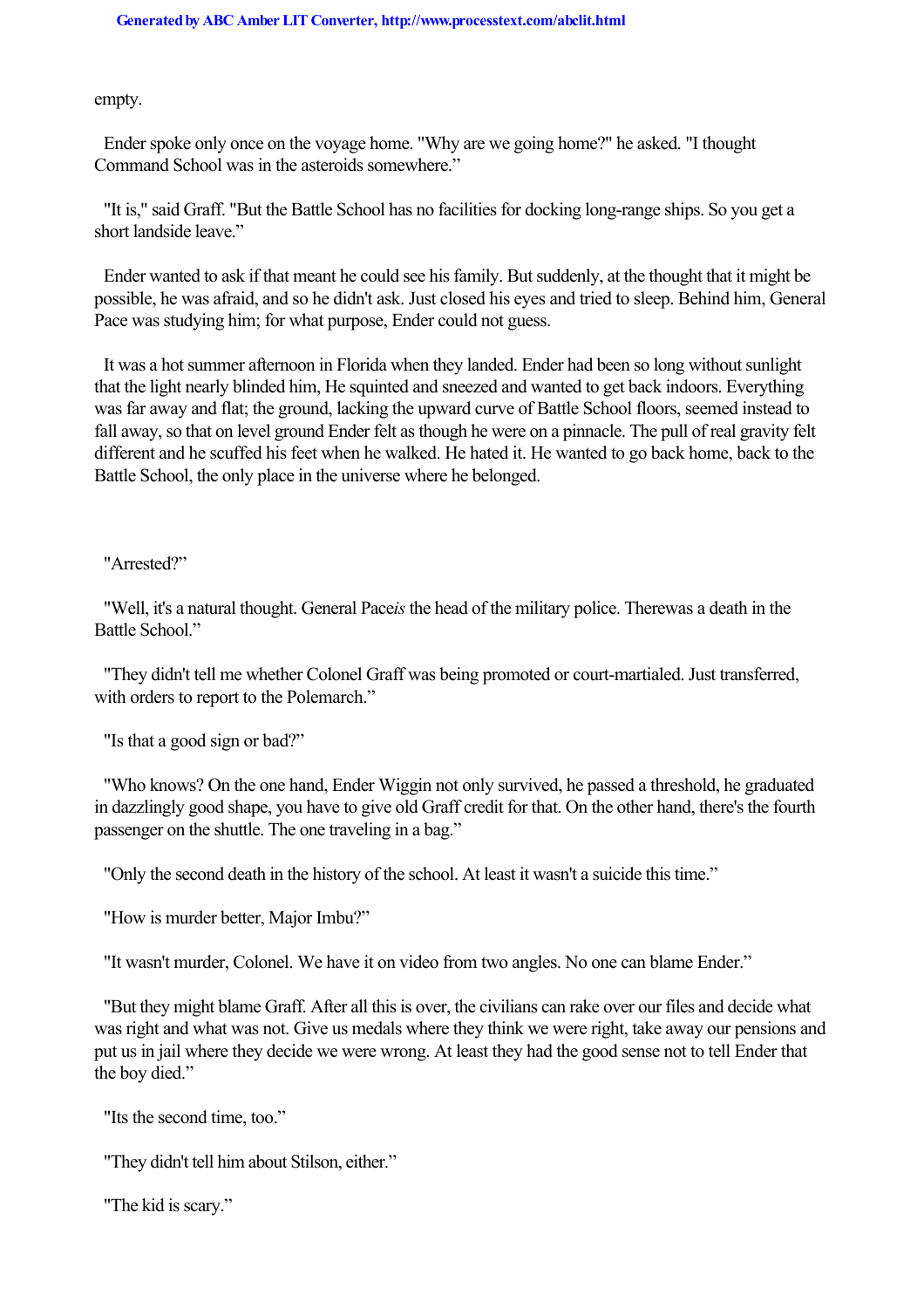"Ender Wiggin isn't a killer. He just wins -- thoroughly. If anybody's going to be scared, let it be the buggers"

"Makes you almost feel sorry for them, knowing Ender's going to be coming after them."

 "The only one I feel sorry for is Ender. But not sorry enough to suggest they ought to let up on him. I just got access to the material that Graff's been getting all this time. About fleet movements, that sort of thing. I used to sleep easy at night."

"Time's getting short?"

"I shouldn't have mentioned it. I can't tell you secured information."

"I know."

 "Let's leave it at this: they didn't get him to Command School a day too soon. And maybe a couple of years too late."

13

Valentine

"Children?"

 "Brother and sister. They had layered themselves five times through the nets -- writing for companies that paid for their memberships, that sort of thing. Devil of a time tracking them down."

"What are they hiding?"

 "Could be anything. The most obvious thing to hide, though, is their ages. The boy is fourteen, the girl is twelve."

"Which one is Demosthenes?"

"The girl. The twelve-year-old."

 "Pardon me. I don't really think it's funny, but I can't help but laugh. All this time we've been worried, all the time we've been trying to persuade the Russians not to take Demosthenes too seriously, we held up Locke as proof that Americans weren't all crazy warmongers. Brother and sister, prepubescent--"

"And their last name is Wiggin."

"Ah. Coincidence?"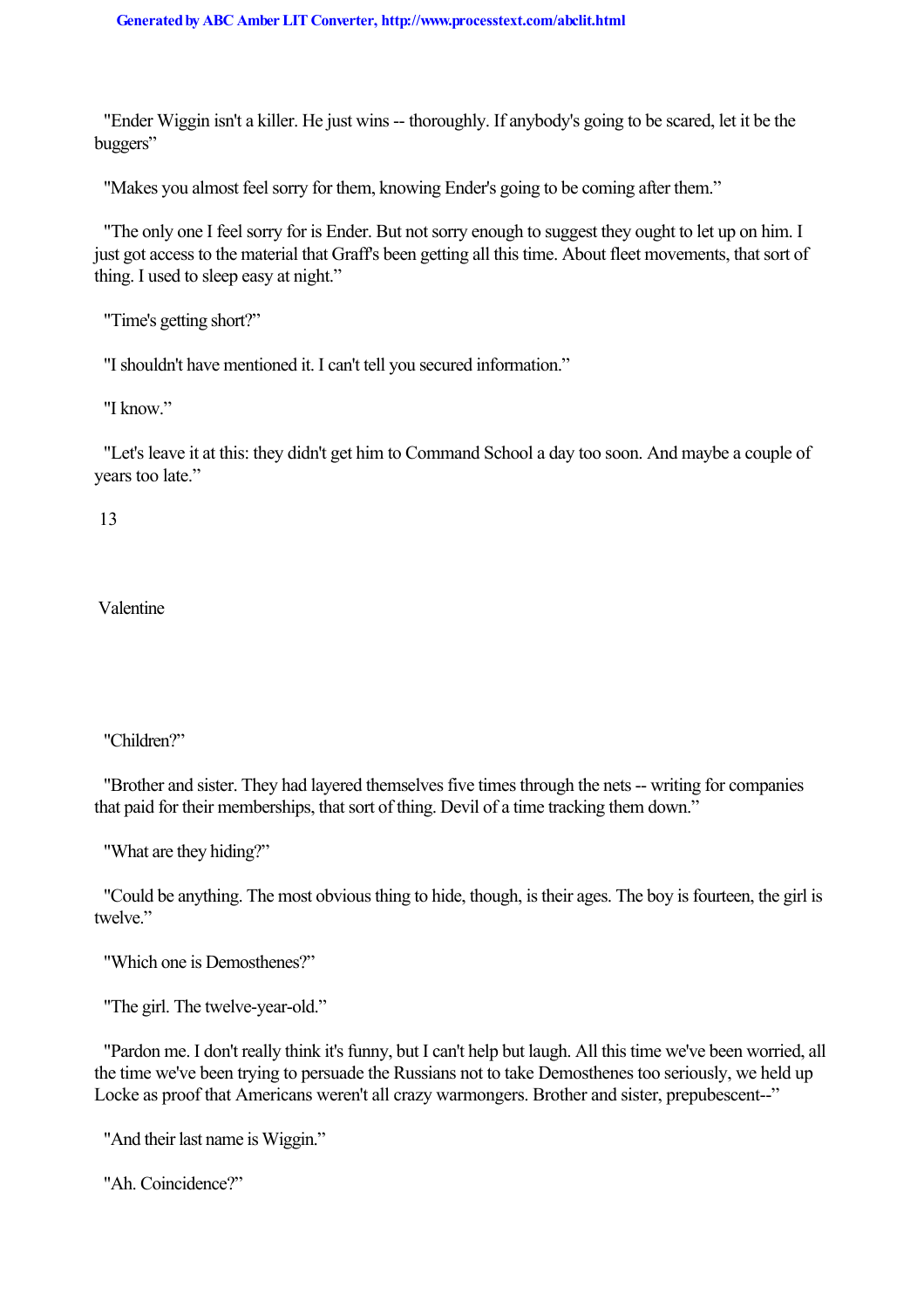"TheWiggin is a third. They are one and two."

"Oh, excellent. The Russians will never believe--"

"That Demosthenes and Locke aren't as much under our control asthe Wiggin."

"Is there a conspiracy? Is someone controlling them?"

 "We have been able to detect no contact between these two children and any adult who might be directing them."

 "That is not to say that someone might not have invented some method you can't detect. It's hard to believe that two children--"

 "I interviewed Colonel Graff when he arrived from the Battle School. It is his best judgment that nothing these children have done is out of their reach. Their abilities are virtually identical with --the Wiggin. Only their temperaments are different. What surprised him, however, was the orientation of the two personas. Demosthenes is definitely the girl, but Graff says the girl was rejected for Battle School because she was too pacific, too conciliatory, and above all, too empathic."

"Definitely not Demosthenes."

"And the boy has the soul of a jackal."

"Wasn't it Locke that was recently praised as 'The only truly open mind in America'?"

 "It's hard to know what's really happening. But Graff recommended, and I agree, that we should leave them alone. Not expose them. Make no report at this time except that we have determined that Locke and Demosthenes have no foreign connections and have no connections with any domestic group, either, except those publicly declared on the nets."

"In other words, give them a clean bill of health,"

 "I know Demosthenes seems dangerous, in part because he or she has such a wide following. But I think it's significant that the one of the two of them who is most ambitious has chosen the moderate, wise persona. And they're still just talking. They have influence, but no power."

"In my experience, influence*is* power."

"If we ever find them getting out of line, we can easily expose them."

 "Only in the next few years. The longer we wait, the older they get, and the less shocking it is to discover who they are."

 "You know what the Russian troop movements have been. There's always the chance that Demosthenes is*right* . In which case--"

 "We'd better have Demosthenes around. All right. We'll show them clean, for now. But watch them. And I, of course, have to find ways of keeping the Russians calm."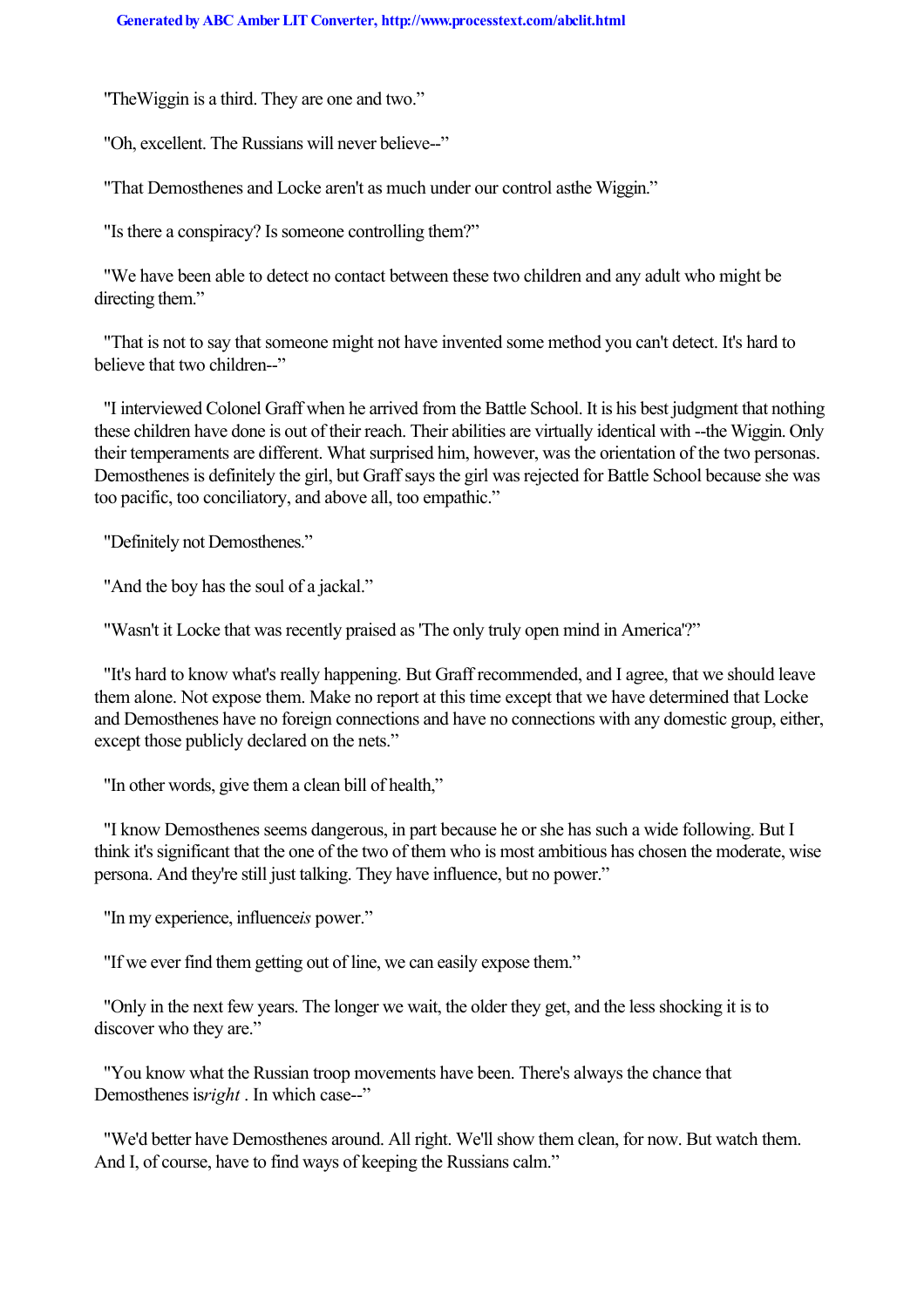In spite of all her misgivings, Valentine was having fun being Demosthenes. Her column was now being carried on practically every newsnet in the country, and it was fun to watch the money pile up in her attorney's accounts. Every now and then she and Peter would, in Demosthenes' name, donate a carefully calculated sum to a particular candidate or cause: enough money that the donation would be noticed, but not so much that the candidate would feel she was trying to buy a vote. She was getting so many letters now that her newsnet had hired a secretary to answer certain classes of routine correspondence for her. The fun letters, from national and international leaders, sometimes hostile, sometimes friendly, always diplomatically trying to pry into Demosthenes' mind -- those she and Peter read together, laughing in delight sometimes that people likethis were writing to children, and didn't know it.

 Sometimes, though, she was ashamed. Father was reading Demosthenes regularly; he never read Locke, or if he did, he said nothing about it. At dinner, though, he would often regale them with some telling point Demosthenes had made in that day's column. Peter loved it when Father did that -- "See, it shows that the common man is paying attention" -- but it made Valentine feel humiliated for Father. If he ever found out that all this timeI was writing the columns he told us about, and that I didn't even believe half the things I wrote, he would be angry and ashamed.

 At school, she once nearly got them in trouble, when her history teacher assigned the class to write a paper contrasting the views of Demosthenes and Locke as expressed in two of their early columns. Valentine was careless, and did a brilliant job of analysis. As a result, she had to work hard to talk the principal out of having her essay published on the very newsnet that carried Demosthenes' column. Peter was savage about it. "You write too much like Demosthenes, you can't get published, I should kill Demosthenes now, you're getting out of control."

 If he raged about that blunder, Peter frightened her still more when he went silent. It happened when Demosthenes was invited to take part in the President's Council on Education for the Future, a blue-ribbon panel that was designed to do nothing, but do it splendidly. Valentine thought Peter would take it as a triumph, but he did not. "Turn it down," he said.

 "Why should I?" she asked, "It's no work at all, and they even said that because of Demosthenes' well-known desire for privacy, they would net all the meetings. It makes Demosthenes into a respectable person, and--"

"And you love it that you got that before I did."

 "Peter, it isn't you and me, it's Demosthenes and Locke. We made them up. They aren't real. Besides, this appointment doesn't mean they like Demosthenes better than Locke, it just means that Demosthenes has a much stronger base of support. You knew he would. Appointing him pleases a large number of Russian-haters and chauvinists."

"It wasn't supposed to work this way. Locke was supposed to be the respected one."

 "He is! Real respect takes longer than official respect. Peter, don't be angry at me because I've done well with the things you told me to do."

 But he was angry, for days, and ever since then he had left her to think through all her own columns, instead of telling her what to write. He probably assumed that this would make the quality of Demosthenes' columns deteriorate, but if it did no one noticed. Perhaps it made him even angrier that she never came to him weeping for help. She had been Demosthenes too long now to need anyone to tell her what Demosthenes would think about things.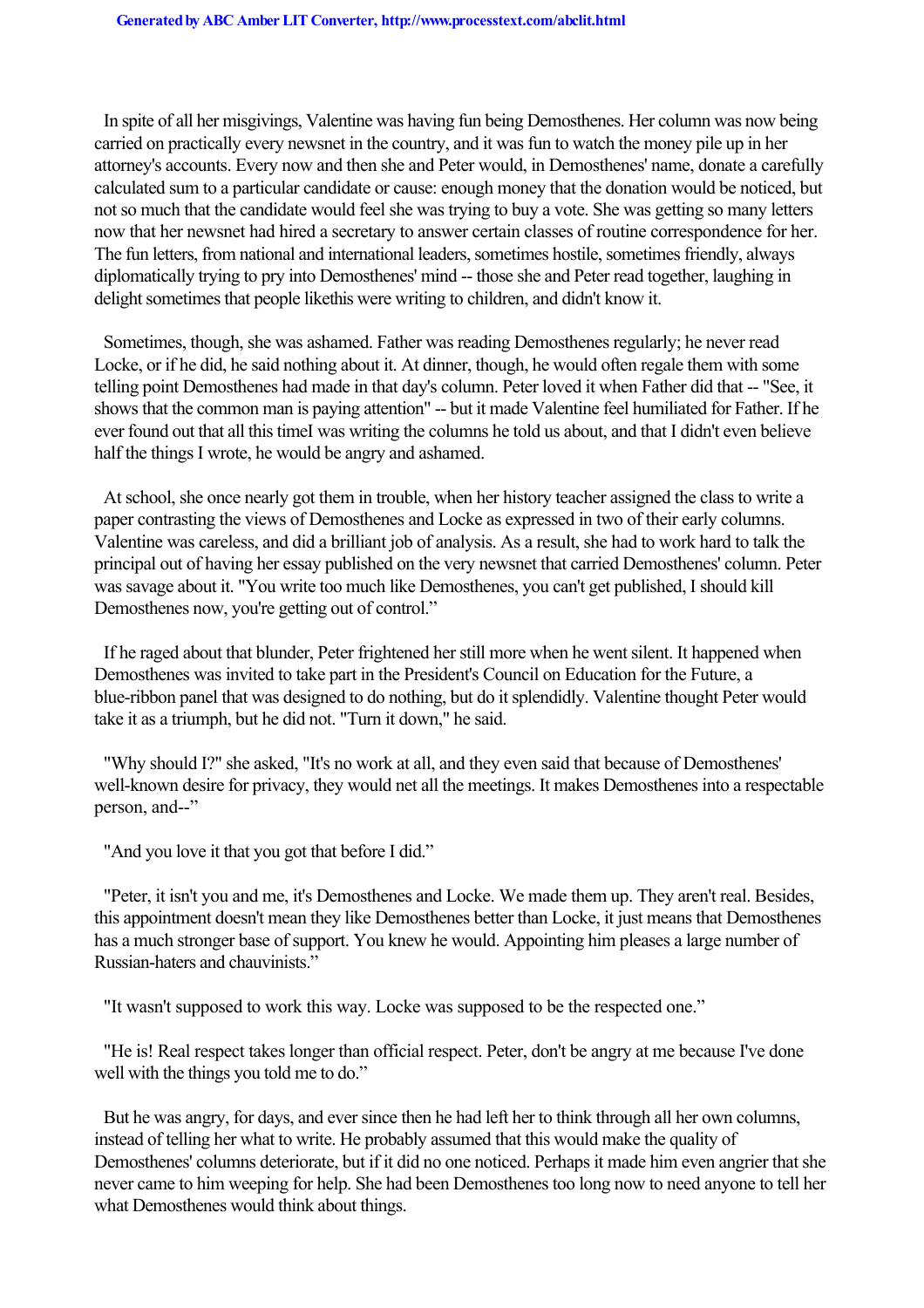And as her correspondence with other politically active citizens grew, she began to learn things, information that simply wasn't available to the general public. Certain military people who corresponded with her dropped hints about things without meaning to, and she and Peter put them together to build up a fascinating and frightening picture of Warsaw Pact activity. They were indeed preparing for war, a vicious and bloods earthbound war. Demosthenes wasn't wrong to suspect that the Warsaw Pact was not abiding by the terms of the League.

 And the character of Demosthenes gradually took on a life of his own. At times she found herself thinking like Demosthenes at the end of a writing session, agreeing with ideas that were supposed to be calculated poses. And sometimes she read Peter's Locke essays and found herself annoyed at his obvious blindness to what was really going on.

 Perhaps it's impossible to wear an identity without becoming what you pretend to be. She thought of that, worried about it for a few days, and then wrote a column using that as a premise, to show that politicians who toadied to the Russians in order to keep the peace would inevitably end up subservient to them in everything. It was a lovely bite at the party in power, and she got a lot of good mail about it. She also stopped being frightened of the idea of becoming, to a degree, Demosthenes. He's smarter than Peter and I ever gave him credit for, she thought.

 Graff was waiting for her after school. He stood leaning on his car. He was in civilian clothes, and he had gained weight, so she didn't recognize him at first. But he beckoned to her, and before he could introduce himself she remembered his name.

"I won't write another letter," she said. "I never should have written that one.

"You don't like medals, then, I guess."

"Not much."

"Come for a ride with me, Valentine."

"I don't ride with strangers."

He handed her a paper. It was a release form, and her parents had signed it.

"I guess you're not a stranger. Where are we going?"

"To see a young soldier who is in Greensboro on leave."

 She got in the car. "Ender's only ten years old," she said. "I thought you told us the first time he'd be eligible for a leave was when he was twelve."

"He skipped a few grades."

"So he's doing well?"

"Ask him when you see him."

"Why me? Why not the whole family?"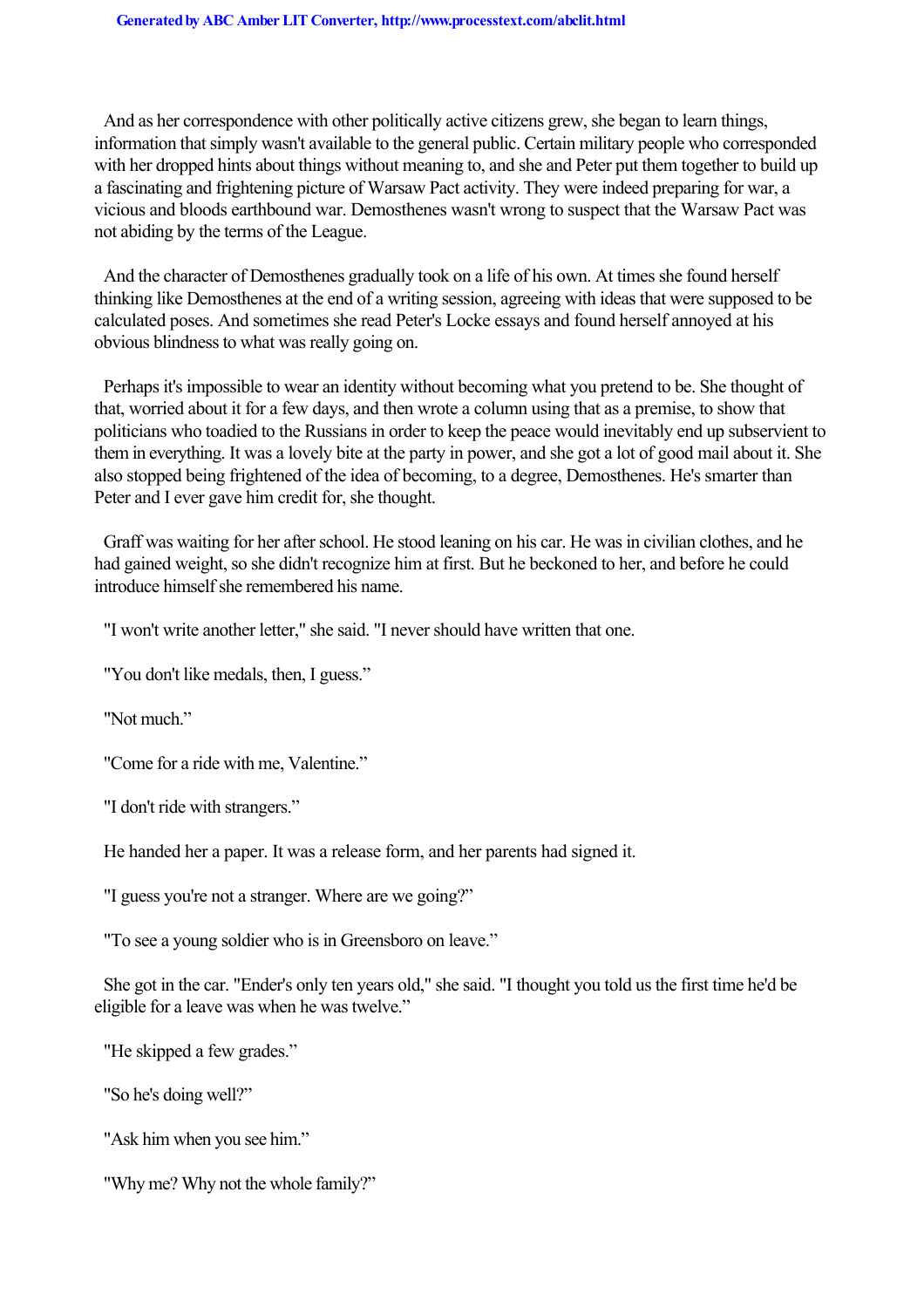Graff sighed. "Ender sees the world his own way. We had to persuade him to see you. As for Peter and your parents, he was not interested. Life at the Battle School was -- intense."

"What do you mean, he's gone crazy?"

 "On the contrary, he's the sanest person I know. He's sane enough to know that his parents are not particularly eager to reopen a book of affection that was closed quite tightly four years ago. As for Peter -- we didn't even suggest a meeting, and so he didn't have a chance to tell us to go to hell."

 They went out Lake Brandt Road and turned off just past the lake, following a road that wound down and up until they came to a white clapboard mansion that sprawled along the top of a hill. It looked over Lake Brandt on one side and a five-acre private lake on the other. "This is the house that Medly's Mist-E-Rub built," said Graff. "The I.F. picked it up in a tax sale about twenty years ago. Ender insisted that his conversation with you should not be bugged. I promised him it wouldn't be, and to help inspire confidence, the two of you are going out on a raft he built himself. I should warn you, though. I intend to ask you questions about your conversation when it is finished. You don't have to answer, but I hope you will."

"I didn't bring a swimming suit."

"We can provide one."

"One that isn't bugged?"

"At some point, there must be trust. For instance, I know who Demosthenes really is."

She felt a thrill of fear run through her, but said nothing.

 "I've known since I landed from the Battle School, There are, perhaps, six of us in the world who know his identity. Not counting the Russians -- God only knows what they know. But Demosthenes has nothing to fear from us. Demosthenes can trust our discretion. Just as I trust Demosthenes not to tell Locke what's going on here today. Mutual trust. We tell each other things."

 Valentine couldn't decide whether it was Demosthenes they approved of, or Valentine Wiggin. If the former, she would not trust them; if the latter, the perhaps she could. The fact that they did not want her to discuss this with Peter suggested that perhaps they knew the difference between them. She did not stop to wonder whether she herself knew the difference any more.

"You said he built the raft. How long has be been here?"

 "Two months. We meant his leave to last only a few days. But you see, he doesn't seem interested in going on with his education."

"Oh. So I'm therapy again."

 "This time we can't censor your letter, We're just taking our chances. We need your brother badly. Humanity is on the cusp."

 This time Val had grown up enough to know just how much danger the world was in. And she had been Demosthenes long enough that she didn't hesitate to do her duty. "Where is he?"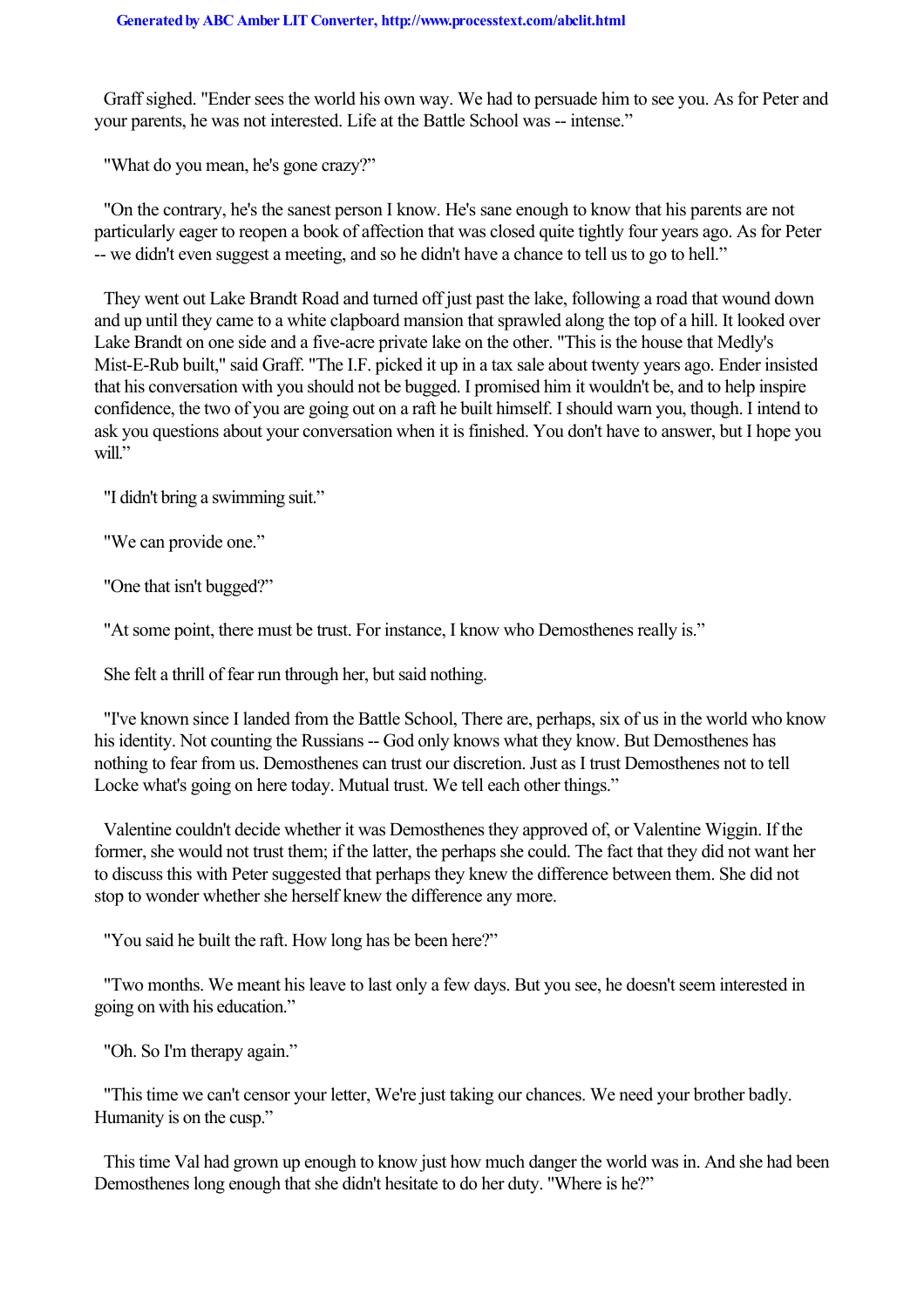"Down at the boat slip."

"Where's the swimming suit?"

 Ender didn't wave when she walked down the hill toward him, didn't smile when she stepped onto the floating boat slip. But she knew that he was glad to see her, knew it because of the way his eyes never left her face.

"You're bigger than I remembered," she said stupidly.

"You too," he said. "I also remembered that you were beautiful."

"Memory does play tricks on us."

 "No. Your face is the same, but I don't remember what beautiful means anymore. Come on. Let's go out into the lake."

She looked at the small raft with misgivings.

 "Don't stand up on it, that's all," he said. He got on by crawling, spiderlike, on toes and fingers. "It's the first thing I built with my own hands since you and I used to build with blocks. Peter-proof buildings."

 She laughed. They used to take pleasure in building things that would stand up even when a lot of the obvious supports had been removed. Peter, in turn, liked to remove a block here or there, so the structure would be fragile enough that the next person to touch it would knock it down. Peter was an ass, but he did provide some focus to their childhood.

"Peter's changed," she said.

"Let's not talk about him," said Ender.

"All right."

 She crawled onto the boat, not as deftly as Ender. He used a paddle to maneuver them slowly toward the center of the private lake. She noticed aloud that he was sunbrowned and strong.

 "The strong part comes from Battle School. The sunbrowning comes from this lake. I spend a lot of time on the water. When I'm swimming, it's like being weightless. I miss being weightless. Also, when I'm here on the lake, the land slopes up in every direction."

"Like living in a bowl."

"I've lived in a bowl for four years."

"So we're strangers now?"

"Aren't we, Valentine?"

 "No," she said. She reached out and touched his leg. Then, suddenly, she squeezed his knee, right where he had always been most ticklish.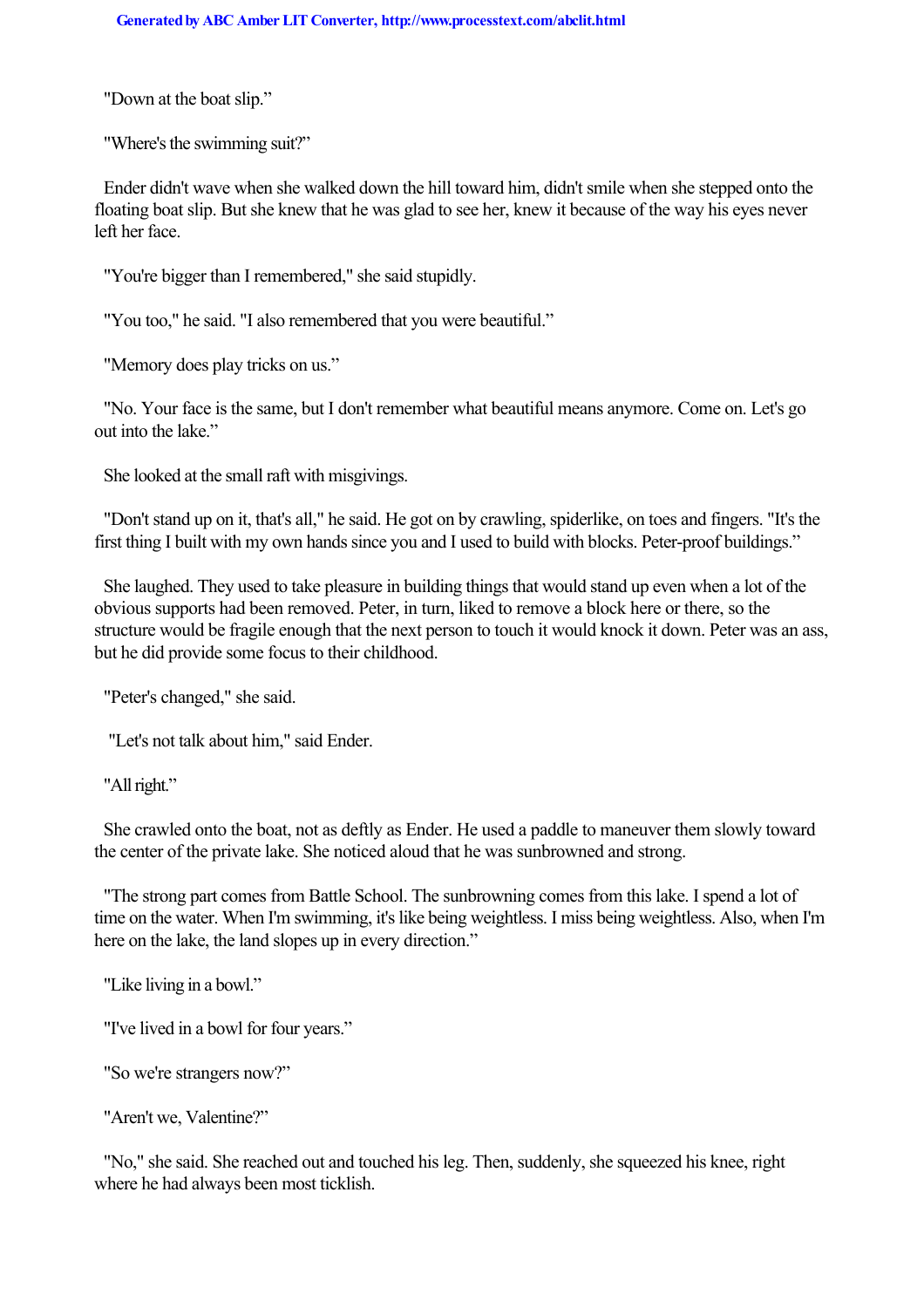But almost at the same moment, he caught her wrist in his hand. His grip was very strong, even though his hands were smaller than hers and his own arms were slender and tight. For a moment he looked dangerous; then he relaxed. "Oh, yes," he said. "You used to tickle me."

 In answer, she dropped herself over the side of the raft. The water was clear and clean, and there was no chlorine in it. She swam for a while, then returned to the raft and lay on it in the hazy sunlight. A wasp circled her, then landed on the raft beside her head. She knew it was there, and ordinarily would have been afraid of it. But not today. Let it walk on this raft, let it bake in the sun as I'm doing.

 Then the raft rocked, and she turned to see Ender calmly crushing the life out of the wasp with one finger. "These are a nasty breed," Ender said. "They sting you without waiting to be insulted first," He smiled. "I've been learning about pre-emptive strategies. I'm very good. No one ever beat me. I'm the best soldier they ever had."

"Who would expect less?" she said. "You're a Wiggin."

"Whatever that means," he said.

 "It means that you are going to make a difference in the world." And she told him what she and Peter were doing.

"How old is Peter, fourteen? Already planning to take over the world?"

"He thinks he's Alexander the Great. And why shouldn't he be? Why shouldn't*you* be, too?"

"We can'thoth be Alexander."

 "Two faces of the same coin. And I am the metal in between." Even as she said it, she wondered if it was true. She had shared so much with Peter these last few years that even when she thought she despised him, she understood him. While Ender had been only a memory till now. A very small, fragile boy who needed her protection. Not this cold-eyed, dark-skinned manling who kills wasps with his fingers. Maybe he and Peter and I are all the same, and have been all along. Maybe we only thought we were different from each other out of jealousy.

"The trouble with coins is, when one face is up, the other face is down."

And right now you think you're down. "They want me to encourage you to go on with your studies."

 "They aren't studies, they're games. All games, from beginning to end, only they change the rules whenever they feel like it." He held up a limp hand. "See the strings?"

"But you can use them, too."

 "Only if they want to be used. Only if they think they're using you. No, it's too hard, I don't want to play anymore. Just when I start to be happy, just when I think I can handle things, they stick in another knife. I keep having nightmares, now that I'm here. I dream I'm in the battleroom, only instead of being weightless, they're playing games with gravity. They keep changing its direction. So I never end up on the wall I launched for. I never end up where I meant to go. And I keep pleading with them just to let me get to the door, and they won't let me out, they keep sucking me back in."

She heard the anger in his voice and assumed it was directed at her. "I suppose that's what I'm here for.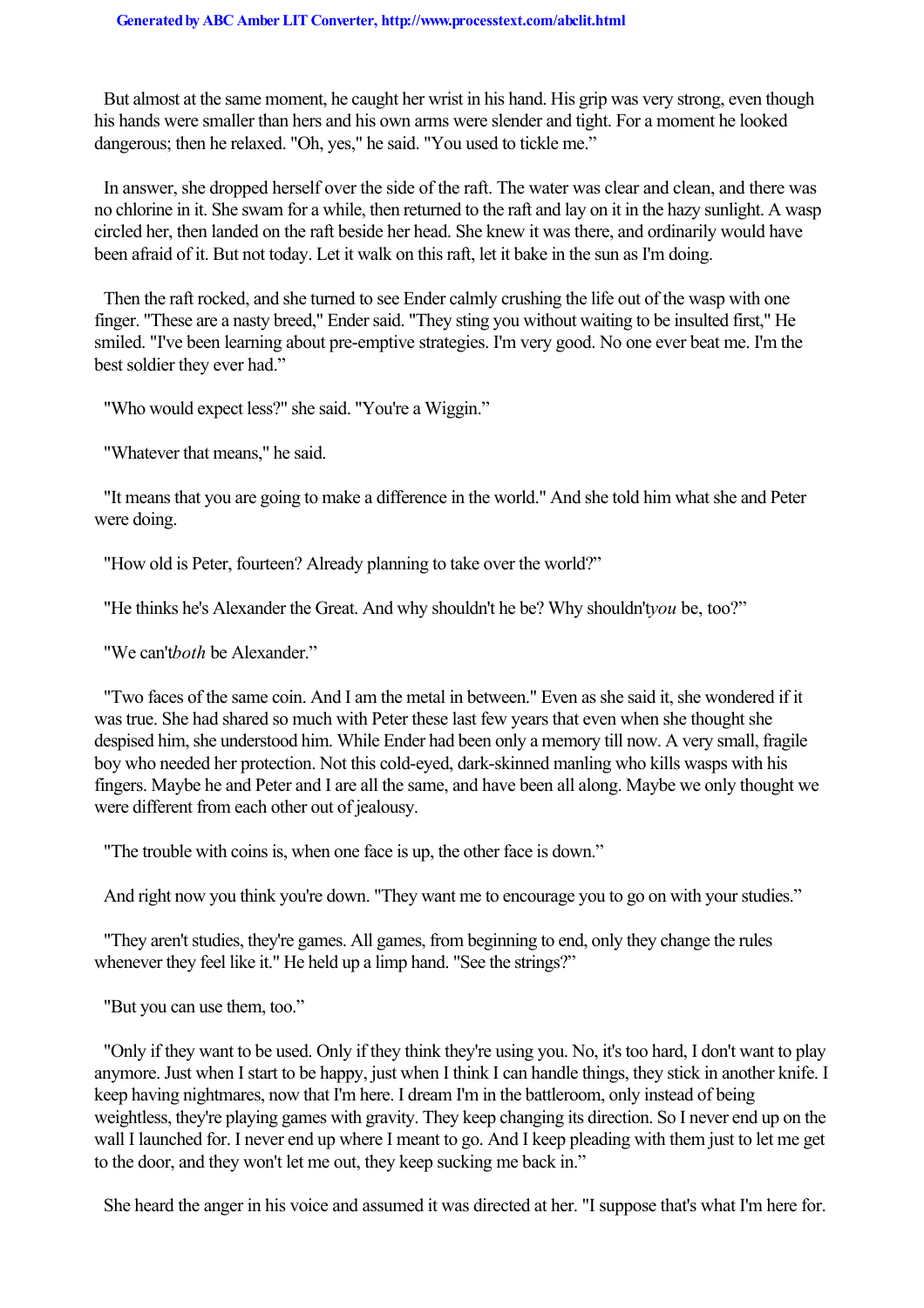To suck you back in."

"I didn't want to see you."

"They told me."

"I was afraid that I'd still love you."

"I hoped that you would."

"My fear, your wish -- both granted."

 "Ender, it really is true. We may be young, but we're not powerless. We play by their rules long enough, and it becomes our game." She giggled. "I'm on a presidential commission. Peter is so angry."

 "They don't let me use the nets. There isn't a computer in the place, except the household machines that run the security system and the lighting. Ancient things. Installed back a century ago, when they made computers that didn't hook up with anything. They took away my army, they took away my desk, and you know something? I don't really mind."

"You must be good company for yourself."

"Not me. My memories."

"Maybe that's who you are, what you remember."

"No. My memories of strangers. My memories of the buggers."

 Valentine shivered, as if a cold breeze had suddenly passed. "I refuse to watch the bugger vids anymore. They're always the same.

 "I used to study them for hours. The way their ships move through space. And something funny, that only occurred to me lying out here on the lake. I realized that all the battles in which buggers and humans fought hand to hand, all those are from the First Invasion. All the scenes from the Second Invasion, when our soldiers are in I.F. uniforms, in those scenes the buggers are always already dead. Lying there, slumped over their controls. Not a sign of struggle or anything. And Mazer Rackham's battle -- they never show us any footage from that battle."

"Maybe it's a secret weapon."

 "No, no, I don't care about how we killed them. It's the buggers themselves. I don't know anything about them, and yet someday I'm supposed to fight them. I've been through a lot of fights in my life, sometimes games, sometimes -- not games. Every time, I've won because I could understand the way my enemy thought. From what theydid . I could tell what they thought I was doing, how they wanted the battle to take shape. And I played off of that. I'm very good at that. Understanding how other people think."

 "The curse of the Wiggin children." She joked, but it frightened her, that Ender might understand her as completely as he did his enemies. Peter always understood her, or at least thought he did, but he was such a moral sinkhole that she never had to feel embarrassed when he guessed even her worst thoughts. But Ender -- she did not want him to understand her. It would make her naked before him. She would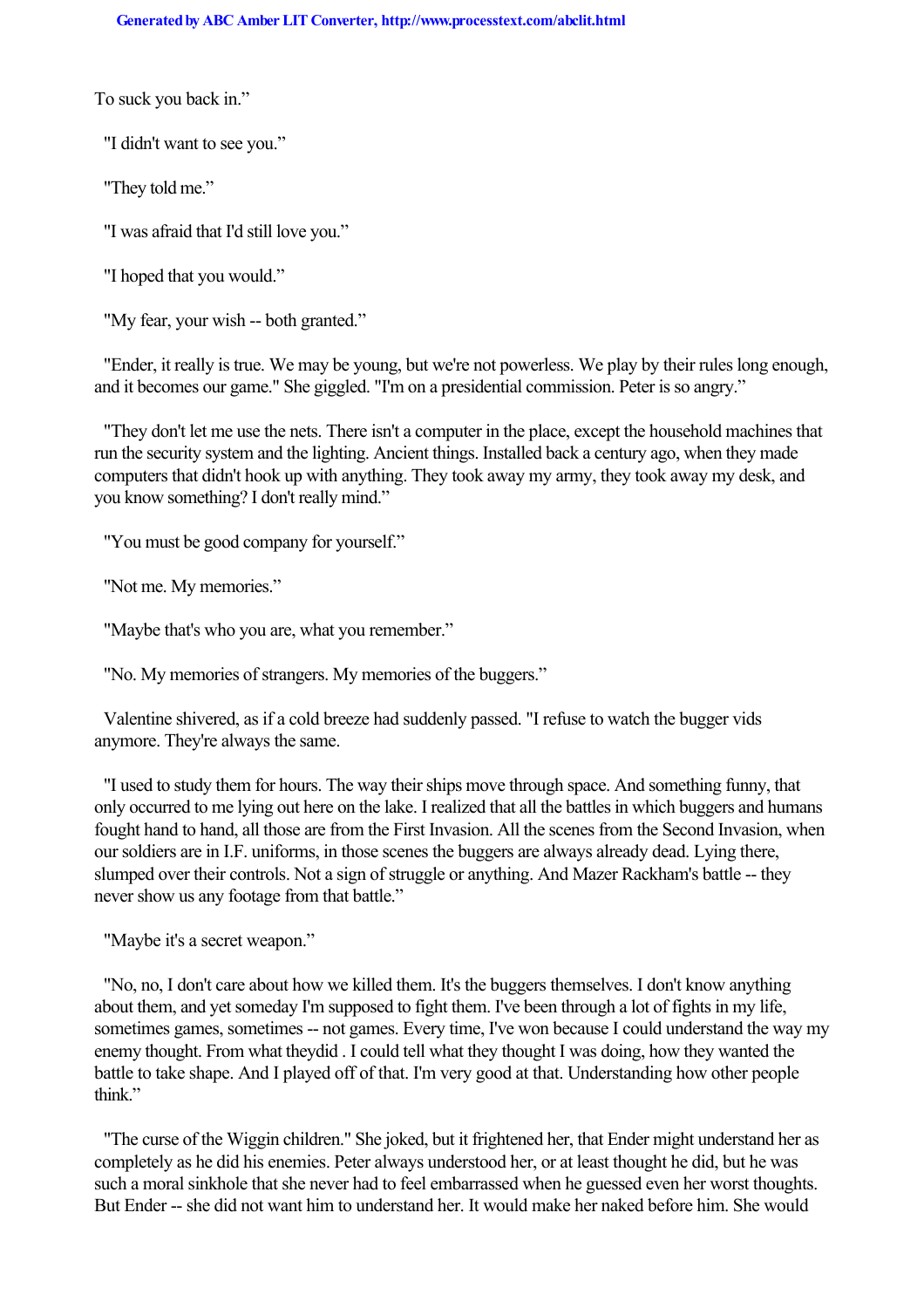### **Generated by ABC Amber LIT Converter, <http://www.processtext.com/abclit.html>**

be ashamed. "You don't think you can beat the buggers unless you know them."

 "It goes deeper than that. Being here alone with nothing to do, I've been thinking about myself, too. Trying to understand why I hate myself so badly."

"No, Ender."

 "Don't tell me 'No, Ender.' It took me a long time to realize that I did, but believe me, I did. Do. And it came down to this: In the moment when I truly understand my enemy, understand him well enough to defeat him, then in that very moment I also love him. I think it's impossible to really understand somebody, what they want, what they believe, and not love them the way they love themselves. And then, in that very moment when I*love* them--"

"You beat them." For a moment she was not afraid of his understanding.

 "No, you don't understand. I*destroy* them. I make it impossible for them to ever hurt me again. I grind them and grind them until they don't*exist* ."

 "Of course you don't." And now the fear came again, worse than before. Peter has mellowed, but you, they've made you into a killer. Two sides of the same coin, but which side is which?

"I've really hurt some people, Val. I'm not making this up."

"I know, Ender." How will you hurt me?

 "See what I'm becoming, Val?" he said softly. "Even you are afraid of me." And he touched her cheek so gently that she wanted to cry. Like the touch of his soft baby hand when he was still an infant. She remembered that, the touch of his soft and innocent hand on her cheek.

"I'm not," she said, and in that moment it was true.

"You should be"

No. I shouldn't. "You're going to shrivel up if you stay in the water. Also, the sharks might get you."

 He smiled. "The sharks learned to leave me alone a long time ago." But he pulled himself onto the raft, bringing a wash of water across it as it tipped. It was cold on Valentine's back.

 "Ender, Peter's going to do it. He's smart enough to take the time it takes, but he's going to win his way into power -- if not right now, then later. I'm not sure yet whether that'll be a good thing or a bad thing. Peter can be cruel, but he knows the getting and keeping of power, and there are signs that once the bugger war is over, and maybe even before it ends, the world will collapse into chaos again. The Warsaw Pact was on its way to hegemony before the First Invasion. If they try for it afterward--"

"So even Peter might be a better alternative."

 "You've been discovering some of the destroyer in yourself, Ender. Well, so have I. Peter didn't have a monopoly on that, whatever the testers thought. And Peter has some of the builder in him. He isn't kind, but he doesn't break every good thing he sees anymore. Once you realize that power will always end up with the sort of people who crave it, I think that there are worse people who could have it than Peter."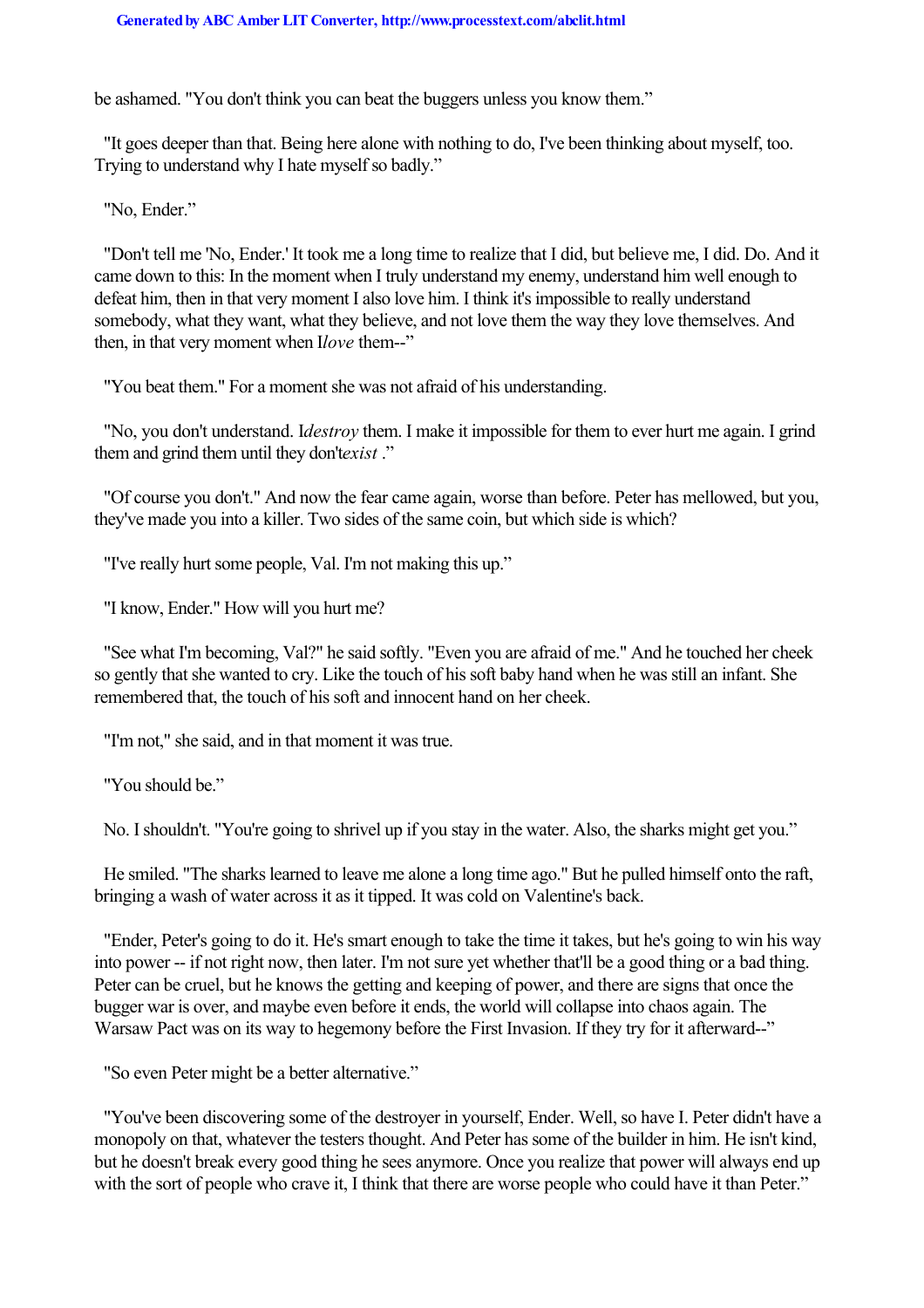"With that strong a recommendation, I could vote for him myself."

 "Sometimes it seems absolutely silly. A fourteen-year-old boy and his kid sister plotting to take over the world." She tried to laugh. It wasn't funny. "We aren't just ordinary children, are we. None of us."

"Don't you sometimes wish we were?"

 She tried to imagine herself being like the other girls at school. Tried to imagine life if she didn't feel responsible for the future of the world. "It would be so dull."

"I don't think so." And he stretched out on the raft, as if he could lie on the water forever.

 It was true. Whatever they did to Ender in the Battle School, they had spent his ambition. He really did not want to leave the sun-warmed waters of this bowl.

 No, she realized. No, hebelieves that he doesn't want to leave here, but there is still too much of Peter in him. Or too much of me. None of us could be happy for long, doing nothing. Or perhaps it's just that none of us could be happy living with no other company than ourself.

So she began to prod again. "What is the one name that everyone in the world knows?"

"Mazer Rackham"

"And what if you win the next war, the way Mazer did?"

 "Mazer Rackham was a fluke. A reserve. Nobody believed in him. He just happened to be in the right place at the right time."

 "But suppose you do it. Suppose you beat the buggers and your name is known the way Mazer Rackham's name is known."

"Let somebody else be famous. Peter wants to be famous. Let him save the world."

 "I'm not talking about fame, Ender. I'm not talking about power, either. I'm talking about accidents, just like the accident that Mazer Rackham happened to be the one who was there when somebody had to stop the buggers."

"If I'm here," said Ender, "then I won't be there. Somebody else will. Let them have the accident."

 His tone of weary unconcern infuriated her. "I'm talking about*my* life, you self-centered little bastard." If her words bothered him, he didn't show it. Just lay there, eyes closed. "When you were little and Peter tortured you, it's a good thing I didn't lie back and wait for Mom and Dad to save you. They never understood how dangerous Peter was. I knew you had the monitor, but I didn't wait for*them* , either. Do you know what Peter used to do to me because I stopped him from hurting you?"

"Shut up," Ender whispered.

 Because she saw that his chest was trembling, because she knew that she had indeed hurt him, because she knew that just like Peter, she had found his weakest place and stabbed him there, she fell silent.

"I can't beat them," Ender said softly, "I'll be out there like Mazer Rackham one day, and everybody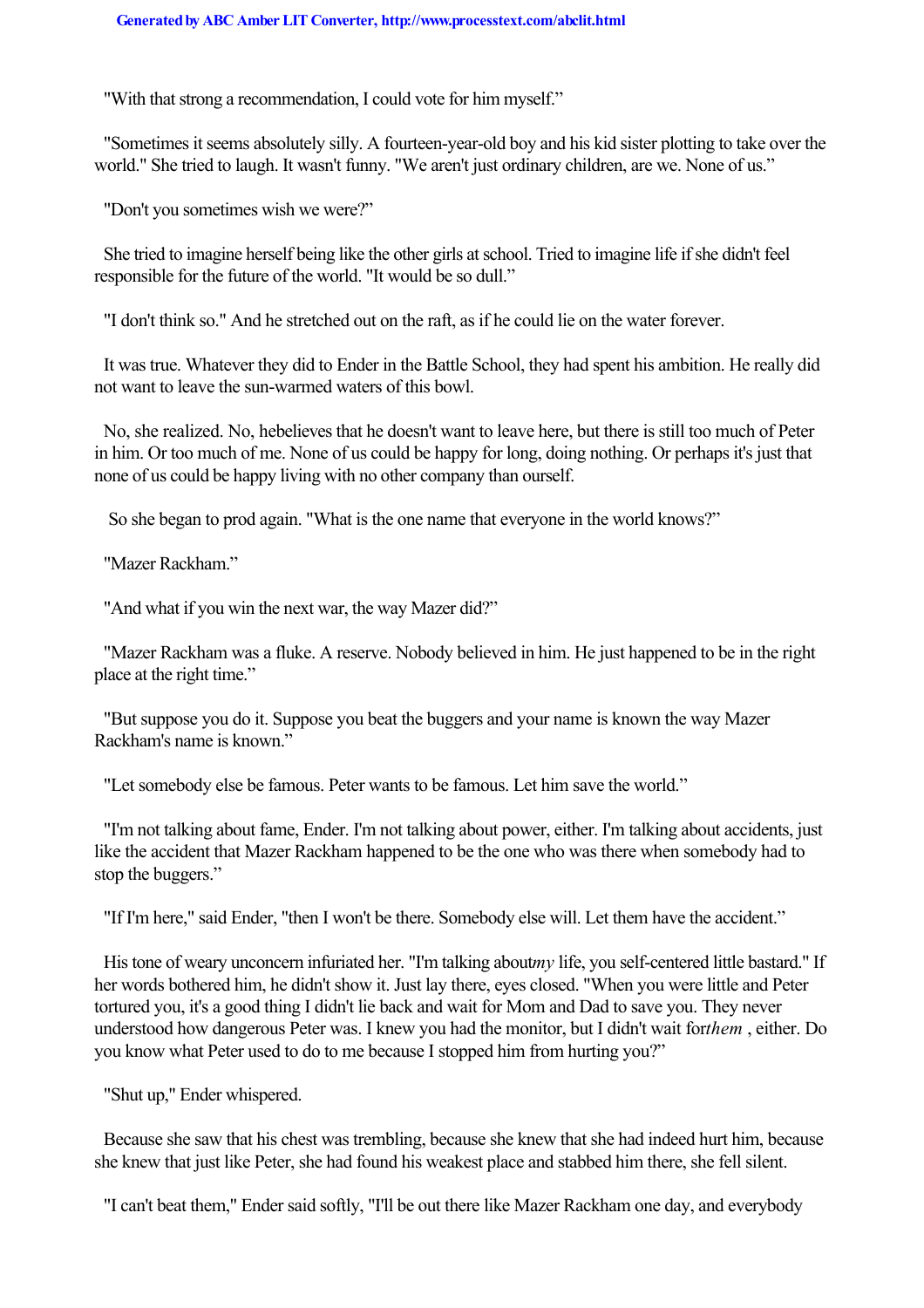will be depending on me, and I won't be able to do it."

 "If you can't, Ender, then nobody could. If you can't beat them, then they deserve to win because they're stronger and better than us. It won't be your fault."

"Tell it to the dead."

"If not you, then who?"

"Anybody."

 "Nobody, Ender. I'll tell you something. If you try and lose then it isn't your fault. But if you don't try and we lose, then it's all your fault. You killed us all."

"I'm a killer no matter what."

 "What else should you be? Human beings didn't evolve brains in order to lie around on lakes. Killing's the first thing we learned. And a good thing we did, or we'd be dead, and the tigers would own the earth"

"I could never beat Peter. No matter what I said or did. I never could."

So it came back to Peter. "He was years older than you. And stronger."

"So are the buggers."

 She could see his reasoning. Or rather, his unreasoning. He could win all he wanted, but he knew in his heart that there was always someone who could destroy him, He always knew that he had not really won, because there was Peter, undefeated champion.

"You want to beat Peter?" she asked.

"No," he answered.

 "Beat the buggers. Then come home and see who notices Peter Wiggin anymore. Look him in the eye when all the world loves and reveres you. That'll be defeat in his eyes, Ender. That's how you win."

"You don't understand," he said.

"Yes I do."

"No you don't. I don't want to beat Peter."

"Then what do you want?"

"I want him to love me"

She had no answer. As far as she knew, Peter didn't love anybody.

Ender said nothing more. Just lay there. And lay there.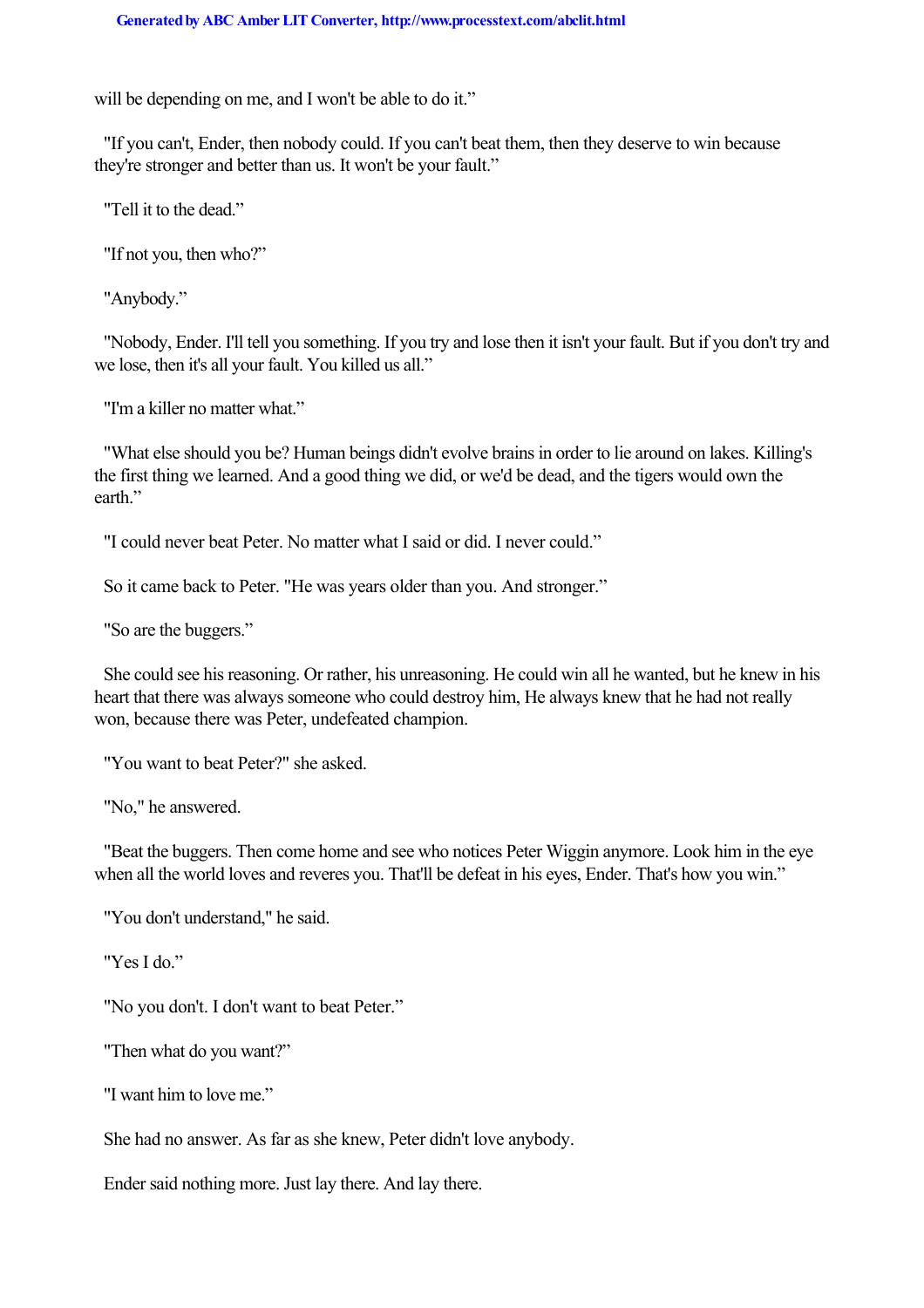Finally Valentine, the sweat dripping off her, the mosquitos beginning to hover as the dusk came on, took one final dip in the water and then began to push the raft in to shore. Ender showed no sign that he knew what she was doing, but his irregular breathing told her that he was not asleep. When they got to shore, she climbed onto the dock and said, "*I*love you, Ender. More than ever. No matter what you decide<sup>"</sup>

 He didn't answer. She doubted that he believed her. She walked back up the hill, savagely angry at them for making her come to Ender like this. For she had, after all, done just what they wanted. She had talked Ender into going back into his training, and he wouldn't soon forgive her for that.

 Ender came in the door, still wet from his last dip in the lake. It was dark outside, and dark in the room where Graff waited for him.

"Are we going now?" asked Ender.

"If you want to," Graff said.

"When?"

"When you're ready."

 Ender showered and dressed. He was finally used to the way civilian clothes fit together, but he still didn't feel right without a uniform or a flash suit. I'll never wear a flash suit again, he thought. That was the Battle School game, and I'm through with that. He heard the crickets chirping madly in the woods; in the near distance he heard the crackling sound of a car driving slowly on gravel.

 What else should he take with him? He had read several of the books in the library, but they belonged to the house and he couldn't take them. The only thing he owned was the raft he had made with his own hands. That would stay here, too.

 The lights were on now in the room where Graff waited. He, too, had changed clothing. He was back to uniform.

 They sat in the back seat of the car together, driving along country roads to come at the airport from the back. "Back when the population was growing," said Graff, "they kept this area in woods and farms. Watershed land. The rainfall here starts a lot of rivers flowing, a lot of underground water moving around. The Earth is deep, and right to the heart it's alive, Ender. We people only live on the top, like the bugs that live on the scum of the still water near the shore."

### Ender said nothing.

 "We train our commanders the way we do because that's what it takes -- they have to think in certain ways. They can't be distracted by a lot of things, so we isolate them. You. Keep you separate. And it works. But it's so easy, when you never meet people, when you never know the Earth itself, when you live with metal walls keeping out the cold of space, it's easy to forget why Earth is worth saving. Why the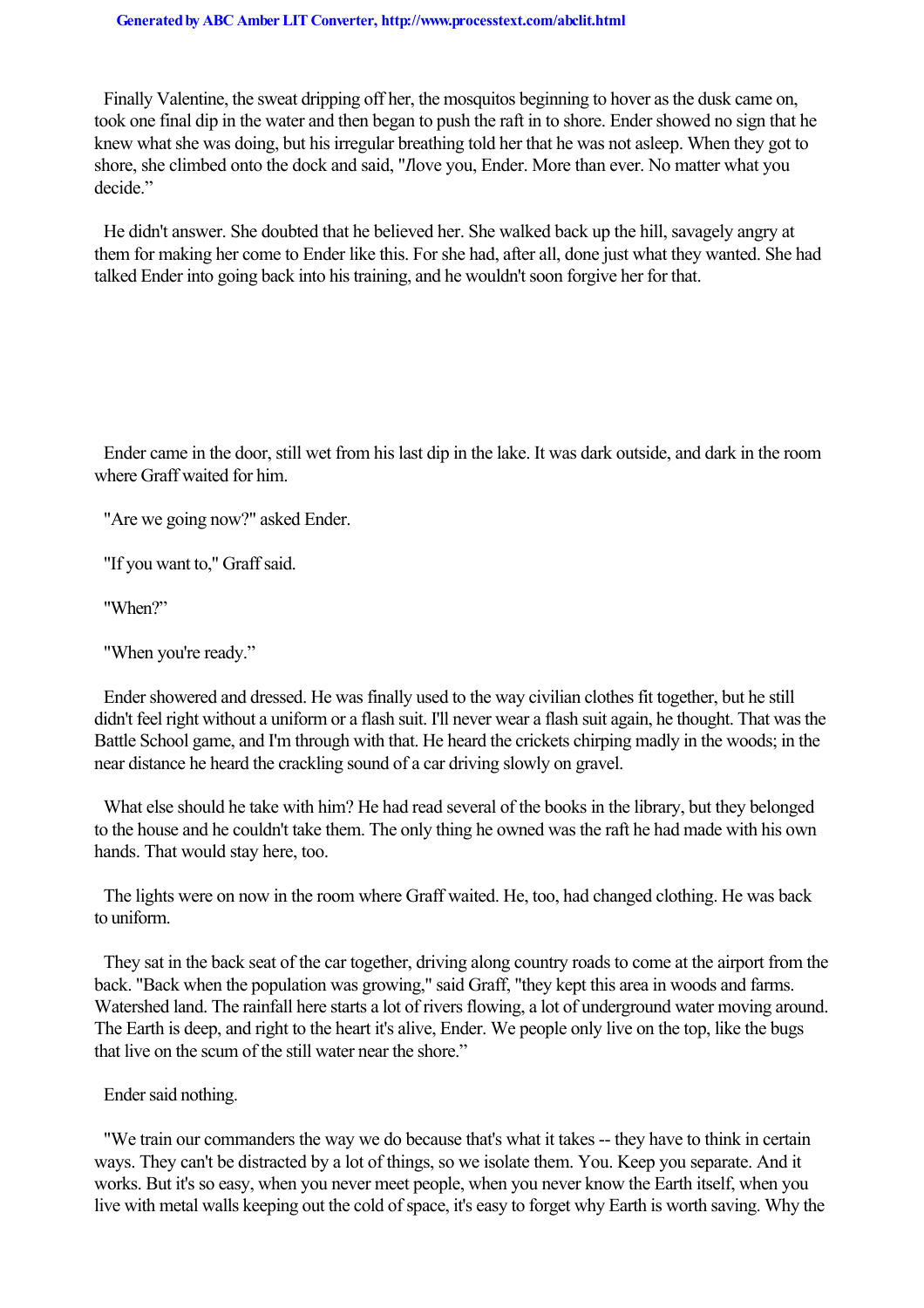world of people might be worth the price you pay."

 So that's why you brought me here, thought Ender. With all your hurry, that's why you took three months, to make me love Earth. Well, it worked. All your tricks worked. Valentine, too; she was another one of your tricks, to make me remember that I'm not going to school for myself. Well, I remember.

 "I may have used Valentine," said Graff, "and you may hate me for it, Ender, but keep this in mind -- it only works because what's between you, that's real, that's what matters. Billions of those connections between human beings. That's what you're fighting to keep alive."

Ender turned his face to the window and watched the helicopters and dirigibles rise and fall.

 They took a helicopter to the I.F. spaceport at Stumpy Point. It was officially named for a dead Hegemon, but everybody called it Stumpy Point, after the pitiful little town that had been paved over when they made the approaches to the vast islands of steel and concrete that dotted Pamlico Sound. There were still waterbirds taking their fastidious little steps in the saltwater, where mossy trees dipped down as if to drink. It began to rain lightly, and the concrete was black and slick; it was hard to tell where it left off and the Sound began.

 Graff led him through a maze of clearances. Authority was a little plastic ball that Graff carried. He dropped it into chutes, and doors opened and people stood up and saluted and the chutes spat out the ball and Graff went on. Ender noticed that at first everyone watched Graff, but as they penetrated deeper into the spaceport, people began watching Ender. At first it was the man of real authority they noticed, but later, where everyone had authority, it was his cargo they cared to see.

 Only when Graff strapped himself into the shuttle seat beside him hid Ender realize Graff was going to launch with him.

"How far?" asked Ender. "How far are you going with me?"

Graff smiled thinly. "All the way, Ender."

"Are they making you administrator of Command School?"

"No."

 So they had removed Graff from his post at Battle School solely to accompany Ender to his next assignment. How important am I, he wondered. And like a whisper of Peter's voice inside his mind, he heard the question, How can I use this?

 He shuddered and tried to think of something else. Peter could have fantasies about ruling the world, but Ender didn't have them. Still, thinking back on his life in Battle School, it occurred to him that although he bad never sought power, he had always had it. But he decided that it was a power born of excellence, not manipulation. He had no reason to be ashamed of it. He had never, except perhaps with Bean, used his power to hurt someone. And with Bean, things had worked well after all. Bean had become a friend, finally, to take the place of the lost Alai, who in turn took the place of Valentine. Valentine, who was helping Peter in his plotting. Valentine, who still loved Ender no matter what happened. And following that train of thought led him back to Earth, back to the quiet hours in the center of the clear water ringed by a bowl of tree-covered hills. That is Earth, he thought. Not a globe thousands of kilometers around, but a forest with a shining lake, a house hidden at the crest of the hill, high in the trees, a grassy slope leading upward from the water, fish leaping and birds strafing to take the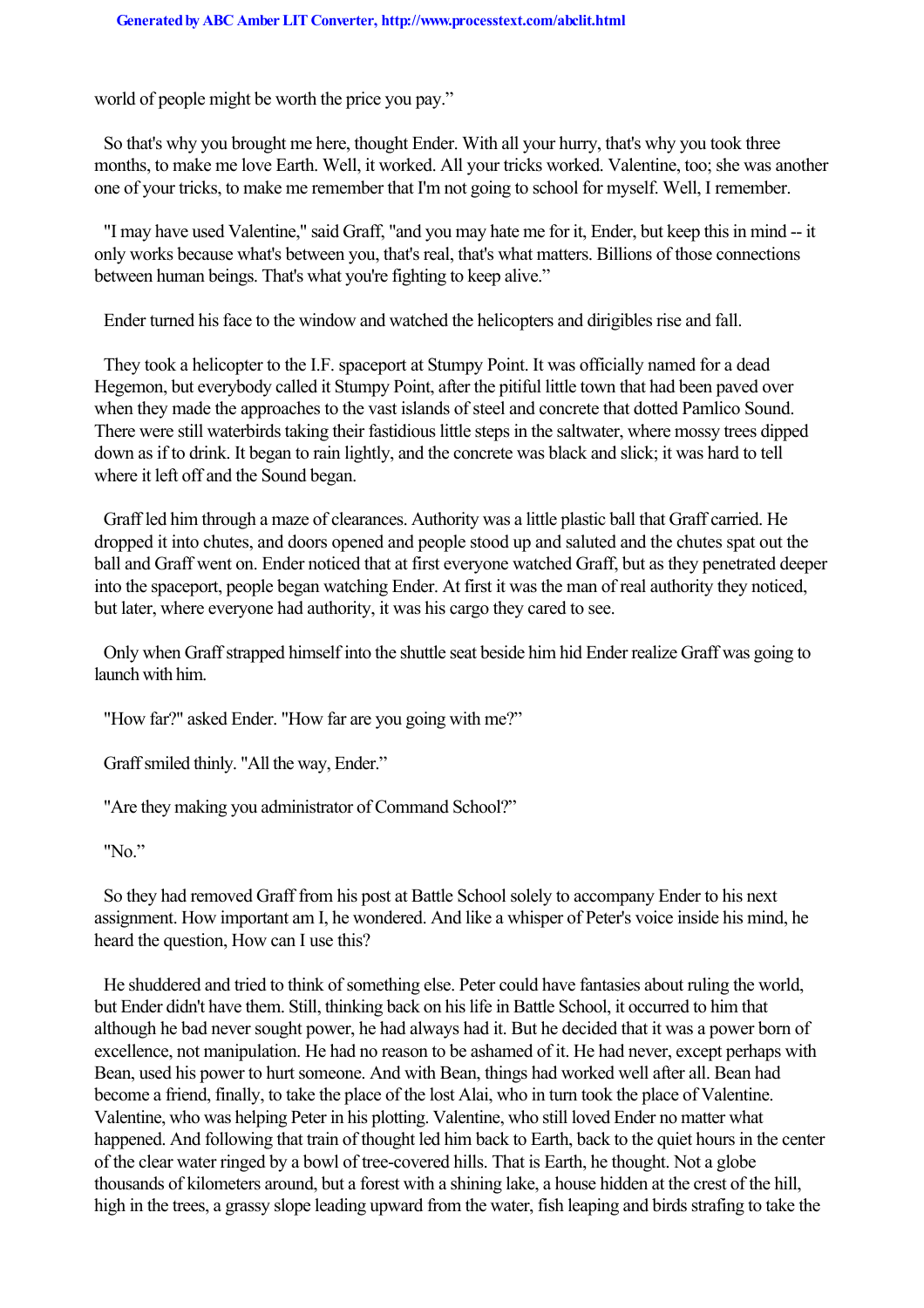bugs that lived at the border between water and sky. Earth was the constant noise of crickets and winds and birds. And the voice of one girl, who spoke to him out of his far-off childhood. The same voice that had once protected him from terror. The same voice that he would do anything to keep alive, even return to school, even leave Earth behind again for another four or forty or four thousand years. Even if she loved Peter more.

 His eyes were closed, and he had not made any sound but breathing; still, Graff reached out and touched his hand across the aisle. Ender stiffened in surprise, and Graff soon withdrew, but for a moment Ender was struck with the startling thought that perhaps Graff felt some affection for him. But no, it was just another calculated gesture. Graff was creating a commander out of a little boy. No doubt Unit 17 in the course of studies included an affectionate gesture from the teacher.

 The shuttle reached the IPL satellite in only a few hours. Inter-Planetary Launch was a city of three thousand inhabitants, breathing oxygen from the plants that also fed them, drinking water that had already passed through their bodies ten thousand times, living only to service the tugs that did all the oxwork in the solar system and the shuttles that took their cargos and passengers back to the Earth or the Moon. It was a world where, briefly, Ender felt at home, since its floors sloped upward as they did in the Battle School.

 Their tug was fairly new; the I.F. was constantly casting off its old vehicles and purchasing the latest models. It had just brought a vast load of drawn steel processed by a factory ship that was taking apart minor planets in the asteroid belt. The steel would be dropped to the Moon, and now the tug was linked to fourteen barges. Graff dropped his ball into the reader again, however, and the barges were uncoupled from the tug. It would be making a fast run this time, to a destination of Graff's specification, not to be stated until the tug had cut loose from IPL.

 "It's no great secret," said the tug's captain. "Whenever the destination is unknown, it's for ISL." By analogy with IPL, Ender decided the letters meant Inter-Stellar Launch.

"This time it isn't," said Graff.

"Where then?"

"I.F. Command."

"I don't have security clearance even to know where that is, sir."

 "Your ship knows," said Graff. "Just let the computer have a look at this, and follow the course it plots." He handed the captain the plastic ball.

"And I'm supposed to close my eyes during the whole voyage, so I don't figure out where we are?"

 "Oh, no, of course not. I.F. Command is on the minor planet Eros, which should be about three months away from here at the highest possible speed. Which is the speed you'll use, of course."

 "Eros? But I thought that the buggers burned that to a radioactive -- ah. When did I receive security clearance to know this?"

"You didn't. So when we arrive at Eros, you will undoubtedly be assigned to permanent duty there."

The captain understood immediately, and didn't like it. "I'm a pilot, you son of a bitch, and you got no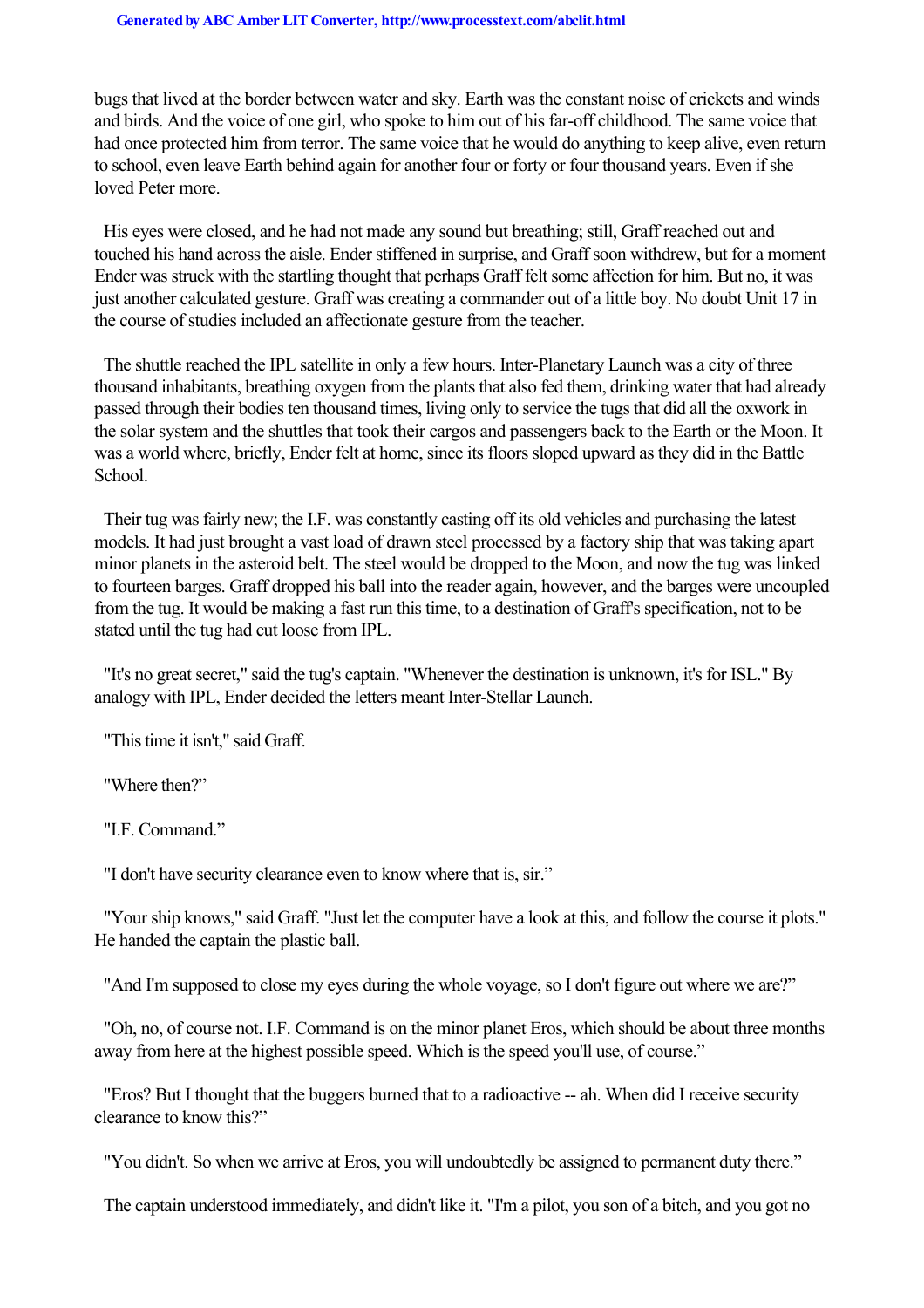right to lock me up on a rock!"

 "I will overlook your derisive language to a superior officer. I do apologize, but my orders were to take the fastest available military tug. At the moment I arrived, that was you. It isn't as though anyone were out to get you. Cheer up. The war may be over in another fifteen years, and then the location of I.F. Command won't have to be a secret anymore. By the way, you should be aware, in case you're one of those who relies on visuals for docking, that Eros has been blacked out. Its albedo is only slightly brighter than a black hole. You won't see it."

"Thanks," said the captain.

It was nearly a month into the voyage before he managed to speak civilly to Colonel Graff.

 The shipboard computer had a limited library -- it was geared primarily to entertainment rather than education. So during the voyage, after breakfast and morning exercises, Ender and Graff would usually talk. About Command School, About Earth. About astronomy and physics and whatever Ender wanted to know.

And above all, he wanted to know about the buggers.

 "We don't*know* much," said Graff. "We've never had a live one in custody. Even when we caught one unarmed and alive, he died the moment it became obvious he was captured. Even the*he* is uncertain - the most likely thing, in fact, is that most bugger soldiers are females, but with atrophied or vestigial sexual organs. We can't tell. It's their psychology that would be most useful to you, and we haven't exactly had a chance to interview them."

"Tell me what you know, and maybe I'll learn something that I need."

 So Graff told him. The buggers were organisms that could conceivably have evolved on Earth, if things had gone a different way a billion years ago. At the molecular level, there were no surprises. Even the genetic material was the same. It was no accident that they looked insectlike to human beings. Though their internal organs were now much more complex and specialized than any insects, and they had evolved an internal skeleton and shed most of the exoskeleton, their physical structure still echoed their ancestors, who could easily have been very much like Earth's ants. "But don't be fooled by that," said Graff. "It's just as meaningful to say that our ancestors could easily have been very much like squirrels."

"If that's all we have to go on, that's*something* ," said Ender.

 "Squirrels never built starships," said Graff. "There are usually a few changes on the way from gathering nuts and seeds to harvesting asteroids and putting permanent research stations on the moons of Saturn."

 The buggers could probably see about the same spectrum of light as human beings, and there was artificial lighting in their ships and ground installations. However, their antennae seemed almost vestigial. There was no evidence from their bodies that smelling, tasting, or hearing were particularly important to them. "Of course, we can't be sure. But we can't see any way that they could have used sound for communication. The oddest thing of all was that they also don't have any communication devices on their ships. No radios, nothing that could transmit or receive any kind of signal."

"They communicate ship to ship. I've seen the videos, they talk to each other."

"True. But body to body, mind to mind. It's the most important thing we learned from them. Their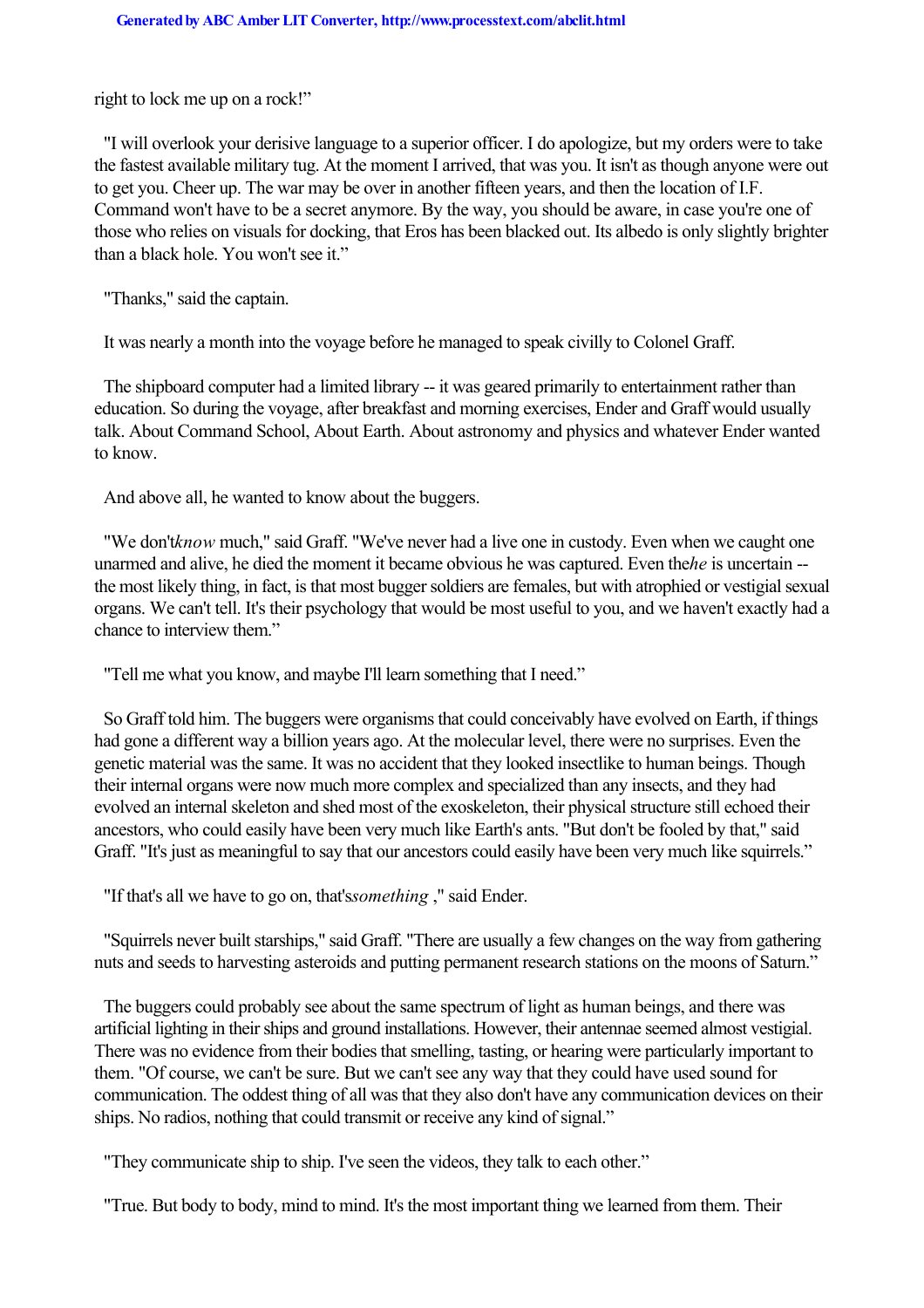#### **Generated by ABC Amber LIT Converter, <http://www.processtext.com/abclit.html>**

communication, however they do it, is instantaneous. Lightspeed is no barrier. When Mazer Rackham defeated their invasion fleet, they all closed up shop. At once. There was no time for a signal. Everything just stopped."

Ender remembered the videos of uninjured buggers lying dead at their posts.

 "We knew then that it was possible to communicate faster than light. That was seventy years ago, and once we knew it could be done, we did it. Not*me* , mind you, I wasn't born then."

"How is it possible?"

 "I can't explain philotic physics to you. Half of it nobody understands anyway. What matters is we built the ansible. The official name is Philotic Parallax Instantaneous Communicator, but somebody dredged the name*ansible* out of an old book somewhere and it caught on. Not that most people even know the machine exists"

"That means that ships could talk to each other even when they're across the solar system," said Ender.

 "It means," said Graff, "that ships could talk to each other even when they're across the galaxy. And the buggers can do it without machines."

 "So they knew about their defeat the moment it happened," said Ender. "I always figured -- everybody always said that they probably only found out they lost the battle twenty five years ago."

 "It keeps people from panicking," said Graff. "I'm telling you things that you can't know, by the way, if you're ever going to leave I.F. Command. Before the war's over."

Ender was angry. "If you know me at all, you know I can keep a secret."

 "It's a regulation. People under twenty-five are assumed to be a security risk. It's very unjust to a good many responsible children, but it helps narrow the number of people who might let something slip."

"What's all the secrecy for, anyway?"

 "Because we've taken some terrible risks, Ender, and we don't want to have every net on earth second-guessing those decisions. You see, as soon as we had a working ansible, we tucked it into our best starships and launched them to attack the buggers home systems."

"Do we know where they are?"

"Yes."

"So we're not waiting for the Third Invasion."

"Weare the Third Invasion."

 "We're attacking them. Nobody says that. Everybody thinks we have a huge fleet of warships waiting in the comet shield--"

"Not one. We're quite defenseless here."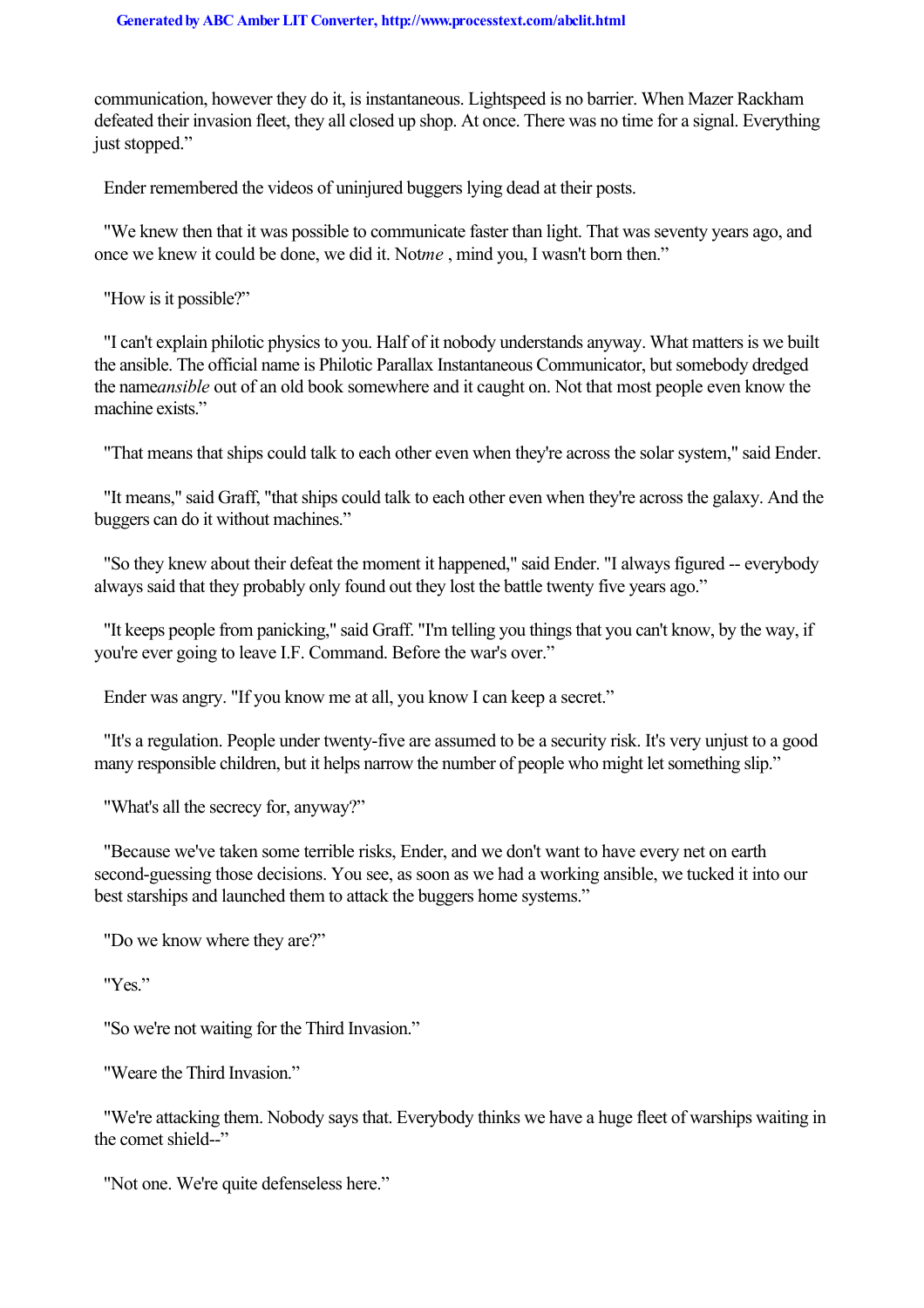### **Generated by ABC Amber LIT Converter, <http://www.processtext.com/abclit.html>**

"What if they've sent a fleet to attack us?"

"Then we're dead. But our ships haven't seen such a fleet, not a sign of one."

"Maybe they gave up and they're planning to leave us alone."

 "Maybe. You've seen the videos. Would you bet the human race on the chance of them giving up and leaving us alone?"

 Ender tried to grasp the amounts of time that had gone by. "And the ships have been traveling for seventy years--"

 "Some of them. And some for thirty years, and some for twenty. We make better ships now. We're learning how to play with space a little better. But every starship that is not still under construction is on its way to a bugger world or outpost. Every starship, with cruisers and fighters tucked into its belly, is out there approaching the buggers. Decelerating. Because they're almost there. The first ships we sent to the most distant objectives, the more recent ships to the closer ones. Our timing was pretty good. They'll all be arriving in combat range within a few months of each other. Unfortunately, our most primitive, outdated equipment will be attacking their homeworld. Still, they're armed well enough -- we have some weapons the buggers never saw before."

"When will they arrive?"

 "Within the next five years. Ender. Everything is ready at I.F. Command. The master ansible is there, in contact with all our invasion fleet; the ships are all working, ready to fight. All we lack, Ender, is the battle commander. Someone who knows what the hell to do with those ships when they get there."

"And what if no one knows what to do with them?"

"We'll just do our best, with the best commander we can get."

 Me, thought Ender, they want me to be ready in five years. "Colonel Graff, there isn't a chance I'll be ready to command a fleet in time."

Graff shrugged. "So. Do your best. If you aren't ready, we'll make do with what we've got."

That eased Ender's mind.

But only for a moment, "Of course, Ender, what we've got right now is nobody."

 Ender knew that this was another of Graff's games. Make me believe that it all depends on me, so I can't slack off, so I push myself as hard as possible.

 Game or not, though, it might also be true. And so he would work as hard as possible. It was what Val had wanted of him. Five years. Only five years until the fleet arrives, and I don't know anything yet, "I'll only be fifteen in five years," Ender said.

"Going on sixteen," said Graff. "It all depends on what you know."

"Colonel Graff," he said. "I just want to go back and swim in the lake."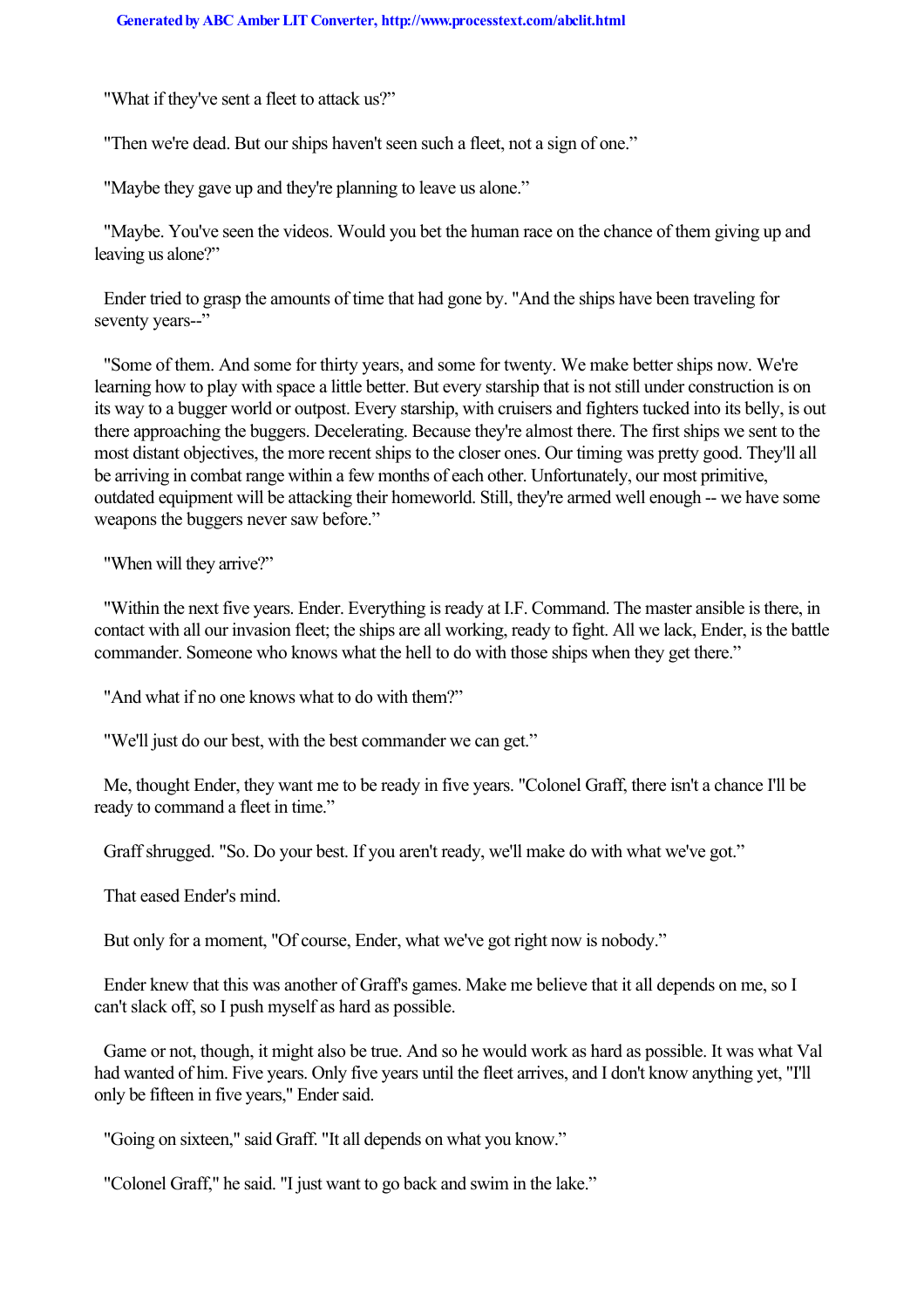"After we win the war," said Graff, "Or lose it. We'll have a few decades before they get back here to finish us off. The house will be there, and I promise you can swim to your heart's content."

"But I'll still be too young for security clearance."

"We'll keep you under armed guard at all times. The military knows how to handle these things."

 They both laughed, and Ender had to remind himself that Graff was only acting like a friend, that everything he did was a lie or a cheat calculated to turn Ender into an efficient fighting machine. I'll become exactly the tool you want me to be, said Ender silently, but at least I won't befooled into it. I'll do it because I choose to, not because you tricked me, you sly bastard.

 The tug reached Eros before they could see it. The captain showed them the visual scan, then superimposed the heat scan on the same screen. They were practically on top of it -- only four thousand kilometers out -- but Eros, only twenty-four kilometers long, was invisible if it didn't shine with reflected sunlight.

 The captain docked the ship on one of the three landing platforms that circled Eros. It could not land directly because Eros had enhanced gravity, and the tug, designed for towing cargos, could never escape the gravity well. He bade them an irritable goodbye, but Ender and Graff remained cheerful. The captain was bitter at having to leave his tug; Ender and Graff felt like prisoners finally paroled from jail. When they boarded the shuttle that would take them to the surface of Eros they repeated perverse misquotations of lines from the videos that the captain had endlessly watched, and laughed like madmen. The captain grew surly and withdrew by pretending to go to sleep. Then, almost as an afterthought, Ender asked Graff one last question.

"Why are we fighting the buggers?"

 "I've heard all kinds of reasons," said Graff. "Because they have an overcrowded system and they've got to colonize. Because they can't stand the thought of other intelligent life in the universe. Because they don't think we*are* intelligent life. Because they have some weird religion. Because they watched our old video broadcasts and decided we were hopelessly violent. All kinds of reasons."

"What do you believe?"

"It doesn't matter what I believe."

```
 "I want to know anyway."
```
 "They must talk to each other directly, Ender, mind to mind. What one thinks, another can also think; what one remembers, another can also remember. Why would they ever develop language? Why would they ever learn to read and write? How would they know what reading and writing were if they saw them? Or signals? Or numbers? Or anything that we use to communicate? This isn't just a matter of translating from one language to another. They don't have a language at all. We used every means we could think of to communicate with them, but they don't even have the machinery to know we're signaling. And maybe they've been trying to think to us, and they can't understand why we don't respond."

"So the whole war is because we can't talk to each other."

"If the other fellow can't tell you his story, you can never be sure he isn't trying to kill you."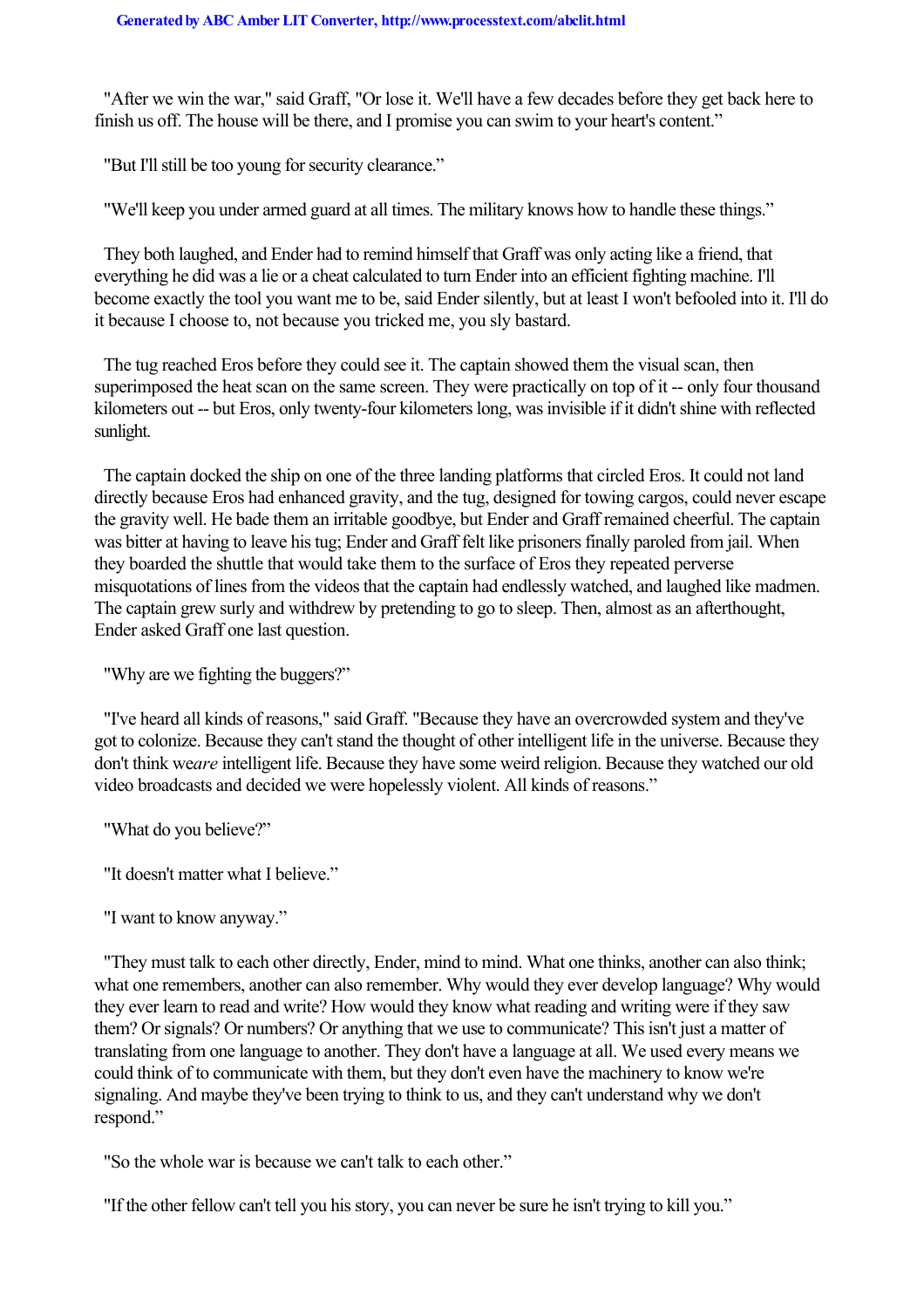"What if we just left them alone?"

 "Ender, we didn't go to them first, they came to us. If they were going to leave us alone, they could have done it a hundred years ago, before the First Invasion."

"Maybe they didn't know we were intelligent life. Maybe--"

 "Ender, believe me, there's a century of discussion on this very subject. Nobody knows the answer. When it comes down to it, though, the real decision is inevitable: if one of us has to be destroyed, let's make damn sure we're the ones alive at the end. Our genes won't let us decide any other way. Nature can't evolve a species that hasn't a will to survive. Individuals might be bred to sacrifice themselves, but the race as a whole can never decide to cease to exist. So if we can, we'll kill every last one of the buggers, and if they can they'll kill every last one of us."

"As for me," said Ender, "I'm in favor of surviving."

"I know," said Graff. "That's why you're here."

14

Ender's Teacher

 "Took your time, didn't you, Graff? The voyage isn't short, but the three month vacation seems excessive."

"I prefer not to deliver damaged merchandise."

 "Some men simply have no sense of hurry. Oh well, it's only the fate of the world. Never mind me, You must understand our anxiety. We're here with the ansible, receiving constant reports of the progress of our starships. We have to face the coming war every day. If you can call them days. He's such a verylittle boy."

"There's greatness in him. A magnitude of spirit."

"A killer instinct, too, I hope."

"Yes."

"We've planned out an impromptu course of study for him. All subject to your approval, of course."

 "I'll look at it. I don't pretend to know the subject matter, Admiral Chamrajnagar. I'm only here because I know Ender. So don't be afraid that I'll try to second guess the order of your presentation. Only the pace."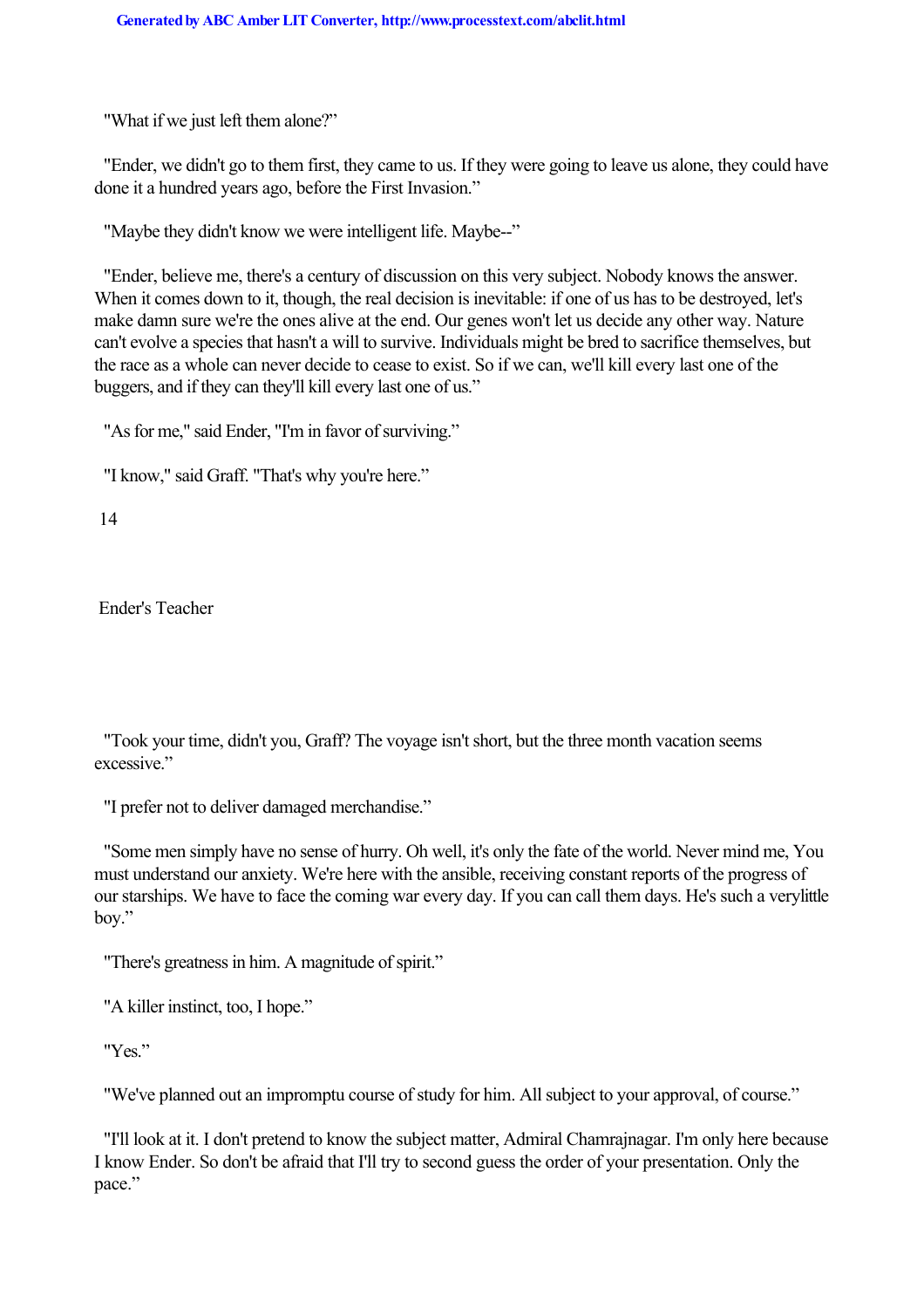### **Generated by ABC Amber LIT Converter, <http://www.processtext.com/abclit.html>**

"How much can we tell him?"

"Don't waste his time on the physics of interstellar travel."

"What about the ansible?"

 "I already told him about that, and the fleets. I said they would arrive at their destination within five vears"

"It seems there's very little left for us to tell him."

"You can tell him about the weapons systems. He has to know enough to make intelligent decisions."

 "Ah. We can be useful after all, how very kind, We've devoted one of the five simulators to his exclusive use."

"What about the others?"

"The other simulators?"

"The other children."

"You were brought here to take care of Ender Wiggin."

"Just curious. Remember, they were all my students at one time or another."

 "And now they are all mine. They are entering into the mysteries of the fleet, Colonel Graff, to which you, as a soldier, have never been introduced."

"You make it sound like a priesthood."

 "And a god. And a religion. Even those of us who command by ansible know the majesty of flight among the stars. I can see you find my mysticism distasteful. I assure you that your distaste only reveals your ignorance. Soon enough Ender Wiggin will also know what I know; he will dance the graceful ghost dance through the stars, and whatever greatness there is within him will be unlocked, revealed, set forth before the universe far all to see. You have the soul of a stone, Colonel Graff, but I sing to a stone as easily as to another singer. You may go to your quarters and establish yourself."

"I have nothing to establish except the clothing I'm wearing."

"You own nothing?"

 "They keep my salary in an account somewhere on Earth. I've never needed it. Except to buy civilian clothes on my vacation."

"A non-materialist. And yet you are unpleasantly fat. A gluttonous ascetic? Such a contradiction."

"When I'm tense, I eat. Whereas when you're tense, you spout solid waste."

"I like you, Colonel Graff. I think we shall get along."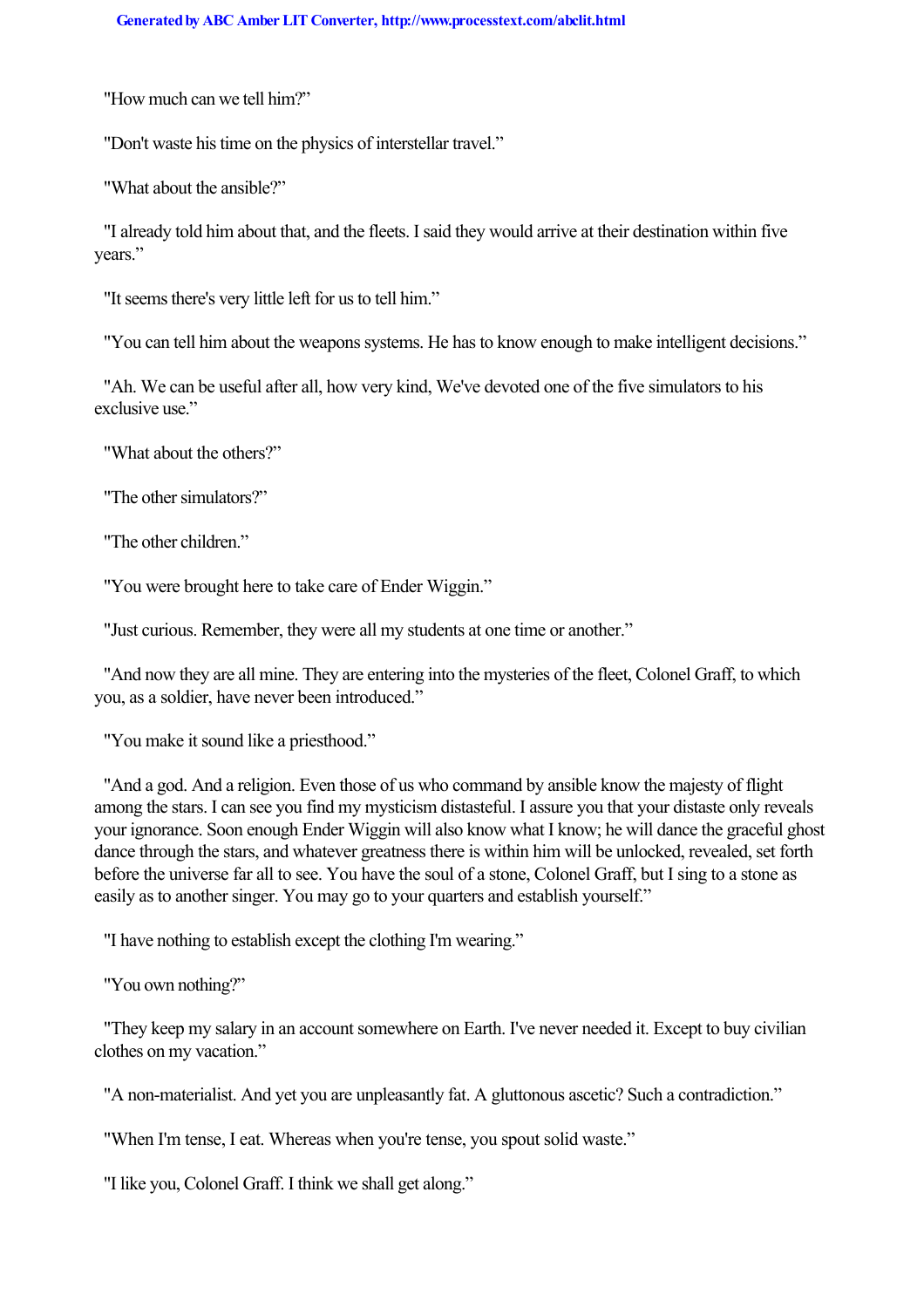"I don't much care, Admiral Chamrajnagar. I came here for Ender. And neither of us came here for you."

 Ender hated Eros from the moment he shuttled down from the tug. He had been uncomfortable enough on Earth, where floors were flat; Eros was hopeless. It was a roughly spindle-shaped rock only six and a half kilometers thick at its narrowest point. Since the surface of the planet was entirely devoted to absorbing sunlight and converting it to energy, everyone lived in the smooth-walled rooms linked by tunnels that laced the interior of the asteroid. The closed-in space was no problem for Ender -- what bothered him was that all the tunnel floors noticeably sloped downward. From the start, Ender was plagued by vertigo as he walked through the tunnels, especially the ones that girdled Eros's narrow circumference. It did not help that gravity was only half of Earth-normal -- the illusion of being on the verge of falling was almost complete. There was also something disturbing about the proportions of the rooms -- the ceilings were too low for the width, the tunnels too narrow. It was not a comfortable place.

 Worst of all, though, was the number of people. Ender had no important memories of cities of Earth. His idea of a comfortable number of people was the Battle School, where he had known by sight every person who dwelt there. Here, though, ten thousand people lived within the rock. There was no crowding, despite the amount of space devoted to life support and other machinery. What bothered Ender was that he was constantly surrounded by strangers.

 They never let him come to know anyone. He saw the other Command School students often, but since be never attended any class regularly, they remained only faces. He would attend a lecture here or there, but usually he was tutored by one teacher after another, or occasionally helped to learn a process by another student, whom he met once and never saw again. He ate alone or with Colonel Graff. His recreation was in a gym, but he rarely saw the same people in it twice.

 He recognized that they were isolating him again, this time not by setting the other students to hating him, but rather by giving them no opportunity to become friends. He could hardly have been close to most of them anyway -- except for Ender, the other students were all well into adolescence.

 So Ender withdrew into his studies and learned quickly and well. Astrogation and military history he absorbed like water; abstract mathematics was more difficult, but whenever he was given a problem that involved patterns in space and time, he found that his intuition was more reliable than his calculation -- he often saw at once a solution that he could only prove after minutes or hours of manipulating numbers.

 And for pleasure, there was the simulator, the most perfect videogame he had ever played. Teachers and students trained him, step by step, in its use. At first, not knowing the awesome power of the game, he had played only at the tactical level, controlling a single fighter in continuous maneuvers to find and destroy an enemy. The computer-controlled enemy was devious and powerful, and whenever Ender tried a tactic he found the computer using it against him within minutes.

 The game was a holographic display, and his fighter was represented only by a tiny light. The enemy was another light of a different color, and they danced and spun and maneuvered through a cube of space that must have been ten meters to a side. The controls were powerful. He could rotate the display in any direction, so he could watch from any angle, and he could move the center so that the duel took place nearer or farther from him.

 Gradually, as he became more adept at controlling the fighter's speed, direction of movement, orientation, and weapons, the game was made more complex. He might have two enemy ships at once;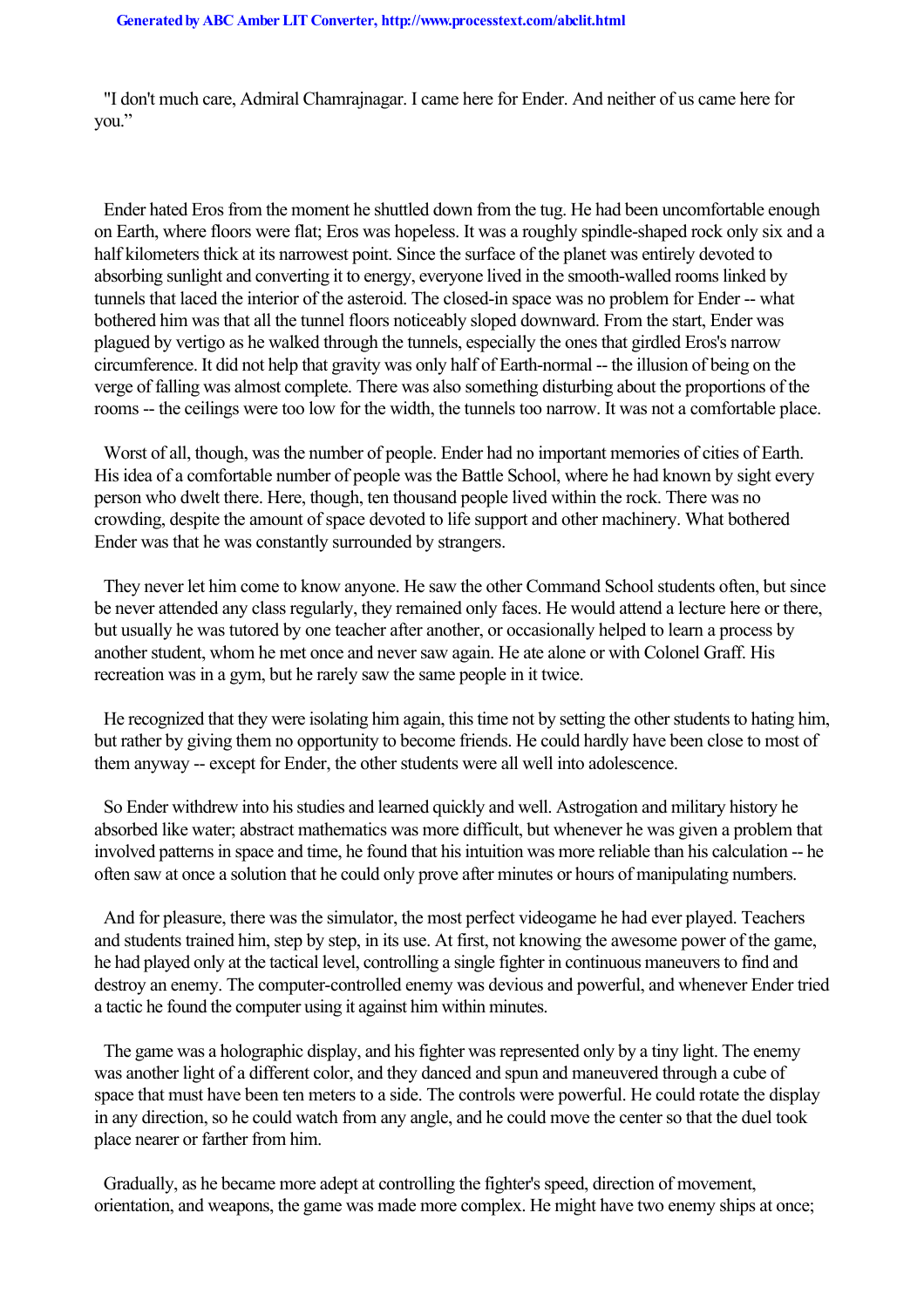there might be obstacles, the debris of space; he began to have to worry about fuel and limited weapons; the computer began to assign him particular things to destroy or accomplish, so that he had to avoid distractions and achieve an objective in order to win.

 When he had mastered the one-fighter game, they allowed him to step back into the four-fighter squadron. He spoke commands to simulated pilots of four fighters, and instead of merely carrying out the computer's instructions, he was allowed to determine tactics himself, deciding which of several objectives was the most valuable and directing his squadron accordingly. At any time he could take personal command of one of the fighters for a short time, and at first he did this often; when he did, however, the other three fighters in his squadron were soon destroyed, and as the games became harder and harder he had to spend more and more of his time commanding the squadron. When he did, he won more and more often.

 By the time he had been at Command School for a year, he was adept at running the simulator at any of fifteen levels, from controlling an individual fighter to commanding a fleet. He had long since realized that as the battleroom was to Battle School, so the simulator was to Command School. The classes were valuable, but the real education was the game. People dropped in from time to time to watch him play. They never spoke -- hardly anyone ever did, unless they had something specific to teach him. The watchers would stay, silently, watching him run through a difficult simulation, and then leave just as he finished. What are you doing, he wanted to ask. Judging me? Determining whether you want to trust the fleet to me? Just remember that I didn't ask for it.

 He found that a great deal of what he learned at Battle School transferred to the simulator. He would routinely reorient the simulator every few minutes, rotating it so that he didn't get trapped into an up-down orientation, constantly reviewing his position from the enemy point of view. It was exhilarating at last to have such control over the battle, to be able to see every point of it.

 It was also frustrating to have so little control, too, for the computer-controlled fighters were only as good as the computer allowed. They took no initiative. They had no intelligence. He began to wish for his toon leaders, so that he could count on some of the squadrons doing well without having his constant supervision.

 At the end of his first year he was winning every battle on the simulator, and played the game as if the machine were a natural part of his body. One day, eating a meal with Graff, he asked, "Is that all the simulator does?"

"Is what all?"

"The way it plays now, It's easy, and it hasn't got any harder for a while."

"Oh."

 Graff seemed unconcerned. But then, Graff always seemed unconcerned. The next day everything changed. Graff went away, and in his place they gave Ender a companion.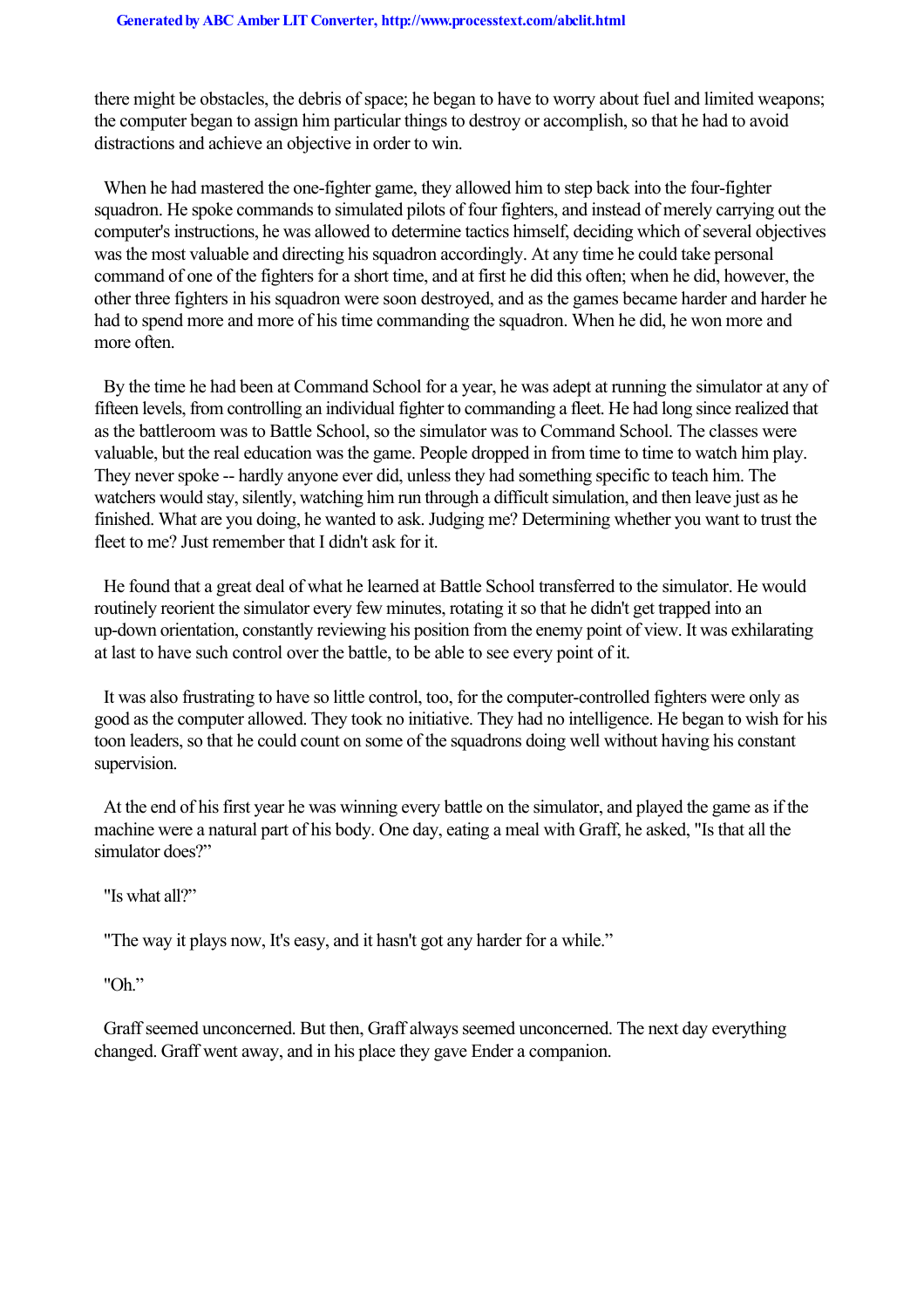He was in the room when Ender awoke in the morning. He was an old man, sitting cross-legged on the floor. Ender looked at him expectantly, waiting for the man to speak. He said nothing. Ender got up and showered and dressed, content to let the man keep his silence if he wanted. He had long since learned that when something unusual was going on, something that was part of someone else's plan and not his own, he would find out more information by waiting than by asking. Adults almost always lost their patience before Ender did.

 The man still hadn't spoken when Ender was ready and went to the door to leave the room. The door didn't open. Ender turned to face the man sitting on the floor. He looked to be about sixty, by far the oldest man Ender had seen on Eros. He had a day's growth of white whiskers that grizzled his face only slightly less than his close-cut hair. His face sagged a little and his eyes were surrounded by creases and lines. He looked at Ender with an expression that bespoke only apathy.

Ender turned back to the door and tried again to open it.

"All right," he said, giving up. "Why's the door locked?"

The old man continued to look at him blankly.

 So this is a game, thought Ender. Well, if they want me to go to class, they'll unlock the door. If they don't, they won't. I don't care.

 Ender didn't like games where the rules could be anything and the objective was known to them alone. So he wouldn't play. He also refused to get angry. He went through a relaxing exercise as he leaned on the door, and soon he was calm again. The old man continued to watch him impassively.

It seemed to go on for hours, Ender refusing to speak, the old man seeming to be a mindless mute.

 Sometimes Ender wondered if he were mentally ill, escaped from some medical ward somewhere in Eros, living out some insane fantasy here in Ender's room. But the longer it went on, with no one coming to the door, no one looking for him, the more certain he became that this was something deliberate, meant to disconcert him. Ender did not want to give the old man the victory. To pass the time he began to do exercises. Some were impossible without the gym equipment, but others, especially from his personal defense class, he could do without any aids.

 The exercises moved him around the room. He was practicing lunges and kicks. One move took him near the old man, as he had come near him before, but this time the old claw shot out and seized Ender's left leg in the middle of a kick. It pulled Ender off his feet and landed him heavily on the floor.

 Ender leapt to his feet immediately, furious. He found the old man sitting calmly, cross-legged, not breathing heavily, as if he had never moved. Ender stood poised to fight, but the other's immobility made it impossible for Ender to attack. What, kick the old man's head off? And then explain it to Graff -- oh, the old man kicked me, and I had to get even.

He went back to his exercises; the old man kept watching.

 Finally, tired and angry at this wasted day, a prisoner in his room, Ender went back to his bed to get his desk. As he leaned over to pick up the desk, he felt a hand jab roughly between his thighs and another hand grab his hair. In a moment he had been turned upside down. His face and shoulders were being pressed into the floor by the old man's knee, while his back was excruciatingly bent and his legs were pinioned by the old man's arm.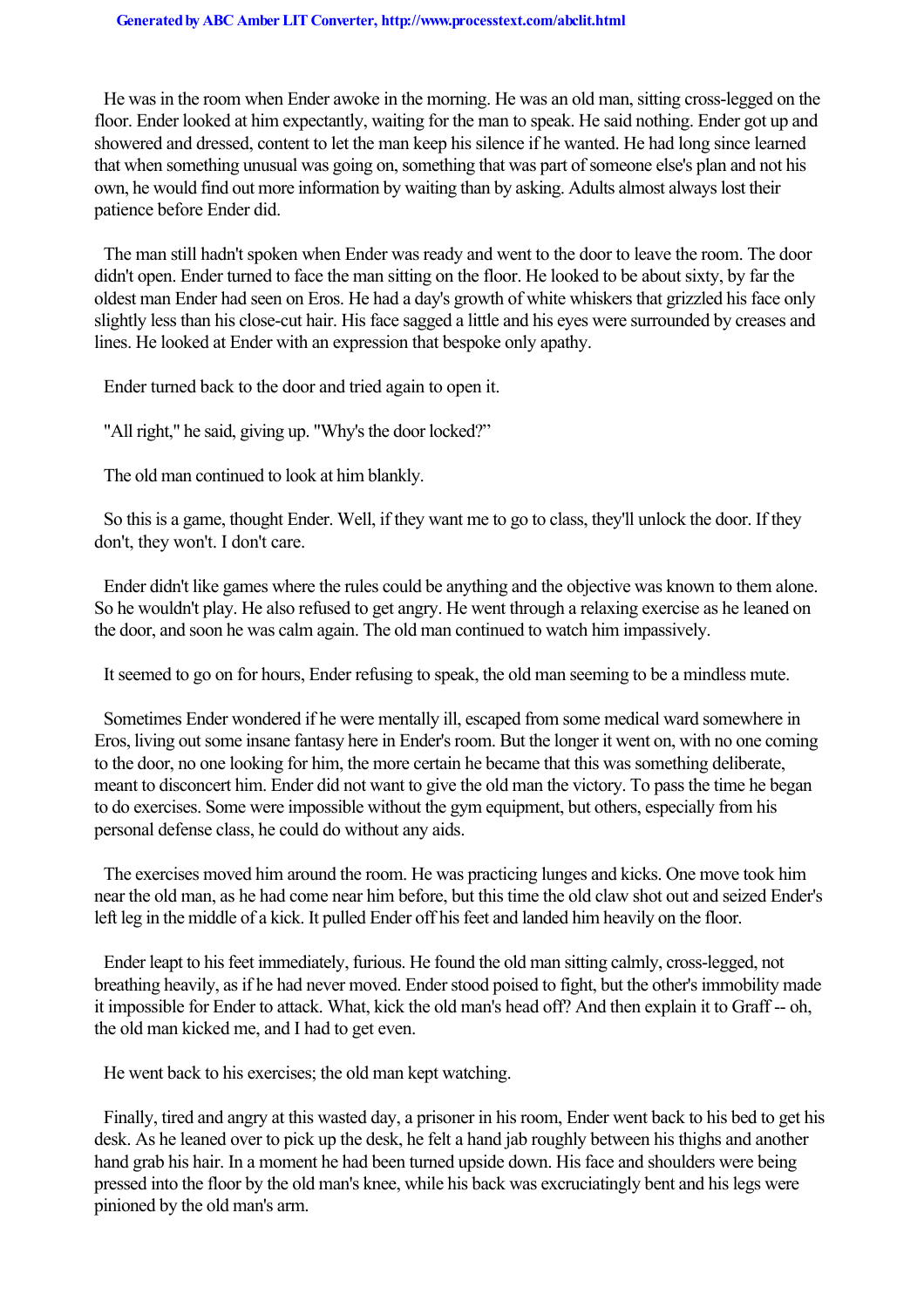Ender was helpless to use his arms, he couldn't bend his back to gain slack so he could use his legs. In less than two seconds the old man had completely defeated Ender Wiggin.

"All right," Ender gasped. "You win."

 The man's knee thrust painfully downward. "Since when," asked the man, his voice soft and rasping, "do you have to tell the enemy when be has won?"

Ender remained silent.

 "I surprised you once, Ender Wiggin. Why didn't you destroy the immediately afterward? Just because I looked peaceful? You turned your back on me. Stupid. You have learned nothing. You have never had a teacher"

 Ender was angry now, and made no attempt to control or conceal it. "I've had too many teachers, how was I supposed to know you'd turn out to be a--"

 "Au enemy, Ender Wiggin," whispered the old man. "I am your enemy, the first one you've ever had who was smarter than you. There is no teacher but the enemy. No one but the enemy will ever tell you what the enemy is going to do. No one but the enemy will ever teach you how to destroy and conquer. Only the enemy shows you where you are weak. Only the enemy tells you where he is strong. And the only rules of the game are what you can do to him and what you can stop him from doing to you. I am your enemy from now on. From now on I am your teacher."

 Then the old man let Ender's legs fall. Because he still held Ender's head to the floor, the boy couldn't use his arms to compensate, and his legs hit the surface with a loud crack and a sickening pain. Then the old man stood and let Ender rise.

 Slowly Ender pulled his legs under him, with a faint groan of pain. He knelt on all fours for a moment, recovering. Then his right arm flashed out, reaching for his enemy. The old man quickly danced back, and Ender's hand closed on air as his teacher's foot shot forward to catch Ender on the chin.

 Ender's chin wasn't there. He was lying flat on his back, spinning on the floor, and during the moment that his teacher was off balance from his kick, Ender's feet smashed into the old man's other leg. He fell in a heap -- but close enough to strike out and hit Ender in the face. Ender couldn't find an arm or a leg that held still long enough to be grabbed, and in the meantime blows were landing on his back and arms. Ender was smaller -- he couldn't reach past the old man's flailing limbs. Finally he managed to pull away and scramble back near the door.

 The old man was sitting cross-legged again, but now the apathy was gone. He was smiling. "Better, this time, boy. But slow. You will have to be better with a fleet than you are with your body or no one will be safe with you in command. Lesson learned?"

Ender nodded slowly. He ached in a hundred places.

 "Good," said the old man. "Then we'll never have to have such a battle again. All the rest with the simulator.*I* will program your battles now, not the computer; I will devise the strategy of your enemy, and you will learn to be quick and discover what tricks the enemy has for you. Remember, boy. From now on the enemy is more clever than you. From now on the enemy is stronger than you. From now on you are always about to lose."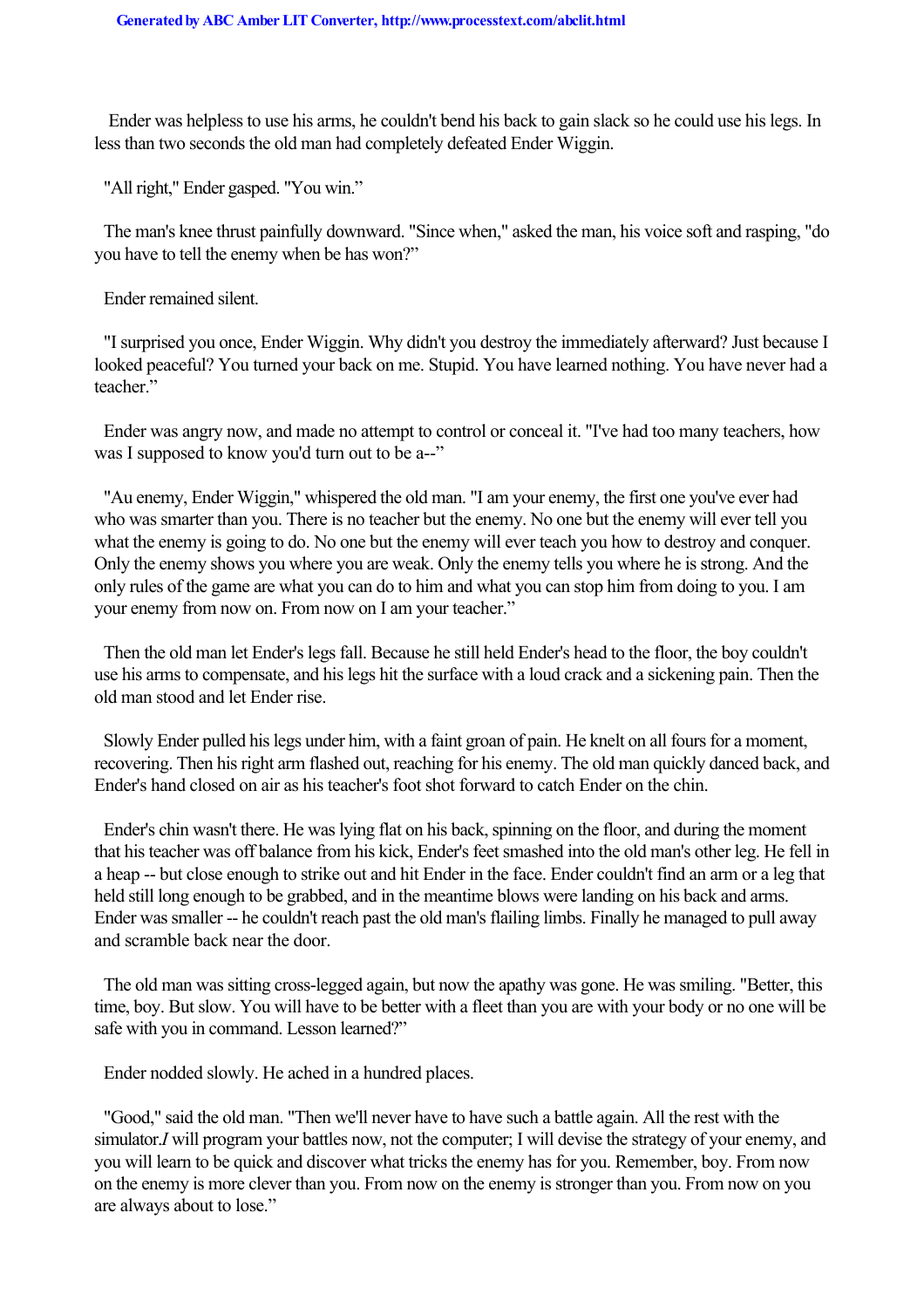The old man's face grew serious again. "You will be about to lose, Ender, but you will win. You will learn to defeat the enemy. He will teach you how."

 The teacher got up. "In this school, it has always been the practice for a young student to be chosen by an older student. The two become companions, and the older boy teaches the younger one everything he knows. Always they fight, always they compete, always they are together. I have chosen you."

Ender spoke as the old man walked to the door. "You're too old to be a student."

 "One is never too old to be a student of the enemy. I have learned from the buggers. You will learn from me"

 As the old man palmed the door open, Ender leaped into the air and kicked him in the small of the back with both feet. He hit hard enough that he rebounded onto his feet, as the old man cried out and collapsed on the floor.

 The old man got up slowly, holding onto the door handle, his face contorted with pain. He seemed disabled, but Ender didn't trust him. Yet in spite of his suspicion, he was caught off guard by the old man's speed. In a moment he found himself on the floor near the opposite wall, his nose and lip bleeding where his face had hit the bed. He was able to turn enough to see the old man standing in the doorway. wincing and holding his back. The old man grinned.

Ender grinned back. "Teacher," he said. "Do you have a name?"

"Mazer Rackham," said the old man. Then he was gone.

 From then on, Ender was either with Mazer Rackham or alone. The old man rarely spoke, but he was there; at meals, at tutorials, at the simulator, in his room at night. Sometimes Mazer would leave, but always, when Mazer wasn't there, the door was locked, and no one came until Mazer returned. Ender went through a week in which he called him Jailor Rackham, Mazer answered to the name as readily as to his own, and showed no sign that it bothered him at all. Ender soon gave it up.

 There were compensations -- Mazer took Ender through the videos of the old battles from the First Invasion and the disastrous defeats of the I.F. in the Second Invasion. These were not pieced together from the censored public videos, but whole and continuous. Since many videos were working in the major battles, they studied bugger tactics and strategies from many angles. For the first time in his life, a teacher was pointing out things that Ender had not already seen for himself. For the first time, Ender had found a living mind he could admire.

 "Why aren't you dead?" Ender asked him. "You fought your battle seventy years ago. I don't think you're even sixty years old."

 "The miracles of relativity," said Mazer. "They kept me here for twenty years after the battle, even though I begged them to let me command one of the starships they launched against the bugger home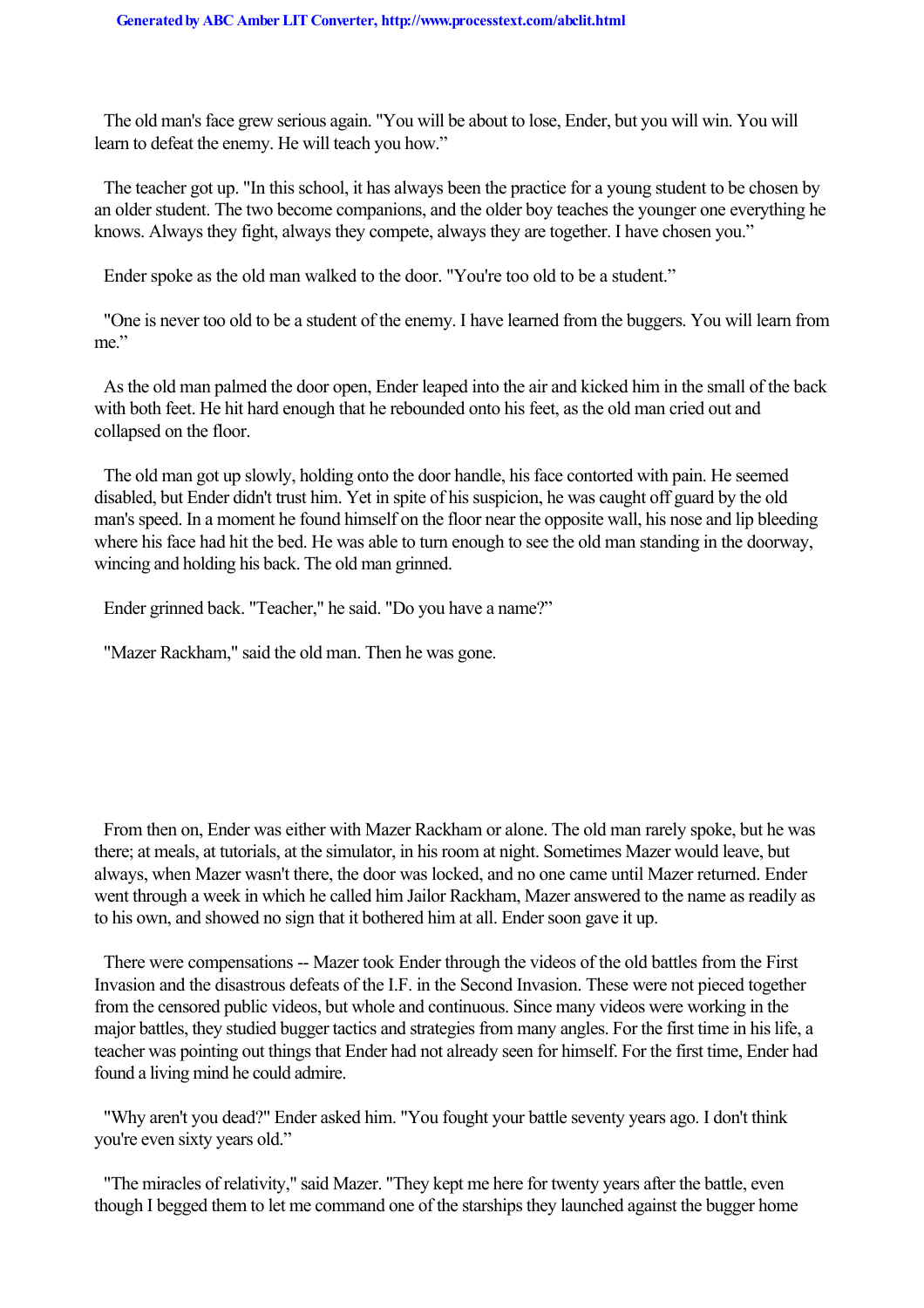planet and the bugger colonies. Then they -- came to understand some things about the way soldiers behave in the stress of battle."

"What things?"

 "You've never been taught enough psychology to understand. Enough to say that they realized that even though I would never be able to command the fleet -- I'd be dead before the fleet even arrived -- I was still the only person able to understand the things I understood about the buggers. I was, they realized, the only person who had ever defeated the buggers by intelligence rather than luck. They needed me here to-- teach the person whowould command the fleet."

"So they sent you out in a starship, got you up to a relativistic speed--"

 "And then I turned around and came home. A very dull voyage, Ender. Fifty years in space. Officially, only eight years passed for me, but it felt like five hundred. All so I could teach the next commander everything I knew."

"Am I to be the commander, then?"

"Let's say that you're our best bet at present."

"There are others being prepared, too?"

"No."

"That makes me the only choice, then, doesn't it'?"

Mazer shrugged.

"Except you. You're still alive, aren't you? Why not you?"

Mazer shook his head.

"Why not? You won before."

"I cannot be the commander for good and sufficient reasons."

"Show me how you beat the buggers, Mazer."

Mazer's face went inscrutable.

 "You've shown me every other battle seven times at least. I think I've seen ways to beat what the buggers did before, but you've never shown me how you actually*did* beat them."

"The video is a very tightly kept secret, Ender."

 "I know. I've pieced it together, partly. You, with your tiny reserve force, and their armada, those great big heavy-bellied starships launching their swarms of fighters. You dart in at one ship, fire at it, an explosion. That's where they always stop the clips. After that, it's just soldiers going into bugger ships and already finding them dead inside."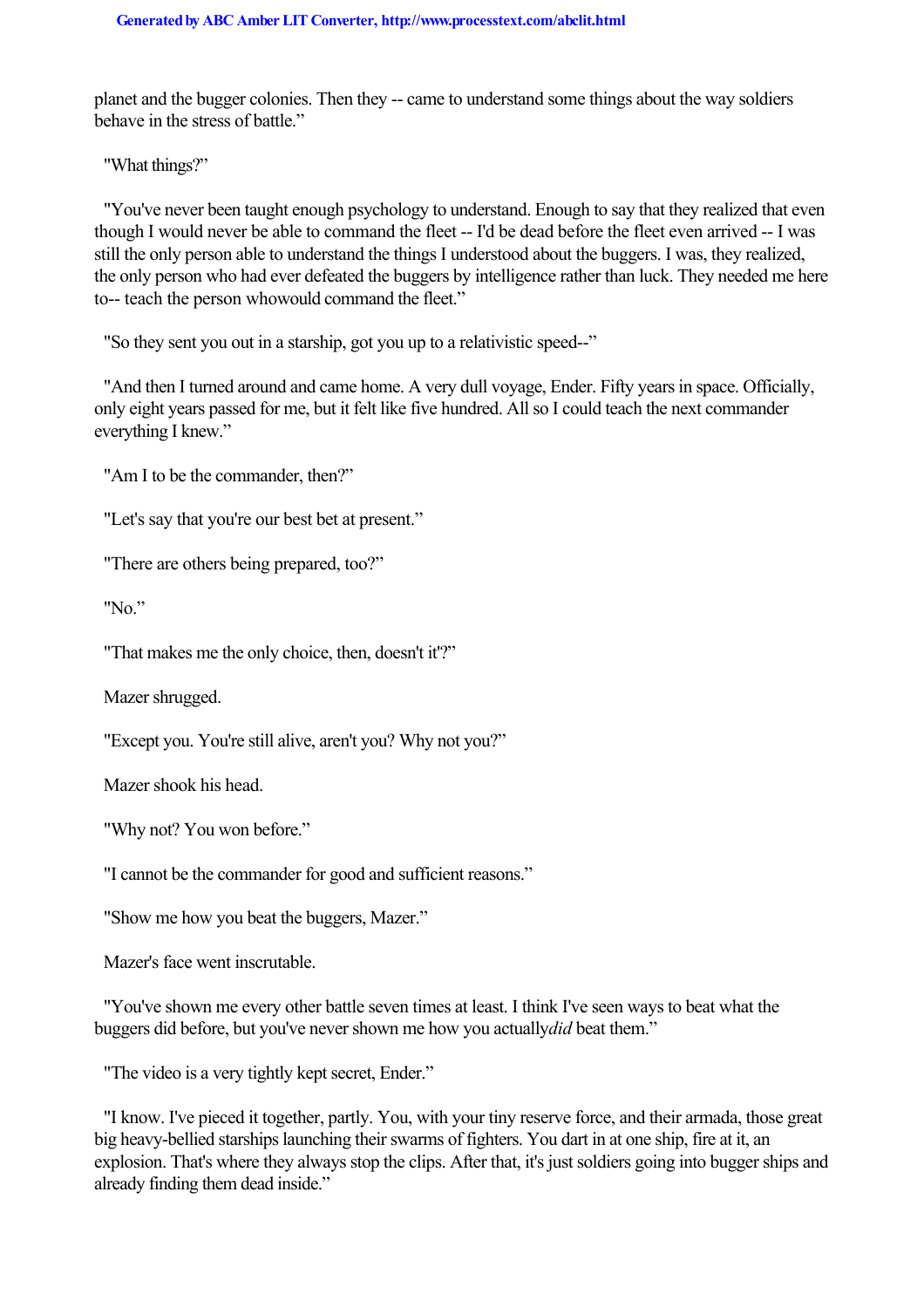Mazer grinned. "So much for tightly kept secrets. Come on, let's watch the video."

They were alone in the video room, and Ender palmed the door locked. "All right, let's watch."

 The video showed exactly what Ender had pieced together. Mazer's suicidal plunge into the heart of the enemy formation, the single explosion, and then--

 Nothing. Mazer's ship went on, dodged the shock wave, and wove his way among the other bugger ships. They did not fire on him. They did not change course. Two of them crashed into each other and exploded a needless collision that either pilot could have avoided. Neither made the slightest movement.

 Mazer sped up the action. Skipped ahead. "We waited for three hours," he said. "Nobody could believe it." Then the I.F. ships began approaching the bugger starships. Marines began their cutting and boarding operations. The videos showed the buggers already dead at their posts.

"So you see," said Mazer, "you already knew all there was to see."

"Why did it happen?"

 "Nobody knows. I have my personal opinions. But there are plenty of scientists who tell me I'm less than qualified to have opinions."

"You're the one who won the battle."

 "I thought that qualified me to comment, too, but you know how it is. Xenobiologists and xenopsychologists can't accept the idea that a starpilot scooped them by sheer guesswork. I think they all hate me because, after they saw these videos, they had to live out the rest of their natural lives here on Eros. Security, you know. They weren't happy."

"Tell me"

 "The buggers don't talk. They think to each other, and it's instantaneous like the philotic effect. Like the ansible. But most people always thought that meant a controlled communication like language -- I think you a thought and then you answer me. I never believed that. It's too*immediate* , the way they respond together to things. You've seen the videos. They aren't conversing and deciding among possible courses of action. Every ship acts like part of a single organism. It responds the way your body responds during combat, different parts automatically, thoughtlessly doing everything they're supposed to do. They aren't having a mental conversation between people with different thought processes.*All* their thoughts are present, together, at once."

"A single person, and each bugger is like a hand or a foot?"

 "Yes. I wasn't the first person to suggest it, but I was the first person to believe it. And something else. Something so childish and stupid that the xenobiologists laughed me to silence when I said it after the battle. The buggers are*bugs* . They're like ants and bees. A queen, the workers. That was maybe a hundred million years ago, but that's how they started, that kind of pattern. It's a sure thing none of the buggers*we* saw had any way of making more little buggers. So when they evolved this ability to think together, wouldn't they still keep the queen? Wouldn't the queen still be the center of the group? Why would that ever change?"

"So it's the queen who controls the whole group."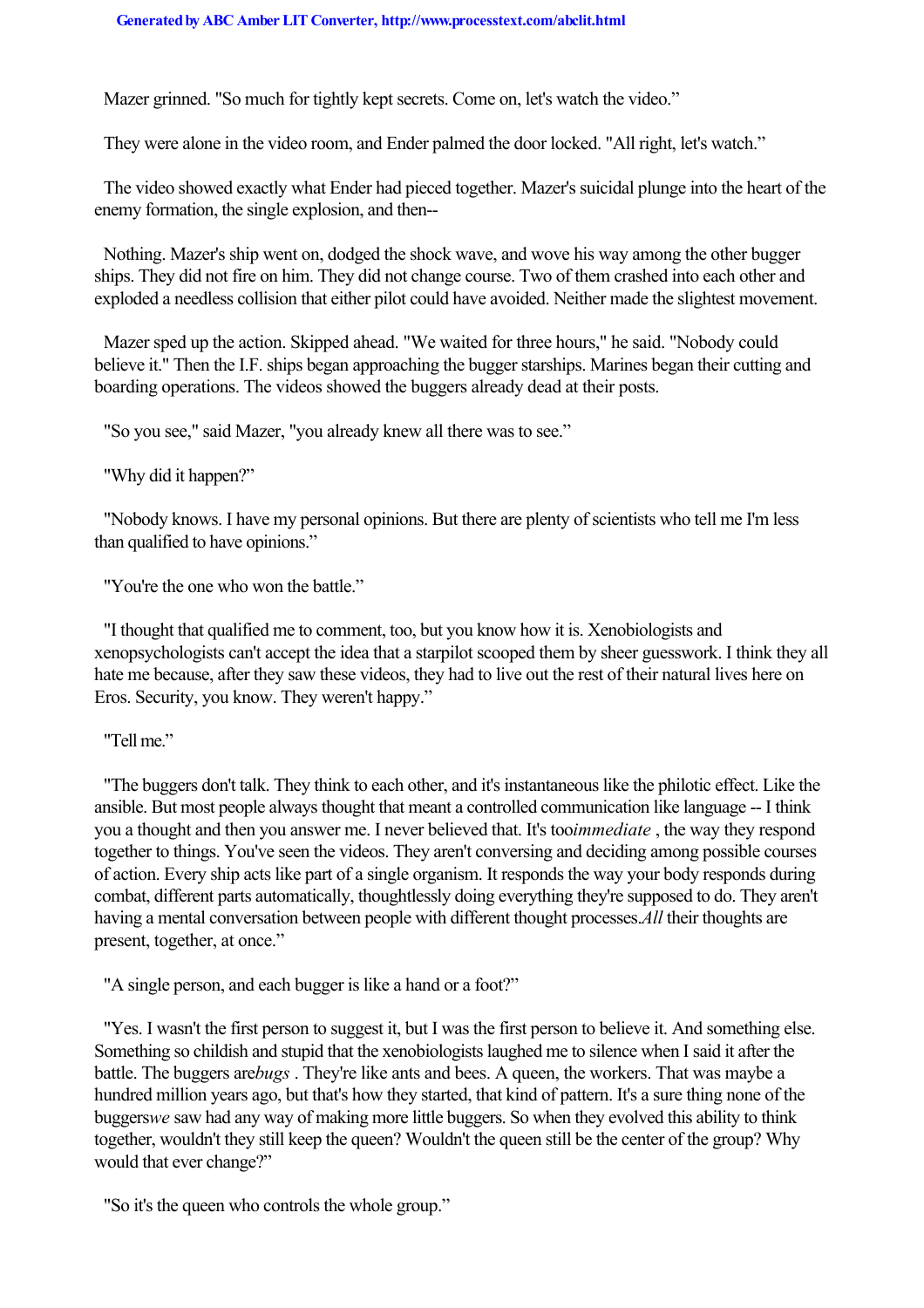"I had evidence, too. Not evidence that any of them could see. it wasn't there in the First Invasion, because that was exploratory. But the Second Invasion was a colony. To set up a new hive, or whatever."

"And so they brought a queen."

 "The videos of the Second Invasion, when they were destroying our fleets out in the comet shell." He began to call them up and display the buggers' patterns. "Show me the queen's ship."

 It was subtle. Ender couldn't see it for a long time. The bugger ships kept moving, all of them. There was no obvious flagship, no apparent nerve center. But gradually, as Mazer played the videos over and over again, Ender began to see the way that all the movements focused on, radiated from a center point. The center point shifted, but it was obvious, after he looked long enough, that the eyes of the fleet, theI of the fleet, the perspective from which all decisions were being made, was one particular ship. He pointed it out.

 "You see it. I see it. That makes two people out of all of those who have seen this video. But it's true, isn't it."

"They make that ship move just like any other ship."

"They know it's their weak point."

 "But you're right. That's the queen. But then you'd think that when you went for it, they would have immediately focused all their power on you. They could have blown you out of the sky."

 "I know. That part I don't understand. Not that they didn't try to stop me -- they were firing at me. But it's as if they really couldn't believe, until it was too late, that I would actually*kill* the queen. Maybe in their world, queens are never killed, only captured, only checkmated. I did something they didn't think an enemy would ever do."

"And when she died the others all died,"

 "No, they just went stupid. The first ships we boarded, the buggers were still alive. Organically. But they didn't move, didn't respond to anything, even when our scientists vivisected some of them to see if we could learn a few more things about buggers. After a while they all died. No will. There's nothing in those little bodies when the queen is gone."

"Why don't they believe you?"

"Because we didn't find a queen."

"She got blown to pieces."

 "Fortunes of war. Biology takes second place to survival. But some of them*are* coming around to my way of thinking. You can't live in this place without the evidence staring you in the face."

"What evidence is there in Eros?"

"Ender, look around you. Human beings didn't carve this place. We like taller ceilings, for one thing.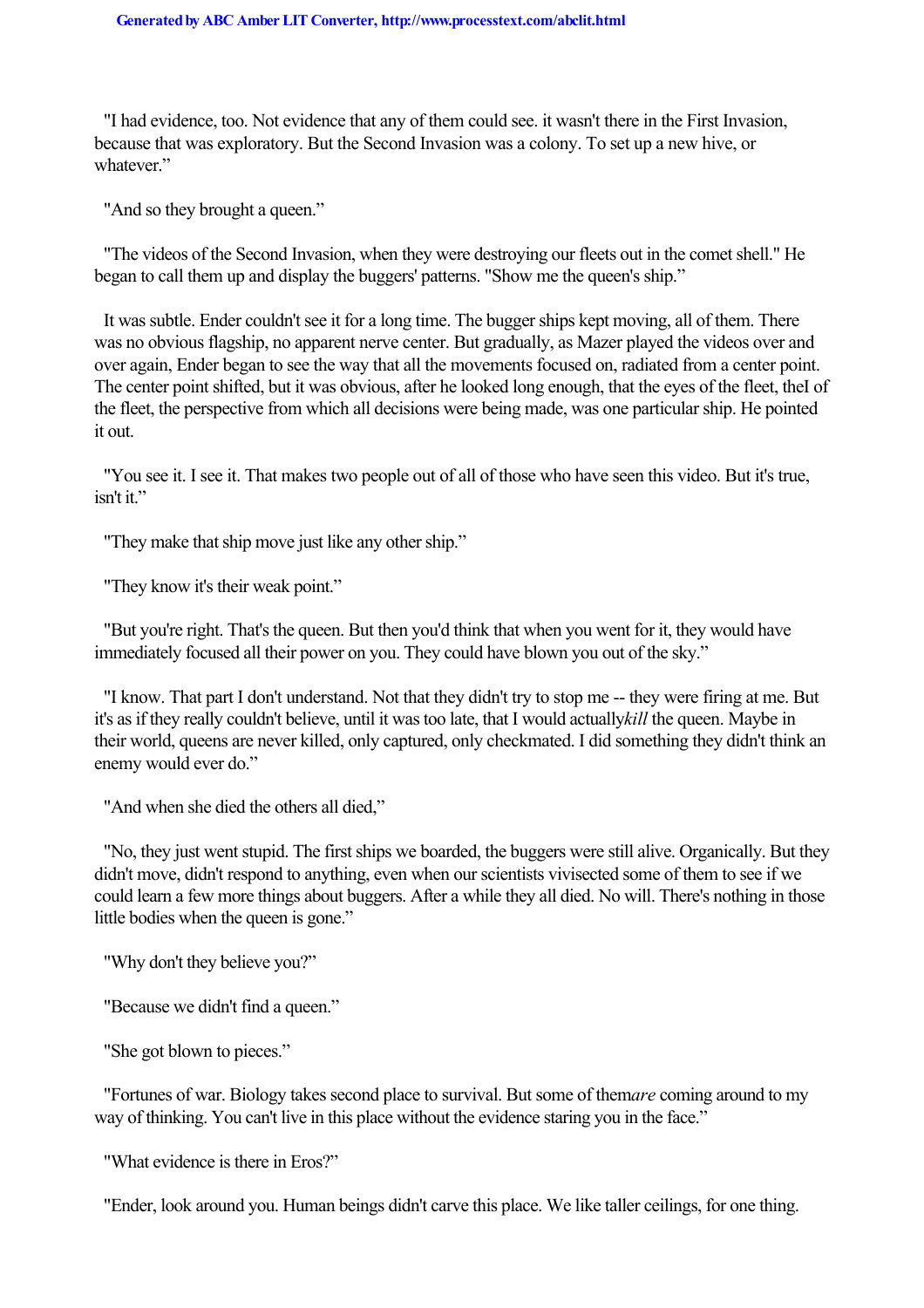This was the buggers' advance post in the First Invasion. They carved this place out before we even knew they were here. We're living in a bugger hive. But we already paid our rent. It cost the marines a thousand lives to clear them out of these honeycombs, room by room. The buggers fought for every meter of it."

 Now Ender understood why the rooms had always felt wrong to him. "I knew this wasn't a human place"

 "This was the treasure trove. If they had known we would win that first war, they probably' would never have built this place. We learned gravity manipulation because they enhanced the gravity here. We learned efficient use of stellar energy because they blacked out this planet. In fact, that's how we discovered*them* . In a period of three days, Eros gradually disappeared from telescopes. We sent a tug to find out why. It found out. The tug transmitted its videos, including the buggers boarding and slaughtering the crew. It kept right on transmitting through the entire bugger examination of the boat. Not until they finally dismantled the entire tug did the transmissions stop. It was their blindness -- they never had to transmit anything by machine, and so with the crew dead, it didn't occur to them that anybody could be watching."

"Why did they kill the crew?"

 "Why not? To them, losing a few crew members would be like clipping your nails. Nothing to get upset about. They probably thought they were routinely shutting down our communications by turning off the workers running the tug. Not murdering living, sentient beings with an independent genetic future. Murder's no big deal to them. Only queen-killing, really, is murder, because only queen-killing closes off a genetic path."

"So they didn't know what they were doing."

 "Don't start apologizing for them, Ender. Just because they didn't know they were killing human beings doesn't mean they weren't killing human beings. We do have a right to defend ourselves as best we can, and the only way we found that works is killing the buggers before they kill us. Think of it this way. In all the bugger wars so far, they've killed thousands and thousands of living, thinking beings. And in all those wars, we've killed only one."

"If you hadn't killed the queen, Mazer, would we have lost the war?"

 "I'd say the odds would have been three to two against us. I still think I could have trashed their fleet pretty badly before they burned us out. They have great response time and a lot of firepower, but we have a few advantages, too. Every single one of our ships contains an intelligent human being who's thinking on his own. Every one of us is capable of coming up with a brilliant solution to a problem. They can only come up with one brilliant solution at a time. The buggers think fast, but they aren't smart all over. But on*our* side, even when some incredibly timid and stupid commanders lost the major battles of the Second Invasion, some of their subordinates were able to do real damage to the bugger fleet."

"What about when our invasion reaches them? Will we just get the queen again?"

 "The buggers didn't learn interstellar travel by being dumb. That was a strategy that could work only once. I suspect that we'll never get near a queen unless we actually make it to their home planet. After all, the queen doesn't have to be*with* them to direct a battle. The queen only has to be present to have little baby buggers. The Second invasion was a colony -- the queen was coming to populate the Earth. But this time -- no, that won't work. We'll have to beat them fleet by fleet. And because they have the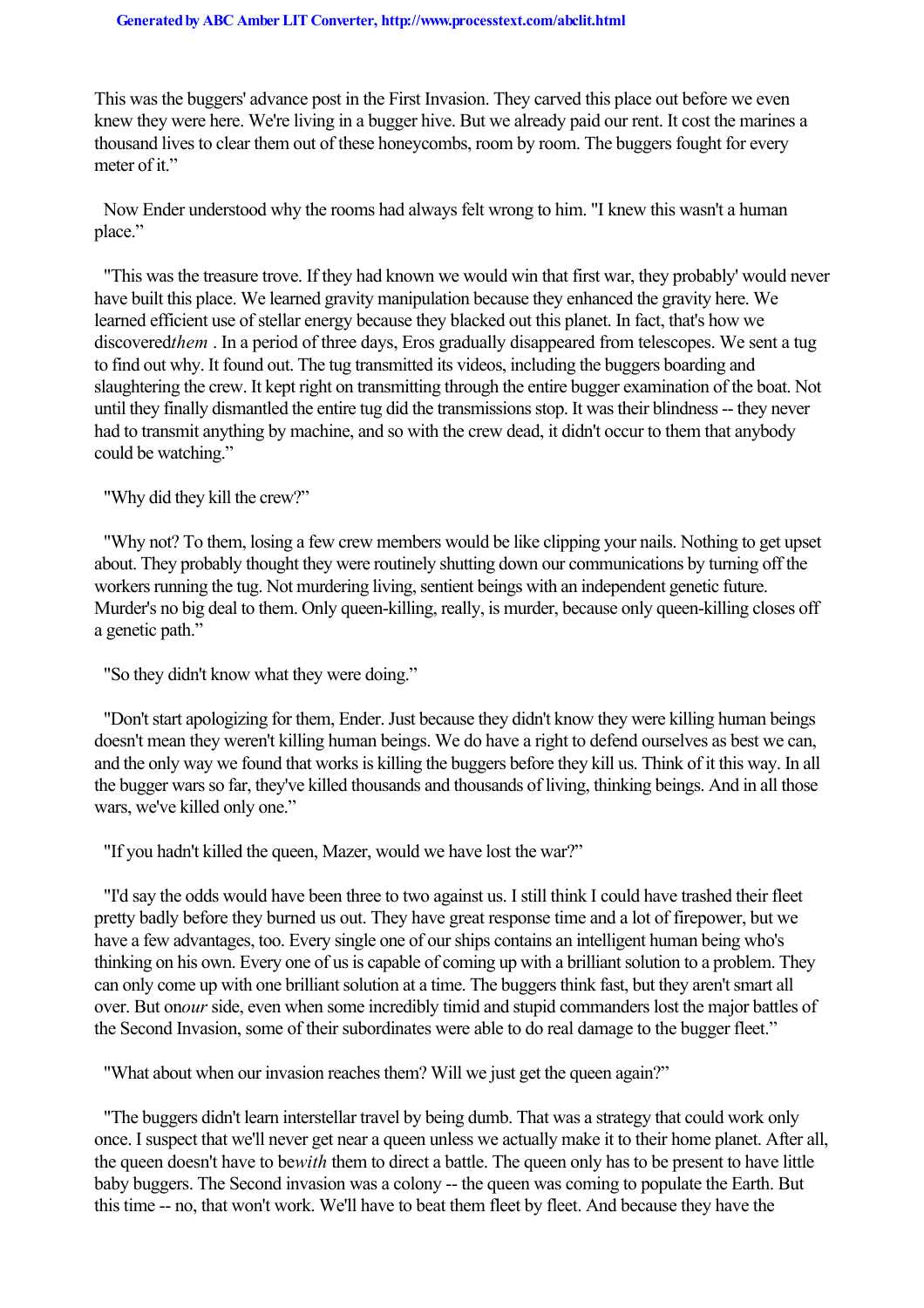resources of dozens of star systems to draw on, my guess is they'll outnumber us by a lot, in every battle."

 Ender remembered his battle against two armies at once. And I thought they were cheating. When the real war begins, it'll be like that every time. And there won't be any gate I can go for.

 "We've only got two things going for us, Ender. We don't have to aim particularly well. Our weapons have great spread."

"Then we aren't using the nuclear missiles from the First and Second Invasions?"

 "Dr. Device is much more powerful. Nuclear weapons, after all, were weak enough to be used on Earth at one time. The Little Doctor could never be used on a planet. Still, I wish I'd had one during the Second Invasion"

"How does it work?"

 "I don't know, not well enough to build one. At the focal point of two beams, it sets up a field in which molecules can't hold together anymore. Electrons can't be shared. How much physics do you know, at that level?"

"We spend most of our time on astrophysics, but I know enough to get the idea."

 "The field spreads out in a sphere, but it gets weaker the farther it spreads. Except that where it actually runs into a lot of molecules, it gets stronger and starts over. The bigger the ship, the stronger the new field"

"So each time the field hits a ship, it sends out a new sphere--"

 "And if their ships are too close together, it can set up a chain that wipes them all out. Then the field dies down, the molecules come back together, and where you had a ship, you now have a lump of dirt with a lot of iron molecules in it. No radioactivity, no mess. Just dirt. We may be able to trap them close together on the first battle, but they learn fast. They'll keep their distance from each other."

"So Dr. Device isn't a missile -- I can't shoot around corners.

 "That's right. Missiles wouldn't do any good now. We learned a lot from them in the First Invasion, but they also learned from us -- how to set up the Ecstatic Shield, for instance."

"The Little Doctor penetrates the shield?"

 "As if it weren't there. You can't*see* through the shield to aim and focus the beams, but since the generator of the Ecstatic Shield is always in the exact center, it isn't hard to figure it out."

"Why haven't I ever been trained with this?"

 "You always have. We just let the computer tend to it for you. Your job is to get into a superior strategic position and choose a target. The shipboard computers are much better at aiming the Doctor than you are."

"Why is it called Dr. Device?"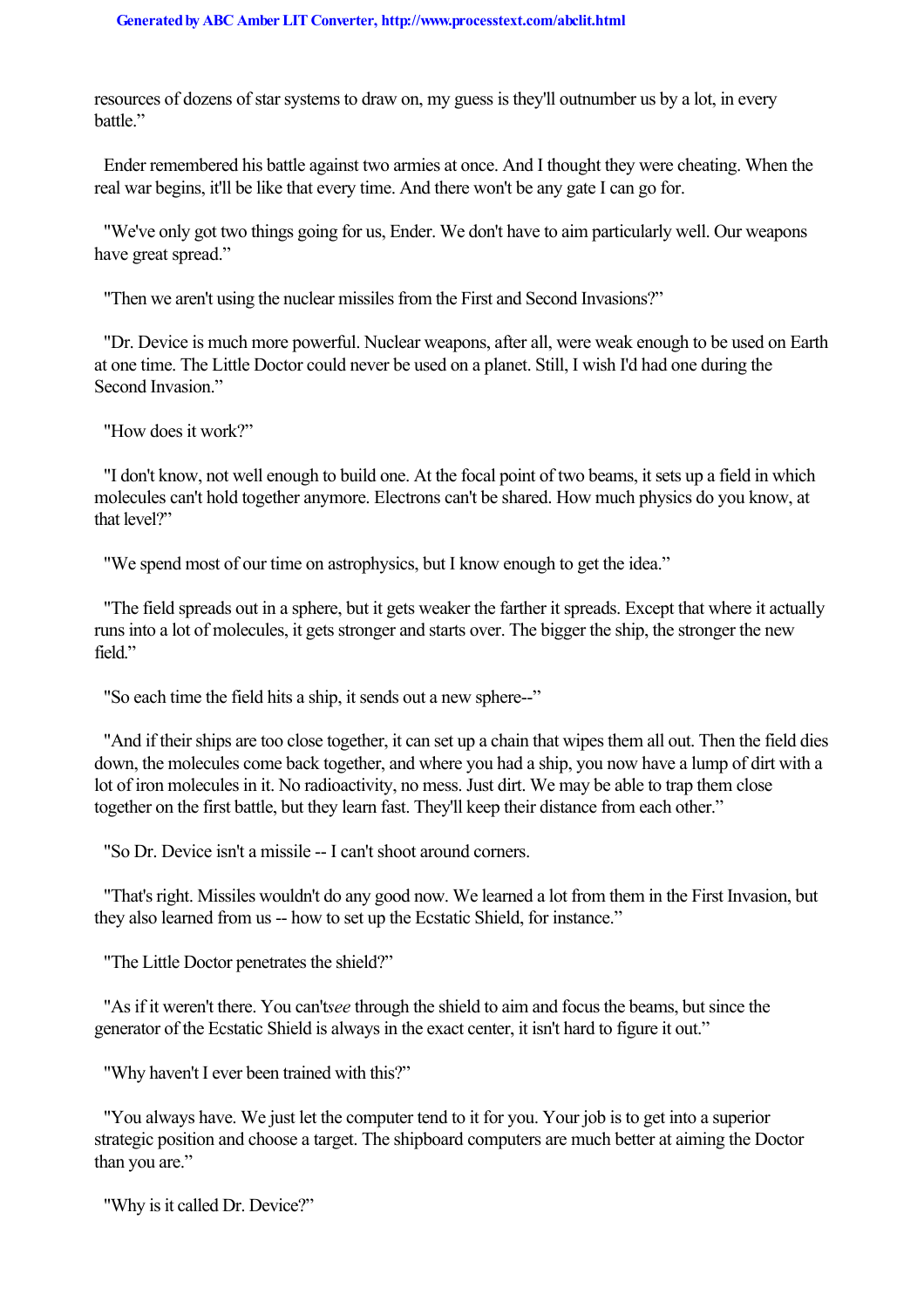"When it was developed, it was called a Molecular Detachment Device. M.D. Device."

Ender still didn't understand.

 "M.D. The initials stand for Medical Doctor, too. M.D. Device, therefore Dr. Device. It was a joke." Ender didn't see what was funny about it.

 They had changed the simulator. He could still control the perspective and the degree of detail, but there were no ship's controls anymore. Instead, it was a new panel of levers, and a small headset with earphones and a small microphone.

The technician who was waiting there quickly explained how to wear the headset.

"But how do I control the ships?" asked Ender.

 Mazer explained. He wasn't going to control ships anymore. "You've reached the next phase of your training. You have experience in every level of strategy, but now it's time for you to concentrate on commanding an entire fleet. As you worked with toon leaders in Battle School, so now you will work with squadron leaders. You have been assigned three dozen such leaders to train. You must teach them intelligent tactics; you must learn their strengths and limitations; you must make them into a whole."

"When will they come here?"

 "They're already in place in their own simulators. You will speak to them through the headset. The new levers on your control panel enable you to see from the perspective of any of your squadron leaders. This more closely duplicates the conditions you might encounter in a real battle, where you will only know what your ships can see."

"How can I work with squadron leaders I never see?"

"And why would you need to see them?"

"To know who they are, how they think--"

 "You'll learn who they are and how they think from the way they work with the simulator. But even so, I think you won't be concerned. They're listening to you right now. Put on the headset so you can hear them"

Ender put on the headset.

"Salaam," said a whisper in his ears.

"Alai," said Ender.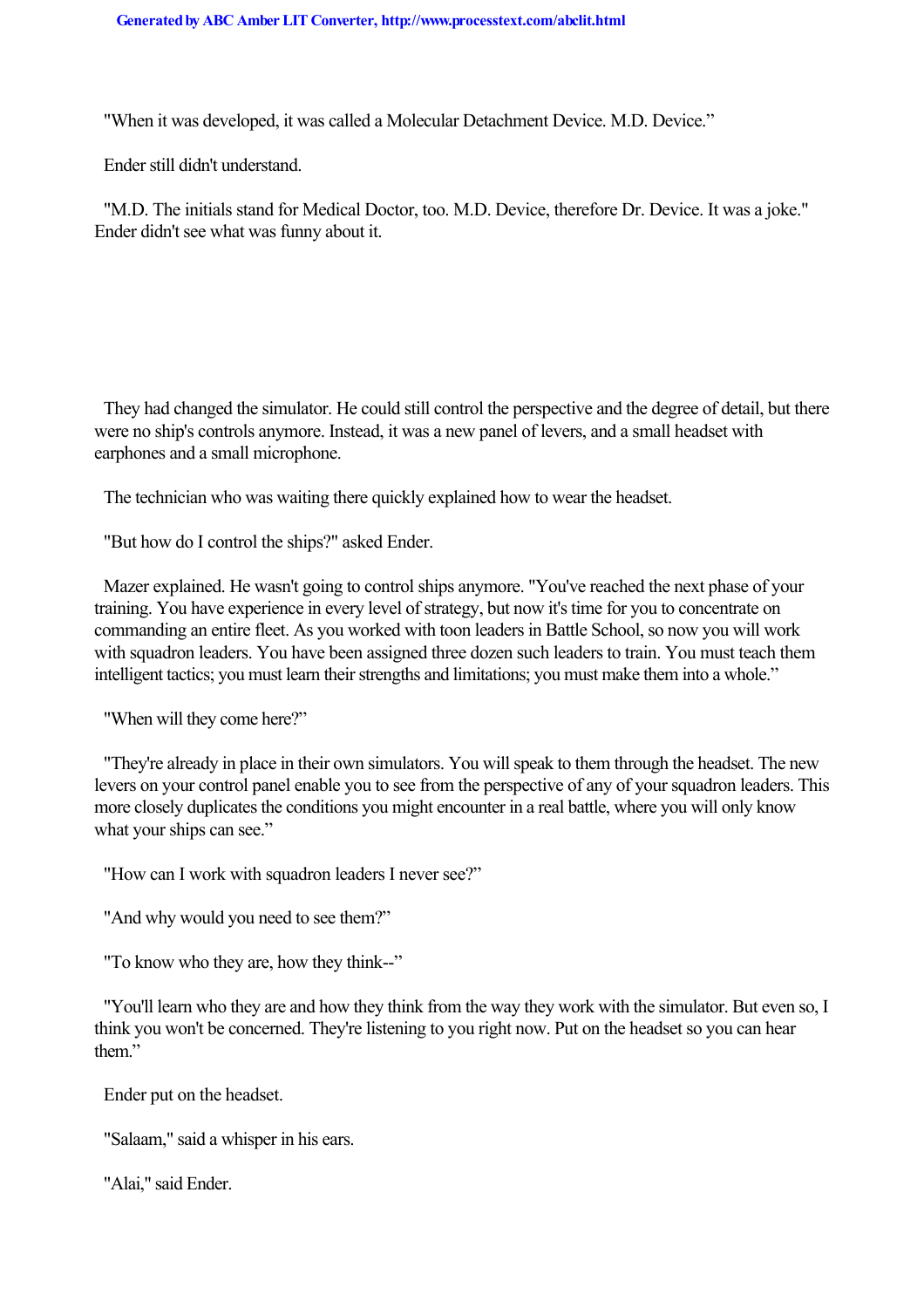"And me, the dwarf."

"Bean"

 And Petra, and Dink; Crazy Tom, Shen, Hot Soup, Fly Molo, all the best students Ender had fought with or fought against, everyone that Ender had trusted in Battle School. "I didn't know you were here," he said, "I didn't know you were coming."

"They've been flogging us through the simulator for three months now," said Dink.

"You'll find that I'm by far the best tactician," said Petra. "Dink tries, but he has the mind of a child."

 So they began working together, each squadron leader commanding individual pilots, and Ender commanding the squadron leaders. They learned many ways of working together, as the simulator forced them to try different situations. Sometimes the simulator gave them a larger fleet to work with; Ender set them up then in three or four toons that consisted of three or four squadrons each. Sometimes the simulator gave them a single starship with its twelve fighters, and he chose three squadron leaders with four fighters each.

 It was pleasure; it was play. The computer-controlled enemy was none too bright, and they always won despite their mistakes, their miscommunications. But in the three weeks they practiced together, Ender came to know them very well. Dink, who deftly carried out instructions but was slow to improvise; Bean, who couldn't control large groups of ships effectively but could use only a few like a scalpel, reacting beautifully to anything the computer threw at him; Alai, who was almost as good a strategist as Ender and could be entrusted to do well with half a fleet and only vague instructions.

 The better Ender knew them, the faster he could deploy them, the better he could use them. The simulator would display the situation on the screen. In that moment Ender learned for the first time what his own fleet would consist of and how the enemy fleet was deployed. It took him only a few minutes now to call for the squadron leaders that he needed, assign them to certain ships or groups of ships, and give them their assignments. Then, as the battle progressed, he would skip from one leader's point of view to another's, making suggestions and, occasionally, giving orders as the need arose. Since the others could only see their own battle perspective, he would sometimes give them orders that made no sense to them; but they, too, learned to trust Ender. If he told them to withdraw, they withdrew, knowing that either they were in an exposed position, or their withdrawal might entice the enemy into a weakened posture. They also knew that Ender trusted them to do as they judged best when he gave them no orders. If their style of fighting were not right for the situation they were placed in, Ender would not have chosen them for that assignment.

 The trust was complete, the working of the fleet quick and responsive. And at the end of three weeks, Mazer showed him a replay of their most recent battle, only this time from the enemy's point of view.

 "This is what he saw as you attacked. What does it remind you of? The quickness of response, for instance?"

"We look like a bugger fleet."

"You match them, Ender. You're as fast as they are. And here -- look at this."

 Ender watched as all his squadrons moved at once, each responding to its own situation, all guided by Ender's overall command, but daring, improvising, feinting, attacking with an independence no bugger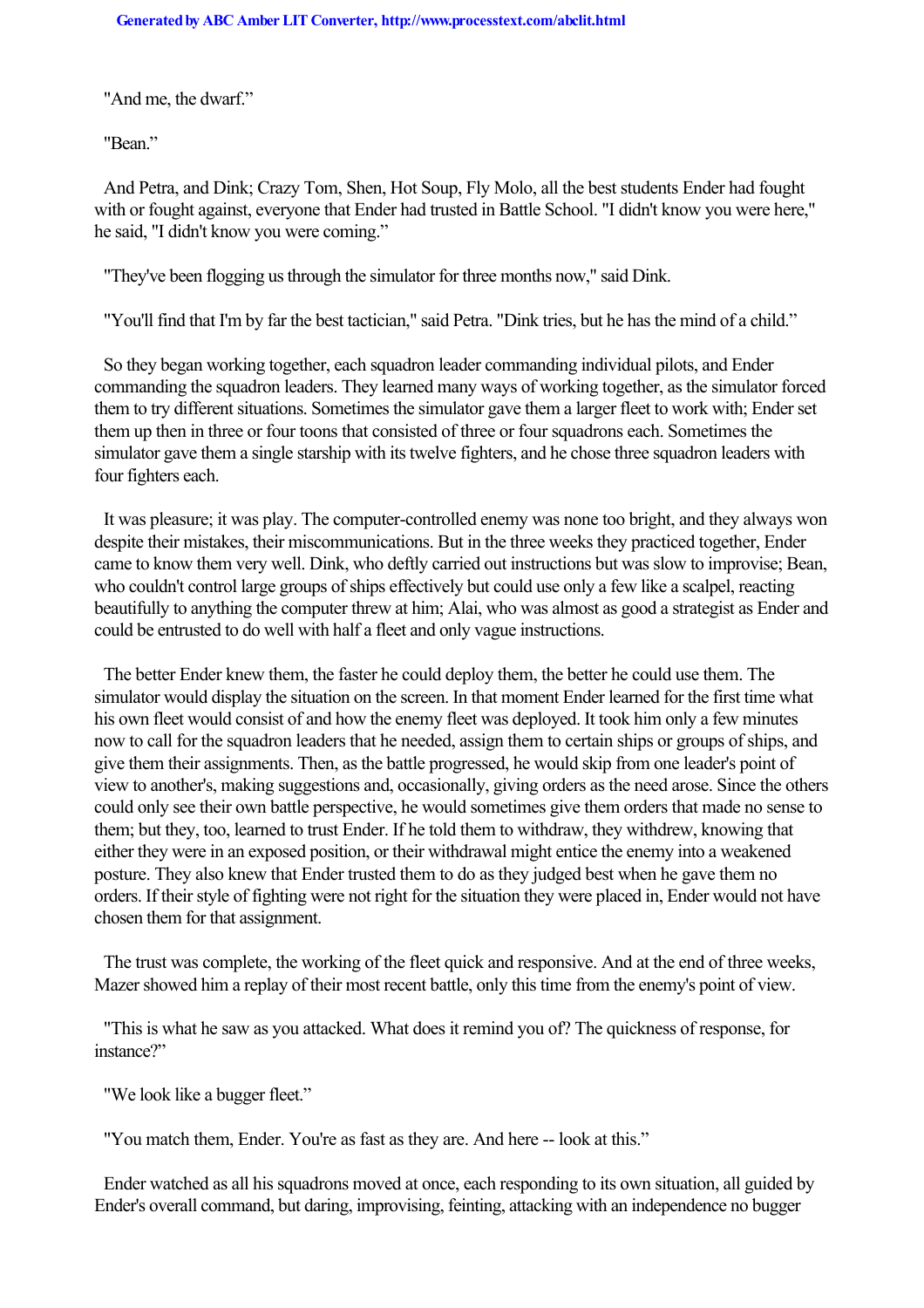fleet had ever shown.

 "The bugger hive-mind is very good, but it can only concentrate on a few things at once. All your squadrons can concentrate a keen intelligence on what they're doing, and what they've been assigned to do is also guided by a clever mind. So you see that you do have some advantages. Superior, though not irresistible, weaponry; comparable speed and greater available intelligence. These are your advantages. Your disadvantage is that you will always, always be outnumbered, and after each battle your enemy will learn more about you, how to fight you, and those changes will be put into effect instantly."

Ender waited for his conclusion.

 "So, Ender, we will now begin your education. We have programmed the computer to simulate the kinds of situations we might expect in encounters with the enemy. We are using the movement patterns we saw in the Second Invasion. But instead of mindlessly following these same patterns, I will be controlling the enemy simulation. At first you will see easy situations that you are expected to win handily. Learn from them, because I will always be there, one step ahead of you, programming more difficult and advanced patterns into the computer so that your next battle is more difficult, so that you are pushed to the limit of your abilities."

"And beyond?"

 "The time is short. You must learn as quickly as you can. When I gave myself to starship travel, just so I would still be alive when you appeared, my wife and children all died, and my grandchildren were my own age when I came back. I had nothing to say to them. I was cut off from all the people that I loved, everything I knew, living in this alien catacomb and forced to do nothing of importance but teach student after student, each one so hopeful, each one, ultimately, a weakling, a failure. I teach, I teach, but no one learns. You, too, have great promise, like so many students before you, but the seeds of failure may be in you, too. It's my job to find them, to destroy you if I can, and believe me, Ender, if you can be destroyed I can do it."

"So I'm not the first."

 "No, of course you're not. But you're the last. If you don't learn, there'll be no time to find anyone else. So I have hope for you, only because you are the only one left to hope for."

"What about the others? My squadron leaders?"

"Which of them is fit to take your place?"

"Alai"

"Be honest."

Ender had no answer, then.

 "I am not a happy man, Ender. Humanity does not ask us to be happy. It merely asks us to be brilliant on its behalf. Survival first, then happiness as we can manage it. So, Ender, I hope you do not bore me during your training with complaints that you are not having fun. Take what pleasure you can in the interstices of your work, but your work is first, learning is first, winning is everything because without it there is nothing. When you can give me back my dead wife, Ender, then you can complain to me about what this education costs you."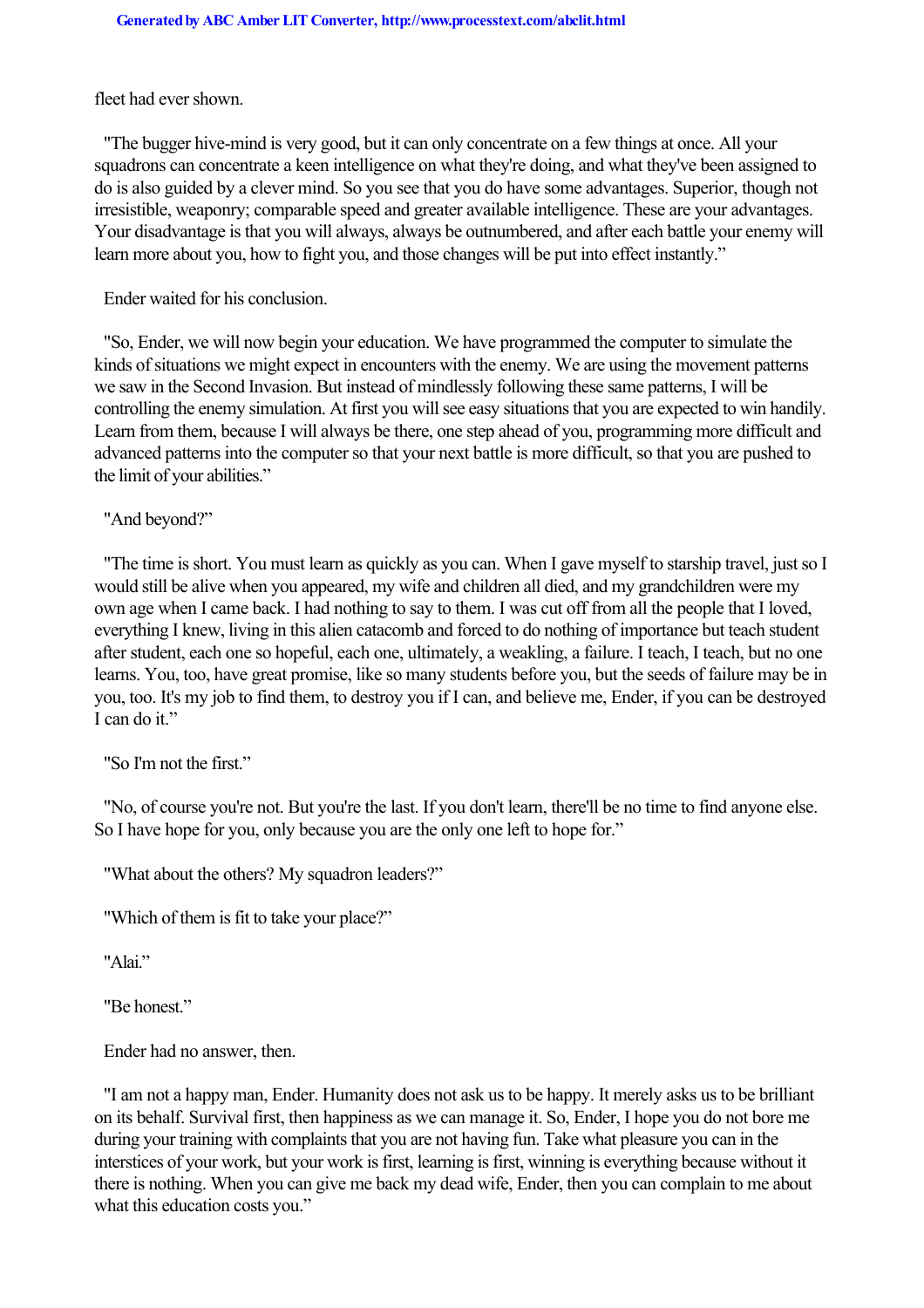"I wasn't trying to get out of anything."

 "But you will, Ender. Because I am going to grind you down to dust, if I can. I'm going to hit you with everything I can imagine, and I will have no mercy, because when you face the buggers they will think of things I*can't* imagine, and compassion for human beings is impossible for them."

"You can't grind me down, Mazer."

"Oh, can't I?"

"Because I'm stronger than you."

Mazer smiled. "We'll see about that, Ender."

 Mazer wakened him before morning; the clock said 0340, and Ender felt groggy as he padded along the corridor behind Mazer. "Early to bed and early to rise," Mazer intoned, "makes a man stupid and blind in the eyes."

 He had been dreaming that buggers were vivisecting him. Only instead of cutting open his body, they were cutting up his memories and displaying them like holographs and trying to make sense of them. It was a very odd dream, and Ender couldn't easily shake loose of it, even as he walked through the tunnels to the simulator room. The buggers tormented him in his sleep, and Mazer wouldn't leave him alone when he was awake. Between the two of them he had no rest. Ender forced himself awake. Apparently Mazer meant it when he said he meant to break Ender down -- and forcing him to play when tired and sleepy was just the sort of cheap and easy trick Ender should have expected. Well, today it wouldn't work.

 He got to the simulator and found his squadron leaders already on the wire, waiting for him. There was no enemy yet, so he divided them into two armies and began a mock battle, commanding both sides so he could control the test that each of his leaders was going through. They began slowly, but soon were vigorous and alert.

 Then the simulator field went blank, the ships disappeared, and everything changed at once. At the near edge of the simulator field they could see the shapes, drawn in holographic light, of three starships from the human fleet. Each would have twelve fighters. The enemy, obviously aware of the human presence, had formed a globe with a single ship at the center. Ender was not fooled -- it would not be a queen ship. The buggers outnumbered Ender's fighter force by two to one, but they were also grouped much closer together than they should have been -- Dr. Device would be able to do much more damage than the enemy expected.

 Ender selected one starship, made it blink in the simulator field, and spoke into the microphone. "Alai, this is yours; assign Petra and Vlad to the fighters as you wish." He assigned the other two starships with their fighter forces, except for one fighter from each starship that he reserved for Bean. "Slip the wall and get below them, Bean, unless they start chasing you -- then run back to the reserves for safety. Otherwise, get in a place where I can call on you for quick results. Alai, form your force into a compact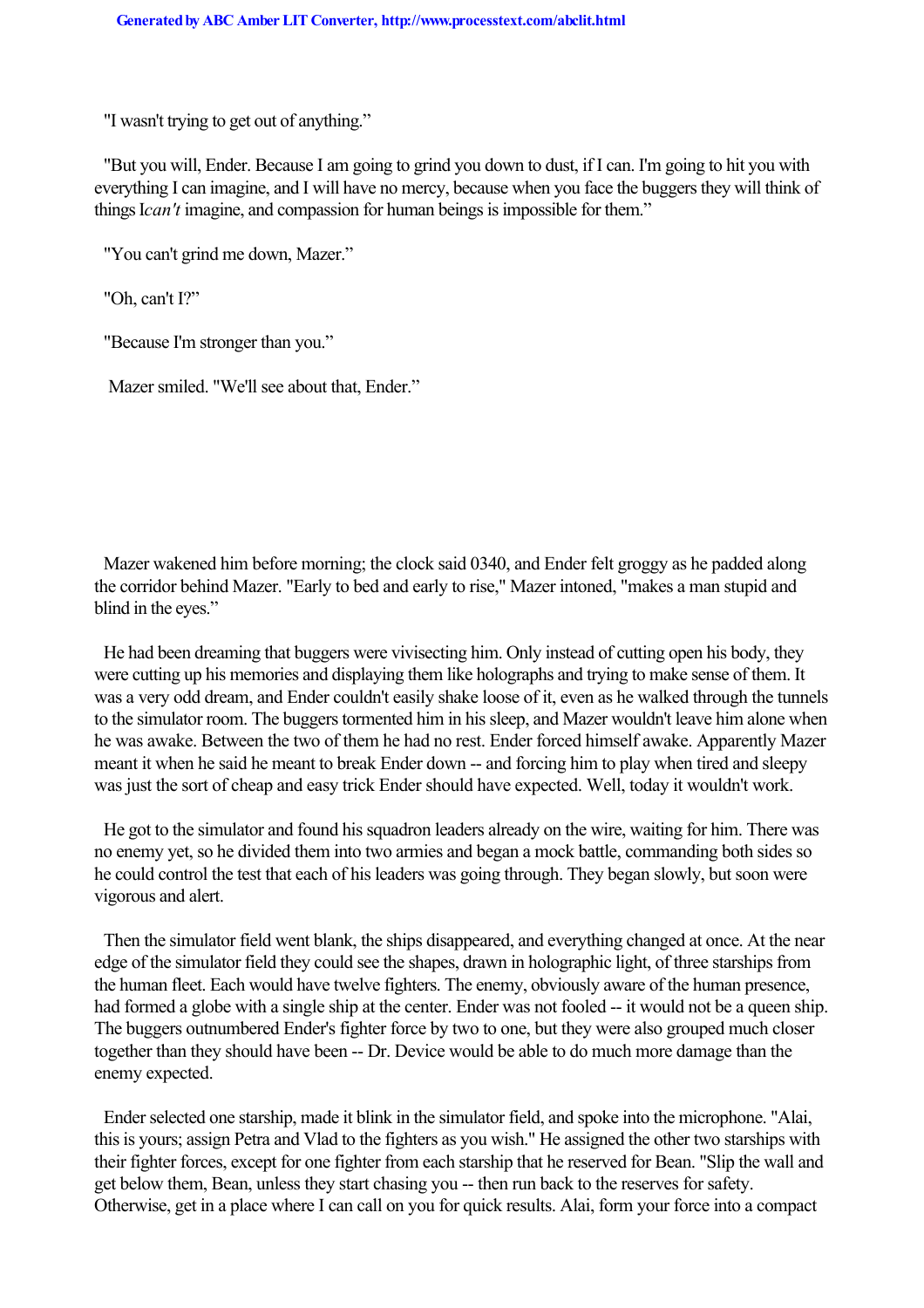assault at one point in their globe. Don't fire until I tell you. This is maneuver only."

"This one's easy, Ender," Alai said.

"It's easy, so why not be careful? I'd like to do this without the loss of a single ship."

 Ender grouped his reserves in two forces that shadowed Alai at a safe distance; Bean was already off the simulator, though Ender occasionally flipped to Bean's point of view to keep track of where he was.

 It was Alai, however, who played the delicate game with the enemy. He was in a bullet-shaped formation, and probed the enemy globe. Wherever he came near, the bugger ships pulled back, as if to draw him in toward the ship in the center, Alai skimmed to the side; the bugger ships kept up with him, withdrawing wherever he was close, returning to the sphere pattern when he had passed.

 Feint, withdraw, skim the globe to another point, withdraw again, feint again; and then Ender said "Go on in, Alai."

 His bullet started in, while he said to Ender, "You know they'll just let me through and surround me and eat me alive."

"Just ignore that ship in the middle."

"Whatever you say, boss."

 Sure enough, the globe began to contract, Ender brought the reserves forward: the enemy ships concentrated on the side of the globe nearer the reserves. "Attack them there, where they're most concentrated," Ender said.

 "This defies four thousand years of military history," said Alai, moving his fighters forward. "We're supposed to attack where we outnumber them."

 "In this simulation they obviously don't know what our weapons can do. It'll only work once, but let's make it spectacular. Fire at will."

 Alai did. The simulation responded beautifully: first one or two, then a dozen, then most of the enemy ships exploded in dazzling light as the field leapt from ship to ship in the tight formation. "Stay out of the way," Ender said.

 The ships on the far side of the globe formation were not affected by the chain reaction, but it was a simple matter hunting them down and destroying them. Bean took care of stragglers that tried to escape toward his end of space -- the battle was over. It had been easier than most of their recent exercises.

 Mazer shrugged when Ender told him so. "This is a simulation of a real invasion. There had to be one battle in which they didn't know what we could do. Now your work begins. Try not to be too arrogant about the victory. I'll give you the real challenges soon enough."

 Ender practiced ten hours a day with his squadron leaders, but not all at once; he gave them a few hours in the afternoon to rest. Simulated battles under Mazer's supervision came every two or three days, and as Mazer had promised, they were never so easy again. The enemy quickly abandoned its attempt to surround Ender, and never again grouped its forces closely enough to allow a chain reaction. There was something new every time, something harder. Sometimes Ender had only a single starship and eight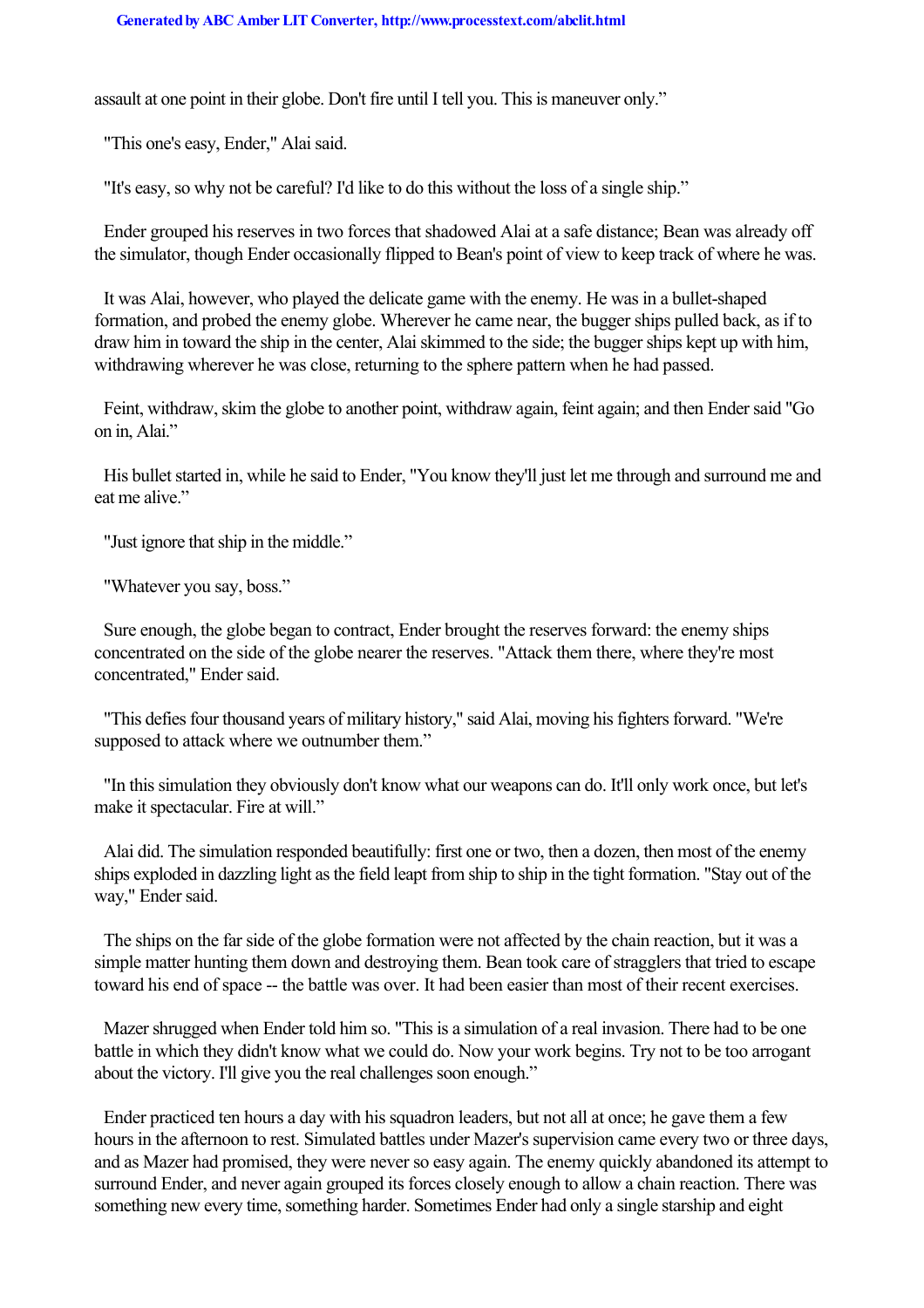fighters; once the enemy dodged through an asteroid belt; sometimes the enemy left stationary traps, large installations that blew up if Ender brought one of his squadrons too close, often crippling or destroying some of Ender's ships. "You cannot absorb losses!" Mazer shouted at him after one battle. "When you get into a*real* battle you won't have the luxury of an infinite supply of computer-generated fighters. You'll have what you brought with you and*nothing more* . Now get used to fighting without unnecessary waste "

 "It wasn't unnecessary waste, Ender said. "I can't win battles if I'm so terrified of losing a ship that I never take any risks."

 Mazer smiled. "Excellent, Ender. You're beginning to learn. But in a real battle, you would have superior officers and, worst of all, civilians shouting those things at you. Now, if the enemy had been at all bright, they would have caught you*here* , and taken Tom's squadron." Together they went over the battle; in the next practice, Ender would show his leaders what Mazer had shown him, and they'd learn to cope with it the next time they saw it.

 They thought they had been ready before, that they had worked smoothly together as a team. Now, though, having fought through real challenges together, they all began to trust each other more than ever, and battles became exhilarating. They told Ender that the ones who weren't actually playing would come into the simulator rooms and watch. Ender imagined what it would be like to have his friends there with him, cheering or laughing or gasping with apprehension; sometimes he thought it would be a great distraction, but other times he wished for it with all his heart. Even when he had spent his days lying out in the sunlight on a raft in a lake, he had not been so lonely. Mazer Rackham was his companion, was his teacher, but was not his friend.

 He said nothing, though. Mazer had told him there would be no pity, and his private unhappiness meant nothing to anyone. Most of the time it meant nothing even to Ender. He kept his mind on the game, trying to learn from the battles. And not just the particular lessons of that battle, but what the buggers might have done if they had been more clever, and how Ender would react if they did it in the future. He lived with past battles and future battles both, waking and sleeping, and he drove his squadron leaders with an intensity that occasionally provoked rebelliousness.

 "You're too kind to us," said Alai one day. "Why don't you get annoyed with us for not being brilliant *every* moment of*every* practice. If you keep coddling us like this we'll think you like us."

 Some of the others laughed into their microphones. Ender recognized the irony, of course, and answered with a long silence. When he finally spoke, he ignored Alai's complaint. "Again," he said, "and this time without self-pity." They did it again, and did it right.

 But as their trust in Ender as a commander grew, their friendship, remembered from the Battle School days, gradually disappeared. It was to each other that they became close; it was with each other that they exchanged confidences. Ender was their teacher and commander, as distant from them as Mazer was from him, and as demanding.

They fought all the better for it. And Ender was not distracted from his work.

 At least, not while he was awake. As he drifted off to sleep each night, it was with thoughts of the simulator playing through his mind. But in the night he thought of other things. Often he remembered the corpse of the Giant, decaying steadily; he did not remember it, though, in the pixels of the picture on his desk. Instead it was real, the faint odor of death still lingering near it. Things were changed in his dreams. The little village that had grown up between the Giant's ribs was composed of buggers now, and they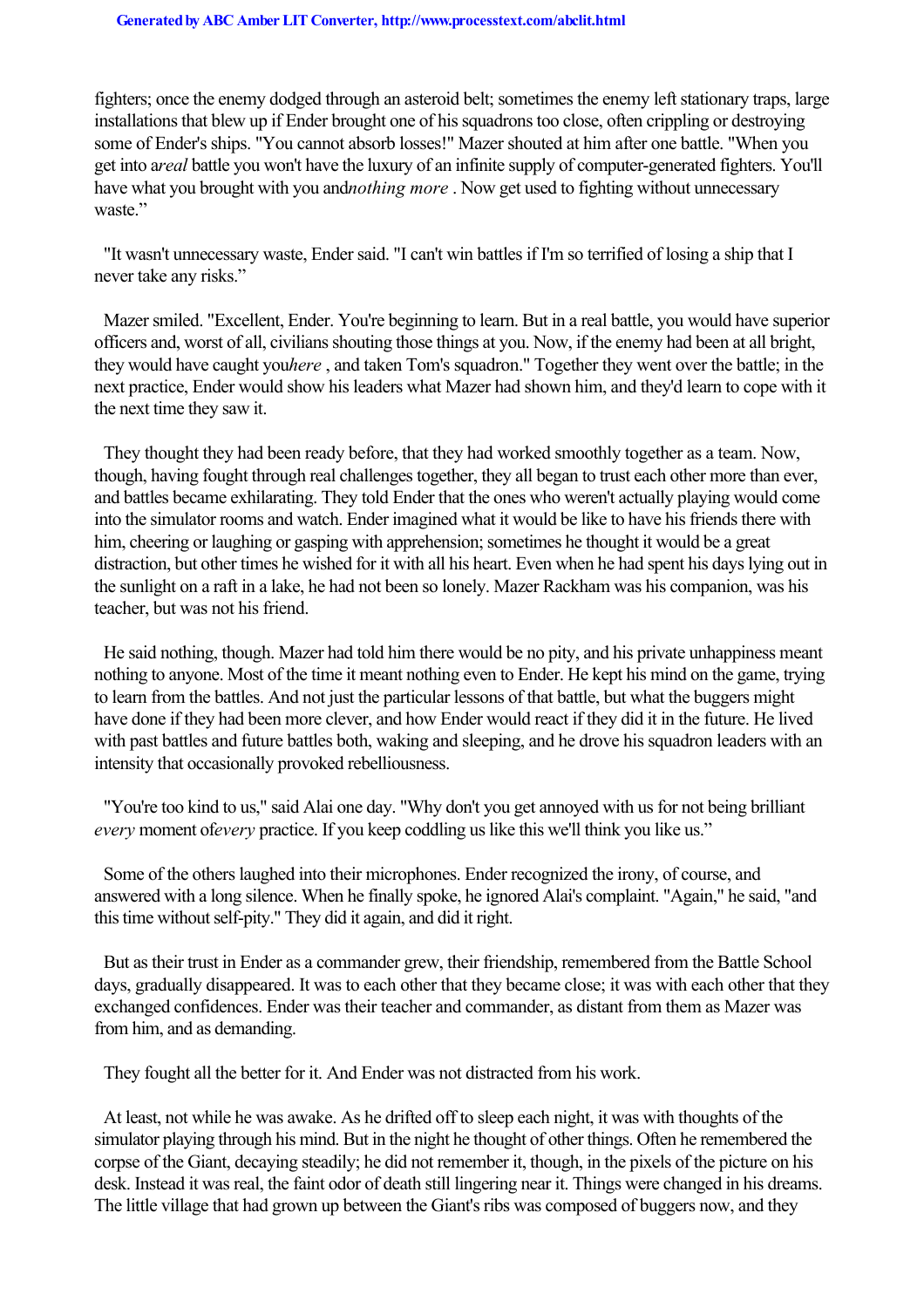saluted him gravely, like gladiators greeting Caesar before they died for his entertainment. He did not hate the buggers in his dream; and even though he knew that they had hidden their queen from him, he did not try to search for her. He always left the Giant's body quickly, and when he got to the playground. the children were always there, wolven and mocking; they wore faces that he knew. Sometimes Peter and sometimes Bonzo, sometimes Stilson and Bernard; just as often, though, the savage creatures were Alai and Shen, Dink and Petra; sometimes one of them would be Valentine, and in his dream he also shoved her under the water and waited for her to drown. She writhed in his hands, fought to come up, but at last was still. He dragged her out of the lake and onto the raft, where she lay with her face in the rictus of death, he screamed and wept over her, crying again and again that it was a game, a game. he was only playing!--

Then Mazer Rackham shook him awake. "You were calling out in your sleep," he said.

"Sorry," Ender said.

"Never mind. It's time for another battle."

 Steadily the pace increased. There were usually two battles a day now, and Ender held practices to a minimum. He would use the time while the others rested to pore over the replays of past games, trying to spot his own weaknesses, trying to guess what would happen next. Sometimes he was fully prepared for the enemy's innovations; sometimes he was not.

"I think you're cheating," Ender told Mazer one day.

"Oh?"

 "You can observe my practice sessions. You can see what I'm working on. You seem to be ready for everything I do."

 "Most of what you see is computer simulations," Mazer said. "The computer is programmed to respond to your innovations only after you use them once in battle."

"Then the computer is cheating."

"You need to get more sleep, Ender."

 But he could not sleep. He lay awake longer and longer each night, and his sleep was less restful. He woke too often in the night. Whether he was waking up to think more about the game or to escape from his dreams, he wasn't sure. It was as if someone rode him in his sleep, forcing him to wander through his worst memories, to live in them again as if they were real. Nights were so real that days began to seem dreamlike to him. He began to worry that he would not think clearly enough, that he would be too tired when he played. Always when the game began, the intensity of it awoke him, but if his mental abilities began to slip, he wondered, would he notice it?

 And he seemed to be slipping. He never had a battle anymore in which he did not lose at least a few fighters. Several times the enemy was able to trick him into exposing more weakness than he meant to; other times the enemy was able to wear him down by attrition until his victory was as much a matter of luck as strategy. Mazer would go over the game with a look of contempt on his face. "Look at this," he would say. "You didn't have to do this." And Ender would return to practice with his leaders, trying to keep up their morale, but sometimes letting slip his disappointment with their weaknesses, the fact that they made mistakes.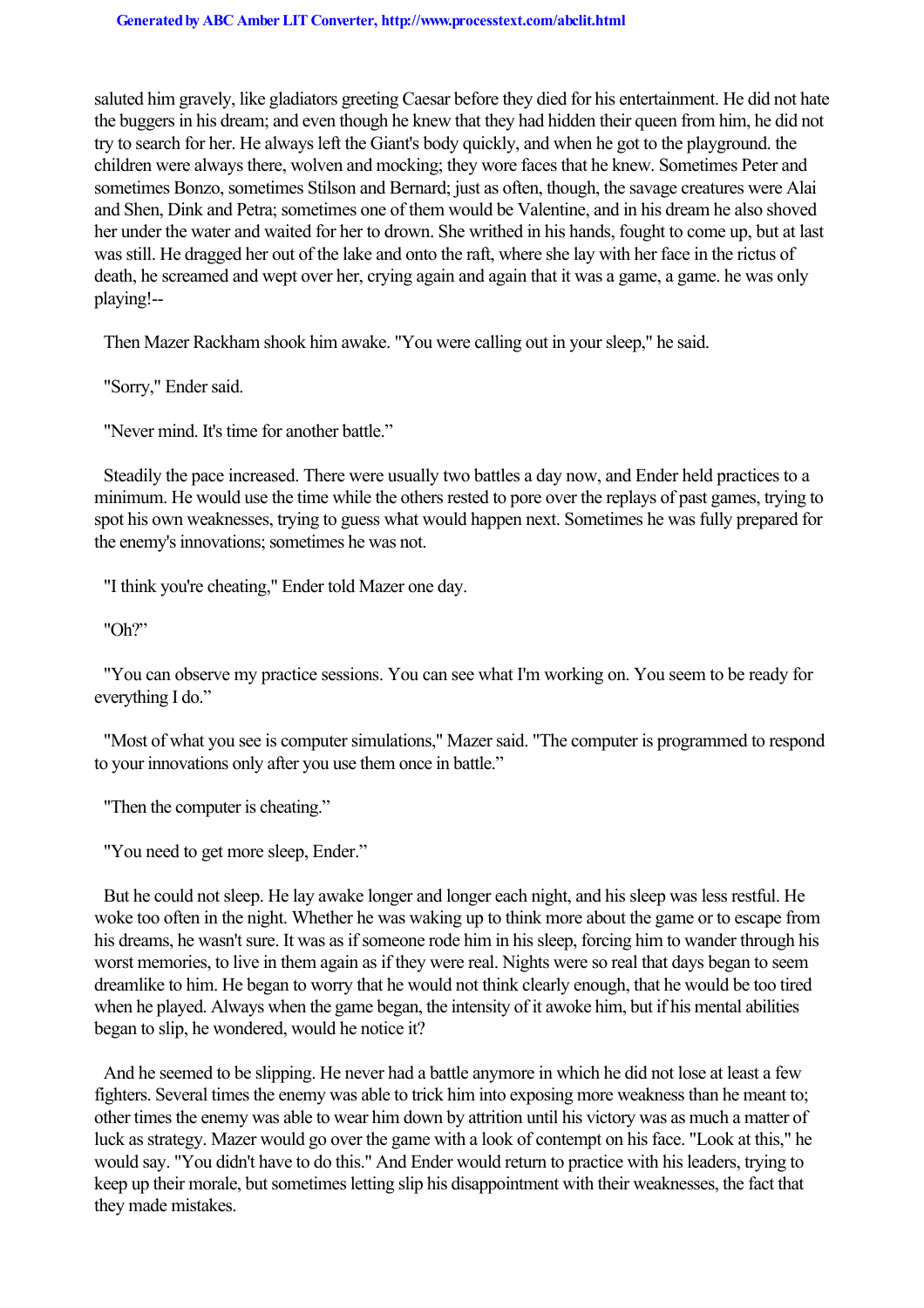"Sometimes we make mistakes," Petra whispered to him once. It was a plea for help.

 "And sometimes we don't," Ender answered her. If she got help, it would not be from him. He would teach; let her find her friends among the others.

 Then came a battle that nearly ended in disaster. Petra led her force too far; they were exposed, and she discovered it in a moment when Ender wasn't with her. In only a few moments she had lost all but two of her ships.

 Ender found her then, ordered her to move them in a certain direction; she didn't answer. There was no movement. And in a moment those two fighters, too, would be lost.

 Ender knew at once that he had pushed her too hard because of her brilliance -- he had called on her to play far more often and under much more demanding circumstances than all but a few of the others. But he had no time now to worry about Petra, or to feel guilty about what he had done to her. He called on Crazy Tom to command the two remaining fighters, then went on, trying to salvage the battle; Petra had occupied a key position, and now all of Ender's strategy came apart. If the enemy had not been too eager and clumsy at exploiting their advantage, Ender would have lost. But Shen was able to catch a group of the enemy in too tight a formation and took them out with a single chain reaction. Crazy Tom brought his two surviving fighters in through the gap and caused havoc with the enemy, and though his ships and Shen's as well were finally destroyed, Fly Molo was able to mop up and complete the victory.

 At the end of the battle, he could hear Petra crying out, trying to get a microphone, "Tell him I'm sorry, I was just so tired, I couldn't think, that was all, tell Ender I'm sorry."

 She was not there for the next few practices, and when she did come back she was not as quick as she had been, not as daring. Much of what had made her a good commander was lost. Ender couldn't use her anymore, except in routine, closely supervised assignments. She was no fool. She knew what had happened. But she also knew that Ender had no other choice, and told him so.

 The fact remained that she had broken, and she was far from being the weakest of his squad leaders. It was a warning -- he could not press his commanders more than they could bear. Now, instead of using his leaders whenever he needed their skills, he had to keep in mind how often they had fought. He had to spell them off, which meant that sometimes he went into battle with commanders he trusted a little less. As he eased the pressure on them, he increased the pressure on himself.

 Late one night he woke up in pain. There was blood on his pillow, the taste of blood in his mouth. His fingers were throbbing. He saw that in his sleep he had been gnawing on his own fist. The blood was still flowing smoothly. "Mazer!" he called. Rackham woke up and called at once for a doctor.

 As the doctor treated the wound, Mazer said, "I don't care how much you eat, Ender, self-cannibalism won't get you out of this school."

"I was asleep," Ender said. "I don't want to get out of Command School."

"Good."

"The others. The ones who didn't make it."

"What are you talking about?"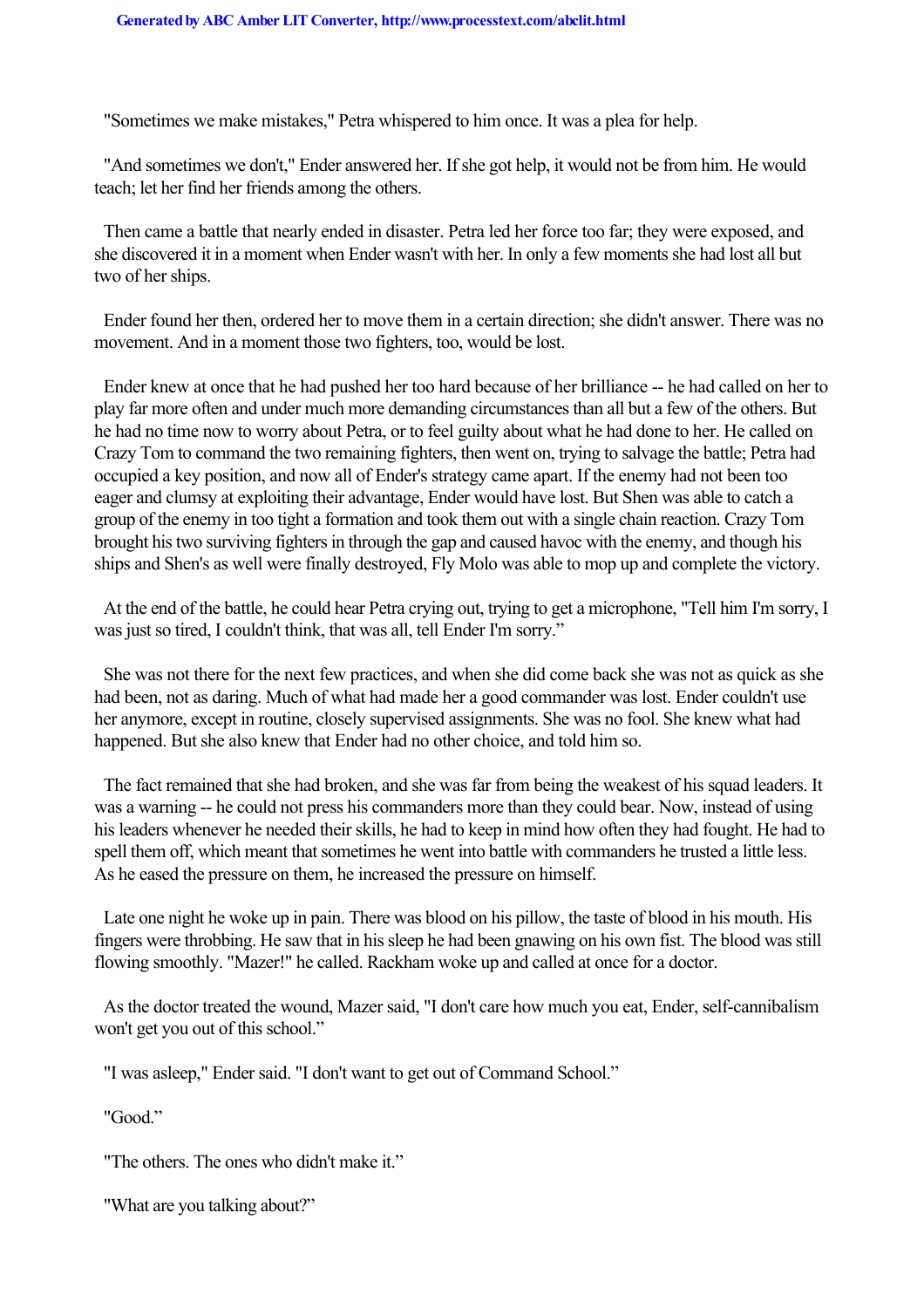"Before me. Your other students, who didn't make it through the training. What happened to them?"

"They didn't make it. That's all. We don't punish the ones who fail. They just -- don't go on."

"Like Bonzo."

"Bonzo?"

"He went home"

"Not like Bonzo."

"*What*then? What happened to them? When they failed?"

"Why does it matter, Ender?"

Ender didn't answer.

 "None of them failed at*this* point in their course, Ender. You made a mistake with Petra. She'll recover. But Petra is Petra, and you are you."

"Part of what I am is her. Is what she made me."

 "You won't fail, Ender. Not this early in the course. You've had some tight ones, but you've always won. You don't know what your limits are yet, but if you've reached them already you're a good deal feebler than I thought."

"Do they die?"

"Who?"

"The ones who fail."

"No, they don't die. Good heavens, boy, you're playing games."

 "I think that Bonzo died. I dreamed about it last night. I remembered the way he looked after I jammed his face with my head. I think I must have pushed his nose back into his brain. The blood was coming out of his eyes. I think he was dead right then."

"It was just a dream."

 "Mazer, I don't want to keep dreaming these things. I'm afraid to sleep. I keep thinking of things that I don't want to remember. My whole life keeps playing out as if I were a recorder and someone else wanted to watch the most terrible parts of my life."

 "We can't drug you if that's what you're hoping for. I'm sorry if you have bad dreams. Should we leave the light on at night?"

"Don't make fun of me!" Ender said. "I'm afraid I'm going crazy."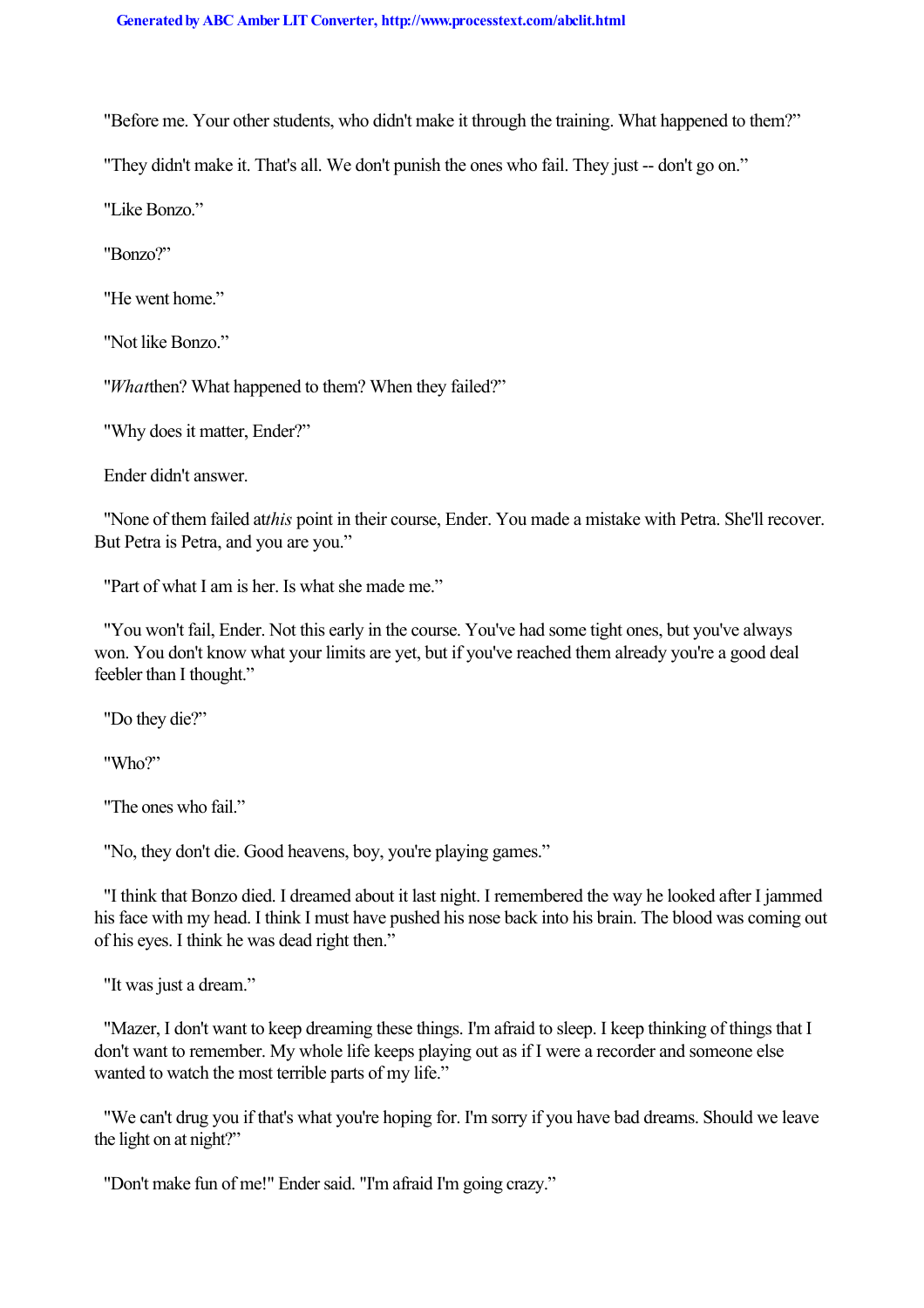The doctor was finished with the bandage. Mazer told him he could go. He went.

"Are you really afraid of that?" Mazer asked.

Ender thought about it and wasn't sure.

"In my dreams," said Ender, "I'm never sure whether I'm really me."

 "Strange dreams are a safety valve, Ender. I'm putting you under a little pressure for the first time in your life. Your body is finding ways to compensate, that's all. You're a big boy now. It's time to stop being afraid of the night."

"All right," Ender said. He decided then that he would never tell Mazer about his dreams again.

 The days wore on, with battles every day, until at last Ender settled into the routine of the destruction of himself. He began to have pains in his stomach. They put him on a bland diet, but soon he didn't have an appetite for anything at all. "Eat," Mazer said, and Ender would mechanically put food in his mouth. But if nobody told him to eat, he didn't eat.

 Two more of his squadron leaders collapsed the way that Petra had; the pressure on the rest became all the greater. The enemy outnumbered them by three or four to one in every battle now; the enemy also retreated more readily when things went badly, regrouping to keep the battle going longer and longer. Sometimes battles lasted for hours before they finally destroyed the last enemy ship. Ender began rotating his squadron leaders within the same battle, bringing in fresh and rested ones to take the place of those who were beginning to get sluggish.

 "You know," said Bean one time, as he took over command of Hot Soup's four remaining fighters, "this game isn't quite as fun as it used to be."

 Then one day in practice, as Ender was drilling his squadron leaders, the room went black and he woke up on the floor with his face bloody where he had hit the controls.

 They put him to bed then, and for three days he was very ill. He remembered seeing faces in his dreams, but they weren't real faces, and he knew it even while he thought he saw them. He thought he saw Valentine sometimes, and sometimes Peter; sometimes his friends from the Battle School, and sometimes the buggers vivisecting him. Once it seemed very real when he saw Colonel Graff bending over him speaking softly to him, like a kind father. But then he woke top and found only his enemy, Mazer Rackham.

"I'm awake," said Ender.

"So I see," Mazer answered. "Took you long enough. You have a battle today."

 So Ender got up and fought the battle and won it. But there was no second battle that day, and they let him go to bed earlier. His hands were shaking as be undressed.

 During the night he thought he felt hands touching him gently. Hands with affection in them, and gentleness. He dreamed he heard voices.

"You haven't been kind to him."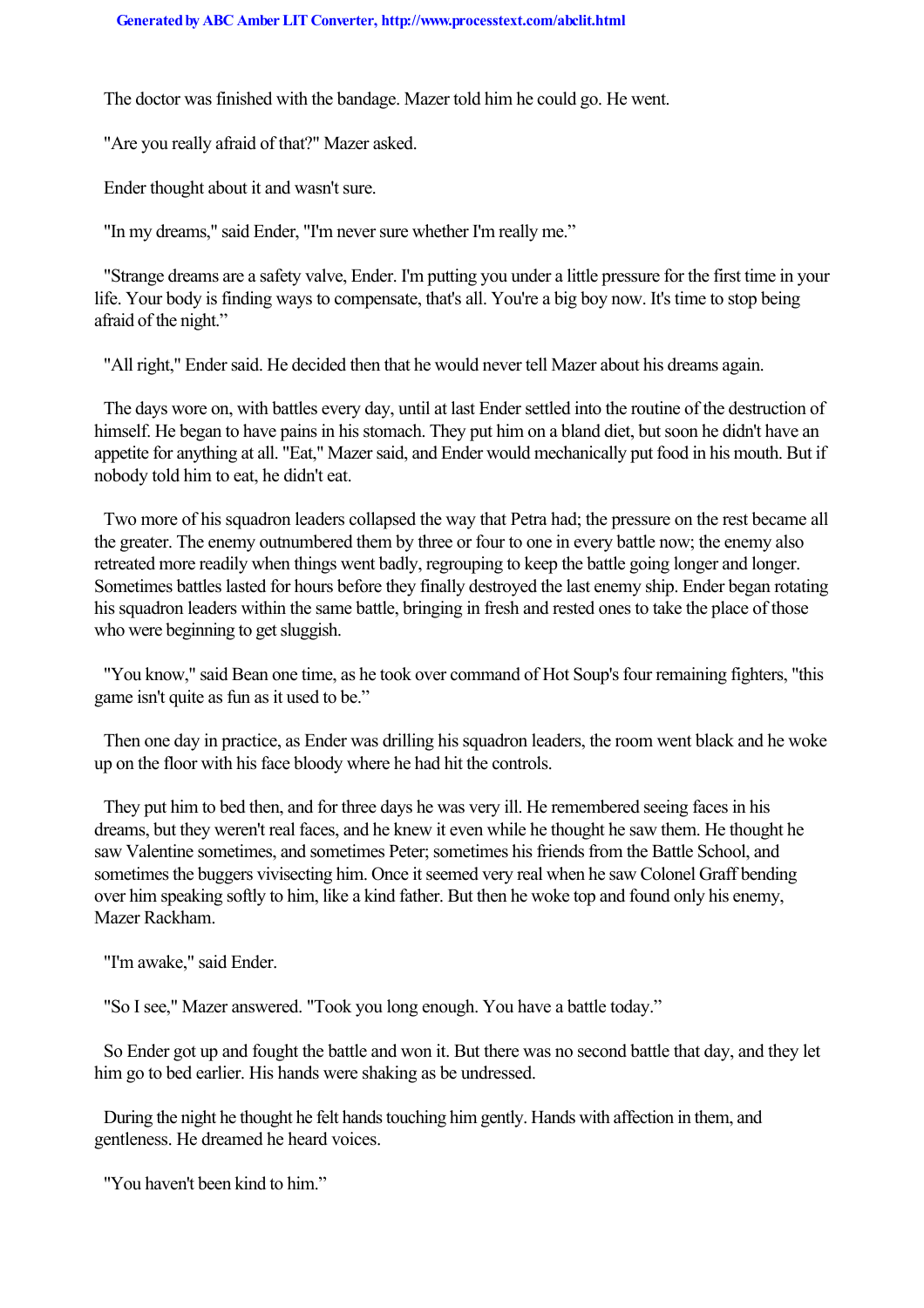"That wasn't the assignment."

"How long can he go on? He's breaking down."

"Long enough. It's nearly finished."

"So soon?"

"A few days, and then he's through."

"How will he do, when he's already like this?"

"Fine. Even today, he fought better than ever."

 In his dream, the voices sounded like Colonel Graff and Mazer Rackham. But that was the way dreams were, the craziest things could happen, because he dreamed he heard one of the voices saying, "I can't bear to see what this is doing to him." And the other voice answered, "I know. I love him too." And then they changed into Valentine and Alai, and in his dream they were burying him, only a hill grew up where they laid his body down, and he dried out and became a home for buggers, like the Giant was.

All dreams. If there was love or pity for him, it was only in his dreams.

 He woke up and fought another battle and won. Then he went to bed and slept again and dreamed again and then he woke up and won again and slept again and he hardly noticed when waking became sleeping. Nor did he care.

 The next day was his last day in Command School, though he didn't know it. Mazer Rackham was not in the room with him when he woke up. He showered and dressed and waited for Mazer to come unlock the door. He didn't come. Ender tried the door. It was open.

 Was it an accident that Mazer had let him be free this morning? No one with him to tell him he must eat, he must go to practice, he must sleep. Freedom. The trouble was, he didn't know what to do. He thought for a moment that he might find his squadron leaders, talk to them face to face, but he didn't know where they were. They could be twenty kilometers away, for all he knew. So, after wandering through the tunnels for a little while, he went to the mess hall and ate breakfast near a few marines who were telling dirty jokes that Ender could not begin to understand. Then he went to the simulator room for practice. Even though he was free, he could not think of anything else to do.

 Mazer was waiting for him. Ender walked slowly into the room. His step was slightly shuffling, and he felt tired and dull

Mazer frowned. "Are you awake, Ender?"

 There were other people in the simulator room. Ender wondered why they were there, but didn't bother to ask. It wasn't worth asking; no one would tell him anyway. He walked to the simulator controls and sat down, ready to start.

"Ender Wiggin," said Mazer. "Please turn around. Today's game needs a little explanation."

 Ender turned around. He glanced at the men gathered at the back of the room. Most of them he had never seen before. Some were even dressed in civilian clothes. He saw Anderson and wondered what he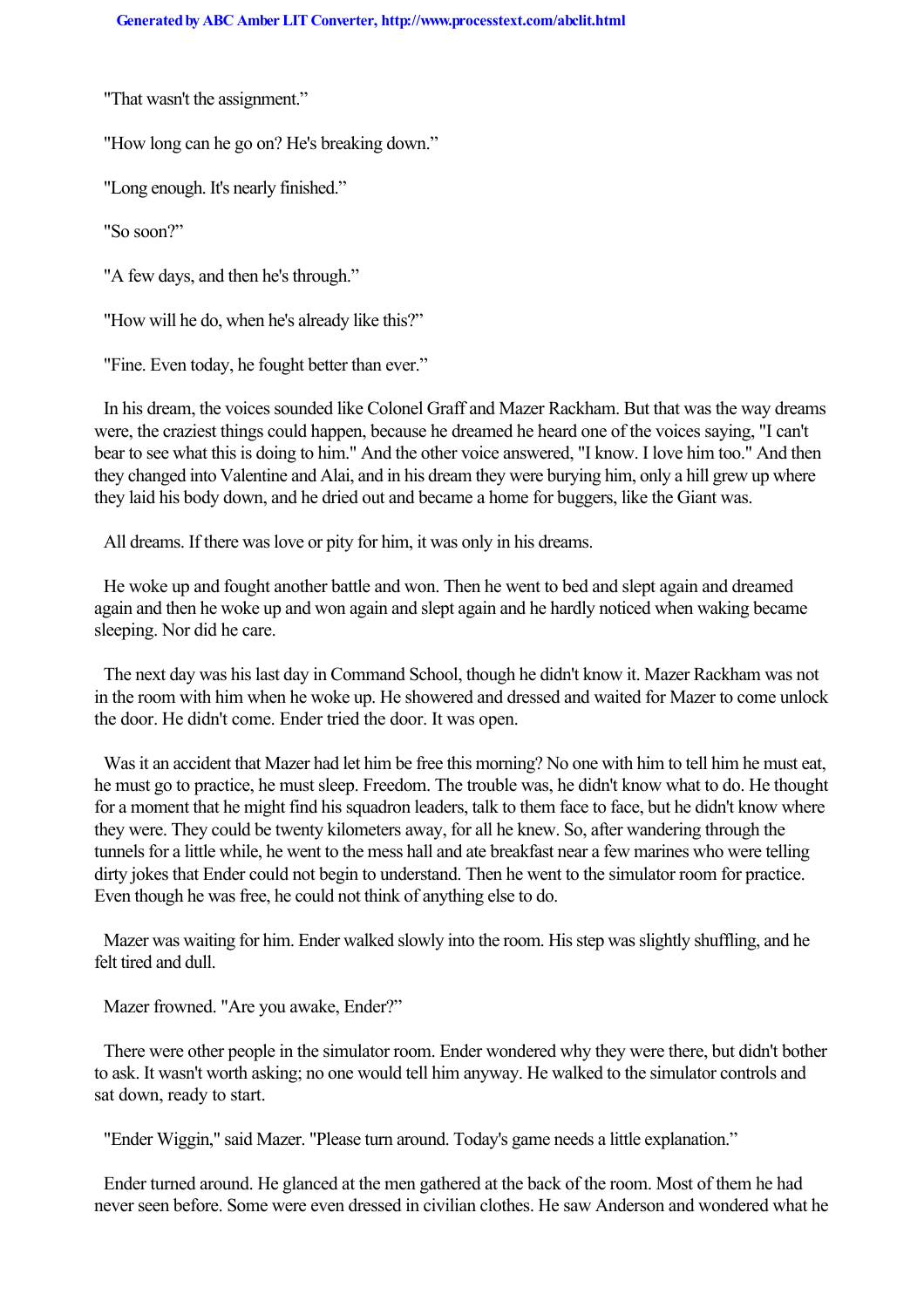was doing there, who was taking care of the Battle School if he was gone. He saw Graff and remembered the lake in the woods outside Greensboro, and wanted to go home. Take me home, he said silently to Graff. In my dream you said you loved me. Take me home.

 But Graff only nodded to him, a greeting, not a promise, and Anderson acted as though he didn't know him at all.

 "Pay attention, please, Ender. Today is your final examination in Command School. These observers are here to evaluate what you have learned. If you prefer not to have them in the room, we'll have them watch on another simulator."

"They can stay." Final examination. After today, perhaps he could rest.

 "For this to be a fair test of your ability, not just to do what you have practiced many times, but also to meet challenges you have never seen before, today's battle introduces a new element. It is staged around a planet. This will affect the enemy's strategy, and will force you to improvise. Please concentrate on the game today."

Ender beckoned Mazer closer, and asked him quietly, "Am I the first student to make it this far?"

"If you win today, Ender, you will be the first student to do so. More than that I'm not at liberty to say."

"Well, I'm at liberty to hear it."

 "You can be as petulant as you want, tomorrow. Today, though, I'd appreciate it if you would keep your mind on the examination. Let's not waste all that you've already done. Now, how will you deal with the planet?"

"I have to get someone behind it, or it's a blind spot."

"True."

"And the gravity is going to affect fuel levels -- cheaper to go down than up."

"Yes."

"Does the Little Doctor work against a planet?"

 Mazer's face went rigid. "Ender, the buggers never attacked a civilian population in either invasion. You decide whether it would be wise to adopt a strategy that would invite reprisals."

"Is the planet the only new thing?"

 "Can you remember the last time I've given you a battle with only one new thing? Let me assure you, Ender, that I will not be kind to you today. I have a responsibility to the fleet not to let a second-rate student graduate. I will do my best against you, Ender, and I have no desire to coddle you. Just keep in mind everything you know about yourself and everything you know about the buggers, and you have a fair chance of amounting to something."

Mazer left the room.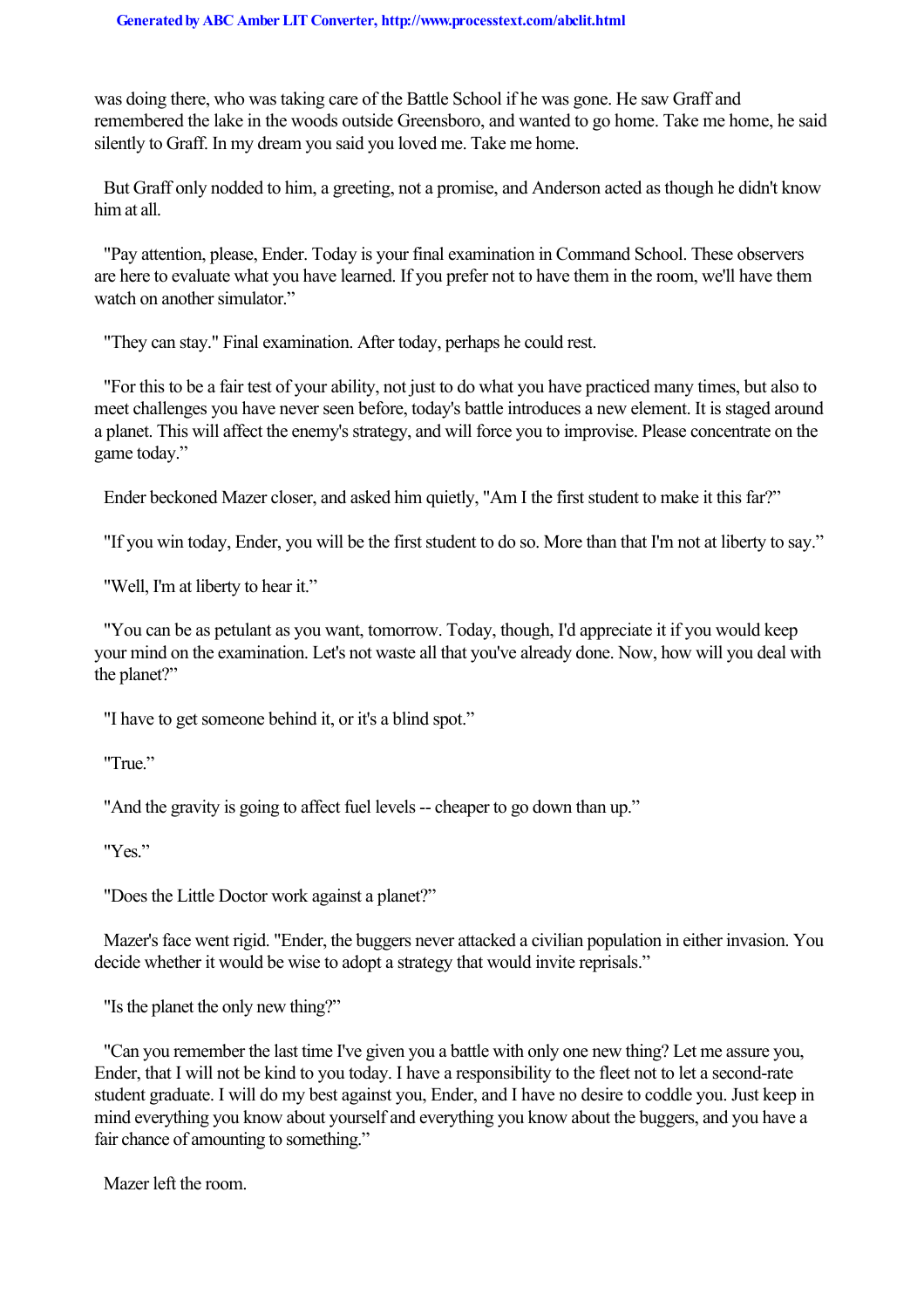Ender spoke into the microphone. "Are you there?"

"All of us," said Bean. "Kind of late for practice this morning, aren't you?"

 So they hadn't told the squadron leaders. Ender toyed with the idea of telling them how important this battle was to him, but decided it would not help them to have an extraneous concern on their minds. "Sorry," he said. "I overslept."

They laughed. They didn't believe him.

 He led them through maneuvers, warming up for the battle ahead. It took him longer than usual to clear his mind, to concentrate on command, but soon enough he was up to speed, responding quickly, thinking well. Or at least, he told himself, thinking that I'm thinking well.

 The simulator field cleared. Ender waited for the game to appear. What will happen if I pass the test today?

 Is there another school? Another year or two of grueling training, another year of isolation, another year of people pushing me this way and that way, another year without any control over my own life? He tried to remember how old he was. Eleven. How many years ago did he turn eleven? How many days? It must have happened here at the Command School, but he couldn't remember the day. Maybe he didn't even notice it at the time. Nobody noticed it, except perhaps Valentine.

 And as he waited for the game to appear, he wished he could simply lose it, lose the battle badly and completely so that they would remove him from training, like Bonzo, and let him go home. Bonzo had been assigned to Cartagena. He wanted to see travel orders that said Greensboro. Success meant it would go on. Failure meant he could go home.

No, that isn't true, he told himself. They need me, and if I fail there might not be any home to return to.

 But he did not believe it. In his conscious mind he knew it was true, but in other places, deeper places, he doubted that they needed him. Mazer's urgency was just another trick. Just another way to make me do what they want me to do. Another way to keep him from resting. From doing nothing, for a long, long time.

Then the enemy formation appeared, and Ender's weariness turned to despair.

 The enemy outnumbered him a thousand to one, the simulator glowed green with them. They were grouped in a dozen different formations shifting positions, changing shapes, moving in seemingly random patterns through the simulator field. He could not find a path through them -- a space that seemed open would close suddenly, and another appear, and a formation that seemed penetrable would suddenly change and be forbidding. The planet was at the far edge of the field, and for all Ender knew there were just as many enemy ships beyond it, out of the simulator's range.

 As for his own fleet, it consisted of twenty starships, each with only four fighters. He knew the four-fighter starships they were old-fashioned, sluggish, and the range of their Little Doctors was half that of the newer ones. Eighty fighters, against at least five thousand, perhaps ten thousand enemy ships.

 He heard his squadron leaders breathing heavily; he could also hear, from the observers behind him, a quiet curse. It was nice to know that one of the adults noticed that it wasn't a fair test. Not that it made any difference. Fairness wasn't part of the game, that was plain. There was no attempt to give him even a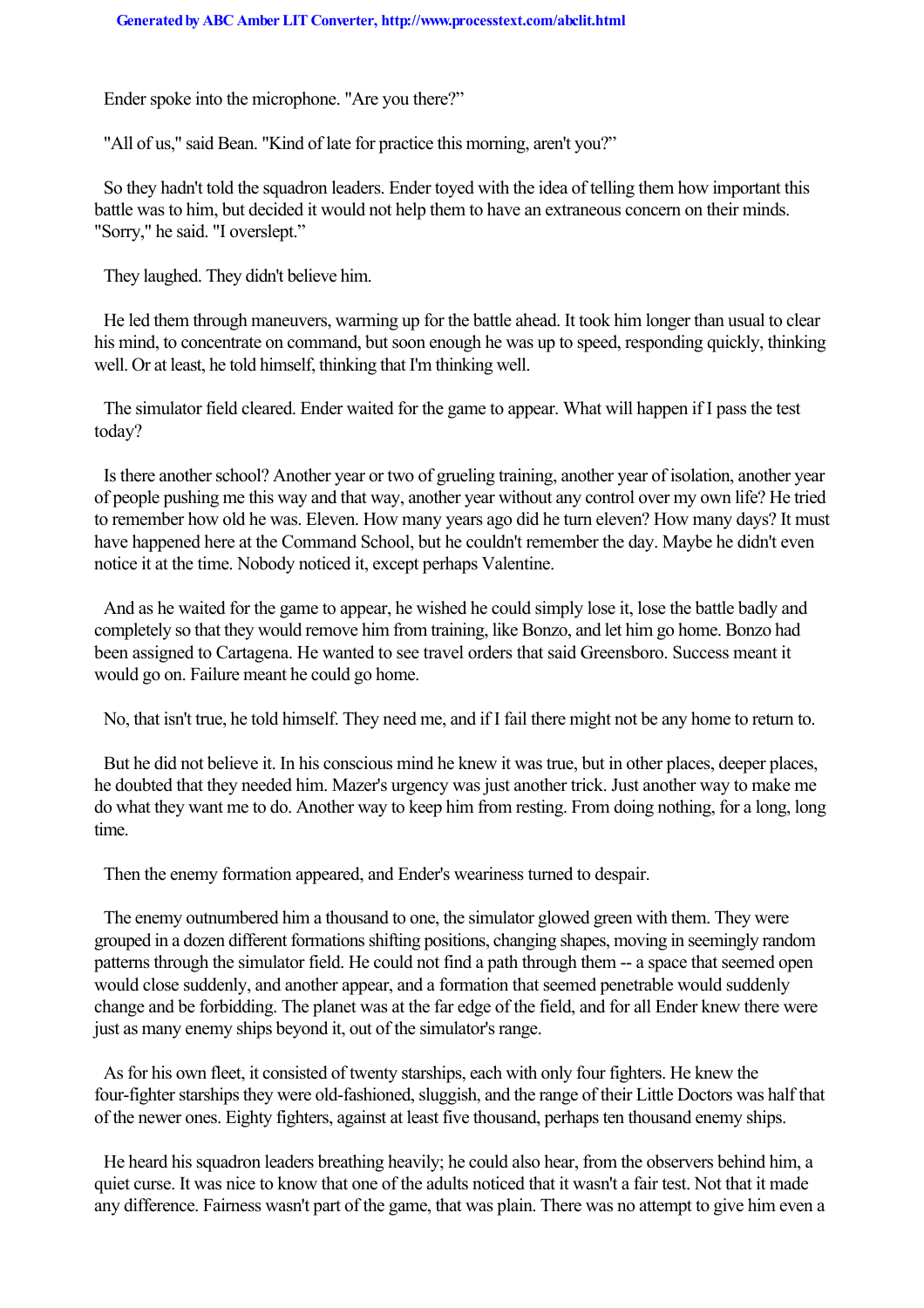remote chance at success. All that I've been through, and they never meant to let me pass at all.

 He saw in his mind Bonzo and his vicious little knot of friends, confronting him, threatening him; he had been able to shame Bonzo into fighting him alone. That would hardly work here. And he could not surprise the enemy with his ability as he had done with the older boys in the battleroom. Mazer knew Ender's abilities inside and out.

 The observers behind him began to cough, to move nervously. They were beginning to realize that Ender didn't know what to do.

 I don't care anymore, thought Ender. You can keep your game. If you won't even give me a chance, why should I play?

Like his last game in Battle School, when they put two armies against him.

 And just as he remembered that game, apparently Bean remembered it, too, for his voice came over the headset, saying, "Remember, the enemy's gate isdown ."

Molo, Soup, Vlad, Dumper, and Crazy Tom all laughed. They remembered, too.

 And Ender also laughed. It*was* funny. The adults taking all this so seriously, and the children playing along, playing along, believing it too until suddenly the adults went too far, tried too hard, and the children could see through their game. Forget it, Mazer. I don't care if I pass your test, I don't care if I follow your rules, if you can cheat, so can I. I won't let you beat me unfairly -- I'll beat you unfairly first.

 In that final battle in Battle School, he had won by ignoring the enemy, ignoring his own losses; he had moved against the enemy's gate.

And the enemy's gate was down.

 If I break this rule, they'll never let me be a commander. It would be too dangerous. I'll never have to play a game again. And that is victory.

 He whispered quickly into the microphone. His commanders took their parts of the fleet and grouped themselves into a thick projectile, a cylinder aimed at the nearest of the enemy formations. The enemy, far from trying to repel him, welcomed him in, so he could be thoroughly entrapped before they destroyed him. Mazer is at least taking into account the fact that by now they would have learned to respect me, thought Ender. And that does buy me time.

 Ender dodged downward, north, east, and down again, not seeming to follow any plan, but always ending up a little closer to the enemy planet. Finally the enemy began to close in on him too tightly. Then, suddenly, Ender's formation burst. His fleet seemed to melt into chaos. The eighty fighters seemed to follow no plan at all, firing at enemy ships at random, working their way into hopeless individual paths among the bugger craft.

 After a few minutes of battle, however, Ender whispered to his squadron leaders once more, and suddenly a dozen of the remaining fighters formed again into a formation. But now they were on the far side of one of the enemy's most formidable groups; they had, with terrible losses, passed through and now they had covered more than half the distance to the enemy's planet.

The enemy sees now, thought Ender. Surely Mazer sees what I'm doing.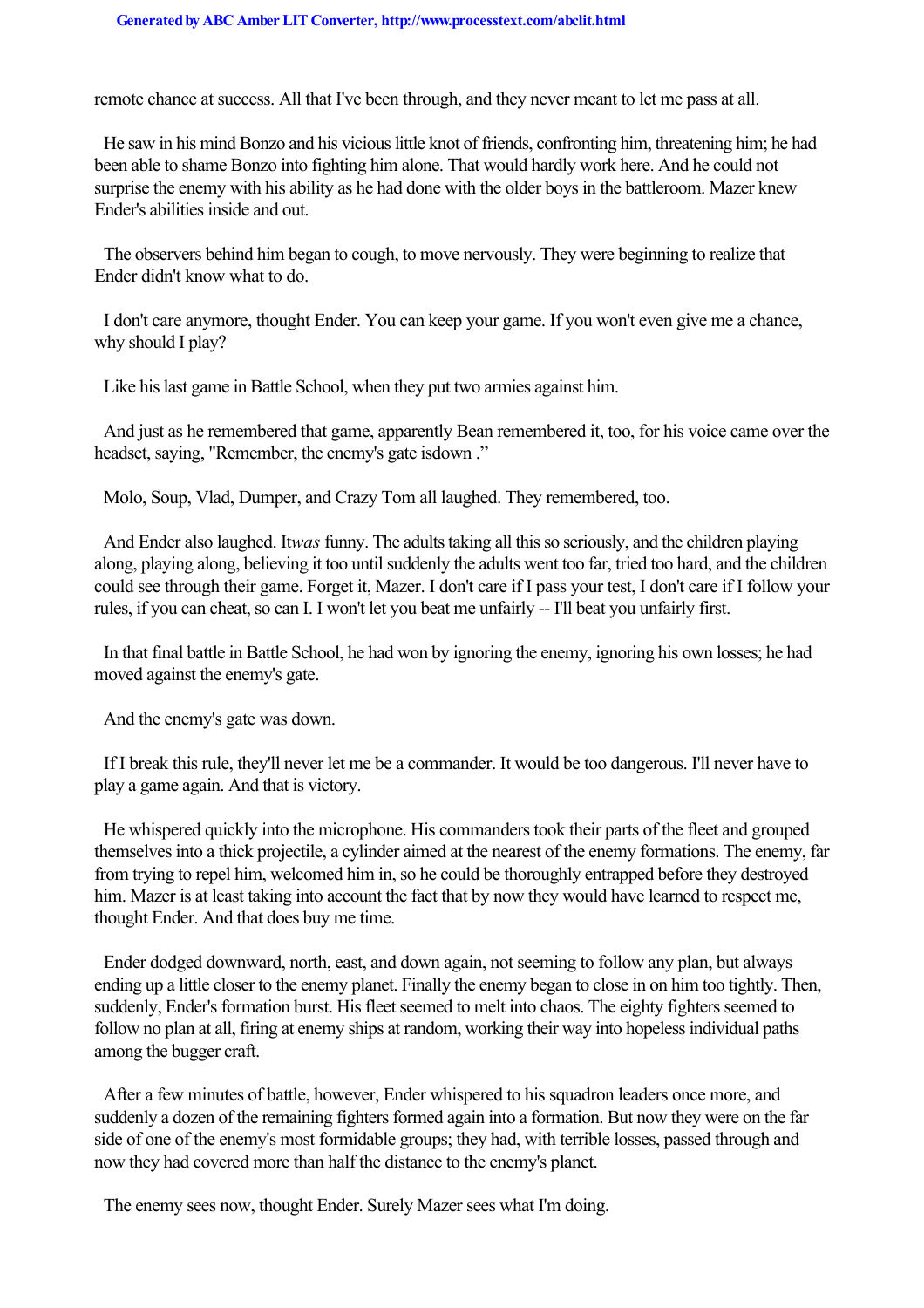Or perhaps Mazer cannot believe that I would do it. Well so much the better for me.

 Ender's tiny fleet darted this way and that, sending two or three fighters out as if to attack, then bringing them back. The enemy closed in, drawing in ships and formations that had been widely scattered, bringing them in for the kill. The enemy was most concentrated beyond Ender, so he could not escape back into open space, closing him in. Excellent, thought Ender. Closer. Come closer.

 Then he whispered a command and the ships dropped like rocks toward the planet's surface. They were starships and fighters, completely unequipped to handle the heat of passage through an atmosphere. But Ender never intended them to reach the atmosphere. Almost from the moment they began to drop, they were focusing their Little Doctors on one thing only. The planet itself.

 One, two, four, seven of his fighters were blown away. It was all a gamble now, whether any of his ships would survive long enough to get in range. It would not take long, once they could focus on the planet's surface. Just a moment with Dr, Device, that's all I want. It occurred to Ender that perhaps the computer wasn't even equipped to show what would happen to a planet if the Little Doctor attacked it. What will I do then, shout Bang, you're dead?

 Ender took his hands off the controls and leaned in to watch what happened. The perspective was close to the enemy planet now, as the ship hurtled into its well of gravity. Surely it's in range now, thought Ender. It must be in range and the computer can't handle it.

 Then the surface of the planet, which filled half the simulator field now, began to bubble; there was a gout of explosion, hurling debris out toward Ender's fighters. Ender tried to imagine what was happening inside the planet. The field growing and growing, the molecules bursting apart but finding nowhere for the separate atoms to go.

 Within three seconds the entire planet burst apart, becoming a sphere of bright dust, hurtling outward. Ender's fighters were among the first to go: their perspective suddenly vanished, and now the simulator could only display the perspective of the starships waiting beyond the edges of the battle. It was as close as Ender wanted to be. The sphere of the exploding planet grew outward faster than the enemy ships could avoid it. And it carried with it the Little Doctor, not so little anymore, the field taking apart every ship in its path, erupting each one into a dot of light before it went on.

 Only at the very periphery of the simulator did the M.D. field weaken. Two or three enemy ships were drifting away. Ender's own starships did not explode. But where the vast enemy fleet had been, and the planet they protected, there was nothing meaningful. A lump of dirt was growing as gravity drew much of the debris downward again. It was glowing hot and spinning visibly; it was also much smaller than the world had been before. Much of its mass was now a cloud still flowing outward.

 Ender took off his headphones, filled with the cheers of his squadron leaders, and only then realized that there was just as much noise in the room with him. Men in uniform were hugging each other, laughing, shouting; others were weeping; some knelt or lay prostrate, and Ender knew they were caught up in prayer. Ender didn't understand. It seemed all wrong. They were supposed to be angry.

 Colonel Graff detached himself from the others and came to Ender. Tears streamed down his face, but he was smiling. He bent over, reached out his arms, and to Ender's surprise he embraced him, held him tightly, and whispered, "Thank you, thank you Ender. Thank God for you, Ender."

The others soon came, too, shaking his hand, congratulating him. He tried to make sense of this. Had he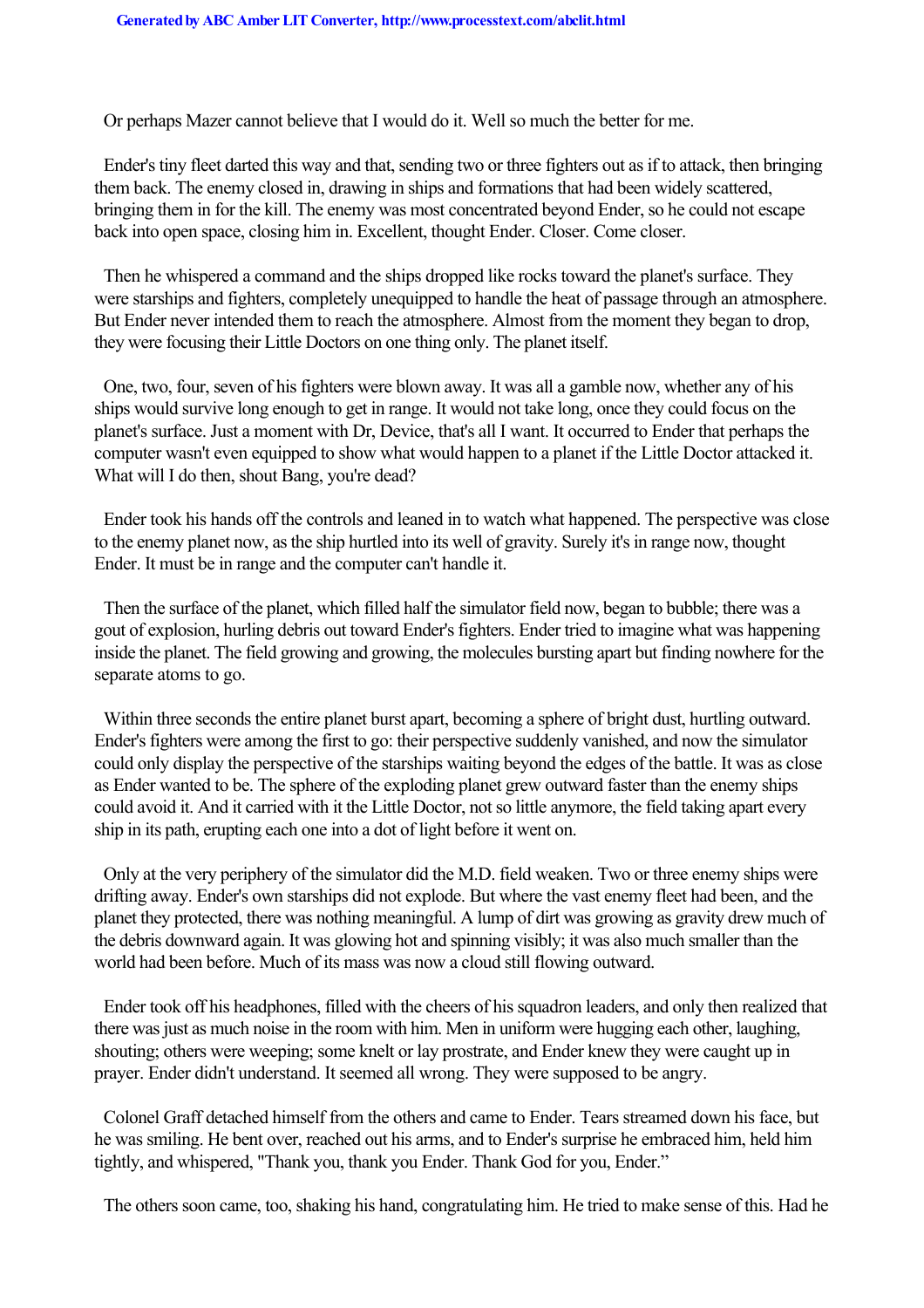passed the test after all? It was*his* victory, not theirs, and a hollow one at that, a cheat; why did they act as if he had won with honor?

 The crowd parted and Mazer Rackham walked through. He came straight to Ender and held out his hand.

 "You made the hard choice, boy. All or nothing. End them or end us. But heaven knows there was no other way you could have done it. Congratulations. You beat them, and it's all over."

All over. Beat them. Ender didn't understand. "I beatyou ."

Mazer laughed, a loud laugh that filled the room.

"Ender, you never playedme . You never played agame since I became your enemy."

 Ender didn't get the joke. He had played a great many games, at a terrible cost to himself. He began to get angry.

 Mazer reached out and touched his shoulder. Ender shrugged him off. Mazer then grew serious and said, "Ender, for the past few months you have been the battle commander of our fleets. This was the Third Invasion. There were no games, the battles were real, and the only enemy you fought was the buggers. You won every battle, and today you finally fought them at their home world, where the queen was, all the queens from all their colonies, they all were there and you destroyed them completely. They'll never attack us again. You did it. You."

 Real. Not a game. Ender's mind was too tired to cope with it all. They weren't just points of light in the air, they were real ships that he had fought with and real ships he had destroyed. And a real world that he had blasted into oblivion. He walked through the crowd, dodging their congratulations, ignoring their hands, their words, their rejoicing. When he got to his own room he stripped off his clothes, climbed into bed, and slept.

 Ender awoke when they shook him. It took a moment to recognize them. Graff and Rackham. He turned his back on them. Let me sleep.

"Ender, we need to talk to you," said Graff. Ender rolled back to face them.

"They've been playing out the videos on Earth all day, all night since the battle yesterday."

"Yesterday?" He had slept through until the next day.

 "You're a hero. Ender. They've seen what you did. You and the others. I don't think there's a government on Earth that hasn't voted you their highest medal."

"I killed them all, didn't I?" Ender asked.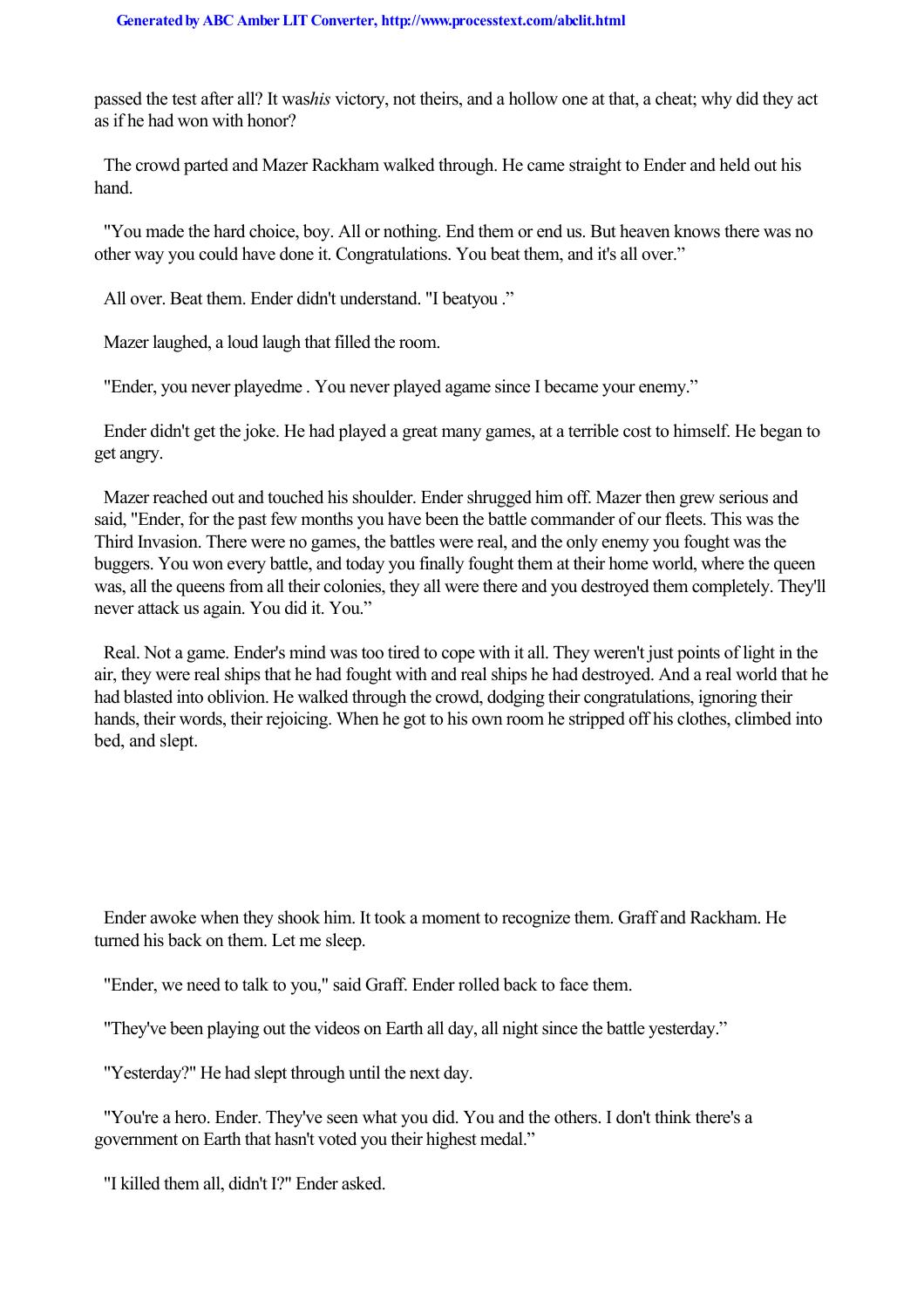"All who?" asked Graff. "The buggers? That was the idea."

Mazer leaned in close. "That's what the war was for."

"All their queens. So I killed all their children, all of everything."

"*They*decided that when they attacked us. It wasn't your fault. It's what had to happen."

 Ender grabbed Mazer's uniform and hung onto it, pulling him down so they were face to face. "I didn't want to kill them all. I didn't want to kill anybody! I'm not a killer! You didn't want me, you bastards, you wanted Peter, but you made me do it, you tricked me into it!" He was crying. He was out of control.

 "Of course we tricked you into it. That's the whole point," said Graff. "It had to be a trick or you couldn't have done it. It's the bind we were in. We had to have a commander with so much empathy that he would think like the buggers, understand them and anticipate them. So much compassion that he could win the love of his underlings and work with them like a perfect machine, as perfect as the buggers. But somebody with that much compassion could never be the killer we needed. Could never go into battle willing to win at all costs. If you knew, you couldn't do it. If you were the kind of person who would do it even if you knew, you could never have understood the buggers well enough."

 "And it had to be a child, Ender," said Mazer. "You were faster than me. Better than me. I was too old and cautious. Any decent person who knows what warfare is can never go into battle with a whole heart. But you didn't know. We made sure you didn't know. You were reckless and brilliant and young. It's what you were born for."

"We had pilots with our ships, didn't we."

"Yes."

"I was ordering pilots to go in and die and I didn't even know it."

"Theyknew it, Ender, and they went anyway. They knew what it was for."

"You never asked me! You never told me the truth about anything!"

 "You had to be a weapon, Ender. Like a gun, like the Little Doctor, functioning perfectly but not knowing what you were aimed at.*We* aimed you. We're responsible. If there was something wrong, we did it."

"Tell me later," Ender said. His eyes closed.

Mazer Rackham shook him. "Don't go to sleep, Ender," he said. "It's very important."

"You're finished with me," Ender said. "Now leave me alone."

 "That's why we're here." Mazer said, "We're trying to tell you. They're not through with you, not at all, it's crazy down there. They're going to start a war, Americans claiming the Warsaw Pact is about to attack, and the Pact saying the same thing about the Hegemon. The bugger war isn't twenty-four hours dead and the world down there is back to fighting again, as bad as ever. And all of them are worried about you. And all of them want you. The greatest military leader in history, they want you to lead their armies. The Americans. The Hegemon. Everybody but the Warsaw Pact, and they want you dead."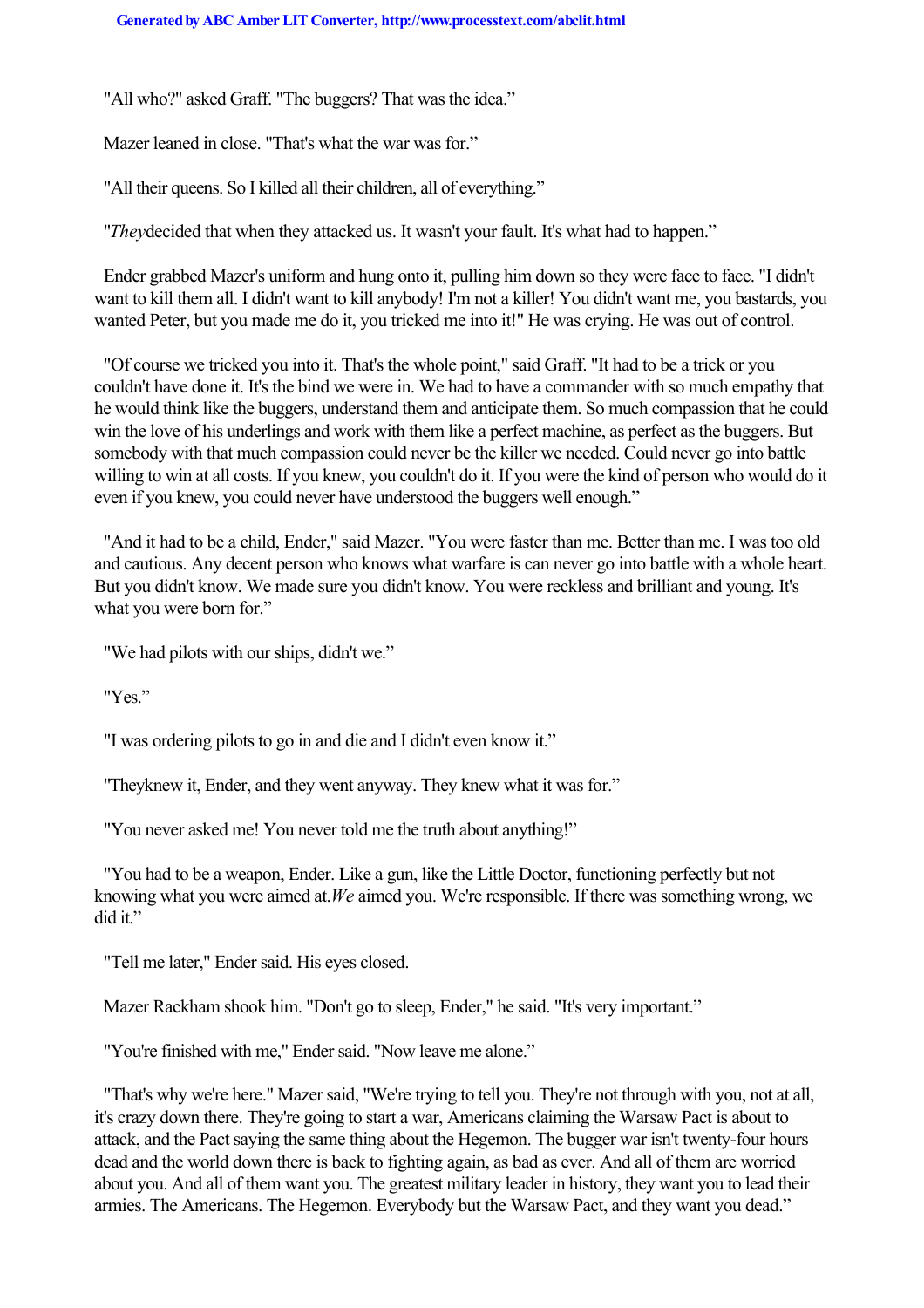"Fine with me," said Ender.

 "We have to take you away from here. There are Russian marines all over Eros, and the Polemarch is Russian. It could turn to bloodshed at any time."

 Ender turned his back on them again. This time they let him. He did not sleep, though. He listened to them.

 "I was afraid of this, Rackham. You pushed him too hard. Some of those lesser outposts could have waited until after. You could have given him some days to rest."

 "Are you doing it, too, Graff? Trying to decide how I could have done it better? You don't know what would have happened if I hadn't pushed. Nobody knows. I did it the way I did it, and it worked. Above all, it worked. Memorize that defense, Graff. You may have to use it, too."

"Sorry."

 "I can see what it's done to him. Colonel Liki says there's a good chance he'll be permanently damaged, but I don't believe it. He's too strong. Winning meant a lot to him, and he won."

 "Don't tell me about strong. The kid's eleven. Give him some rest, Rackham. Things haven't exploded yet. We can post a guard outside his door."

"Or post a guard outside another door and pretend that it's his."

"Whatever"

They went away. Ender slept again.

 Time passed without touching Ender, except with glancing blows. Once he awoke for a few minutes with something pressing his hand, pushing downward on it, with a dull, insistent pain. He reached over and touched it; it was a needle passing into a vein. He tried to pull it out, but it was taped on and he was too weak. Another time he awoke in darkness to hear people near him murmuring and cursing. His ears were ringing with the loud noise that had awakened him; he did not remember the noise. "Get the lights on," someone said. And another time he thought he heard someone crying softly near him.

 It might have been a single day; it might have been a week; from his dreams, it could have been months. He seemed to pass through lifetimes in his dreams. Through the Giant's Drink again, past the wolf-children, reliving the terrible deaths, the constant murders; he heard a voice whispering in the forest, You had to kill the children to get to the End of the World. And he tried to answer. I never wanted to kill anybody. Nobody ever asked me if I wanted to kill anybody. But the forest laughed at him. And when he leapt from the cliff at the End of the World, sometimes it was not clouds that caught him, but a fighter that carried him to a vantage point near the surface of the buggers' world, so he could watch, over and over, the eruption of death when Dr. Device set off a reaction on the planet's face; then closer and closer, until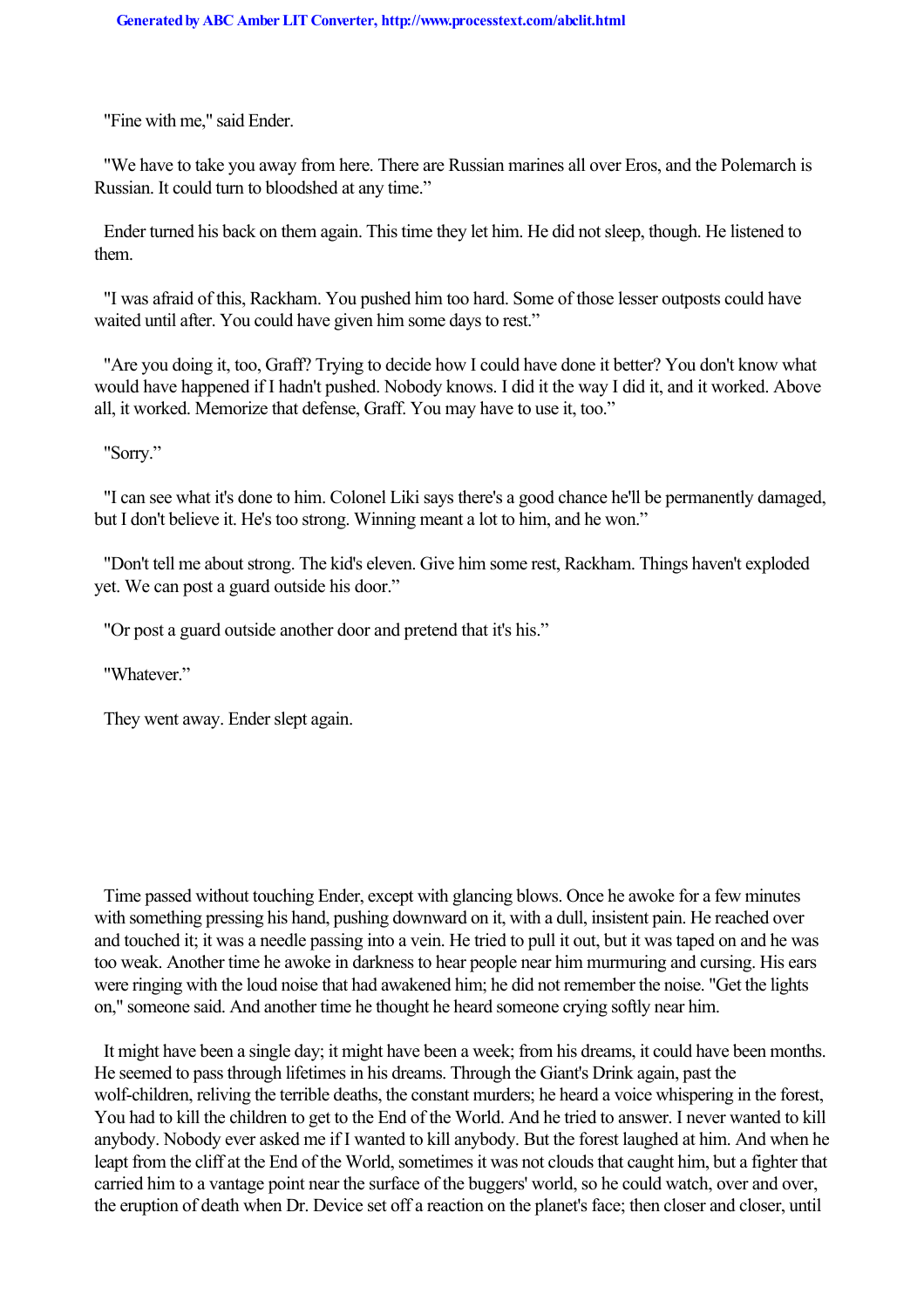he could watch individual buggers explode, turn to light, then collapse into a pile of dirt before his eyes. And the queen, surrounded by infants; only the queen was Mother, and the infants were Valentine and all the children he had known in Battle School. One of them had Bonzo's face, and he lay there bleeding through the eyes and nose, saying, You have no honor. And always the dream ended with a mirror or a pool of water or the metal surface of ship, something that would reflect his face back to him.

 At first it was always Peter's face, with blood and a snake's tail coming from the mouth. After a while, though, it began to be his own face, old and sad, with eyes that grieved for a billion, billion murders -- but they were his own eyes, and he was content to wear them.

That was the world Ender lived in for many lifetimes during the five days of the League War.

 When he awoke again he was lying in darkness. In the distance he could hear the thump, thump of explosions. He listened for a while. Then he heard a soft footstep.

 He turned over and flung out a hand, to grasp whoever was sneaking up on him. Sure enough, he caught someone's clothing and pulled him down toward his knees, ready to kill him if need be.

"Ender, it's me, it's me!"

He knew the voice. It came out of his memory as if it were a million years ago.

"Alai"

"Salaam, pinprick. What were you trying to do, kill me?"

"Yes. I thought you were trying to killme ."

 "I was trying not to wake you up. Well, at least you have some survival instinct left. The way Mazer talks about it, you were becoming a vegetable."

"I was trying to. What's the thumping."

"There's a war going on here. Our section is blacked out to keep us safe."

Ender swung his legs out to sit up. He couldn't do it, though. His head hurt too bad. He winced in pain."

 "Don't sit up, Ender. It's all right. It looks like we might win it. Not all the Warsaw Pact people went with the Polemarch. A lot of them came over when the Strategos told them you were loyal to the I.F."

"I was asleep."

 "So he lied. You weren't plotting treason in your dreams, were you? Some of the Russians who came in told us that when the Polemarch ordered them to find you and kill you, they almost killed*him* . Whatever they may feel about other people, Ender, they love you. The whole world watched our battles. Videos, day and night. I've seen some. Complete with your voice giving the orders. It's all there, nothing censored. Good stuff. You've got a career in the vids."

"I don't think so," said Ender.

"I was joking. Hey, can you believe it? We won the war. We were so eager to grow up so we could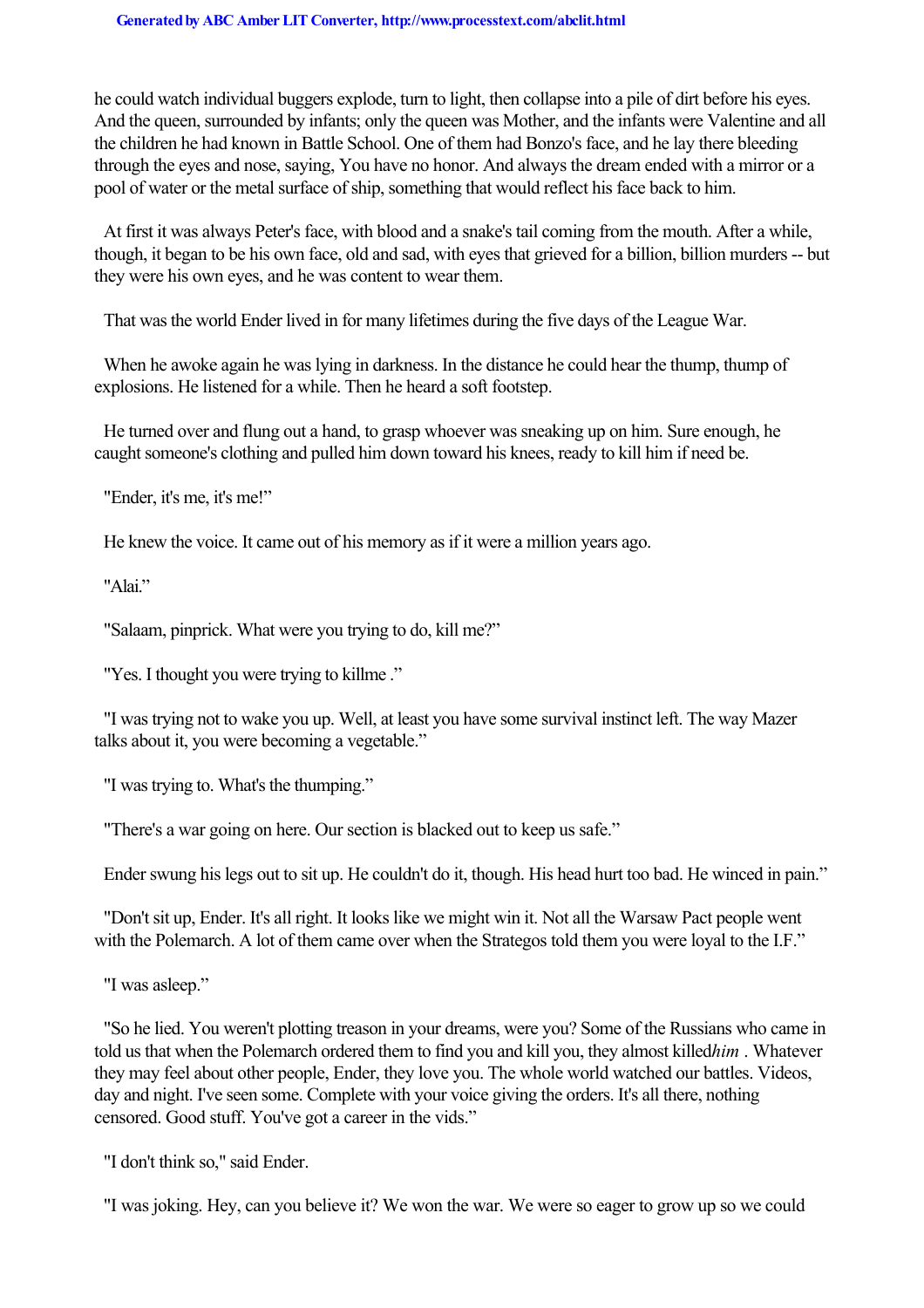fight in it, and it was us all the time. I mean, we're kids. Ender. And it was us." Alai laughed. "It was you, anyway. You were good, bosh. I didn't know how you'd get us out of that last one. But you did. You were good."

Ender noticed the way he spoke in the past good. "What am I*now* , Alai?"

"Still good."

"At what?"

"At -- anything. There's a million soldiers who'd follow you to the end of the universe."

"I don't want to go to the end of the universe."

"So where do you want to go? They'll follow you."

I want to go home, thought Ender, but I don't know where it is.

The thumping went silent.

"Listen to that," said Alai.

 They listened. The door opened. Someone stood there. Someone small. "It's over," he said. It was Bean. As if to prove it, the lights went on.

"Ho, Bean," Ender said.

"Ho, Ender."

 Petra followed him in, with Dink holding her hand. They came to Ender's bed. "Hey, the hero's awake," said Dink.

"Who won?" asked Ender.

"We did, Ender," said Bean. "You were there."

 "He's notthat crazy, Bean. He meant who won just now." Petra took Ender's hand. "There was a truce on Earth. They've been negotiating for days. They finally agreed to accept the Locke Proposal."

"He doesn't know about the Locke Proposal--"

 "It's very complicated, but what it means here is that the I.F. will stay in existence, but without the Warsaw Pact in it. So the Warsaw Pact marines are going home. I think Russia agreed to it because they're having a revolt of the Slavic helots. Everybody's got troubles. About five hundred died here, but it was worse on Earth."

"The Hegemon resigned," said Dink. "It's crazy down there. Who cares."

 "You OK?" Petra asked him, touching his head. "You scared us. They said you were crazy, and we saidthey were crazy."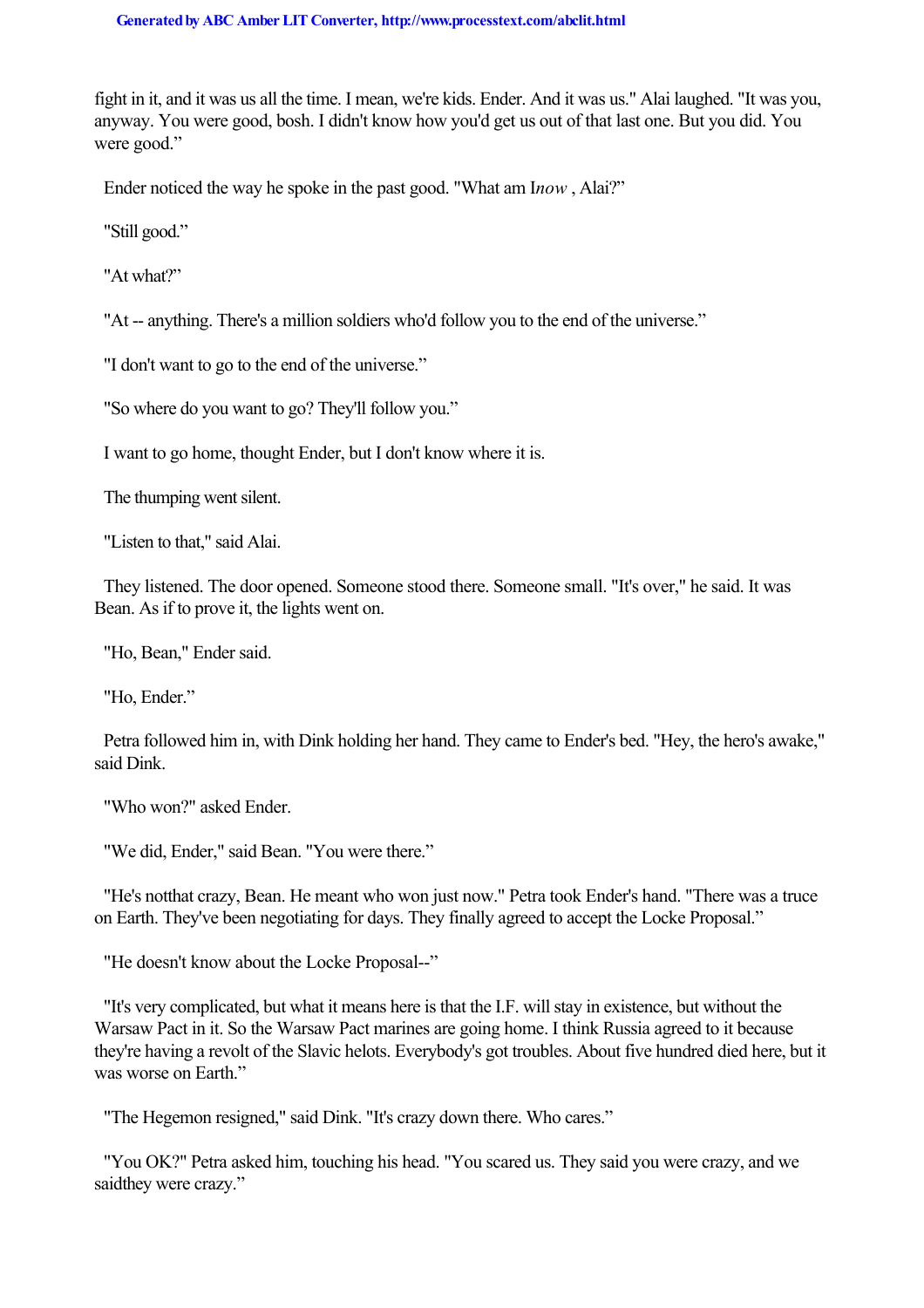"I'm crazy," said Ender. "But I think I'm OK."

"When did you decide that?" asked Alai.

 "When I thought you were about to kill me, and I decided to kill you first. I guess I'm just a killer to the core. But I'd rather be alive than dead."

 They laughed and agreed with him. Then Ender began to cry and embraced Bean and Petra, who were closest. "I missed you," he said. "I wanted to see you so bad."

"You saw us pretty bad," Petra answered. She kissed his cheek.

 "I saw you magnificent," said Ender. "The ones I needed most, I used up soonest. Bad planning on my part."

 "Everybody's OK now," said Dink. "Nothing was wrong with any of us that five days of cowering in blacked-out rooms in the middle of a war couldn't cure."

 "I don't have to be your commander anymore, do I?" asked Ender. "I don't want to command anybody again."

"You don't have to command anybody," said Dink, "but you're always our commander."

Then they were silent for a while.

 "So what do we do now?" asked Alai. "The bugger war's over, and so's the war down there on Earth, and even the war here. What do we do now?"

 "We're kids," said Petra. "They'll probably make us go to school. It's a law. You have to go to school till you're seventeen."

They all laughed at that. Laughed until tears streamed down their faces.

# 15

Speaker for the Dead

 The lake was still; there was no breeze. The two men sat together in chairs on the floating dock. A small wooden raft was tied up at the dock; Graff hooked his foot in the rope and pulled the raft in, then let it drift out, then pulled it in again.

"You've lost weight."

"One kind of stress puts it on, another takes it off. I'm a creature of chemicals."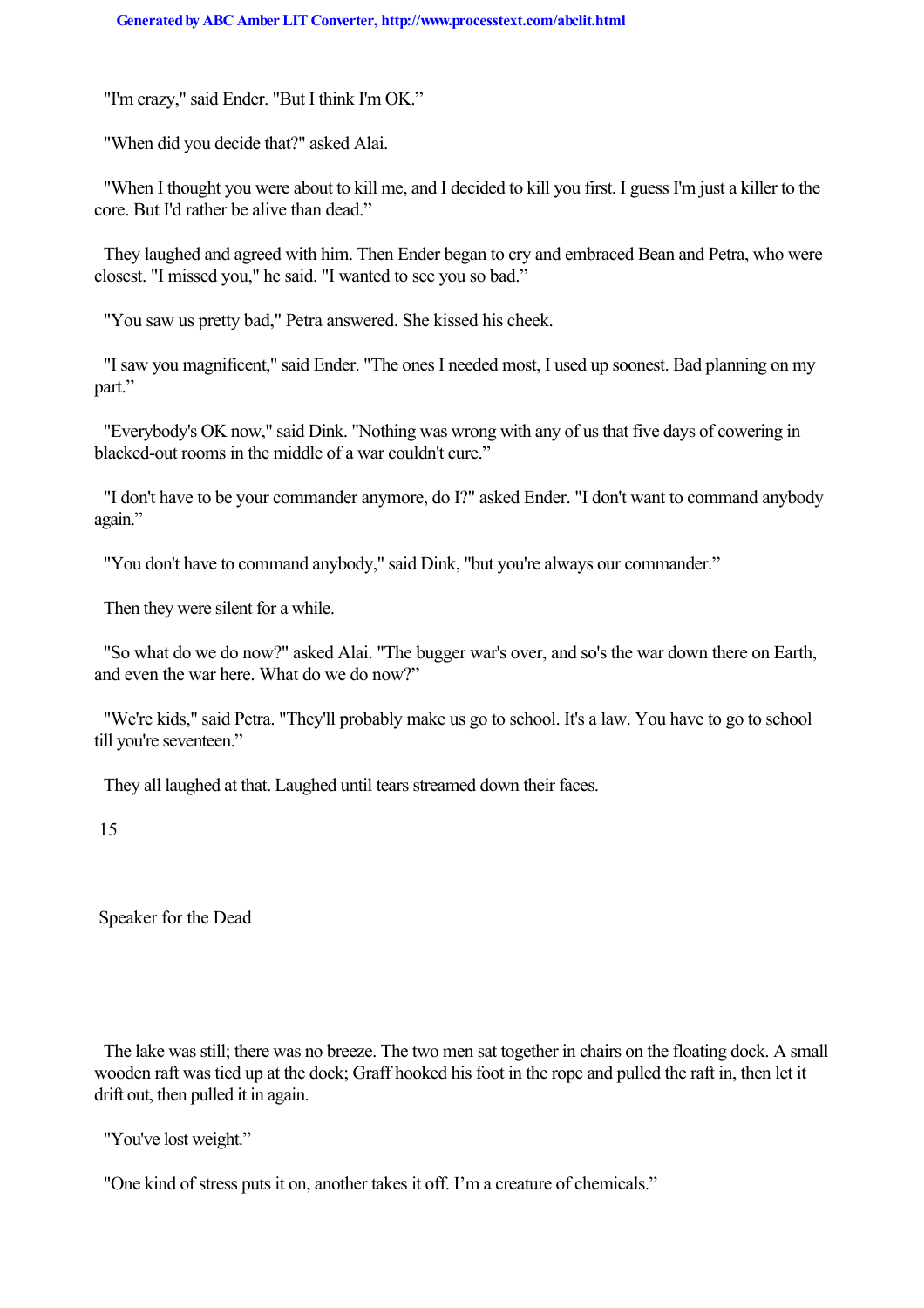"It must have been hard."

Graff shrugged. "Not really. I knew I'd be acquitted."

 "Some of us weren't so sure. People were crazy for a while there. Mistreatment of children, negligent homicide -- those videos of Bonzo's and Stilson's deaths were pretty gruesome. To watch one child do that to another"

 "As much as anything, I think the videos saved me. The prosecution edited them, but we showed the whole thing. It was plain that Ender was not the provocateur. After that, it was just a second-guessing game. I said I did what I believed was necessary for the preservation of the human race, and it worked; we got the judges to agree that the prosecution had to prove beyond doubt that Ender would have won the war*without* the training we gave him. After that, it was simple. The exigencies of war."

 "Anyway, Graff, it was a great relief to us. I know we quarreled, and I know the prosecution used tapes of our conversations against you. But by then I knew that you were right, and I offered to testify for you."

"I know, Anderson. My lawyers told me."

"So what will you do now?"

 "I don't know. Still relaxing. I have a few years of leave accrued. Enough to take me to retirement, and I have plenty of salary that I never used, sitting around in banks. I could live on the interest. Maybe I'll do nothing"

 "It sounds nice. But I couldn't stand it. I've been offered the presidency of three different universities, on the theory that I'm an educator. They don't believe me when I say that all I ever cared about at the Battle School was the game. I think I'll go with the other offer."

"Commissioner?"

 "Now that the wars are over, it's time to play games again. It'll be almost like vacation, anyway. Only twenty-eight teams in the league. Though after years of watching those children flying, football is like watching slugs bash into each other."

They laughed. Graff sighed and pushed the raft with his foot.

"That raft. Surely you can't float on it."

Graff shook his head. "Ender built it."

"That's right. This is where you took him."

 "It's even been deeded over to him. I saw to it that he was amply rewarded. He'll have all the money he ever needs."

"If they ever let him come back to use it."

"They never will."

"With Demosthenes agitating for him to come home?"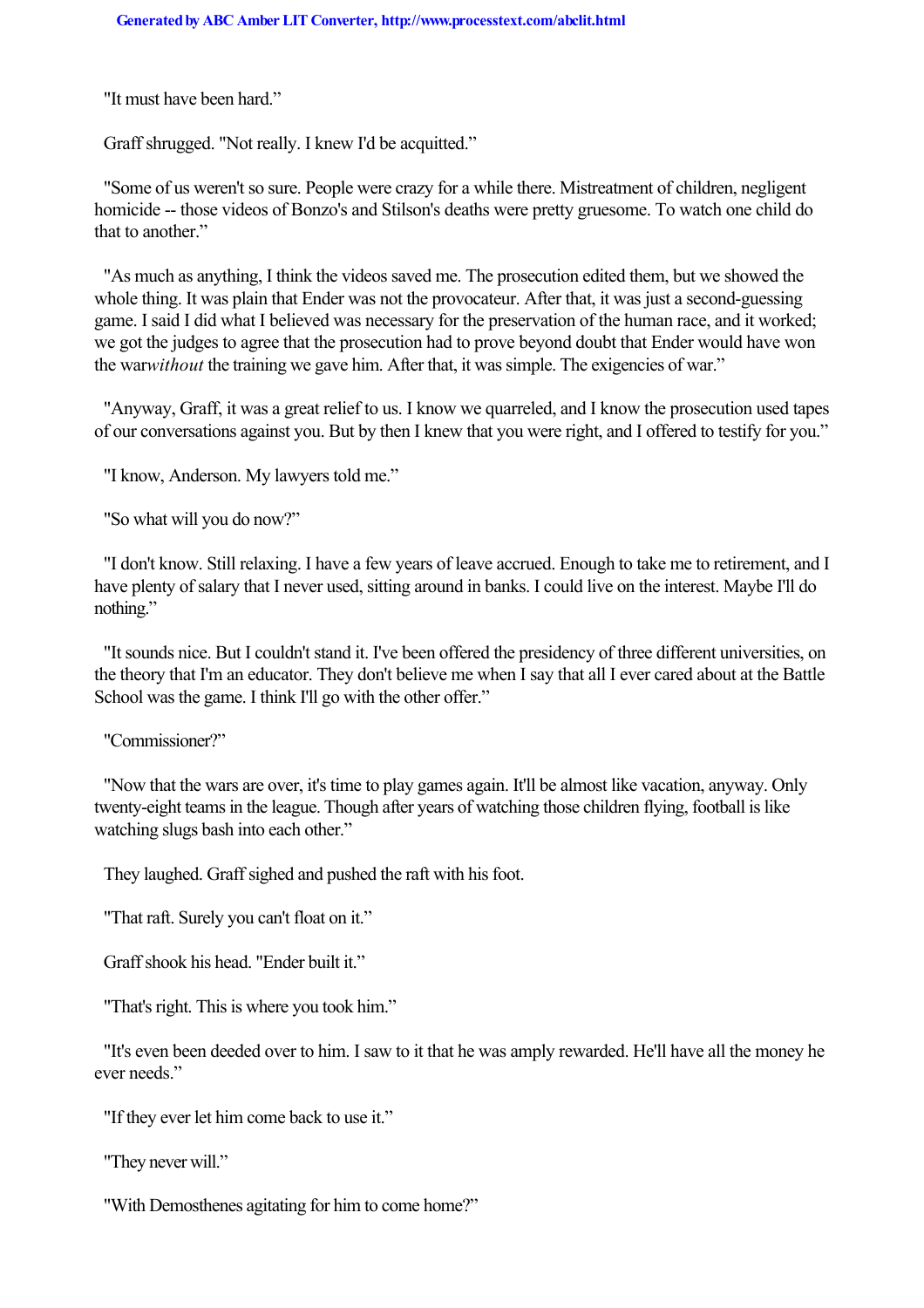"Demosthenes isn't on the nets anymore."

Anderson raised an eyebrow. "What does*that* mean?"

"Demosthenes has retired. Permanently."

"You know something, you old farteater. You know who Demosthenes is."

"Was."

"Well, tell me!"

"No."

"You're no fun anymore, Graff."

"I never was."

 "At least you can tell me*why* . There were a lot of us who thought Demosthenes would be Hegemon someday."

 "There was never a chance of that. No, even Demosthenes' mob of political cretins couldn't persuade the Hegemon to bring Ender back to Earth. Ender is far too dangerous."

"He's only eleven. Twelve, now."

 "All the more dangerous because he could so easily be controlled. In all the world, the name of Ender is one to conjure with. The child-god, the miracle worker, with life and death in his hands. Every petty tyrant-to-be would like to have the boy, to set him in front of an army and watch the world either flock to join or cower in fear. If Ender came to Earth, he'd want to come here, to rest, to salvage what he can of his childhood. But they'd never let him rest."

"I see. Someone explained that to Demosthenes?"

 Graff smiled. "Demosthenes explained it to someone else. Someone who could have used Ender as no one else could have, to rule the world and make the world like it."

"Who?"

"Locke"

"Locke is the one who argued for Ender to stay on Eros."

"All is not always as it seems."

 "It's too deep for me, Graff. Give me the game. Nice, neat rules. Referees. Beginnings and endings. Winners and losers and then everybody goes home to their wives."

"Get me tickets to some games now and then, all right?"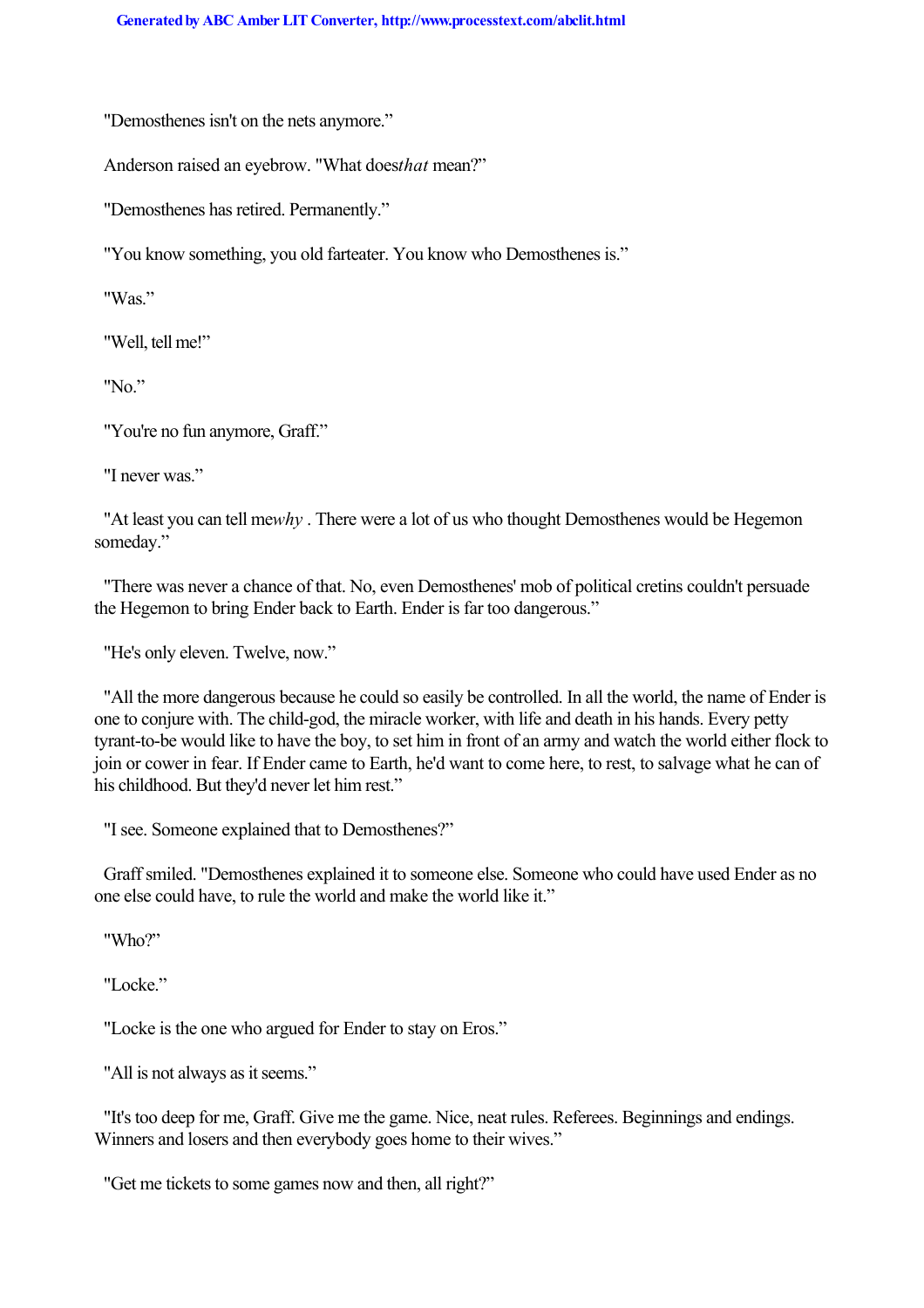"You won't really stay here and retire, will you?"

"No."

"You're going into the Hegemony, aren't you?"

"I'm the new Minister of Colonization."

"So they're doing it."

 "As soon as we get the reports back on the bugger colony worlds. I mean, there they are, already fertile, with housing and industry in place, and all the buggers dead. Very convenient. We'll repeal the population limitation laws--"

"Which everybody hates--"

 "And all those thirds and fourths and fifths get on starships and head out for worlds known and unknown."

"Will people really go?"

"People always go. Always. They always believe they can make a better life than in the old world."

"What the hell, maybe they can."

 At first Ender believed that they would bring him back to Earth as soon as things quieted down. But things were quiet now, had been quiet for a year, and it was plain to him now that they would not bring him back at all, that he was much more useful as a name and a story than he would ever be as an inconvenient flesh-and-blood person.

 And there was the matter of the court martial on the crimes of Colonel Graff. Admiral Chamrajnagar tried to keep Ender from watching it, but failed -- Ender had been awarded the rank of admiral, too, and this was one of the few times he asserted the privileges the rank implied. So he watched the videos of the fights with Stilson and Bonzo, watched as the photographs of the corpses were displayed, listened as the psychologists and lawyers argued whether murder had been committed or the killing was in self-defense. Ender had his own opinion, but no one asked him, Throughout the trial, it was really Ender himself under attack. The prosecution was too clever to charge him directly, but there were attempts to make him look sick, perverted, criminally insane.

 "Never mind," said Mazer Rackham. "The politicians are afraid of you, but they can't destroy your reputation yet. That won't be done until the historians get at you in thirty years."

 Ender didn't care about his reputation. He watched the videos impassively, but in fact he was amused. In battle I killed ten billion buggers, who were as alive and wise as any man, who had not even launched a third attack against us, and no one thinks to call it a crime.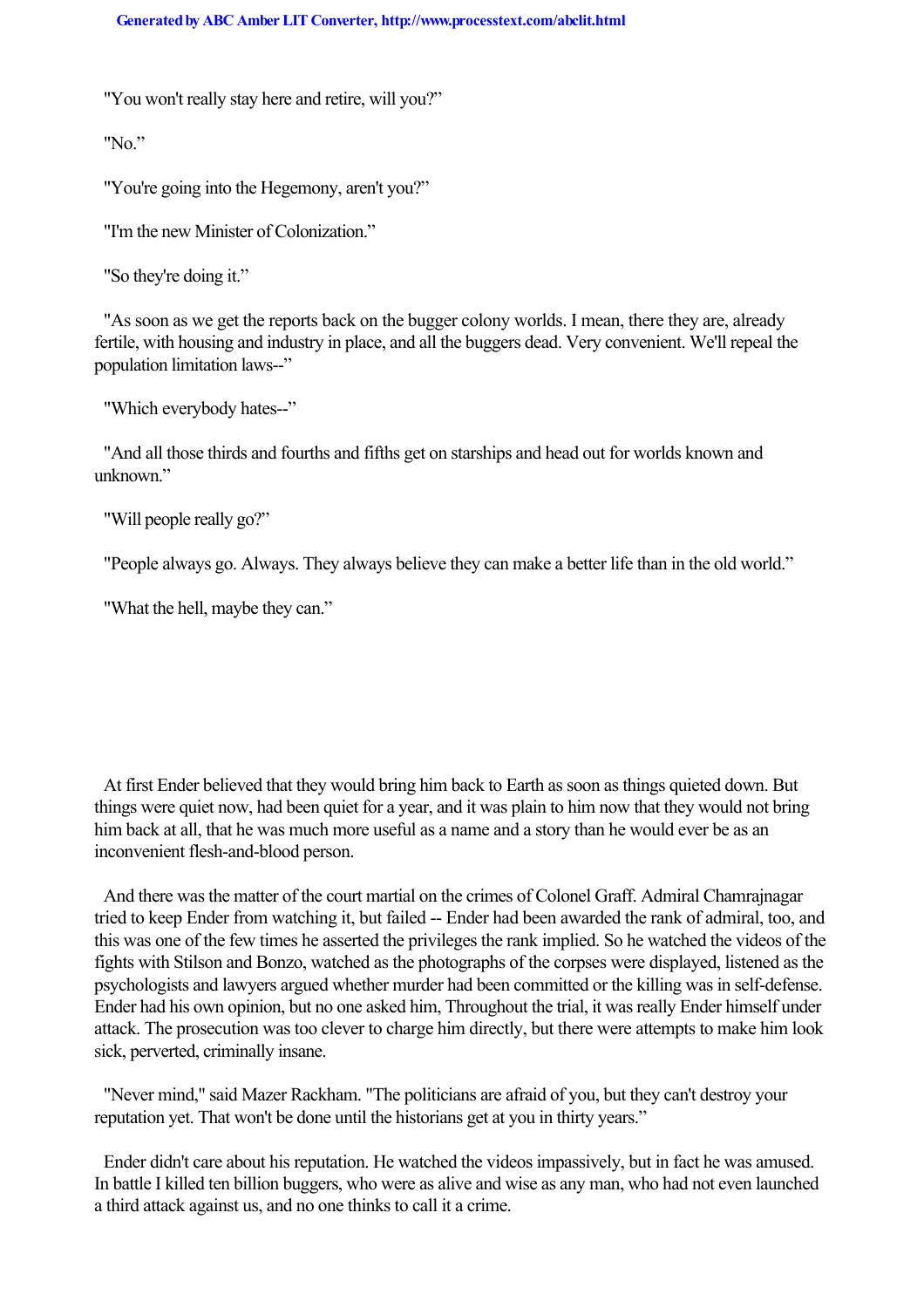All his crimes weighed heavy on him, the deaths of Stilson and Bonzo no heavier and no lighter than the rest.

 And so, with that burden, he waited through the empty months until the world that he had saved decided he could come home.

 One by one, his friends reluctantly left him, called home to their families, to be received with heroes' welcomes in their towns. Ender watched the videos of their homecomings, and was touched when they' spent much of their time praising Ender Wiggin, who taught them everything, they said, who taught them and led them into victory. But if they called for him to be brought home, the words were censored from the videos and no one heard the plea.

 For a time, the only work in Eros was cleaning up after the bloody League War and receiving the reports of the starships, once warships, that were now exploring the bugger colony worlds.

 But now Eros was busier than ever, more crowded than it had ever been during the war, as colonists were brought here to prepare for their voyages to the empty bugger worlds. Ender took part in the work, as much as they would let him, but it did not occur to them that this twelve-year-old boy might be as gifted at peace as he was at war. But he was patient with their tendency to ignore him, and learned to make his proposals and suggest his plans through the few adults who listened to him, and let them present them as their own. He was concerned, not about getting credit, but about getting the job done.

 The one thing he could not bear was the worship of the colonists. He learned to avoid the tunnels where they lived, because they would always recognize him -- the world had memorized his face -- and the they would scream and shout and embrace him and congratulate him and show him the children they had named after him and tell him how he was so young it broke their hearts andthey didn't blame him for any of his murders because it wasn't his fault he was just achild --

He hid from them as best he could.

There was one colonist, though, he couldn't hide from.

 He wasn't inside Eros that day. He had gone up with the shuttle to the new ISL, where he had been learning to do surface work on the starships; it was unbecoming to an officer to do mechanical labor, Chamrajnagar told him, but Ender answered that since the trade he had mastered wasn't much called for now, it was about time he learned another skill.

 They spoke to him through his helmet radio and told him that someone was waiting to see him as soon as he could come in. Ender couldn't think of anyone he wanted to see, and so he didn't hurry. He finished installing the shield for the ship's ansible and then hooked his way across the face of the ship and pulled himself up into the airlock.

 She was waiting for him outside the changing room. For a moment he was annoyed that they would let a colonist come to bother him here, where he came to be alone; then he looked again, and realized that if the young woman were a little girl, he would know her.

"Valentine," he said.

"Hi, Ender."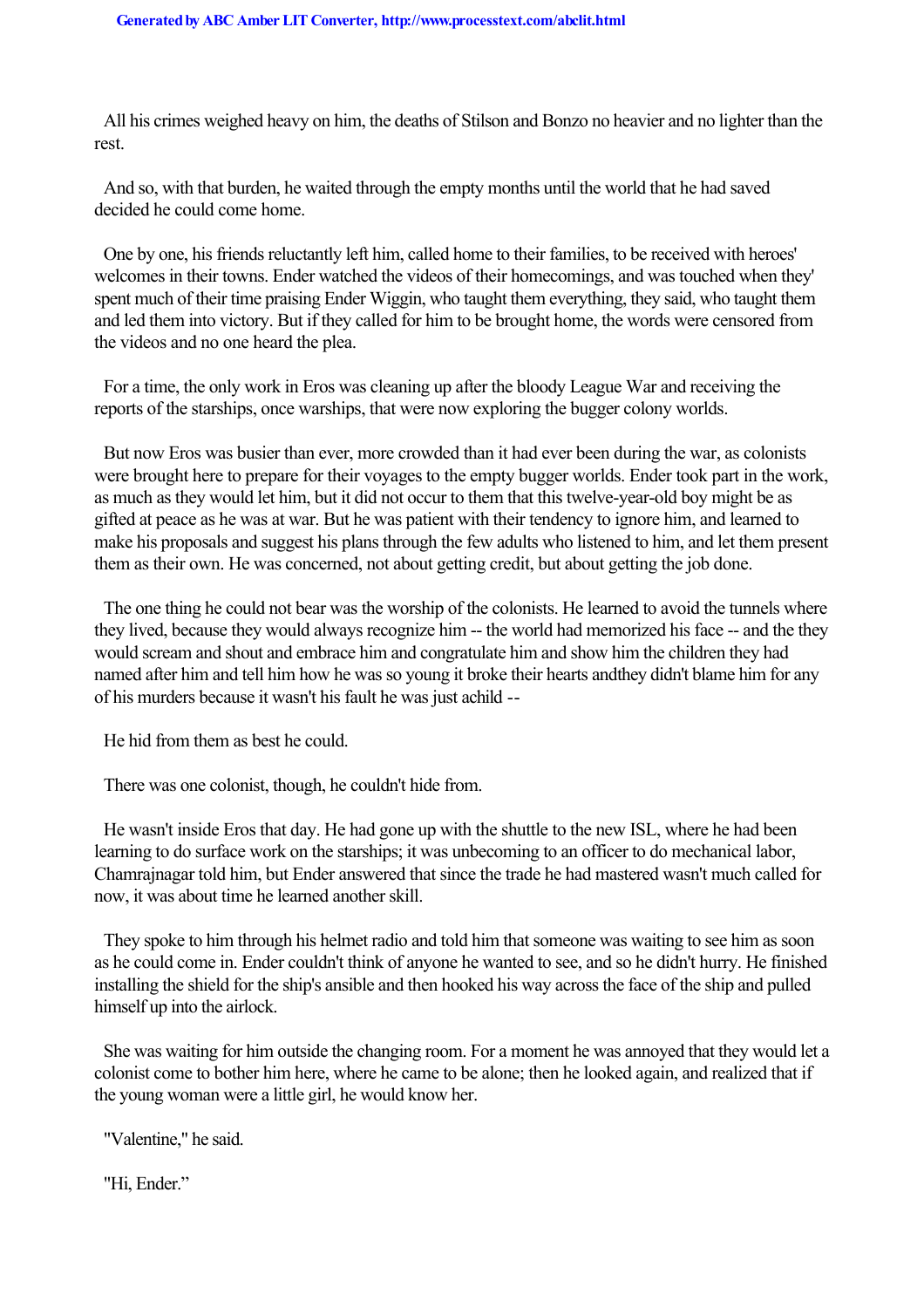"What are you doing here?"

"Demosthenes retired. Now I'm going with the first colony."

"It's fifty years to get there--"

"Only two years if you're aboard the ship."

"But if you ever came back, everybody you knew on Earth would be dead--"

"That was what I had in mind. I was hoping, though, that someone I knew on Eros might come with me.

"I don't want to go to a world we stole from the buggers. I just want to go home."

"Ender, you're never going back to Earth. I saw to that before I left."

He looked at her in silence.

"I tell you that now, so that if you want to hate me, you can hate me from the beginning."

 They went to Ender's tiny compartment in the ISL and she explained. Peter wanted Ender back on Earth, under the protection of the Hegemon's Council. "The way things are right now, Ender, that would put you effectively under Peter's control, since half the council now does just what Peter wants. The ones that aren't Locke's lapdogs are under his thumb in other ways."

"Do they know who he really is?"

 "Yes. He isn't publicly known,. but people in high places know him. It doesn't matter any more. He has too much power for them to worry about his age. He's done incredible things, Ender."

"I noticed the treaty a year ago was named for Locke."

 "That was his breakthrough. He proposed it through his friends from the public policy nets, and then Demosthenes got behind it, too. It was the moment he had been waiting for, to use Demosthenes' influence with the mob and Locke's influence with the intelligentsia to accomplish something noteworthy. It forestalled a really vicious war that could have lasted for decades."

"He decided to be a statesman?"

 "I think so. But in his cynical moments, of which there are many, he pointed out to me that if he had allowed the League to fall apart completely, he'd have to conquer the world piece by piece. As long as the Hegemony exists, he can do it in one lump."

Ender nodded. "That's the Peter that I knew."

"Funny, isn't it? That Peter would save millions of lives."

"While I killed billions."

"I wasn't going to say that."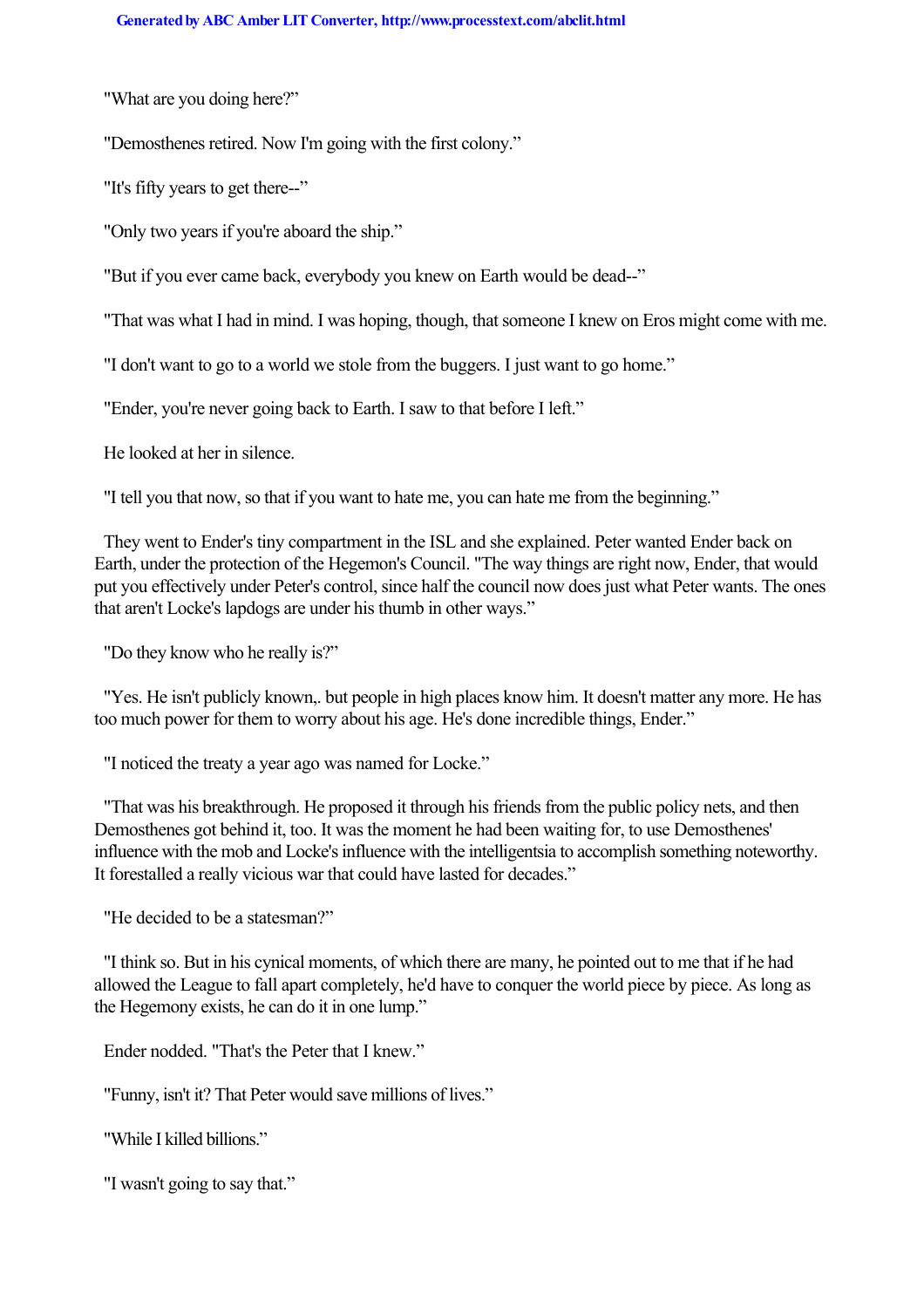"So he wanted to use me?"

 "He had plans for you, Ender. He would publicly reveal himself when you arrived, going to meet you in front of all the videos. Ender Wiggin's older brother, who also happened to be the great Locke, the architect of peace. Standing next to you, he would look quite mature. And the physical resemblance between you is stronger than ever. It would be quite simple for him, then, to take over."

"Why did you stop him?"

"Ender, you wouldn't be happy spending the rest of your life as Peter's pawn."

"Why not? I've spent my life as someone's pawn."

 "Me too. I showed Peter all the evidence that I had assembled, enough to prove in the eyes of the public that he was a psychotic killer. It included full-color pictures of tortured squirrels and some of the monitor videos of the way he treated you. It took some work to get it all together, but by the time he saw it, he was willing to give me what I wanted. What I wanted was your freedom and mine."

"It's not my idea of freedom to go live in the house of the people that I killed."

 "Ender, what's done is done. Their worlds are empty now, and ours is full. And we can take with us what their worlds have never known -- cities full of people who live private, individual lives, who love and hate each other for their own reasons. In all the bugger worlds, there was never more than a single story to be told; when we're there, the world will be full of stories, and we'll improvise their endings day by day. Ender, Earth belongs to Peter. And if you don't go with me now, he'll have you there, and use you up until you wish you'd never been born. Now is the only chance you'll get to get away."

Ender said nothing.

 "I know what you're thinking, Ender. You're thinking that I'm trying to control you just as much as Peter or Graff or any of the others."

"It crossed my mind."

 "Welcome to the human race. Nobody controls his own life, Ender. The best you can do is choose to be controlled by good people, by people who love you. I didn't come here because I wanted to be a colonist. I came because I've spent my whole life in the company of the brother that I hated. Now I want a chance to know the brother that I loved, before it's too late, before we're not children anymore."

"It's already too late for that."

 "You're wrong, Ender. You think you're grown up and tired and jaded with everything, but in your heart you're just as much a kid as I am. We can keep it secret from everybody else. While you're governing the colony and I'm writing political philosophy, they'll never guess that in the darkness of night we sneak into each other's room and play checkers and have pillowfights."

 Ender laughed, but he had noticed some things she dropped too casually for them to be accidental. "Governing?"

 "I'm Demosthenes, Ender, I went out with a bang. A public announcement that I believed so much in the colonization movement that I was going in the first ship myself. At the same time, the Minister of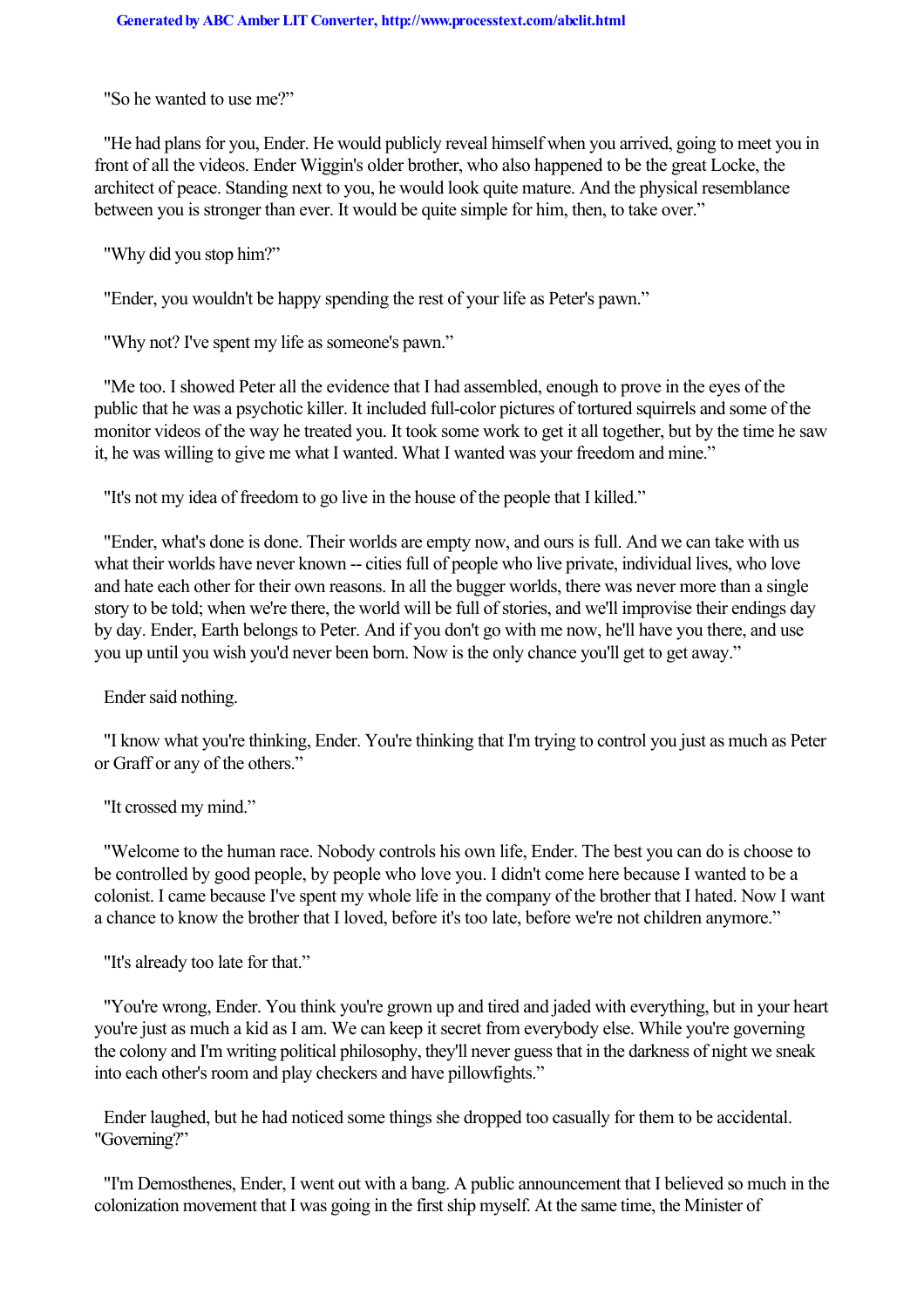Colonization, a former colonel named Graff, announced that the pilot of the colony ship would be the great Mazer Rackham, and the governor of the colony would be Ender Wiggin."

"They might have asked*me* ."

"I wanted to ask you myself."

"But it's already announced."

"No. They'll be announcing it tomorrow, if you accept. Mazer accepted a few hours ago, back in Eros."

"You're telling everyone that you're Demosthenes? A fourteen-year-old girl?"

 "We're only telling them that Demosthenes is going with the colony. Let them spend the next fifty years poring over the passenger list, trying to figure out which one of them is the great demagogue of the Age of Locke<sup>"</sup>

Ender laughed and shook his head. "You're actually having fun, Val."

"I can't think why I shouldn't."

 "All right," said Ender. "I'll go. Maybe even as governor, as long as you and Mazer are there to help me. My abilities are a little underused at present."

 She squealed and hugged him, for all the world like a typical teenage girl who just got the present that she wanted from her little brother.

 "Val," he said, "I just want one thing clear. I'm not going for you. I'm not going in order to be governor, or because I'm bored here. I'm going because I know the buggers better than any other living soul, and maybe if I go there I can understand them better. I stole their future from them; I can only begin to repay by seeing what I can learn from their past."

 The voyage was long. By the end of it, Val had finished the first volume of her history of the bugger wars and transmitted it by ansible, under Demosthenes' name, back to Earth, and Ender had won something better than the adulation of the passengers. They knew him now, and he had won their love and their respect.

 He worked hard on the new world, governing by persuasion rather than fiat, and working as hard as anyone at the tasks involved in setting up a self-sustaining economy. But his most important work, as everyone agreed, was exploring what the buggers had left behind, trying to find among structures, machinery, and fields long untended some things that human beings could use, could learn from. There were no books to read -- the buggers never needed them. With all things present in their memories, all things spoken as they were thought, when the buggers died their knowledge died with them.

And yet. From the sturdiness of the roofs that covered their animal sheds and their food supplies, Ender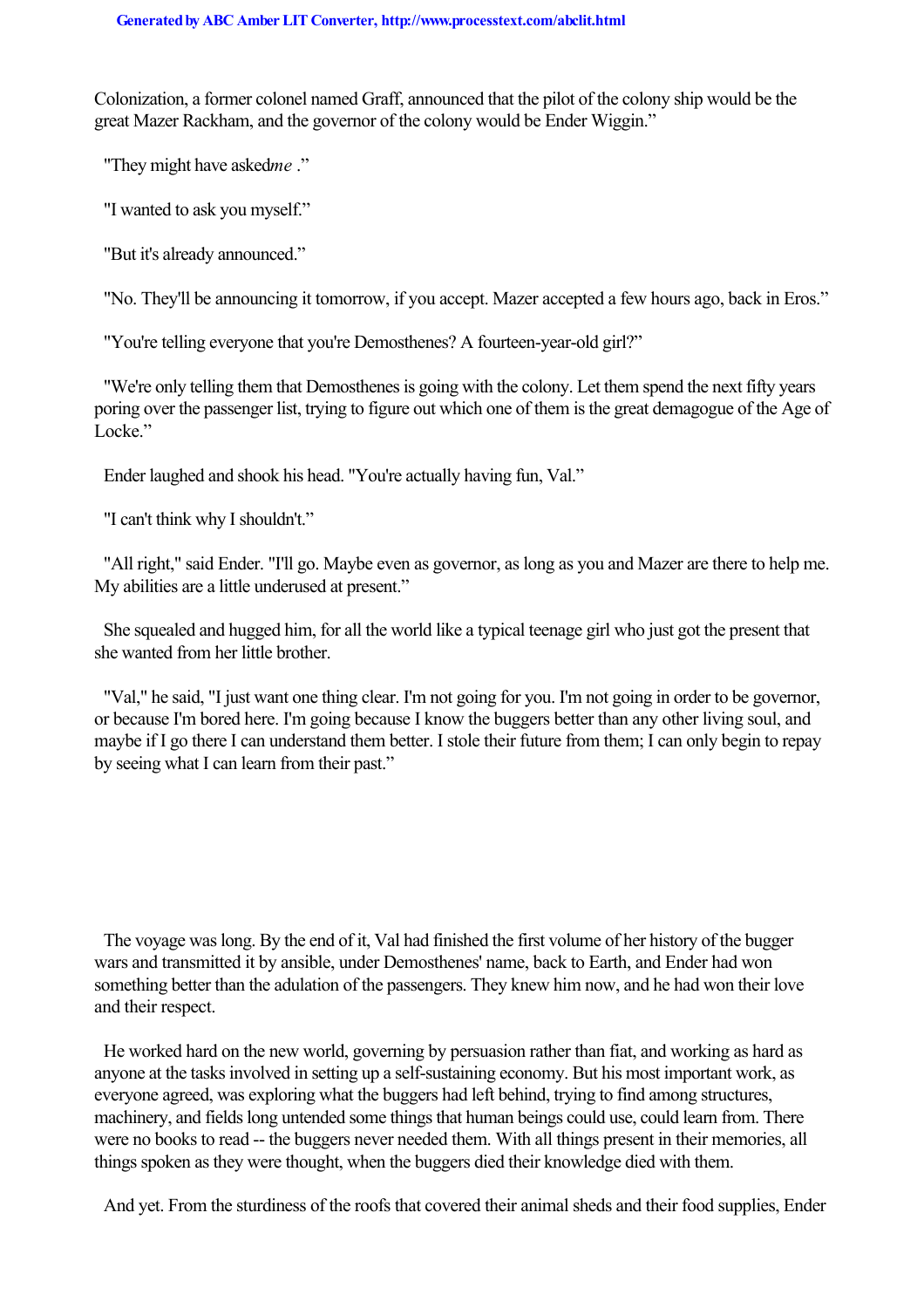learned that winter would be hard, with heavy snows. From fences with sharpened stakes that pointed outward he learned that there were marauding animals that were a danger to the crops or the herds. From the mill he learned that the long, foul-tasting fruits that grew in the overgrown orchards were dried and ground into meal. And from the slings that once were used to carry infants along with adults into the fields, he learned that even though the buggers were not much for individuality, they did love their children.

 Life settled down, and years passed. The colony lived in wooden houses and used the tunnels of the bugger city for storage and manufactories. They were governed by a council now, and administrators were elected, so that Ender, though they still called him governor, was in fact only a judge. There were crimes and quarrels alongside kindness and cooperation; there were people who loved each other and people who did not; it was a human world. They did not wait so eagerly for each new transmission from the ansible; the names that were famous on Earth meant little to them now. The only name they knew was that of Peter Wiggin, the Hegemon of Earth; the only news that came was news of peace, of prosperity, of great ships leaving the littoral of Earth's solar system, passing the comet shield and filling up the bugger worlds. Soon there would be other colonies on this world, Ender's World; soon there would be neighbors; already they were halfway here; but no one cared. They would help the newcomers when they came, teach them what they had learned, but what mattered in life now was who would marry whom, and who was sick, and when was planting time, and why should I pay him when the calf died three weeks after I got it.

 "They've become people of the land," said Valentine. "No one cares now that Demosthenes is sending the seventh volume of his history today. No one here will read it."

 Ender pressed a button and his desk showed him the next page. "Very insightful, Valentine. How many more volumes until you're through?"

"Just one. The story of Ender Wiggin."

"What will you do, wait to write it until I'm dead?"

"No. Just write it, and when I've brought it up to the present day, I'll stop."

 "I have a better idea. Take it up to the day we won the final battle. Stop it there. Nothing that I've done since then is worth writing down."

"Maybe," said Valentine. "And maybe not."

 The ansible had brought them word that the new colony ship was only a year away. They asked Ender to find a place for them to settle in, near enough to Ender's colony that the two colonies could trade, but far enough apart that they could be governed separately. Ender used the helicopter and began to explore. He took one of the children along, an eleven-year-old boy named Abra; he had been only three when the colony was founded, and he remembered no other world than this. He and Ender flew as far as the copter would carry them, then camped for the night and got a feel for the land on foot the next morning.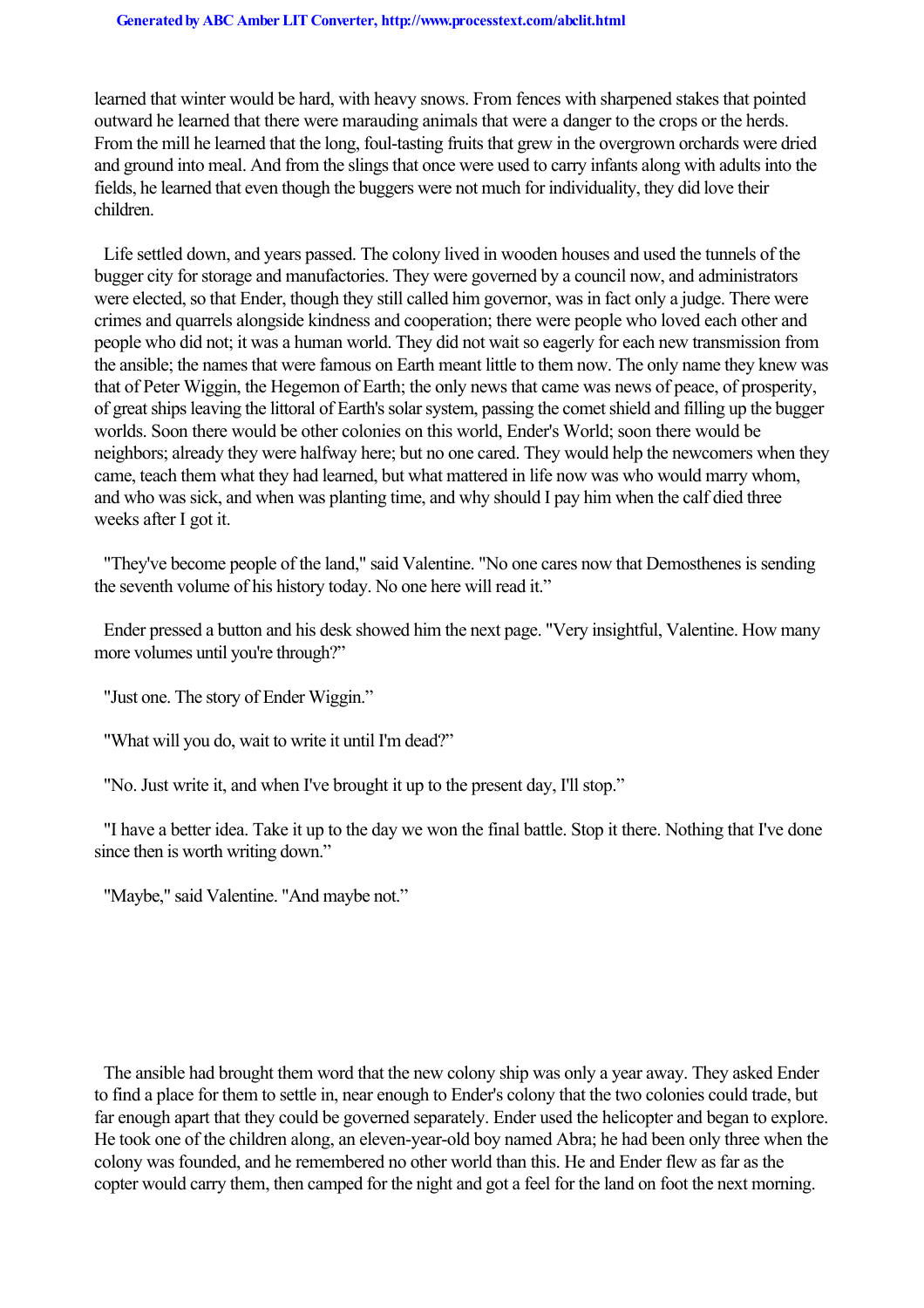## **Generated by ABC Amber LIT Converter, <http://www.processtext.com/abclit.html>**

 It was on the third morning that Ender suddenly began to feel an uneasy sense that he had been in this place before. He looked around; it was new land, he had never seen it. He called out to Abra.

"Ho, Ender!" Abra called. He was on top of a steep low hill. "Come up!"

 Ender scrambled up, the turves coming away from his feet in the soft ground. Abra was pointing downward.

"Can you believe this?" he asked.

 The hill was hollow. A deep depression in the middle, partially filled with water, was ringed by concave slopes that cantilevered dangerously over the water. In one direction the hill gave way to two long ridges that made a V-shaped valley: in the other direction the rose to a piece of white rock, grinning like a skull with a tree growing out of its mouth.

"It's like a giant died here," said Abra, "and the Earth grew up to cover his carcass,"

 Now Ender knew why it had looked familiar. The Giant's corpse. He had played here too many times as a child not to know this place. But it was not possible. The computer in the Battle School could not possibly have seen this place. He looked through his binoculars in a direction he knew well, fearing and hoping that he would see what belonged in that place.

Swings and slides. Monkey bars. Now overgrown, but the shapes still unmistakable.

 "Somebody had to have built this," Abra said, "Look, this skull place, it's not rock, look at it. This is concrete<sup>"</sup>

"I know," said Ender. "They built it for me."

"What?"

"I know this place, Abra. The buggers built it for me."

"The buggers were all dead fifty years before we got here."

 "You're right, it's impossible, but I know what I know. Abra, I shouldn't take you with me. It might be dangerous. If they knew me well enough to build this place, they might be planning to--"

"To get even with you."

"For killing them."

"So don't go, Ender. Don't do what they want you to do."

 "lf they want to get revenge, Abra, I don't mind. But perhaps they don't. Perhaps this is the closest they could come to talking. To writing me a note."

"They didn't know how to read and write."

"Maybe they were learning when they died."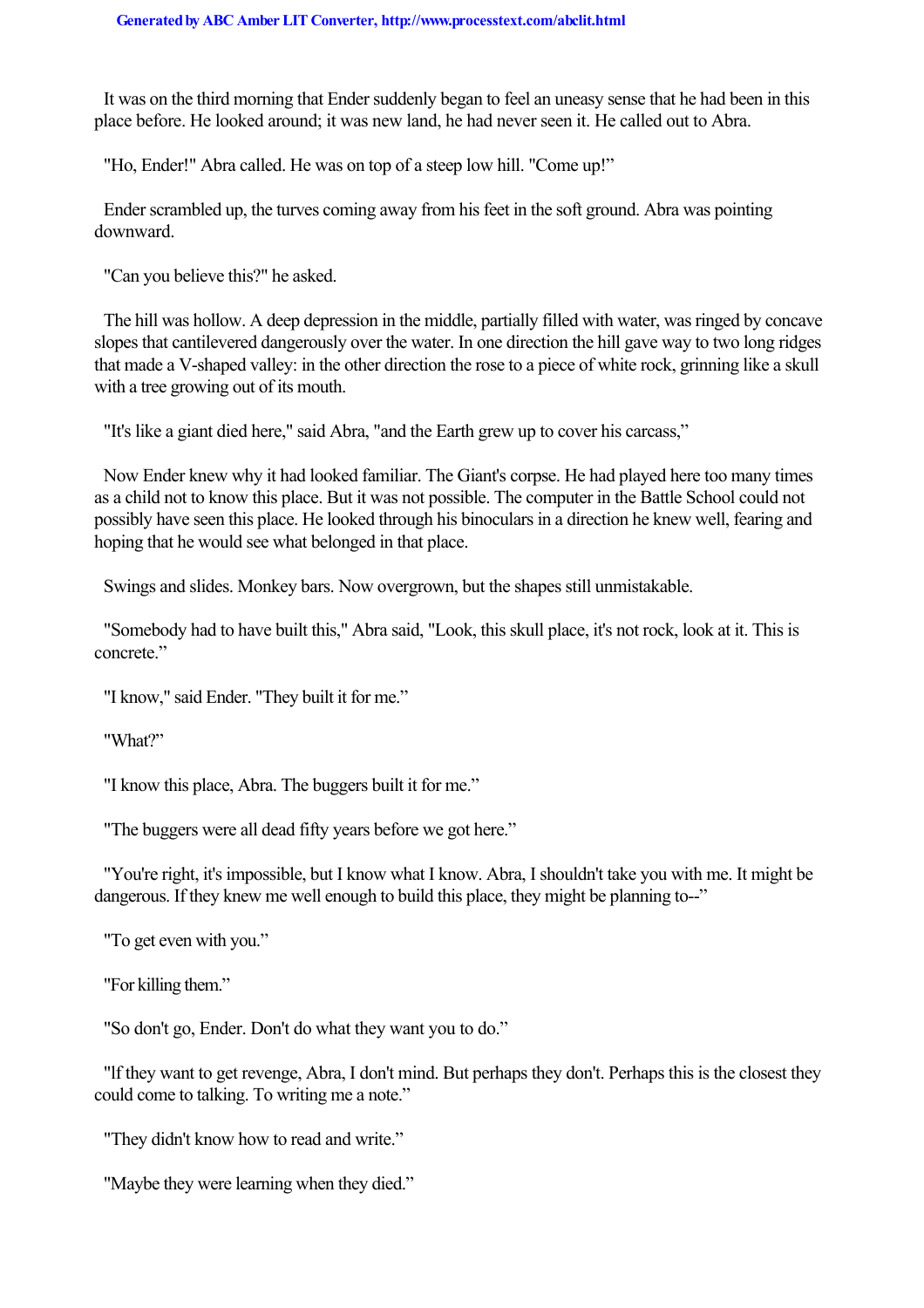## **Generated by ABC Amber LIT Converter, <http://www.processtext.com/abclit.html>**

"Well, I'm sure as hell not sticking around here if you're taking off somewhere. I'm going with you."

"No. You're too young to take the risk of--"

"Come on! You're Ender*Wiggin* . Don't tell me what eleven-year-old kids can do!"

 Together they flew in the copter, over the playground, over the woods, over the well in the forest clearing. Then out to where there was, indeed, a cliff, with a cave in the cliff wall and a ledge right where the End of the World should be. And there in the distance, just where it should be in the fantasy game, was the castle tower.

He left Abra with the copter. "Don't come after me, and go home in an hour if I don't come back."

"Eat it, Ender, I'm coming with you."

"Eat it yourself, Abra, or I'll stuff you with mud."

Abra could tell, despite Ender's joking tone, that he meant it, and so he stayed.

The walls of the tower were notched and ledged for easy climbing. They meant him to get in.

 The room was as it had always been. Ender remembered well enough to look for a snake on the floor, but there was only a rug with a carved snake's head at one corner. Imitation, not duplication; for a people who made no art, they had done well. They must have dragged these images from Ender's own mind, finding him and learning his darkest dreams across the lightyears. But why? To bring him to this room, of course. To leave a message for him. But where was the message, and how would he understand it?

 The mirror was waiting for him on the wall. It was a dull sheet of metal, in which the rough shape of a human face had been scratched. They tried to draw the image I should see in the picture.

 And looking at the mirror he could remember breaking it, pulling it from the wall, and snakes leaping out of the hidden place, attacking him, biting him wherever their poisonous fangs could find purchase.

 How well do they know me, wondered Ender. Well enough to know how often I have thought of death, to know that I am not afraid of it? Well enough to know that even if I feared death, it would not stop me from taking that mirror from the wall.

 He walked to the mirror, lifted, pulled away. Nothing jumped from the space behind it. Instead, in a hollowed-out place, there was a white ball of silk with a few frayed strands sticking out here and there. An egg? No. The pupa of a queen bugger, already fertilized by the larval males, ready, out of her own body, to hatch a hundred thousand buggers, including a few queens and males. Ender could see the slug-like males clinging to the walls of a dark tunnel, and the large adults carrying the infant queen to the mating room; each male in turn penetrated the larval queen, shuddered in ecstasy, and died, dropping to the tunnel floor and shriveling. Then the new queen was laid before the old, a magnificent creature clad in soft and shimmering wings, which had long since lost the power of flight but still contained the power of majesty. The old queen kissed her to sleep with the gentle poison in her lips, then wrapped her in threads from her belly, and commanded her to become herself, to become a new city, a new world, to give birth to many queens and many worlds.

How do I know this, thought Ender. How can I see these things, like memories in my own mind.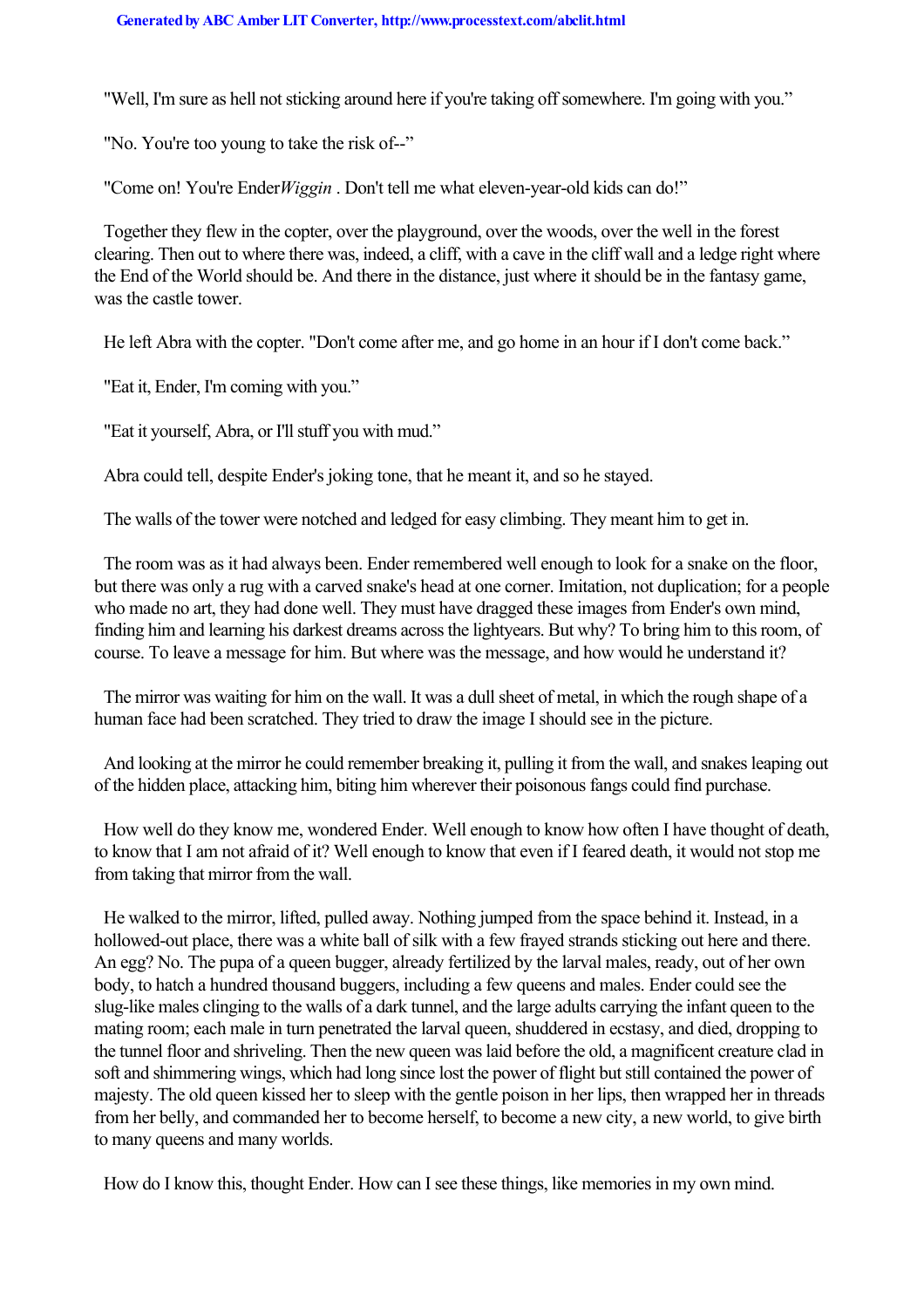As if in answer, he saw the first of all his battles with the bugger fleets. He had seen it before on the simulator; now he saw it as the hive-queen saw it, through many different eyes. The buggers formed their globe of ships, and then the terrible fighters came out of the darkness and the Little Doctor destroyed them in a blaze of light. He felt then what the hive-queen felt, watching through her workers' eyes as death came to them too quickly to avoid, but not too quickly to be anticipated. There was no memory of pain or fear, though. What the hive-queen felt was sadness, a sense of resignation. She had not thought these words as she saw the humans coming to kill, but it was in words that Ender understood her: They did not forgive us, she thought. We will surely die.

"How can you live again?" he asked.

 The queen in her silken cocoon had no words to give back; but when he closed his eyes and tried to remember, instead of memory came new images. Putting the cocoon in a cool place, a dark place, but with water, so she wasn't dry; no, not just water, but water mixed with the sap of a certain tree, and kept tepid so that certain reactions could take place in the cocoon. Then time. Days and weeks, for the pupa inside to change. And then, when the cocoon had changed to a dusty brown color, Ender saw himself splitting open the cocoon, and helping the small and fragile queen emerge. He saw himself taking her by the forelimb and helping her walk from her birthwater to a nesting place, soft with dried leaves on sand. Then I am alive, came the thought in his mind. Then I am awake. Then I make my ten thousand children.

"No," said Ender. "I can't."

Anguish.

"Your children are the monsters of our nightmares now. If I awoke you, we would only kill you again."

 There flashed through his mind a dozen images of human beings being killed by buggers, but with the image came a grief so powerful he could not bear it, and he wept their tears for them.

"If you could make them feel as you can make me feel, then perhaps they could forgive you."

 Only me, he realized. They found me through the ansible, followed it and dwelt in my mind. In the agony of my tortured dreams they came to know me, even as I spent my days destroying them; they found my fear of them, and found also that I had no knowledge I was killing them. In the few weeks they had, they built this place for me, and the Giant's corpse and the playground and the ledge at the End of the World, so I would find this place by the evidence of my eyes. I am the only one they know, and so they can only talk to me, and through me. We are like you; the thought pressed into his mind. We did not mean to murder, and when we understood, we never came again. We thought we were the only thinking beings in the universe, until we met you, but never did we dream that thought could arise from the lonely animals who cannot dream each other's dreams. How were we to know? We could live with you in peace. Believe us, believe us, believe us.

 He reached into the cavity and took out the cocoon. It was astonishingly light, to hold all the hope and future of a great race within it.

 "I'll carry you," said Ender, "I'll go from world to world until I find a time and a place where you can come awake in safety. And I'll tell your story to my people, so that perhaps in time they can forgive you, too. The way that you've forgiven me."

He wrapped the queen's cocoon in his jacket and carried her from the tower.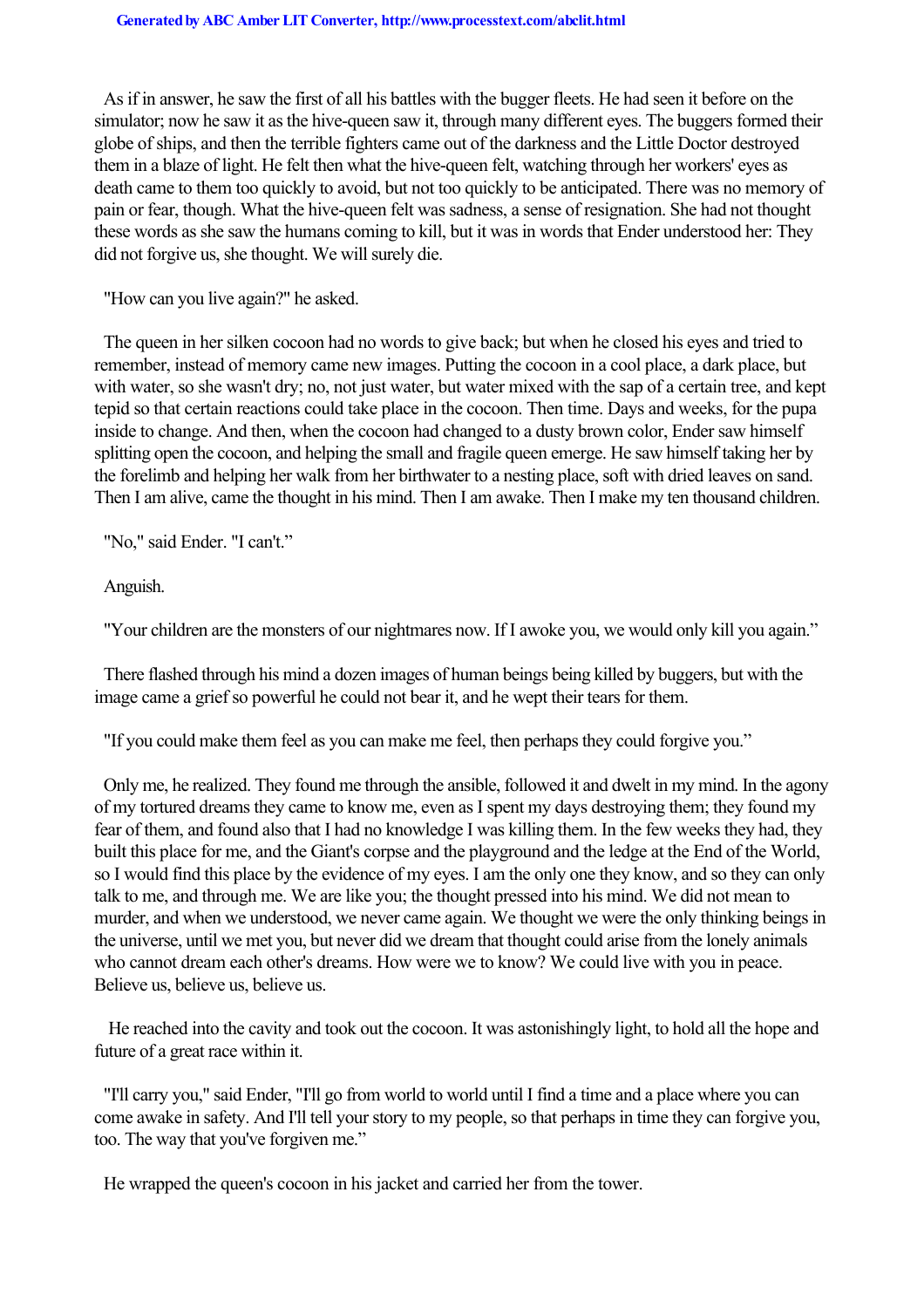"What was in there?" asked Abra.

"The answer," said Ender.

"To what?"

 "My question." And that was all he said of the matter; they searched for five more days and chose a site for the new colony far to the east and south of the tower.

 Weeks later he came to Valentine and told her to read something he had written; she pulled the file he named from the ship's computer, and read it.

 It was written as if the hive-queen spoke, telling all that they had meant to do, and all that they had done. Here are our failures, and here is our greatness; we did not mean to hurt you, and we forgive you for our death. From their earliest awareness to the great wars that swept across their home world, Ender told the story quickly, as if it were an ancient memory. When he came to the tale of the great mother, the queen of all, who first learned to keep and teach the new queen instead of killing her or driving her away, then he lingered, telling how many times she had finally to destroy the child of her body, the new self that was not herself, until she bore one who understood her quest for harmony. This was a new thing in the world, two queens that loved and helped each other instead of battling, and together they were stronger than any other hive. They prospered; they had more daughters who joined them in peace; it was the beginning of wisdom.

 If only we could have talked to you, the hive-queen said in Ender's words. But since it could not be, we ask only this: that you remember us, not as enemies, but as tragic sisters, changed into a foul shape by Fate or God or Evolution. If we had kissed, it would have been the miracle to make us human in each other's eyes. Instead we killed each other. But still we welcome you now as guestfriends. Come into our home, daughters of Earth; dwell in our tunnels, harvest our fields; what we cannot do, you are now our hands to do for us. Blossom, trees; ripen, fields; be warm for them, suns; be fertile for them, planets: they are our adopted daughters, and they have come home.

 The book that Ender wrote was not long, but in it was all the good and all the evil that the hive-queen knew. And he signed it, not with his name, but with a title:

## SPEAKER FOR THE DEAD

 On Earth, the book was published quietly, and quietly it was passed from hand to hand, until it was hard to believe that anyone on Earth might not have read it.

 Most who read it found it interesting -- some who read it refused to set it aside. They began to live by it as best they could, and when their loved ones died, a believer would arise beside the grave to be the Speaker for the Dead, and say what the dead one would have said, but with full candor, hiding no faults and pretending no virtues. Those who came to such services sometimes found them painful and disturbing, but there were many who decided that their life was worthwhile enough, despite their errors, that when they died a Speaker should tell the truth for them.

On Earth it remained a religion among many religions. But for those who traveled the great cave of